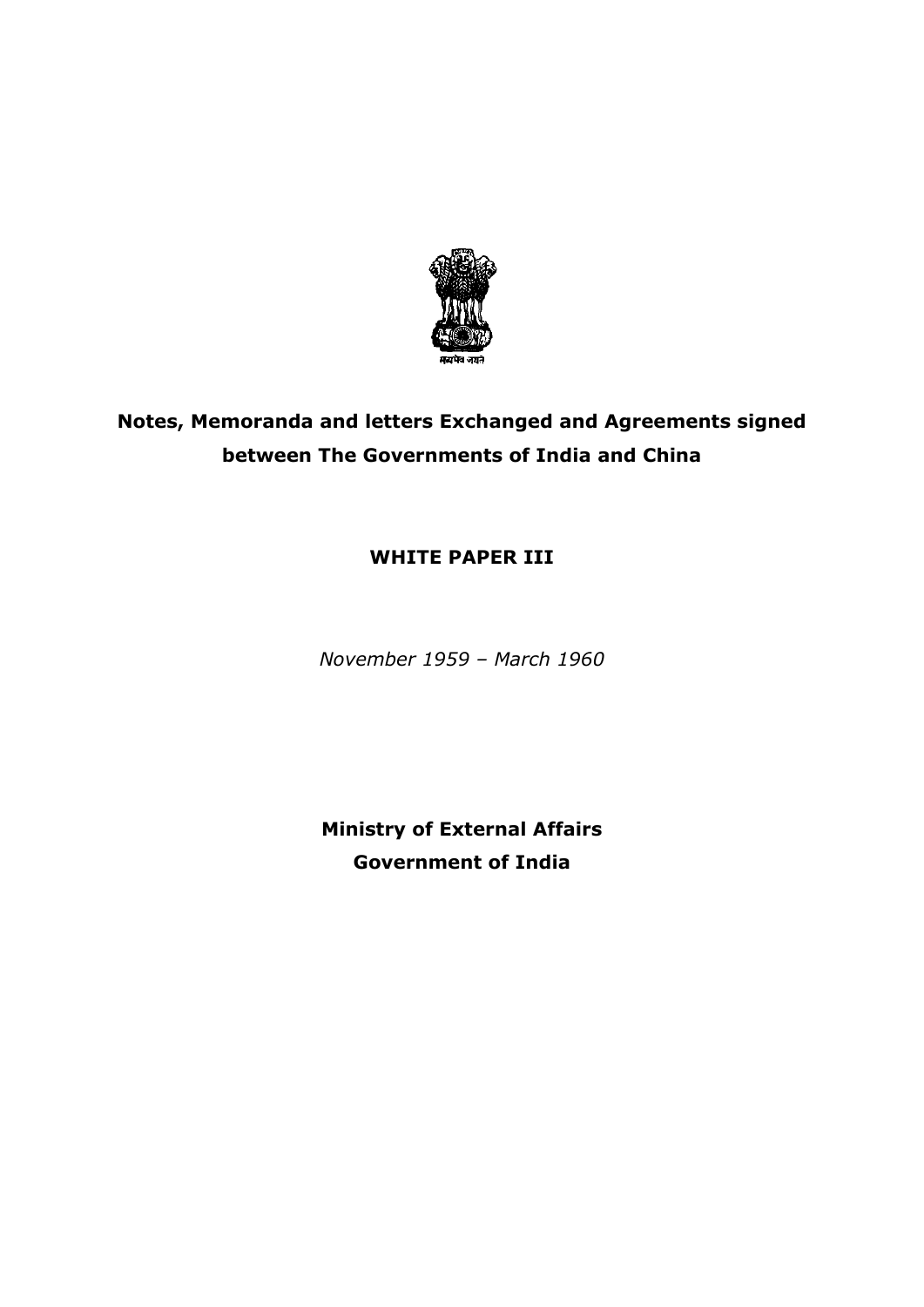On 16 November 1959, the Prime Minister presented to Parliament the Second White Paper containing the notes, memoranda and letters exchanged between the Government of India and the Government of the People's Republic of China since September 1959. This White Paper contains the notes, memoranda and letters exchanged between the two Governments since 4 November 1959. It also contains 3 earlier notes which had not been included in the previous white Paper.

MINISTRY OF EXTERNAL AFFAIRS,

NEW DELHI.

29 February*,* 1960.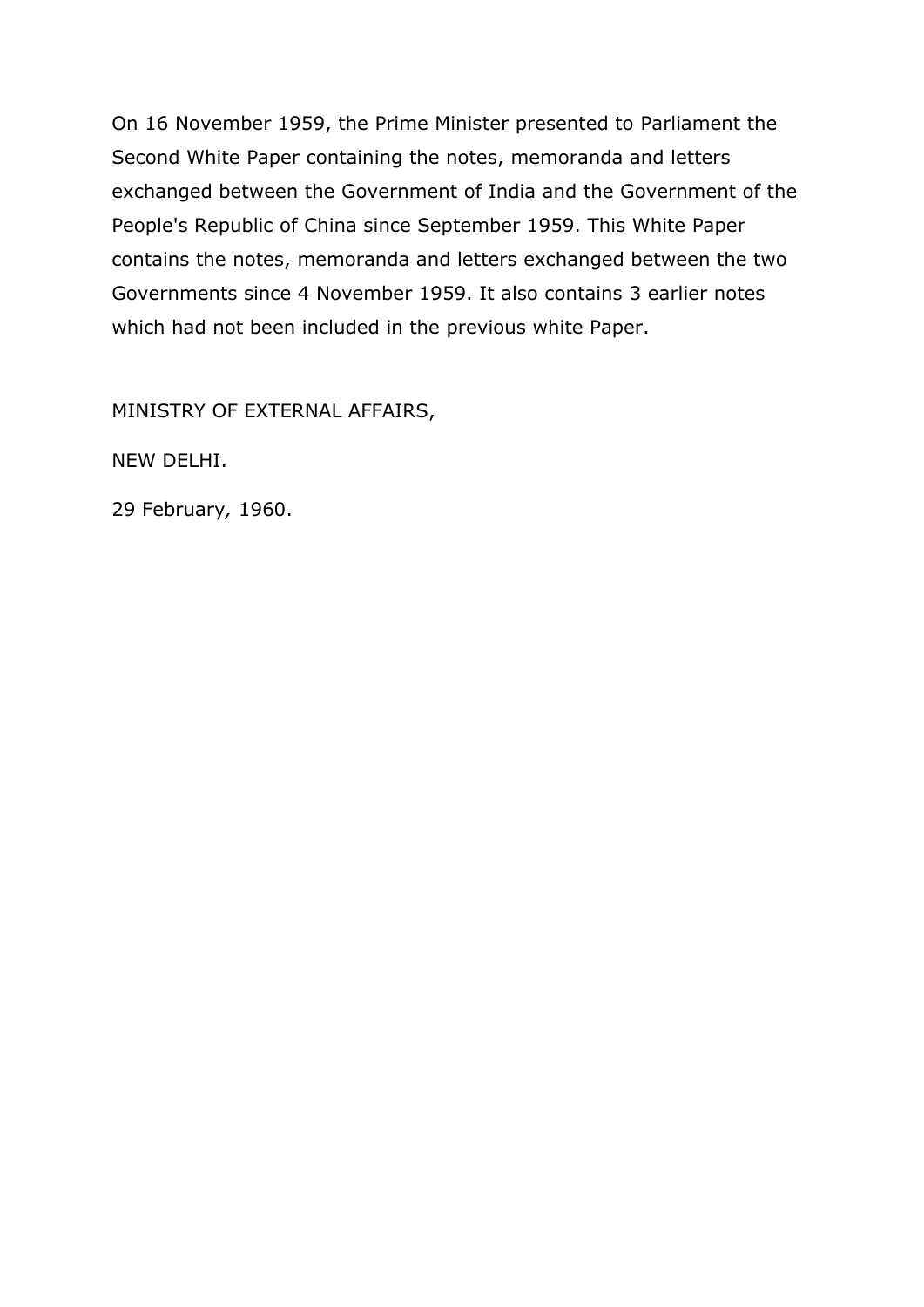### **CONTENTS**

### **Border issues and incidents**

- 1. Memorandum of the Chinese Government (Kongka Pass), 12 November 1959.
- 2. Memorandum of the Chinese Government (Kongka Pass), 14 November 1959.
- 3. Note of the Indian Government (Kongka Pass), 24 November 1959
- 4. Memorandum of the Chinese Government (Kongka Pass), 28 November 1959.
- 5. Note of the Indian Government (Kongka Pass), 13 December 1959
- 6. Note of the Chinese Government (Kongka Pass), 5 February, 1960

### **Sino-Indian boundary disputes**

- 7. Letter from the Prime Minister of China to the Prime Minister of India, 7 November 1959.
- 8. Letter from the Prime Minister of India to the Prime Minister of China, 16 November 1959.
- 9. Letter from the Prime Minister of China to the Prime Minister of India, 17 December 1959
- 10. Letter from the Prime Minister of India to the Prime Minister of China, 21 December 1959.
- 11. Note of the Chinese Government, 26 December 1959
- 12. Letter from the Prime Minister of India to the Prime Minister of China, 5 February 1960.
- 13. Note of the Indian Government, 12 February 1960.
- 14. Letter from the Prime Minister of China to the Prime Minister of India, 26 February 1960.

## **Territorial air space**

- 15. Note of the Indian Government, 5 December 1959.
- 16. Note of the Chinese Government, 21 December 1959
- 17. Note of the Indian Government, 22 February 1960.

## **Territorial waters**

18. Memorandum of the Chinese Government, 23 January 1960.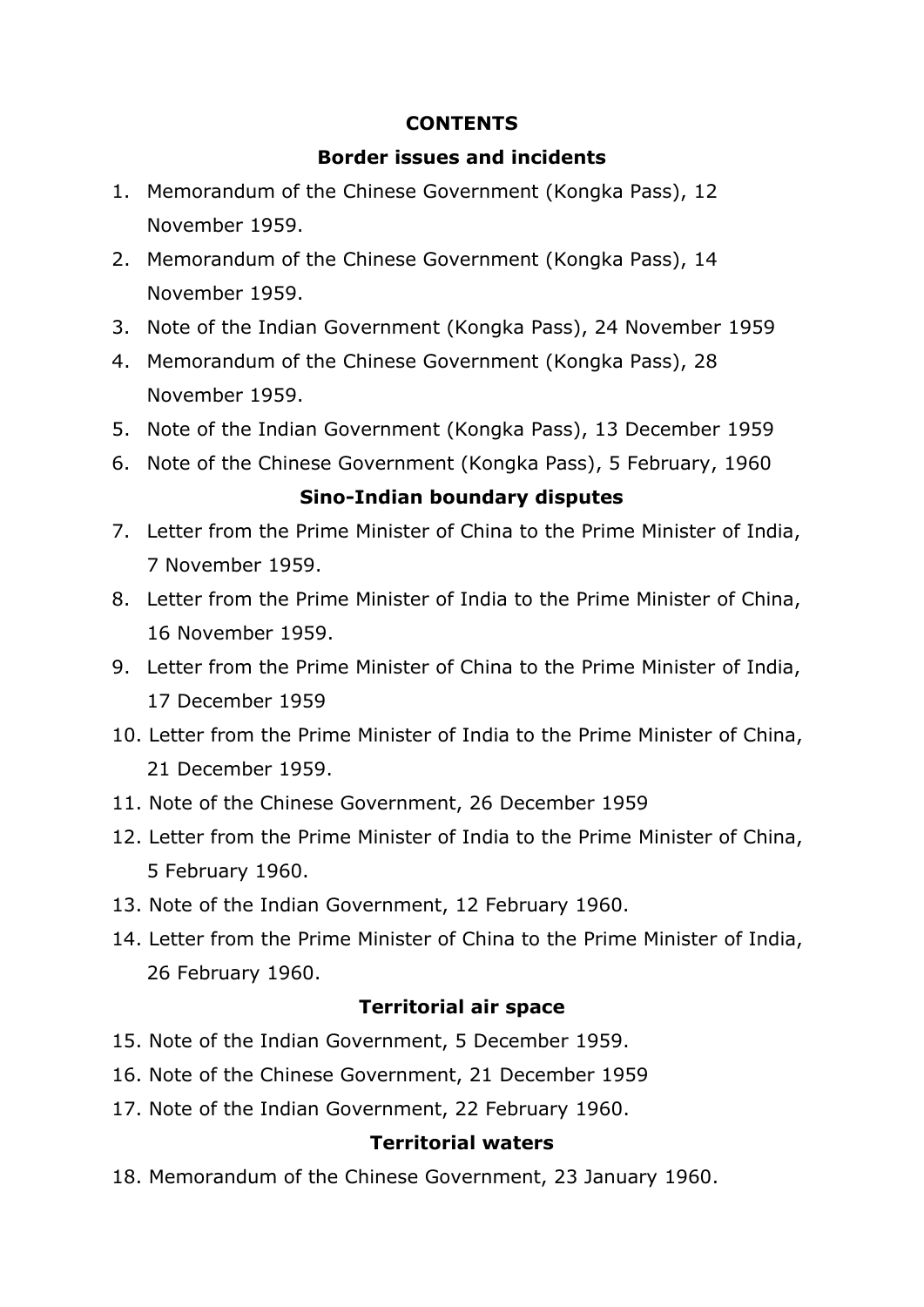#### **Complaints of the Chinese Embassy in New Delhi**

- 19. Note of the Indian Government, 6 November 1959
- 20. Note of the Chinese Government, 16 November 1959
- 21. Note of the Chinese Government, 27 November 1959
- 22. Note of the Indian Government, 5 December 1959
- 23. Note of the Chinese Government, 17 December 1959

#### **Alleged Kuonzintang propaganda in India**

- 24. Note of the Chinese Government, 29 October 1959.
- 25. Note of the Indian Government, 5 December 1959.

#### **Treatment of Indian representatives and nationals**

- 26. Note of the Indian Government, 29 October 1959.
- 27. Note of the Indian Government, 6 November 1959.
- 28. Letter given by the Consulate General of India to the Bureau of Foreign Affairs in Lhasa, 21 December 1959.
- 29. Memorandum of the Chinese Government, 22 December 1959
- 30. Note of the Chinese Government, 31 December 1959
- 31. Note of the Chinese Government, 31 December 1959
- 32. Note of the Bureau of Foreign Affairs in Lhasa, 25 January 1960
- 33. Note of the Chinese Government, 27 January 1960.
- 34. Note of the Indian Government, 2 February 1960.
- 35. Note of the Indian Government, 19 February 1960.
- 36. Note of the Chinese Government, 27 February 1960.

#### **Alleged restrictions on the Chinese Trade Agency at Kalimpong**

- 37. Note of the Chinese Government, 18 December 1959
- 38. Memorandum of the Chinese Government, 15 January 1960
- 39. Note of the Indian Government, 6 February 1960.
- 40. Note of the Chinese Government, 6 February 1960.

#### **Premises occupied by the Chinese Trade Agency at Kalimpong**

- 41. Note of the Chinese Government, 27 October 1959.
- 42. Note of the Indian Government, 16 November 1959.
- 43. Note of the Chinese Government, 15 January 1960.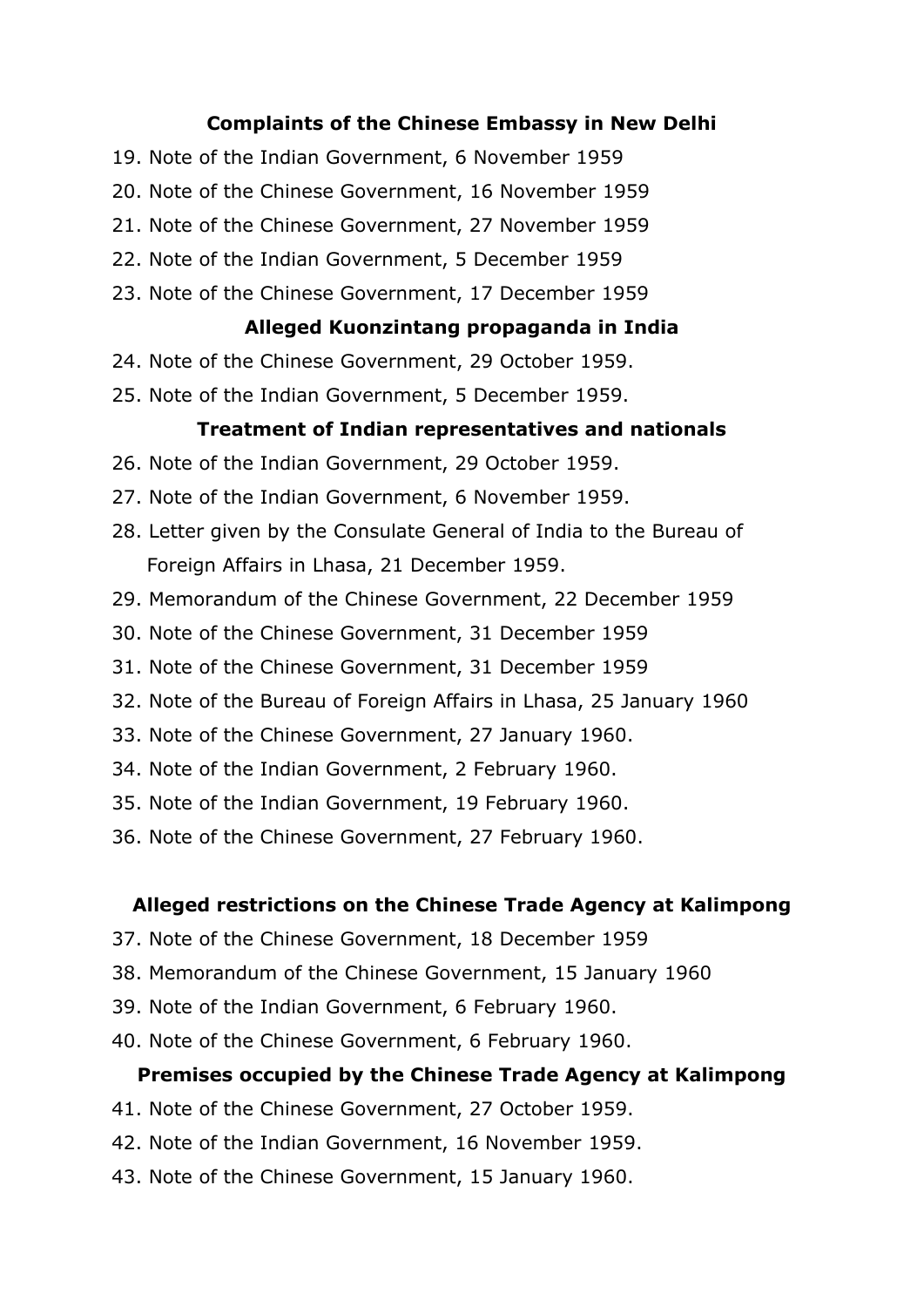## **Addendum**

Letter from the Prime Minister of India to the Prime Minister of China, 4 March 1960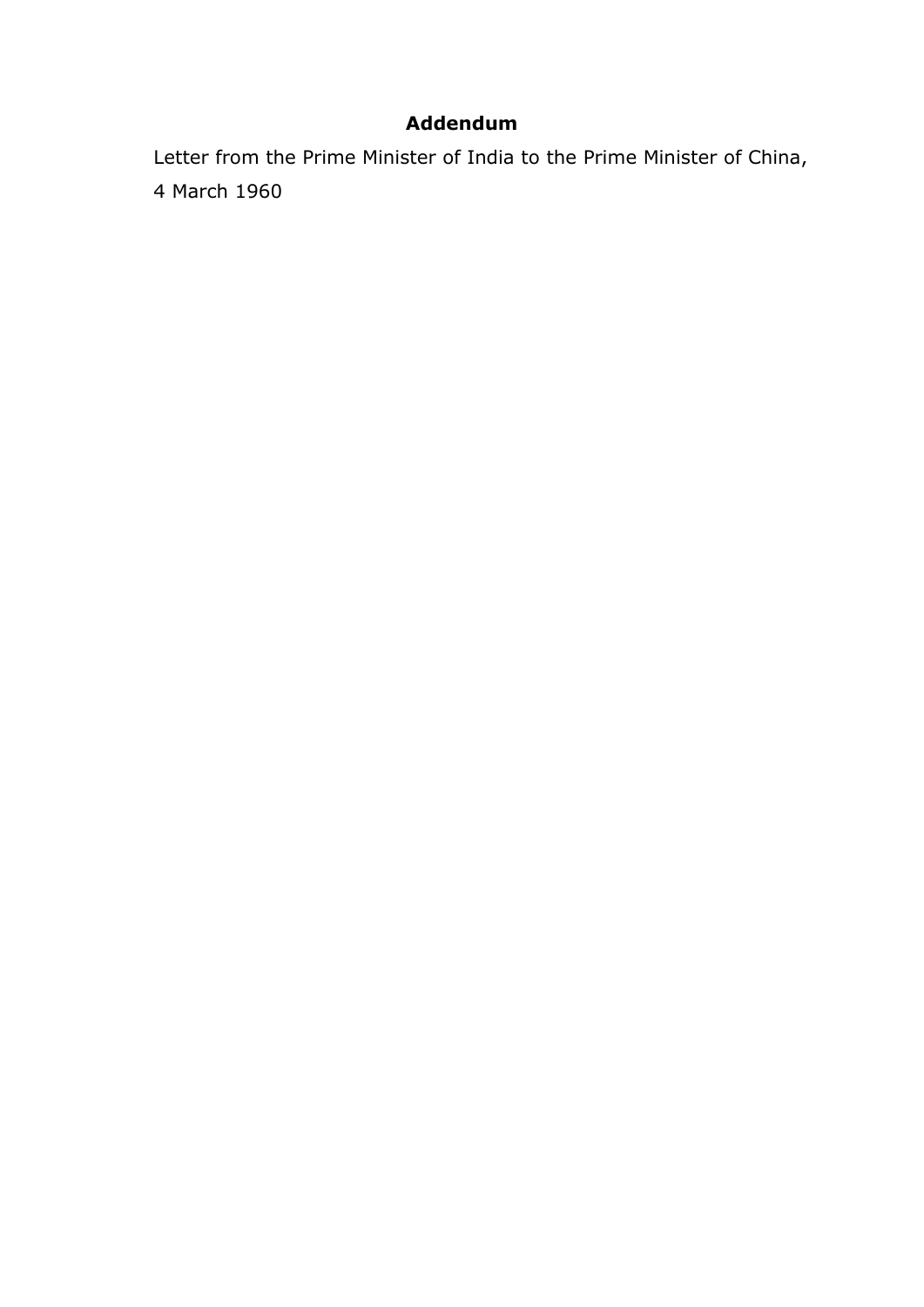## **Memorandum given to the Indian Ambassador in Peking by the Chinese Vice-Minister Chang Han-fu, 12 November 1959**

The Chinese Government has now received a report from the Sinkiang frontier guards that the Chinese frontier guards are prepared at a time between November 13 and 15, and at a point on the track on the southern bank of the Changchenmo Rivet and three hundred meters to the east of the Silung Barma River (approximately 78°59'30" E, 34°18'15" N), to deliver the three armed Indian personnel detained on October 20, the seven Indian soldiers captured on October 21 and the bodies of nine Indian soldiers to the personnel to be dispatched by the Indian side for the taking over. The arms and ammunition of the Indian troops which were captured by the Chinese frontier guards will also 6e returned at the same time.

The Chinese Government agrees to the proposal made in the Indian Embassy's memorandum of October 27 that three Indian police of officers, twenty Indian constables and twenty porters come, with twenty transport ponies and carrying a white flag, to take back the Indian captured personnel and the bodies of the Indian soldiers, and also agrees that they carry with them a small number of rifles for self protection. In order that the handing-over may proceed smoothly, the representatives of the Chinese frontier Guards are prepared to meet the representatives of the Indian side (no more than ten persons including the staff) at 11 00 hours Peking time on November 73 at the above-mentioned spot to consult first on the specific time and method for the handing-over. The representatives of the Chinese Frontier guards will be led by Captain Liu Shao-tsi. If, for technical reasons, the representatives of the two sides should fail to meet at the above-mentioned appointed time, the time can be postponed to 11 00 hours Peking time on November 74 or to I1 00 hours on November 15. After the meeting between the representatives of the two sides, all the Indian captured personnel, bodies of Indian soldiers and arms and ammunition can be delivered to the Indian personnel who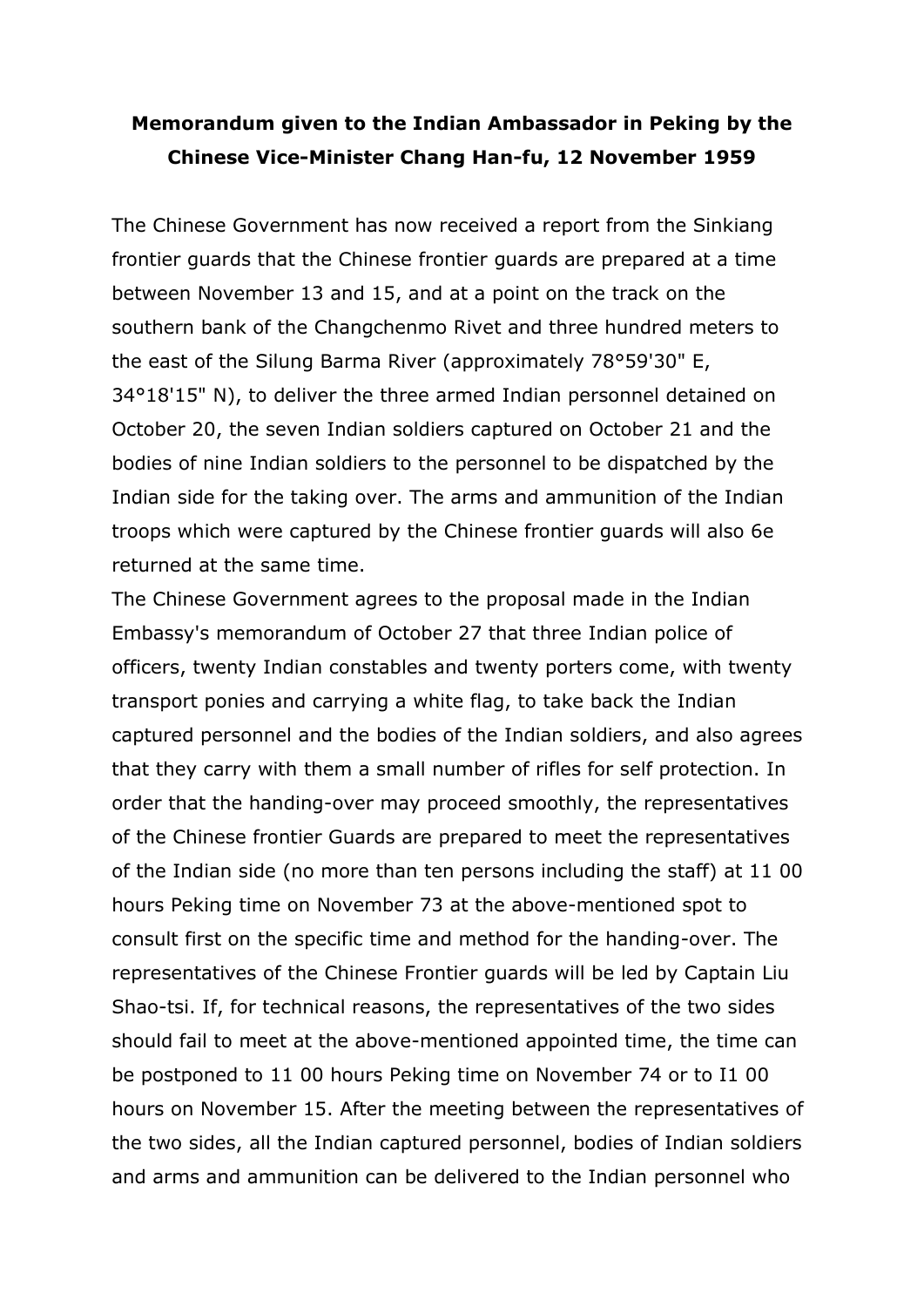are to take them over on the same date.

It is requested that the above be transmitted to the Indian Government at once.

**\*\*\***

# **Memorandum given to the Indian Ambassador in Peking by Vice-Minister Chang Han-fu, 14 November 1959**

The following are the main facts above the border incident of October 20 and 21 in the area south of Kongka Pass as admitted by the Deputy Commander of the Indian force Karam Singh and the other eight Indian soldiers, Mohd Khalil, Sonam Dorje, Rulia Ram, Sring Nalbu, Gur Bahadur, Abdul Majit, Rudar Ban, Shiv Diyal who were detained or captured in the incident. These main points fully confirm the account of this border incident given by the Chinese Ministry of Foreign Affairs in its memorandum of October 22, its note of October 24 and its statement of October 26.

1. The Indian military Personnel involved belonged to the Indian Tibet Boundary Force under the Indian Ministry of Home Affairs. They were led by Commander S. P. Tyagi and Deputy Commander Karam Singh. They started from Leh towards the end of September for Tsogstsalu, Kiam and Shamal Lungpa to the northeast of Kongka Pass, to set up check-posts there, and arrived at Kiam on October 19. They had never been to the place before where the present clash occurred south of Kongka Pass: 2. On October 20, Mohd Khalil, Sonam Dorje and a guide called Chadan were sent from Kiam to the area south of Kongla Pass. Khalil and Dorje were each issued a rifle 10 rounds and a filed glass. They admitted that they were sent for the purpose of reconnoitering the conditions of Chinese troops within Chinese territory. At 13 00 hours that afternoon, they were discovered by 3 patrolling Chinese frontier guards. The Chinese frontier guards shouted to them and waved to them to go away. The Indians failed to do so and were then detained.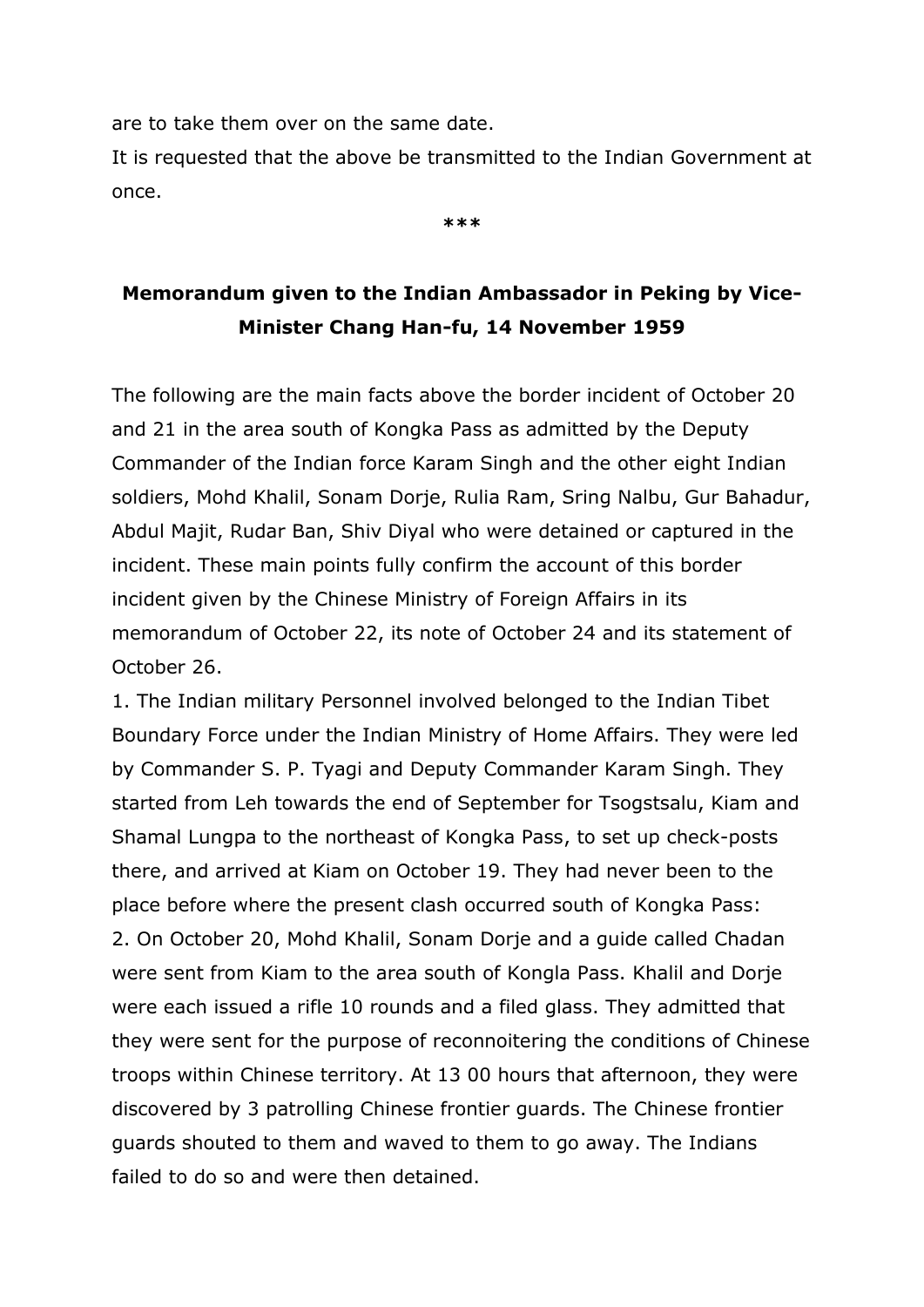3. On October 21, Tyagi and Karam Singh took more than 60 Indian troops to the area.south of Kongka Pass to search for the three missing armed Indian personnel Before starting, Tyagi expressed he had a mind to fight against Chinese troops. The Indian military personnel carried with them four bren guns and about 50 rifles, as well as two or three sten guns and 25 hand grenades.

4. When the Indian military personnel approached a hill in the area south of Kongka Pas, they discovered 6 Chinese soldiers on the hill. Tyagi ordered Karam Singh to take 30 men with him to the back of the hill and himself proceeded in front with 30 men to surround and capture the Chinese soldiers. They saw one or two Chinese soldiers waving their hands for them to go away. Instead of going away they pressed forward. 5. Then Indian soldier Ali Raza fired first. Another Indian soldier Manohar Lal caught a horse of the Chinese frontier guards. Thereafter, fire was exchanged.

6. The Chinese soldiers were equipped with no mortar and other artillery. They were armed with rifles, tommy guns, light machine guns and hand grenades.

7. The 9 Indian military personnel were killed while they were attacking uphill.

8. The detained and captured Indian military personnel admitted that they had been given good treatment by the Chinese officers and soldiers during their detention.

**\*\*\***

# **Note given by the Ministry of External Affairs New Delhi, to the Embassy of Chine in India, 24 November 1959**

The Ministry of External Affairs of the Government of India present their compliments to the Embassy of the People's Republic of China and have the honour to refer to the note which the Ministry handed to the Embassy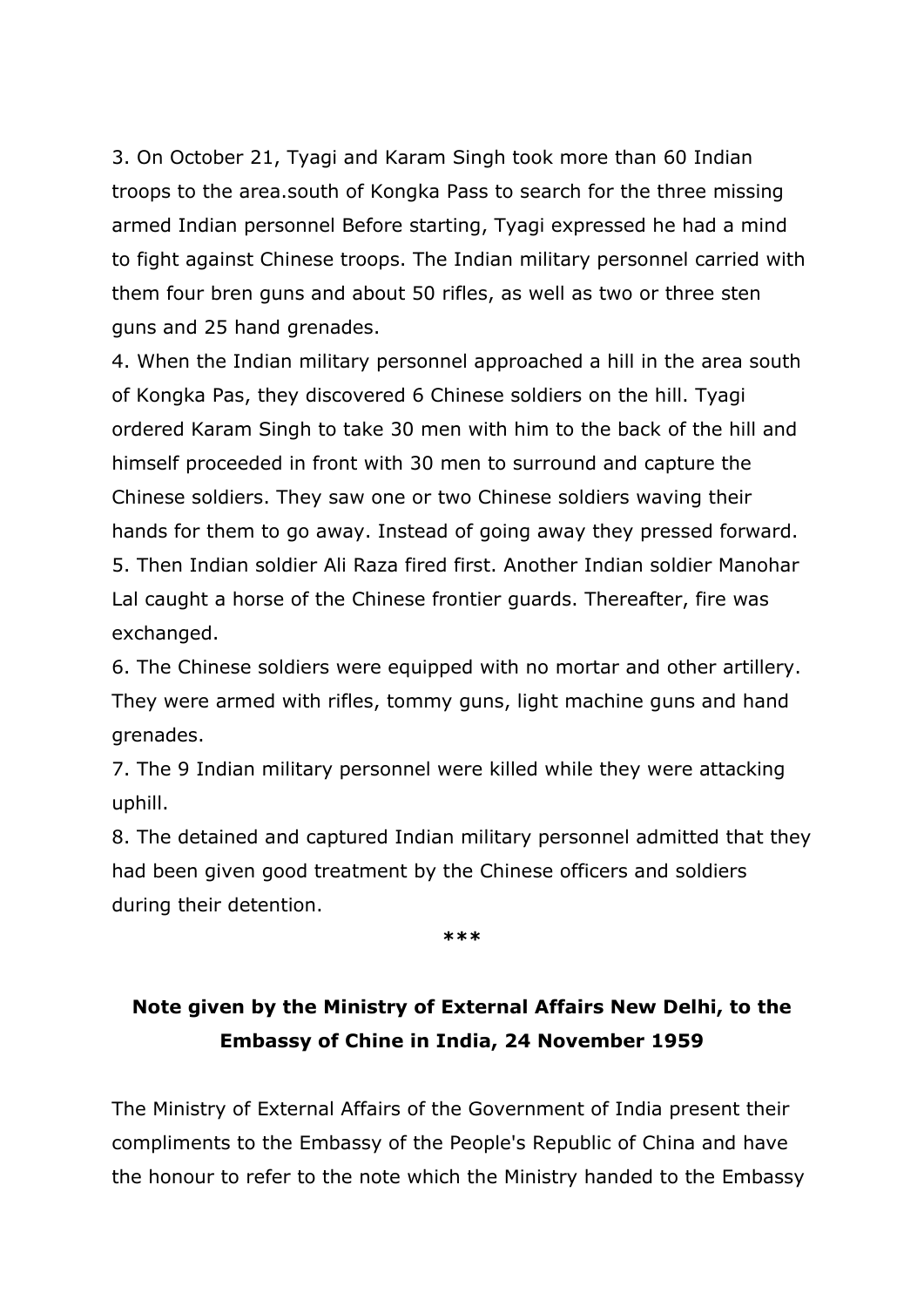on November 4, 1959 in regard to the incident in the Chang Chenmo Valley. A first-hand account of the incident, received from the second in command of the Indian police patrol party, was attached to that note The Government of India have since received further accounts of the incident from the Indian personnel who had been captured by the Chinese forces on October 20 and 21 and released after several reminders on November 14. These accounts corroborate the earlier reports whirr had been given by the members of the Indian police patrol party who had returned to the base after the clash.

2. The Government of India would also like to refer to a ' constable named Makhan Lal who remains still unaccounted for According to the statement of Shri Karam Singh, he and constable I, Rudra Man were made by the Chinese forces after the clash on October 21 to carry Makhan Lal, who had sustained injuries for a distance of 2 miles. They were then made to leave behind Makhan Lal on a river bank. What happened subsequently to him is not known to any of the released personnel. The Government of India would like to have any further information which the Chinese authorities might have about Makhan Lal.

3. The Government of India are surprised and shocked to hear of the treatment to which the Indian prisoners were subjected by their captors. The prisoners were kept in torn tents in bitterly cold weather and without any bedding for four days. As a result of this the leader of the party, Shri Karam Singh, and three constables were severely frost-bitten. One of the prisoners, Constable Abdul Majid who had a bullet wound on his back, received no medical attention until the fourth day. Besides, the Prisoners were subjected to continuous interrogation from the time of their arrest till the time of their release. They were asked under threats and pressure to make statements to the effect that the Indian party had gone forward knowingly into Chinese territory and that they had sent two constables and a porter the previous day to carry out espionage there. The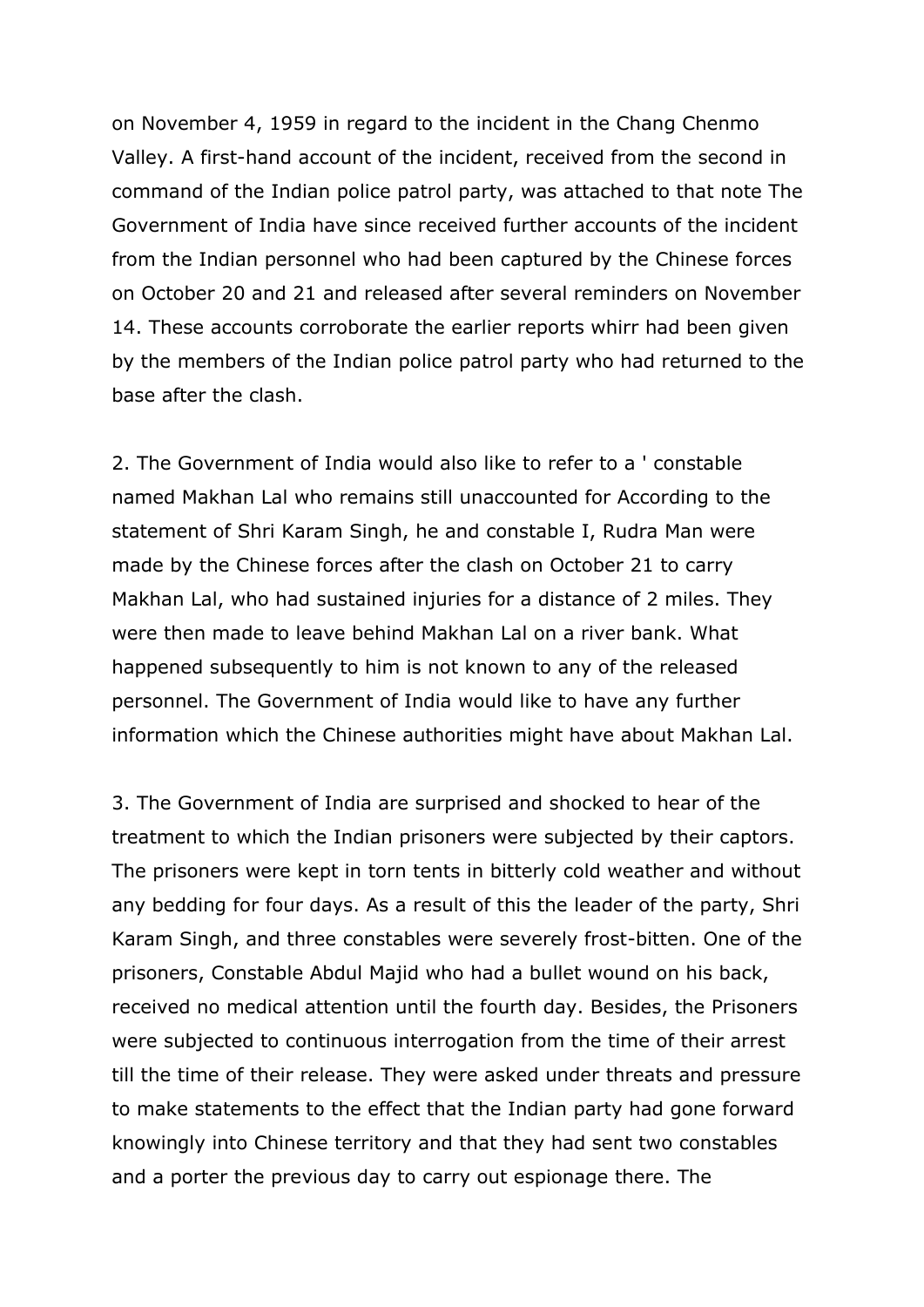Government of India have no knowledge of the statements which the prisoners are supposed to have made to the Chinese authorities but obviously, statements made under such circumstances cannot be regarded as voluntary.

4. The Government of India protest strongly against the deplorable treatment to which the Indian personnel were subjected while in Chinese custody. Under Article 17 of the Geneva Convention of August 12, 1949, relating to the treatment of prisoners of war a prisoner of war is only bound to give his surname, first names and rank, date of birth and army regimental, personal or serial number, or failing this, equivalent information. No physical or mental torture, nor any other form of coercion, may be inflicted on prisoners of war to secure from them information of any kind whatever. Prisoners of war who refuse to answer may not be threatened, insulted or exposed to unpleasant or disadvantageous treatment of any kind. Whether or not the Geneva Convention applies to the Indian personnel taken prisoners by the Chinese forces on Octo6cr 21, it is obvious that they should not have been subjected to treatment worse than that to which prisoners of war are entitled. It is most regrettable that the Chinese authorities should have subjected the Indian prisoners to interrogation, threats and harsh treatment in order to compel them to make statements desired by their captors.

The Ministry of External Affairs take this opportunity to renew to the Embassy of the People's Republic of China the assurances of their highest consideration.

**\*\*\***

## **Memorandum given to the Indian Ambassador in Peking by the Chinese Vice-Foreign Minister, 28 November 1959**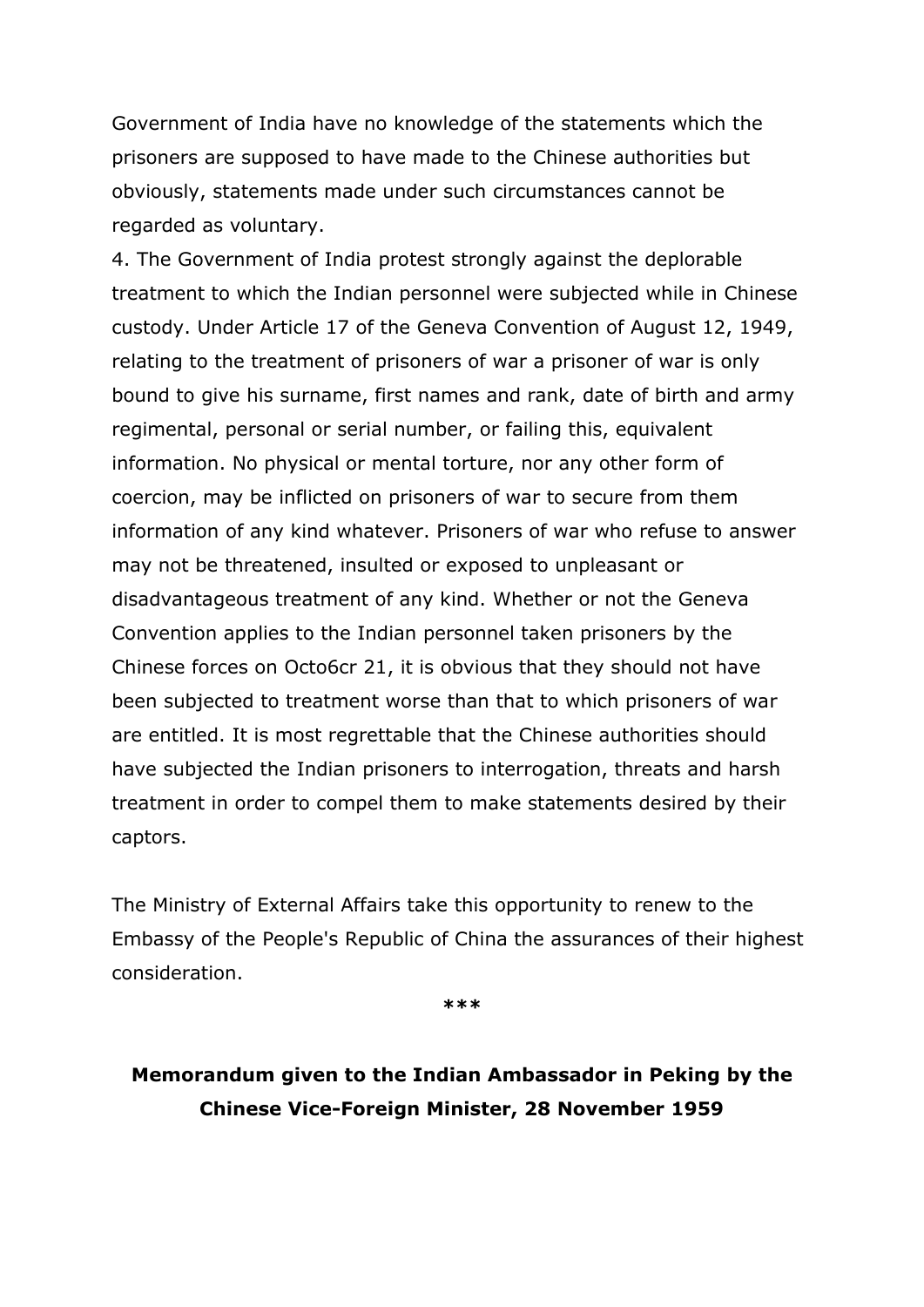The Ministry of Foreign Affairs of the People's Republic of China presents its compliments to the Indian Em6assy in China, and, with reference to the note delivered on November 24 1959 to the Chinese Embassy in India by the Indian Ministry of External Affairs, has the honour to reply as follows:

In its memorandum of October 22, its note of October 24 and its statement of October 26, the Chinese Government gave detailed and incontestably correct accounts of the border incident which occurred at the Kongka Pass on October 20 and 21, 1959. The facts admitted by the captured Indian military personnel are in agreement with the accounts given by the Chinese Government. On November 14, the Chinese Government handed over to the Indian Embassy in China a written material setting out the facts admitted by the captured Indian military personnel and drew the attention of the Indian Government to it. It is proved by the material that the report of the ' Second-in-Command of the Indian police patrol party attached to the Indian Government's note of November 4 is completely inconsistent with the facts.

Out of traditional Sino-Indian friendship and humanitarian considerations, the Chinese Government on the third day after the Kongka Pass incident already took the initiative in notifying the Indian Government that it was prepared to let the Indian side take back the captured Indian military personnel and the bodies of the Indian soldiers. The Chinese Government is gratified that they were handed over to the Indian side smoothly on November 14. However the Chinese Government cannot but be surprised that, at a time when the Kongka Pass incident is drawing to a close and the two governments are actively exploring avenues to eliminate border clashes, the Indian Government should create a side issue by leveling the groundless charge and even lodging a protest against Chinese Government on the pretext of so-called "deplorable treatment of the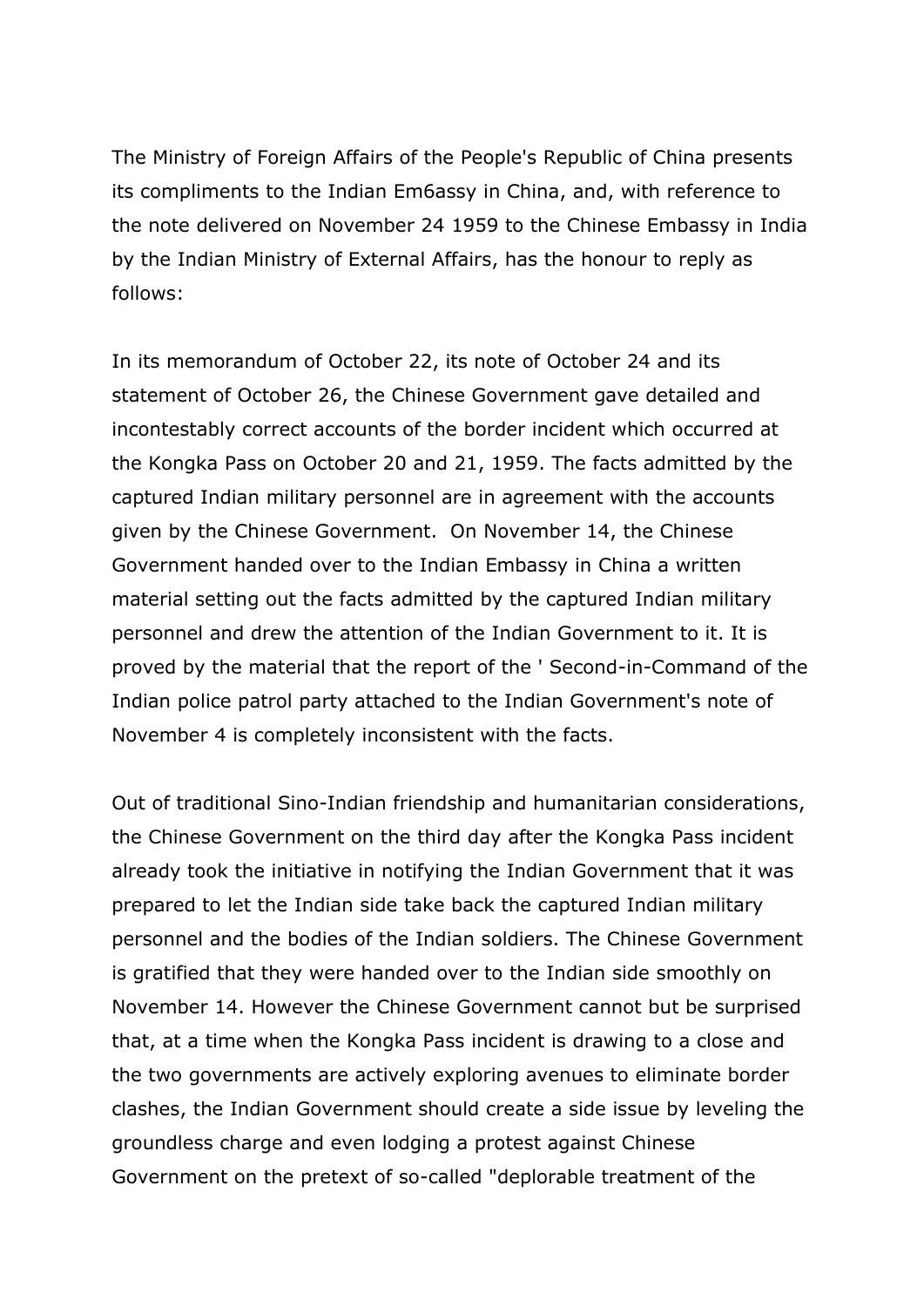captured Indian personnel". The Chinese Government categorically rejects this protest of the Indian Government.

Throughout the period of their custody the Indian military personnel were given friendly and generous treatment by the Chinese frontier guards. The Kongka Pass area was difficult of access and hard to get supplies, yet the Chinese frontier guards did their utmost to look after them in various ways. A few of the captured Indian personnel got frost-bitten. That was because their own outfits were very thin. As soon as the Chinese frontier guards obtained supplies, they issued to them cotton-padded suits, felt boots, beddings and articles of daily use and gave them necessary medical treatment. In respect of board and lodging, they were treated in no way inferior to the Chinese frontier guards themselves. They were quartered in warm underground rooms or in complete new tents. The assertion that they were kept in torn tents is a pure fabrication. The Indian Government's statement in its note that Abdul Majid had a bullet wound in his back and went without medical attention for four days is also inconsistent with the facts Majid never indicated that he was wounded or ill. As a matter of fact, his movements showed that he was whole and sound. The captured Indian military personnel all expressed more than once during the period of their custody that they were well treated when they were handed over to the Indian side to be taken back, they all expressed warm thanks.

It is normal that the Chinese frontier guards conducted necessary interrogation of the captured Indian personnel to make clear the facts about the armed Indian personnel's trespass and provocation as this was their duty. The captured Indian personnel were finally interrogated once again; this was only because there were important discrepancies between the report attached to the Indian Government's note of November 4 received by the Chinese Government and the facts as told by the captured personnel, and it was necessary to check it up with them. It is also merely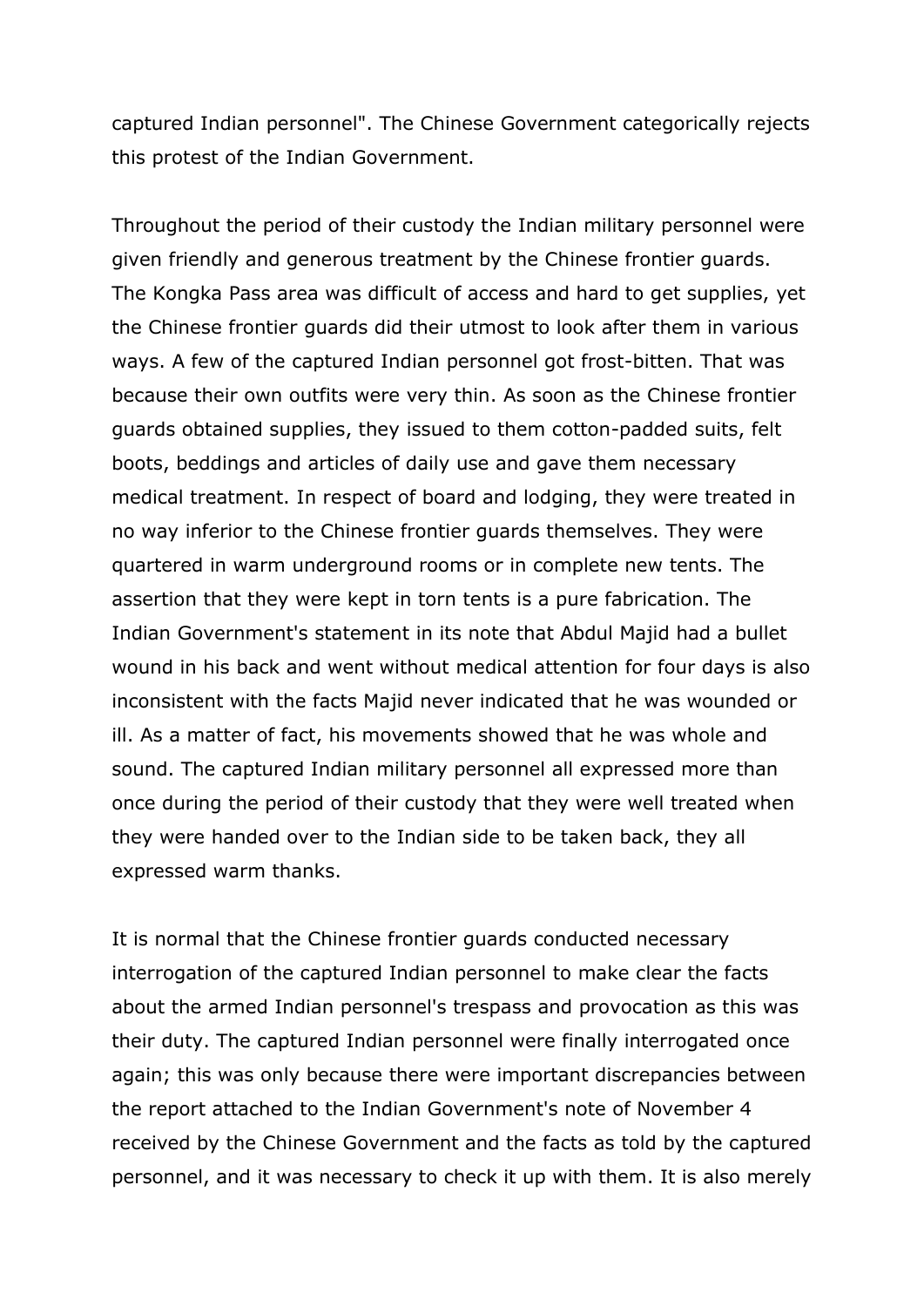for this reason that their handing back was postponed several days The interrogations of them by the Chinese frontier guards were always made in a free and unrestrained atmosphere; so-called pressure or threats was completely out of the question. The Indian Government's allegation in its note that the Chinese frontier guards subjected the captured personnel to threats and pressure in the interrogations and gave them harsh treatment is an utterly unwarranted charge.

The Indian Government its note expressed the hope of receiving any information which the Chinese side might have about an in any Indian military personnel who was unaccounted for. On November 13 when the representatives of the frontier guards of the two sides discussed on the border at the Kongka Pass the concrete steps of handing over the captured Indian military personnel and the bodies, the Indian representative also made the request that the Chinese frontier guards search for the body of that Indian military personnel for the Indian side. The Chinese representative agreed then to make a further search. The Chinese frontier guards made an active search at and about the spot of the incident but still found nothing. It could be affirmed that this Indian military personnel was not on Chinese territory. The following day, the Chinese representative informed the Indian representative of the result of the search, and expressed the hope that the Indian side might search on its own territory. The Indian representative agreed to this.

The Ministry of Foreign Affairs avails itself of this opportunity to renew to the Indian Embassy the assurances of its highest Consideration.

**\*\*\***

# **Note given by the Ministry of External Affairs, New Delhi, to the Embassy of China in India, 13 December 1959**

The-Ministry of External Affairs of the Government of India present their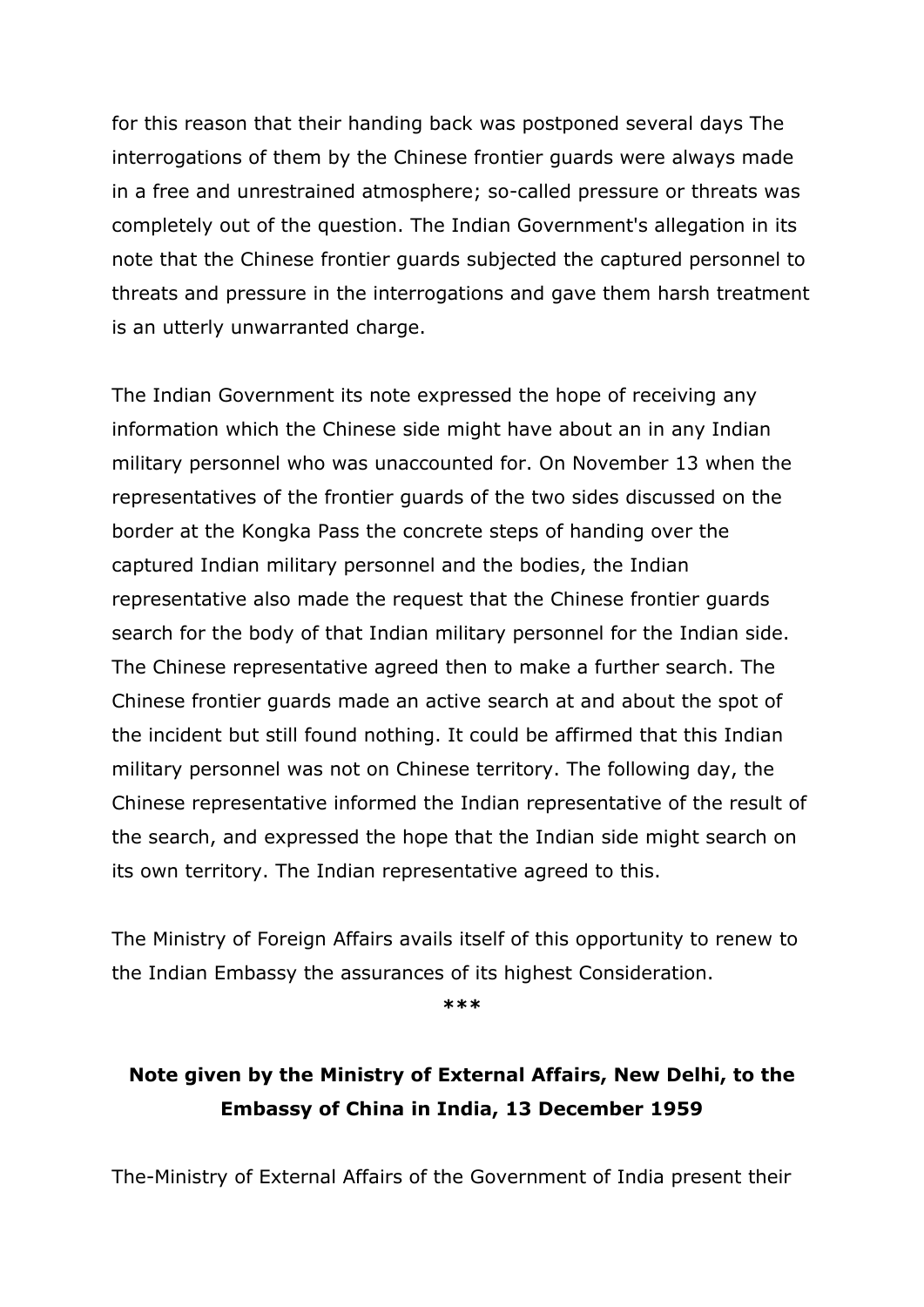compliments to the Embassy of the People's Republic of China and have the honour to refer to the note of the 28th November presented by the Ministry of Foreign Affairs of the People's Republic of China to the Ambassador of India in Peking The Government of India have now received full details from the released Indian police personnel as to the incident at Kongka Pass and the subsequent treatment to which the Indian personnel were subjected while in Chinese custody. These details confirm the account of the incident contained in the earlier notes. The statements of the released prisoners entirely contradict the assertion in the Chinese note that the Indian personnel were given friendly and generous ' treatment by the Chinese frontier guards. On the contrary the treatment which the Indian prisoners received was most harsh and inhuman and opposed to all canons of civilised behaviour. A text of the statement made by Shri Karam Singh, who was the leader of the Indian police party, is attached to this note. This statement is corroborated in substance by other members of the Indian party.

2. It will be seen from Shri Karam Singh's statement that the Indian prisoners were denied adequate food and shelter. It also appears that Shri Karam Singh was subjected to interrogation on 12 days for a total period of nearly 90 hours. Under threats and prolonged interrogation, he was made to subscribe to certain statements which his captors wanted him to make. He was further made to repeat similar statements on subsequent occasions so that these statements could be tape-recorded. Attempts were made by the Chinese frontier guards to re-enact the incident at Kongka Pass with the forced participation of the Indian prisoners with a view to taking photographs which could be used presumably as evidence in support of the Chinese version of the incident. Similarly, photographs of the prisoners arranged in various poses were taken presumably to show that the prisoners enjoyed certain facilities and amenities while in Chinese custody. The Government of India must state that no credence whatsoever can be given to any statement made by Shri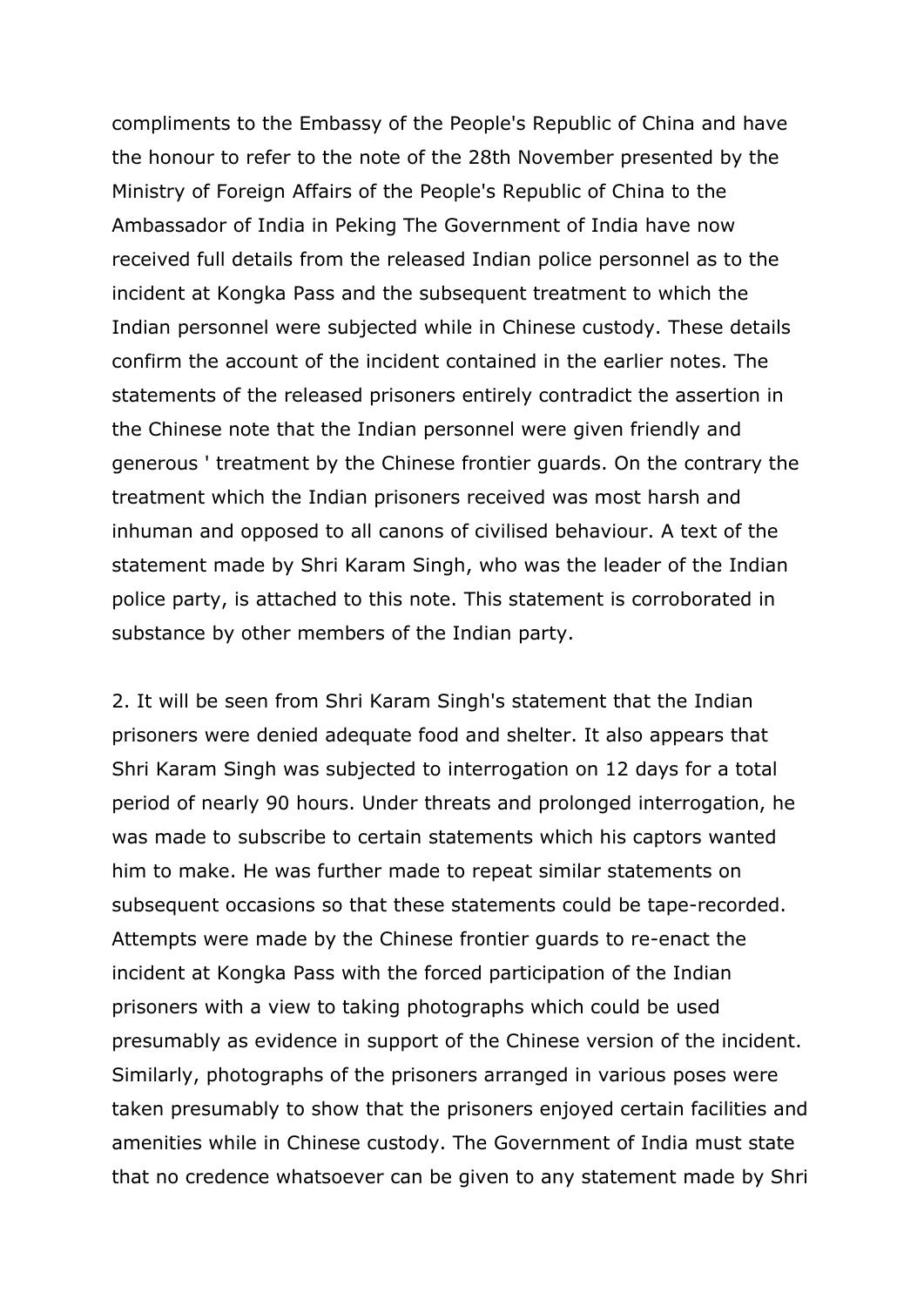Karam Singh or any other Indian prisoner in these circumstances. The certificates of good treatment which the prisoners might have given their captors at the time of release are equally valueless.

3. The Government of India are also surprised at the statement in the Chinese Government's note that Constable Abdul Majid was "whole and sound" and "never indicated that he was ill". In fact Constable Abdul Majid received a bullet injury in the encounter and even now he has a splinter in his back. No medical attention was given to him for the first few days, and terrified at the treatment to which the arrested personnel were being subjected, he did not ask for medical care.

4. The note of the Chinese Government suggests that they are unaware of the whereabouts of Constable Makhan Lal, who still remains unaccounted for. It will be seen from the statement of Shri Karam Singh that Constable Malkhan Lal had received an abdominal injury and was helped by him and Constable Rudra Man to walk a distance of nearly two miles. It was then left by the Chang Chenmo river in the custody of two Chinese soldiers as ordered by the Chinese escort. It is extraordinary that the Chinese authorities should now profess ignorance as to the whereabouts of Constable Makhan Lal. The Government of India would request that enquiry be made of the Chinese frontier guards once again as to the circumstances in which Constable Malkhan Lal was left behind on the Chang Chenmo River on the 21st October and what happened to him subsequently.

5. The Government of India once again record their emphatic protest against the deplorable treatment Lo which the Indian personnel were subjected while in the custody of the Chinese soldiers. This treatment which the Indian personnel received was much worse than that to which even prisoners of war are entitled under the Geneva Convention of 12th August, 1949. It is obvious that the reports which the Chinese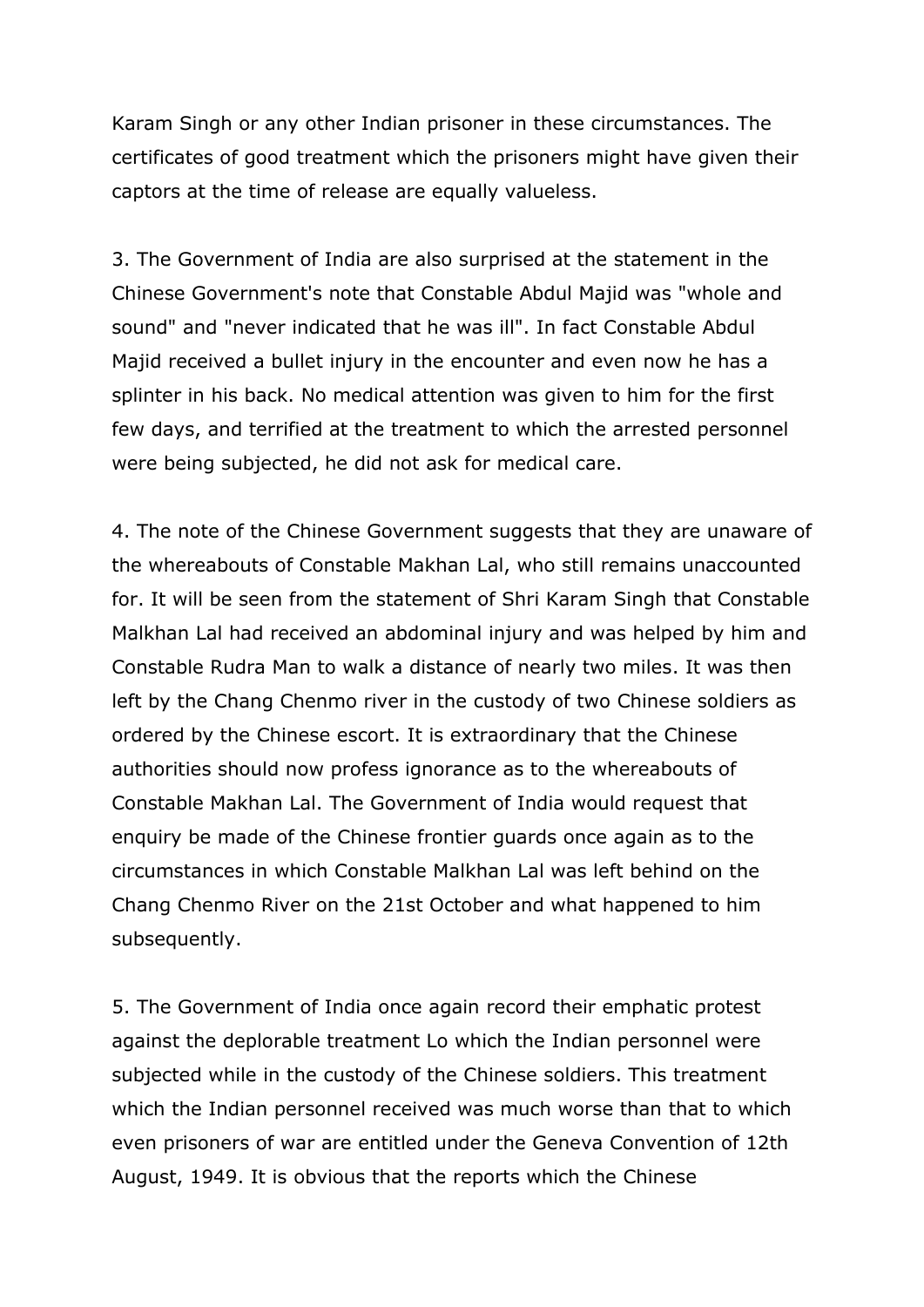Government have received from their frontier guards, both about the incident and about the su6sequent treatment of the Indian personnel, are entirely unrelated to facts. The Government of India would urge that adequate action be taken against the persons responsible for subjecting the helpless Indian prisoners to such inhuman treatment.

The Ministry of External Affairs take the opportunity of extending to the Embassy of the People's Republic of China the assurances of their highest consideration.

### **Statement of Shri Karam Singh**

I reached Hot Springs on the 19th October, 1959. On the  $20<sup>th</sup>$  morning, two parties of two constables each and the third of two constables and a porter were sent out to reconnoitre the area. Two parties returned but the third one consisting of Constables Khalil and Sonam Dorje and Porter Chettan failed to do so. The same evening search parties were sent out to look for them but they returned without any success.

2. Next morning  $(21^{st}$  October 1959), I decided to go out and search for the men myself. Shri Tyagi also accompanied me. We left with a party of about 20 men including a section and some personnel of' the ITB Force. We left instructions for the main party to follow on foot.

3. After I had gone about five miles to the cast of Hot Springs I noticed hoof marks which appeared to be those of the Chinese horse-. We followed these hoof prints for a few hundred yards. We also observed the area through binoculars but we noticed nothing of special interest. After the main party had joined us, we advanced further into the plain which was over-looked by a hill. The hoof prints appeared to be running along the right of this hill. I, therefore decided that I would with about 20 men, follow them to find out whether there were any Chinese intruders in the vicinity I told Tyagi to wait with the main party until I returned and to keep a look out for any signs of the Chinese if he saw an he was to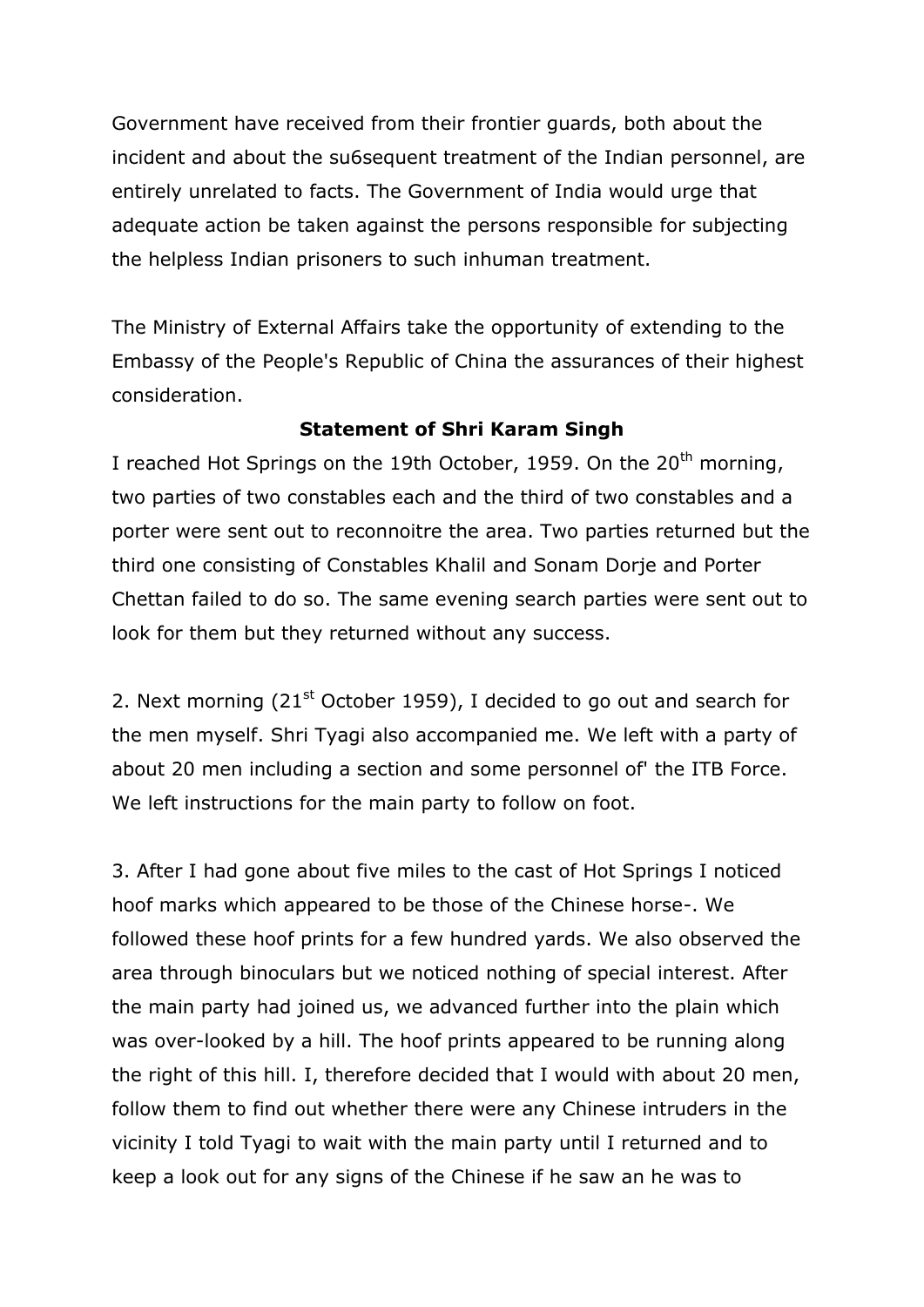demand the return of our missing members and to ash them to leave Indian territory.

4. I, along with Jemadar Rulia Ram, Head Constable Man Singh. Head Constable Babu Wadkar and Constables Abdul Majid, Gur Bahadur, etc., followed the hoof prints which went along a track skirting the hill on our left. As we did not apprehend any danger we were not marching in any order but were marching in twos and threes. I was not even carrying a weapon. When I had covered about six to seven hundred yards, and had almost passed the hill on the left, one of my constables noticed some movement in front along a nullah and shouted "Chini Chini". I looked at all sides but before I could spot anything in front, I noticed on my left a Chinese soldier on the hill shouting something and waiving his hands upwards as if he was asking us to raise our hands and surrender. I shouted back at the top of my voice that it was our area. Instead of receiving any answer, we were fired upon both from the front as well as from the hill top. We were taken by complete surprise and so all the members of the party made far such cover as was available and returned the fire. Some retreated towards the hill on the right. Jemadar Rulla Ram, Constables Abdul Majid, Ali Raza Gur Bahadur Beg Raj and Norbu Lama ran with me and we took shelter behind a mound. Some of the others ran towards the hill on the left but were struck down with bullets and handgrenades. Our firing was ineffective as we had inadequate cover and the Chinese were in a favourable position. After some time I ordered those who were near me to discontinue firing as their firing was having no effect and the ammunition was being wasted.

5. The Chinese continued to fire on us almost incessantly. We could also hear firing on the other side of the hill. Constable Ali Raza made a bid to get away in the afternoon and although he was fired upon was able to escape. The Chinese used LMGs riffles, tommy guns and hand-grenades. At about 5 p.m. firing from the front increased in intensity and a few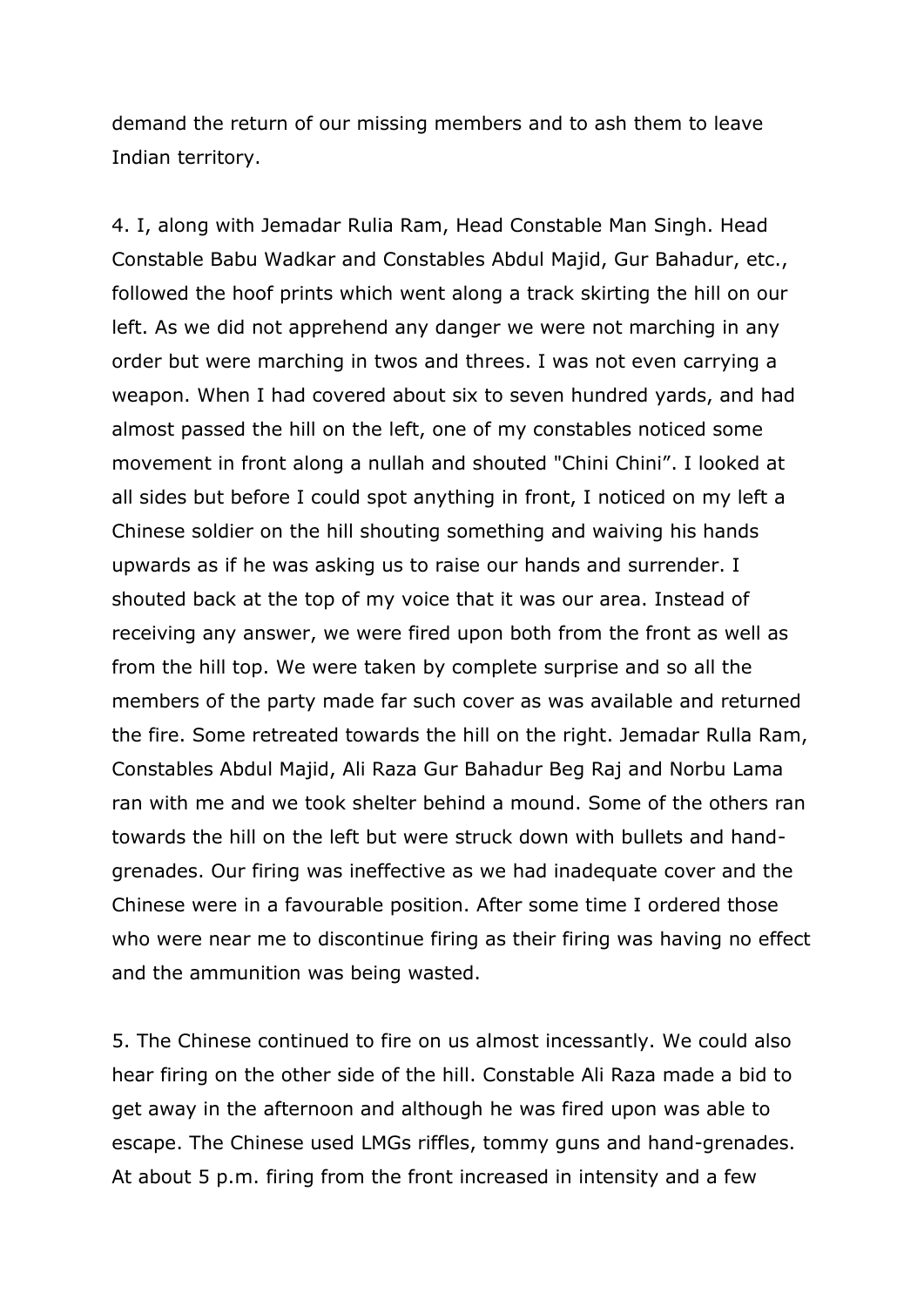bren-gun bursts were fired at us from our right and Constables Beg Raj and Norbu Lama were killed. Realising the overwhelming superiority in numbers of the Chinese soldiers and their fire power, I thought that it was futile to resist any further and, therefore decided to surrender. We raised a white handkerchief after which the Chinese stopped firing and asked us to drop our weapons and advance towards them with our hands raised. I, accompanied by Jemadar Rulia Ram, Constables Abdul Majid and Gur Bahadur surrender d to the Chinese Later, Constables Shiv Dayat, Rudra Man and Tsering Norbu, who were apparently lying concealed elsewhere, also surrendered and we were all herded together.

6. When we were being searched etc., I looked around and I thought there were about 80 Chinese soldiers in position on the hill. The soldiers that were on the side of the nullah were no longer visible to me. After our search, we were sent to Kongka Pass with an escort of 11 Chinese soldiers.

7. From the place of the encounter, five of us were made to carry the dead body of a Chinese soldier who had been killed. Constable Rudra Man and I were asked to help Constable Makhan Lal, who had been injured seriously in the abdomen. His condition was really very bad. We carried him for two miles where the Chinese soldiers ordered ns to leave him on the bank of the Chang Chenmo river. Two of the Chinese soldiers stayed back near Makhan Lal and nine escorted us to our destination. From this place, I and Constable Rudra Man were made to carry heavy loads. We were completely exhausted and were finding it extremely difficult to walk with this heavy load but we were repeatedly prodded by rifle butts to move on. We reached the Chinese Kongka La Post (above 16,000 ft.) at about 2 a.m. on the 22nd of October, 1959. We were all put together in a pit, G feet deep, 7 feet wide and 15 feet long, normally used for storing vegetables. It was covered with a tarpaulin which left several openings through which ice-cold breeze penetrated. We had to spend the night on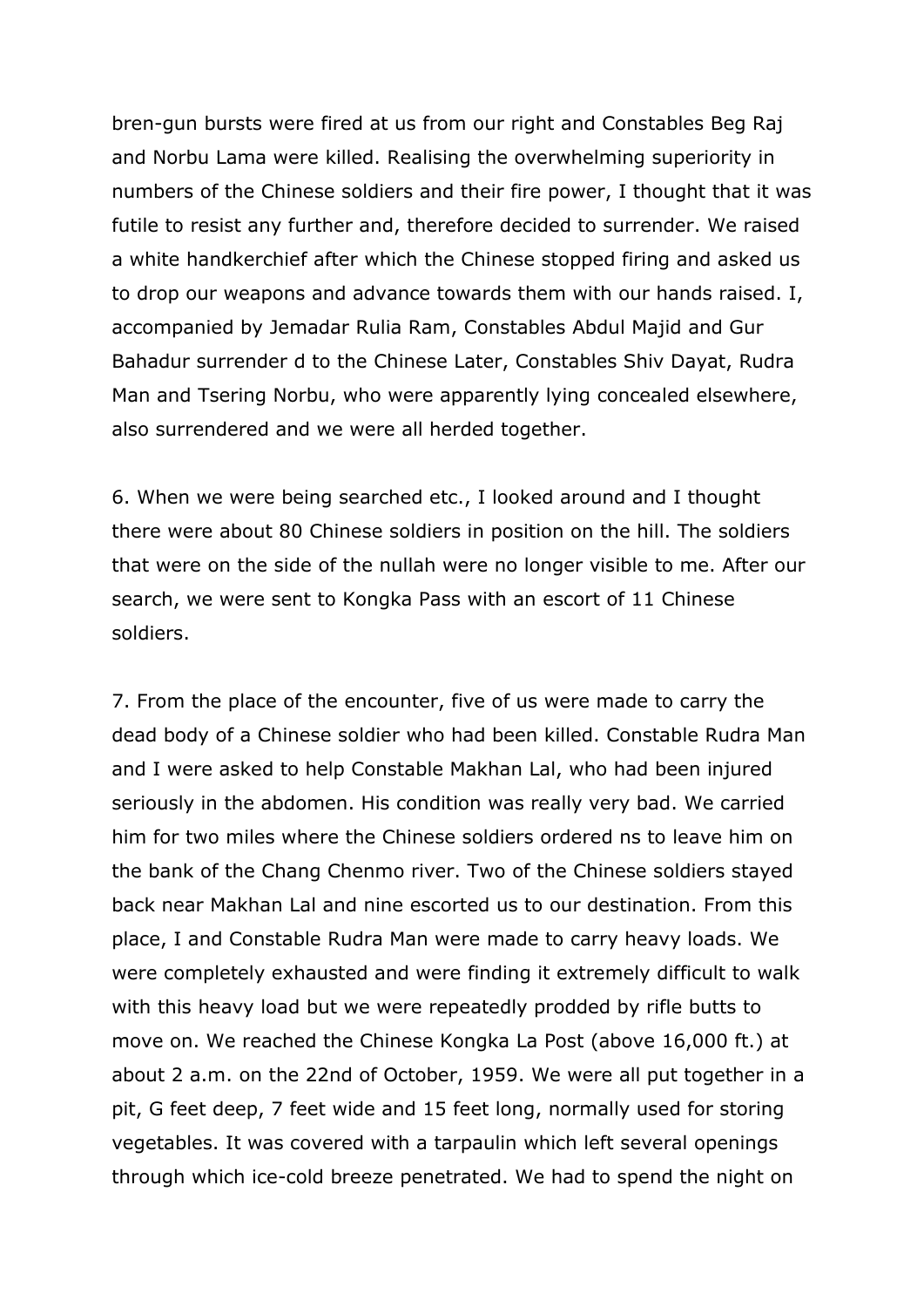the frozen ground without any covering. No water for drinking was provided nor were we permitted to ease ourselves during the night and the following day. The sentries adopted a menacing attitude.

8. On the morning of October 23<sup>rd</sup>, all of us were taken out of tent for the first time and taken to a place about two miles of towards Lanak La. We remained there the whole day and returned at night. We do not know why we were kept away from the camp that day. During the day, I was merely asked through an interpreter to write out the names of the captured persons but I expressed my inability to do so for want of spectacles. I told the Chinese of5cer to take down the names, which he did.

9. On the evening of 24th, I was again taken out in a truck to a distance of about one mile, where the dead bodies had been laid out and I was asked to identify them. As I could not identify all of them I suggested that some Constables may be called to help me in identification. They brought me to the camp and asked me to select a couple of constables. We went back along with two constables-Shiv Dayal and Gur Bahadur-and identified the bodies. After this, we rejoined the others in the pit.

10. For the first 3/4 days we were given only dry bread to eat. The intensity of the cold and our conditions of living were more than sufficient torture to demoralise us. By then I and 3 constables were suffering from frost bite and our repeated requests for medical attention and hot water were disregarded.

11. At about 4 a.m. on the 25th of October, 1959, I was called by two Chinese officers and taken for interrogation. I was removed to a tent about 50 yards away, where 5 Chinese officers, including an interpreter, interrogated me One of them, at the very outset, threatened that I was a P.O.W. and that I could be shot dead any moment. He also warned me that they did not want any arguments or discussions. They asked me to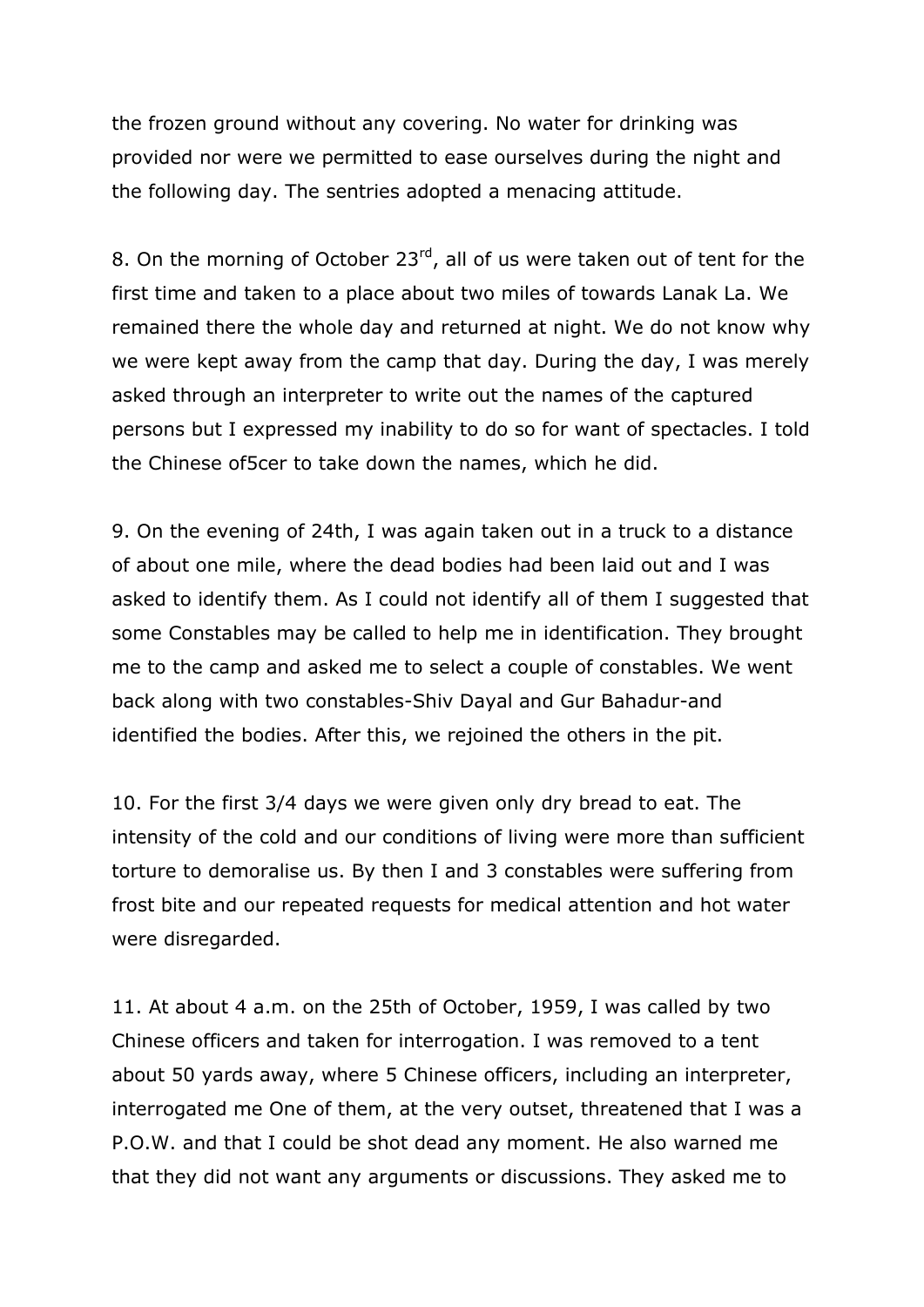write out my statement to which I pleaded my inability as I did not have my spectacles with me. At first, they asked me to narrate the entire incident. As soon as I came to the point that firing was opened by the Chinese, their senior officer present became wild and shouted back that it was incorrect, and that I must confess that the Indians fired first. I refused to accept this despite repeated and constant threats that I would be shot dead. Ultimately, they made me say that I could not judge at that time as to who fired first.

12. They asked me to admit that Indian soldiers seized Chinese horses, which were standing near the foot of the hill towards Chang Chenmo river. As I was on the other side of the hill, I told them that I had not seen anybody taking away the horses. Despite this, it was recorded that my men had disclosed to me that some Indian constables had taken away the Chinese horses.

13. Utmost pressure was used to extort from me that Tyagi and I knew beforehand that the place, where the incident took place, was within Chinese territory. I told them that I could not make that statement because that place was miles within Indian territory, but they continued to assert that it was Chinese territory and was in Chinese occupation. In this connection, it was finally recorded that "I have now come to know that the area, where the encounter had taken place, is under Chinese occupation".

14. The Chinese wanted me to acknowledge that no member of the TTB force had ever visited that particular, area. I told them that only in June this year an ITB patrol had gone upto Kongka Pass and stayed there for a day or so They wanted to know if I myself had ever visited Kongka La and when I said that I had not after a considera6le discussion, they recorded "I and my men (who were prisoners with me), had never visited this area". I insisted that they should also write that I camped several times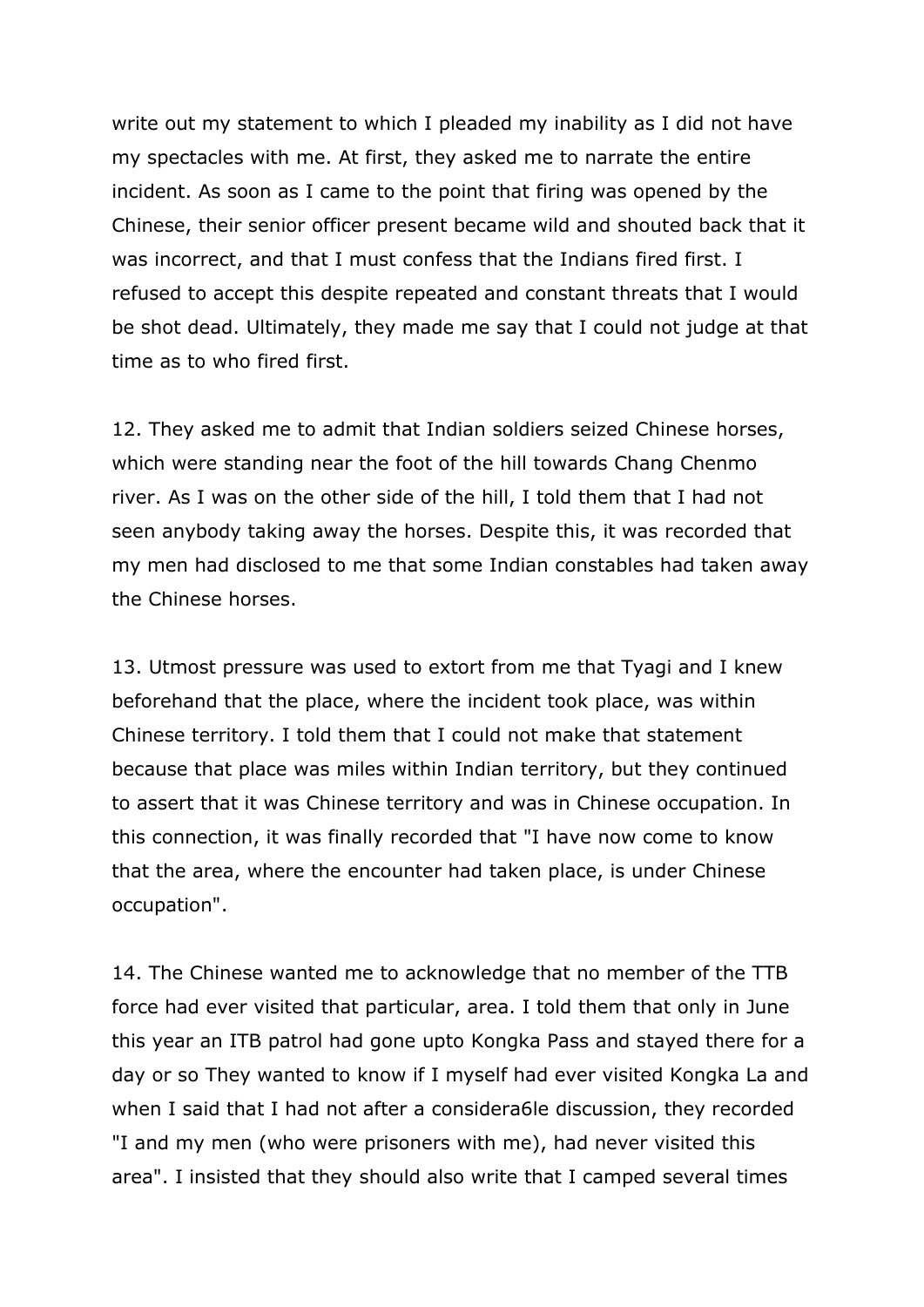at Hot Springs and had toured the adjoining areas, but they did not agree to include this.

15. As regards the objective of our patrol, they wanted me to admit that we intruded into their territory to attack and capture the Chinese as well as to establish a check-post. I stated that we had no such intention. In any case, it was our territory and the question of intrusion into the Chinese territory did not arise. On this assertion, they threatened me, but I stuck to the position that we were m Indian territory and were out looking out for the missing men. They then said that when fire was opened on us Tyagi and the main party were on the left of the hill and were advancing further in order to surround it. I told them that I could not see anything on the other side of the hill, and, therefore, there was hardly any point in obtaining a statement to this effect from me. As far as I remember, they finally recorded that though Tyagi did not tell me anything, it might be that it was his intention to send us from the right side and himself proceed on the left side in order to surround the hill and capture the Chinese.

16. The Chinese were emphatic that I should admit that they had gesticulated to us from the hill to go back. I told the senior Chinese officer, through the interpreter that my party was advancing in small groups following the hoof marks and that the forward group with me had noticed some Chinese in front. Whereas it was quite correct that for a moment I noticed some gesticulations from a Chinese on the hill to my left, no time was given by the Chinese soldiers, to understand and to respond to the gesticulations. In fact, I had, at the top of my voice, shouted that it was our area. The answer to this was firing from in front and the hill to the left and rear The Chinese officer lost his temper on this and said I was a Cunning liar and threatened to take out his pistol and shoot me. I tried to argue that if their intention was to ask us to go back then they should also have allowed the patrol party to return and not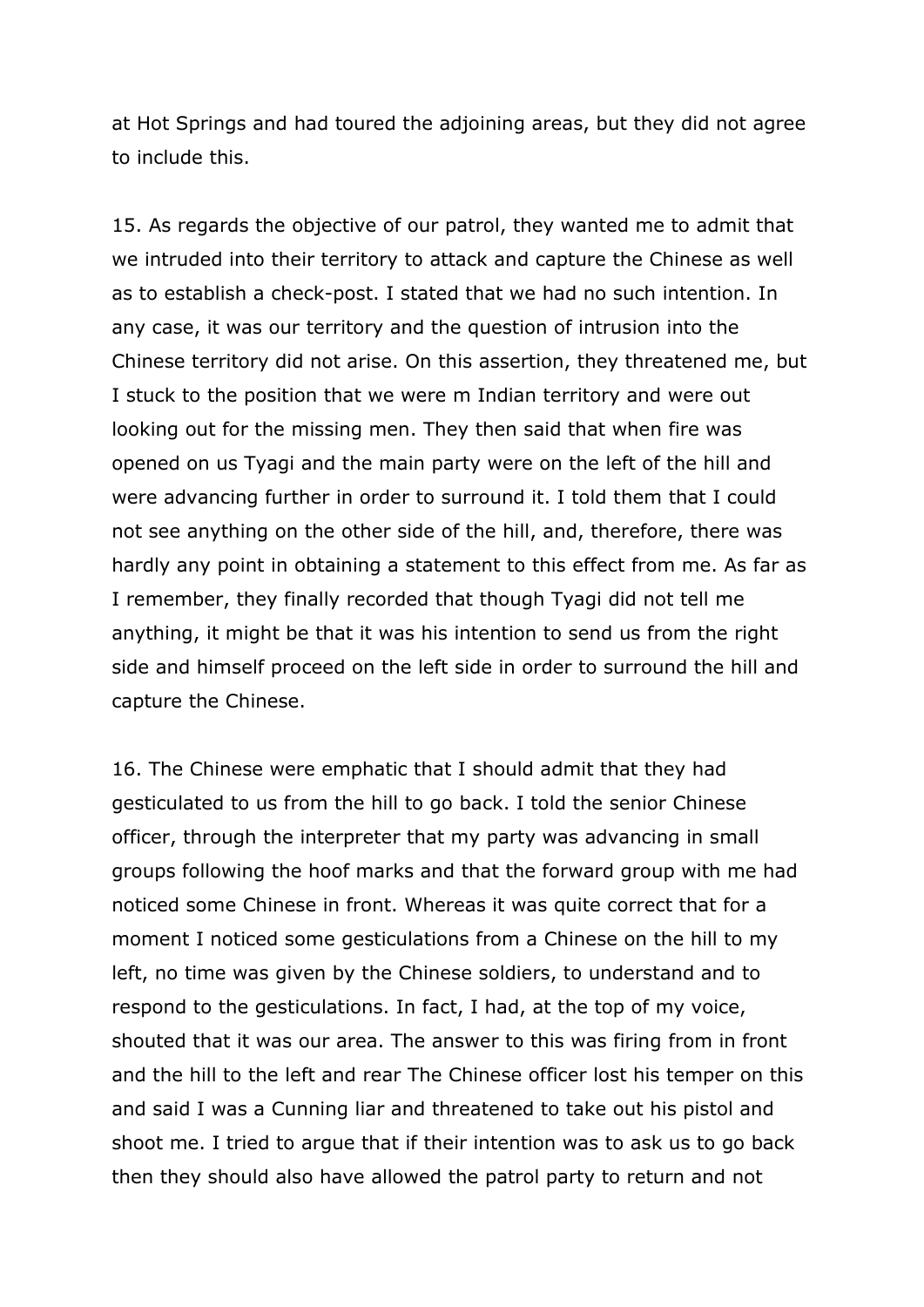have captured them. I told them that in fact, the Chinese soldier was gesturing to us m raise up our hands and surrender and that is why I had shouted back that it was our area to which the reply was a hail of bullets. In the statement, however, the Chinese recorded that one of the Chinese soldiers on the hillock had waved his hand indicating that we should go back and not adopt a hostile attitude.

17. I was asked to admit that our action was against the spirit of 'Panch Sheel'. I told them that it was they who had opened fire on us it was they who had violated the principles. Ultimately, they recorded that "the incident was against the spirit of 'Panch Sheel"'.

18. When they asked me my rank, I told them that I was a Deputy Superintendent of Police and was the Second-in-Command of the ITB Force. Shri Tyagi was the Commander of the ITB Force. I had already decided to conceal the fact that I was the leader of the party to avoid interrogation about the police and Army dispositions and I tad warned those captured with me to refer to me as the Deputy Commander. The total number of men in the party that had Hot Springs in the morning was about 60 and this was recorded.

19. This interrogation lasted from 4 a.m. to about 4 p.m., with short breaks for meals, etc. By this time, I was almost frozen and mentally and physically exhausted 6ecause of cold, persistent interrogation, intimidation, threats and angry shoutings, and lack of sleep. In this condition I was compelled to sign the statement recorded by the Chinese. At the end of this interrogation, the Chinese then brought all'the other captured personnel before me and read out the statement, sentence by sentence. I was asked to translate each sentence in Hindustani. All the captured personnel were asked to append their signatures on the back of the statement and several photographs were taken.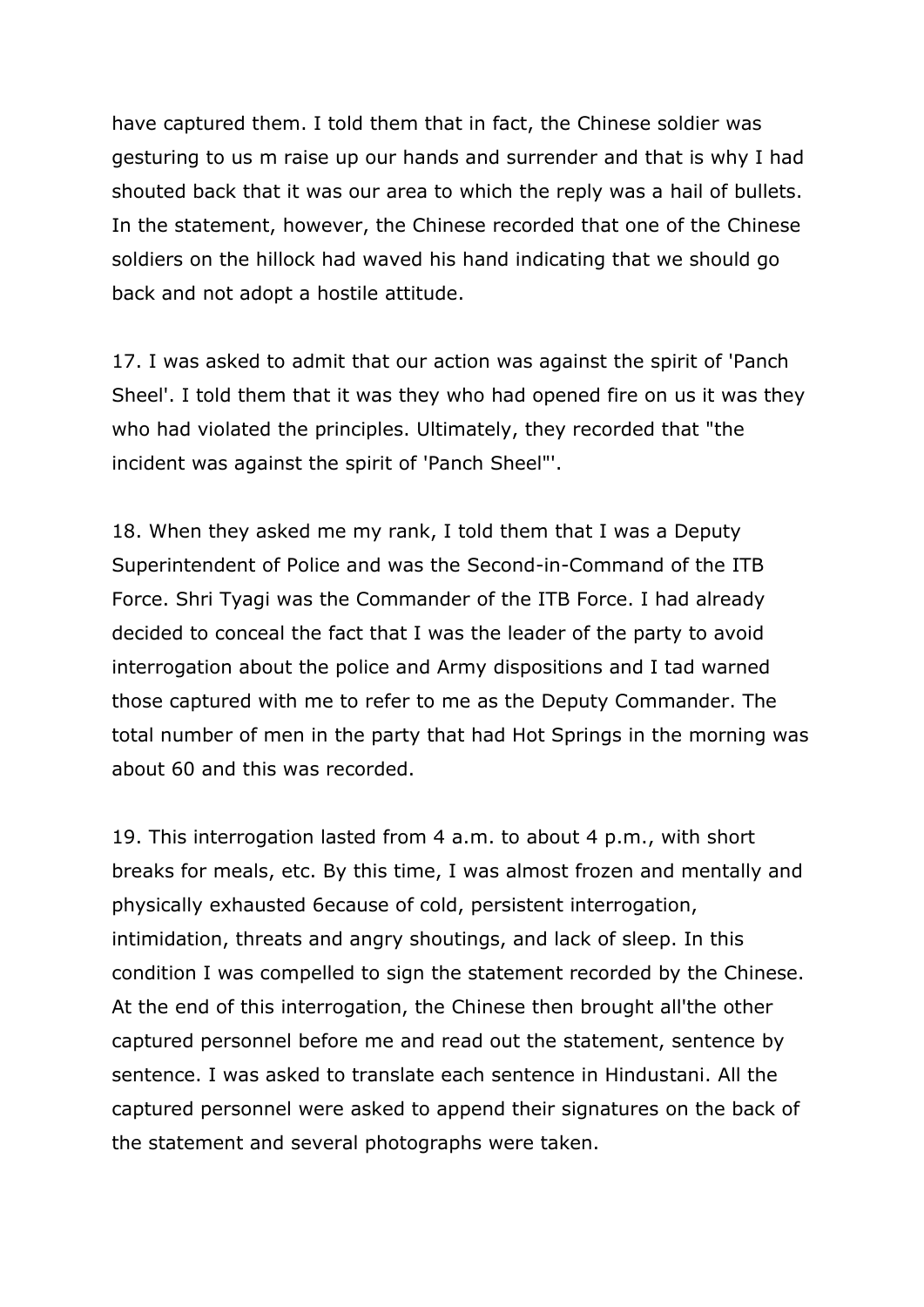20. After this interrogation, I was separated and put in a tent where insufficient bedding was provided. The tent had a big opening at the top round the central pole to act as a chimney but as there was no fire in my tent, this hole made the tent unbearably cold.

21. My interrogation was continued in my tent on the 26th from 0730 hours to 1700 hours. I was also told that my interrogation would continue the next day and until it was concluded, I would not be provided with a proper bedding.

22. On this day I was made to sign the following statement, as far as I can remember:

*"Tyagi returned after having a meeting with Mr. Sharma in Delhi on the 22nd September, 1959. I returned from Srinagar on the 24th September, 1959. Tyagi informed me that a decision had been taken to establish cheek posts at Tsogstsalu, Kayam (Hot Springs) and Shamul Lungpa. Tyagi left Leh on the 27th September, 1959 while I started on the 29th September 1959. Tyagi had about 40 men with him. Three constables accompanied me. I reached Phobrang on the 4th October. Tyagi arrived on the 5th of October, 1959. Tyagi started from Phobrang for Tsogstsalu. I left Phobrang on the 14th October and arrived at Tsogstsalu on the 16th October, 1959. A checkpost was established at Tsogstsalu and we left for Kayam. We established a checkpost at Kayam and we had to establish one at Shamul Lungpa. On 20th October, 1959, our two men missed. On the morning of 21st October 1959 Tyagi took 60 men and reached the hill (battle field). When we were at a distance of about 400 yards from the hill were some Chinese were seen. Tyagi ordered me to take some men on the back side of the hill and to surround the Chinese and himself went in front. There were some 30 men with me and about the same number with Tyagi. We surrounded the hill. A Chinese was seen waving his hand so as to say "go away and do not adopt hostile attitude" I have heard from my men that the Indian soldiers fired first Some Indian soldiers took away*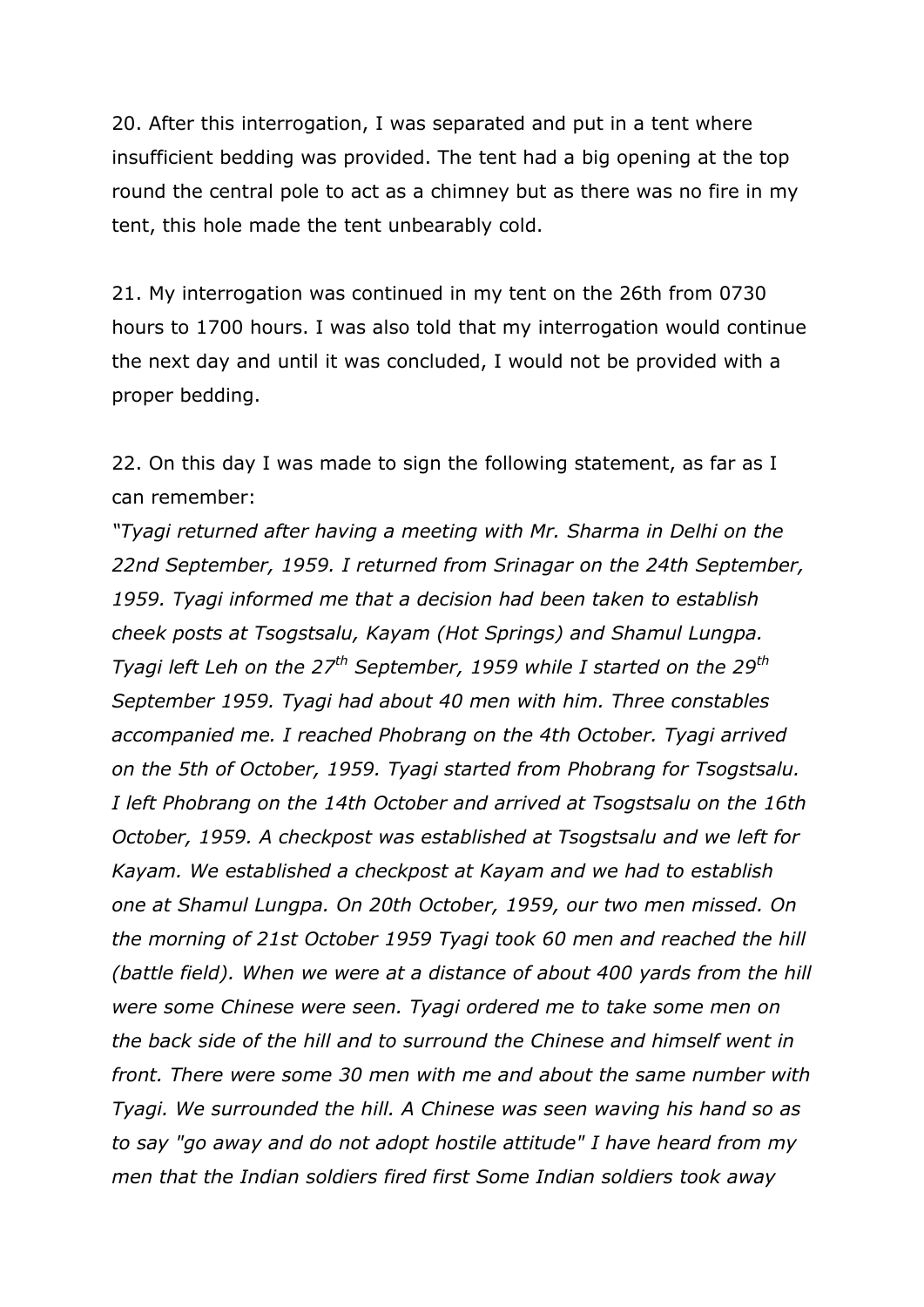*the horses of the Chinese".*

23. I protested that as regards firing, none of my men had told me that Indians fired first but they rejected the plea and said that they had obtained confessions to that effect from other captured personnel. When requested to confront them with me, I was told that as I was a prisoner I had no such right. Similarly, I pointed out that the story of surrounding the till etc. was also not correct but to no avail.

24. My interrogation started next day (27-10-59) at about 0800 hrs and it lasted for about three hours. The entire period was devoted b ascertaining from me the details of the ITB organisation.

25. My interrogation was resumed at 0800 hrs on the 28th October 1959, in my tent by three Chinese, two of them were officers and the third an interpreter. The interrogation lasted 5 hours and was confined to ascertaining the details of the checkposts.

26. Information was also obtained from me in regard to the strength of the checkposts, arms and their functions and was duly, noted down in their own language.

27. The same afternoon all of us were taken to the Chang Chenmo fiver where the dead bodies had been laid out. We were asked to remove their uniforms and wrap a muslin cloth in accordance with Indian custom. At our request hot water was supplied to give a bath to the dead bodies. A number of photographs were taken while we were busy in this operation.

28. In the evening, they issued us the following items of clothing:

(i) Cotton.padded coat

(ii) Cotton-padded pant

(iii) Cotton-padded caps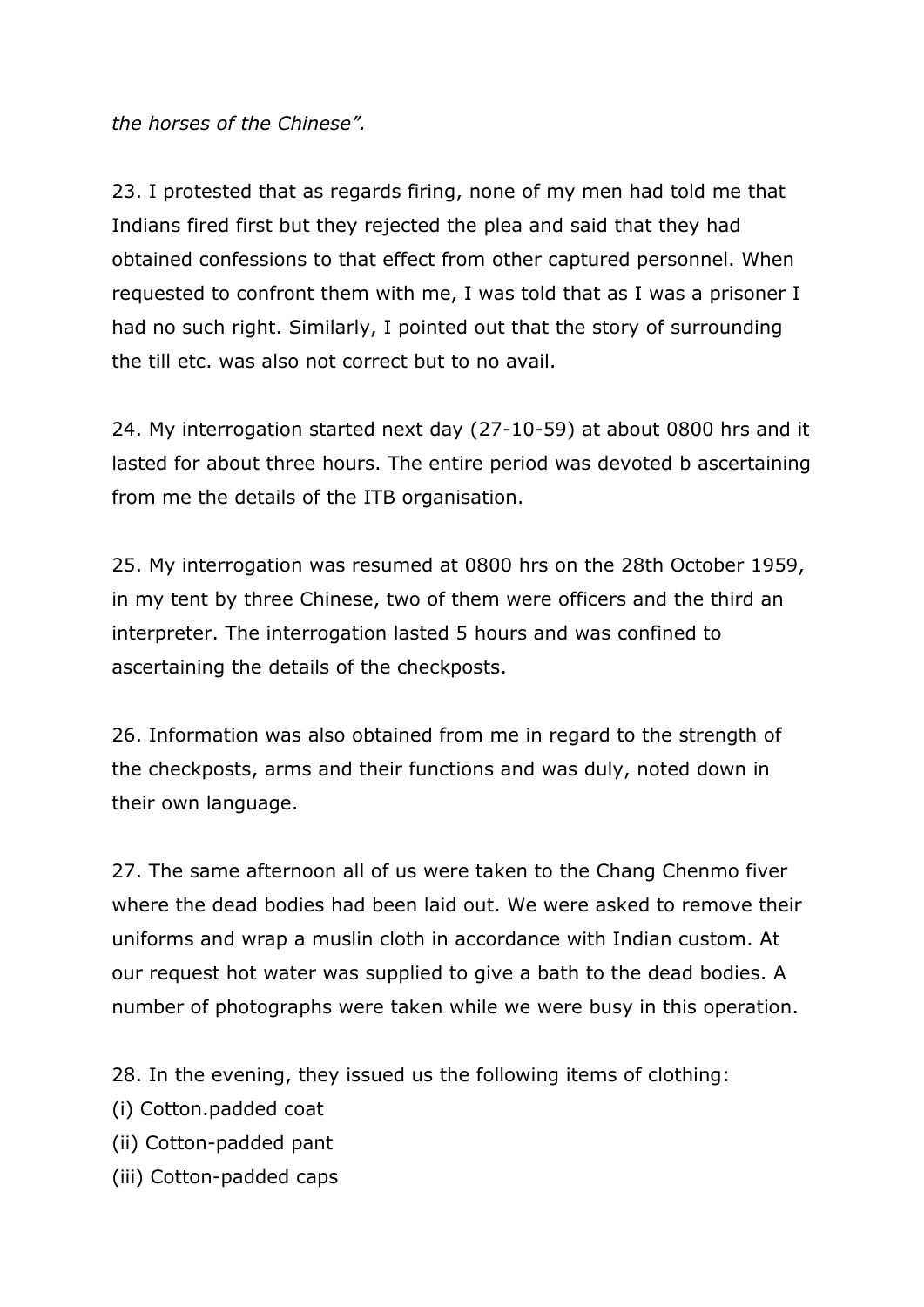#### (iv) Namda Gum boots

I did not take these because items offered to me did not fit. Either on this day or the next a doctor examined my feet which had swollen up and administered an injection. Photographs were taken.

29. On the 29th morning at about 0900 hrs. the interpreter came to my tent and delivered some sweets as a gesture of goodwill. After sometime a new face together with the previous officers and the interpreter came to me. This time two stenographers had also been brought to take down my statement. This officer introduced himself as Commander of the Tibetan area. His questions were confined to details regarding our check-posts and their strength. I repeated the facts as given on the previous day. He also enquired about the strength of the army. The Chinese disclosed to me for the first time that the Foreign Ministries of both the countries were in correspondence with each other about us (captured persons). The interrogation lasted for about 2 hours. I was not made to sign any statement.

30. At about 1300 hours on the same day (29-10-59), I was taken out of my tent together with Constable Shiv Dayal and escorted by three Chinese soldiers to the scene of the incident in a truck. The new officer, who had examined me in the morning, occupied the front seat of the truck and four other officers sat with us in the rear. After reaching the place, I was made to stand, even though it caused me intense pain, near the base of the hill on the Hot Springs side and was ordered to point with my hand towards the hill and a photograph was taken, (as if I was pointing towards the Chinese who were on the top of the hill). I was then taken to the base of a small mound behind which we had taken shelter which fire was opened on us. Constable Shiv Dayal was asked to take a lying position about 50, paces away from me towards the hill. I was given a handkerchief and asked to wave it as if to give a signal to the men to open fire A snap was then taken Constable Shiv Dayal was then taken to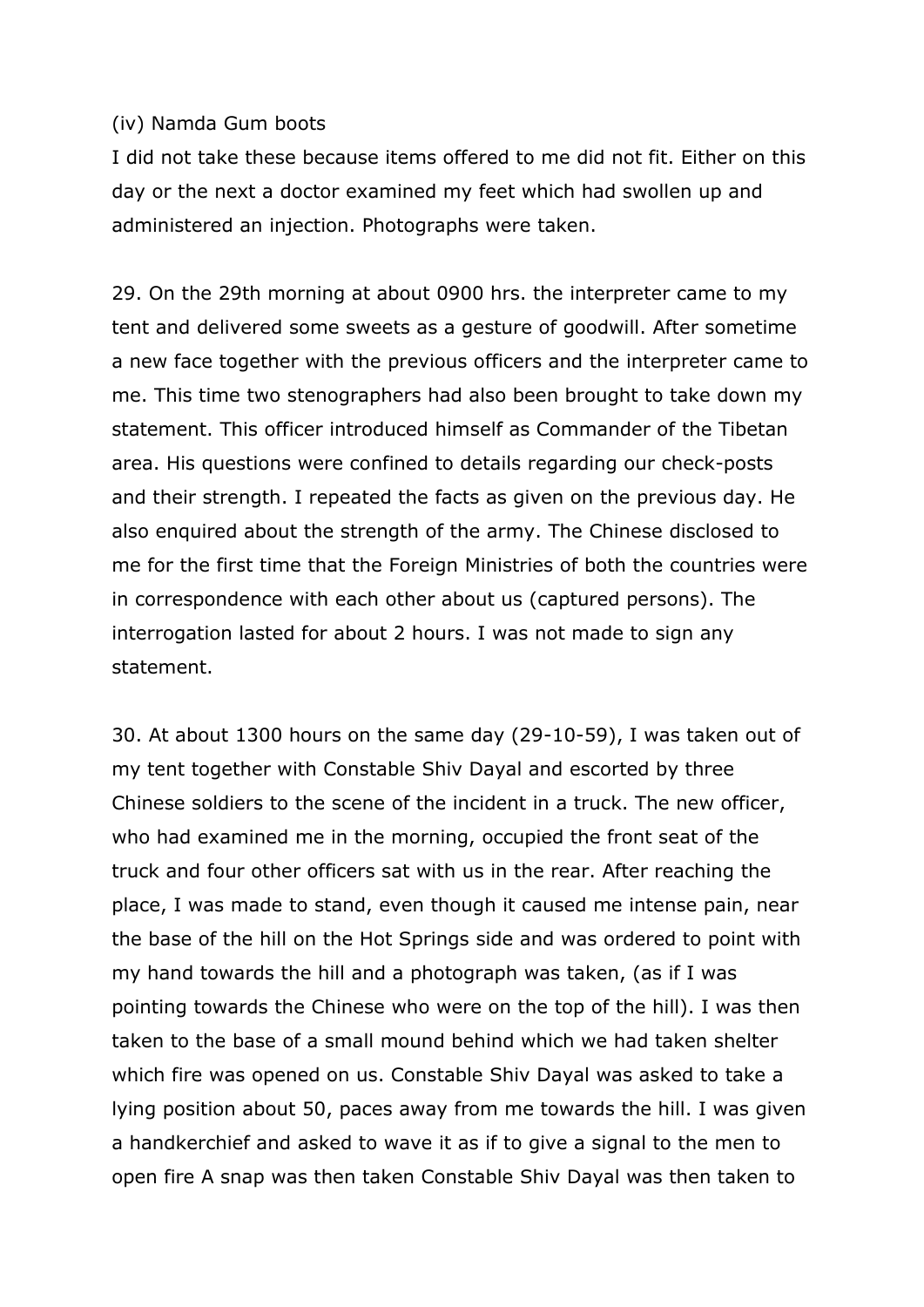the place where one of the killed ponies was lying and another photograph was taken together with the dead pony. Then, the senior officer drew a sketch of the hillock and the adjoining area showing positions of the Indian and the Chinese soldiers at the time of the encounter according to the Chinese version and got the same signed by me and Constable Shiv Dayal. Photographs were also taken of a few Chinese soldiers gesticulating from the hill. Late in the evening we returned to the camp.

31. My interrogation was resumed on October 30 morning at about 0800 hrs. and it lasted upto 1300 hrs. They questioned me again about the strength of each post. They also obtained my signature on a statement to the effect that the post at Hanley was established in June this year.

32. On November 1 interrogation started in the morning as usual. The senior officer had by then gone away. The other Chinese officers and the interpreter pursued the interrogation. I was asked how we could claim this area when we had never visited it. I told them that I had myself gone beyond Lingzi Thang with about 10 persons in 1957 and upto Shamul Lungpa in 1958 where we had established a checkpost which remained there throughout the summer and was withdrawn during the winter. They asked me if we had set up an boundary pillar at Shamul Lungpa or Lingzi Thang and I told them; that we had not done so because our boundaries extended hundreds of miles further. The interrogation lasted for about 5/6 hours. The following statement was briefly recorded and signed by me: *"In 1957, I visited Lingzi Thang with 10 men and stayed there for a few days. In 1958, I visited Shamol Lungpa, where we stayed for four months. On this occasion also there were about 10 men with me. We did not construct any huts at any place nor did we construct any boundary pillar at these places."*

The Chinese said that Phobrang was our last post, and that we had no right to cross Marsimik La because the entire area beyond the pass was a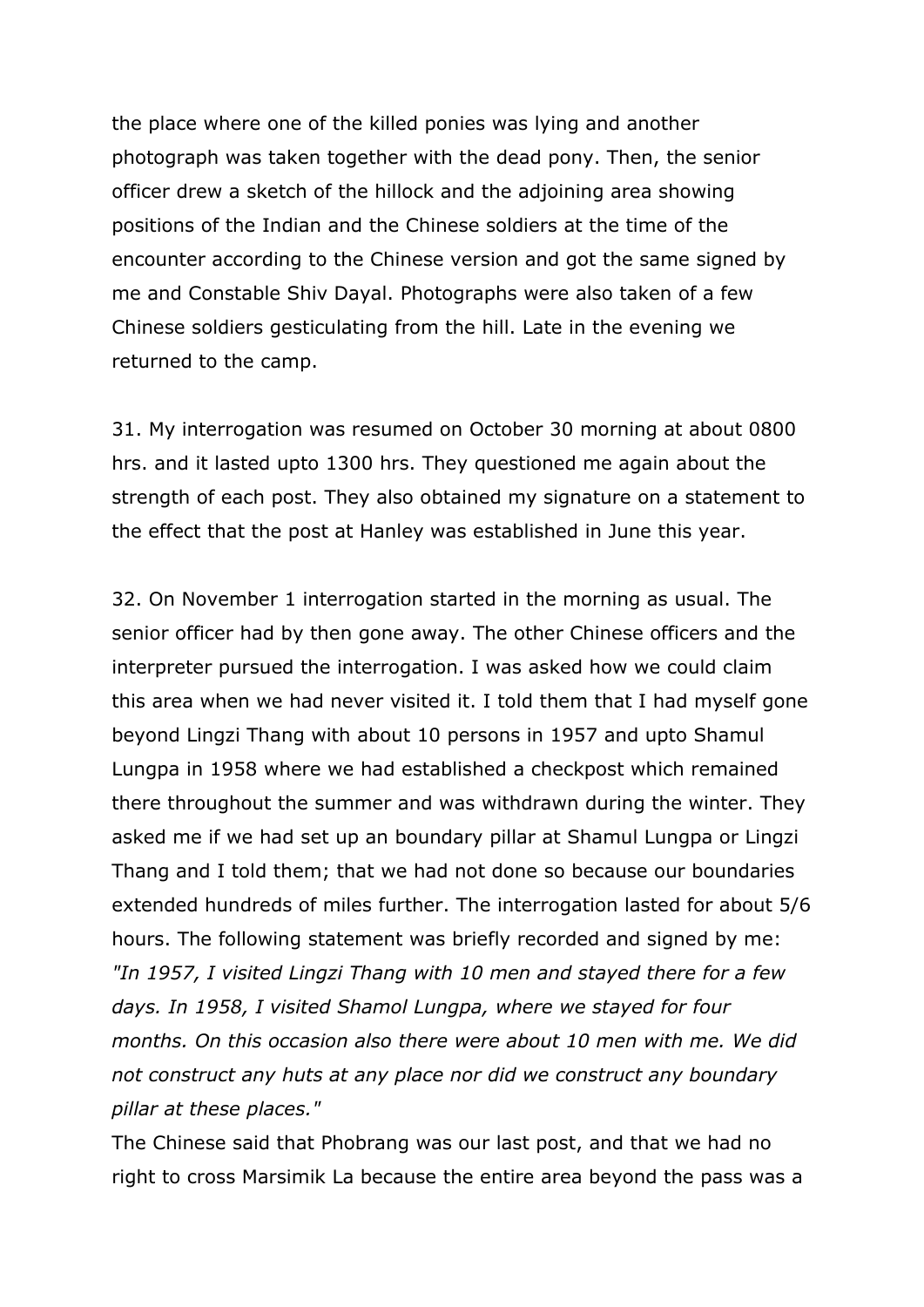part of Sinkiang and that this could be verified even from the older residents of Ladakh. I told them that our claims were based on authentic documents and therefore, our maps were correct. They disposed of my argument by saying that our claims were based on demarcation by the British, who had usurped a lot of territory in Sinkiang and in Tibet. They ridiculed our maps and said that they were anybody while sitting at home. It was on this day that I was repeatedly asked about my maps and documents. I told them that t did not bring any such papers with me because I was well conversant with the area. The Chinese showed great anger during this discussion.

33. On the morning of November 2 at about 10-00 hrs., all the captured persons were brought to my tent. The interpreter then asked them in my presence whether it was a fact that all the dead had received bullet injuries in front which indicated that they were wounded while advancing towards the Chinese. To this, they· replied in the affirmative. They said that they had wrapped up the bodies themselves and had actually seen the wounds. I was asked to attest their statement. I resisted but was made to sign the following:

*"All of our men had received wounds in the front during the battle which indicated that they were wounded while advancing towards the Chinese."*

34. Afterwards those who had bathed the dead bodies disclosed to me at the first possible opportunity that in fact the injuries sustained by our men were on the front, back and sides and some had had parts of their heads blown off.

35. The same afternoon we all were taken out in the sun and made to sit in a semi-circle. Two watermelons were cut and distributed amongst us and a photograph was taken.

36. On November 3, the Chinese asked me to sign the following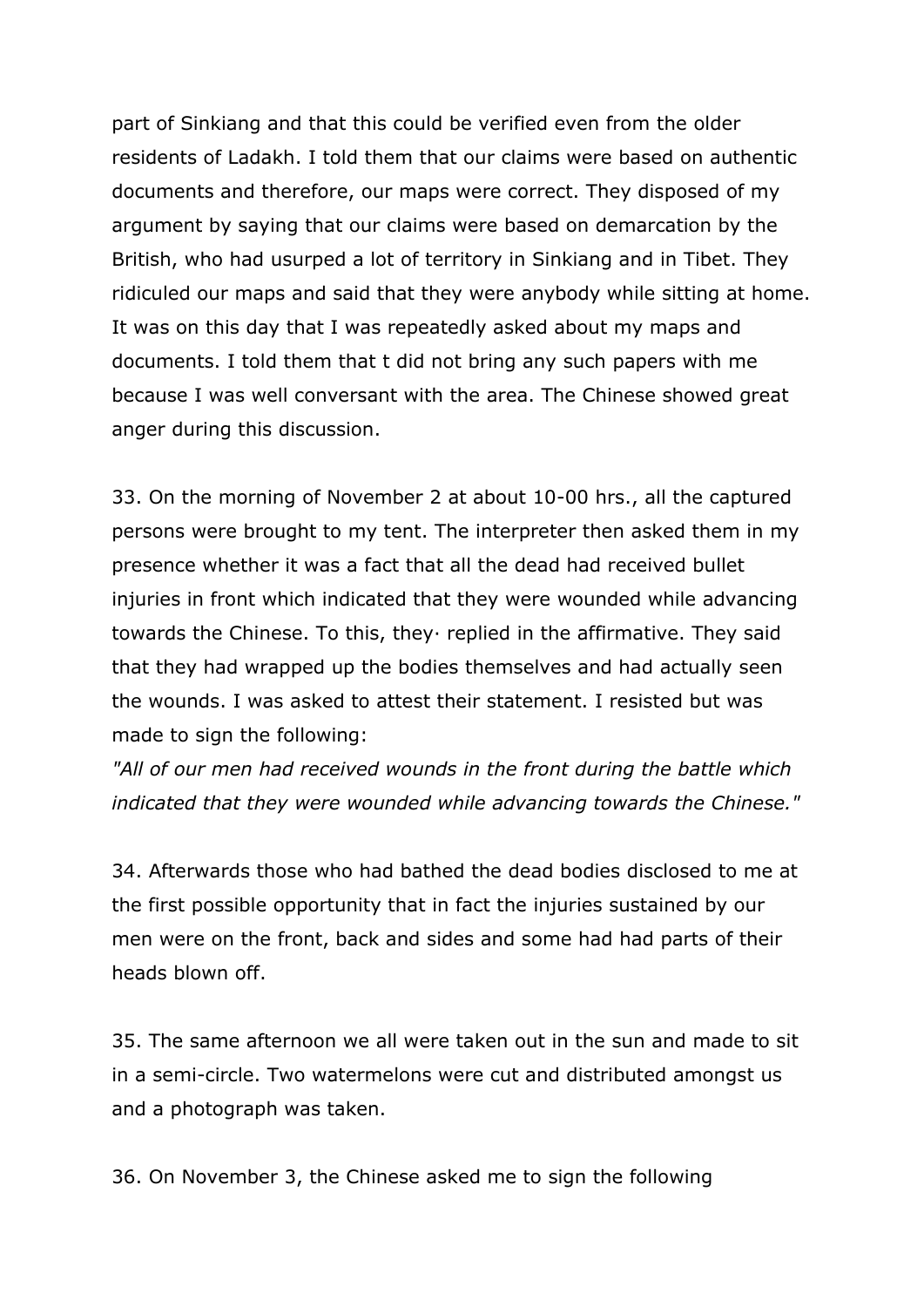#### statement:-

*"Chinese troops were armed with rifles, tommy-guns, LMGs and handgrenades only. No heavy artillery or mortars were used by them during the battle."*

I appended my signature as automatic weapons and hand-grenades had been used against my party and I was not aware whether any mortar had been used.

37. There was no further interrogation. In the afternoon we were taken out in the sun and given a lecture on the Sino-Indian friendship On this occasion I was pointed out to a new person dressed as a Chinese soldier. This person replied in the negative after looking at me. Later, this man was heard conversing in Ladakhi and remained at the camp throughout our stay there.

38 On the morning of November 4, interrogation started at about 0800 hours. Only the interpreter examined me. He insisted that I should record in my own hand-writing the main points of the statement I had already signed. I pleaded I could not do so without my spectacles but when he urged me again and again, I told him that as I was a prisoner they could force me to do anything, hut it was not fair in view of their professed friendship for India. Ultimately, I scribbled down the following prepared statement which the interpreter had brought with him:

*"On 20-10-59, two of our men missed. Tyagi took about 60 men with him I accompanied him. When we were at a distance of about 400 yards from the battle field a few Chinese were seen. Tyagi ordered me to take some men on the back of the hill. He himself proceeded to the front. We surrounded the hill. I have heard from my men that Indian soldiers fired first. Some horses of the Chinese were taken away by Indian soldiers. I have nothing but to thank the Chinese officers and soldiers for the kind*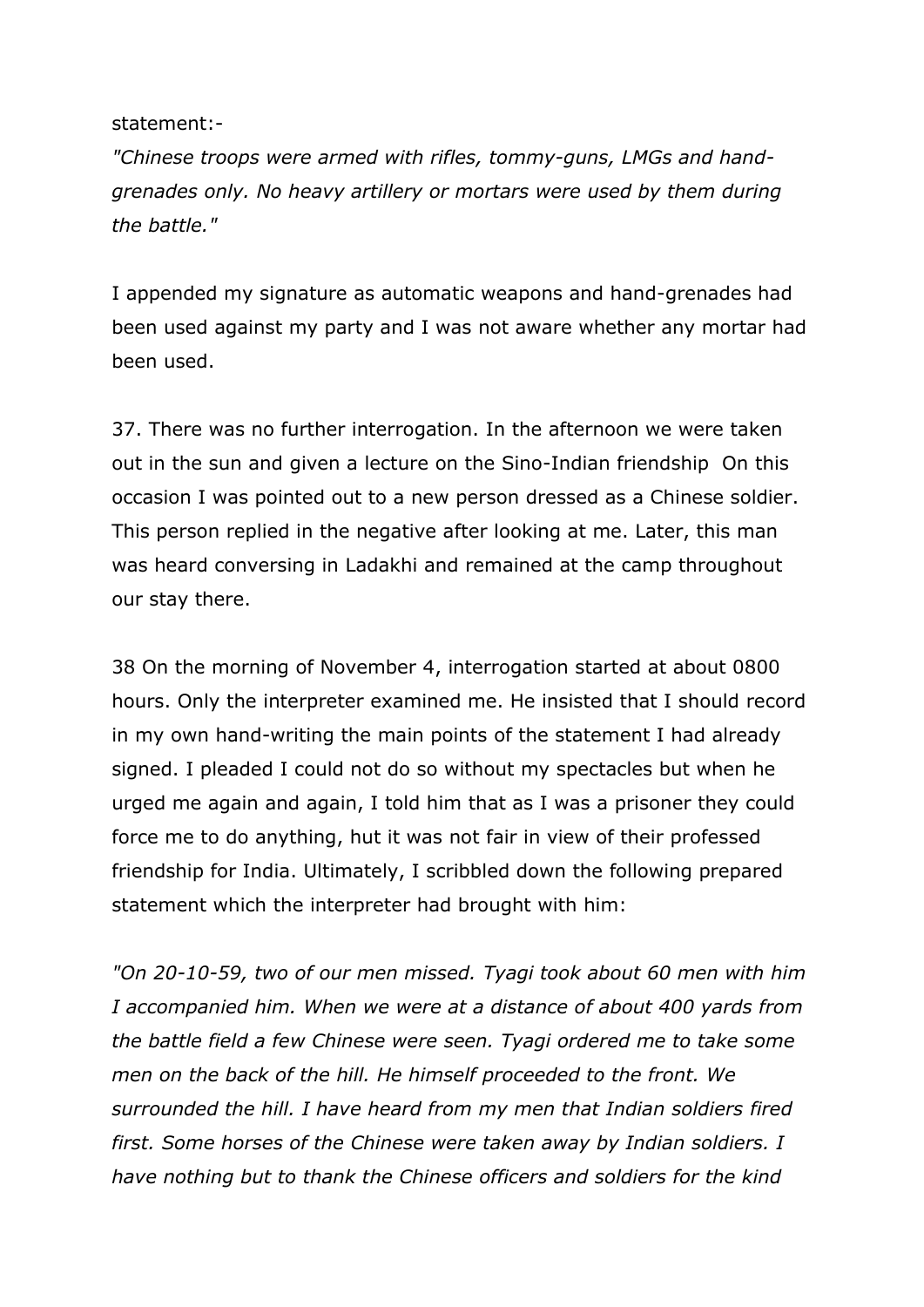*treatment that they had given us. Medical facilities were provided to us and we were neither beaten nor coerced."*

39. The same afternoon I was again interrogated by the Chinese officers and the interpreter. They brought a statement for my signature which included a sentence that on the 21st October, 1959, when we left our camp, Tyagi had disclosed that he was determined to fight the Chinese. I refused to sign it. They then took me dawn to a nullah threatening me on the way that they would dispose of me there. They threatened that I and my men were guilty of having killed their Second-in-Command and, therefore, it would be quite legal for them to shoot me. When I did not yield, he compromised to change the wording "Tyagi might have had an idea to fight the Chinese". It was extremely cold in the nullah I was almost dying with pain in my feet and so I agreed to sign the amended statement which was as follows:

*"On 20-10-59, two of our men missed. Tyagi took about 60 men with him with heavy arms including four bren-guns, four stenguns, about 50 rifles and hand-grenades I also accompanied him. Tyagi might have had a mind to fight against the Chinese. We surrounded the hill where a few Chinese were seen According to our men, Indian soldiers fired first. According to Shiv Dayal, Constable; it was Manohar. Lal, Constable, who took away the Chinese horses." '*

40. After that I was taken back to my tent and I was given a quilt. But in spite of this quilt the cold in the tent, where I had been kept since October 25, was so intense that I requested that I should 6e sent to the pit and this was conceded.

41. Right from the 25th October, 1959, pressure was brought to bear on me daily to confirm that Constable Mohd Khalil and his companions had been sent to Chinese territory for spying and that our object was to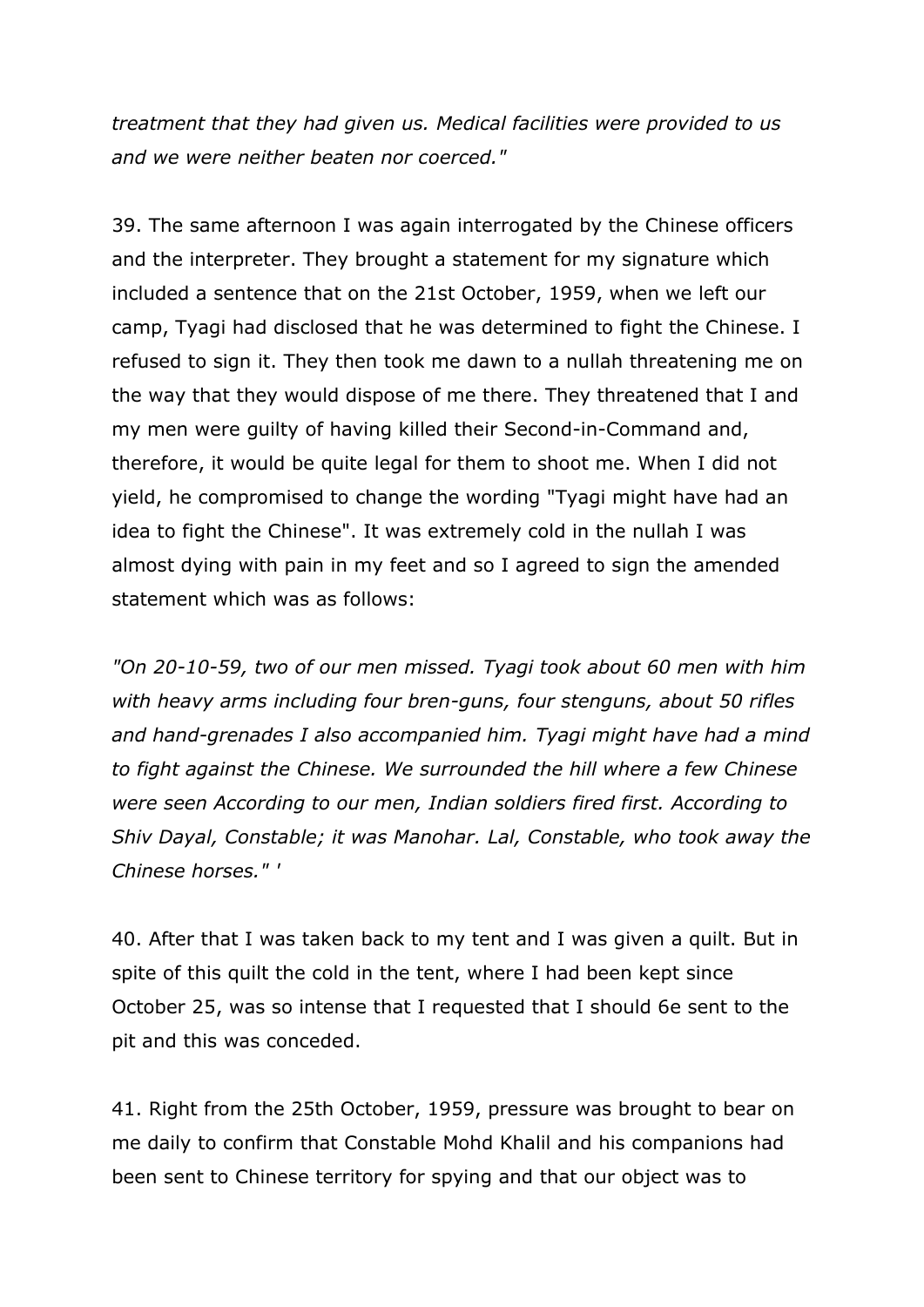establish a check-post in Chinese territory. After the first two or three days they dropped the question of the check-post and said that I might confess to the espionage mission. I told them that this was not a fact but that the patrol had been sent cut to as· certain whether there were any Chinese patrols on Indian territory. They told me that they had already obtained a confession to the effect from Constable Mohd Khalil and all that they needed from me was confirmation. I did not have to sign any statement to this effect.

42. On the same day the Chinese officer drew a sketch of the encounter on the same lines as was done by their senior officer on October 29th, but on a bigger scale After completing the sketch, signatures of all of us were obtained. My photograph was taken as I was signing.

43. On the afternoon of November 5. I was again taken out for interrogation which lasted three hours. Particulars of my service after partition were ascertained. On this day, the interrogator addressed me as the famous man of Ladakh.

44. On November 6 they took us all to the Chang Chenmo river. I sat on the bank of it and the others were asked to stroll along the river in a leisurely manner. The escort was kept away and a movie picture was taken in order to show that we had freedom of movement.

45. On the morning of November 7, we were again taken to the bank of the river where a Chinese Officer using a Ladakhi interpreter and Constable Shiv Dayal as Hindi interpreter, gave a lecture on communism condemning landlordism and capitalism. A rosy picture was painted of the communist regime. During the same lecture, it was prominently brought out that even now when India was a free country the British and the Americans owned a number of industrial concerns and that there were still a number of Indian capitalists and landlords. The lecturer said that he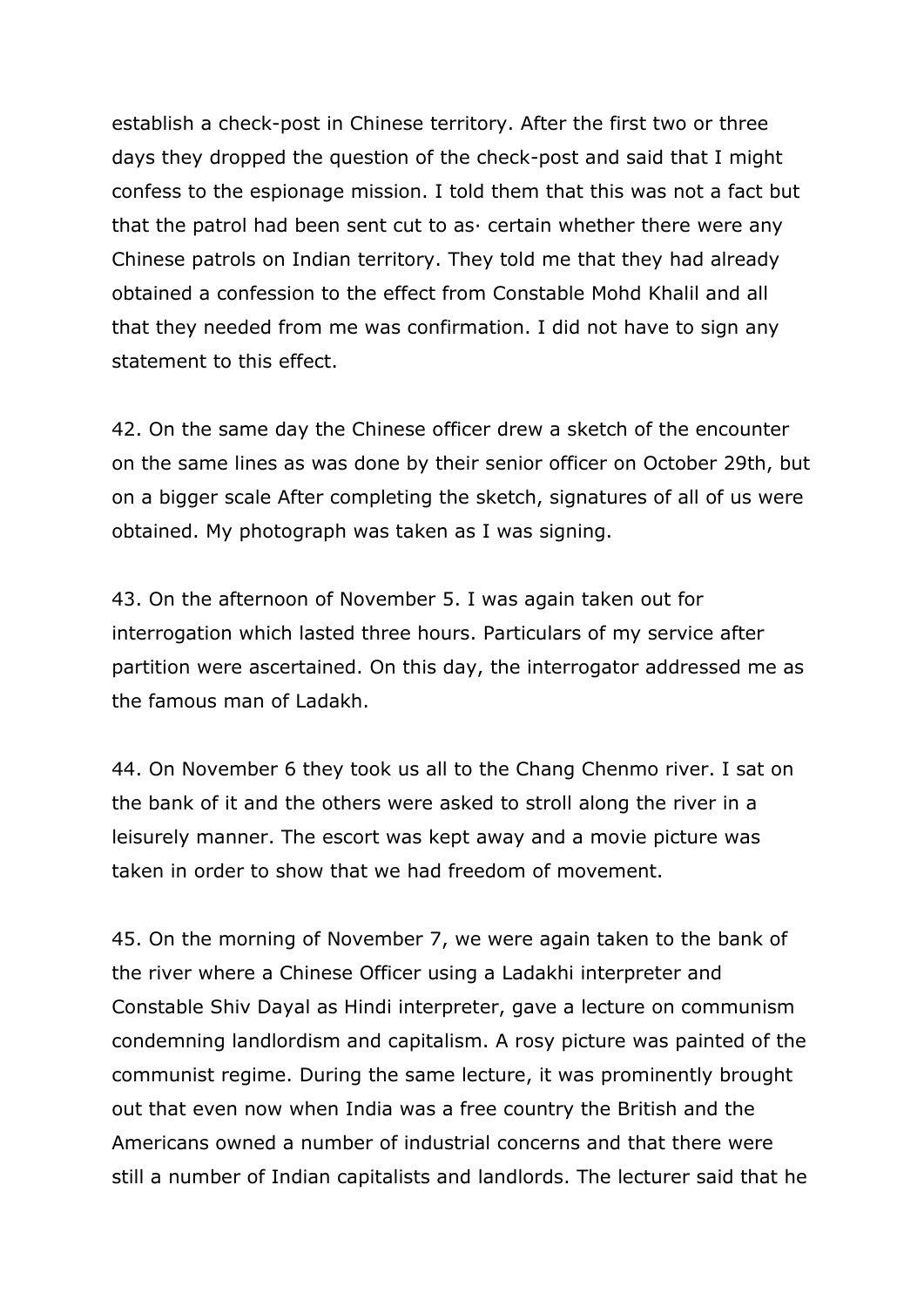hoped that India would get rid of these evils and prosper on the lines of China.

46. In the evening (November 7), I was taken' out from the pit to a tent and informed that Constable Abdul Majid had confessed that the first shot was fired by Constable Ali Raza of our force. I refuted this and said that Constable Abdul Majid be called to state this in my presence. Consequently Abdul Majid was summoned and when questioned in my presence he said that what he had actually stated was that Constable Ali Raza had fired back long after the Chinese had opened fire On this, the Chinese officer got enraged and threatened to thrash Abdul Majid. He lost his nerve and admitted that Ali Raza had fired first. I was then forced to sign the following statement:

*"Constable Abdul Majid had stated that it was Constable Ali Raza who fired first. I believe that statement is correct"*

Then Constable Shiv Dayal was brought before me and was asked to confirm his statement that the Chinese horses Sad been taken away by Constable Manohar Lal. Shiv Dayal insisted that he had not said so rather he had stated that he saw Constable Manohar Lal touching a Chinese horse. On this, the Hindi interpreter was sent for, who also confirmed the statement of Constable Shiv Dayal Therefore I refused to sign the prepared statement in possession of the Chinese interpreter which was that according to Shiv Dayal, Constable Manohar Lal had taken away the Chinese horses. Instead, I signed a statement as follows:

*"According to Constable Shiv Dayal, Manohar Lal Constable of the ITB Force was seen touching a Chinese horse. I believe what he states is correct"*

47. Another lecture on Communist indoctrination was given on the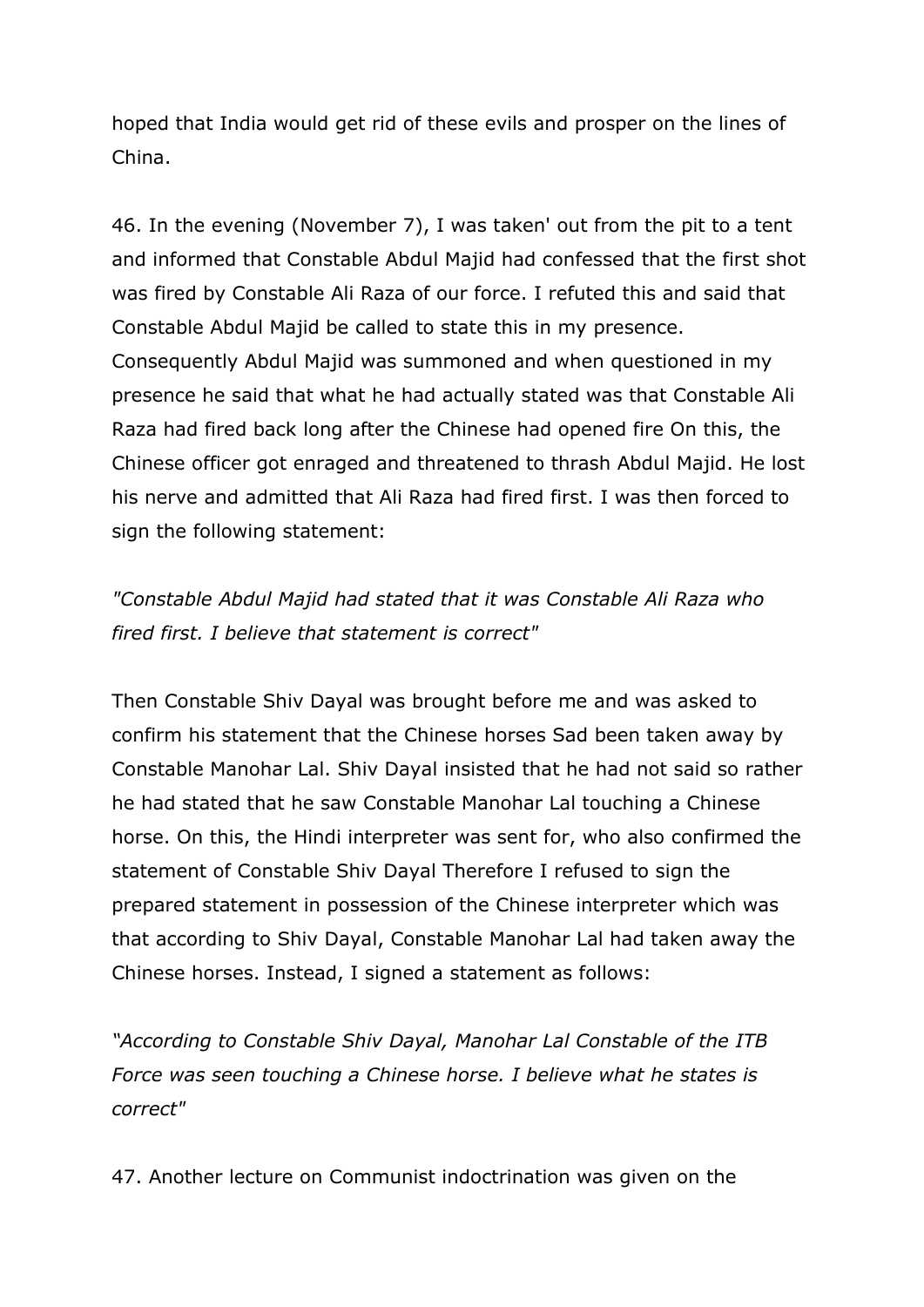morning of November 8.

48. At about 6 P.M., I was segregated from my companions and taken to a tent nearly 50 yards away. They then disclosed to me that the Government of India in their note to the Chinese Government had admitted that I was the Officer Commanding of the ITB Force. As I had from the very beginning given myself out as the Deputy Commander I tried to modify the statement by giving the Following explanations:

(a) That I was a Deputy Superintendent of Police and so was Shri Tyagi. In his absence, I was always called as Officer Commanding.

(b) My promotion was due and it was possible that my Government may have promoted me since.

I was not made to sign any statement in this regard.

49. After this I was returned to the pit and Jem. Rulia Ram and Constable Shiv Dayal were taken to the tent for further interrogation about my exact designation. Jem Rulia Ram on return informed me that the Chinese tried to argue with them that I was older than Tyagi in age and so how was it that Tyagi was senior in rank to me. They maintained that I was the second-in-command.

50. In the afternoon of November 9, we were informed that another senior officer had arrived and that we would be produced before him to make our statements.

51. It was either on November  $9<sup>th</sup>$  or on the  $10<sup>th</sup>$  morning that at about 0800 hours the Chinese took away Jem Rulia Ram, Constables Shiv Dayal, Abdul Majid and Mohd. Khalil informing them that they were to be released. In fact, they were not being released but were taken to the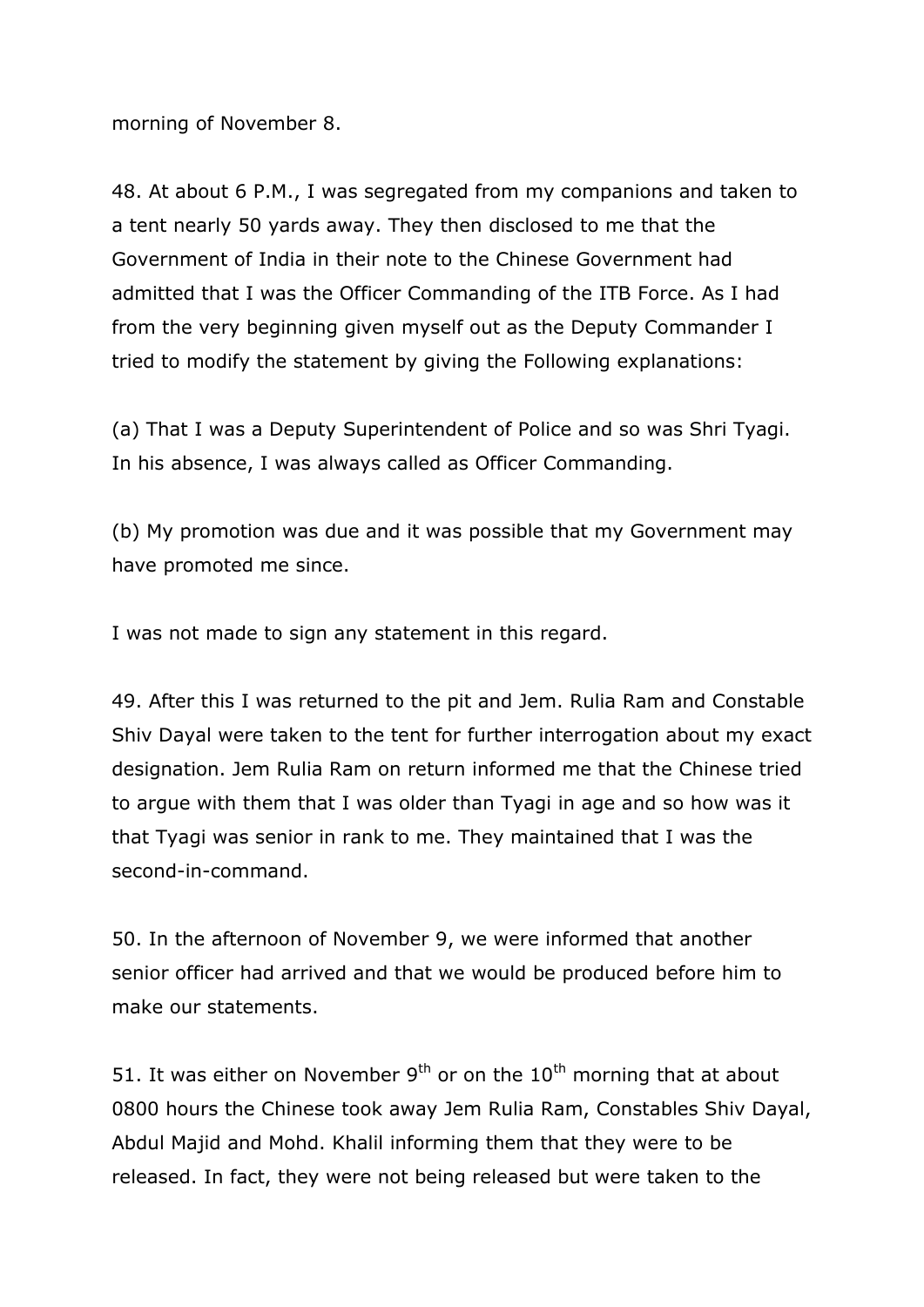place of incident where a number of snaps and a cine film were taken to show that the Indian party had attacked the Chinese They also took along the dead 6ody of the Chinese soldier in a coffin and it was used during the filming.

52. At about 8 p.m. on November  $10^{th}$ , I was again taken out of the pit and escorted to a tent by two Chinese sentries who threatened to shoot me. Only one mattress was provided. My interrogation was immediately begun by one officer and an interpreter. They repeatedly threatened me to accept that I had sent the patrol into Chinese territory for spying but I refused to agree. They kept on interrogating me the whole night through; and as I was given insufficient bedding, I was in great agony from the cold and pain in my feet.

53. At about 0700 hours, I was compelled to write out the following myself:

*"I and Tyagi started for patrolling of the border for establishing checkposts at Tsogstsalu. Hot Springs (Kavam) and Shamal Lungpa on 29th and 27th September, 1959. We established a checkpost at Tsogstsalu and arrived at Hot Springs where also we established a Checkpost. On the morning of 20th, our two men missed. Tyagi took about* 60 men, 4 bren-guns, about 50 rifles, 4 grenades. I accompanied him. Tyagy may have had a mind to fight against the Chinese. (They wanted me to write that Tyagi was determined to fight but I did not agree). I went to the back of the hill. We surrounded the Chinese. A Chinese was seen waving "Go away; do not adopt hostile attitude." According to Constable Abdul Majid it was Constable Ali Raza who fired first. According to Constable Shiv Dayal, Constable Mahonar Lal was seen touching a Chinese horse. Chinese troops used only riffles, sten-guns, LMGs and hand-grenades during the fight. They did not use any heavy artillery or mortars. ITB Force knows that area north, south and east of Kongka Pass is a part of China, I and my men had never visited this area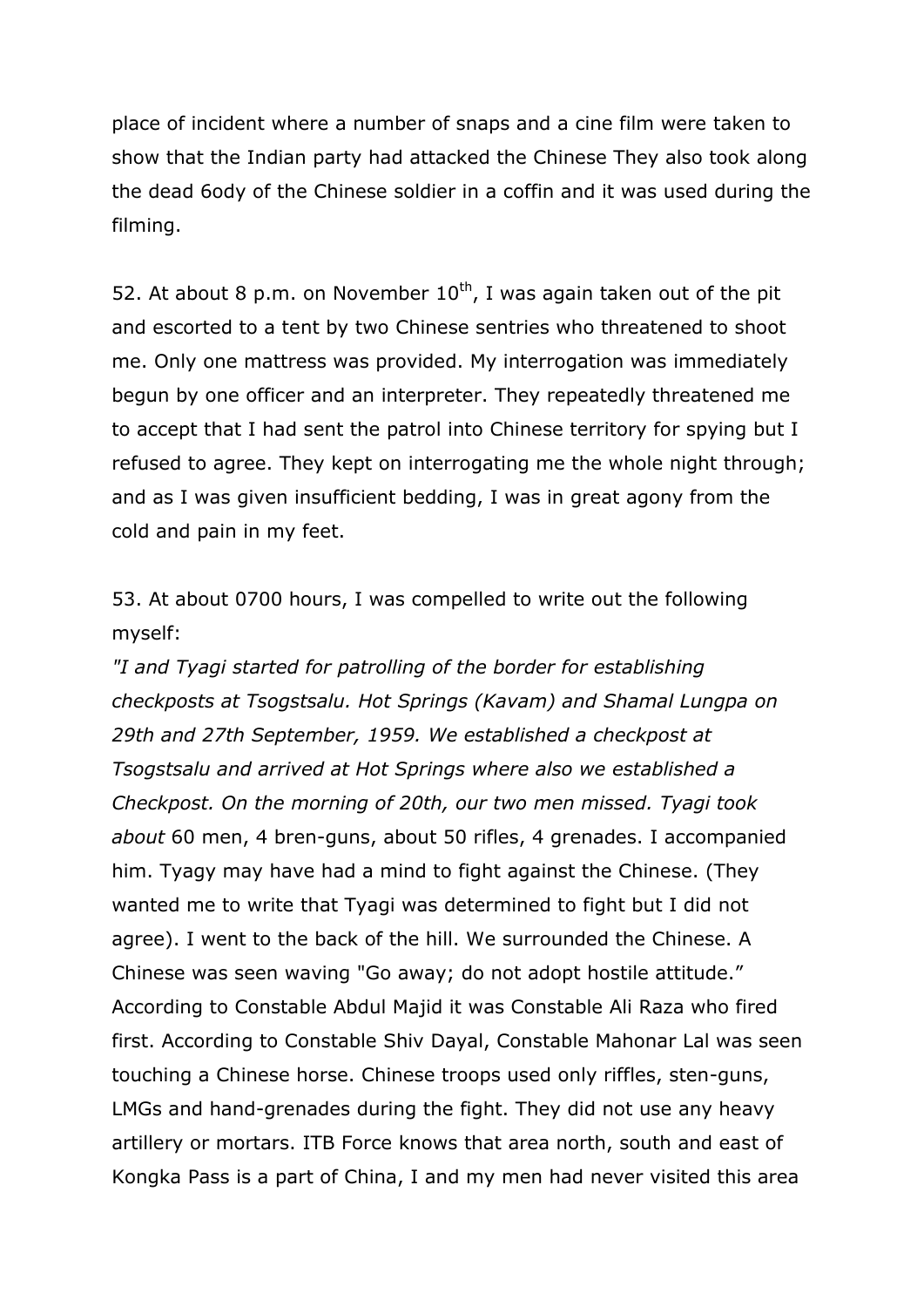(battle field) before".

54. The interrogation was continued till about 11:00 hours when I was made to add the following paragraph to my statement:

*"I and my men have been given good treatment by the Chinese Officer and soldiers. I will never do anything which is against the five principles of the Sino-Indian Agreement any more nor I will enter Chinese territory again."*

55. Before concluding, I was told that my statement would he taperecorded some time that day and that I must answer questions exactly as in the statement written out by me. I was feeling very depressed and did not refuse to comply.

56. In the evening at about 1600 hours, a new face, reported to be their senior officer, came into my tent together with the interpreter. He also brought a doctor along who dressed my frost-bitten feet and movie and still pictures were taken. After this, a tape recorder was brought in my tent and the following conversation was recorded:

Q: Give brief details of the incident.

A: On the morning of 20th a few of our horses were found missing and we sent two Constables and a Coolie in search. They did not return. On the morning of  $21^{st}$  Tyagi and I started for their search with about 60 men. We had four bren-guns, three or four sten-guns, about 50 rifles and hand-grenades.

Q: What was Tyagi's intention?

A: He did not express his intention to me although inference could be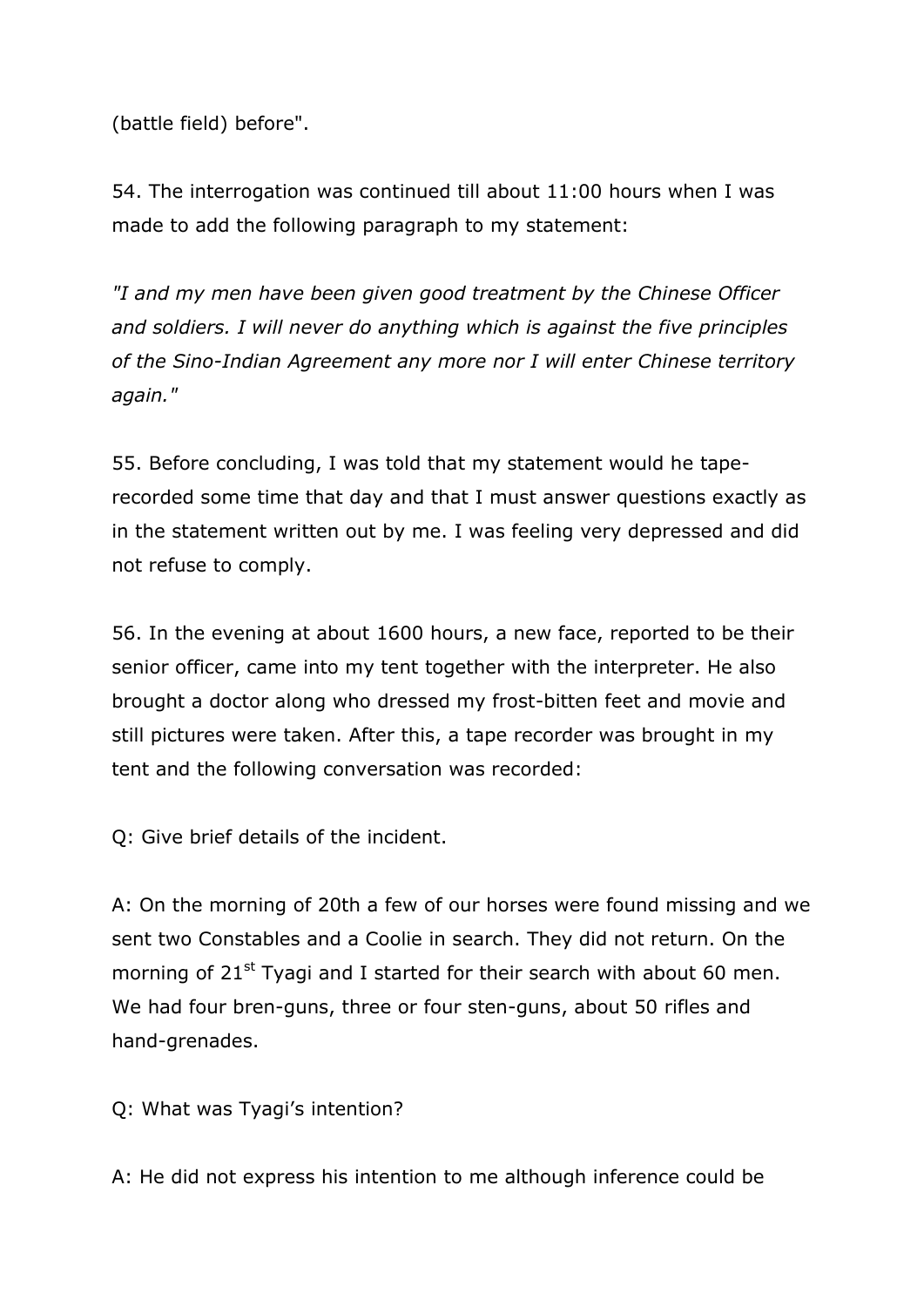drawn that he may have had an intention to fight.

Q: Who fired first?

A: According to Constable Abdul Majid, Constable Ali Raza fired first.

Q: Do you know some Chinese horses were taken away by the Indian soldier.

A: According to Constable Shiv Dayal, Constgble Manohar Lal as seen touching a Chinese horse.

Q: Did the Chinese use any heavy artillery or mortar':

A: Chinese soldiers had riffles tommy-guns, bren-guns and handgrenades. No heavy artillery or mortars were used by them.

Q: Did you and your soldiers surround the Chinese soldiers?

A: Yes.

Q: What did the Chinese do when they were surrounded?

A: The Chinese soldier was seen waving his hand.

57. At this stage, I was told that further questioning would be done the next day.

58. On the night between November 11 and 12, all my companions were taken out one by one from the pit for tape-recording their statements. Before they were actually taken each one of them was properly tutored and warned that he must stick to the statement that had already been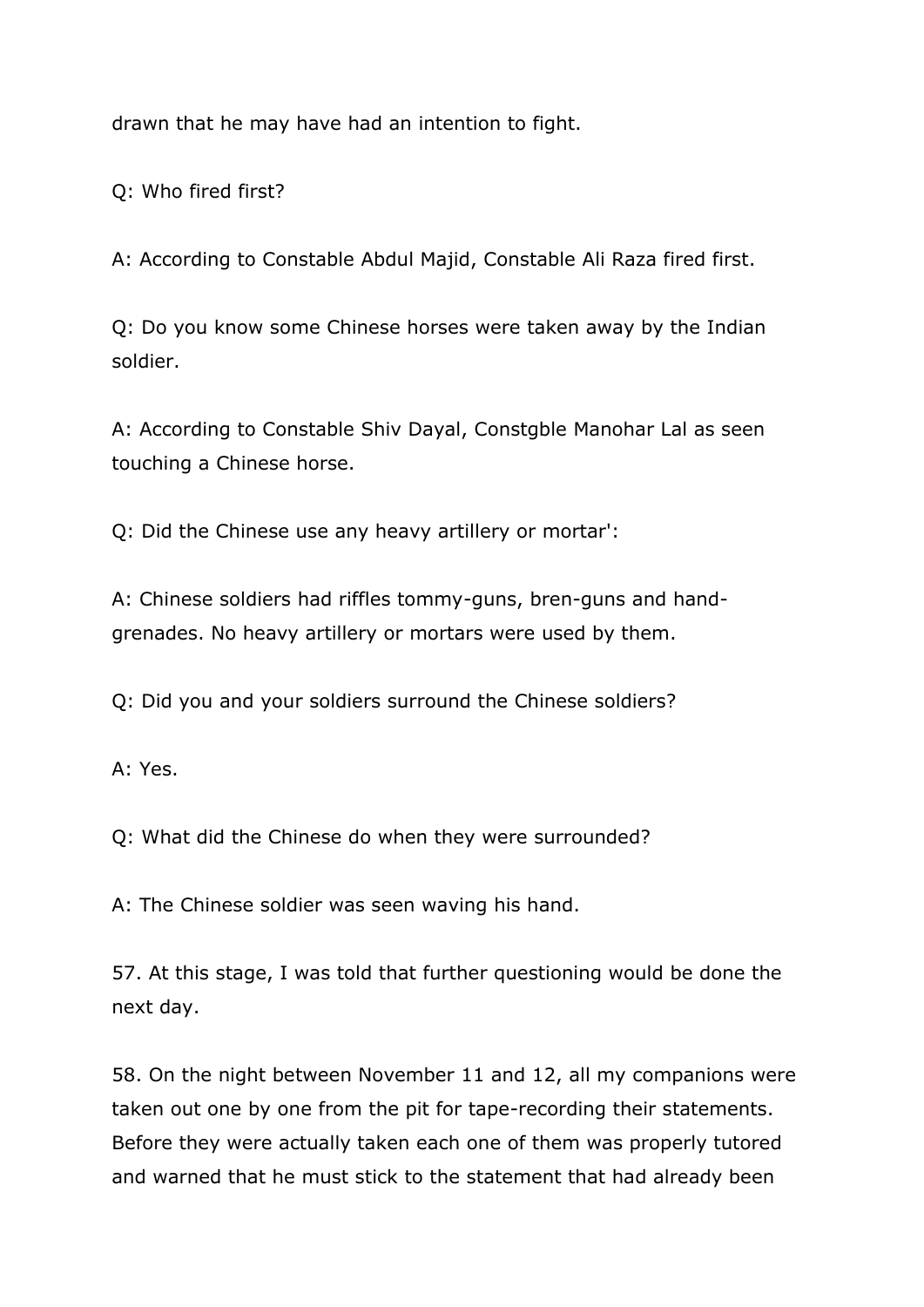signed.

59. After my statement had been tape-recorded I was returned to the pit on the  $11<sup>th</sup>$  evening and proper bedding was provided.

60. There was nothing of particular interest the next day.

61. On November 13 at about 1500 hours, we were all taken out of the pit. All of us were given a small towel each sweets and cigarettes in the presence of a senior o0rcer. Both movie and still pictures were taken. Then we were taken to another tent where a meeting was held. A taperecorder had been fixed in this tent. The senior officer said that we would be released the next day but before that he wanted to hear our ideas and views, especially about the incident. I was asked to speak first in Hindustani. When asked about the incident I said "One cannot clap with one hand alone and there is no fight without mistakes on both sides. Both sides should be careful in future".

62. After that Rulia Ram and Shiv Dayal spoke briefly. There was nothing of interest in Rulia Ram's speech. Constable Shivv Dayal said, if the Chinese had not captured their men, this encounter would not have taken place as they had no plan to come in this direction. At this stage, as the Chinese felt that in my presence the men were not making statements to their liking, I was asked to go back to my pit and rest there. On the  $13<sup>th</sup>$ evening, I was persuaded to accept the Namda boots which I did.

63 On the morning of November 14, we were woken up at 0430 hrs and asked to get ready. A meal was served at 0430 hours. We were informed that we would be released at 10.00 hours, Peking time. We were taken in trucks to the place of handing over. The dead bodies and our arms and ammunition were also taken.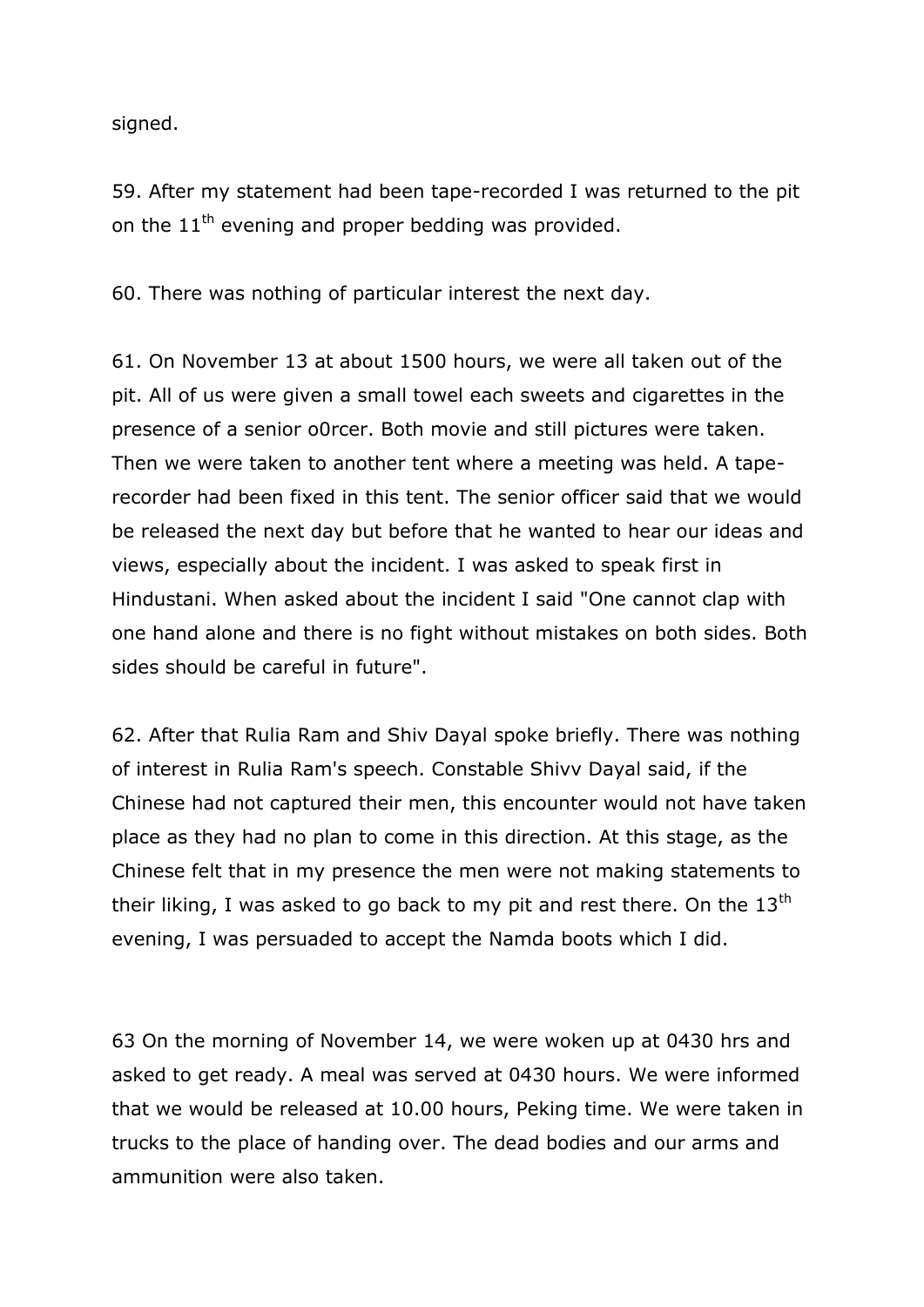## **Note given by the Ministry of Foreign Affairs of China to the Embassy of India in China, 5 February 1960**

The Ministry of Foreign Affairs of the People's Republic of China presents its compliments to the Indian Embassy in China and with reference to the note delivered to the Chinese Embassy in India by the Indian Ministry of External Affairs on December 13, 1959, has the honour to reply as follows:

With regard to the Kongka Pass incident and the friendly and generous dealing with and treatment of the captured armed Indian personnel by the Chinese side after the incident detailed accounts were given by the Chinese Government in its successive memoranda and notes delivered to the Indian Government. The Chinese Government thought that, with the related facts clarified and the matter i itself a thing of the past, there was no reason for either side to stir up once again a dispute over this question Unexpectedly to the Chinese Government, however, the Indian Government, following its note of November 24, 1959, handed over another note on December 13, 1959 attaching with it a statement of Karam Singh which distorts the facts in many respects, reiterated various groundless charges against the Chinese Government about the treatment of the captured armed Indian personnel, and published this note and statement. The " Chinese Government cannot but deeply regret the fact that the friendly treatment given by the Chinese side to the captured armed Indian personnel should have been distorted Lo serve as material for anti-Chinese propaganda. Nevertheless, the Chinese Government still took a responsible attitude, and made repeated serious investigations into the related facts; it has received from the Frontier Guard ' Unit of the Chinese People's Liberation Army stationed at the Kongka Pass a "report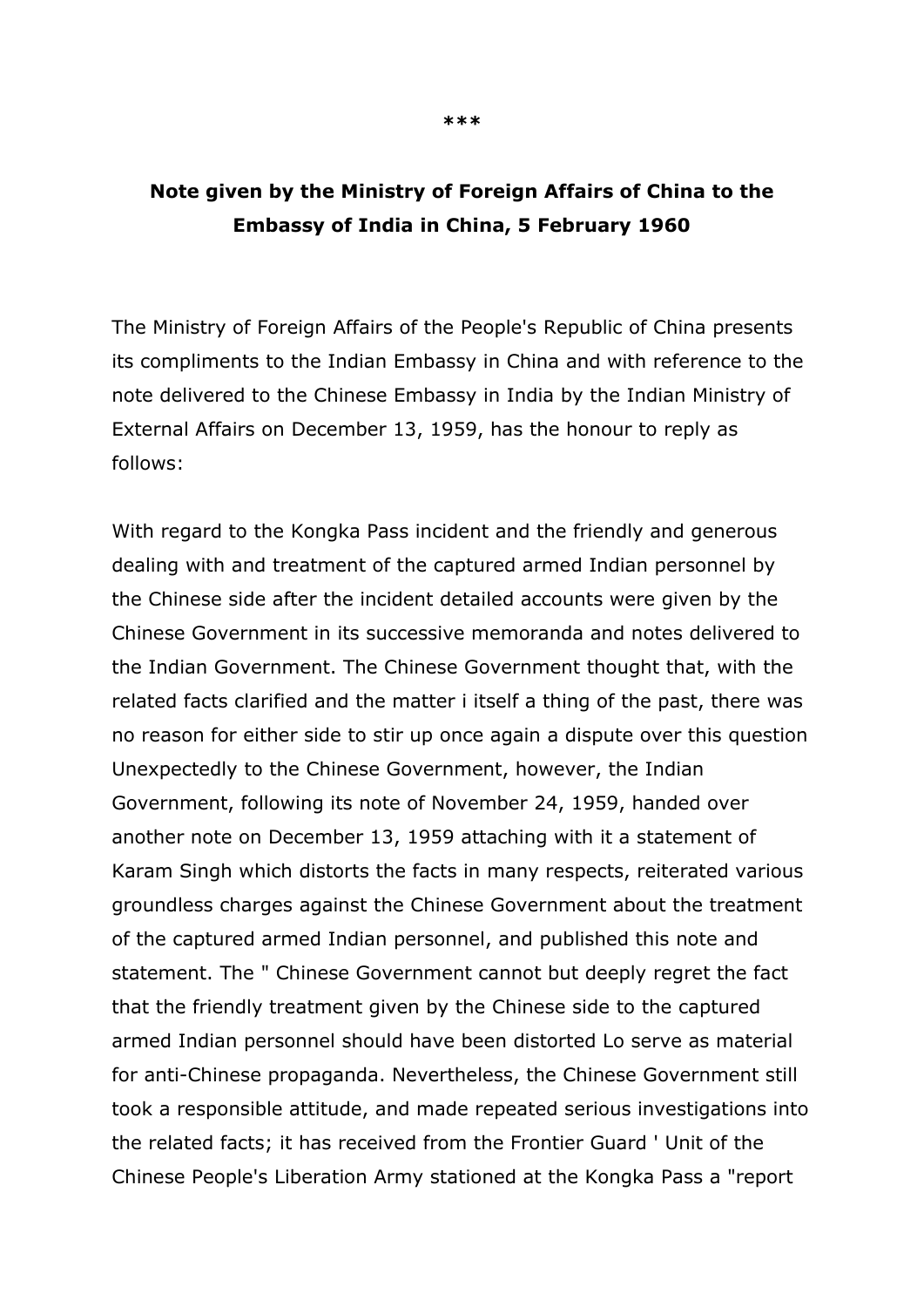on the intrusion and provocation by armed Indian personnel and handling of the captured armed Indian personnel." In order to clarify the facts, this responsible report and the statements made by the armed Indian personnel during their capture are attached herewith, and reply is given to the Indian Government's note of December 13, 1959 as follows:

1. In its note, the Indian Government asserted on the basis of the statement of Karam Singh that the captured armed Indian personnel were subjected to "deplorable" and "inhuman' treatment during ' their custody. The Chinese Government absolutely cannot agree to this assertion, The unshakable facts are that the Chinese frontier guards, in line with the Chinese People's Liberation Army's tradition of giving magnanimous treatment to prisoners and in the interest of Sino-Indian friendship, made continuous efforts to overcome all sorts of difficulties and gave the captured armed Indian personnel such good treatment as was possible under the conditions then and there.

The Kongka Pass area not only, has a severe climate but is also remotely situated and difficult of access so that it was extremely difficult to bring up supplies and this is known to the Indian Government. Further, the occurrence of this incident was totally unexpected to the Chinese side. Therefore, it is entirely conceivable that the Chinese Frontier guards stationed at the Kongka Pass should in the first few days have great difficulties in providing food, lodging and heating for the captured armed Indian personnel. Nevertheless, they still did their best to look after the captured armed Indian personnel. At the same time, the Chinese side brought up various supplies for them as quickly as possible from a distance of several hundred kilometers. As the clothing of the captured armed Indian personnel themselves was very thin· the Chinese frontier guards issued them cotton-padded suits, beddings, felt boots and articles of daily use as soon as the supplies arrived. With respect to lodging since there were no houses at all in the locality, they were quartered in a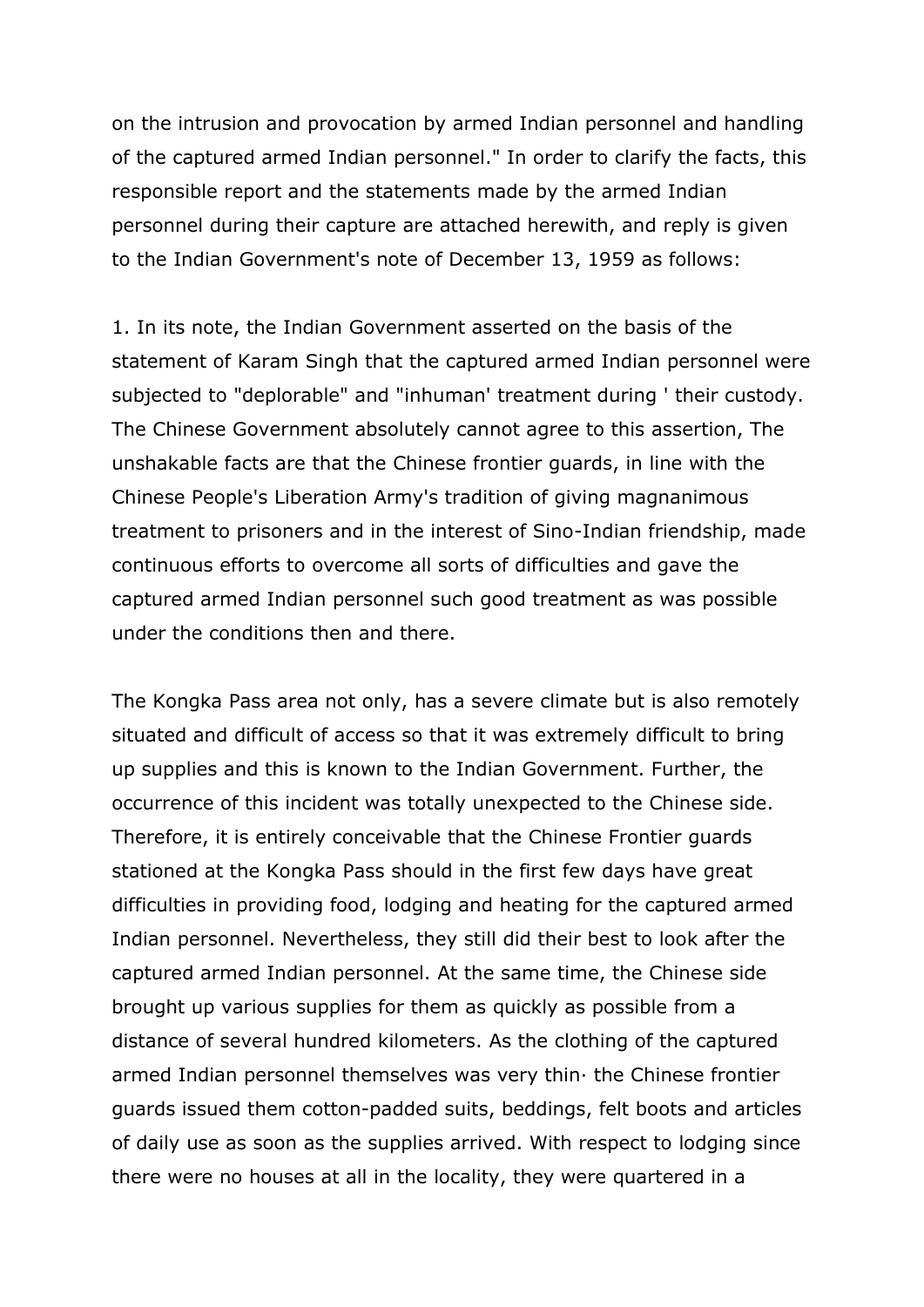comparatively warm underground room and few tents. They were given exactly the same food as that for the Chinese frontier guards, which was adequately and timely supplied. Medical treatment and care was given to those among them who were already frost-bitten at the time of their capture. The Chinese frontier guards also carefully preserved the bodies of the dead Indian personnel and, in accordance with the custom of the Indians, bathed them with hot water and wrapped them up in white cloth. The responsible report of the Chinese frontier guards stationed at the Kongka Pass attached to this note contains a detailed account of the treatment received by the captured armed Indian personnel, which sufficiently explains the actual situation at the time. Although in his statement attached to the Indian Government's note of December 13, 1959 Karam Singh made all sorts of distortions and false colouring of the living conditions during the period of custody, they cannot stand up to the test of the facts and are themselves full of contradictions. For instance, except for the morning of the first day when they ate dry rations because there was no time for cooking, the captured armed Indian they regularly issued the captured Indian personnel sugar, black tea, cigarettes and other articles of daily use; this was absolutely not, as Karam Singh asserted. done incidentally for the purpose of taking photos. Again, Karam Singh described the underground room as being very cold and horrible, yet he admitted that later he requested on his own accord to move back to this "ice-cold pit" and not stay in' a tent such as the Chinese frontier guards lived in. If the treatment received by the captured armed Indian personnel had indeed been "deplorable" and "inhuman' as described by Karam Singh, it would have been incomprehensible how, after 23 days of custody, they could still be affirmed as being in sound health by the Indian representative at the time of handing over and how, during the period of custody, they could several times happily and of their own accord gather together to sing and dance. Just from these two extremely simple facts one can judge that the assertion that the treatment which the captured armed Indian personnel received was "most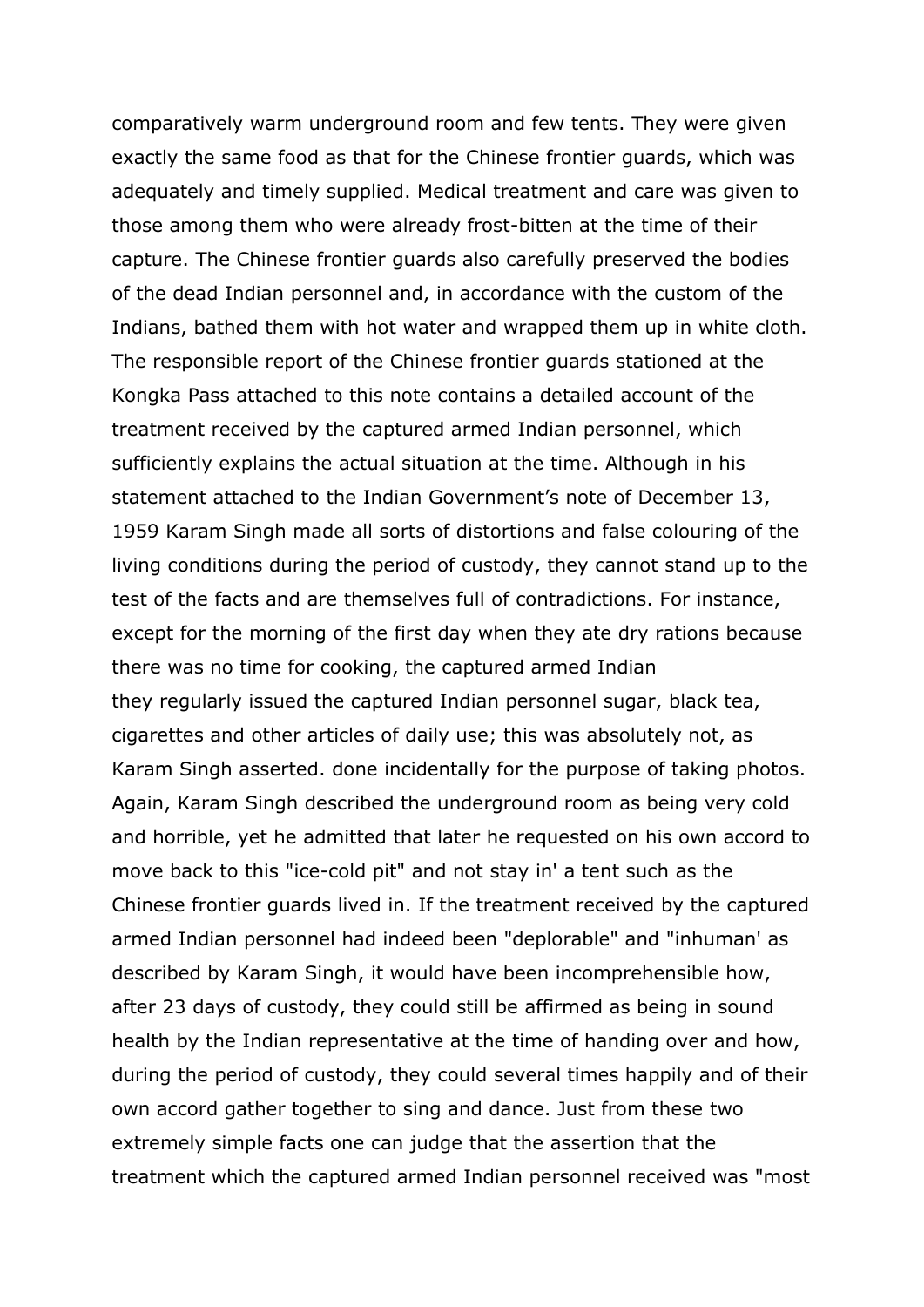harsh and inhuman and opposed to all canons of civilized behaviour", is totally untenable.

2. In its note, the Indian Government, in disregard of the facts further describes the statements made by the captured armed Indian personnel to the Chinese frontier guards as forced confessions made under "threats and prolonged interrogation" and attempts by such an assertion to overthrow these statements completely. However, this attempt will not succeed. The Chinese People's Liberation Army has a tradition of treating prisoners magnanimously, and especially of refusing to get forced confession from prisoners. In this case of the captured armed Indian personnel the Chinese frontier guards have also all along adopted a practical and objective attitude in checking up the facts with them but never forced them to make a statement against their will let alone subjecting them to pressure and threats. Although many such phrases as "threat to be shot dead" "utmost pressure" "persistent interrogation" were used in Karam Singh's statement attached to the note of the Indian Government as a pretext for overturning the statements made during their custody, it is not difficult to discern the following facts by comparing and analyzing the responsible report of the Chinese frontier guards and the statements made by the armed Indian personnel during their capture which are attached to the present note and the latest statement of Karam Singh handed over by the Indian Government on December 13, 1959:

(1) Before the interrogation of the captured armed Indian personnel began on October 25 1959 the Chinese side had already tried its best to satisfy their daily needs so far as local conditions at the time permitted and let them rest for three days. Afterwards, their living conditions were continuously improved. In the course of the interrogation constant care was taken to give them food and necessary rest and keep them warm and they had never been treated as prisoners. Even the latest statement of Karam Singh which distorts the facts in many ways cannot completely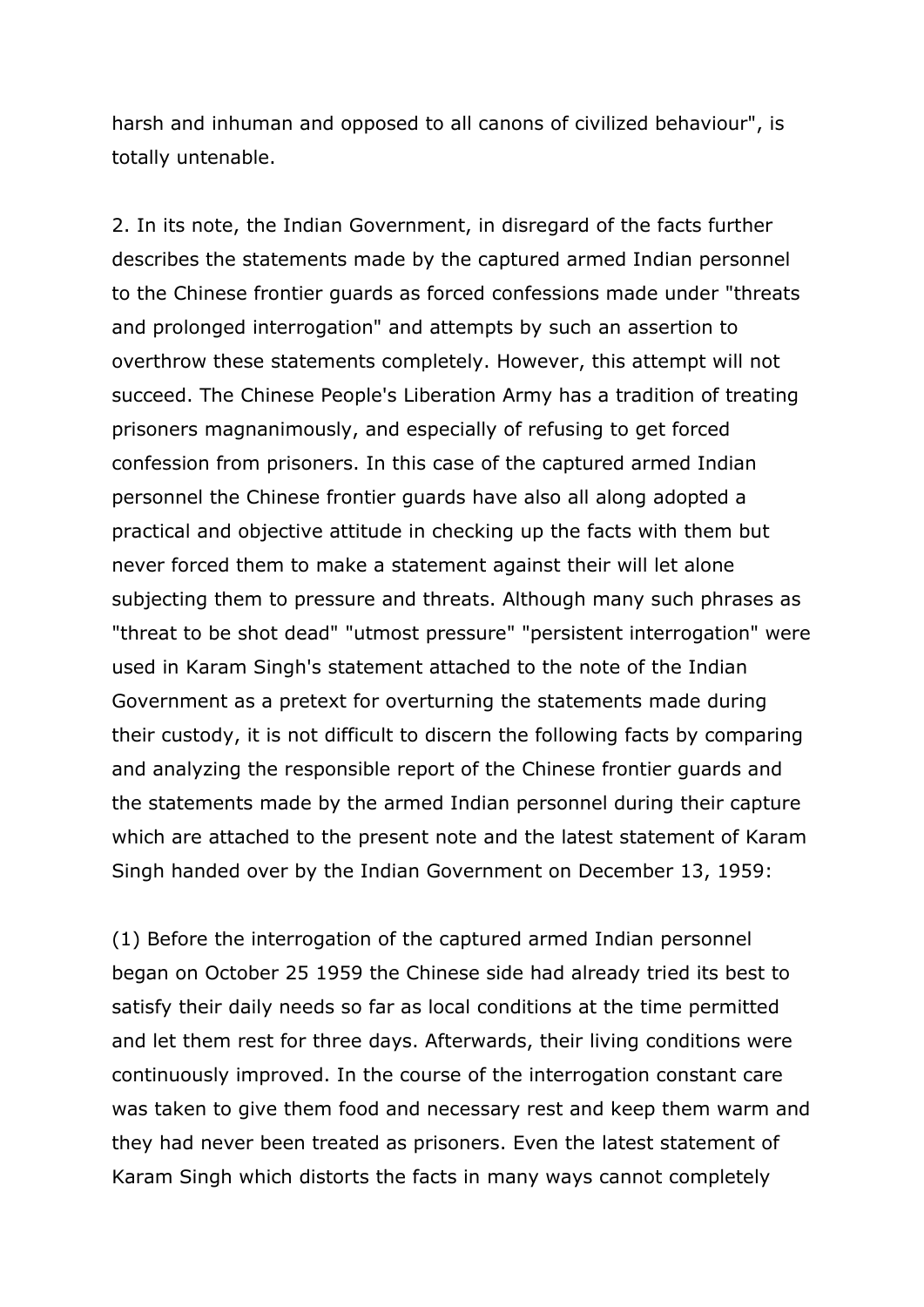deny these facts. If the Chinese side had really wanted to subject the captured personnel to threats and get forced confessions from them it is certain that it would have been absolutely impossible for them to receive such treatment. Karam Singh asserts that the Chinese frontier guards told him that he would not be provided with proper bedding until his interrogating concluded, refused to allow him to confront the other captured personnel, repeatedly threatened to shoot him, etc. But all this was entirely inconsistent with the fact. Moreover, Karam Singh himself goes on to admit that bedding was given him before long and that he confronted the other captured personnel. It can be seen from this too that no credence can be given to these assertions of Karam Singh.

(2) During the first interrogation on October 25, 1959, Karam Singh already gave the basic facts of the entire Kongka Pass incident. Although at that time he was still evasive about one or two important points such as the fact that the Indian armed forces fired first, yet on the following day he admitted that "some Indian soldiers took away a horse of the Chinese soldiers" and that "the Indian soldiers fired first" Throughout subsequent interrogations Karam Singh never tried to den the facts he admitted during the above-mentioned two interrogations It the Chinese side had subjected Karam Singh to various threats and pressure and he had put up firm resistance against such threats and pressure it would have been impossible for preliminary interrogations to yield the abovementioned result. The only logical explanation is that since both parties to the conversation had been participant and eye-witnesses of the clash, Karam Singh could not but frankly admit these facts. Moreover, although he harboured certain apprehensions at the beginning and made reservation on individual points yet in the face of the friendly attitude of the Chinese side, his apprehensions quickly vanished.

(3) The information given by Karam Singh and the other captured armed Indian personnel was indeed given of their own accord, and not under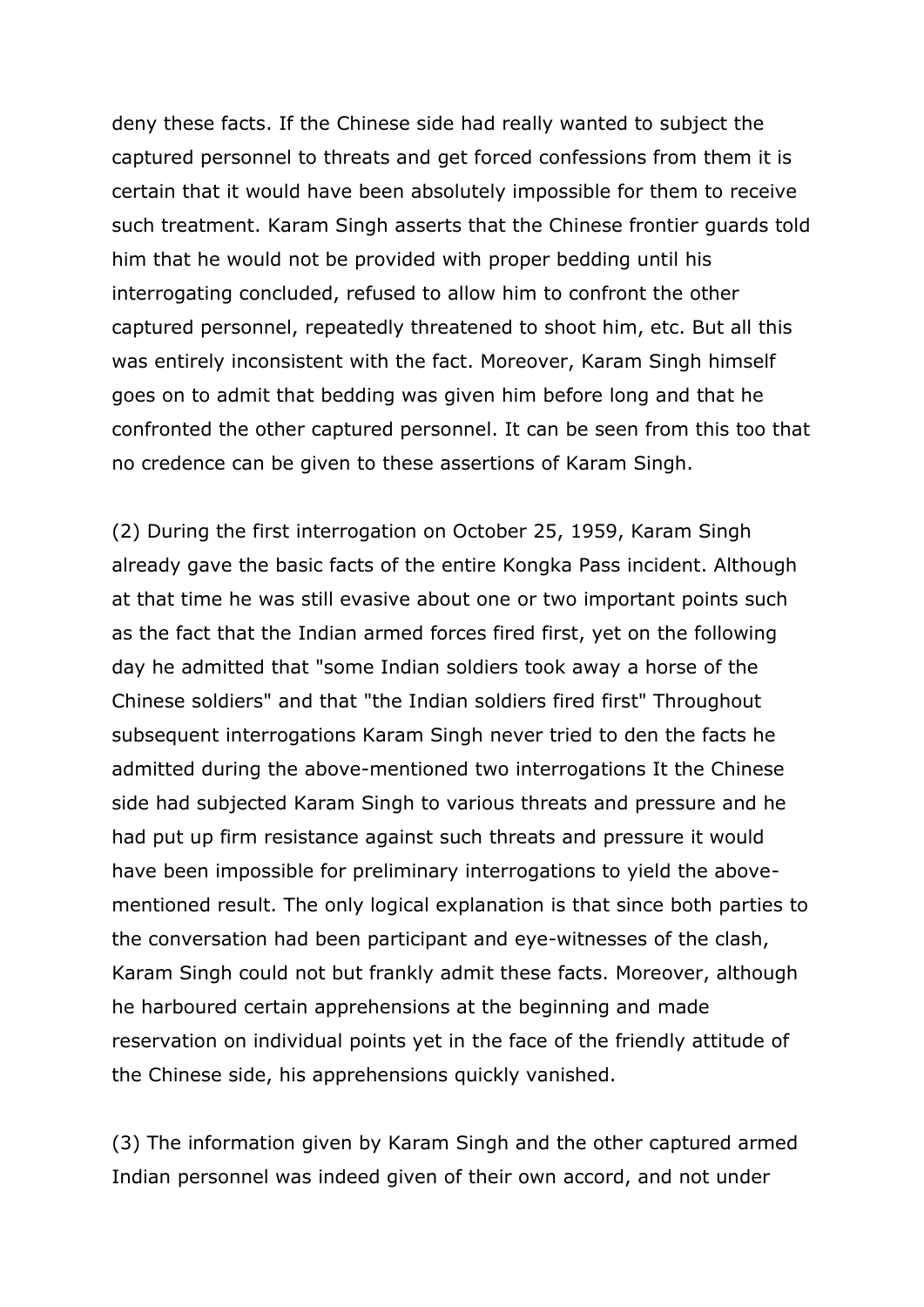compulsion, this is also borne out by the following facts: firstly they gave many facts which had been unknown to the Chinese side and which therefore, it was utterly impossible for the Chinese side to force them to admit For instance, on October 27, Karam Singh specifically described how Tyagi received instructions from his superior Mr. Sharma, Deputy Director of the Indian Mir Home Affairs in charge of border questions, to proceed to Lungpa and set up a check-Post there, and then returned by September 24, 1959. Secondly, as for the facts which he firmly refused to admit the Chinese side, though being in possession able material, did not press him. For example, the Indian Government formally informed the Chinese Government that Karam Singh was Commander of the I.T.B.F., yet he only admitted himself to be Deputy Commander. Regarding such an important fact, the Chinese Government all along respected his own statement, and did not insist that he correct it. It ran thus be seen how incredible is the allegation that the statements of the captured armed Indian personnel were made under threat and coercion.

(4) The interrogation would have come to an end when the basic facts of the Kongka Pass incident had been established after the first few interrogations. But the Indian Government repeatedly issued statements and on November 4, 1959 delivered a note to the Chinese Government, putting forth an account of the clash, which was diametrically opposite to the incident as understood by the Chinese side. In view of this, the Chinese Government could not but adopt a responsible attitude further made a detailed check up with the captured personnel and collected necessary evidence. It is obviously unacceptable to describe such interrogation and check up as "threats" and "prolonged interrogation".

(5) Actually, the statement of Karam Singh attached to the Indian Government's note cannot negate or reduce the soundness of the statements made by the captured armed Indian personnel to the Chinese frontier guards; on the contrary, it in a way further proves that what the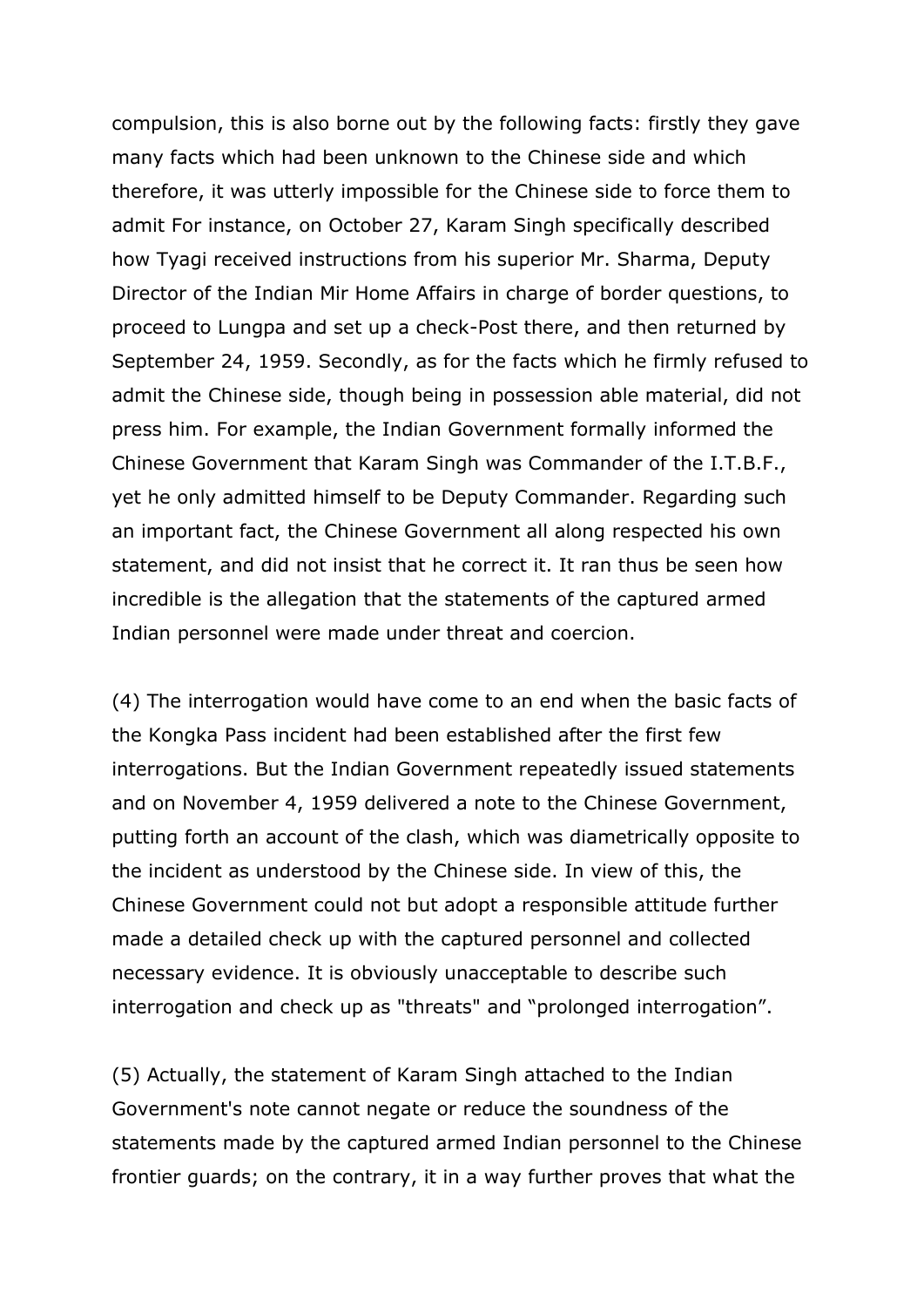latter statements gave were indeed the facts. The latest statement of Karam Singh, in an attempt to relieve the Indian side of its responsibility for the clash, tries hard to distort in various ways the course of the incident. Yet, in so doing, it has inevitably landed in an extremely ridiculous position, being full of inconsistencies and contradictions. Its evasive wording still cannot help revealing the following unshakable facts: On October 21, 1959, the whole party of armed Indian personnel, about sixty in number, led personally by its Commander and Deputy Commander, set out to loot for three missing persons. When they found hoof prints of Chinese horses they immediately traced them without hesitation; on reaching the vicinity of the hill where the Chinese patrolmen were, they divided themselves into two parties and commenced to advance along the two sides of the hill. Karam Singh's party "in twos and threes" (that is to say, in loose order for attack) "almost passed the hill— that is, actually outflanked to the back of the Chinese patrolmen. At that time Chinese soldiers not only were discovered by them, but were the first to call out and wave hands to them. As to the number of Chinese soldiers although Karam Singh says that he "thought" there were about 30 actually he saw only 11. After shooting started, a num6er of armed Indian personnel kept advancing on the hill guarded by the Chinese patrol, and even got so dose to the Chinese patrol that they could be struck down by hand-grenades. The Chinese patrol did not use mortars or other heavy weapons. The above points admitted not on)y refute the Indian Government's previous allegations that the Chinese frontier guards opened fire without warning, that they used mortars that they, mounted on horses, advanced on the Indian troops, etc.; they are in full conformity with made by the captured Indian personnel to the Chinese frontier guards. Judging by these facts alone, it is clear that the Kongka Pass clash was entirely started by the provocation made by the armed Indian personnel who, relying on their superior strength, encircled and advanced upon the Chinese patrol.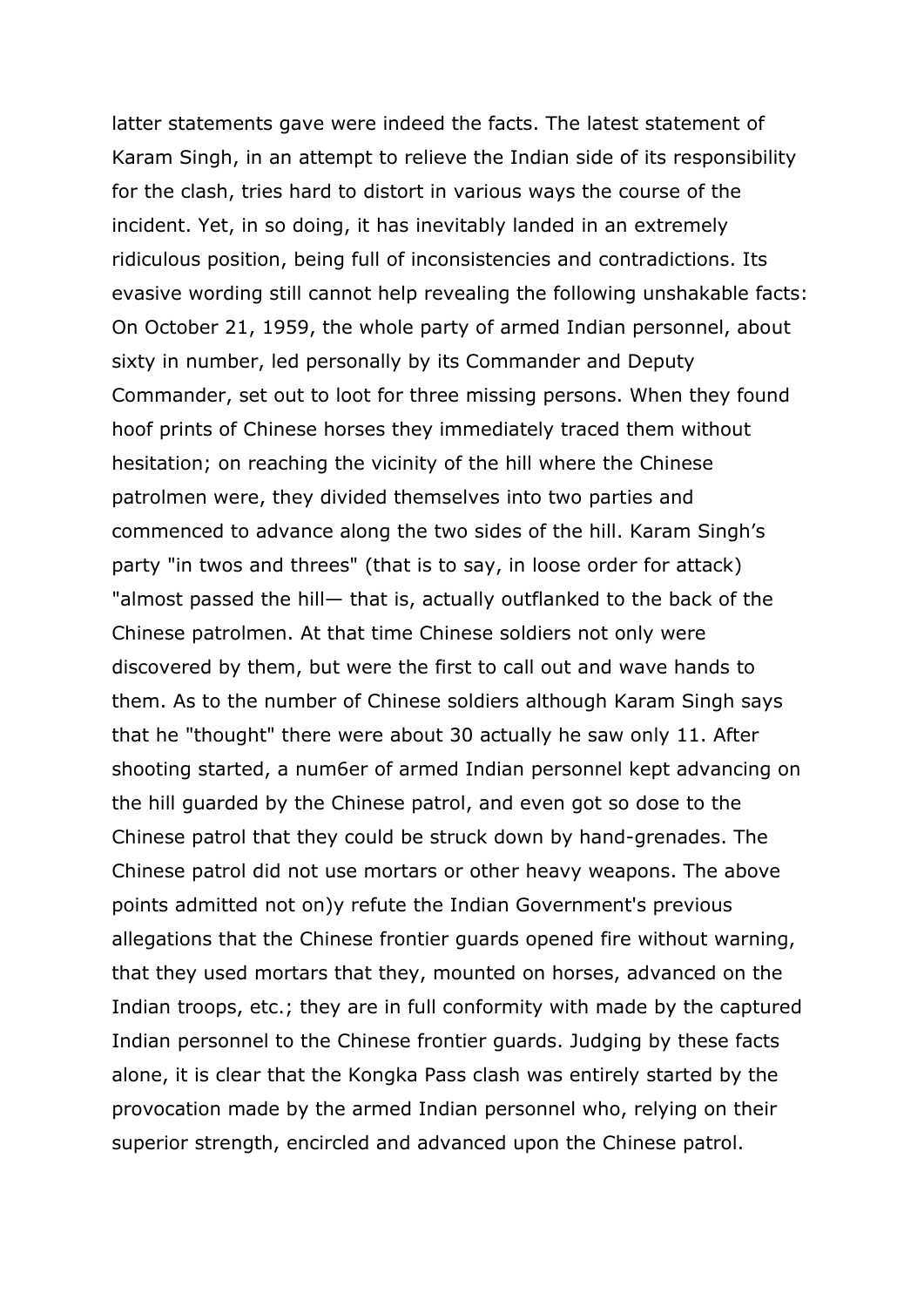It can be seen from the above-mentioned facts that the allegations that the statements of the captured Indian personnel were entirely de under threats and pressure and that therefore "no credence whatsoever can be given to them," they are "valueless," etc., are "groundless".

3. The Indian Government insisted in its note that Abdul Majid had a bullet wound and received no medical treatment. Nevertheless the unshakable fact is that throughout the period of custody, Abdul Majid not only never asked for medical treatment, but moved about like a sound person. The Chinese Government cannot understand how he could still walk back to Indian territory without difficulty after being detained for 23 days, if he really had had a fairly serious wound.

4. As to the armed Indian personnel who is unaccounted for, the Chinese Government has repeatedly stated that Chinese frontier guards searched many times but failed to find this armed Indian personnel within Chinese territory. After receiving the Indian Government's note of December 13 1959, Chinese frontier guards repeatedly made search but still could not find him.

In view of what has been stated in the above paragraphs, the Chinese Government must again reject the charge and protest made by the Indian Government in its note and categorically cannot accept its request for action against the Chinese personnel concerned. In order to help clarify the related facts the Chinese Government encloses herewith, for the reference of the Indian Government, the responsible report on the intrusion and provocation by armed Indian personnel and the handling of captured armed Indian personnel submitted by the Chinese frontier guard unit stationed at the Kongka Pass and the statements made by the captured armed Indian personnel while they were on Chinese territory.

Before concluding this note, the Chinese Government would like to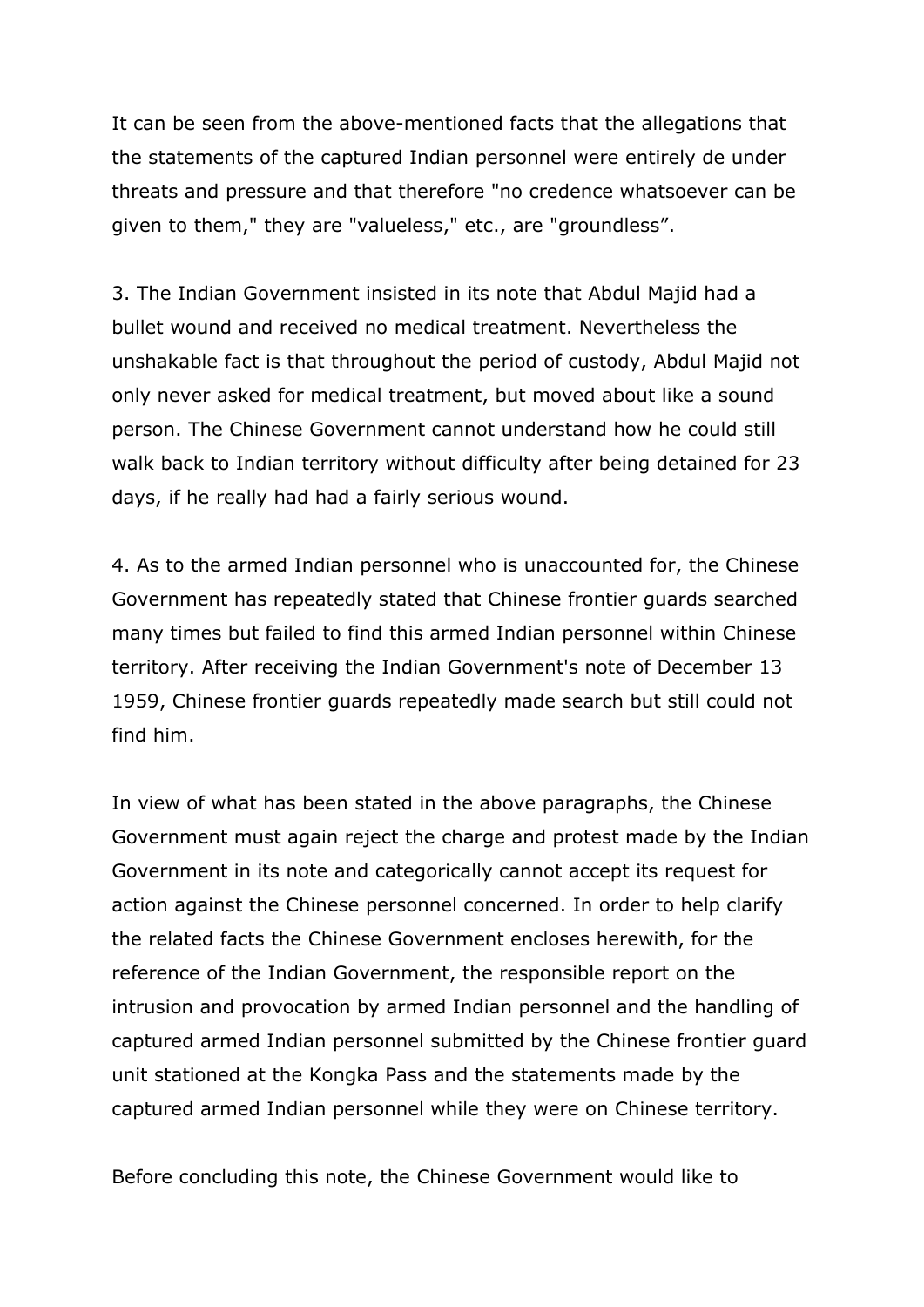reiterate that it has never had the intention to argue endlessly with the Indian Government over the Kongka Pass incident. Its closest concern is only to prevent the recurrence of similar unfortunate incidents. Although the facts prove that responsibility for this incident does not in any way the with the Chinese side, the Chinese Government and Chinese frontier guards have at no time had any ill-will against the Indian Government and Indian Frontier guards. They hope that no such incident causing the loss of precious lives on both sides will recur. In view of this, the Chinese Government would like to express its eager desire that both sides would argue no more about the matter which has become a thing of the past, and that they, instead, actively devote all their energies to speedily consulting and agreeing on effective measures so as to ensure the tranquility of the border between the two countries and consolidate friendship of the two countries.

The Ministry of Foreign Affairs avails itself of this opportunity to renew to the Indian Embassy in China the assurances of its highest consideration. **\*\*\***

## **ANNEXURE I**

*Report on the Intrusion and Provocation by Armed Indian Personnel and the Handling of Captured Armed Indian personnel by The Frontier Guard Unit of the Chinese People's Liberation Army Stationed at the Kongka Pass, January 15, 1960,*

(1) How the armed Indian reconnoitering personnel trespassed into our territory and were arrested.

At one o'clock a.m. on October 20, 1959, when three of our patrolmen were on routine patrol duty within our territory south of the Kongka Pass and east of the Silung Barma River, they found two armed Indian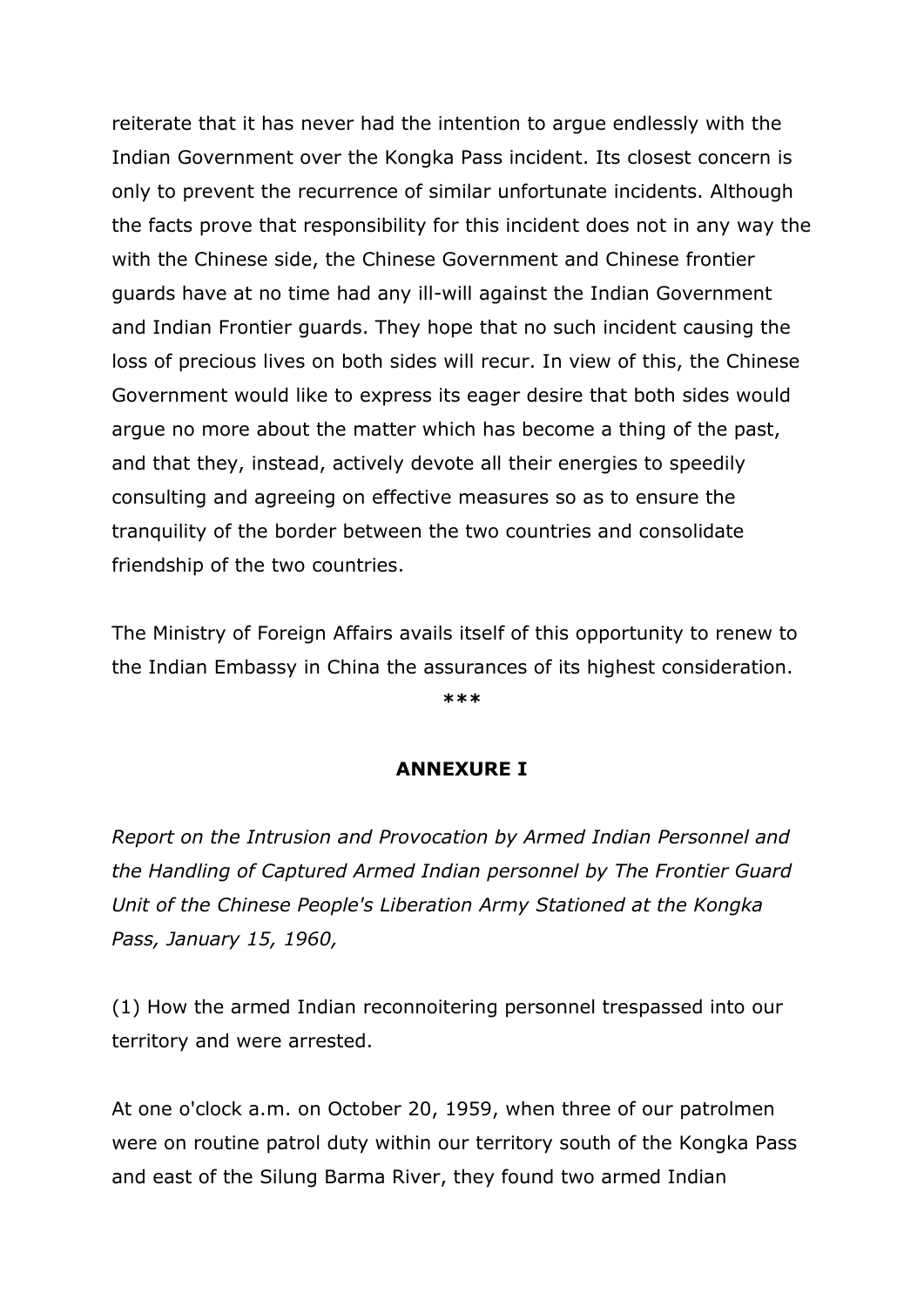personnel carrying rifles and field-glasses and a civilian who had unlawfully crossed into our territory for reconnaissance. Our patrolmen immediately waved their hands and called on them to withdraw from Chinese territory. But the Indians refused. Thereupon, our patrol party, doing their best to avoid a clash, finally succeeded by peaceful means in urging them to put down their arms, took them back to the outpost, and put them under temporary detention.

(2) How the armed Indian troops intruded into our territory and brought about the clash

In the morning of October 21, 1959, thirteen of our patrolmen, led by Second Lieutenant Tuan Hai-chen, as usual were on routine patrol duty within our territory south of the Kongka Pass and east of the Silung Barma River. When our patrol party came along the Chang- chenmo River to Height 5,100 within our territory (approximately 79° 2' 10" E., 34° 17' N.), a6out five kilometers short of the customary international boundary line, about sixty armed Indian personnel, partly mounted and partly on foot, suddenly appeared about 400 meters west of this hill and were penetrating into Chinese territory. As soon as they discovered this unusual act of trespassing, our patrol- !men waved their hands and called on the armed Indian troops to withdraw from Chinese territory. Instead of heeding our advice, however, the armed Indian troops, relying on their overwhelming 'superiority in numbers, divided themselves into two parties of about 30 men each, proceeded in the southern and northern directions respectively to encircle the hill where our patrolmen were and advanced towards the hill-top in loose order, while shouting, loudly "fake these Chinese!" After being encircled by the armed Indian troops from all sides, our patrolmen still continued to wave their hands and called out for the armed Indian troops to withdraw and not to take hostilities. But the armed Indian troops kept pressing forward until their vanguard came within about 30 meters of our patrol party. At 1309 hours local time, the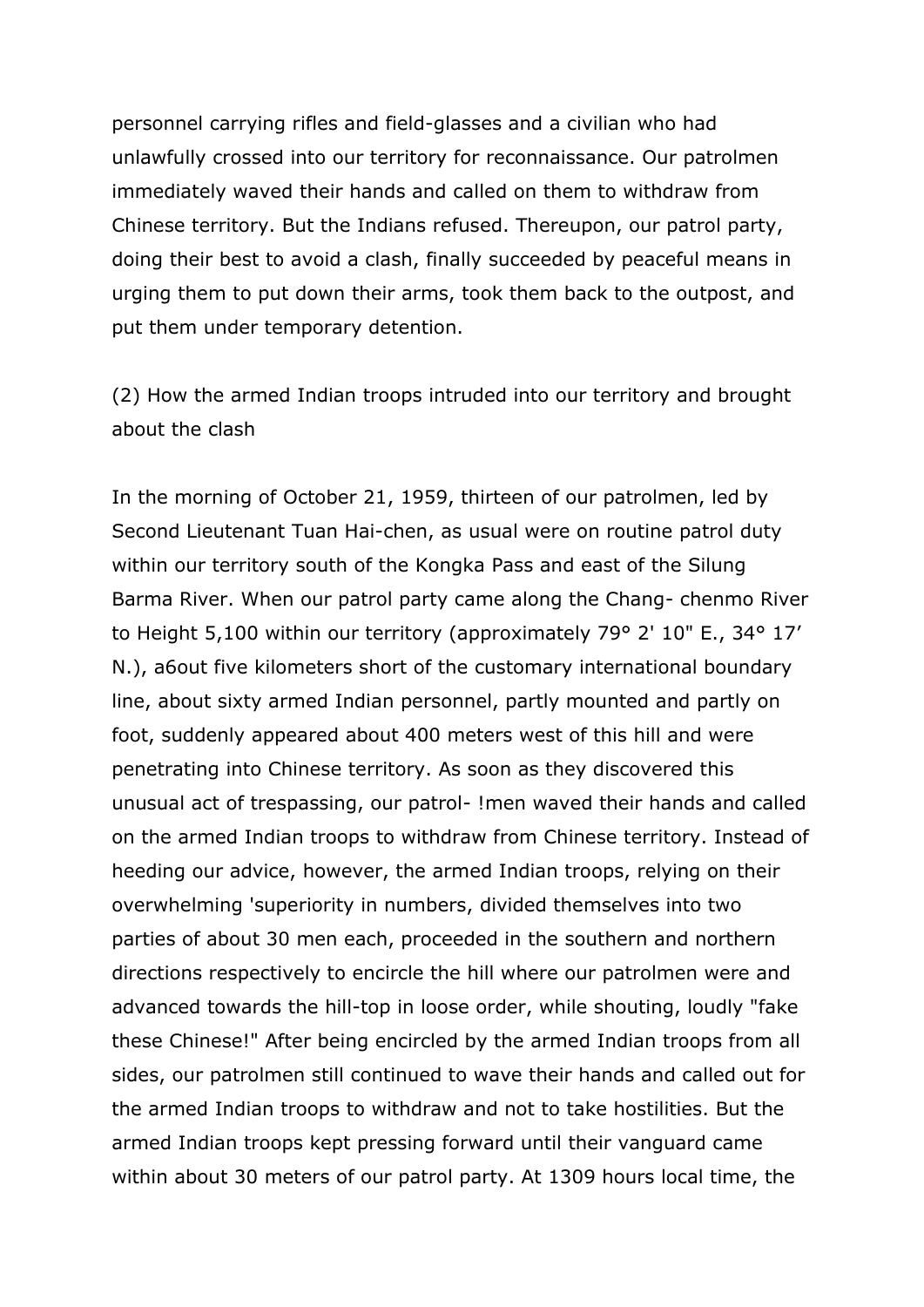armed Indian personnel fired the first shot. At that time, our patrol party once again gestured and called out, asking the Indians not to open fire. But the armed Indian personnel followed up by a second shot at 13:19 hours, and took away horses which our patrol party had left at the foot of the hill. At that time, still firmly obeying the order of refraining from shooting until it was finally absolutely necessary for self-defence, and exercising the utmost self-restraint, our patrol party again and again asked the armed Indian personnel to stop shooting. Especially our deputy squad leader Comrade Wu Ching-kuo stood at the very fringe of the hilltop and waved his hands and called out energetically. But at 13.27 hours the armed Indian troops opened heavy fire on our patrol party. Being at the forefront, our deputy squad leader Comrade Wu Ching-kuo was hit and fell down. It was then 13.29 hours. It was under these circumstances when no room was left that our patrolmen returned fire in self-defence. The clash between the two sides lasted till about 15.17 hours, when the armed Indian troops started to retreat and return to Indian territory. At the two sides of Height 5100 the scene of the clash, our patrol party captured seven armed Indian personnel, including Karam Singh, who claimed himself to be Deputy Commander of the Indo-Tibetan Boundary Force of India. After the clash, we made a careful inspection of the place of the armed clash and surrounding areas, collected the arms and ammunition left behind by the armed Indian troops and found the bodies of nine armed Indian personnel.

(3) The treatment given to the captured armed Indian personnel. To the nine officers and men of the armed Indian troops and the inhabitants of Ladakh who had acted as guide for the armed Indian troops, who were captured successively on October 20 and 21, 1959, we gave generous and friendly treatment, scrupulously adhering to the policy of our Army of treating well captured personnel. Although the number of the captured personnel was fairly great, our stock of the Kongka Pass area was difficult of accessing up supplies, we still made the utmost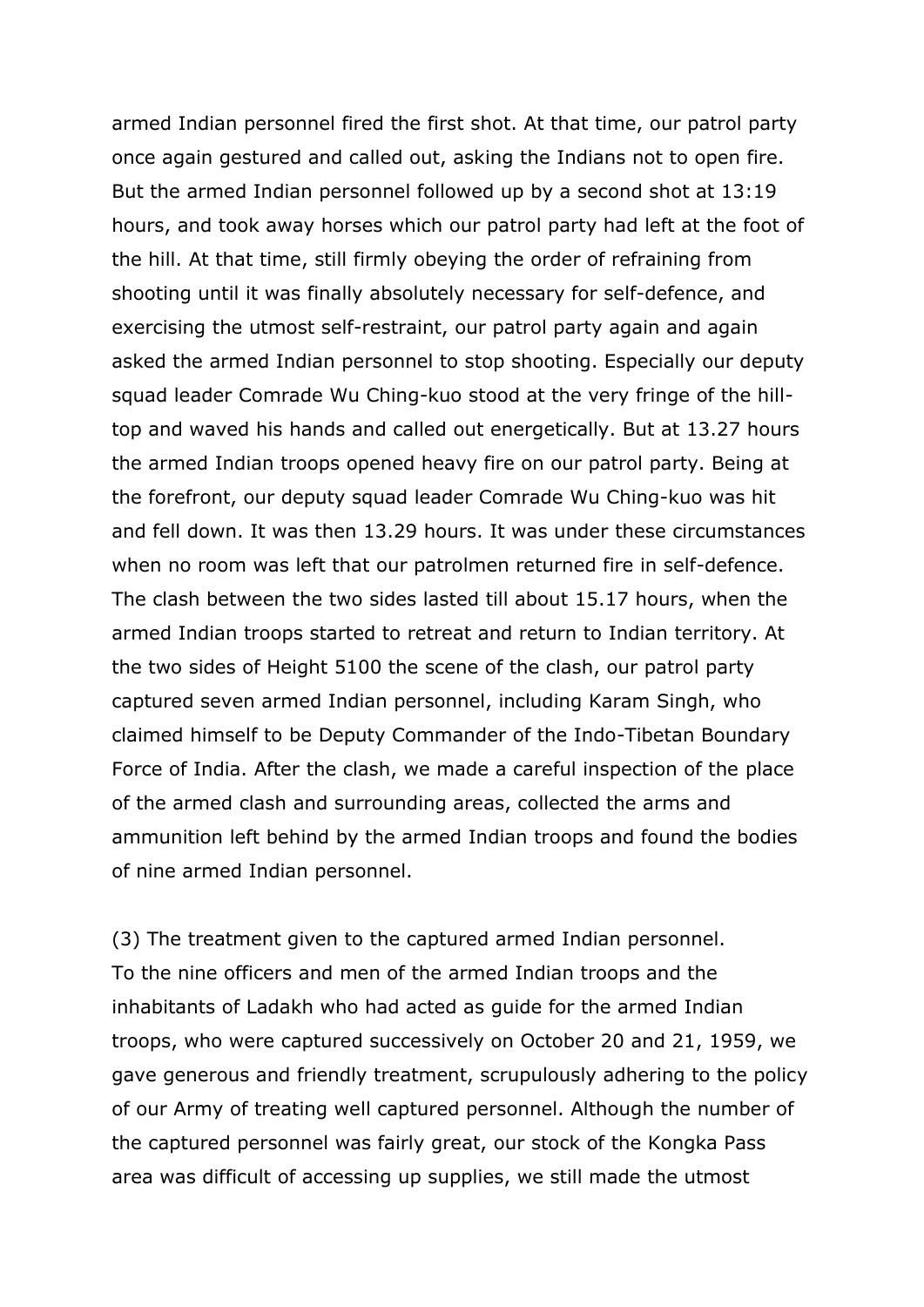efforts to take care of the captured Indian personnel, and at the same time, our higher authorities had supplies brought at top speed from Kashgar on October 28, 1959 to duly satisfy the daily needs of the captured Indian personnel.

The Kongka Pass area is over 5,000 meters above sea level, swept by bitter winds and capped by everlasting snows, and there was no house in the surrounding area. To protect the captured Indian personnel from the cold, we let them take a comparatively warm underground room. On October 24, when new tents arrived, we moved part of them into the newly erected tents so that they might not be so crowded. But two days later they said that the underground n was warmer, so at their request we let them move back to the underground room. From the first day they arrived here we never stopped providing them with means of heating. The only kind of fuel available in the Kongka Pass area was grass roots, of which we had not stored many and which were hard to dig out. Nevertheless, we provided them all along with adequate quantities of grass roots.

Except for Karam Singh who had a cotton-padded jacket, the other captured Indian personnel upon capture had very thin outfits. On the very day when supplies arrived from Kashgar, we issued to each of the captured Indian personnel a brand-new set of cotton-padded suit, cotton padded cap, quilt, mattress, and felt boots. As Karam Singh originally had a cotton-padded jacket and was further too portly to get a fitting cottonpadded suit and felt boots, we gave him a double issue of bedding instead. Later on we brought up from Kashgar the largest sized felt boots for him.

The captured Indian personnel were given exactly the same food as provided to our own men, and even a little better. Except for the first time when there was no time for cooking and they ate dry rations they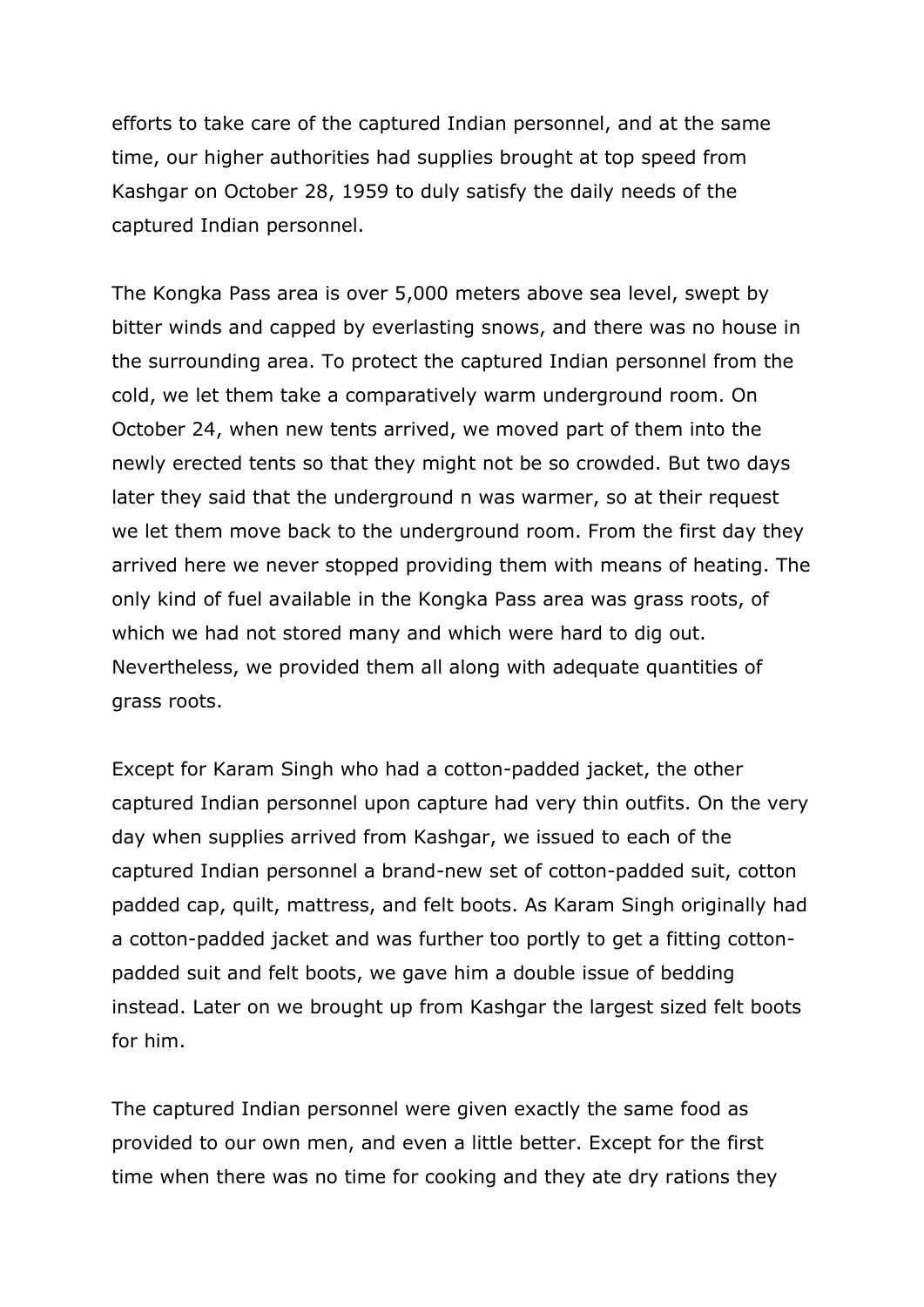were given three meals a day, with the staple food hot and made of fine grain and a certain amount of meat. In consideration for their habit we issued them sugar and black tea quite often. In addition, we gave them cigarettes every day and brought them, some fruits over a long distance.

Those of the captured Indian personnel who had fallen ill and had been frost-bitten were given all the medical care that was possible. When they were brought to the outpost, we noticed that three of them were frostbitten in the feet as a result of the thinness of their shoes and socks, among them Karam Singh's case was more serious. Our medical personnel tended to them at once and on some days looked after Karam Singh even twice or three times a day. A few who had caught a light cold were also given timely medical care By the time they were sent back to India, except for Karam Singh who had not yet wholly recovered from his frost-bite, the rest of them were all whole and sound. .

The captured Indian personnel were satisfied with the treatment they received here. They indicated that we took very good care of them. They led a very pleasant life, and on more than one occasion rose to sing and dance for joy without any restraint, and even proposed to hold a gettogether party with the personnel of our side. It was only due to bad weather that this desire was not fulfilled.

(4) Interrogation of the captured armed Indian personnel. In order to get a clear picture of all the facts of the Indian armed force's intrusion and provocation we conducted from October 25, 1959 in succession interrogations of Karam Singh and the other captured personnel one by one. In face of the facts, and because both sides were participants in this clash, all the captured Indian personnel concerned from the outset of the interrogation gave of their own accord the basic fact that the armed Indian troops intruded into the Kongka Pass area of China and, relying on their superior force, launched an armed attack on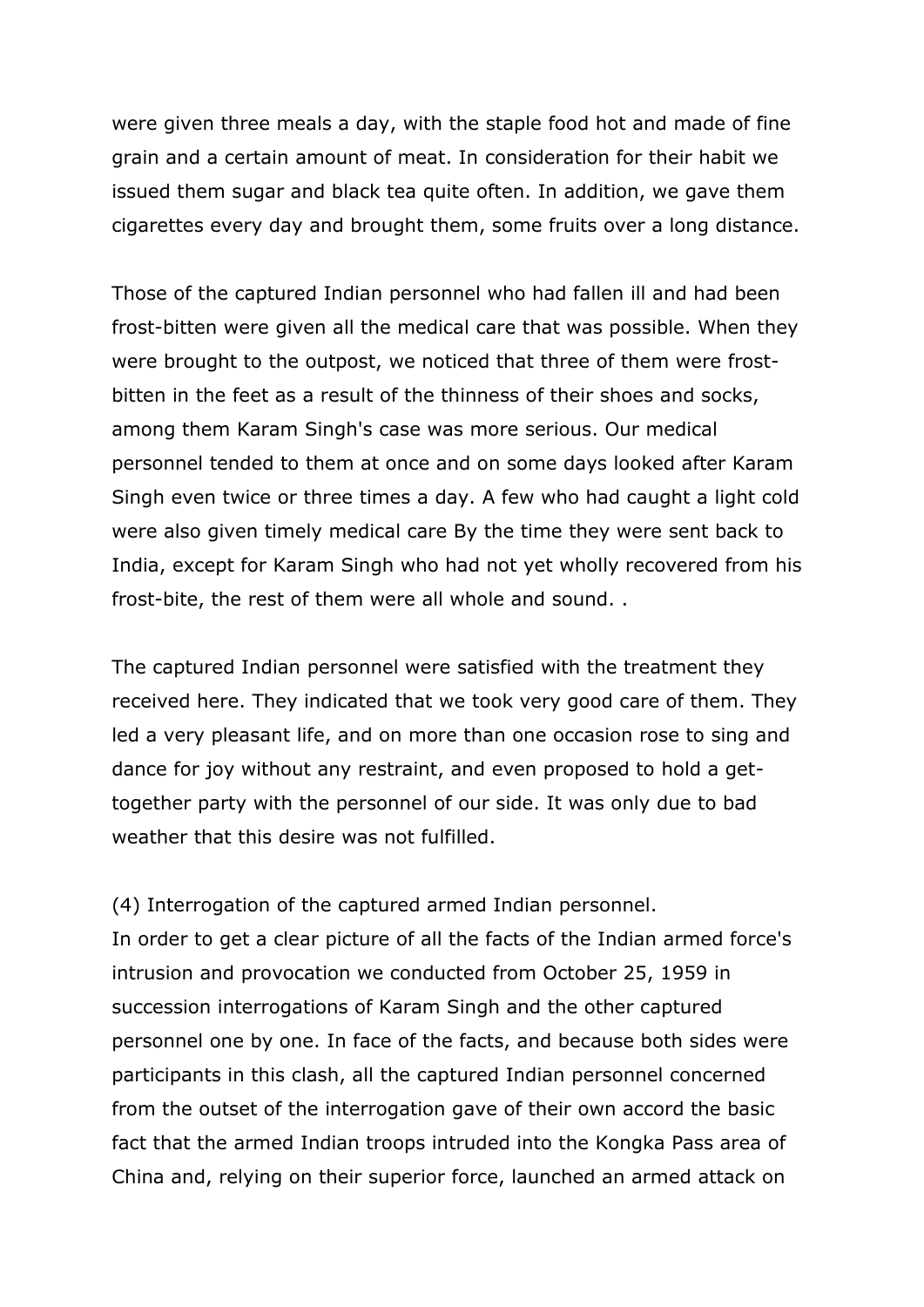our patrol, thus bringing about the clash between the two sides of course, they were not all free from apprehensions for us at the beginning, especially Karam Singh. When we asked him on October 25 about the first shot fired 6y armed Indian personnel, he evaded by saying, "I don t know which side fired first" this attitude was most likely connected with the fact that he was one of the commanders of the ITBF of India: He was much afraid last we would look into his responsibility for this incident. Bat after we made clear to him the consistent policy of lenient treatment of prisoners followed by our Army, his apprehensions were greatly reduced On October 2G, Second Lieutenant Tuan Hai-cheu pointed out to Singh that at the time Singh was situated on a mound south of Height 5,100, and the soldiers led by him, From among whom issued the first shot were all on the slope in front of him, so he should have been able not only to see but also to hear clearly the shooting of the Indian soldiers. It was very easy to distinguish between the rifles used by the Chinese soldiers and those by the Indian soldiers by the sound of their firing, one being dull and the other sharp. And the sound of that shot was unmistakably that of an Indian rifle. Thereupon Karam Singh promptly admitted that "The Indian soldiers fired first." Later, another captured Indian soldier Abdul Majid explicitly gave the name of the Indian soldier who fired the first shot, and Karam Singh further confirmed this.

After the first few interrogations, the basic facts about the Indian armed force's intrusion and provocation were already confirmed. As we were going to conclude the interrogation, we received from higher authorities successive instructions for us to make detailed check-up with the captured Indian personnel on related facts with reference to the statements repeatedly made by the Indian Government and the Indian Government's note of November 4 1959 and the report attached to it because there were considerable discrepancies between the account of the incident given by the Indian Government and the facts known to our side. We immediately made a detailed check-up with the captured Indian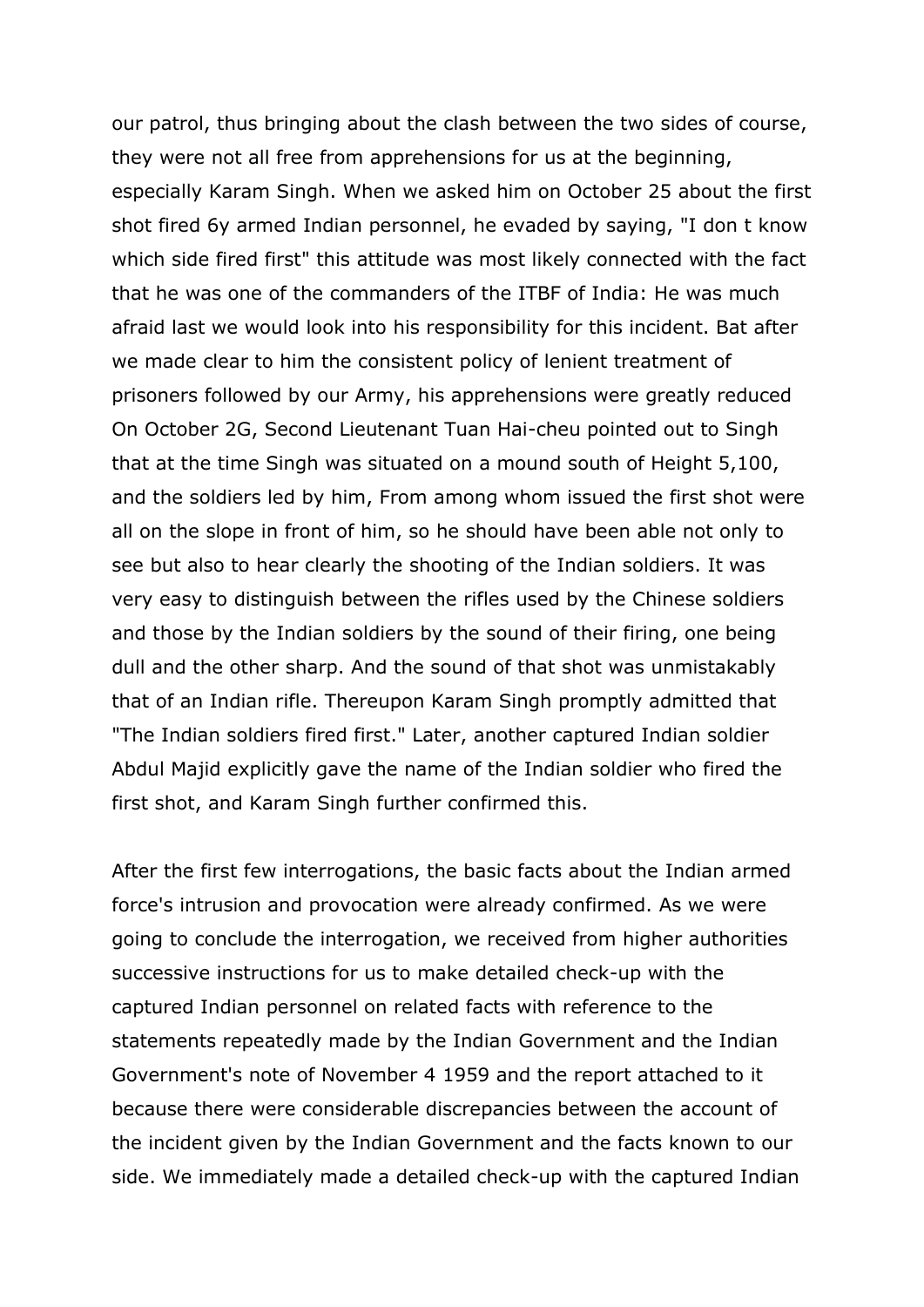personnel. The basic facts and details given by them once more confirmed that our understanding of the incident was correct, while the account of the clash given in the note of the Indian Ministry of External Affairs of November 4 and the attached report was inconsistent with the facts. As for the capacity of Karam Singh, although the Indian Government repeatedly stated that he was the Commander, yet Karam Singh himself and the other captured personnel insisted that he was Deputy Commander, so we had no way to confirm which statement was more consistent with the fact.

Most of the things admitted by the captured personnel were written out as statements, which were partly in their own handwriting and partly written on behalf of those who were illiterate by other captured personnel but both categories were signed by themselves In the case of Karam Singh, because his eyesight was too weak for writing owing to his age, most of his statements were taken down by us in accordance with his own words and then checked and signed by him however two statements were written by himself with efforts. All the statements have been transmitted separately.

Throughout the interrogations, we maintained a calm and reasonable attitude and treated them with courtesy. We only put questions, and let the Indians answer entirely of their own accord. These captured personnel generally adopted a good attitude, were willing to tell us the facts of their own accord, and finally indicated on their own initiative that they would never again encroach upon Chinese territory in the future. Karam Singh also said: "I shall never do anything that is against the Five Principles and Sino-Indian friendship any more and I shall never intrude into Chinese territory once again."

(5) Disposal of the bodies of armed Indian personnel. After the conclusion of the clash, we made a careful inspection of the area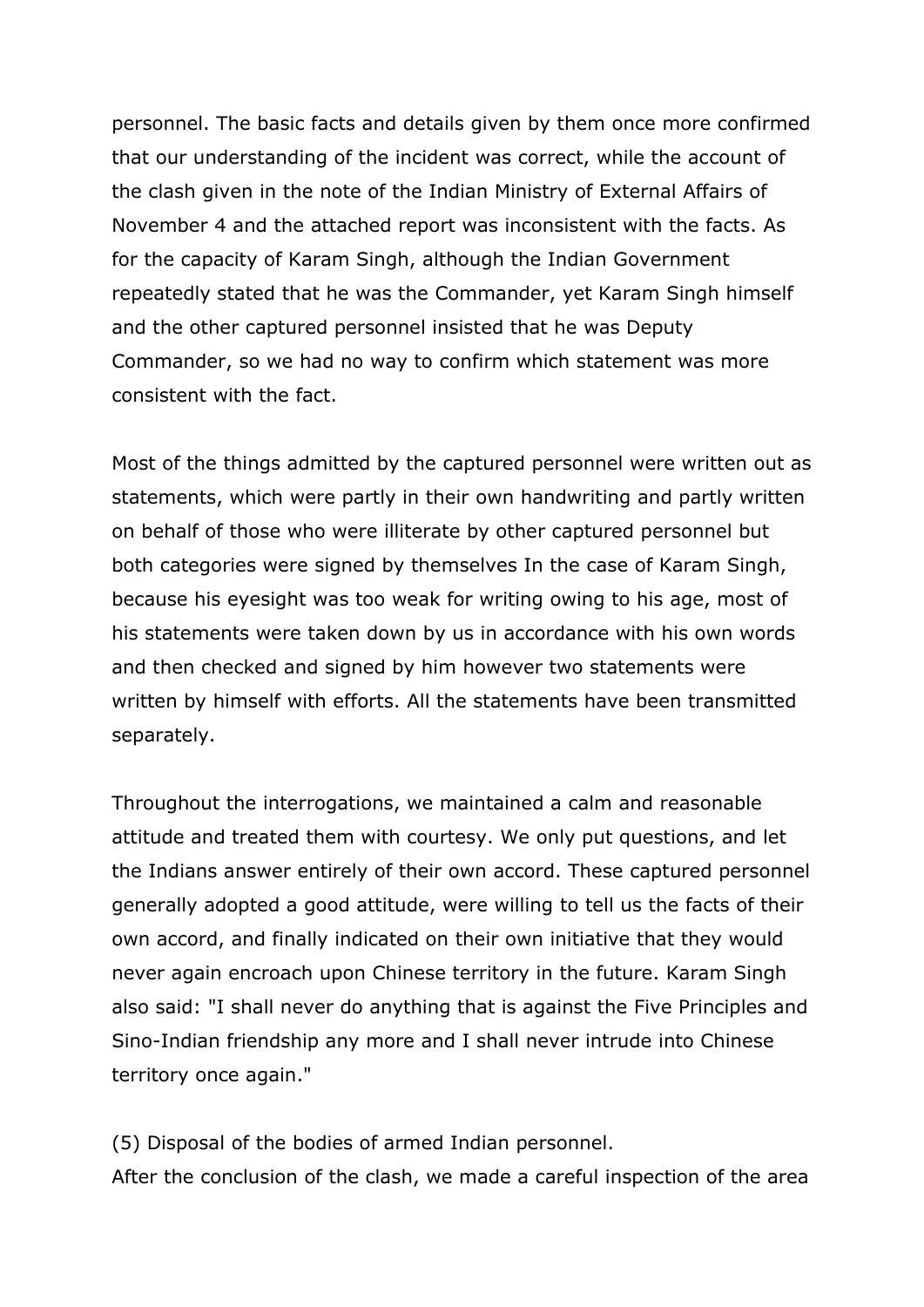of the clash and discovered altogether the bodies of nine armed Indian personnel. After the identification of the dead bodies one by one by the captured Indian personnel, we registered their names and kept them properly. After receiving instructions from our superiors on October 24, 1959 foe ns to make preparations to release the captured personnel and hand over the bodies, we further wrapped up properly the bodies of armed Indian personnel in white cloth according to Indian custom, and before doing so, at the suggestion of Karam Singh, we washed each body with hot water,

### (6) The release and delivery

In the morning of November 13, 1959, on instructions from our superiors we met the representative Tyagi and others of the Indian side at a place within Chinese territory on the southern bank of the Changchemno River 300 meters to the east of the Silung Barma River, and the two sides consulted and made joint arrangements on the details of handing over the captured Indian personnel, the bodies, arms, ammunition and other articles. Tyagi, representative of the Indian side mentioned that apart from the nine bodies of Indian soldiers, another Indian soldier might have died of serious wound somewhere near the battle-field and expressed the hope that our side would permit an Indian soldier to search for them in the company of our personnel Our representative said then that our side had made a careful inspection of the place of the clash and surrounding areas after the clash and only nine bodies of armed Indian personnel had been collected; however, since the Indian side had made the request our side was willing to make a further search, and also agreed to help look for the magazines.

In the afternoon of the same day, we dispatched an appropriate number of personnel to make another careful search in the area of the clash, but still no trace of the Indian soldier said to be missing was found.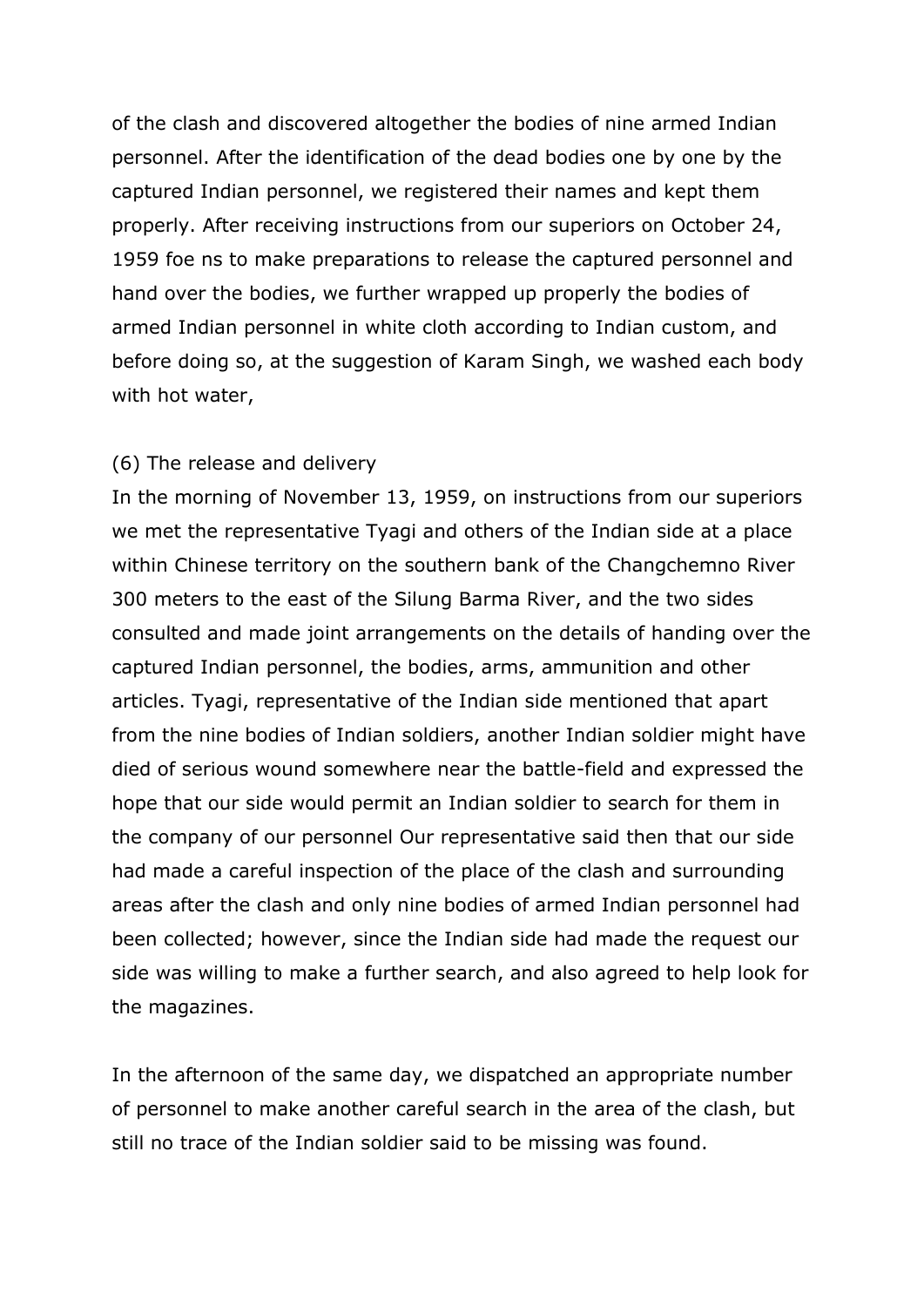On November 19, 1959, the personnel of the two sides in charge of handing-over met on time at the place of handing-over (78°59'30"E 34°18'15"N) as agreed upon beforehand. The representative of our side Captain Liu Shao-tsi, first of all told the Indian representative Tyagi about the resultless search made on the previous day and expressed the hope that the Indian side would make search within Indian territory. The Indian representative agreed to this. Then we handed over to the Indian side all the captured Indian personnel the bodies, arms ammunition and other articles one by one as written in the lists. At the same time, the five magazines of bullets which were recovered by an Indian soldier in the company of personnel of our side from the bank of Changchemno River were also included into the list of articles being handed over. After checking and finding nothing wrong the Indian representative signed receipts in the Chinese and English languages acknowledging the receipt of all the captured Indian personnel, the bodies, arms, ammunitions and other articles, and affirmed that the captured personnel were all in good health The handing-over was completed smoothly 14:30 hours, Peking Time, that afternoon.

The handing-over proceeded in a friendly atmosphere. The representative Tyagi said that: "The Indian Government and I myself are very grateful to the Chinese people." On parting, the released Indian personnel also expressed repeatedly their gratitude to our side for the good treatment they had received. On parting Karam Singh even raised his arm and shouted aloud "Good bye, Chinese brothers!"

**\*\*\***

### **ANNEXURE II**

Statements of Armed Indian Personnel Captured in Kongka Pass Incident of Intrusion and Armed Provocation by Armed Indian Forces on October 20 and 21, 1959.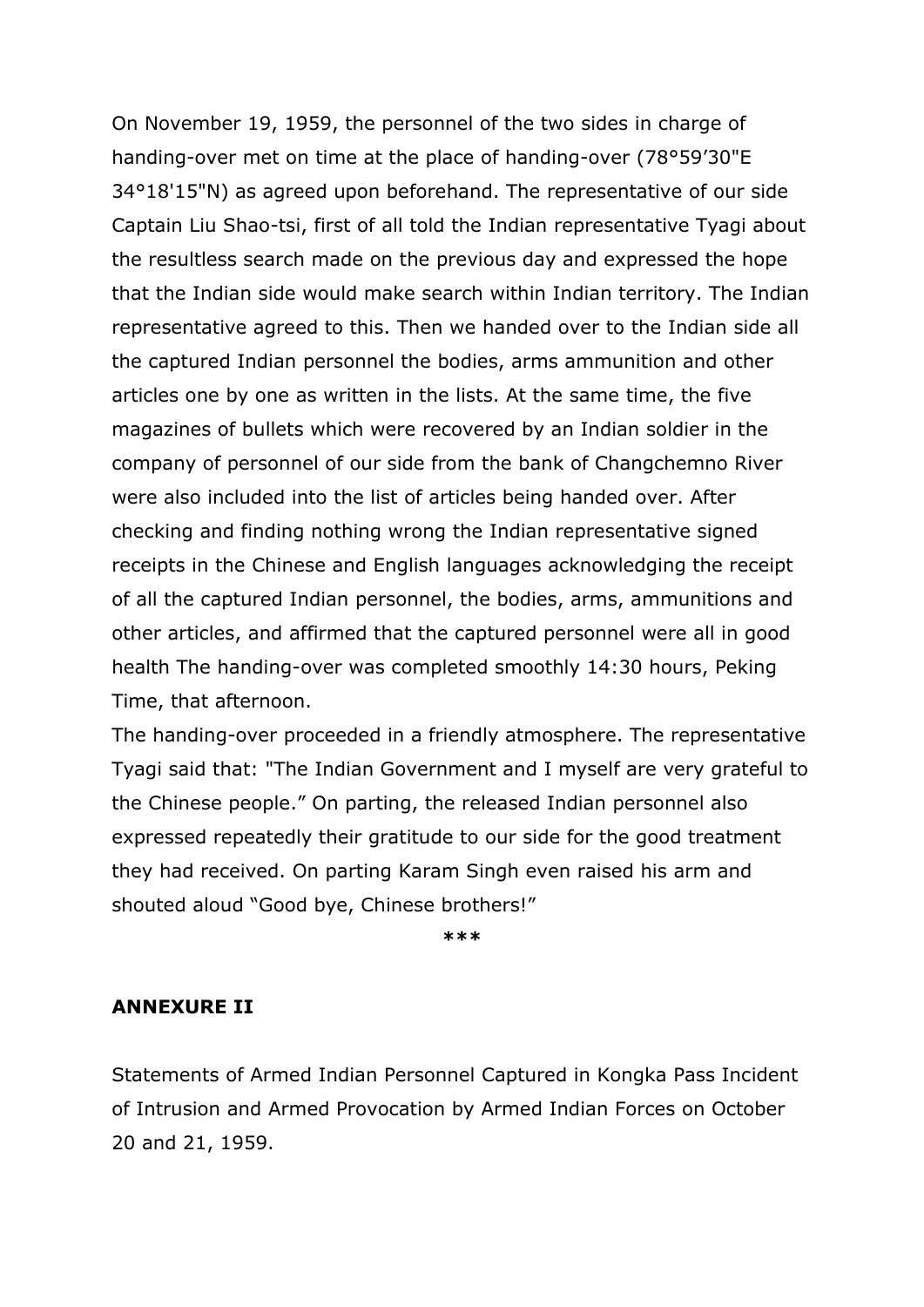### **CONTENTS**

1. Statement of Karam Singh—October 25, 1959.

2. Statement of Karam Singh —October 26, 1959.

3. Statement of Karam Singh —October 27, 1959.

4. Statements of Rulia Ram, Sring Norbu, Gur Bahadur, Abdul Majid, Rudraman, Shiv Dayal and Karam Singh —November 1, 1959.

5. Statement of Rulia Ram —November 1, 1959.

6. Statement of Karam Singh —November, 2, 1959.

7. Statement of Mohd. Khalil —November 4, 1959.

8. Statement of Karam Singh —November 9, 1959.

**\*\*\***

### **1. Statement of Karam Singh, October 25, 1959**

On 20th October, two of the I.T.B.F. soldiers missed. On 21st October, Tyagi, the Commander of the I.T.B.F., and I, the Deputy Commander of the I.T.B.F. led about 60 men, with light machineguns and other weapons, to go out for the search of the two missing men. We suspected very much, though without any evidence, that the two missing men were arrested by the Chinese. Therefore, we went towards the direction where the Chinese are. When we arrived at the vicinity of a hill, some of our men shouted that a few Chinese soldiers were on the top of the hill. Tyagi with his men about 30, approached the hill and spread his men along the foot of the hill. At the same time, he ordered me to go to the back of the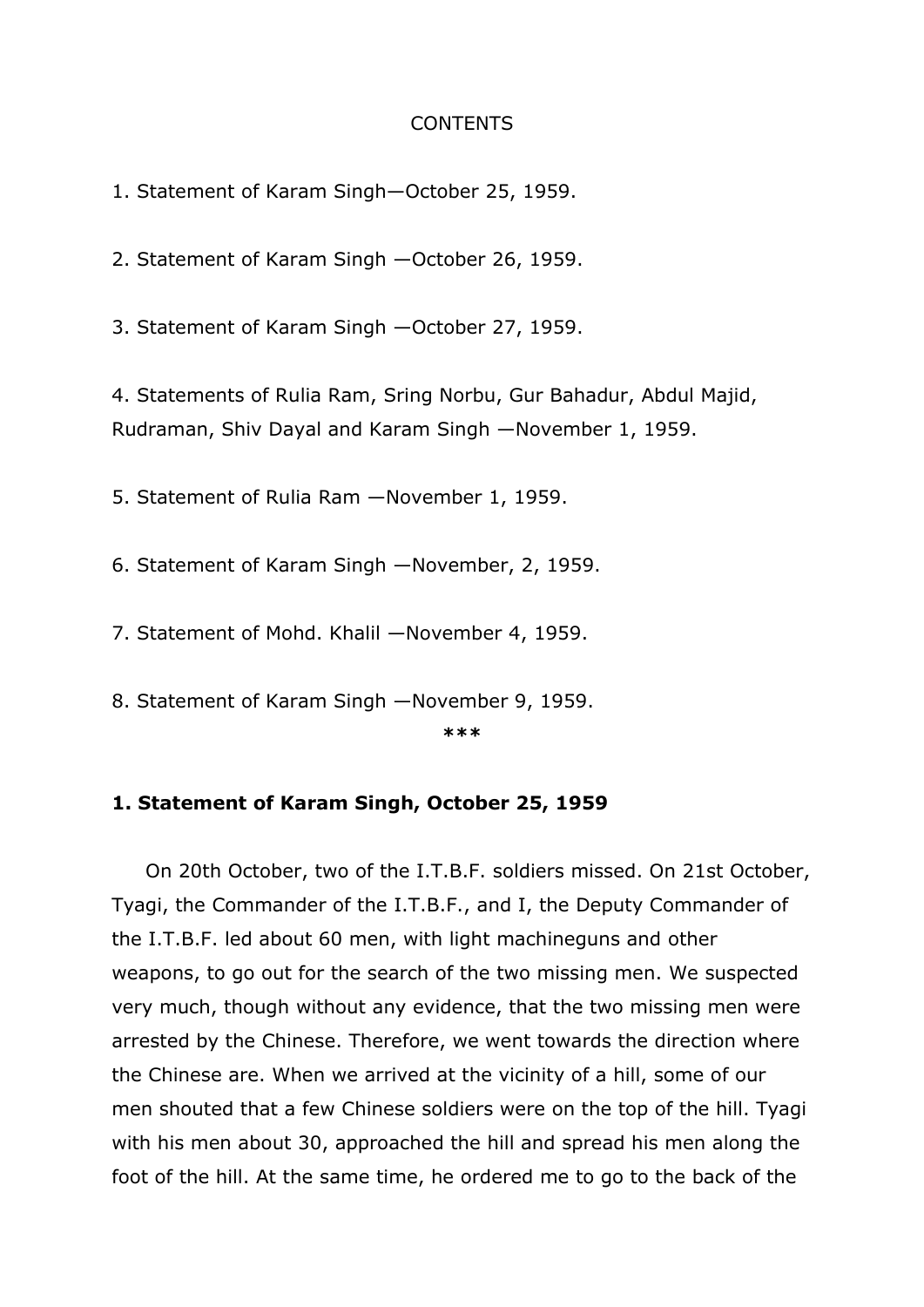hill with my men about 30, and to spread them along the foot of the hill on that side. I proceeded accordingly. When I with my men arrived at the back of the hill, the Chinese soldiers were surrounded. I saw six Chinese soldiers were on the top of the hill, some of them quickly disappeared. Some of them waved hands to our men, with an intention to show to our men not to approach to the Chinese. When I arrived at the back of the hill, our men formed a line along the foot of the hill, I stood at one end of the line. 10- 15 of our men climbed towards the hill's top, and the others of our men stood. Later on, both sides changed fire, I did not know which side fired at first.

In 1957, I joined the I.T.B.F. For about more than two years, I patrolled many places, but I never arrived at the hill, which recently became a battlefield. And the men under my command also never reached this place. It was for the first time that I and my men reached the hill mentioned above. When I was captured, I found the hill and its vicinity were controlled by the Chinese troops. What I have said are facts.

> (Sd.)Karam Singh, Deputy Commander, I.T.B. Force, At Chinese Check Post.

12 o'clock, Peking Time; October 25, 1959.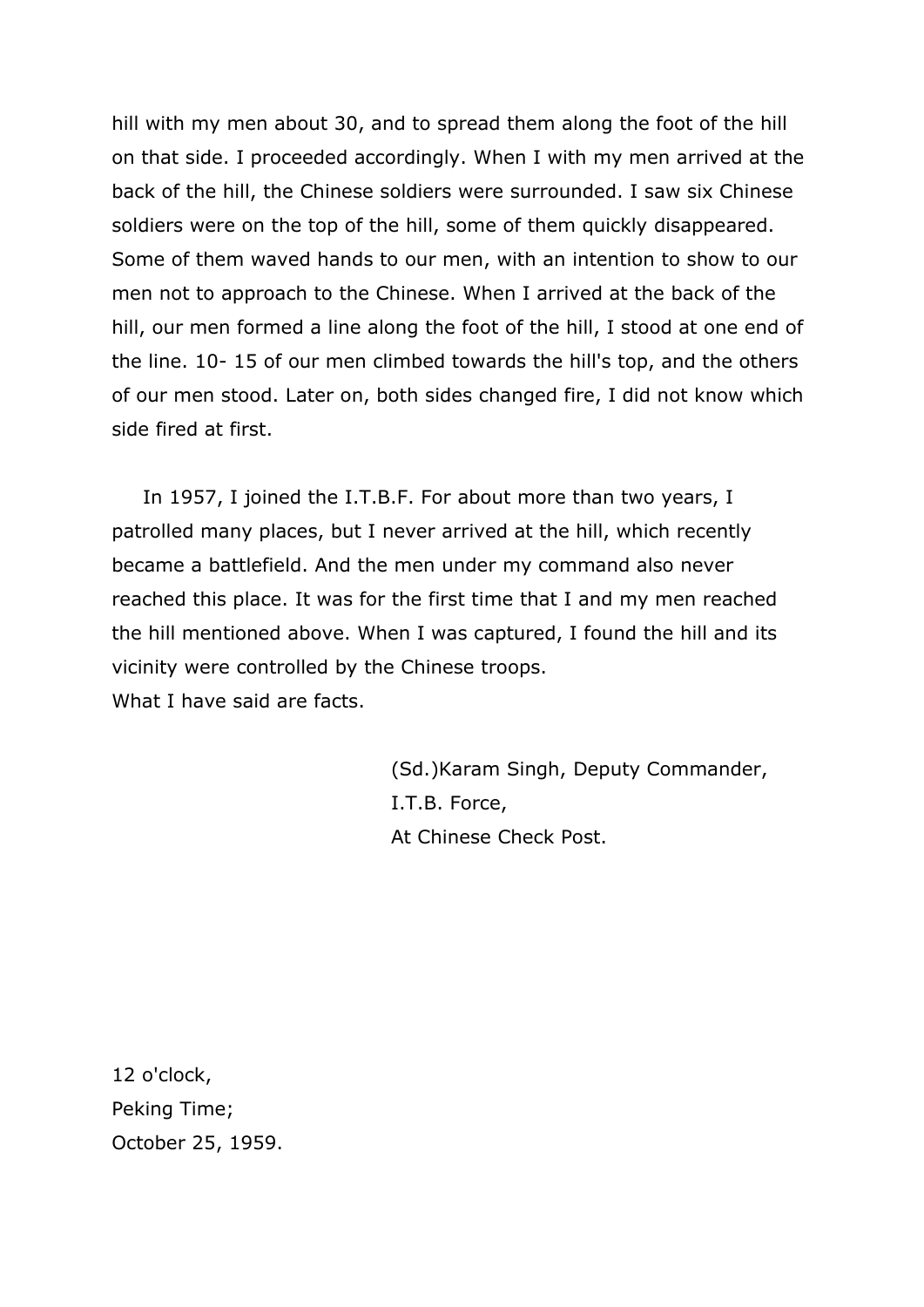We all agree to what Karam Singh has said above.

(Sd.)Abdul Majid.

(Sd.)Rulia Ram.

(Sd.) Gur Bahadur.

(Sd.) Sring Norbu.

(Sd.) Shiv Dayal.

(Sd.) Mohd. Khalil.

(Sd.) Rudraman.

(Sd.) Sonam Dorje.

Note :-The original statement is in the English language.

**\*\*\***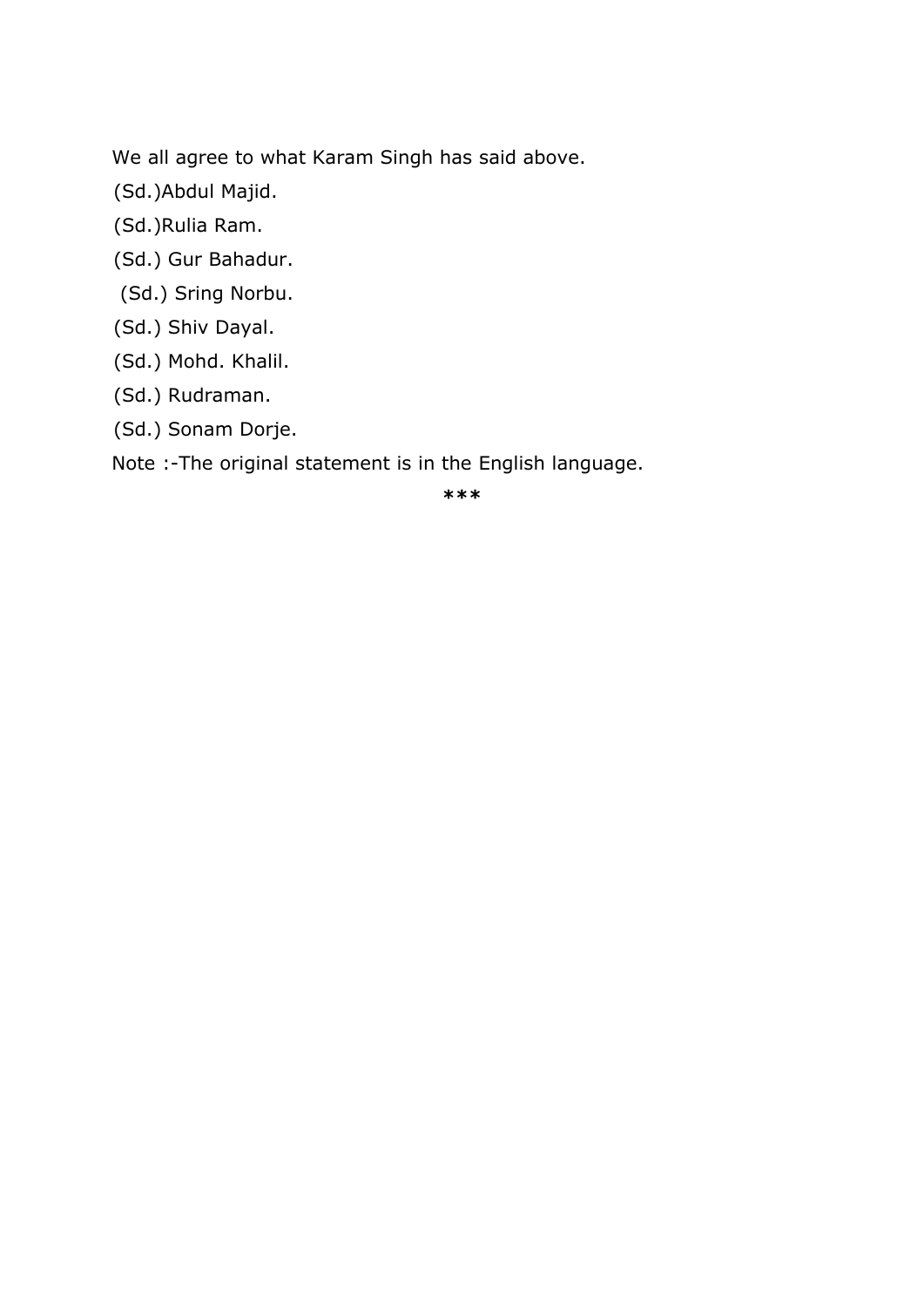### **2. Statement of Karam Singh, October 26, 1959**

On twenty-first October, Tyagi led about sixty men to cross the Karakoram Mountain, and arrived at an area. We discovered that there were six Chinese soldiers on a hill in this area. My Commander led about thirty men to approach to the front part of the hill, and he ordered me to lead the rest of the men, about thirty, to move to the back of the hill. The Indian soldiers very soon surrounded the Chinese soldiers, and approached to them. At the same time, some Indian soldiers took away the horses of the Chinese soldiers. In the course of time, the Chinese soldiers incessantly waved their hands, as much as to say, go away quickly, don't adopt military hostilities. They so continued for about half an hour. But the Indian soldiers made gestures to call the Chinese soldiers to surrender, and continued to approach to them. After a short time, the Indian soldiers fired first.

(Sd.) KARAM SINGH,

Deputy Commander, At Chinese Check Post.

October 26, 1959.

NOTE :-The original statement is in the English language.

**\*\*\***

### **3. Statement of Karam Singh, October 27, 1959**

Mr. Sharma, Deputy Director of the Ministry of Home Affairs, is in charge of the border question. S. P. Tyagi, the Commander of the I.T.B.F., is subordinate to and always in close connection with him. About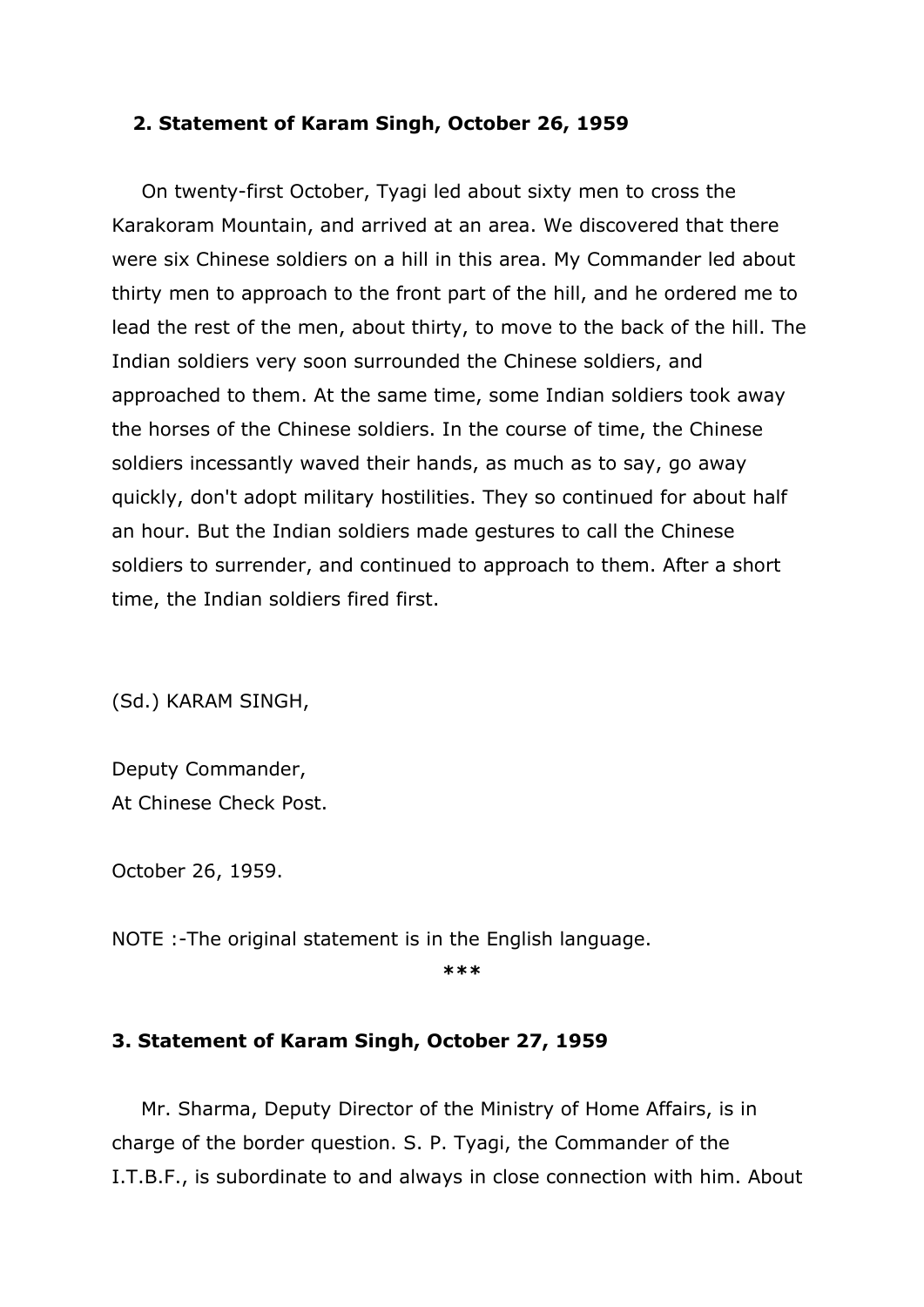on 24th September this year, Tyagi went back from New Delhi to Leh. On the same day, he imparted to me that a decision had been made, the purpose of which was to build, small houses at Shamal Lungpa, to station some fifteen men there, and to patrol its surrounding areas. On the following two days, the I.T.B.F. started its way from Leh. We planned to reach Shamal Lungpa through Marsimik Pass, Tsogstsalu and Kiam (Hot Spring), and to build small houses at these places, except at Marsimik. Tyagi, arrived at Kiam on 18th October, and I the next day. The men both of us led were about sixty in total. On 20th October, two of our men and one coolie missed. A large number of our men were sent out for their search.

(Sd.) KARAM SINGH,

Deputy Commander,

October 27, 1959.

At Chinese Check Post.

NOTE.-The original statement is in the English language.

**\*\*\***

# **4. Statements of Rulia Ram, Sring Norbu, Gur Bahadur, Abdul Majid, Rudraman, Shiv Dayal and Karam Singh, November 1, 1959**

The nine men dead were shot down when they were approaching the hilltop. The bullets ran into them from the front.

(Sd.) SRING NORBU. (Sd.) SHIV DAYAL. (Sd.) GUR BAHADUR.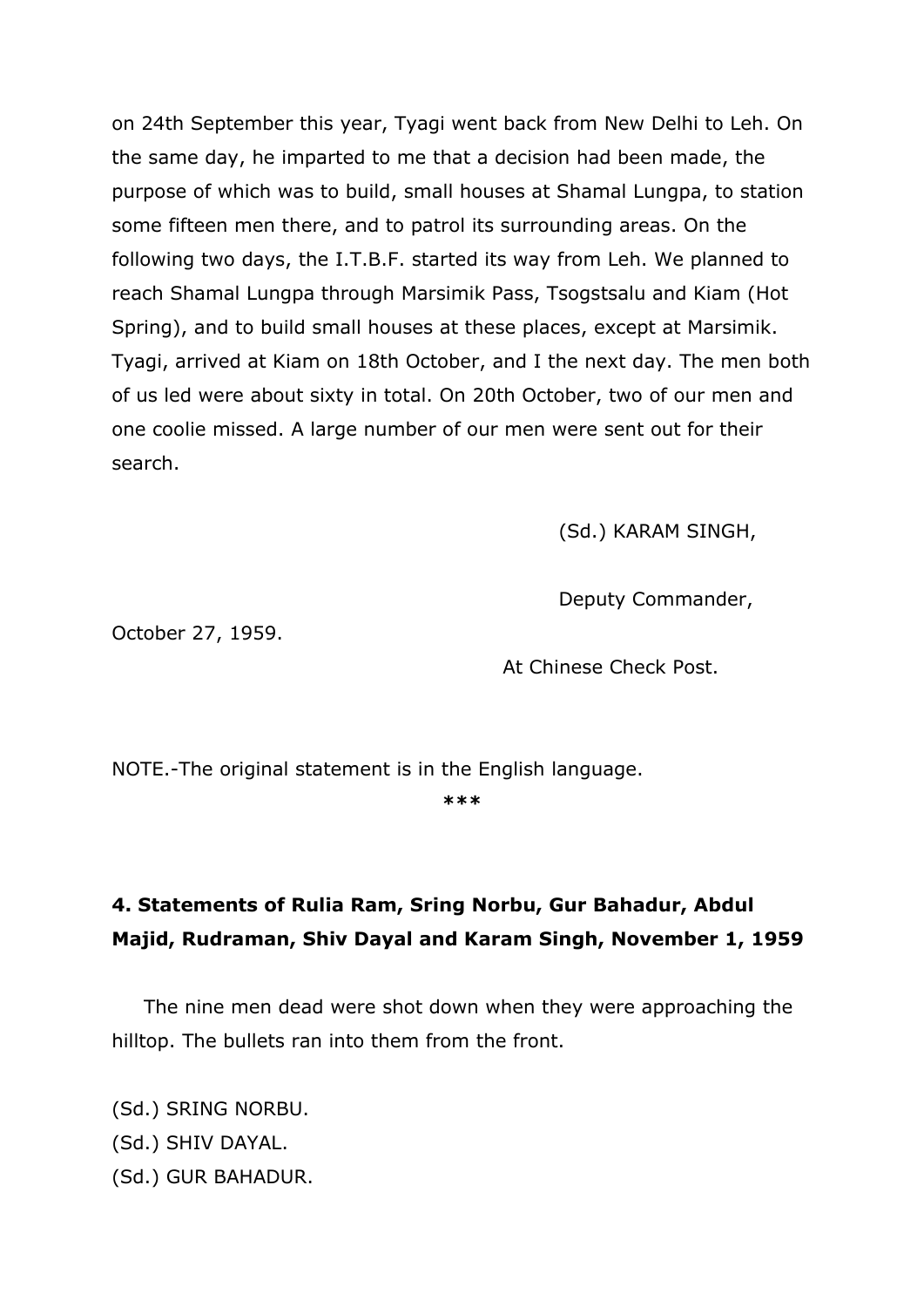(Sd.) RULIA RAM.

- (Sd.) RUDRAMAN.
- (Sd.) ABDUL MAJID.

Shiv Nath was killed at a distance of two hundred yards from the Chinese, while the other two men, Narbu Lama and Beg Raj, were killed on a small hill seventy yards from the Chinese.

- (Sd.) RUDRAMAN.
- (Sd.) SRING NORBU.
- (Sd.) SHIV DAYAL.
- (Sd.) GUR BAHADUR.
- (Sd.) RULIA RAM.
- (Sd.) ABDUL MAJID.

We were about sixty to sixty-five men. We saw nine or ten Chinese on the hill. We were greater in number than they. We encircled them.

- (Sd.) ABDUL MAJID.
- (Sd.) RUDRAMAN.
- (Sd.) SRING NORBU.
- (Sd.) SHIV DAYAL.
- (Sd.) GUR BAHADUR.
- (Sd.) RULIA RAM.
- (Sd.) KARAM SINGH.

When we came to an open place and discovered the Chinese soldiers, Tyagi immediately ordered us, "Disperse to the sides, charge up, encircle these Chinese soldiers and capture them".

- (Sd.) RUDRAMAN.
- (Sd.) SRING NORBU.
- (Sd.) SHIV DAYAL.
- (Sd.) GUR BAHADUR.
- (Sd.) RULIA RAM.
- (Sd.) ABDUL MAJID.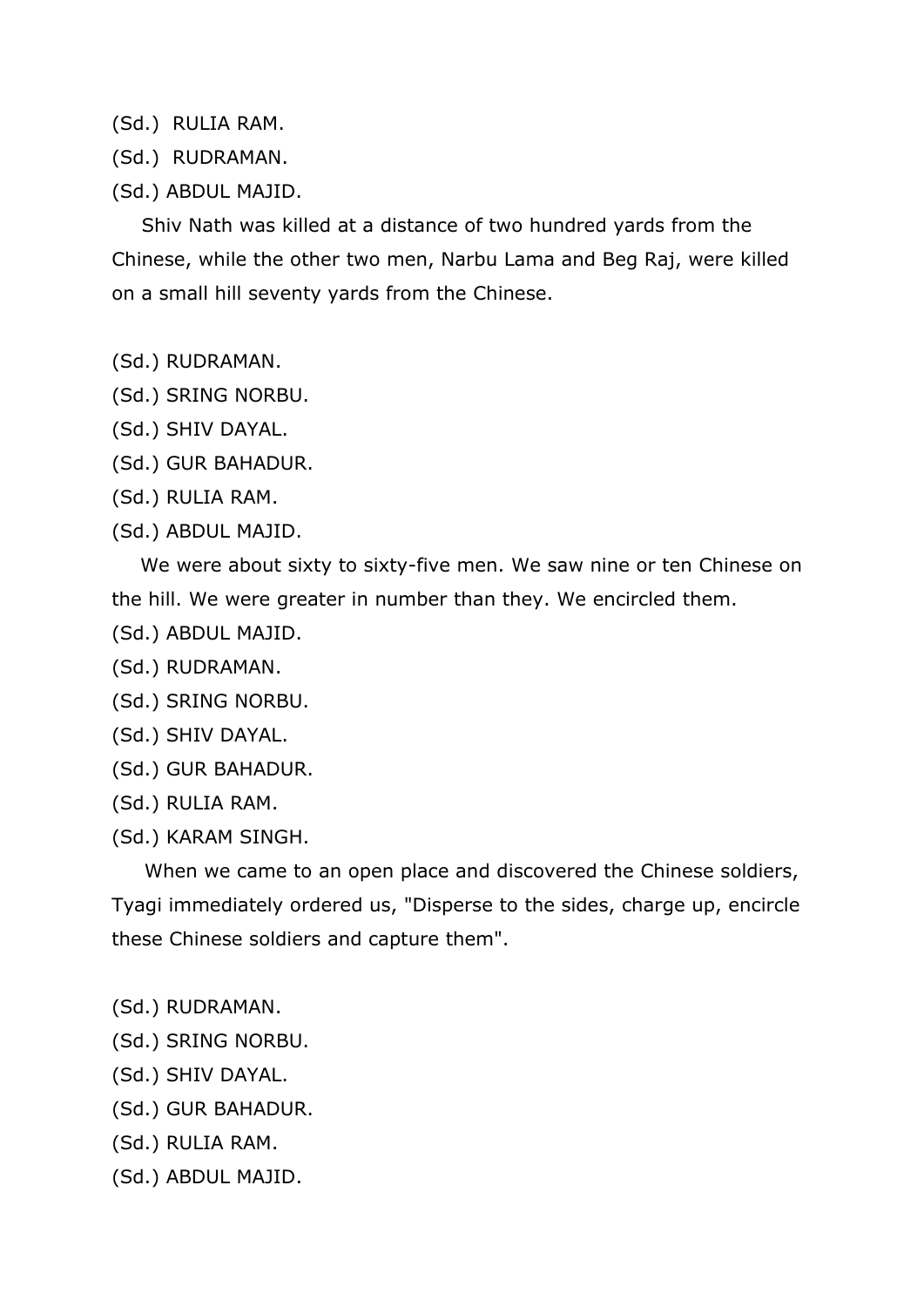(Sd.) KARAM SINGH.

We saw that the Chinese soldiers carried and used bren guns, tommy guns, rifles and hand-grenades. The Chinese soldiers used no artillery and mortar; we neither saw nor heard these weapons.

- (Sd.) RUDRAMAN.
- (Sd.) SRING NORBU.
- (Sd.) SHIV DAYAL.
- (Sd.) GUR BAHADUR. (Sd.) RULIA RAM.
- (Sd.) ABDUL MAJID.
- (Sd.) KARAM SINGH.

When we were approaching the hilltop, the Chinese soldiers waved their hands again and again, warning us not to approach them, but we kept advancing.

- (Sd.) RUDRAMAN.
- (Sd.) SRING NORBU.
- (Sd.) SHIV DAYAL.
- (Sd.) GUR BAHADUR.
- (Sd.) RULIA RAM.
- (Sd.) ABDUL MAJID.

Since we came here, we have been fed with what the Chinese eat and have been given as much as we can eat. We have been given very good clothing and beddings. A doctor has attended us carefully and given us medicine. Besides, we have been given cigarettes, soap, sweets, fruits and so on.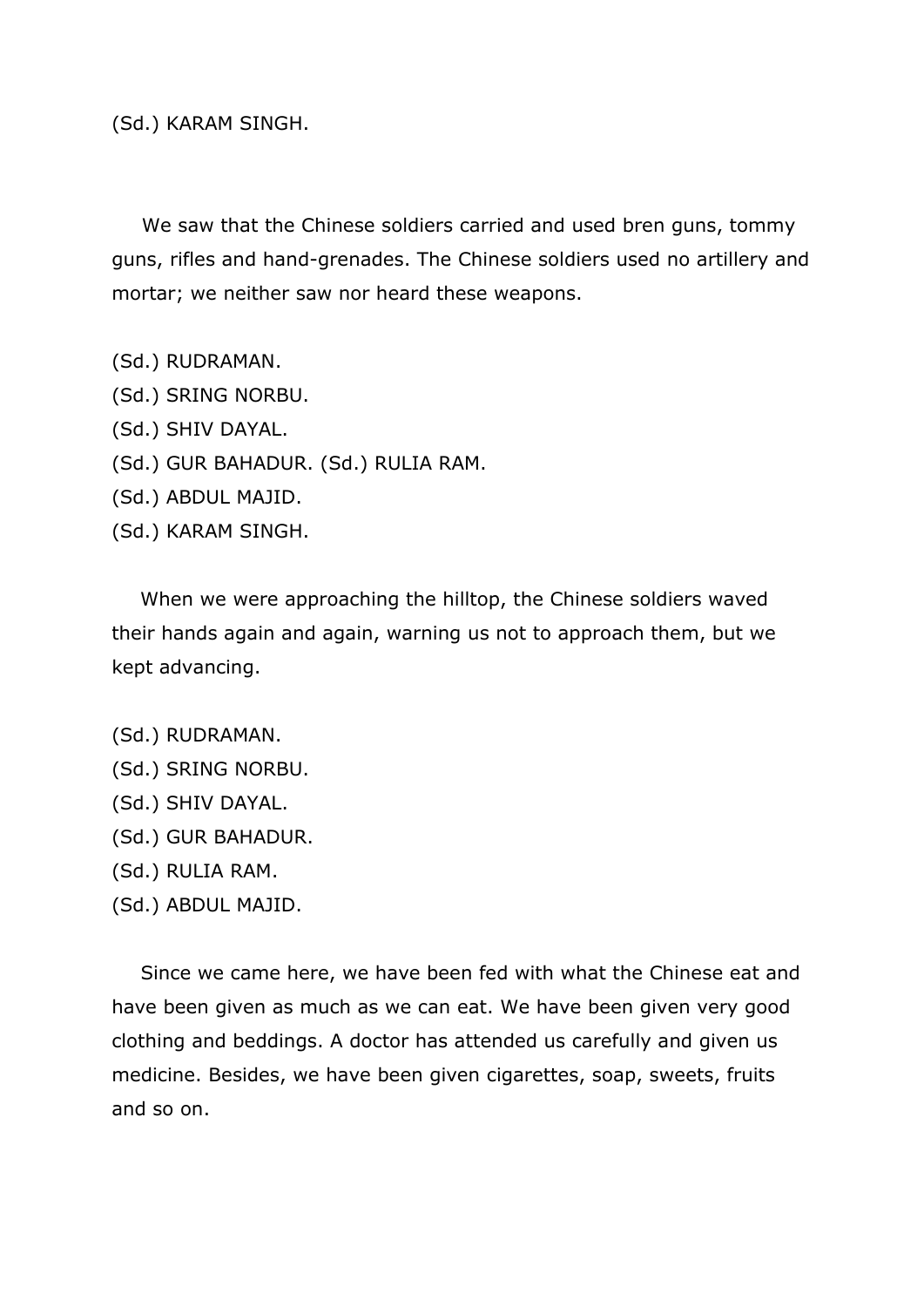(Sd.) RUDRAMAN. (Sd.) SRING NORBU. (Sd.) GUR BAHADUR. (Sd.) SHIV DAYAL. (Sd.) RULIA RAM. (Sd.) ABDUL MAJID. (Sd.) KARAM SINGH.

Kongka Pass, China; November 1, 1959.

NOTE :-This is a retranslation from the Chinese translation of the original statements which are in the Hindi language. The original statements are in Rulia Ram's handwriting, and each of them is followed by signatures.

**\*\*\***

### **5. Statement of Rulia Ram, November 1, 1959**

1. On October 21, when Chinese soldiers were discovered on the hilltop, Shri Tyagi and Shri Karam Singh ordered us: "Surround these Chinese soldiers! Take them alive!"

2. Upon Shri Tyagi's order, Karam Singh and I and other six or seven soldiers went up on a mound. We were then gathered together and I was close to Karam Singh. At that time we were only 70 yards away from the Chinese soldiers on the hill-top.

3. On October 21, I found the Chinese soldiers carrying rifles, automatic rifles, tommy guns and hand-grenades, and no other weapons. I neither saw nor heard the Chinese troops use artillery or mortar.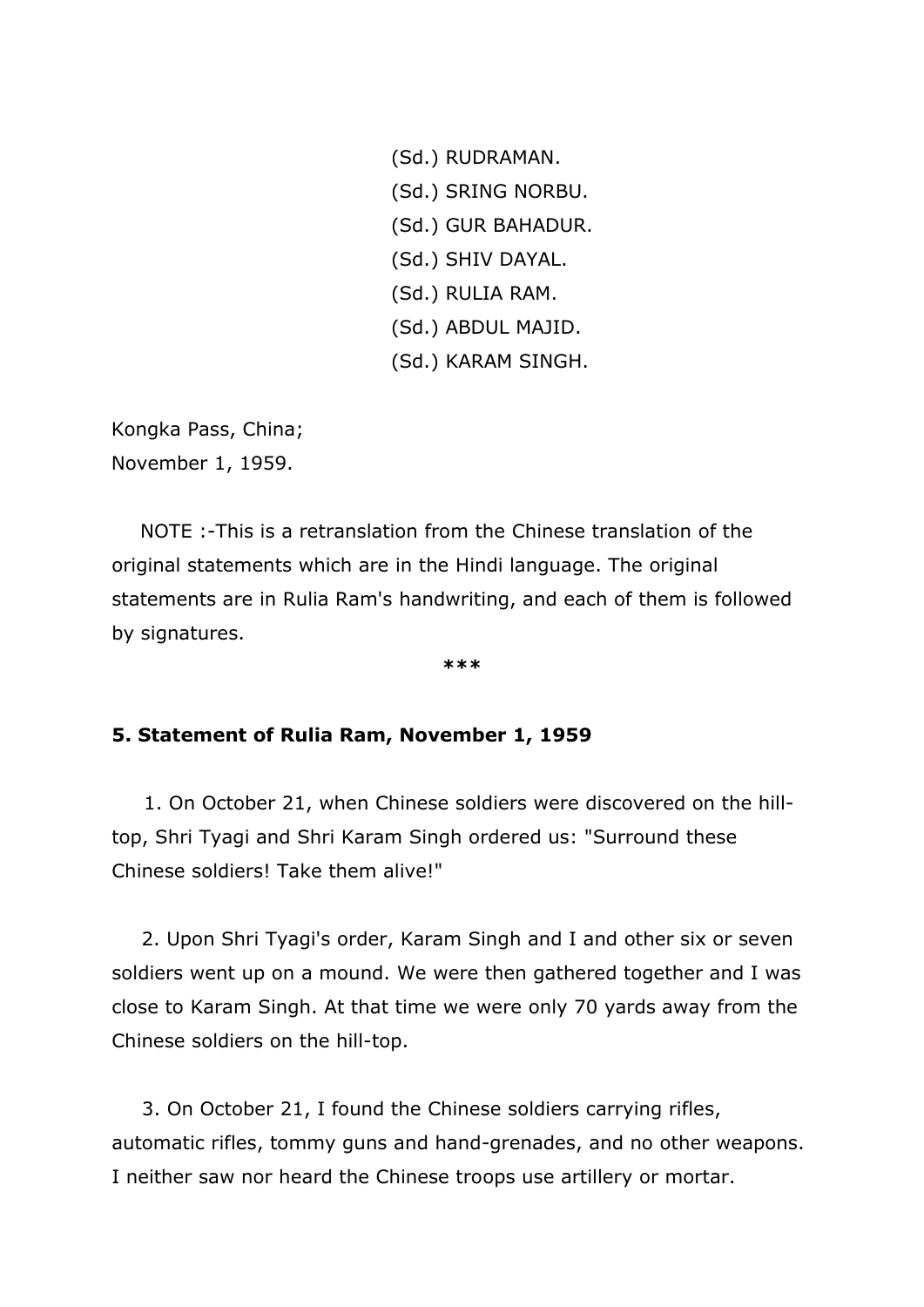4. On 21, I saw nine Chinese soldiers only, while there were on our side about 70 soldiers. We encircled them with superior forces.

The above are all actual facts, for which I am wholly responsible. (Sd.) RULIA RAM,

Warrant Officer, 3rd Grade of I.T.B.F. At Chinese Check Post at Kongka Pass.

November 1, 1959.

NOTE: - The original statement is in the Hindi language, in Rulia Ram's own handwriting.

**\*\*\***

#### **6. Statement of Karam Singh, November 2, 1959**

On 21st October the I.T.B. Force numbered about 60 under the command of S.P. Tyagi entered into an area which I and my men had never patrolled and has for a long time been controlled by China. As soon as a few Chinese soldiers had been discovered on the top of a mountain in this area, Tyagi took a part of the force to approach to its front part and ordered me to take the rest to go round to its back, so as to encircle the Chinese soldiers and capture them. The Chinese soldiers incessantly waved their hands as much as to say get out, do not adopt military hostilities. In despite of the friendly advice, the Indian soldiers continued to crawl towards the top of the mountain and fired first.

It goes entirely against the Sino-Indian friendship and the five principles that the I.T.B. Force intruded into the area controlled by the Chinese troops and attacked them with majority of men. I as Deputy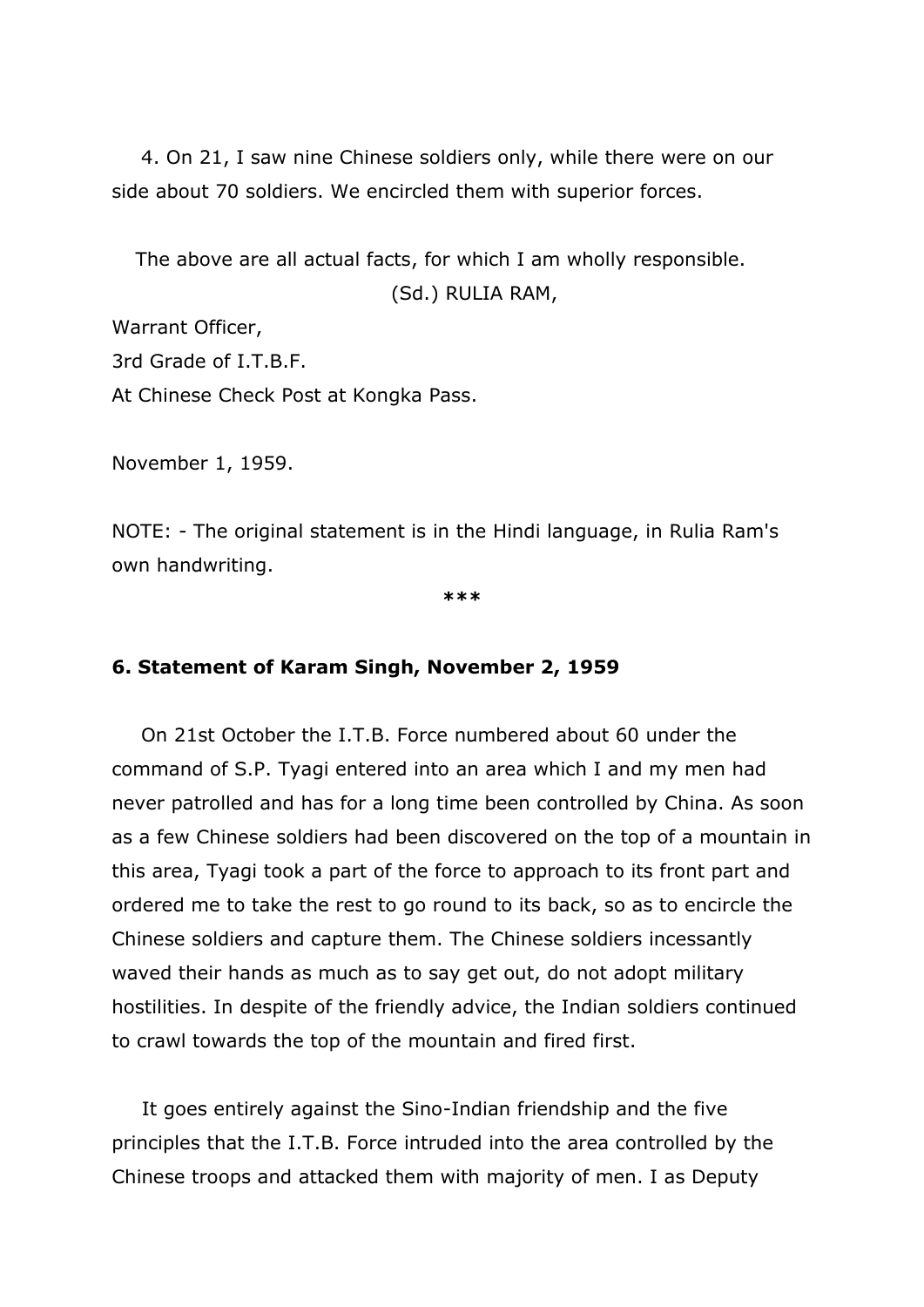Commander must bear a part of responsibility for the mistaken actions. I swear that I shall never intrude into the Chinese territory and adopt military hostilities against China once again.

Being very old, I cannot read and write easily without spectacles. Unfortunately, my spectacles were left in India. I cannot but request you the Chinese officers to dictate what I have admitted orally. I have personally and carefully checked all the affidavits thus made, without finding out any that is different from the original, naturally I have put my signature on every page of them. Please allow me to express my thanks for your assistance and I am willing to express my thanks for the good treatment you have given me. Now I must write the above lines though with great difficulty, otherwise I shall be uneasy.

(Sd.) KARAM SINGH, Deputy Commander, I.T.B. Force, 2nd Nov., 59. At Kongka Check Post, China.

Note:-The original statement is in the English language, in Karam Singh's own handwriting.

**\*\*\***

## **7. Statement of Mohd. Khalil, November 4, 1959**

My name is Mohd. Khalil. This is my statement.

I am thirty years old. I joined the police at Leh of Ladakh in 1955, and have been serving as a constable in the I.T.B. Force up to now. I started from Leh with Sahib Tyagi on September 28, 1959, and arrived at Kiam on October 19, 1959. After we arrived at Kiam, we did not know where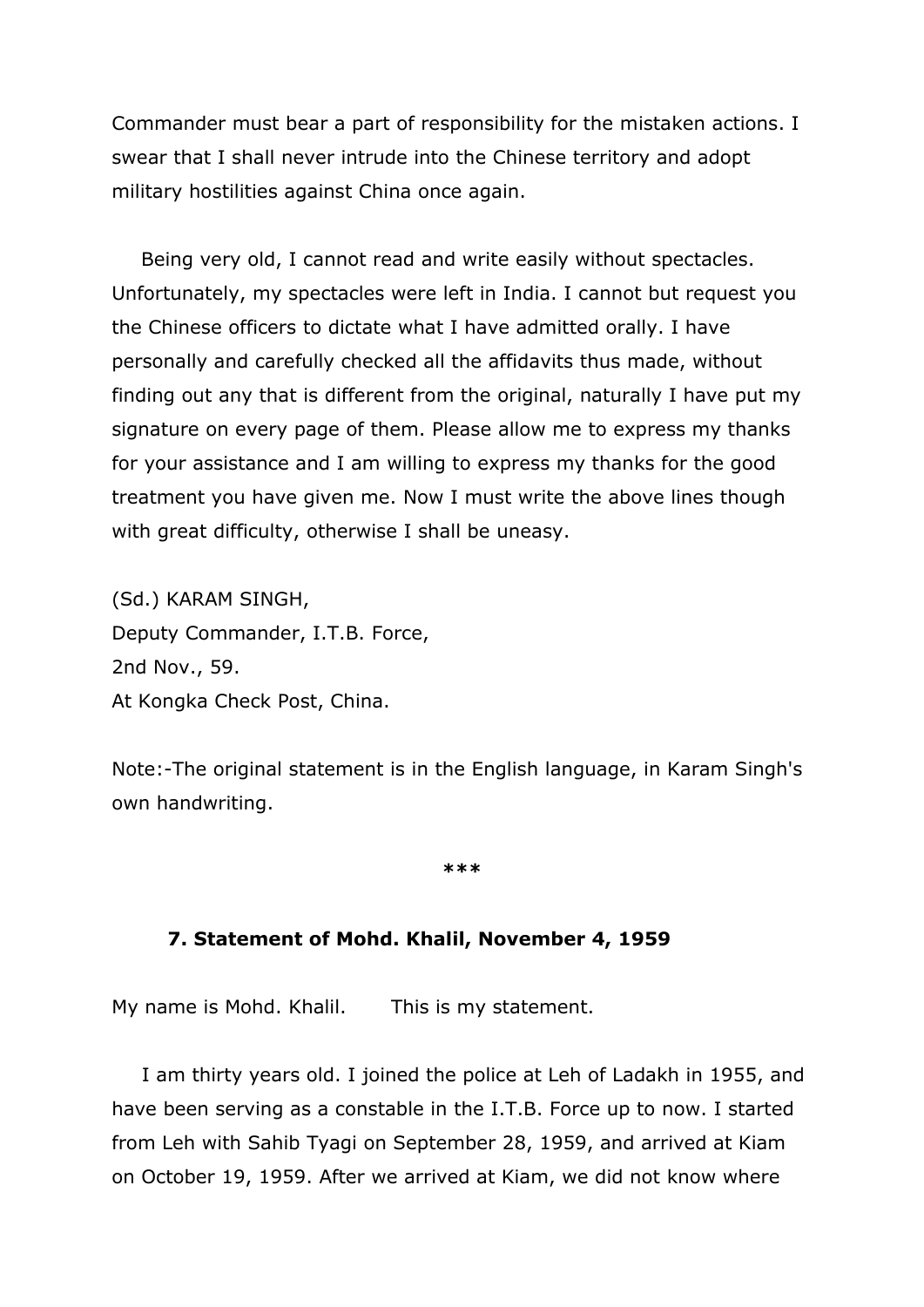the Chinese soldiers were stationed, and I was ordered to make a reconnaissance on them. At about eight o'clock in the morning of October 20, 1959, my superior Jamadar Kamar Singh called me to a place 8 yards from his tent, and said to me, "Go to the gully in the southeast to reconnoitre what the Chinese soldiers are doing. If there are Chinese soldiers, report to me immediately after you have made the reconnaissance." I asked the Jamadar for a telescope, with which I could see things a great distance away, so I brought a telescope with me. Together with me were Sonam Dorje and coolie Chadan. At about twelve o'clock, I came to a hill-top and observed the surroundings through the telescope, but found nothing. Consequently, I came to the side of a fountain in the gully (that was the place where armed clash took place on October 21, 1959). Again, I found nothing there. I drank water there and stayed there until about one o'clock. Then three Chinese soldiers came out from a gully in the east. They came towards us. They were probably patrolling. They gesticulated and shouted to us. But we did not understand what they were shouting. Then we laid down our arms. They took us to a Chinese post by the name of Kongka Pass. A few days later we received good food and clothing and other articles. We have not met difficulties of any sort. Nobody ill-treated us. It was my mistake to come within Chinese territory to make reconnaissance, and I shall never commit such a mistake again in future. This statement is made by me from my own mouth and written down at the Kongka Pass frontier post, China.

This statement is written down by Shiv Dayal for Mohd. Khalil, because Mohd. Khalil cannot write. All these remarks are made by Mohd. Khalil.

November 4, 1959 (Sd.) MOHD. KHALIL.

NOTE:-The original statement is in the Urdu language, in Shiv Dayal's handwriting.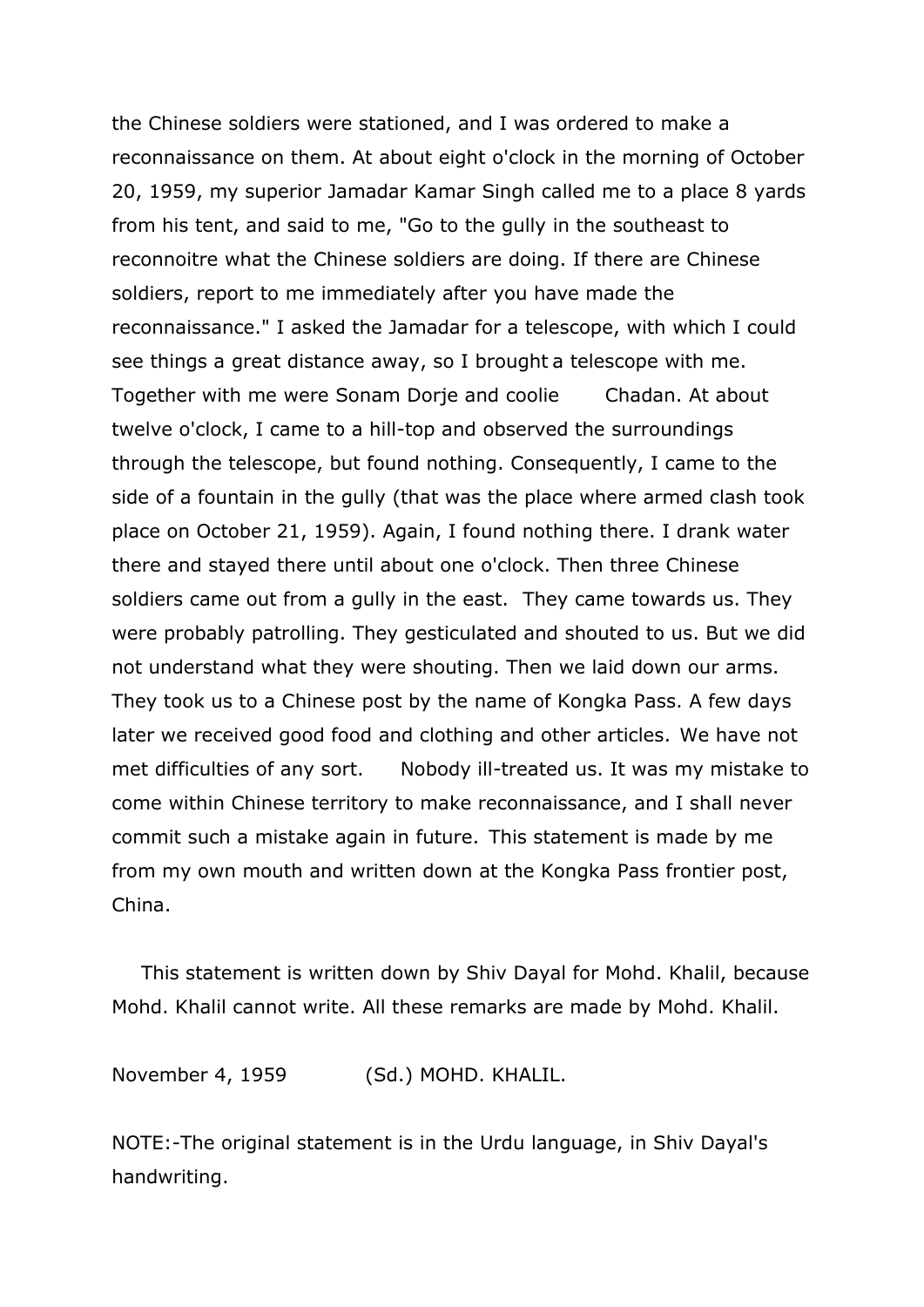### **8. Statement of Karam Singh, November 9, 1959**

I and Shri Tyagi started from Leh for patrolling the border area and setting up check-posts at Tsogstsalu, Kiam and Shamal Lungpa. Tyagi had about 40 men with him, I had 3 with me. Tyagi started on 27-9-59. I left on 29th. About 40 men had been called from check-posts at Phobrang. I arrived at Phobrang on 4-10-59. Tyagi arrived on 5th. Tyagi started for Tsogstsalu on 7-10-59 with about 40 men. I left Phobrang on 14th. A check-post was set up at Tsogstsalu. Tyagi arrived at Kiam on 18- 10-59. I arrived there on 19th. A check-post was set up at Kiam. We had a programme to proceed to Shamal Lungpa. On 20-10-59 two constables Mohd. Khalil and Sonam Dorje missed along with a coolie. I suggested to Tyagi to send a small party to search for the missing men. But he said he would take a strong party lest there is a mishap. He had a mind to fight against the Chinese troops. He suspected that the missing men had been arrested by the Chinese troops.

Tyagi took about 60 men with him and ordered me to accompany him. Four bren guns and about 50 rifles were carried. Two or three sten guns and some 25 hand-grenades were also carried.

When we approached near a hill, some Chinese about 6 were seen. Tyagi ordered me to take some men with me to the back of the hill and himself proceeded in front to surround and to capture the Chinese. One or two Chinese were seen waving their hands as much as to say that you go away, while others took positions. The Indian soldiers fired first. According to Constable Abdul Majid, Const. Ali Raza fired first. Indian soldiers took away a Chinese horse. According to Const. Shiv Dayal, Manohar Lal Const. caught the horse. I believe statements of these constables are true. The Chinese soldiers were equipped with no mortar and other artillery. They were armed with rifles, tommy guns, hand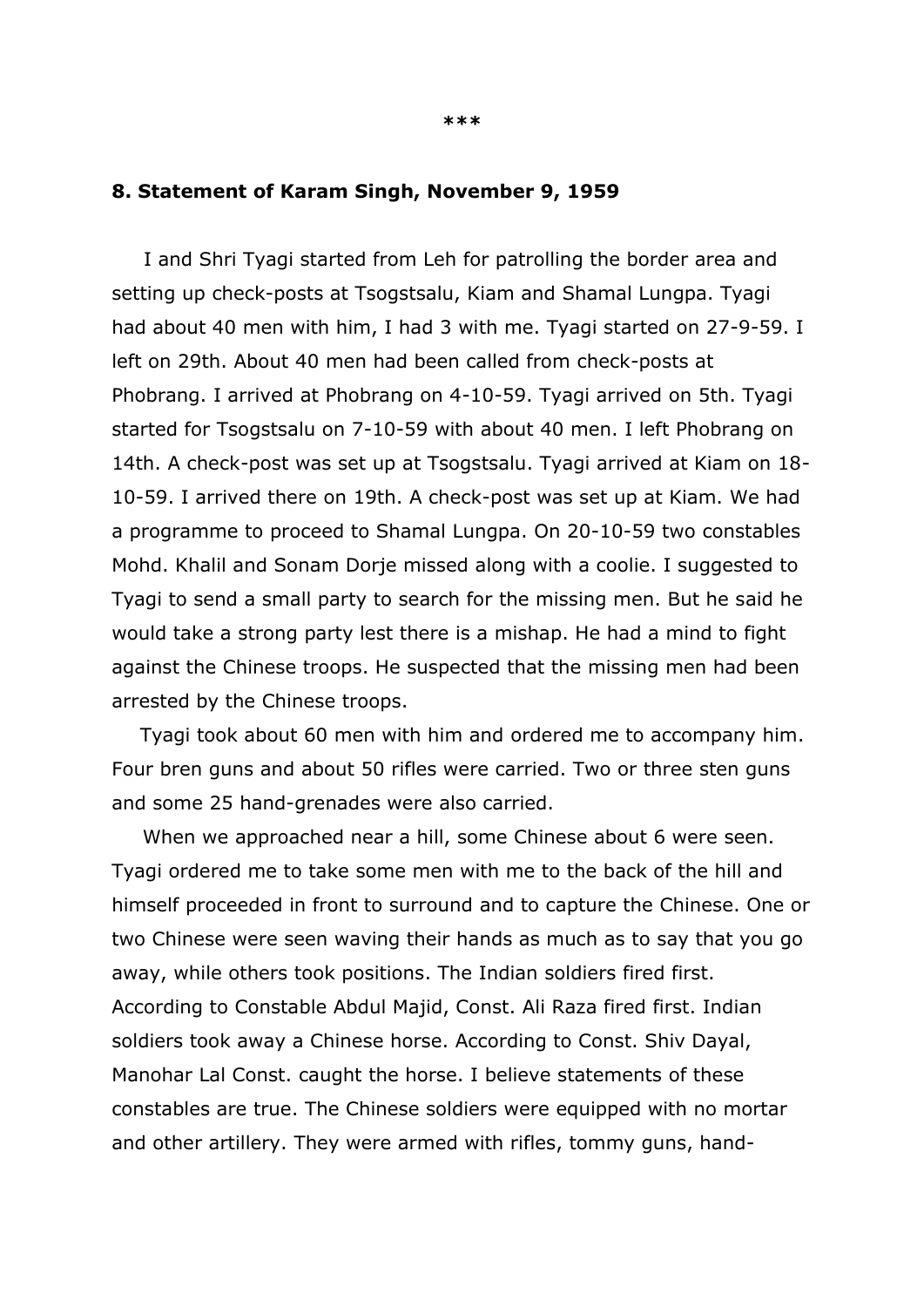grenades and L.M.G. On most of the dead bodies of Indian soldiers the wounds are in front.

The areas east of, south of and north of the Kongka Pass are a part of China. I and my men had not visited the area where the battle occurred.

I shall never do anything that is against the Five Principles and Sino-Indian friendship any more and I shall never intrude into Chinese territory once again.

I wish that the border question between India and China should be decided amicably at the earliest.

I and my men have been given a good treatment by the Chinese officers and soldiers.

(Sd.) Karam Singh,

Deputy Commander, T.T.B. Force. Kongka Pass, China.

9-11-59.

Note:- The original statement is in the English language, in Karam Singh's own handwriting.

**\*\*\***

# **Letter from the Prime Minister of China to the Prime Minister of India: 7. November 1959**

Peking, November 7, 1959

Dear Mr. Prime Minister,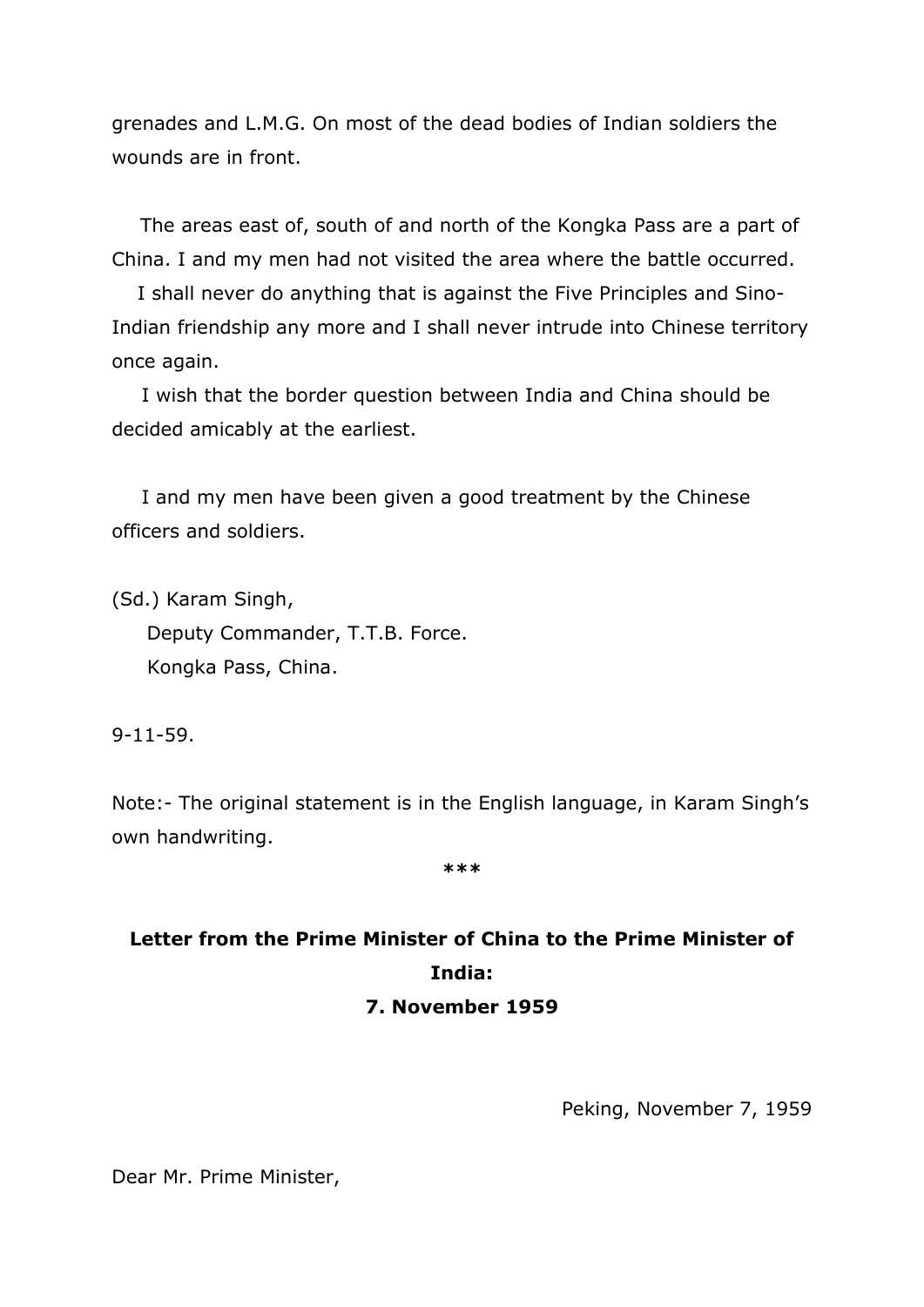Your Excellency's letter dated September 26, 1959 has been received. It is most unfortunate that subsequently another unexpected border clash took place on October 21 within Chinese territory in the area south of the Kongka Pass. Regarding this clash, the Chinese and Indian Governments have already exchanged several notes, including the November 4 note of the Indian Government to the Chinese Government. Most regrettably, this note of the Indian Government not only disregards 'in many respects the basic facts of the question of boundary between the two countries and the truth of the border clash, but adopts an attitude which is extremely harmful to the friendly relations between the twos countries. Obviously, it is in no .way helpful to a settlement of the question to take such an attitude. Under the present circumstances, I consider the most important duty facing us is, first of all, to take effective steps speedily and without hesitation to earnestly improve the disquieting situation on the border between the two countries and work for the complete elimination of the possibility of any border clash in the future.

As the Sino-Indian boundary has never been delimited, and it is very long and very far, or comparatively far, from the political centres of the two countries, I am afraid that, if no fully appropriate solution is worked out by the two governments, border clashes which both sides do not want to see may again occur in the future. And once such a clash takes place, even though a minor one, it will be made use of by people who are hostile to the friendship of our two countries- to attain their ulterior objectives. There a history of long-standing friendship but no convict of fundamental interests between our two countries, and our governments are initiators of the Five Principles of peaceful coexistence. We have no reason to allow the tension on the border between our- two countries to continue. Your Excellency's letter of September 26 contains many view-points to which the Chinese Government cannot agree. Regarding these, I would like to state my views on another occasion. I am glad, however, that this letter reiterates that the Indian Government attaches great importance to the maintenance of friendly relations with China and agrees to the view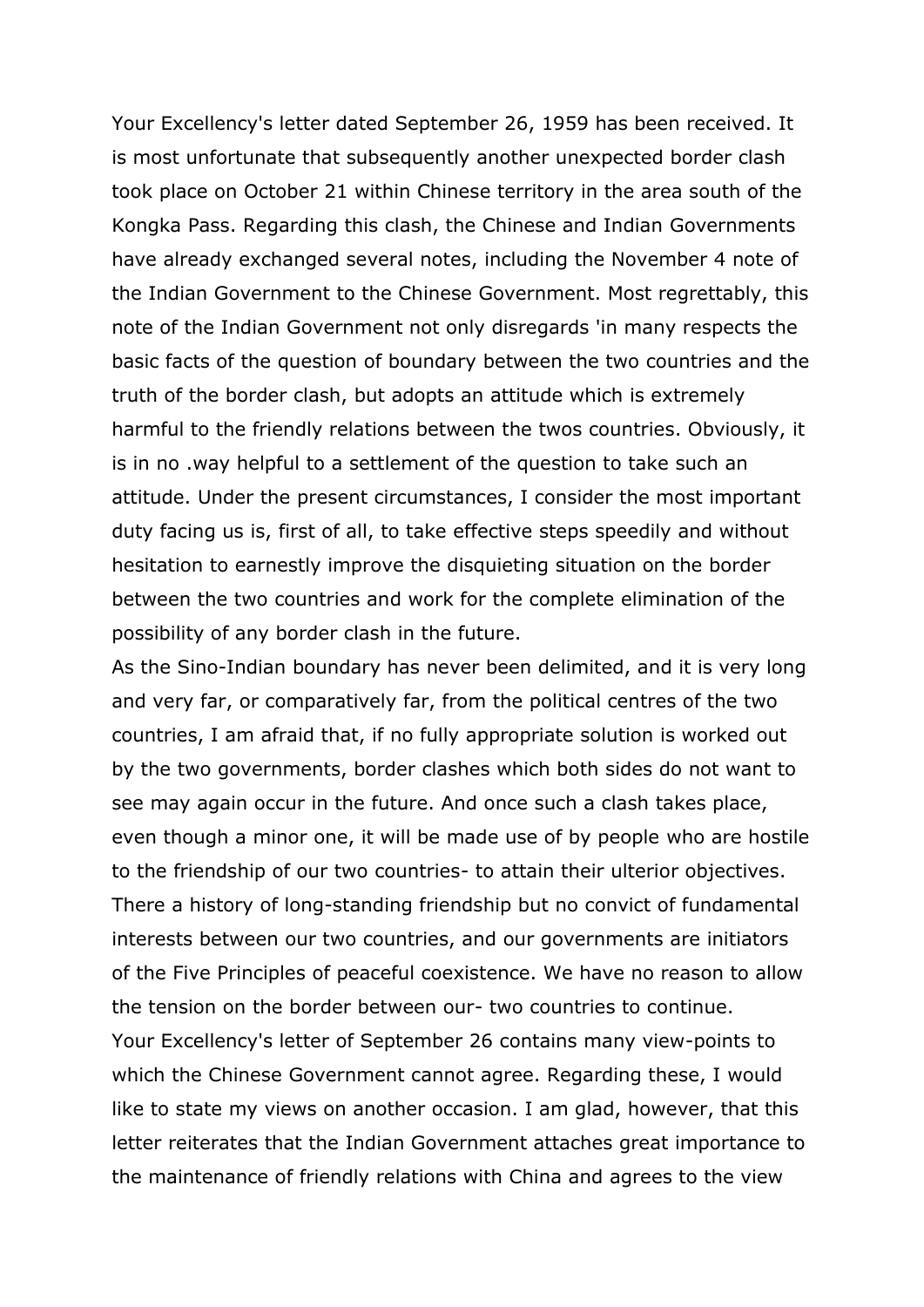consistently held by the Chinese Government that the border disputes which have already arisen should be settled amicably and peacefully, and that pending a settlement the status quo should be maintained and neither side should seek to alter the status quo by any means. In order to maintain effectively the status quo of the border between the two countries, to ensure the tranquility of the border regions and to create a favourable atmosphere for a friendly settlement of the boundary question, the Chinese Government proposes that the armed forces of China and India each withdraw 20 kilometers at once from the so-called McMahon line in the east, and from the line up to which each side exercises actual control in the west, and that the two sides undertake to refrain from again sending their armed personnel to be stationed in and patrol the zones from which they have evacuated their armed forces, but still maintain civil administrative personnel and unarmed police there for the performance of administrative duties and maintenance of order. This proposal is in effect an extension of the Indian Government's proposal contained in its note dated September 10 that neither side should send its armed personnel to Longju, to the entire border between China and India, and moreover a proposal to separate the troops of the two sides by as great a distance as 40 kilometers. If there is any need to increase this distance, the Chinese Government is also willing to give it consideration. In a word, both before and after the formal delimitation of the boundary between our two countries through negotiations, the Chinese Government is willing to do its utmost to create the most peaceful and most secure border zones between our two countries, so that our two countries will never again have apprehension or come to a; clash on account of border issues. If this proposal of the Chinese Government is acceptable to the Indian Government, concrete measures for its implementation can be discussed and decided upon at once by the two Governments through diplomatic channels.

The Chinese Government has never had the intention of straining the border situation and the relations between the two countries. I believe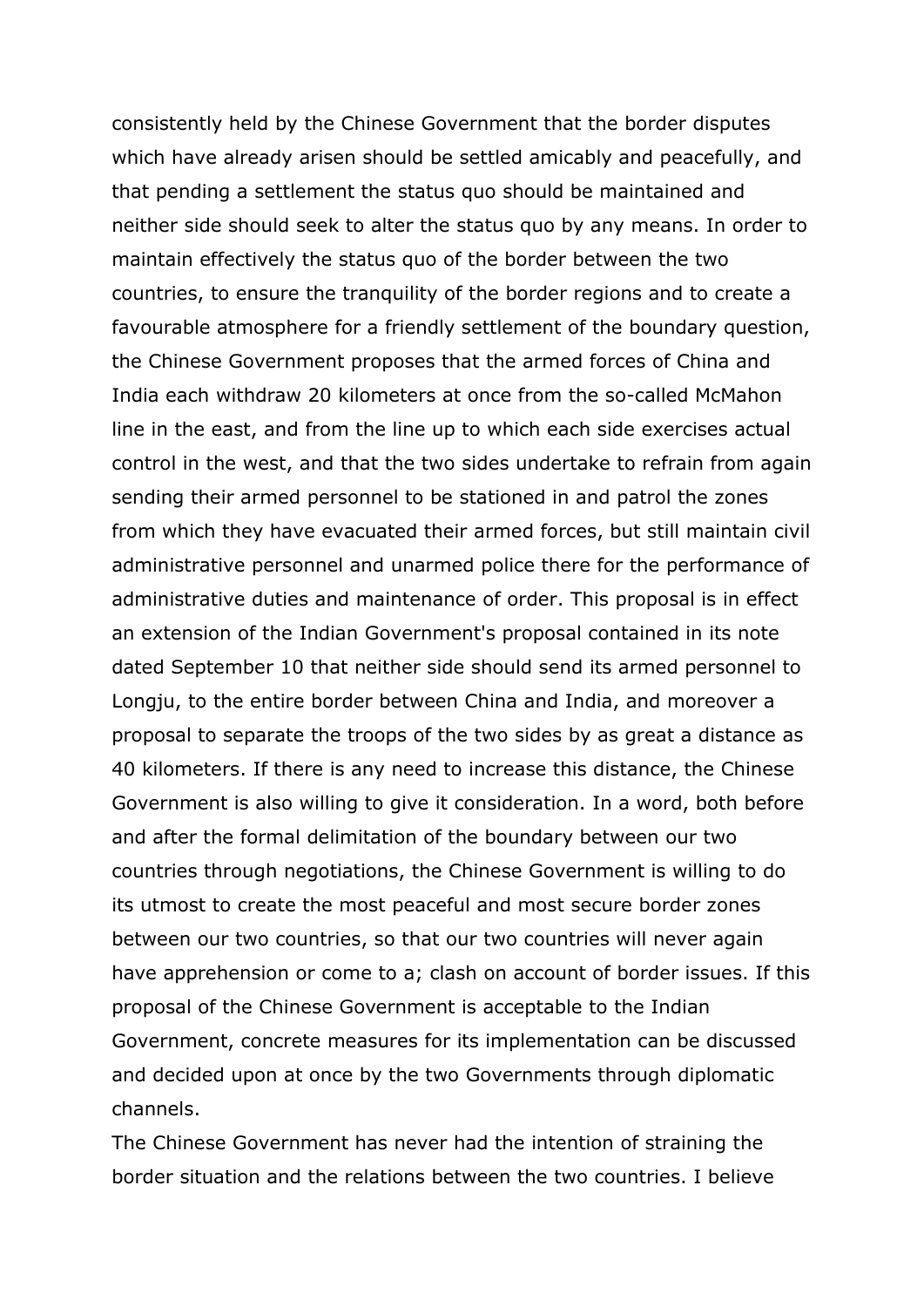that Your Excellency also wishes to see the present tension eased. I earnestly hope that, for the sake of the great, long-standing friendship of the more than 1,000 million people of our two countries, the Chinese and Indian Governments will make joint efforts and reach a speedy agreement on the above-said proposal.

The Chinese Government proposes that in order to discuss ft the boundary question and other questions in the relations between the two countries, the Prime Ministers of the two countries hold in the immediate future.

Respected Mr. Prime Minister! The peoples of our two countries desire that we act promptly. I think we should meet their desire and not let those, who seek every chance to disrupt by all means the great friendship between China and India, attain their sinister objective. I await an early reply from Your Excellency.

I take this opportunity to express to you my cordial regards.

CHOU EN-LAI, Premier of the State Council of the People's Republic of China.

**\*\*\***

# **Letter from the Prime Minister of India to the Prime Minister of China, 16 November 1959**

New Delhi, November 16, 1959.

Dear Mr. Prime Minister,

I have received your letter of November 7, for which I thank you. We have also received a report from our Ambassador, Shri Parthasarathy, on the talk which you had with him the same day.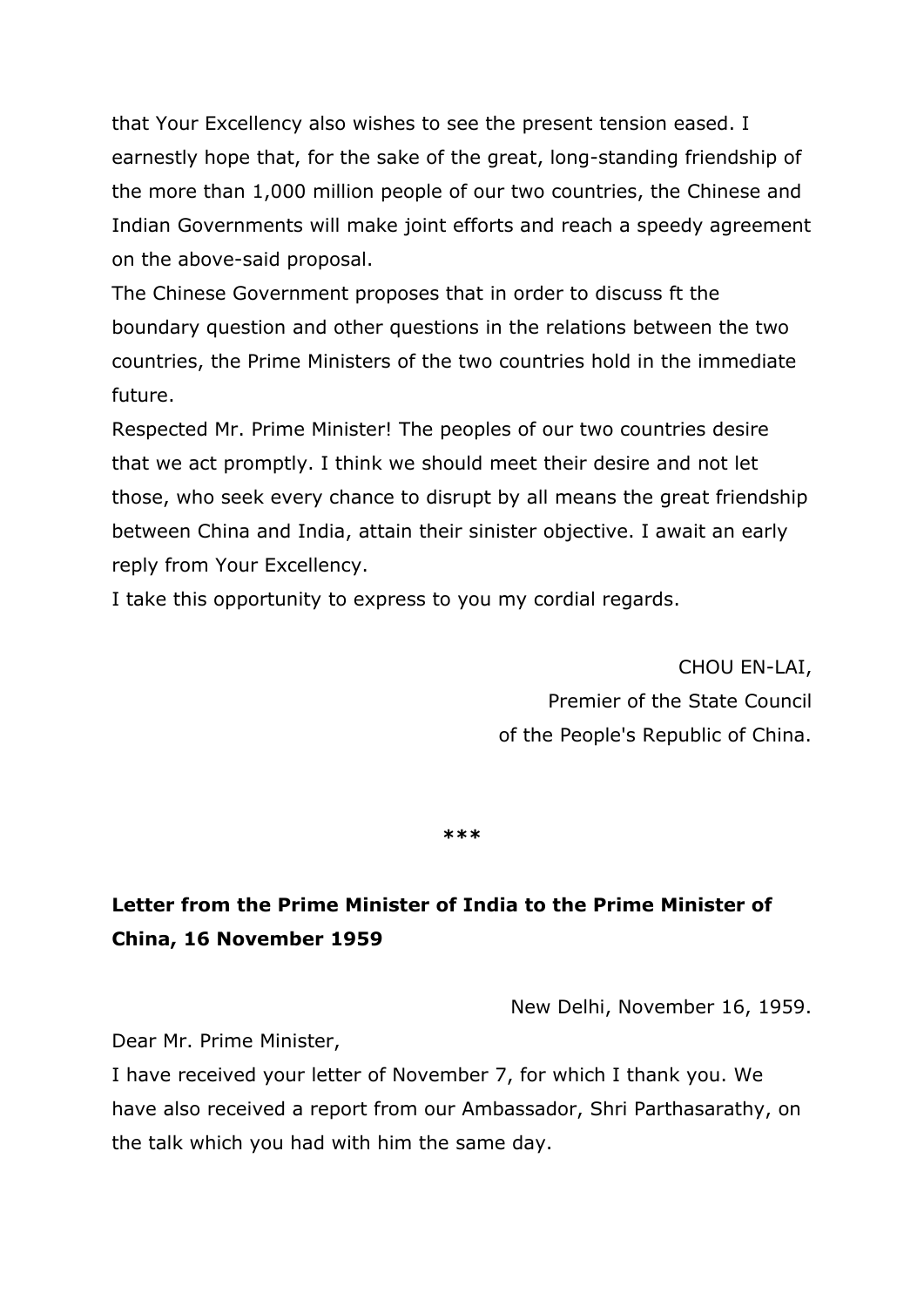2. In the note which was handed over to your Ambassador in Delhi on November 4, we have given full details, supported by factual data, of the international boundary in Ladakh. We also attached to the note a firsthand account of the incident at Chang Chenmo Valley on October 21 which resulted in the death or capture of a large number of Indian personnel. Earlier, in my letter of September 26 to you, we gave you full facts in support of our statement in regard to the Sino-Indian border along its entire length. I have not had any reply yet to my letter of September 26 or any detailed reply to our subsequent note of November 4. I notice with regret that you have not taken any account of the facts as given by us in these two communications and have dismissed them with the remark that our note "disregards in many respects the basic facts of the question of the boundary between our two countries and the truth of the border clash". I am wholly unable to agree with this observation. We should certainly explore all avenues to reduce the "; present tension between our two countries, but our efforts will not succeed if we ignore facts.

3. I should like to repeat what I have said in a previous communication, that this entire frontier was a peaceful one for a long time and there was no conflict or trouble there. It is only recently that conflicts and difficulties have arisen in regard to the frontier. These difficulties have not arisen because of any action that we have taken. The cause of the recent troubles is action taken from your side of the frontier.

4. We are anxious that there should be a clear- understanding about this frontier and that such border disputes as there are between our two countries should be settled by peaceful methods. In the immediate present, we think it is important to avoid all borderclashes so as to assure tranquility in the border regions and thereby create an atmosphere favourable for friendly settlement. We agree therefore, that the two Governments should come to an agreement without delay, which would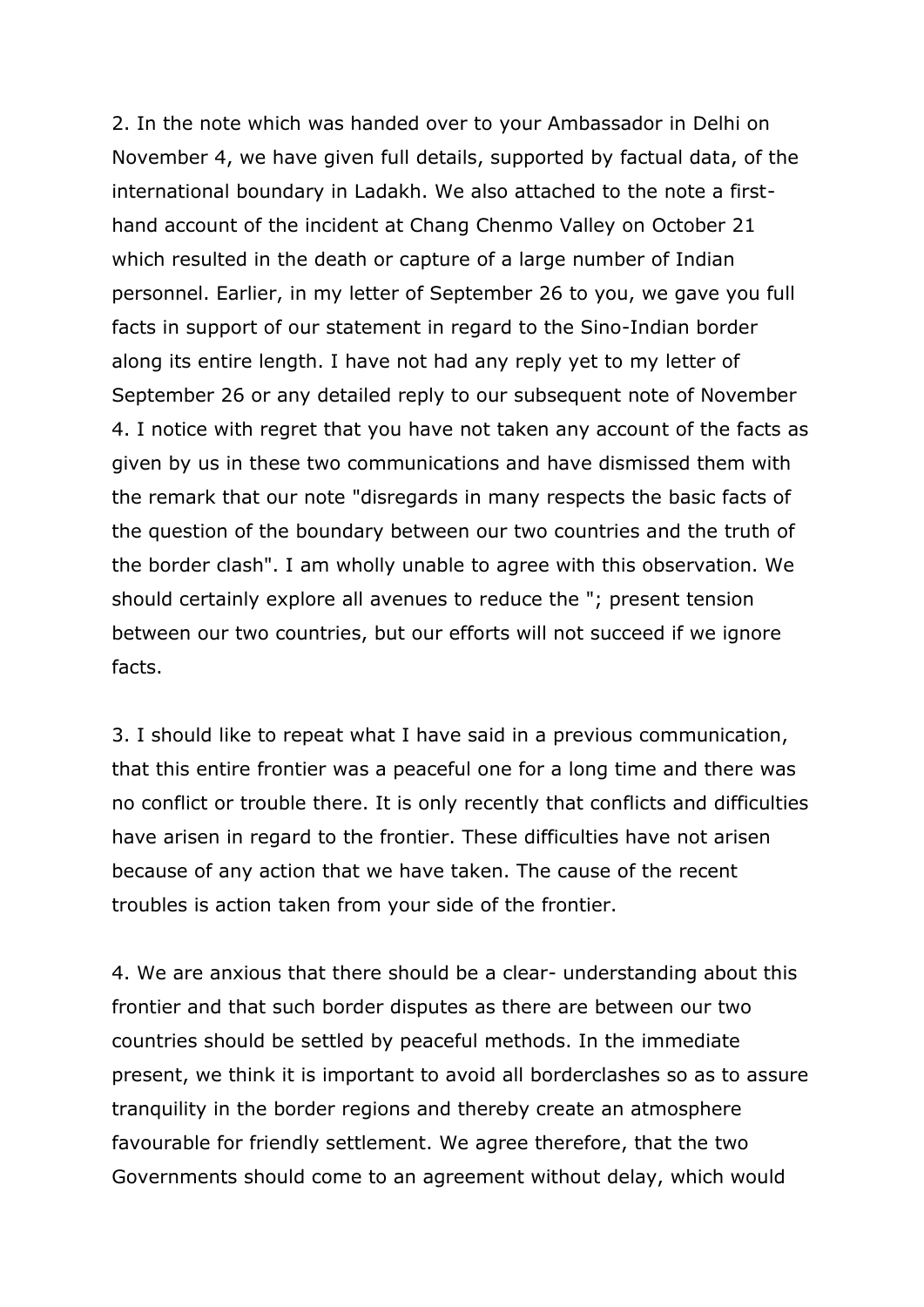eliminate risks of border clashes.

5. The Government of India have given close and careful consideration to your suggestions in this regard. But, before I proceed to discuss them, I must inform you of the resentment aroused in India by the delay which took place in the release of the Indian personnel whom your forces had captured in the Chang Chenmo Valley on October 20 and 21 after inflicting casualties on our police patrol party. You will recall that on October 24 we received your offer to hand over to us the captured personnel and the dead bodies of those who were killed during the clash. On October 26 our Ambassador in Peking informed your Government of our concern about the prisoners and our anxiety to receive them bask as well as the dead bodies. We wished to know the time and place at which the transfer was to take place. In order to avoid delay, we sent a forward party immediately to receive the prisoners and the dead bodies. This party waited at a place about five miles from the scene of the incident and, in spite of repeated reminders to y our Government, no indication was given by your Government about the date and time of release until November 12. We are now relieved to know that the prisoners and the dead bodies were handed over to our forward party on November 14. In your talk with our Ambassador in Peking, you told him that the first-hand account of the incident which was attached to our note of November 4 was contradicted by the statements which the captured Indian personnel had made to you. We have since seen the official memorandum on the subject whi.ch your Vice-Minister handed to our Ambassador on November 14. We have not yet had any report from the released prisoners as to the course of events on October 20 and 21 and the circumstances in which they made their statements to their captors. It is clear from your letter that they have been subjected to repeated interrogation. Such interrogation of prisoners is deplorable.

6. In your letter, you have suggested that the armed forces of China and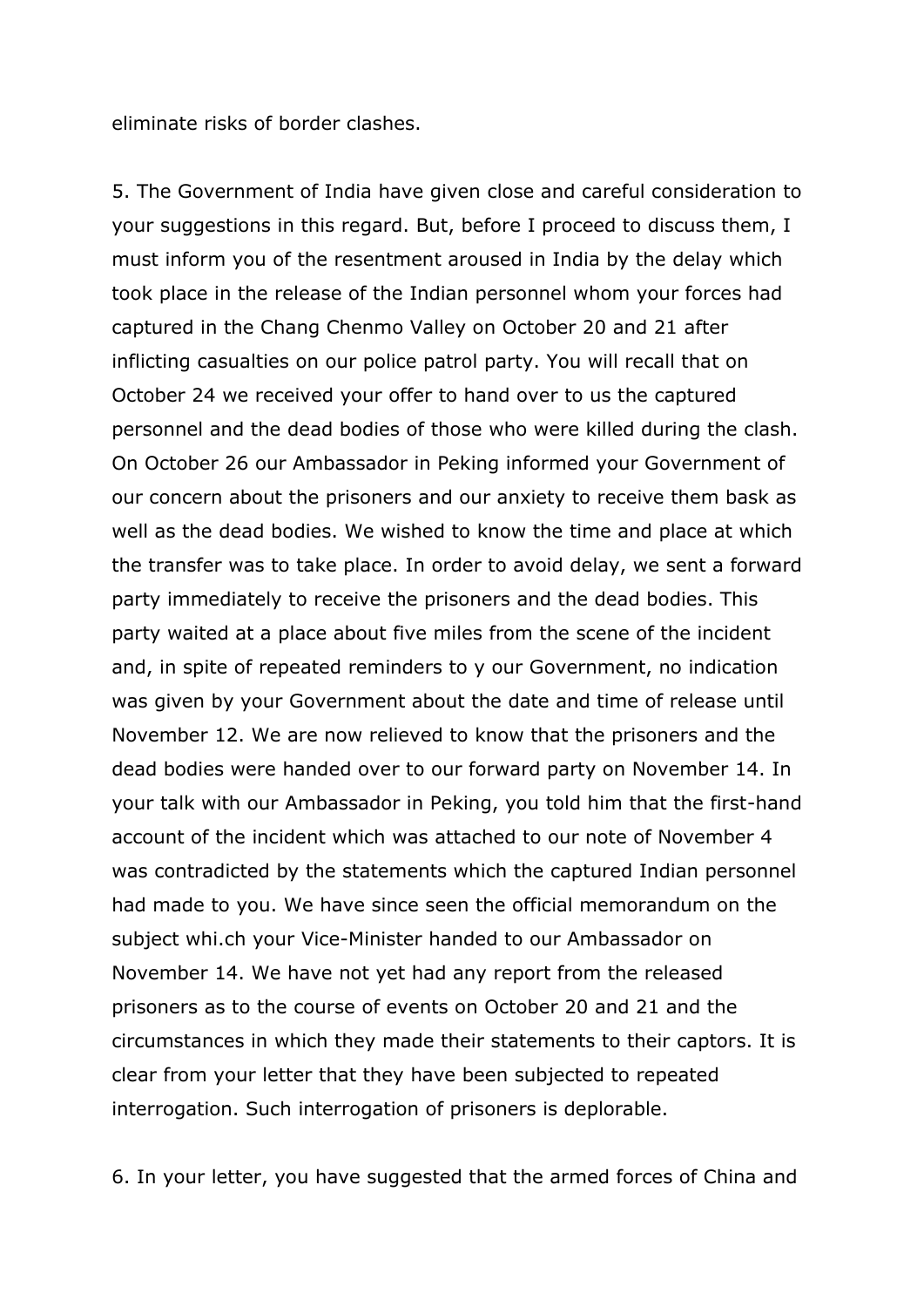India should withdraw twenty kilometers from the lines which they occupy at present. This, in your view, would effectively prevent any border clashes. Before I discuss this suggestion further I should like to state categorically that the Government of India had not posted any army personnel anywhere at or near the international border. Our border check-posts were manned by civil constabulary, equipped with light arms. The main purpose of these check-posts was to deal with traders or others going along the recognised routes and to prevent any undesirable or unauthorised check-posts were not intended for any aggressive purpose or for any persons crossing the border. This itself indicates that these border armed conflict. It was only after the recent unfortunate incidents that we asked our Army to take over responsibility for the protection of our border.

7. A proper understanding of the facts in regard to the Sino-Indian boundary is essential to the consideration of any proposal that ' is made for the avoidance of border clashes. The facts are that on our North-East frontier, the entire territory up to the border (which is referred to as the McMahon Line) has been for long years part of India. Our civil administration has been functioning there, and there are important civil divisional headquarters not far from the border. At no point, except at Longju, are Chinese forces in occupation of any area south of the Indian border. The boundary in this area passes over a terrain, the height of which varies from, 14,000 to 20,000 feet above sea-level. In this extremely difficult terrain, almost all our border check--posts are situated on high hill features. We do not know where the Chinese posts are, but I understand that at no point along the length of this sector are posts on the two sides situated within sight of each other. In view of the difficult mountainous terrain, even where the distance between two posts is short on the map or as the crow flies, the actual journey from one place to another might take several days.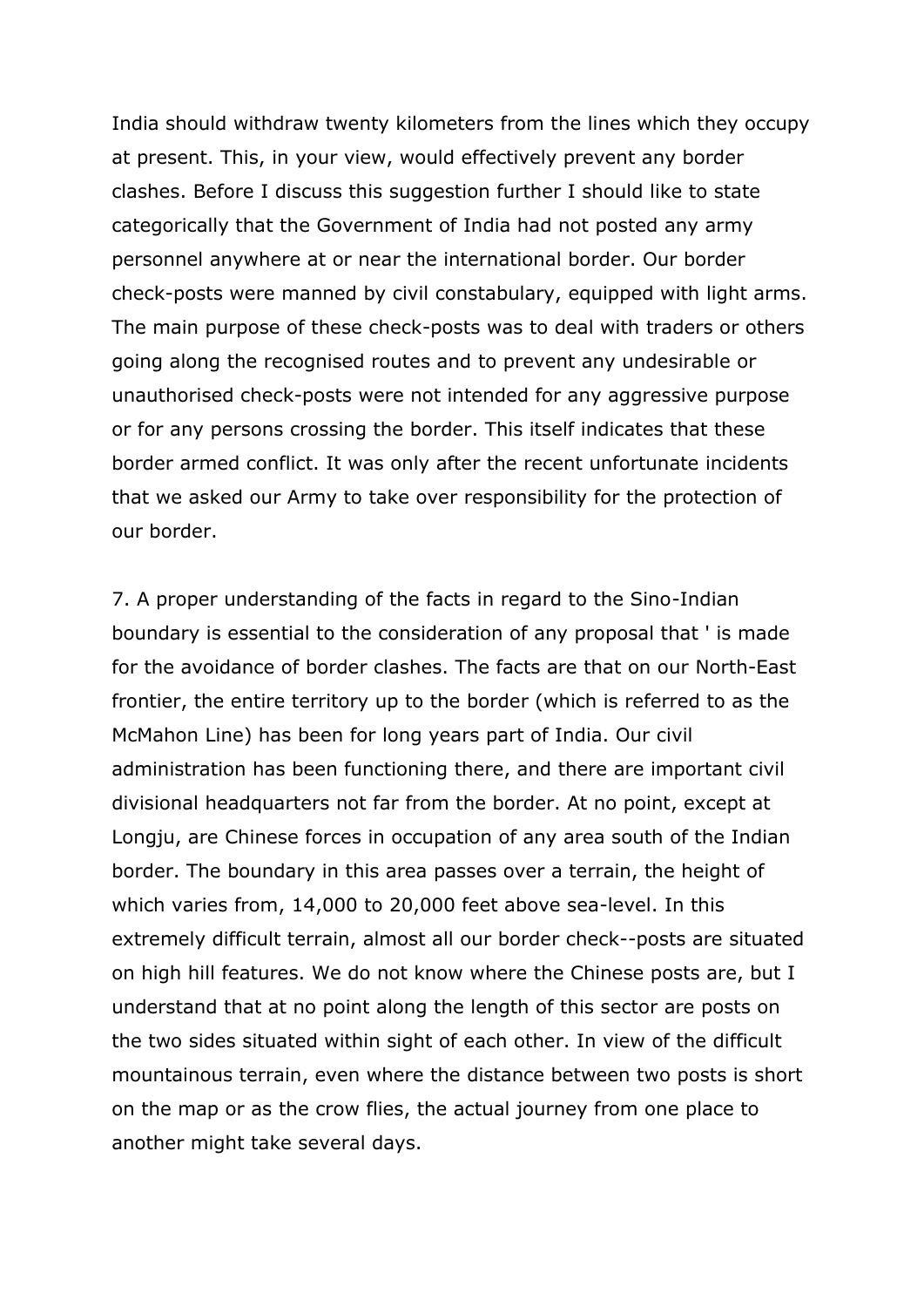8. In view of these facts, we think that there should not be the slightest risk of any border clash if each Government instructs its outposts not to send out patrols. It is only when armed patrols go out in these difficult mountainous areas that there is likelihood of clashes taking place. We have, in fact, instructed our border outposts not to send out any forward patrols for the present. It would be extremely difficult in practice to establish a new line of outposts in the rear, whether they are to be ten or twenty kilometers from the international boundary. The risk of border clashes will be completely eliminated if our suggestion is accepted by your Government.

9. Longju stands on a different footing altogether. As we have repeatedly stated earlier, we disagree with your statement that it is on your side of the so-called McMahon Line. We have no doubt that it is on our side. But whether it is on your side or ours, the facts are that your armed forces attacked and ousted our personnel from Longju, inflicting casualties on them, and forcibly occupied our outpost. We cannot, therefore, agree to any arrangement, even as an interim measure, which would keep your forcible possession intact. The proper course which we have already suggested to you would be for you to withdraw from Longju. We on our part will not re-occupy it. This suggestion, if accepted, will immediately result in a lowering of tension.

.

10. At no point .on this border or elsewhere, have we taken over any post from you. In your talk with our Ambassador, you have stated that Khinzemane is north of the international boundary. I do not agree with this statement. As we have informed your ' Government previously, Khinzemane lies clearly south of this boundary and within our territory. It has throughout been in our possession.

11. I presume that your suggestion for a zone of withdrawal is intended also to apply to the Sino-Indian border in the middle areas that is where it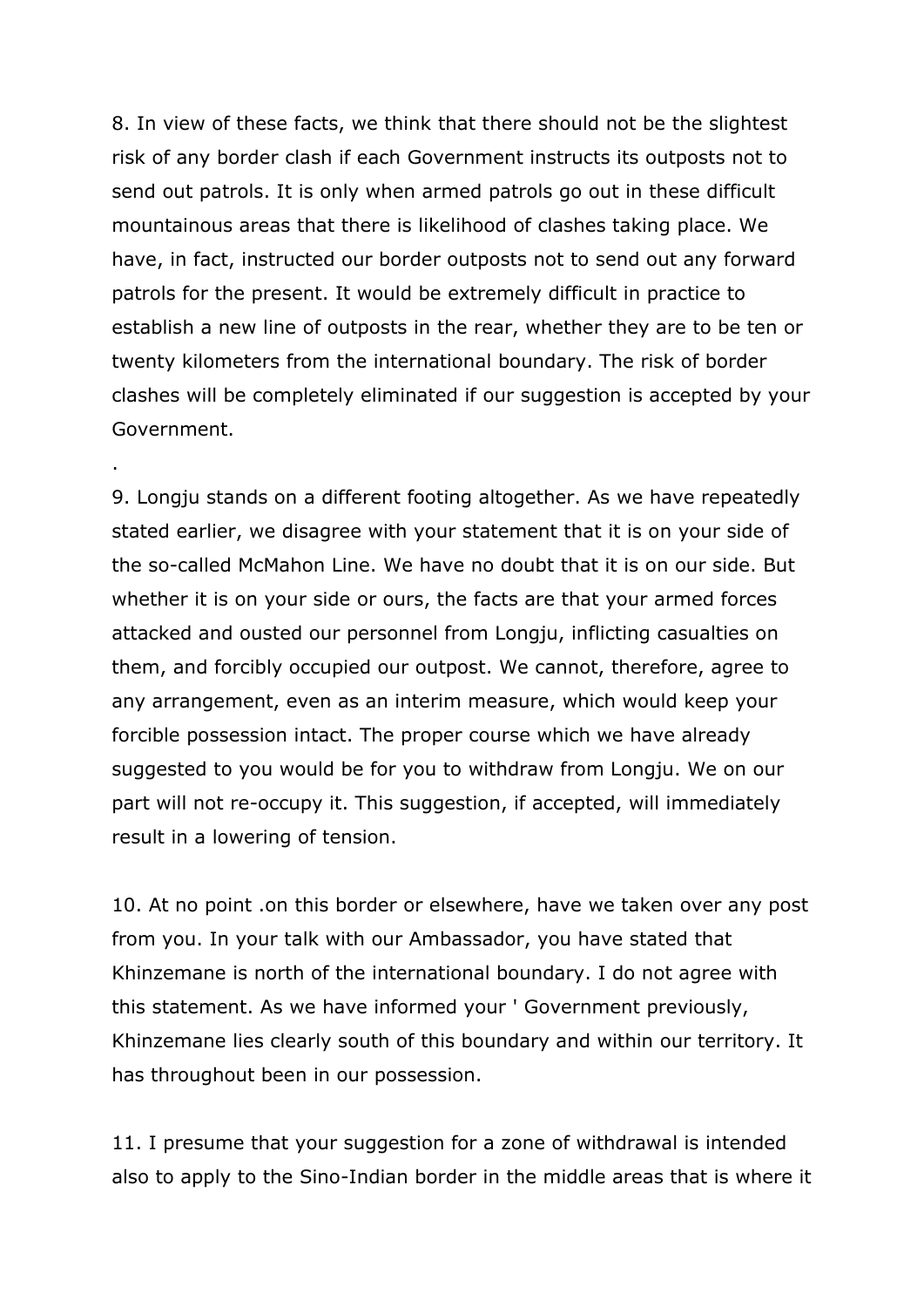touches our States of Uttar Pradesh, Himachal Pradesh and the Punjab. In these sectors also, there is no ambiguity about our border and at no point do the Chinese authorities occupy any area below the boundary. This would apply to the border of Sikkim also. If, therefore, we observe the precaution which I have mentioned above, all risk of border clashes will be eliminated in this sector of the frontier also.

12. I shall now deal with the international frontier in the Ladakh area of our State of Jammu and Kashmir. In my letter to you of September 26 and in our note of November 4, we have described in detail the international boundary in this sector, supported by factual data. Unfortunately, we do not yet know with any precision where the frontier line lies according to the claims of the Chinese Government. This is a matter for surmise based on small scale maps published in China. These maps themselves have not always been consistent, and different lines are sometimes indicated in them.

13. I regret I cannot accept the contention that you have been in occupation of the area up to the frontier line shown in your maps. On the contrary, the Government of India have exercised jurisdiction up to the frontier line specified by them. The nature of this possession has inevitably been different from that of an inhabited area. This area is uninhabited, mountainous territory of an altitude varying from 14,000 to 20.000 feet above sea-level, with the mountain peaks going up much higher. Because of this, and because we did not expect any kind of aggression across our frontier, we did not think it necessary to establish check-posts right on the international boundary. But, as stated in my letter of September 26 and the note of November 4, we exercised jurisdiction over this area by sending regular patrols up to the international boundary. Certain police check-posts were established some distance from the boundary to control the trade routes, etc. Since this statement is controverted by you, it is obvious that there is complete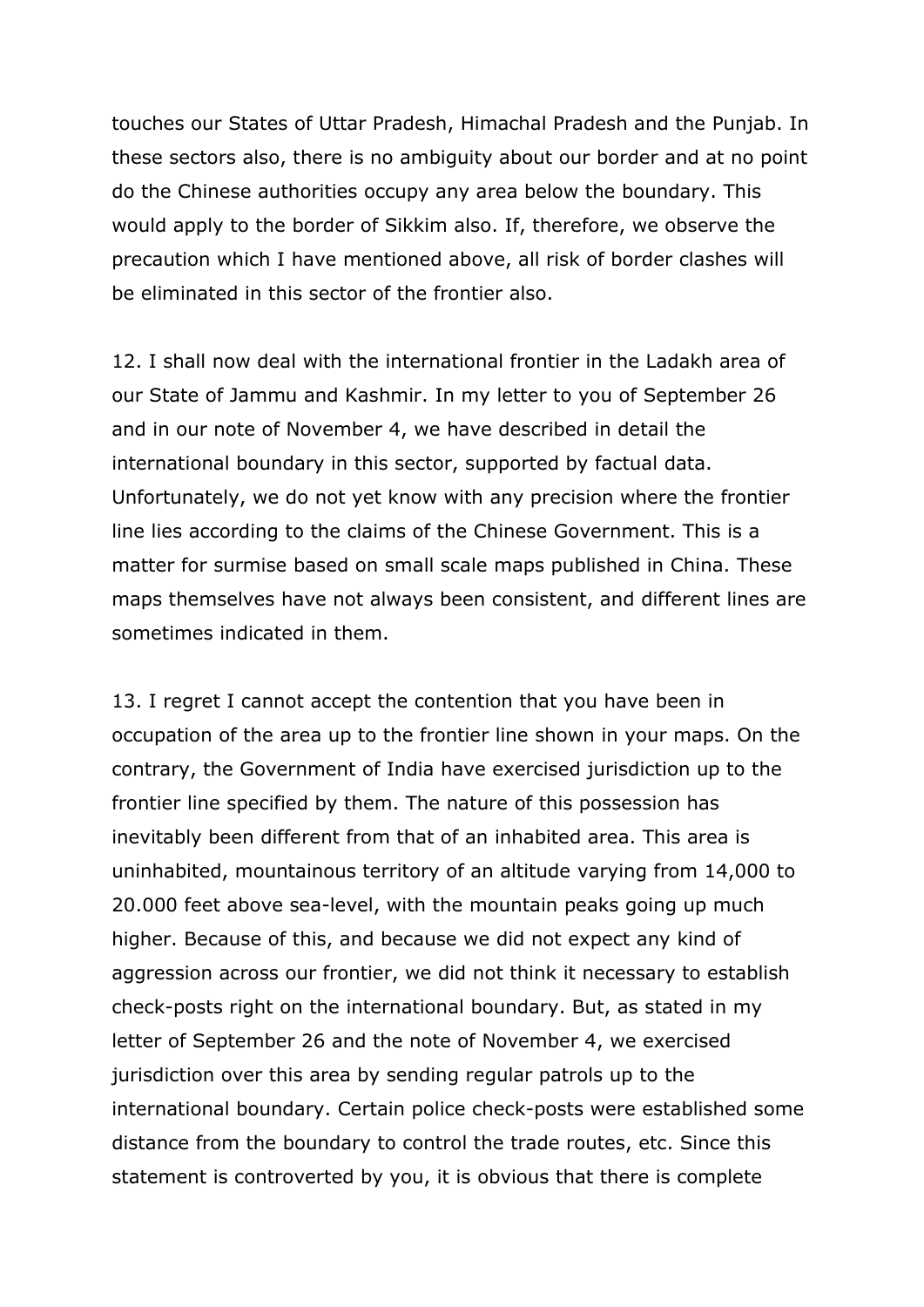disagreement between the two Governments even about the facts of possession. An agreement about the observance of the status quo would, therefore, be meaningless as the facts concerning the status quo are themselves disputed. As we are at present discussing a short term interim measure to avoid border clashes, it is essential that we do not get involved in interminable discussions on the status quo at this stage.

14. I suggest, therefore, that in the Ladakh area, both our Governments should agree on the following as an interim measure. The Government of India should withdraw all personnel to the west of the line which the Chinese Government have shown as the international boundary in their 1956 maps which, so far as we are aware are their latest maps. Similarly, the Chinese Government should withdraw their personnel to the east of the international boundary which has been described by the Government of India in their earlier notes and correspondence and shown in their official maps. Since the two lines are separated by long distances, there should not be the slightest risk of border clashes between the forces on either side. The area is almost entirely uninhabited. It is thus not necessary to maintain administrative personnel in this area bounded by the two lines on the east and the west.

15. Mr. Prime Minister, I share Your Excellency's sentiments of friendship between our two countries. I have earnestly striven for this during the past ten years, but you will no doubt appreciate that mere expressions of friendship will not repair the breach that has already occurred. We have to face the realities of a situation and the present situation is such that unless active efforts are made by the Governments of China and India, relations between our two countries are likely to grow worse. I am anxious that this should not happen as any such development will do incalculable harm not only to our two countries but also to the cause of world peace in general.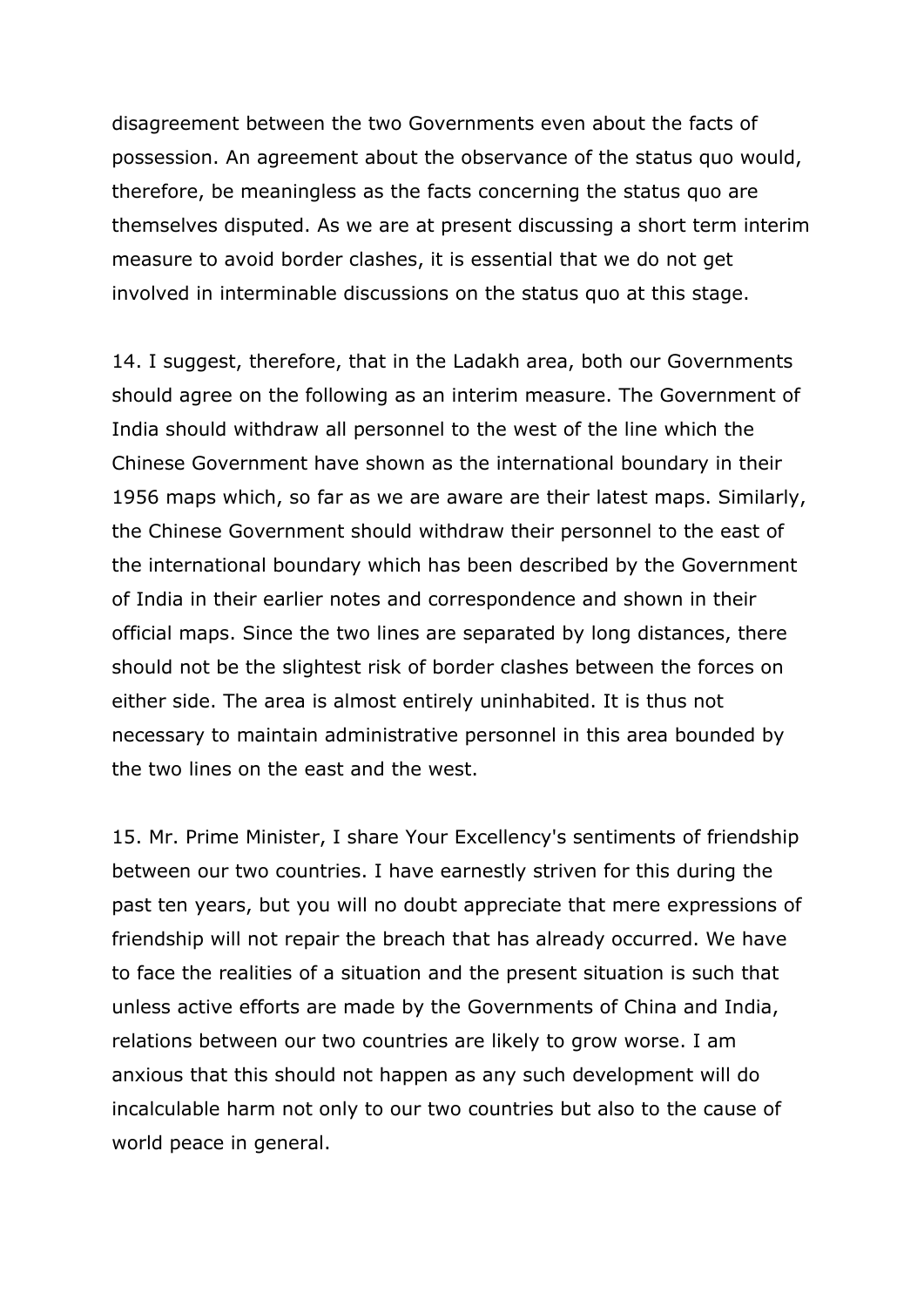16. Your Excellency has been good enough to suggest that in order to discuss the boundary question and other outstanding issues between the two countries, the Prime Ministers of the two countries should hold talks in the immediate future. I welcome your suggestion and, as I have previously stated, I am always ready to meet and discuss with Your Excellency the outstanding differences between our countries and explore avenues of friendly settlement. It is our common desire that such a meeting should bear fruit. The nature of the discussion at our meeting should, therefore, be such that we do not lose ourselves in a forest of data. Our correspondence has shown that the issues involve a mass of historical data, maps, etc. It is necessary, therefore, that some preliminary steps are taken and the foundation for our discussions laid. Unless this is done, there is danger of the meeting not leading to a successful result, which we so much desire, and disappointing the hopes of millions of people in our two countries.

17. While, therefore, I am ready to meet you at a suitable time and place, I feel that we should concentrate our immediate efforts on reaching interim understanding, which will help in easing the present tension and will prevent the situation getting worse. Thereafter, the necessary preliminary steps might be taken and the time and place of meeting, convenient and suitable to Your Excellency and to me, could be fixed. I need not assure Your Excellency of my earnest desire, as it is the desire of my people, to restore friendship between India and China on a firm basis.

> With my expression of high regard, I am, Yours sincerely, JAWAHARLAL NEHRU.

**\*\*\***

#### **Letter from the Prime Minister of China to the Prime Minister of**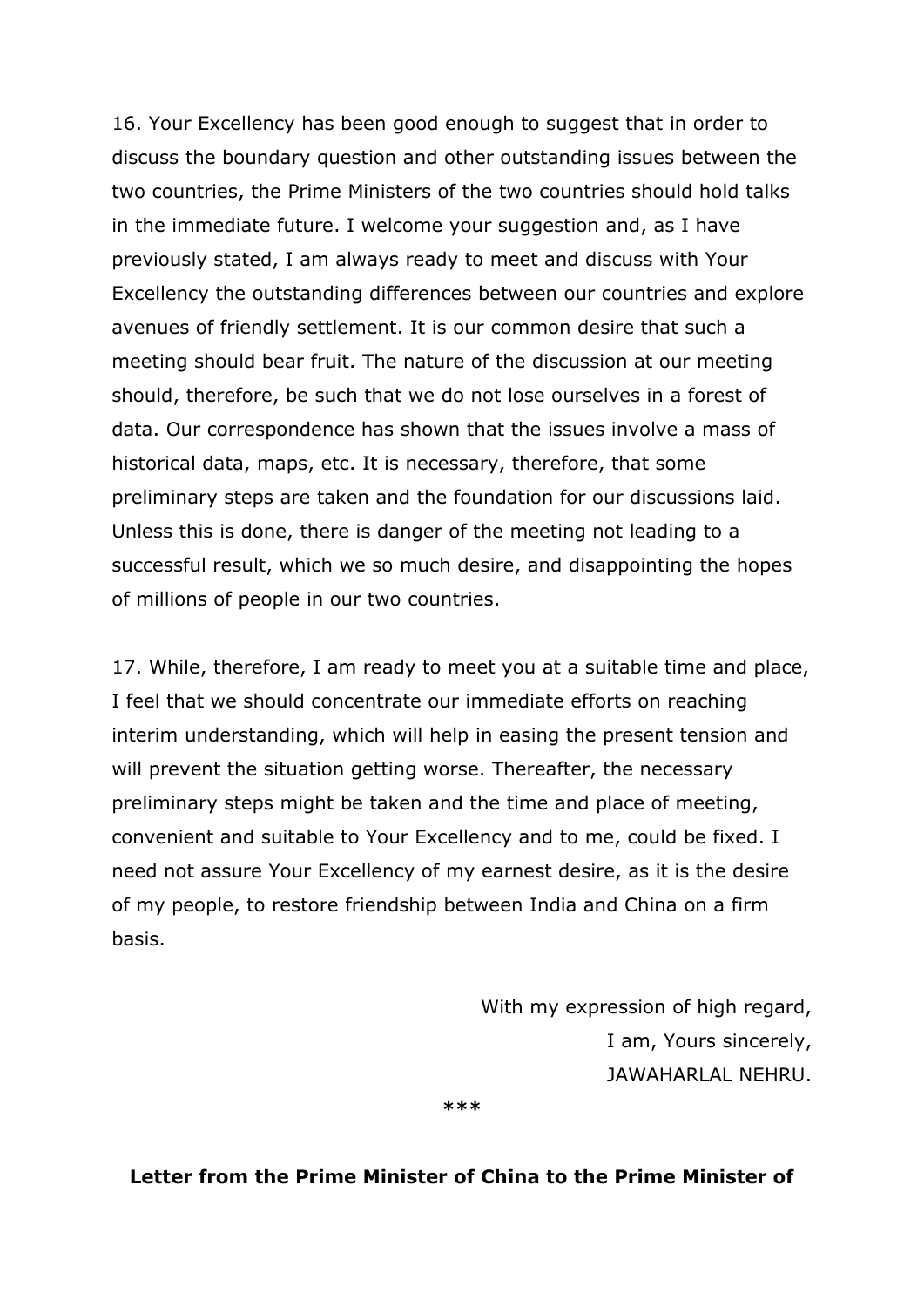# **India, 17 December 1959**

Peking, December 17, 1959.

Dear Mr. Prime Minister,

Thank you for your letter of November 16, 1959. Although the Indian Government's opinions regarding the prevention of border clashes are still a certain distance away from the Chinese Government's proposal of November 7 and part of them obviously lack fairness, it is heartening that in your letter you have indicated the, desire of trying to avoid all border clashes and to settle the boundary disputes between the two countries by peaceful methods.

The Chinese Government's proposal of November 7 for the withdrawal of the armed forces of the two countries 20 kilometers respectively along the entire border is aimed at thoroughly eliminating the risk of border clashes not wholly foreseeable, completely changing the present tense situation on the border where the two countries are facing each other in arms, and creating a favourable atmosphere of mutual confidence between the two countries. These aims are unattainable by other provisional measures. Furthermore, the adoption of this measure pending the delimitation of the boundary will in no way prejudice the advancing by each side of its claims when negotiations for the settlement of the boundary question take place. Therefore, the Chinese Government still earnestly hopes that we can reach agreement on such a measure for the sake of friendship between our two countries in the past and for hundreds of years to come. As to how far the armed forces of each country should withdraw, the Chinese Government is entirely willing to decide on a distance which will be deemed appropriate by both sides through consultation with the Indian Government.

Pending the above-mentioned agreement, the Chinese Government, in a conciliatory spirit and out of the desire to move toward the withdrawal of armed forces along the entire border, is prepared to agree first to reach a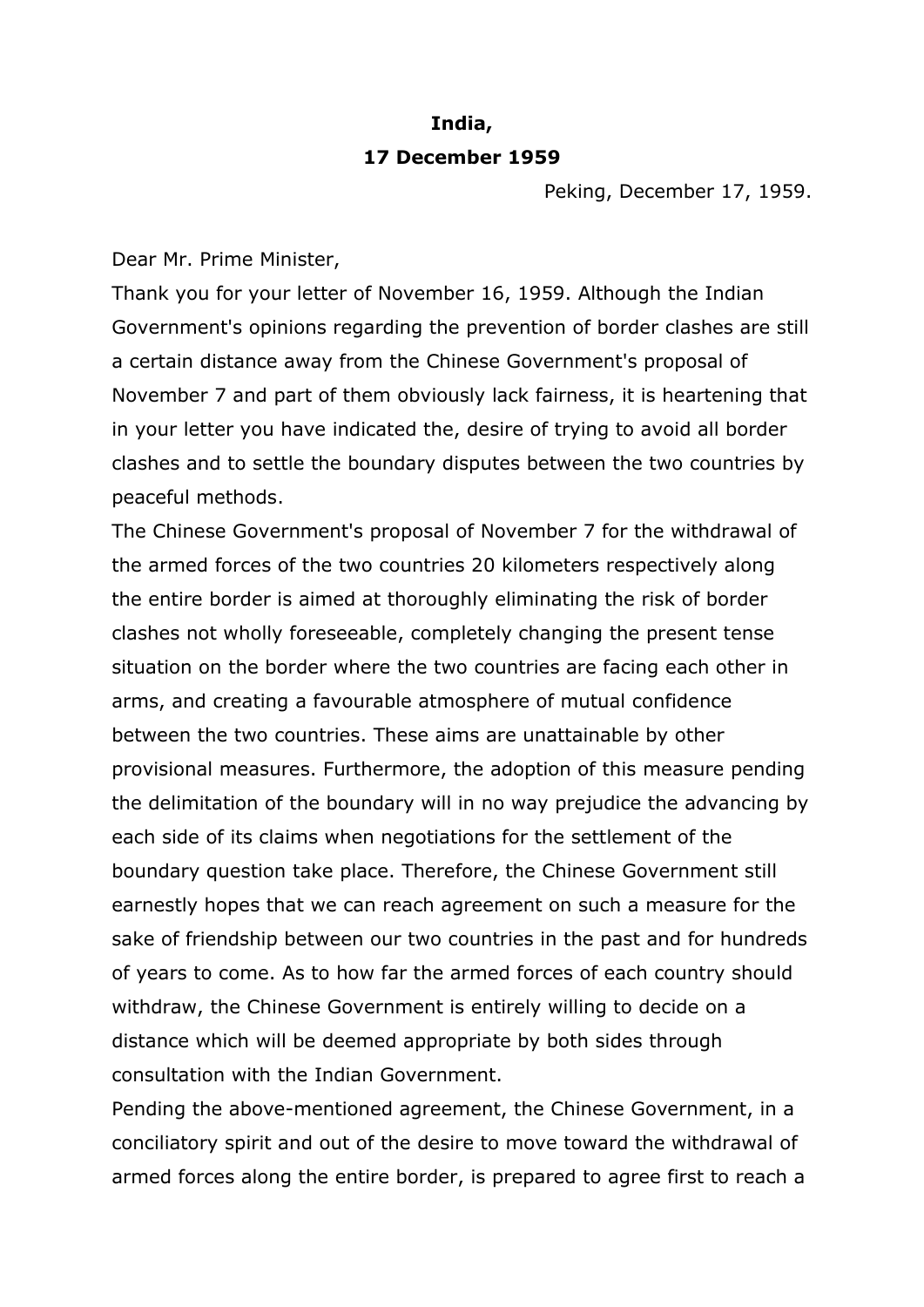partial solution by applying the proposal you have made in your letter for the non-stationing of the armed forces of both sides at Longju to the other disputed places on the border as well. In the eastern sector of the Sino-Indian border, armed Indian personnel once occupied Longju and are now still in occupation of Khinzemane. In the western sector of the Sino-Indian border, armed Indian personnel are up to now in occupation of Shipki Pass, Parigas Sang, Tsungsha, Puling-sumdo, Chuva, Chuje, Sangcha and Lapthal. Most of these places which definitely belong to China were occupied successively by armed Indian personnel after the signing of the 1954 Agreement on Trade and Intercourse between the Tibet Region of China and India in which China and India for the first time put forward the Five Principles of peaceful coexistence. Among them Puling-sumdo is one of the ten places which the Chinese Government agreed to open as markets for trade in the Ari area of the Tibet region of China as specified in Article II Section 2 of the 1954 Agreement. Now since the Indian Government holds a different opinion on the ownership of these places, the Chinese Government proposes that no armed personnel of either side be stationed at any of them.

Pending a further agreement between the two sides, the Chinese Government also welcomes the Indian Government's proposal for the frontier outposts of the two sides to top sending out patrols. The Chinese Government has, in fact, instructed the Chinese frontier guards to stop sending out patrols from all their outposts on the Sino-Indian border alter the Kongka Pass incident. Now that the Indian side has also taken the same step, this is of course a happy progress in safeguarding the tranquility of the border between the two countries. But the Chinese Government would like to ask for clarification on one point, that is: The proposal to stop patrolling should apply to the entire Sino-Indian border, and no different measure should be adopted in the sector of the border between China and India's Ladakh.

The Chinese Government is very much perplexed by the fact that Your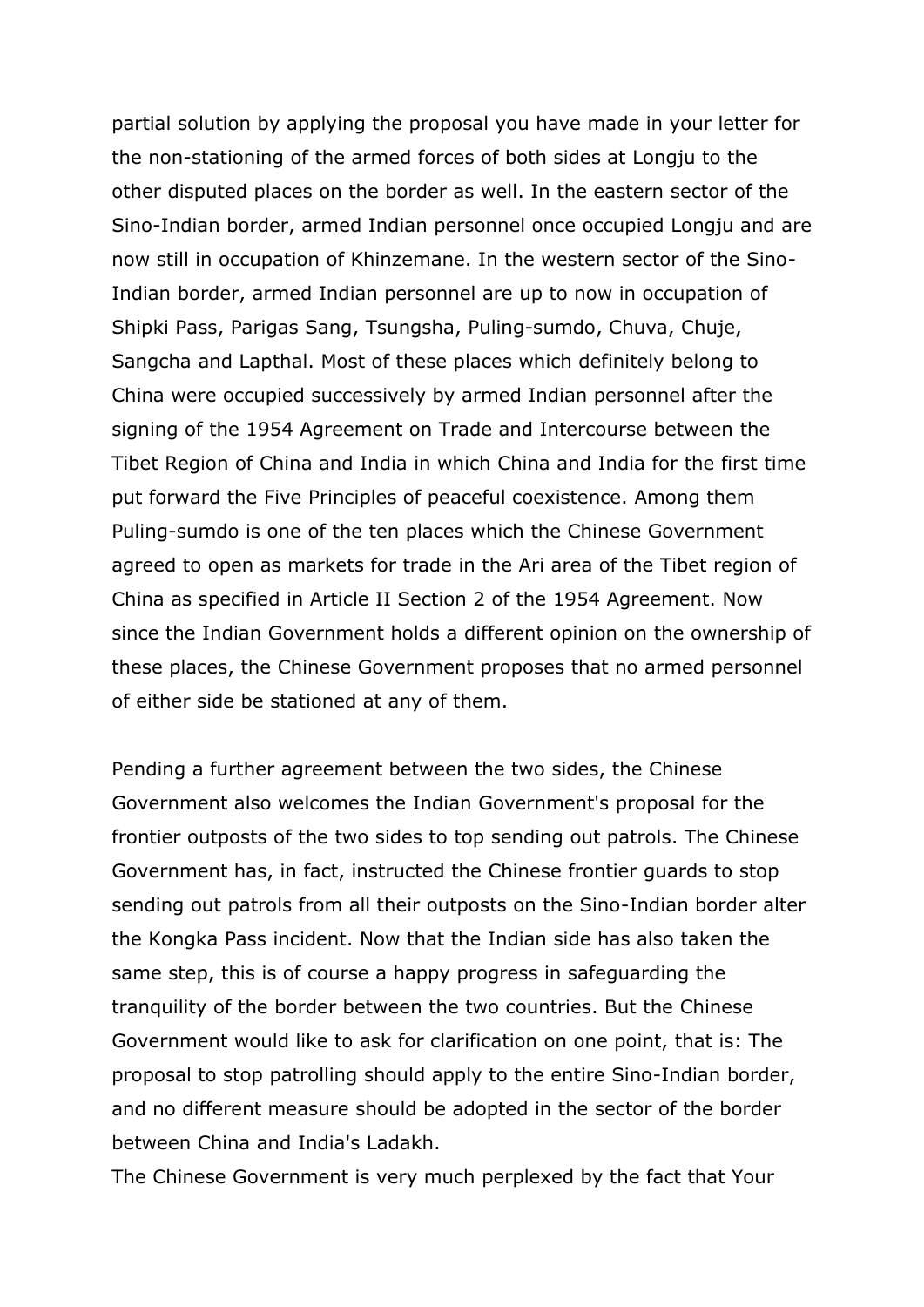Excellency put forward a separate proposal for the prevention of clashes in the sector of the border between China and India's Ladakh. The Chinese Government deems it necessary to point out the following: (1) There is no reason to treat this sector of the border as a special case. The line up to which each side exercises actual control in this sector is very clear, just as it is in the other sectors of the Sino-Indian border. As a matter of fact, the Chinese map published in 1956, to which Your Excellency referred, correctly shows the traditional boundary between the two countries in this sector. Except for the Parigas area by the Shangatsangpu River, India has not occupied any Chinese territory east of this section of the traditional boundary. (2) This proposal of Your Excellency's represents a big step backward from the principle agreed upon earlier by the two countries of maintaining for the time being the state actually existing on the border. To demand a great change in this state as a pre-condition for the elimination of border clashes is not to diminish but to widen the dispute. (3) Your Excellency's proposal is unfair. Your Excellency proposes that in this sector ·Chinese personnel withdraw to the east of the boundary as shown on Indian maps and Indian personnel withdraw to the west of the boundary as shown on Chinese maps. This proposal may appear "equitable" to those who are ignorant about the truth. But even the most anti-Chinese part of the Indian press pointed out immediately that, under this proposal, India's "concession" would only be theoretical because, to begin with, the area concerned does not belong to India and India has no personnel there to withdraw while China would have to withdraw from a territory of above 33,000 square kilometers which has long belonged to it, its military personnel guarding the frontiers and its civil administrative personnel -of the Hotien County, the Sinkiang Uighur Autonomous Region, and of Rudoh Dzong in the Ari area of the Tibet Autonomous Region -respectively. (4) This area has long been under Chinese jurisdiction and is of great importance to China. Since the Ching Dynastv, this area has been the traffic artery linking up the vast regions of Sinkiang and western Tibet. As far back as in the latter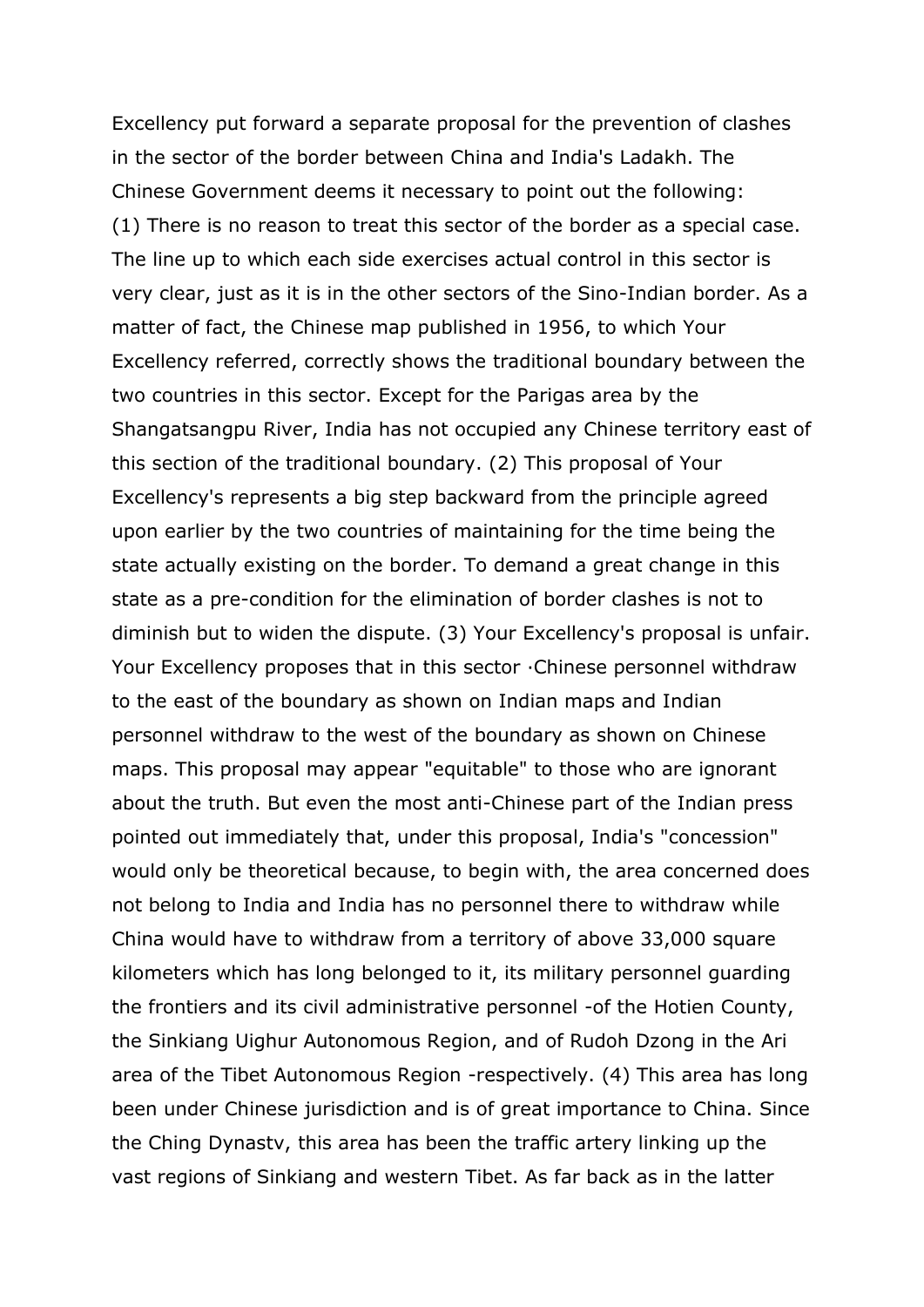half of 1950, it was along the traditional route in this area that units of the Chinese People's Liberation Army entered the Ari area of Tibet from Sinkiang to guard the frontiers. In the nine years since then, they have been making regular and busy use of this route to bring supplies. On the basis of this route, the motor-road over 1,200 kilometers long from Yehcheng in southwestern Sinkiang to Gartok in southwestern Tibet was built by Chinese frontier guard units together with more than 3,000 civilian builders working under extremely difficult natural conditions from March 1956 to October 1957, cutting across high mountains, throwing bridges and building culverts. For up to 8 or 9 years since the peaceful liberation of Sinkiang and Tibet when units of the Chinese People s Liberation Army began to be stationed in and patrol this area till September 1958 when the intrusion of the area by armed Indian personnel occurred, so many activities were carried out by the Chinese side in this area under its jurisdiction, and yet the Indian side was utterly unaware of them. This is eloquent proof that this area has indeed always been under Chinese jurisdiction and not under Indian jurisdiction. Now the Indian Government asserts that this area has all along been under Indian jurisdiction. This is absolutely unconvincing.

If the Indian Government, after being acquainted with the above viewpoints of the Chinese Government, should still insist that its demand in regard to this area is proper, then the Chinese Government would like to know whether the Indian Government is prepared to apply the same principle equally to the eastern sector of the border, that is to say, to require both the Chinese and Indian sides to withdraw all their personnel from the area between the so-called McMahon line and the eastern section of the Sino-Indian boundary as shown on Chinese maps (and on Indian maps too during a long period of time). The Chinese Government has not up to now made any demand in regard to the area south of the so-called McMahon line as a pre-condition or interim measure and what I find difficult to understand is why the Indian Government should demand that the Chinese side withdraw one-sidedly from its western frontier area.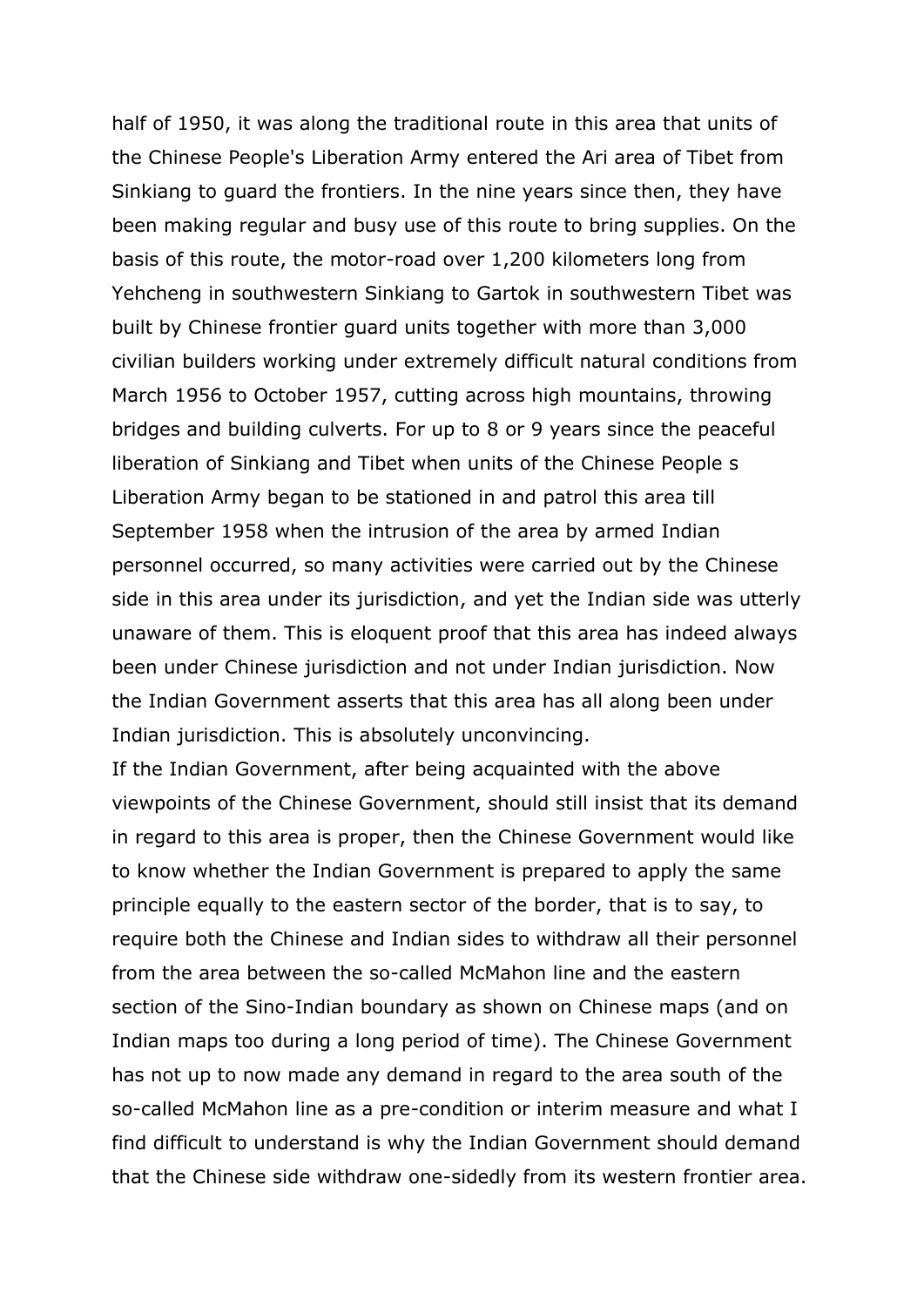Your Excellency and the Indian Government have repeatedly referred to the historical data concerning the Sino-Indian boundary as produced by the Indian side. The Chinese side had meant to give its detailed reply to Your Excellency s letter of September 26 and the note of the Indian Ministry of External Affairs of November in the forthcoming talks between the Prime Ministers of the two countries, and thought it more appropriate to do so. Since the talks between the two Prime Ministers have not yet taken place, however, the Chinese Ministry of Foreign Affairs will give a reply in the near future. I do not wish to go here into the details of the matter. , I would only point out again the simple fact that, according to objective history, the entire boundary between our two countries has indeed never been delimited; and it is impossible to deny this. I have noticed that the Indian side has, in its account of the boundary between the two countries, purposely left out many obvious basic facts. For example, it does not mention the fact that on the official maps compiled by the Survey of India in the past, up to the 1938 edition, the delineation of the eastern section of the Sino-Indian boundary still corresponded to that on Chinese maps while the western section of the Sino-Indian boundary was not drawn at all; even in its 1950, 1951 and 1952 editions published after the founding of the People's Republic of China, both the eastern and western sections of the Sino-Indian boundary, though incorrectly drawn, were clearly indicated as undelimited. The Chinese Government cannot see on what ground the Indian Government began suddenly in recent years to change the undelimited boundary in both the eastern and western sectors on its maps into delimited boundary. I have made a detailed study of the heap of data cited in Your Excellency's letter of September 26, still I cannot find any satisfactory answer.

The Chinese Government has pointed out many times that the boundary between China and India is very long and has never been delimited by the two Governments, that there are discrepancies between the maps of the two countries, and that therefore it is natural that the two countries should hold different opinions regarding the boundary. A reasonable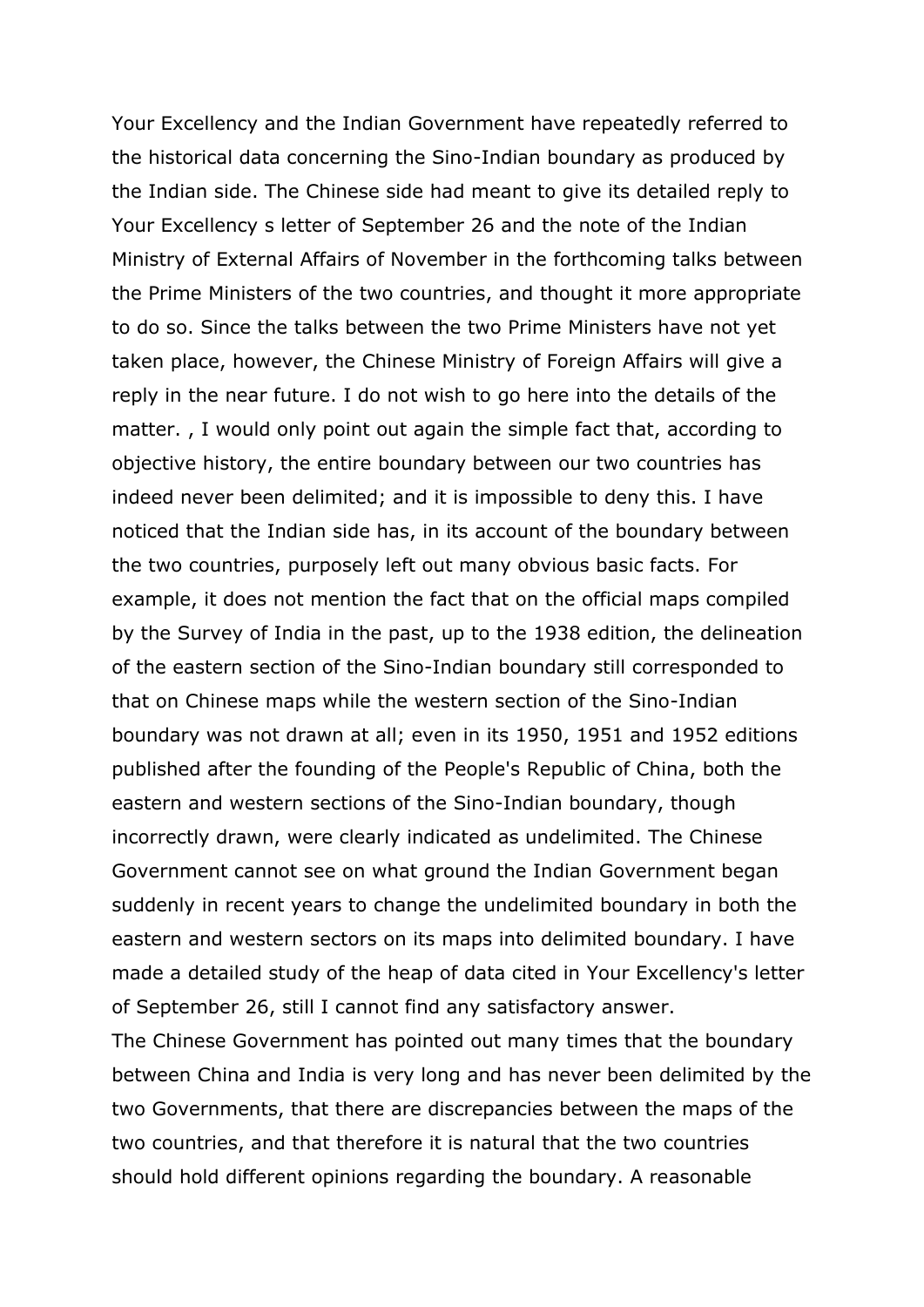settlement of this outstanding historical issue should not be difficult at all to achieve provided it is sought through friendly consultations. The People's Republic of China is a socialist country of the working people, where the exploiting classes and pro-imperialist forces who attempted to profit by outward expansion and provocations against other countries have long lost for good their footing for carrying out their activities. The People's Republic of China is consistently faithful to the Five Principles of peaceful co-existence; it absolutely does not allow itself to take an attitude of big-nation chauvinism towards other countries, let alone encroach one inch upon foreign territory. Further, China has such a vast expanse of territory, more than half of which, moreover, is sparsely populated and will take great efforts to develop. It would be extremely ludicrous to think that such a country would still want to seek trouble in some desolate areas of a neighbouring country. Therefore, although there are some undelimited sections in the boundaries between China and some of its neighbouring countries in South Asia (whether they are big or small, friendly or unfriendly toward China), China has not taken and will never take advantage of this situation 'co make any change in the state actually existing on the border by resorting to unilateral action. China is moreover prepared even after the settlement of the outstanding boundary issues, to work in unison and co-operation with all its neighbouring countries for the creation of a most peaceful, secure and friendly boundary. Your Excellency is aware that the so-called McMahon line in the eastern sector of the Sino-Indian border has never been recognized by past Chinese Governments, nor by the Government of the People's Republic of China, yet the Government of the People's Republic of China has strictly abided by its statement of absolutely not allowing its armed personnel to cross this line in waiting for a friendly settlement of the boundary question. It is quite obvious that China, which has not even stepped into the vast area south of the so-called McMahon line which, not long ago was still under the jurisdiction of the local government of the Tibet region of China (part of the area up to 1951), would of course not think of stepping on to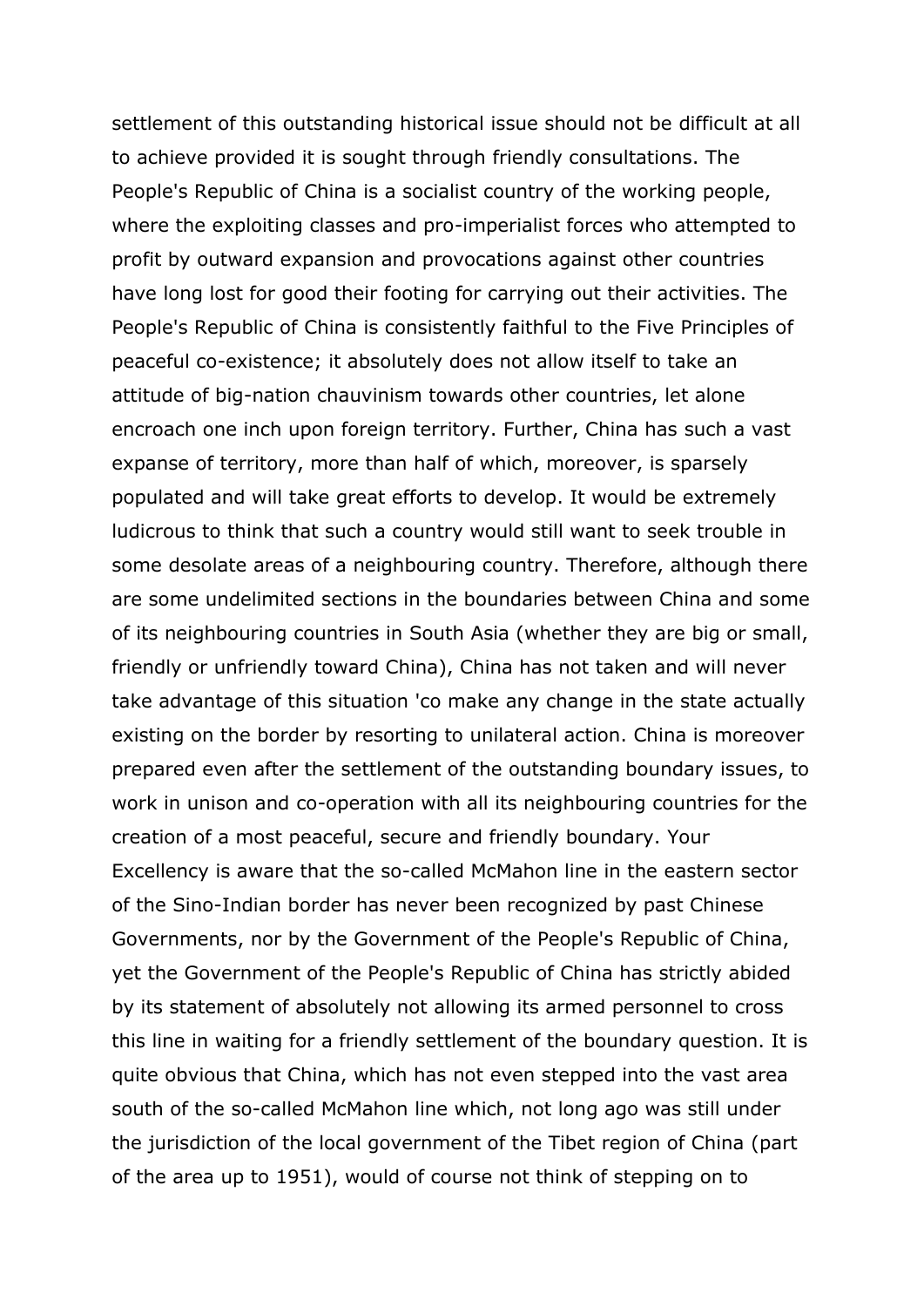Indian territory at any place along the western sector of .he Sino-Indian border. The Chinese military and civil administrative personnel over there, just as in other areas along the border, are only stationed on and guarding their own territory. However, the Indian Government has not only taken an unreasonable attitude of refusing to discuss the eastern sector of the border, but also laid territorial claim to an area in the western sector of the border, which has never been under Indian rule. This has indeed greatly surprised the Chinese Government and people. In the interest of upholding Sino-Indian friendship, the Chinese Government has always exercised the utmost self-restraint in the hope of settling these disputes with the Indian Government through friendly negotiations. Even after armed Indian personnel intruded into Chinese territory and provoked successively the incidents in the areas south of Migyitun and south of the Kongka Pass, the Chinese Government still maintained a conciliatory spirit, avoided aggravation of the situation, and dealt in a friendly manner with the armed Indian personnel captured in the Kongka Pass incident. Yet the Indian side, disregarding the objective facts, arbitrarily asserted that both incidents were provoked by China, that China maltreated the captured Indian personnel, and even unscrupulously abused China as aggressor, imperialism, etc. I must say that both our people and Government feel extreme regret at such a serious state of affairs.

Your Excellency expressed welcome to my November 7 proposal for the holding of talks between the Prime Ministers of the two countries. Here indeed lies the hope for a turn for the better in the relations between the two countries. Although there are differences of opinion between our two countries on the boundary question, I believe that this in no way hinders the holding of talks between the two Prime Ministers; on the contrary, it precisely requires its early realization so as to reach first some agreements of principles as a guidance to concrete discussions and settlement of the boundary question by the two sides. Without such a guidance, there is a danger that concrete discussions of the boundary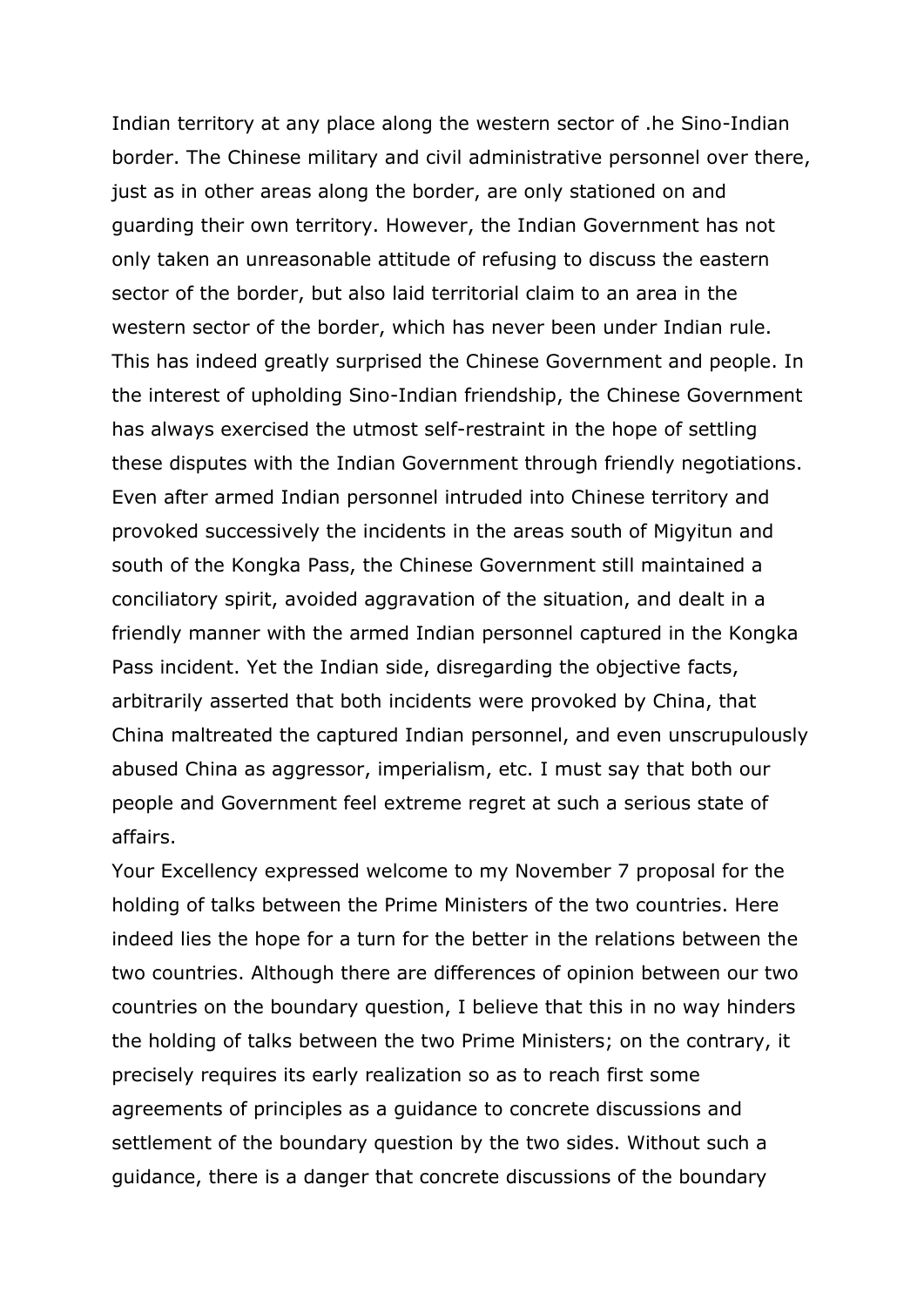question by the two sides may bog down in endless and fruitless debates. I therefore make the concrete proposal that the two Prime Ministers begin talks on December 26. If you wish to suggest any other date I am also willing to give it consideration. As to the site of the talks, if you agree, any place in China can be chosen, because there are in China no activities hostile to Sino-Indian friendship and you will be welcomed and respected by our people as a distinguished guest .of the Chinese Government. Should you find it inconvenient for you to hold talks in China, Rangoon can be fixed as the site of the talks, subject to the consent of the Burmese Government.

Dear Mr. Prime Minister! Both our countries are still very backward economically and culturally. We urgently need to engross ourselves in long-term peaceful construction at home so as to free ourselves step by step from the present state of backwardness. We have no need to create tension between our two friendly nations or between us and any other country, thus dissipating and diver ting our people's attention from domestic matters. The peoples of our two countries and the overwhelming majority of the people of the world are inspired by the fact that the world situation is developing in a direction favourable to peace. But unfortunately there are still not a few influential groups in the world who obstinately oppose this trend; they are trying to poison the international atmosphere continuing the cold war and creating tension to place barriers in the way of east-west talks; they are slandering the peace policy of the socialist countries and inciting discord between the Asian-African countries and the socialist countries, so that they may profit thereby. At present, they are obviously exerting their utmost to sow discord between China and India. Under these circumstances, the speedy holding of talks between the two Prime Ministers is our unshirkable responsibility not only to our two peoples but also to world peace. With high respects,

> CHOU EN-LAI Premier of the State Council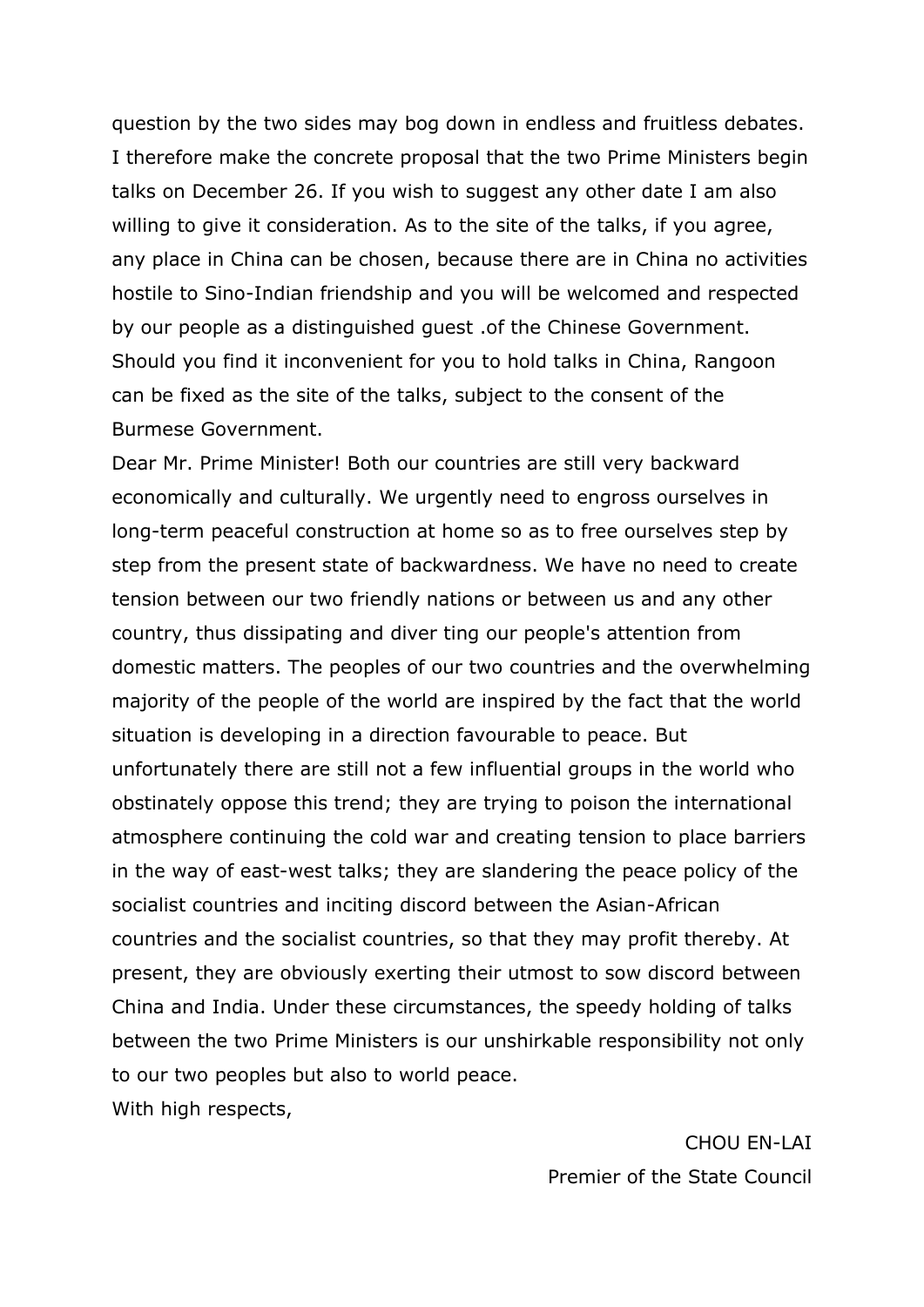**\*\*\***

# **Letter from the Prime Minister of India to the Prime Minister China, 21 December 1959**

New Delhi, December 21, 1959

Dear Mr. Prime Minister,

Thank you for your letter of December 17 the text of which our Ambassador in Peking has telegraphed to us. I deeply regret that you have not accepted the very reasonable proposals contained in my letter of 16th November. They were intended to secure an immediate lessening of tension along the Sino-Indian border by eliminating any risk of border clashes and to create the necessary atmosphere for a peaceful settlement of the border problem.

Your present letter once again reiterates claims to extensive areas which by history, by custom or by agreement have long been integral parts of India. I am particularly sorry to find that you have based your claim on recent intrusion by Chinese personnel into parts of Indian territory. It is these intrusions which have brought about the present situation and created apprehensions. You have not sent an, reply to my letter of September 26 to you and our note of November in which some salient facts bearing on the situation had been mentioned.

I only wish to say forces have occupied aggression at Kongka post was attacked by that cannot accept your allegation that Indian any part of Chinese territory, or committed Pass or at Longju where our established check Chinese troops.

Your letter also speaks of the friendly manner' in which Indian personnel who were captured in the Chang Chenmo valley were treated. Shri Karam Singh whom you returned to us has made his statement of the treatment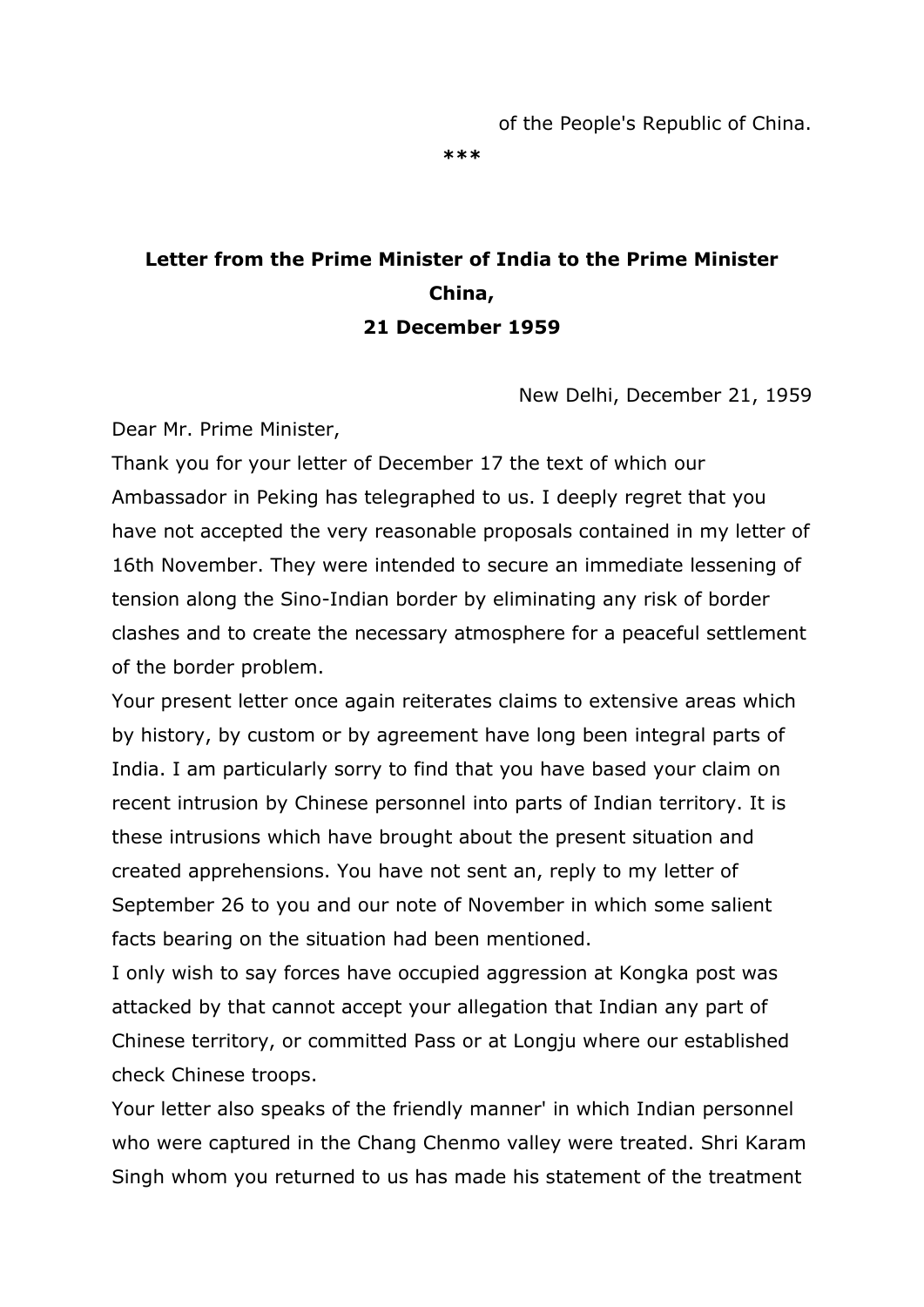that he and his colleagues received while they were prisoners in the custody of the Chinese border forces. This statement will show you the deplorable treatment to which the Indian prisoners were subjected by the Chinese forces.

Your Excellency has suggested that you and I should meet on December 26 so as to reach an agreement on the principles which are presumably to guide the officials on both sides in the discussion of details. As I informed you in my letter on November 16 and earlier; I am always ready to meet and discuss with your Excellency the outstanding differences between our countries and explore the avenues of settlement. How can we, Mr. Prime Minister, reach an agreement on principles when there is such complete disagreement about the facts? I would, therefore, prefer to wait for your promised reply to my letter of September 26 and our note of November 4, before we discuss what should be the next step. I wish to add that it is entire impossible for me to proceed to Rangoon or any other place within the next few days.

I would not like to end this letter to you without referring to the sentiments which you have expressed in your last paragraph. I am in entire agreement with you that the principal concern of our two countries should be "with the programme of long-term peaceful construction to lift ourselves from our present state of backwardness", to which you have referred. I equally agree with you that we should not be parties to the increasing of tension between our two countries or in the world. India has welcomed the fact that there is some lowering of world tensions and that "the world situation is developing in a direction favourable to peace". It is for this last reason, even apart from the imperative need to improve the relations between our two countries, that in spite of all recent events I have continually stressed the need for a peaceful settlement of our problems.

With kind regards,

I am,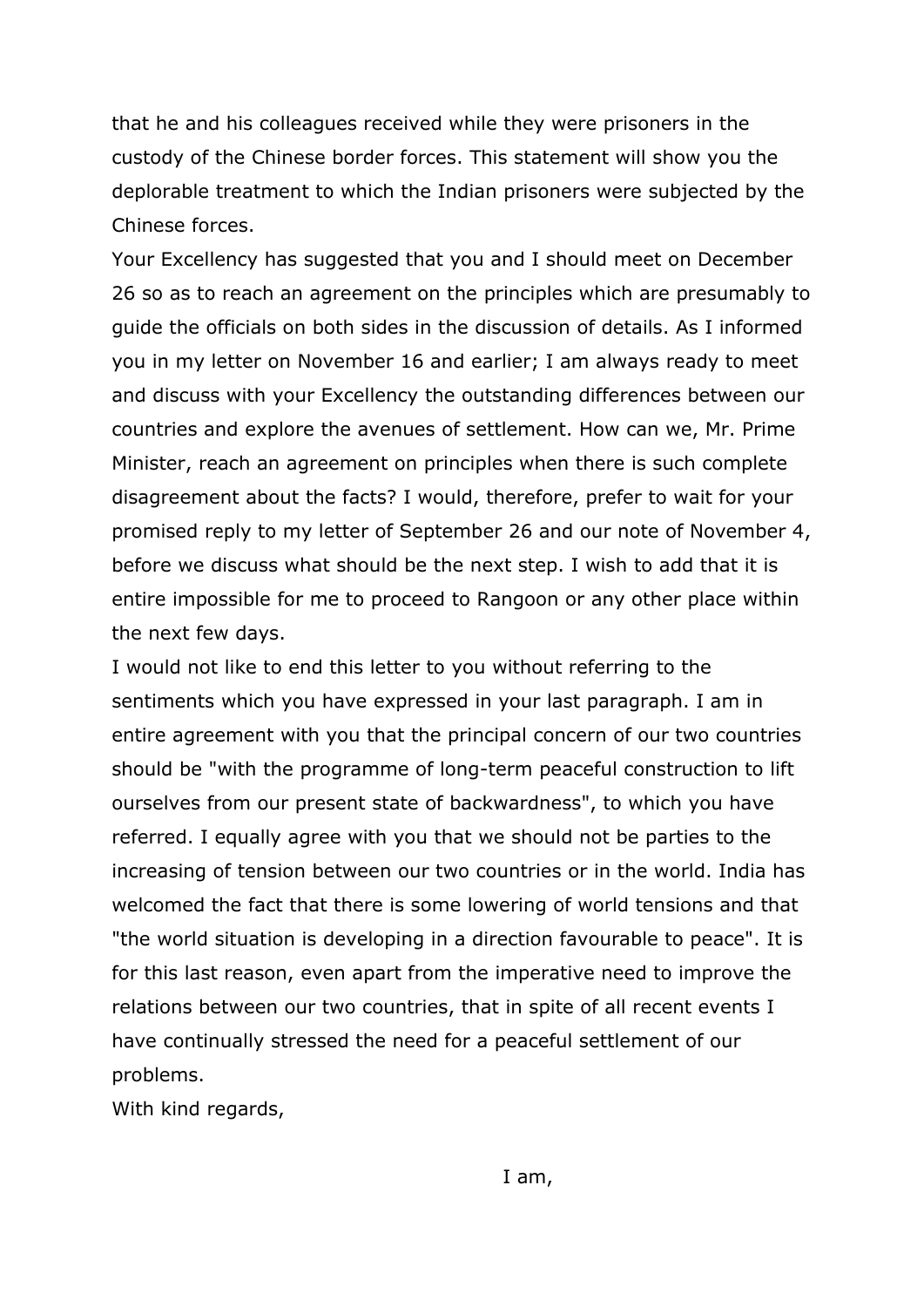Yours sincerely, JAWAHARLAL NEHRU

**\*\*\***

# **Note given by the Ministry of Foreign Affairs of China to the Embassy of India in China, 26 December 1953**

The Ministry of Foreign Affairs of the People's Republic of China presents its compliments to the Embassy of the Republic of India in China and has the honour to make the following observations on the Sino-Indian boundary question, which the Embassy is requested to transmit to the Indian Government:

On September 8, 1959, Premier Chou En-lai wrote to Prime Minister Jawaharlal Nehru, giving an over-all account of the historical background and the present actual situation of the Sino-Indian boundary question and the stand and policy of the Chinese Government. Afterwards, Premier Chou En-lai and the Chinese Government received Prime Minister Nehru's letter of September 26 and the Indian Ministry of External Affairs' note of November 4. In the said letter and note, the Indian Government indicated that it could not agree to Premier Chou En-lai's account of the facts regarding the boundary.

The Chinese Government is desirous at all times of maintaining friendship with the Indian Government and people, and, on the boundary question, of holding discussions with the Indian Government calmly and amicably and with an attitude which is fair both to itself and to others so as to seek a rapprochement of the views of the two sides. In view of the fact that the Sino-Indian boundary question is rather complex and that it would be extremely difficult to bring about a settlement through the exchange of letters, the Chinese Government has always maintained that face-to-face talks should be held speedily between the representatives of the Governments, first' of all between the Prime Ministers of the two countries, so as more effectively to exchange views and reach agreement.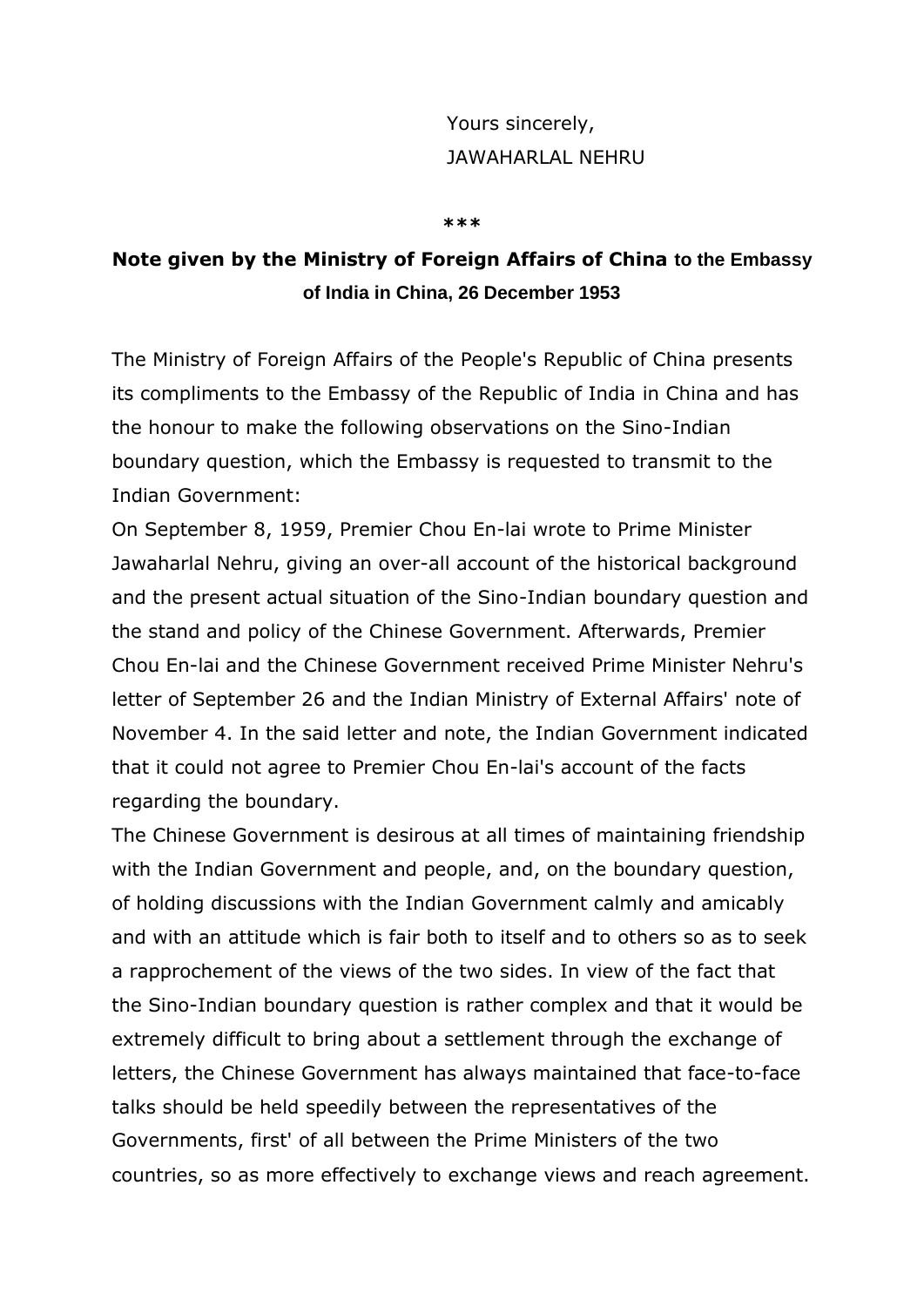But since the talks between the two Prime Ministers are yet to be decided on through consultations between the two sides, and the Indian Government has moreover complained that the Chinese Government has given no reply to the parts of the above-mentioned letter and note concerning facts about the boundary, the Ministry of Foreign Affairs of China is instructed to make further observations on the major questions concerning the facts about the boundary, with reference to Premier Chou En-lai's letter of September 8, Prime Minister Nehru's letter of September 26 and the note of the Indian Ministry of External Affairs of November 4. China and India are two peace-loving, big countries with a long history of mutual friendship and with many great common tasks both at present and' in the future. Friendship between China and India is in the interests not only of the two peoples, but also of world peace, particularly of peace in Asia. The Chinese Government is therefore very reluctant to engage in arguments with the Indian Government g over the boundary question. Unfortunately the Sino-Indian boundary has never been delimited, Britain left behind in this respect a heritage of certain disputes, and moreover the Indian Government has made a series of unacceptable charges against China, thereby- rendering these arguments unavoidable. Because the India n Government has put forth a mass of detailed data on the boundary question, the Chinese Government feel sorry· that, though trying its best to be brief, it cannot but refer in this reply, to various details so as to clarify the true picture of the historical situation and the views of the two sides.

For convenience' sake, in the following paragraphs the section of the boundary between China's Sinkiang and Tibet on the one hand and Ladakh on the other will be termed the western sector, the section of the boundary from the southeastern end of the western sector to the converging point of China, India and Nepal the middle sector, and the section of the boundary east of Bhutan the eastern sector.

**\*\*\***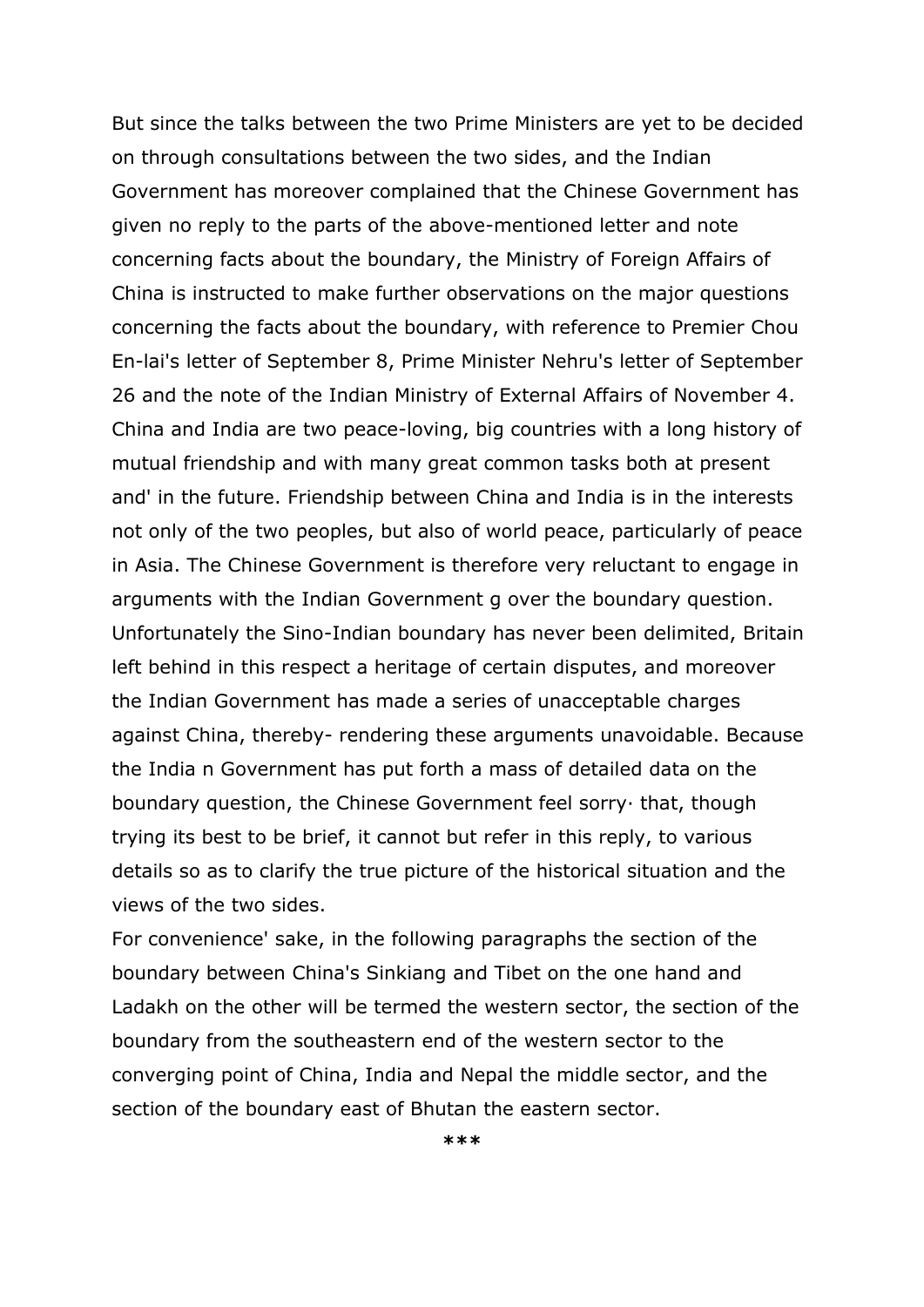### **QUESTION I.**

### **Has The Sino-Indian Boundary Been Formally Delimited?**

The reason for the present existence of certain disputes over the ' Sino-Indian boundary is that the two countries have never formally delimited this boundary and that there is a divergence of views between the two countries regarding the boundary. According to the Indian maps, the boundary line in the western sector cuts deep into Chinese territory, including an area of over 33,000 square kilometers in India; the boundary line in the middle sector is relatively close to the delineation on the Chinese maps, but still a number of areas which have always belonged to China are included in India; and in the eastern sector, the whole boundary· line is pushed northward, including in India an area of 90,000 square kilometers which originally belonged to China. The Chinese Government, therefore, considers it necessary to conduct friendly negotiations to bring about a reasonable settlement. The Indian Government, however, holds that the greater part of the Sino-Indian boundary line as shown on current Indian maps is defined by international agreements and therefore sees no reason to hold overall boundary negotiations. Thus, the negotiations themselves have run tip against difficulties and there is the danger of the boundary disputes remaining deadlocked for a long time. The Chinese Government considers that to say that the greater part of the Sino-Indian boundary has been formally delimited by international agreements is totally inconsistent with the facts. The Chinese Government wishes to make t6e following explanations:

(1) Concerning the western sector. The Indian Government holds that the boundary line it claims was fixed by a treaty concluded between the authorities of the Tibet region of China and the Kashmir authorities in 1842.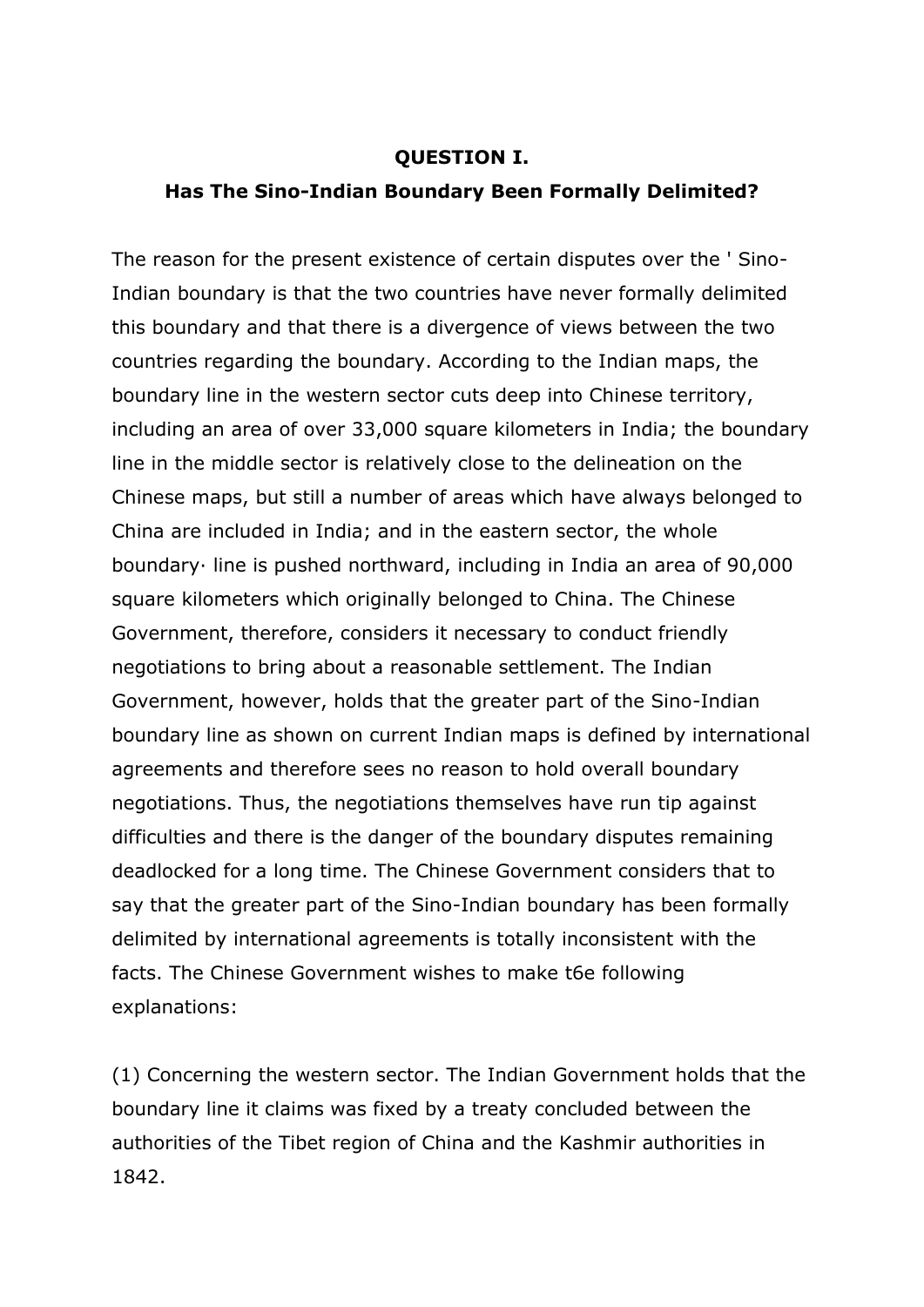But firstly-, this treaty merely mentioned that the boundary between Ladakh and Tibet would be maintained as it had been and that both sides would hold to their confines and refrain from encroaching on each other. The treaty contained no provision or hint whatsoever about the concrete location of the boundary. None of the arguments advanced by Prime Minister Nehru in his letter of September 26, 1959, to Premier Chou En-lai to the effect that the location of the boundary has been long established can prove that the boundary line now claimed by the Indian Government is well-founded.

Secondly, the 1842 treaty was concluded between the authorities of the Tibet region of China and the Kashmir authorities, but the greatest part (about 80 per cent) of the area now disputed by the Indian Government is part of China's Sinkiang which was no party to the treaty. It is obviously inconceivable to hold that, judging by this treaty, vast areas of Sinkiang have ceased to belong to China but have become part of Ladakh. The British Government proposed in 1899 to delimit the boundary between Ladakh and Kashmir on the one hand and Sinkiang on the other, but nothing came of it. It is also inconceivable to hold that the territory of another country can be annexed by a unilateral proposal.

Thirdly, there are many indisputable positive evidences to show that the western sector of the Sino-Indian boundary is not delimited. For instance, (a) Between 1921 and 1927 the British Indian Government made many representations to the authorities of China's Tibet region, asking to delimit the boundary between Ladakh and Tibet, but without any result. This is testified by many documents exchanged between the two sides at the time, and is also confirmed by Sir Arthur Lothian, the Briton who acted as the representative of India, in his letter to the London Times published on December 11, 1959. (b) According to data now available to the Chinese Government, no boundary line was drawn at all in the western sector of the Sino-Indian border on the official map published by the Survey of India as late as 1943. On the official Indian map of the 1950 edition, the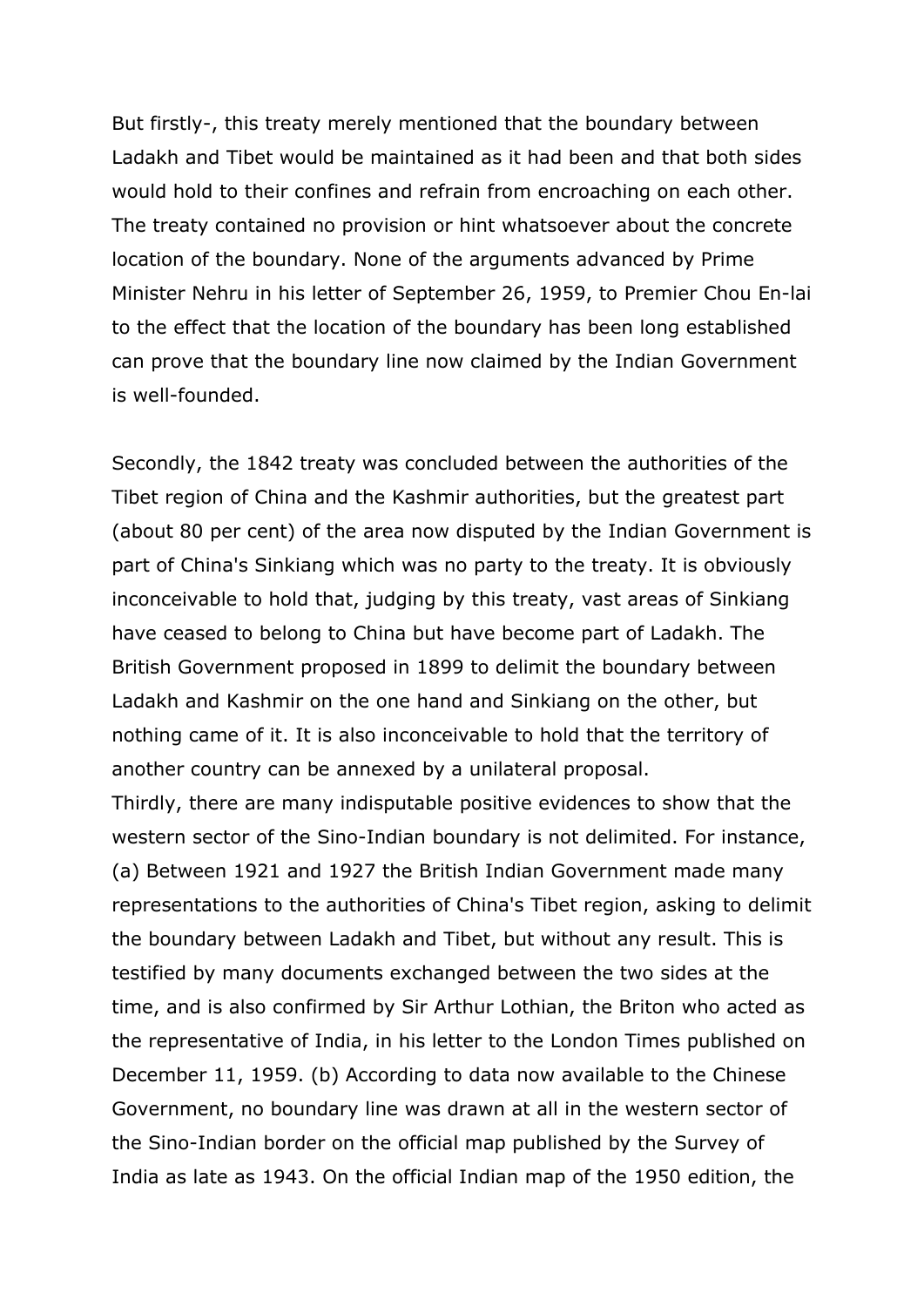present version of the boundary line was shown in a most equivocal way, but was still marked by the words "Boundary Undefined." It is only since 1954 that this undelimited sector of the boundary has suddenly become a delimited boundary. (c) Referring to this sector of the boundary in the Lok Sabha of India on August 28, 1959, Prime Minister Nehru declared that: "This was the boundary of the old Kashmir state with Tibet and Chinese Turkestan. Nobody had marked it." All the above-mentioned facts are absolutely incompatible with the allegation that this sector of the boundary was delimited long ago. It is unthinkable that the Indian Government which held that this sector of the boundary had explicitly been delimited in 1842 or 1899 would, between 1921 and 1927, still ask continually for negotiations to delimit it; that it would in 1943 still admit the absence of any determined boundary' that it would in 1950 still declare the mere existence of a boundary undefined; and that it would in 1959 still proclaim that nobody had marked the boundary.

(2) Concerning the middle sector. The Indian Government considers that the specification in Article IV of the 1954 Sino-Indian Agreement of six passes in this area as passages for traders and pilgrims of both countries indicates that the Chinese Government has already concurred in the Indian Government's opinion about this sector of the boundary. The Chinese Government holds that this allegation is untenable both factually and logically.

The question of the boundary between the two countries was not touched on at all in the 1954 Sino-Indian Agreement or during its negotiations. The Chinese side's draft wording for Article IV of the Agreement was that "The Chinese Government agrees to open the following mountain passes in the Ari district of the Tibetan region of China for entry and exit by traders and pilgrims of both parties"

The Indian side disagreed with the Chinese draft; its own draft wording was that "Traders and pilgrims from India and western Tibet may travel by the routes traversing the following localities and passes." Later on the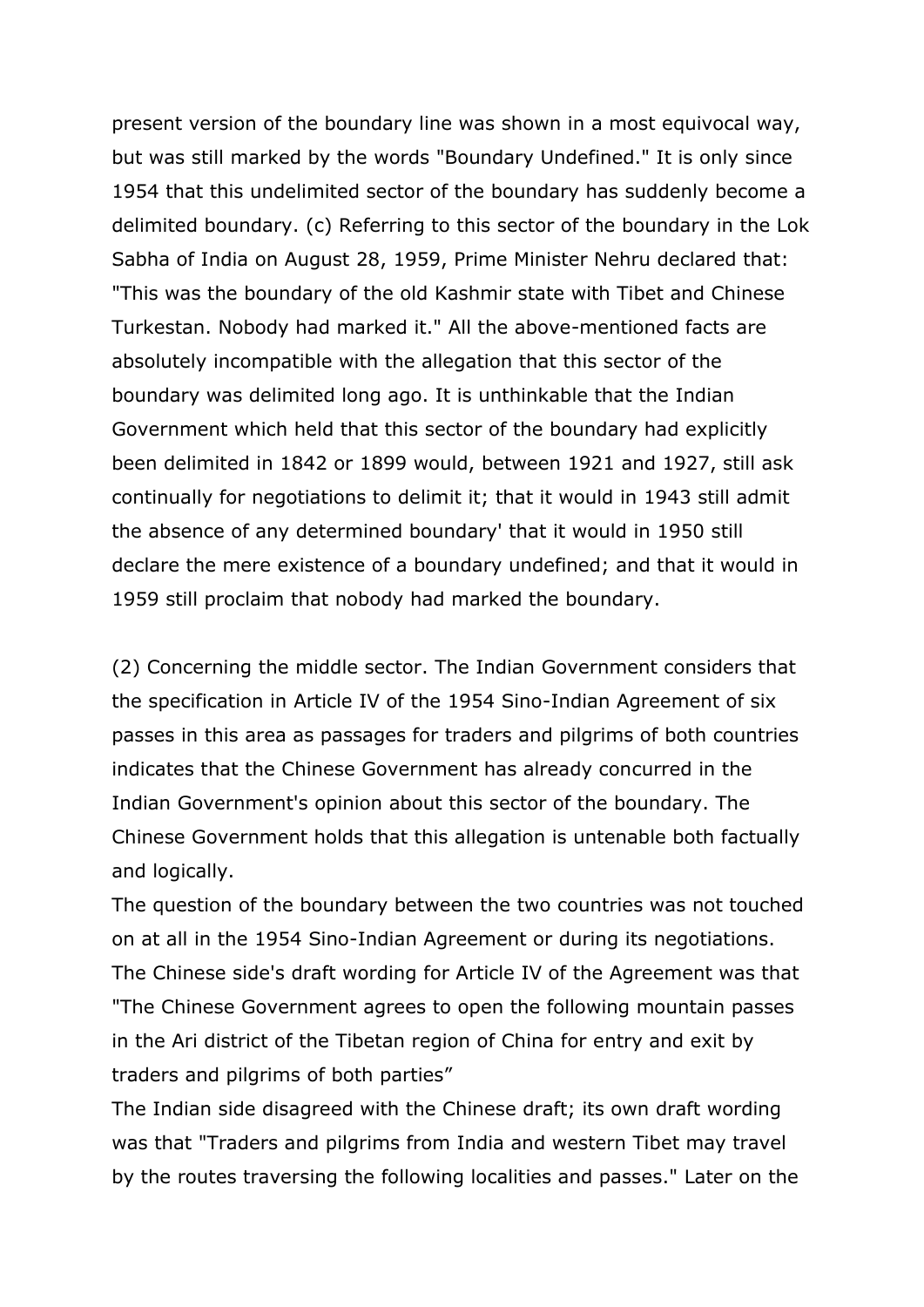two sides agreed to change the wording into:"Traders and pilgrims of both countries may travel by the following passes and route." The concession made by the Chinese Government was only to adopt a wording which does not involve the ownership of these passes. Nobody can draw from this the conclusion that this sector of the boundary between the two countries has thus been fixed. On the contrary, the Chinese representative, Vice-Foreign Minister Chang Han-fu, in his talk with the Indian representative, Ambassador Mr. N. Raghavan, on April 23, 1954 clearly stated that the Chinese side did not wish, in those negotiations, to touch on the boundary question. And Ambassador N. Raghavan agreed forthwith. The Chinese Government therefore maintains that there is no ground to say that this sector of the boundary has been delimited and that there is no need to conduct negotiations for its delimitation.

(3) Concerning the eastern sector. The Indian Government holds that the so-called McMahon Line is the product of the 1914 Simla Conference jointly attended by Britain, China and the Tibet region of China, and is therefore valid. The Chinese Government holds that the so-called McMahon Line is wholly illegal and the Indian Government's assertion is utterly unacceptable to the Chinese Government.

Firstly, it is known to the world that the Simla Convention itself is void of legal validity. The Chinese representative Ivan Chen attending the Simla Conference not only refused to sign the Simla Convention, but acting under instructions from the Chinese Government formally declared at the Conference on July 3, 1914 that the Chinese Government would not recognize any treaty or similar document that might then or thereafter be signed between Britain and Tibet. Similar declarations were made in formal notes delivered to the British Government on July 3 and 7 the same year by Minister of the Chinese Government in Britain Lew Yuk-lin. All Chinese Governments since then persisted in this stand. Many dirty unequal treaties signed by the past Chinese Governments under imperialist oppression have already been proclaimed null and void. The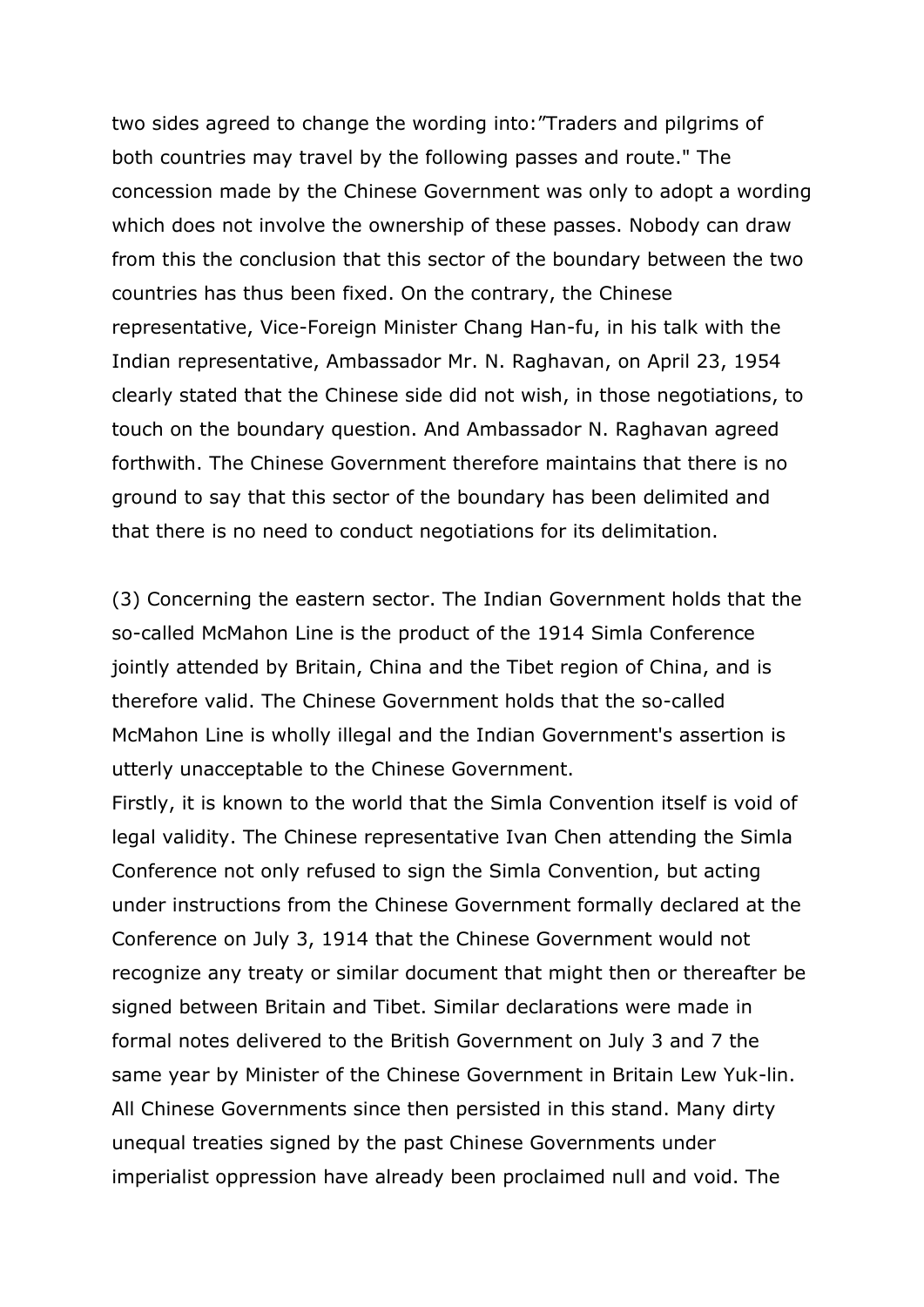Chinese Government feels perplexed why the Government of India, which has likewise won independence from under imperialist oppression, should insist that the Government of its friend China recognize an unequal treaty which the Chinese Government has not even signed.

Secondly, the Indian Government asserts that the boundary between India and Tibet was discussed at the Simla Conference, that the Chinese Government never objected at the time or afterwards to the discussion of the boundary between India and Tibet at the Conference, and that therefore the agreement which resulted from the Conference in regard to the McMahon Line boundary between India and Tibet must be regarded as binding on China. But this line of argument, from beginning to end, is inconsistent with the facts. As a matter of fact, the Simla Conference only discussed the boundary between the Tibet region and the rest of China and the boundary between so-called Outer and Inner Tibet, it never discussed the boundary between China and India. The so-called McMahon Line boundary between China and India was the result of the exchange of secret letters at Delhi on March 24, 1914 between the British representative and the representative of the then Tibet local authorities. it was in no way made known to China. It also means that it was never placed on the agenda of the Simla Conference. A section of the red line shown on the map attached to the Simla Convention corresponds with the so-called McMahon Line, but that red line was presented as the boundary between Tibet and the rest of China, and it was never stated that part of the red line was the boundary between China and India. Since the socalled question of Sino-Indian boundary never existed at the Simla Conference and in the Simla Convention, the Chinese Government naturally would not refer to this question or the question of the so-called McMahon Line in its memorandum and its suggestions for the revision of the Simla Convention. The Indian Government has pointed to the fact that the Chinese Government at the time did not raise any objection to the socalled McMahon Line. But this fact only shows that the Chinese Government was completely unaware of the existence of the question of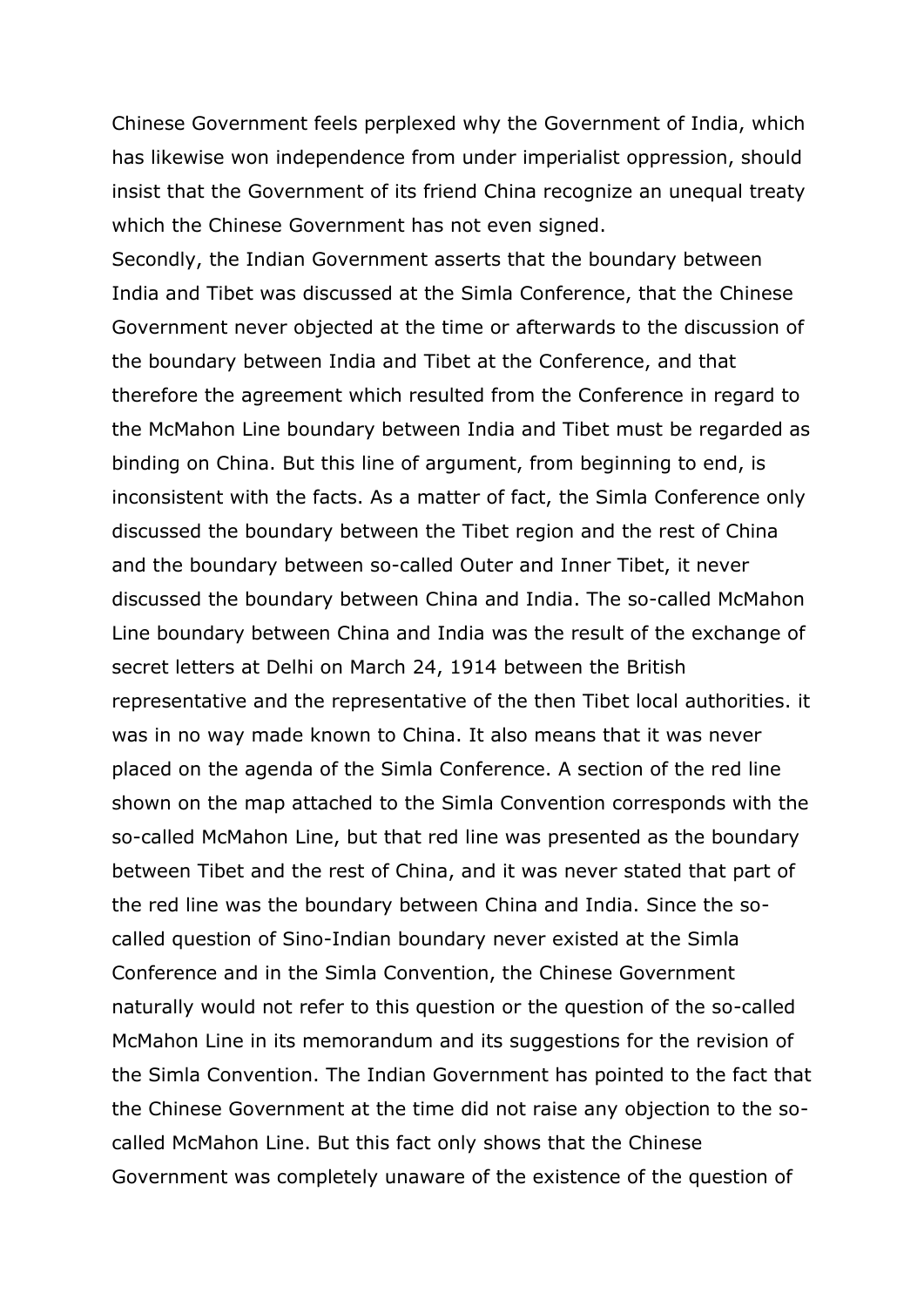the so-called McMahon Line, and can in no way prove that the Line was legal or was accepted by the Chinese Government. It can thus be seen that the so-called McMahon Line is more unsavoury and more unpresentable than the Simla Convention, and it is indeed all the more strange to assert that it is binding on the Chinese Government. The Chinese Government would like to ask the Indian Government whether, among all the proceedings of the Simla Conference, it can point to any particular date of the Conference or any particular article of the Convention when and where the Sino-Indian boundary question, and particularly the question of the so-called McMahon Line, was referred to. In addition, it must also be pointed out that it is beyond doubt that Britain had no right to conduct separate negotiations with Tibet.'' Indeed, the Chinese Government made repeated statements to this effect; as to the British Government, it too was strictly bound by the 1907 agreement on Tibet concluded between it and the old Russian Government not to enter into negotiations with Tibet except through the intermediary of the Chinese Government. Therefore; judging by this treaty obligation alone which was undertaken by the British Government, the secret exchange of letters in 1914 between the British representative and the representative of the Tibet local authorities behind the back of the Chinese Government is void of any legal validity.

Thirdly, the assertion that China did not raise any objection to the socalled McMahon Line boundary between China and India is also inconsistent with the fact. It was during the most difficult period of China's War of Resistance to Japanese Aggression that the so-called McMahon Line gradually and unofficially appeared on Indian maps; and after 1943 the Tibet local authorities were under' the firm control of British imperialism and their relations with the; Chinese Central Government steadily deteriorated. Nevertheless, on learning that Britain had gradually encroached on Chinese territory south of the so-called McMahon Line, the Kuomintang Government four times protested by addressing notes to the British Embassy in China after the conclusion of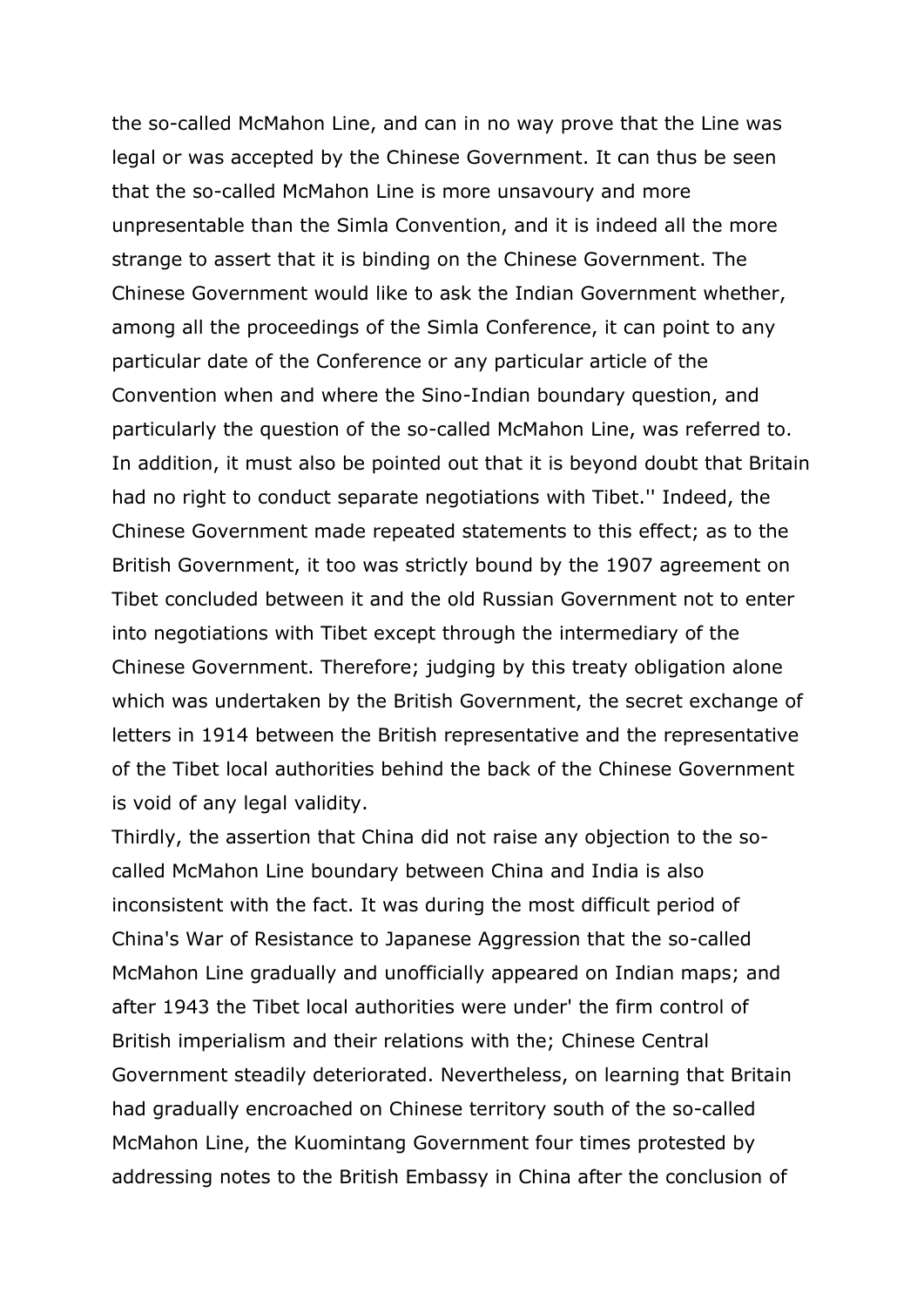the Anti-Japanese War, in July, September and November of 1946 and January of 1947. Since Britain shifted its responsibility onto India, the Kuomintang Government protested by note with the Indian Embassy in China in February 1947. Even up to November 18, 1949, Lo Chia-lun Ambassador to India of the Chiang Kai-shek clique which then still maintained diplomatic relations with the Indian Government, delivered a note to the Indian Ministry of External Affairs, repudiating the Simla Convention which the Indian Government held to be valid. The Government of the People's Republic of China, since establishing diplomatic relations with the Government of India, has repeatedly stated the fact that the Sino-Indian boundary has not been delimited. During Prime Minister Nehru's visit in China in 1954, Premier Chou En-lai made it clear that the Sino-Indian boundary was yet to be delimited. Premier Chou also said that the reason why the delineation of old maps was followed in Chinese maps was that the Chinese Government had not vet undertaken a survey of China's boundary, nor consulted with the countries concerned, and that it would not make changes in the delineation of the boundary on its own. This was reiterated in the memorandum delivered to the Indian Embassy in China by the Chinese Ministry of Foreign Affairs on November 3, 1953. Besides even the local authorities of Tibet did not regard as reasonable the so-called McMahon Line, which was the product of underhand schemes; they repeatedly objected to this line and asked for the return of occupied Chinese territory south of the line. This fact is not denied even by the Indian Government. Fourthly, not only the so-called McMahon Line boundary between China and India has never been recognized by the Chinese Government its validity was for a long time questioned by the Indian and the British Governments. The so-called McMahon Line was not adopted on the official map "Tibet and Adjacent Countries" published by the Survey of India in 1938, nor on the map "India" in the sixth edition of the Oxford Advanced Atlas, 1940, compiled by John Bartholomew, cartographer to the King of Britain. Neither was the so-called McMahon Line followed in drawing the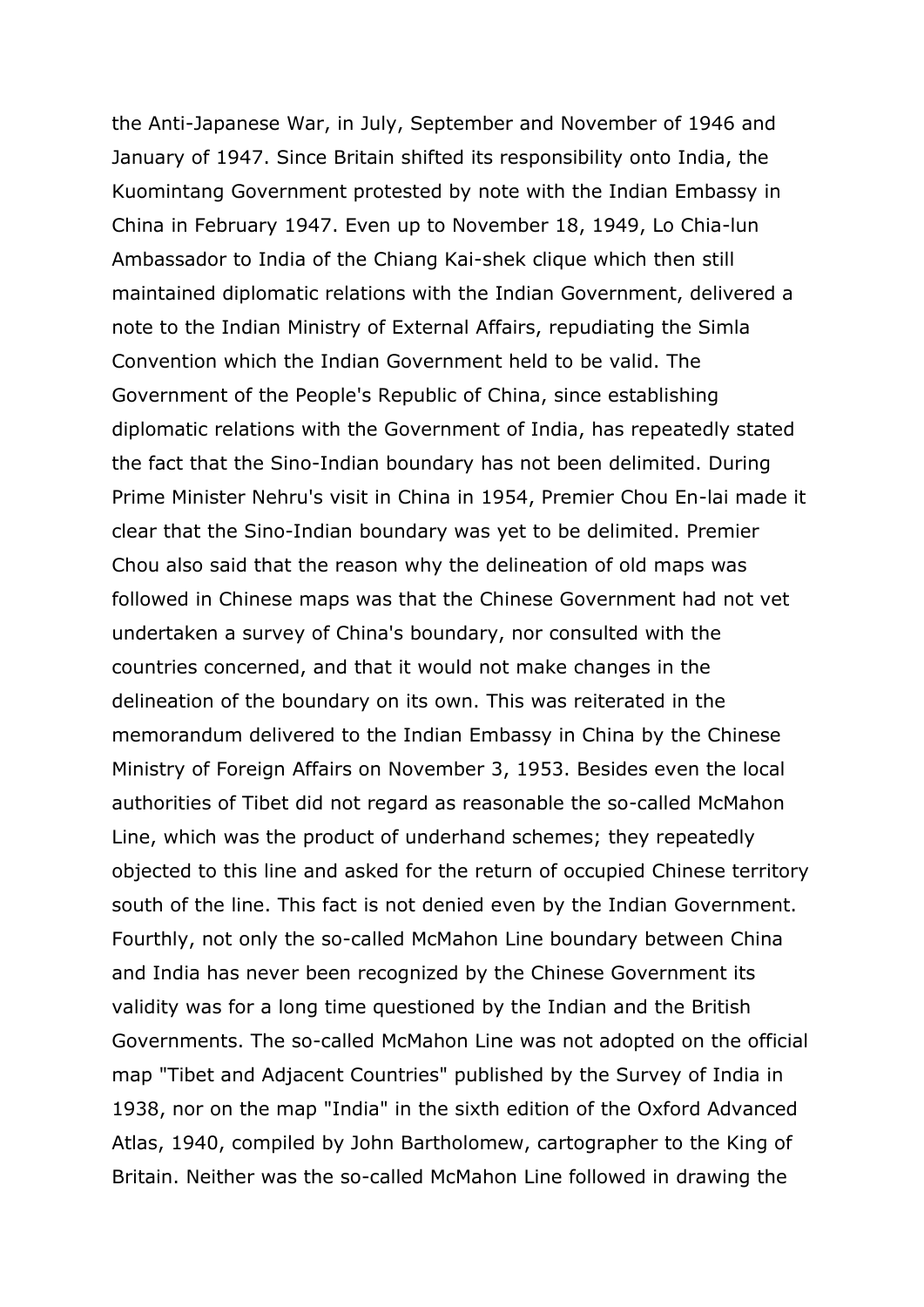eastern sector of the Sino-Indian boundary on the map "India 1945" attached to the 1951 3rd edition in English of "The, Discovery of India." written by· Prime Minister Nehru himself and first published in 1946. Although the so-called McMahon Line was drawn on the official maps of India published by the Survey of India in 1950, 1951 and 1952, it was still marked as undemarcated. Up to 1958 on the map "China West and "Tibet" in the Times Atlas Of The World edited by John Bartholomew, cartographer to the King of Britain, the traditional Sino-Indian boundary line and the so-called McMahon Line were both drawn with the words "Disputed Area" marked between the lines. All these authoritative facts squarely refute the Indian Government's argument that this sector of the boundary has been delimited. The Indian Government contends that Britain withheld the publication of the Simla Convention for years in the hope that there would be in agreement about the status and boundary of Inner Tibet. That this assertion cannot help the Indian Government out of its difficulties is already explained as above the assertion moreover adds to its difficulties. What meaning can the Simla Convention have when the British Government also admitted that no agreement was reached on it? And since the Convention itself has not acquired validity what can be said for the so-called Sino-Indian boundary line which was never proposed to the Chinese Government and which the British unilaterally meant to smuggle into this Convention? In fact, British officials who once held posts in India though by no means pro-Chinese, also admit that the McMahon legally untenable and actually ineffective. For instance, Henry Twynam who was Acting Governor of Assam, India, in 1939, letter to the *London Times* published on September 2,1959, that this line "does not exist, and never has existed."

From what has been said in the above, the following incontestable conclusion can be drawn: The entire Sino-Indian boundary, whether in its western, middle, or eastern sector, has not been delimited. The 1842 Treaty, on which the Indian Government bases itself, did not define any boundary line for the western sector of the Sino-Indian border; and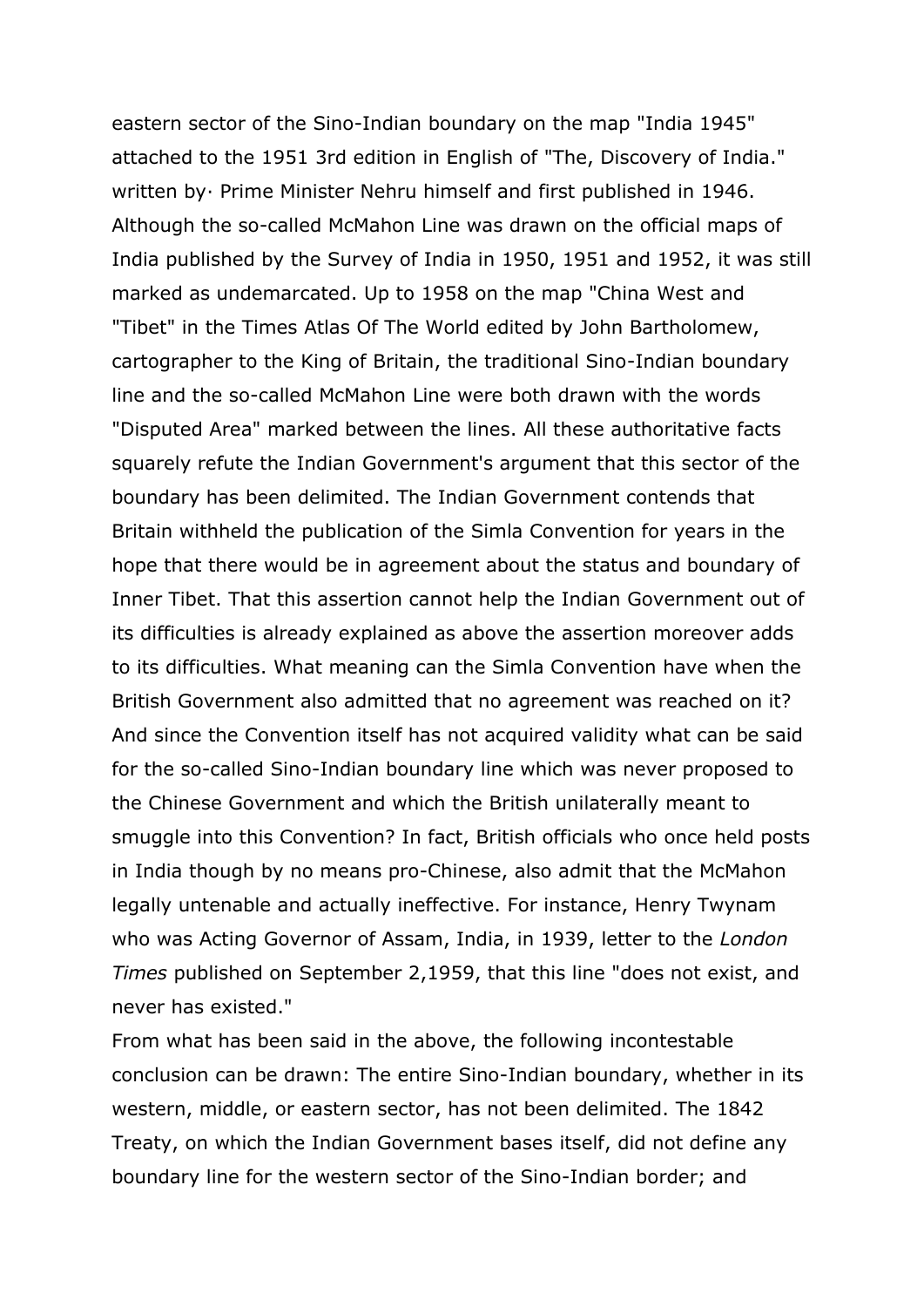moreover, China's Sinkiang region, which is most concerned with this sector of the boundary, was no party in the Treaty. The 1954 Agreement, on which the Indian Government bases itself, did not involve the middle or any other sector of the Sino-Indian boundary. The 1914 Convention, on which the Indian Government bases itself, is itself void of legal validity, and the Sino-Indian boundary was never discussed at the 1914 Conference. That the Sino-Indian boundary is yet to be delimited has been recognized by the Indian and British Governments over a long period of time, and is borne out by indisputable evidences. In order to achieve a reasonable settlement of the Sino-Indian boundary disputes satisfactory to both sides, there is no other way except the holding of friendly negotiations.

**\*\*\***

#### **QUESTION II.**

### **Where Is The Traditional Customary Sino-Indian Boundary Line?**

Although the Sino-Indian boundary has not been formally delimited, both sides acknowledge the existence of a traditional customary line, that is, the line formed by the extent of jurisdiction exercised historically by each side. The present question is that the two sides hold very different conceptions of position of the traditional customary line. In drawing the boundary (mainly the eastern and western sectors) on its maps, the Indian Government has gone far beyond the extent of its original actual jurisdiction it asserts that this is not only based on international treaties, but is the traditional customary line itself. The Chinese Government holds that the delineations of the Sino-Indian boundary on current Indian maps, which differ greatly from those on Chinese maps, are not based on any international treaty, as stated above, and, what is more, are not based on tradition and custom.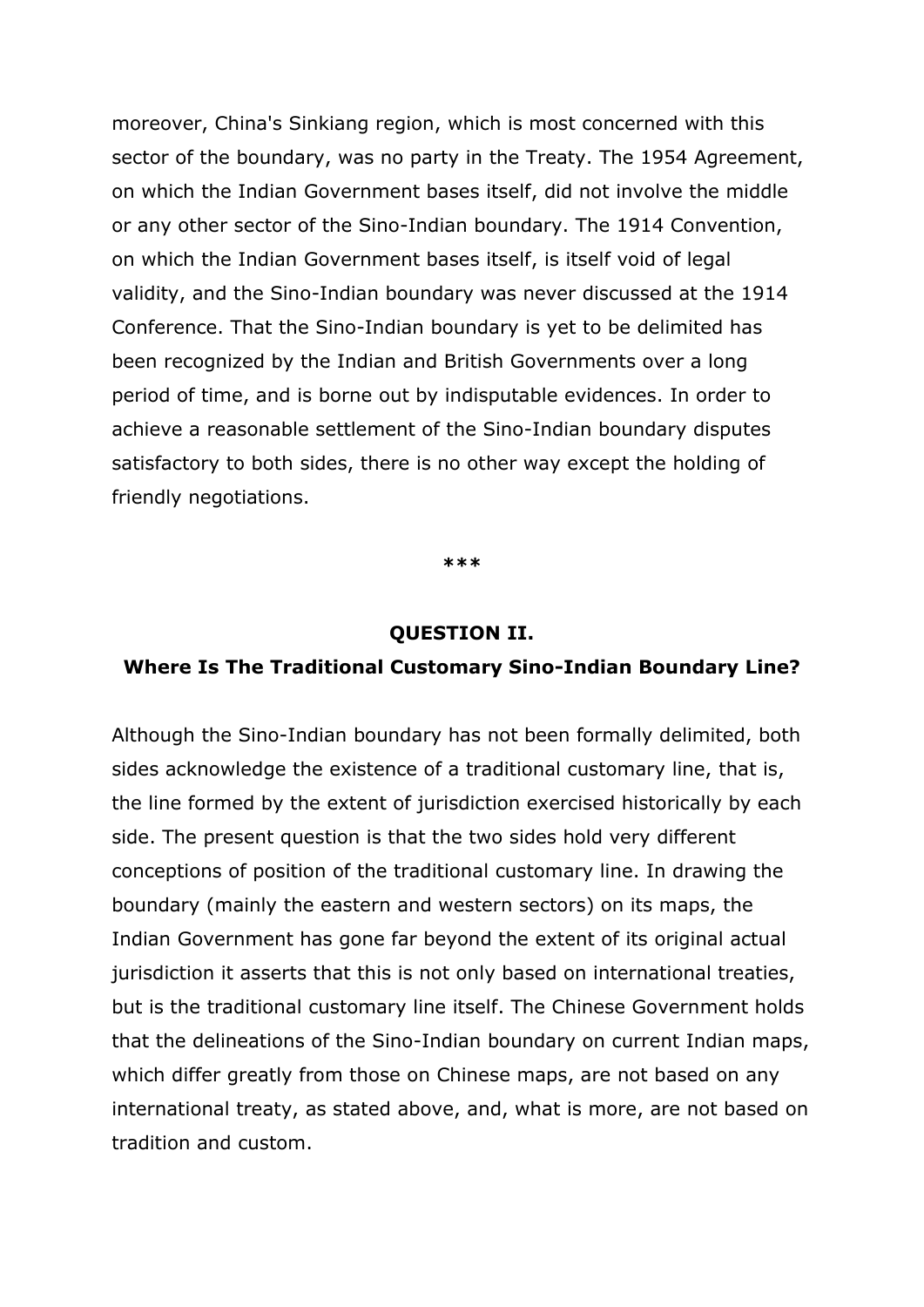(1) Concerning the western sector. The area of over 33000 square kilometers now disputed by India has always belonged to China. This is conclusively borne out by Chinese official documents and records. Except for the very small area of Parigas which has been occupied by India in recent years the remaining broad area has always been under the effective control of the Chinese government. The major part of this area is under the jurisdiction of Hotien County of the Sinkiang Uighur Autonomous Region of China, while the minor part under that of Rudok Dzong of the Tibetan Autonomous Region of China. Though sparsely populated, this area has been all along been a place for pasturage and salt-mining for the Uighur and Kirghiz people living in the southwestern border of Sinkiang a part of the Tibetan people living in the northwestern border of Tibet. Many places of this area are named in the Uighur language. For instance, Aksai Chin, which is part of Hotien County of Sinkiang, means "the desert of white stones" in the Uighur language while the Karakash River which flows through this area means the "river of the black jade" in the Uighur language.

This area is the only traffic artery linking Sinkiang and western Tibet, because to its northeast lies the great Gobi of Sinkiang through which direct traffic with Tibet is practically impossible. Therefore, since the middle of the eighteenth century, the Government of the Ching Dynasty of China had established *Karens* (check-posts) to exercise jurisdiction over and patrol this area. In the decades from the founding of the Republic of China till the liberation of China, there were troops constantly guarding this area. After the liberation of Sinkiang in 1949 the Chinese People's Liberation Army took over the guarding of the frontier in this area from Kuomintang troops. In the latter half of 1950, it was through this area that the Chinese Government dispatched the first units of the Chinese People's Liberation Army to enter Tibet. In the nine years since then, the Chinese troops stationed in the Ari district have regularly and frequently brought up indispensable supplies from Sinkiang through this area. From March 1956 to October 1957 the Chinese Government built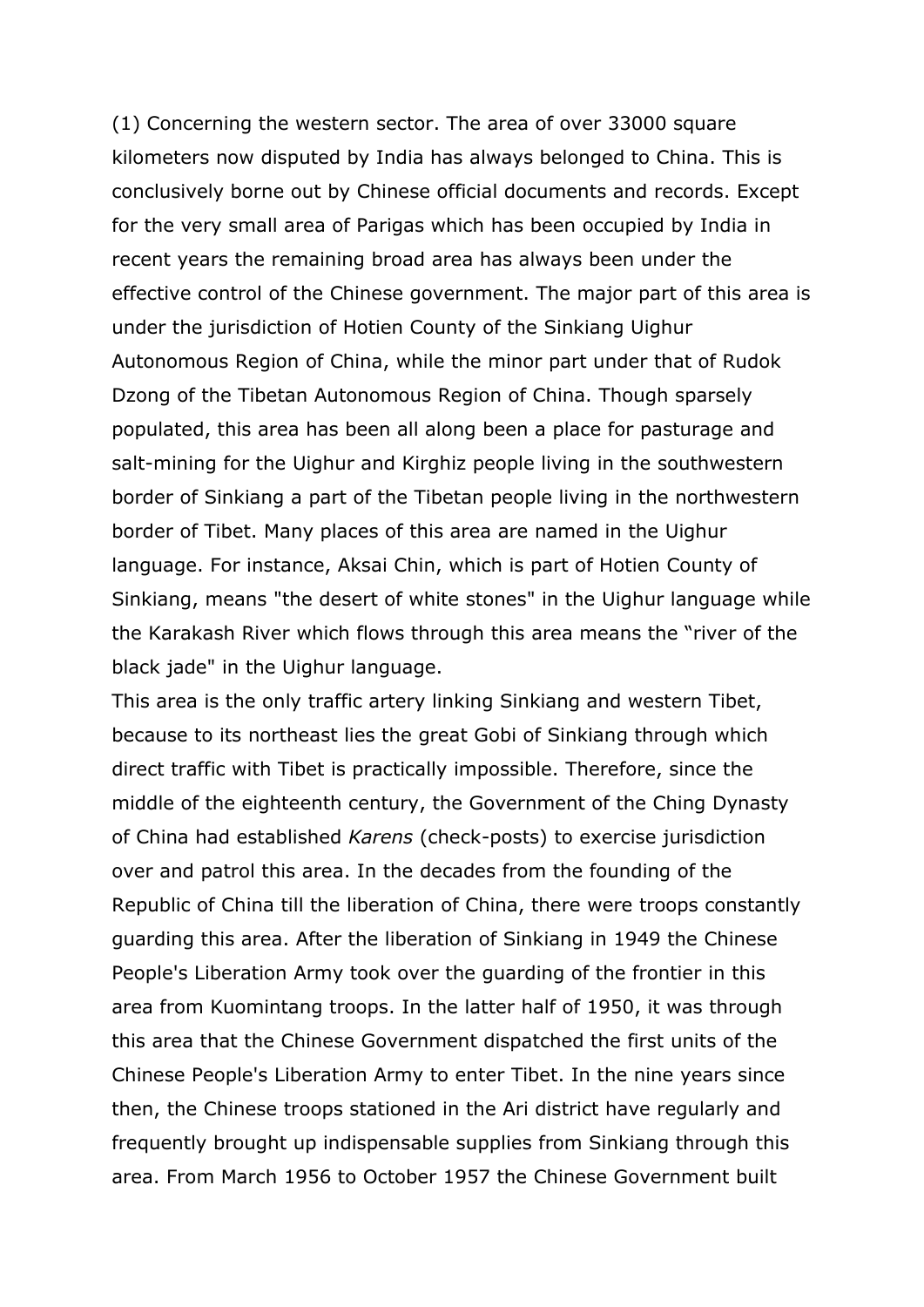along the customary route a motor-road from Yehcheng of Sinkiang to Gartok of Tibet of a total length of 1200 kilometers, of which a section of the 180 kilometers runs through this area, and over 3,000 civilian workers took part in its construction.

These unshakable facts should have been sufficient to prove beyond dispute that this area is Chinese territory.

The Indian Government asserts that this area "has been associated with India's culture and tradition for the last two thousand years or so, and has been an intimate part of India's life and thought". But firstly, the Indian Government fails to give any concrete facts to support its contention. On the contrary, Prime Minister Nehru said in the Rajya Sabha of India on September 10, 1959 that this area "has not been under any kind of administration". On November 23, 1959, he said again in the Rajya Sabha of India: "During British rule, as far as I know, this area was neither inhabited by any people nor were there any outposts." Though Prime Minister Nehru is no position to judge correctly the conditions prevailing on the Chinese side, his words do prove authoritatively that India has never exercised control over this area.

Secondly, the Indian Government says that it has been sending regular patrols to this area, and that this is one way India exercises its jurisdiction. According to data available to the Chinese Government however, armed Indian personnel intruded only three times into this area to carry out reconnaissance, namely, in September 1958, July 1959 and October 1959, and on each occasion they were promptly detained and then sent out of China by Chinese frontier guards. Apart from these three intrusions, they have never been to this area. It is precisely for this reason that the Indian Government has been so unaware of the long-term activities of the Chinese personnel in this area that it declares that it was in 1957 that Chinese personnel first entered this area.

Thirdly, the Indian Government has referred to a number of maps to corroborate what it has claimed to be the traditional customary line. But the situation in this respect is not favourable to India's arguments either.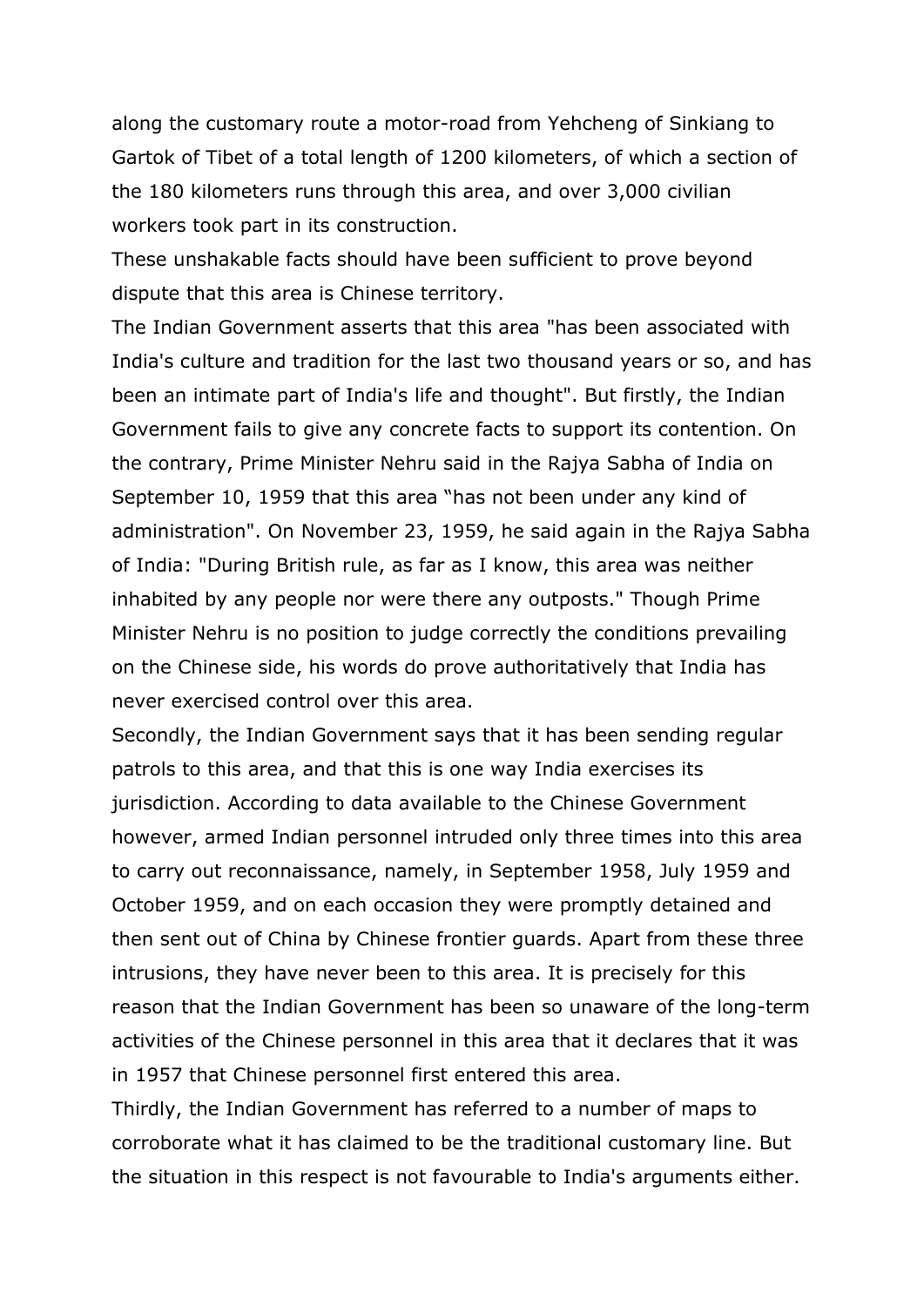Despite slight discrepancies at some places, the delineations of the western sector of the boundary on the maps published in China in the past one to two hundred years have in the main been consistent. The Indian Government says that the delineation of the western sector of the boundary on an official Chinese map published in 1893 approximates to that of the Indian maps. The Chinese Government does not know what map is referred to here and, consequently, is unable to comment on it As to the Atlas published in 1917 by the British-owned paper, the North China Daily News and Herald it can only represent the British view but not the Chinese, and there is no need to discuss it here.

By contrast, there have been considerable contradictions and ' confusion in the delineations of the boundary on maps published in Britain and India in the past century and more. This is because, after occupying Kashmir. Britain actively tried to use it as a base for aggression against China's southern Sinkiang and northwestern Tibet ' and, therefore, it continually made arbitrary changes in the traditional customary boundary line in the western sector and sent surveying parties to intrude into China for this purpose. Prime Minister Nehru says that "accurate" maps, that is, maps in agreement ' with the current Indian maps, became possible only from 1865 after surveys. But, even so, some reputed surveyors did not wish to misrepresent the facts at will. For instance, the delineations of the boundary on the "Sketch Map of Eastern Turkestan" of 1870 by G. W. Hayward and on the "Sketch Map of the Country North of India" of 1871 by Robert Shaw-both surveyors being referred to by Prime Minister Nehru in his letter of September 26-are close to the traditional customary line as shown on Chinese maps. In his article in the Journal Of The British Royal Geographical Society, Vol. XL: 1870, Hayward stated explicitly that the boundary ran along the main chain of the Karakoram mountain to the passes in Chang-chenmo, that is to say, it is the Chinese maps, rather than the current Indian maps, that have correctly delineated this sector of the ' boundary. What is of special significance is the fact that no boundary line, let alone an "accurate" boundary line, was drawn at all for this sector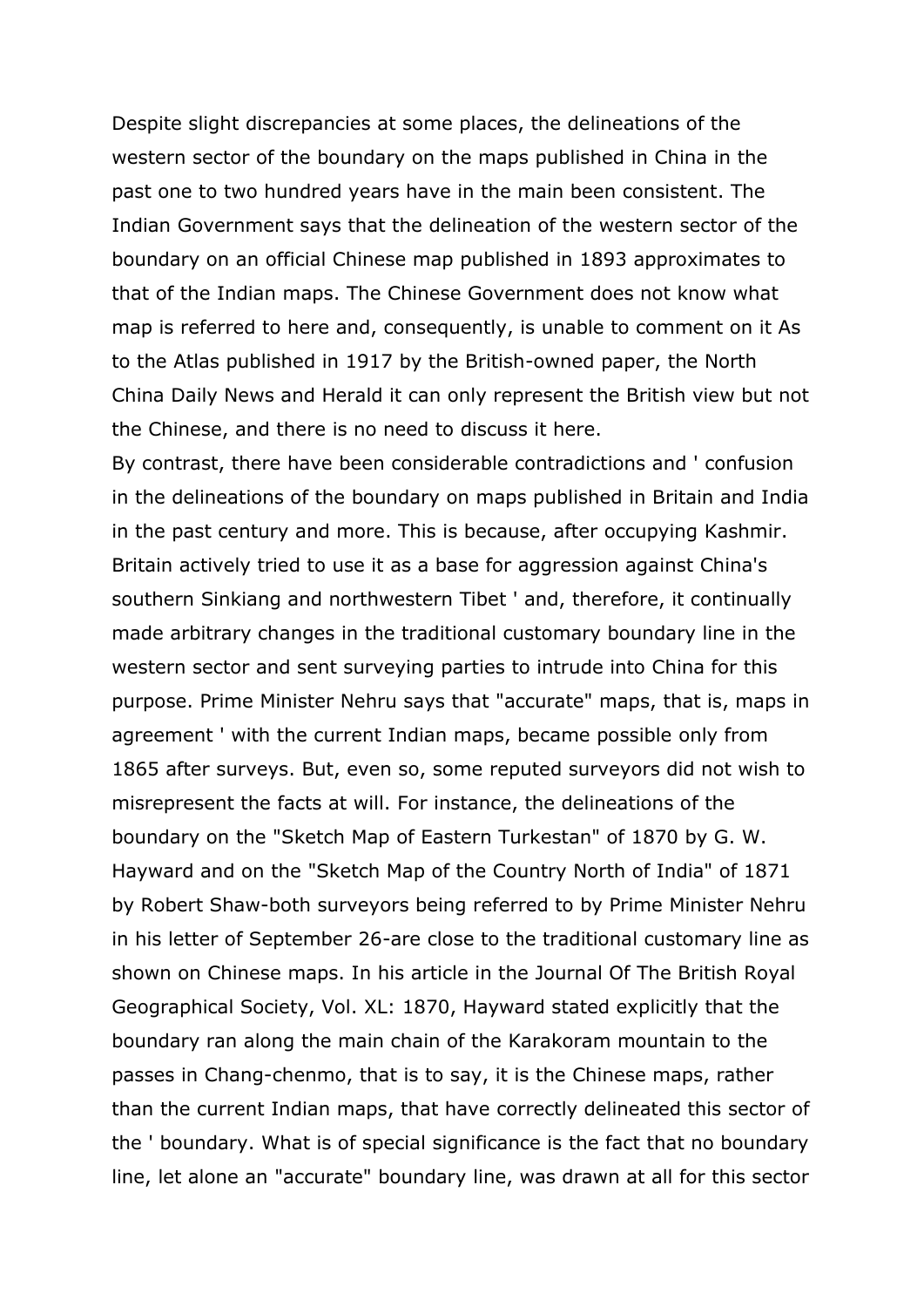on the official map compiled by the Survey of India as late as the 1943 edition. On its 1950 map, though the same colour for Kashmir was painted in the area disputed by India, still no boundary line was drawn, and there were marked the words "Boundary Undefined". This fact has already been pointed out above.

Fourthly, the Indian Government says that the traditional customary line claimed by it possesses in addition distinct geographical features, that is, it runs along the watershed. However; to begin with, the principle of watershed is not the sole or main international principle for the delimitation of boundaries. It is particularly impermissible to use the watershed as a pretext for seeking a boundary line within the territory of another country. Next, the traditional customary line claimed by the Indian Government, instead of separating the Hotien River system from the Indus River system, actually cuts across the Hotien River system. On the contrary, the traditional customary line as shown on Chinese maps truly reflects the geographical features of this area, that is, having no steep slopes in the north-south direction, the area is easily passable and, therefore, naturally forms the only route linking Sinkiang and western Tibet. To the west, however, there lies between this region and Ladakh the towering Karakoram mountain range which is extremely difficult to pass through. The Indian Government also admits that this area is extremely difficult of access from Ladakh.

It can thus be seen that judging by the actual administrative jurisdiction at all times or by the maps and geographical features referred to by India, the line claimed by India to be the traditional customary boundary line in the western sector is without any foundation; while the traditional customary line for which China stands is truly well-founded.

(2) Concerning the middle sector. The disputed areas involved here owing to difference of conception between the two sides regarding the traditional customary line-Chuva Chuje, Shipki Pass, Sang, Tsungsha, Puling-Sumdo, Wuje, Sangcha and Lapthal-are ail traditional Chinese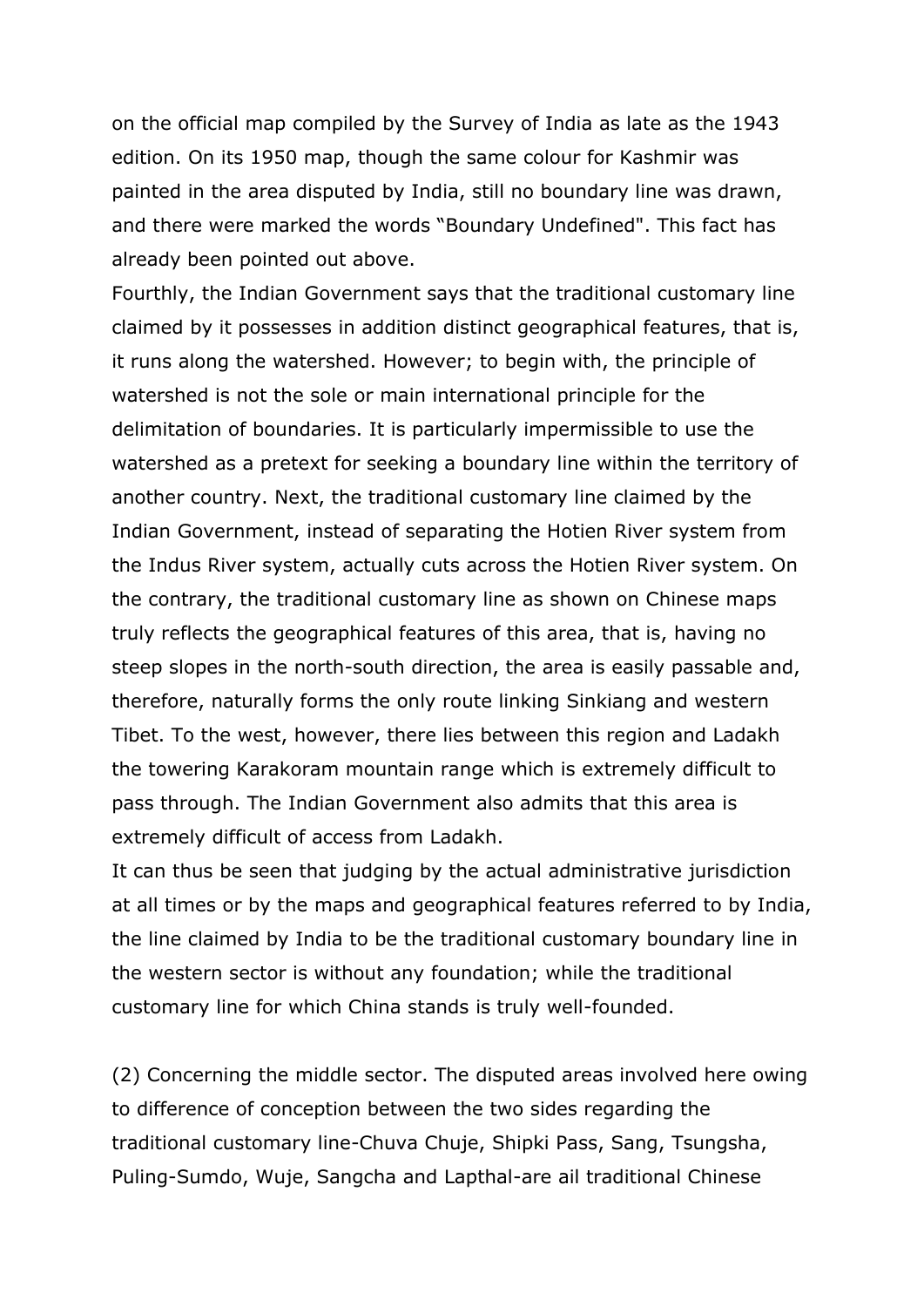territory. Except Sang and Tsungsha which were invaded and occupied by Britain earlier, they were all occupied or intruded into by India only after the signing of the 1954 Sino-Indian Agreement.

The local authorities of the Tibet region have kept up to now the landconferring documents or land deeds concerning these places issued in the past few centuries. For example, the mandate issued in the name of the 7th Dalai Lama in the l8th century stated specifically that Wuje was within the territorial limits of Daba Dzong of Tibet. Furthermore, the local authorities of the Tibet region have all along been collecting taxes in these places and the census record and taxation papers of some of these places have been well preserved down to the present time. Nearly all those who have lived long in these places are of the 'Tibetan nationality of China. Despite foreign occupation o£ their places of residence, they still did not wish to be separated from their -motherland. For instance, after Sang and Tsungsha were occupied by Britain. the local population still considered themselves Chinese nationals and on more than one occasion pledged their allegiance to the local government of the Tibet region of China in statements made to the local authorities of the Tibet region.

It must be pointed out in particular that among the abovementioned places. Puling-Sumdo is one of the ten places which the Chinese Government agreed to open as markets for trade in the Ari district of Tibet as specified in Article II Section 2 of the Sino-Indian Agreement of 1954. It was opened together with the nine other markets in compliance with request made by Mr. N. Raghavan, representative of the Indian Government and Indian Ambassador, at the first meeting of the negotiations. Puling-Sundo, however, was occupied by India soon after the signing of the 1954 Agreement.

The Indian Government claims that it has all along been exercising jurisdiction over the above-mentioned places. However in the note annexed to Prime Minister Nehru's letter of September 26, 1959, apart from some extremely strained arguments in connection with Sang and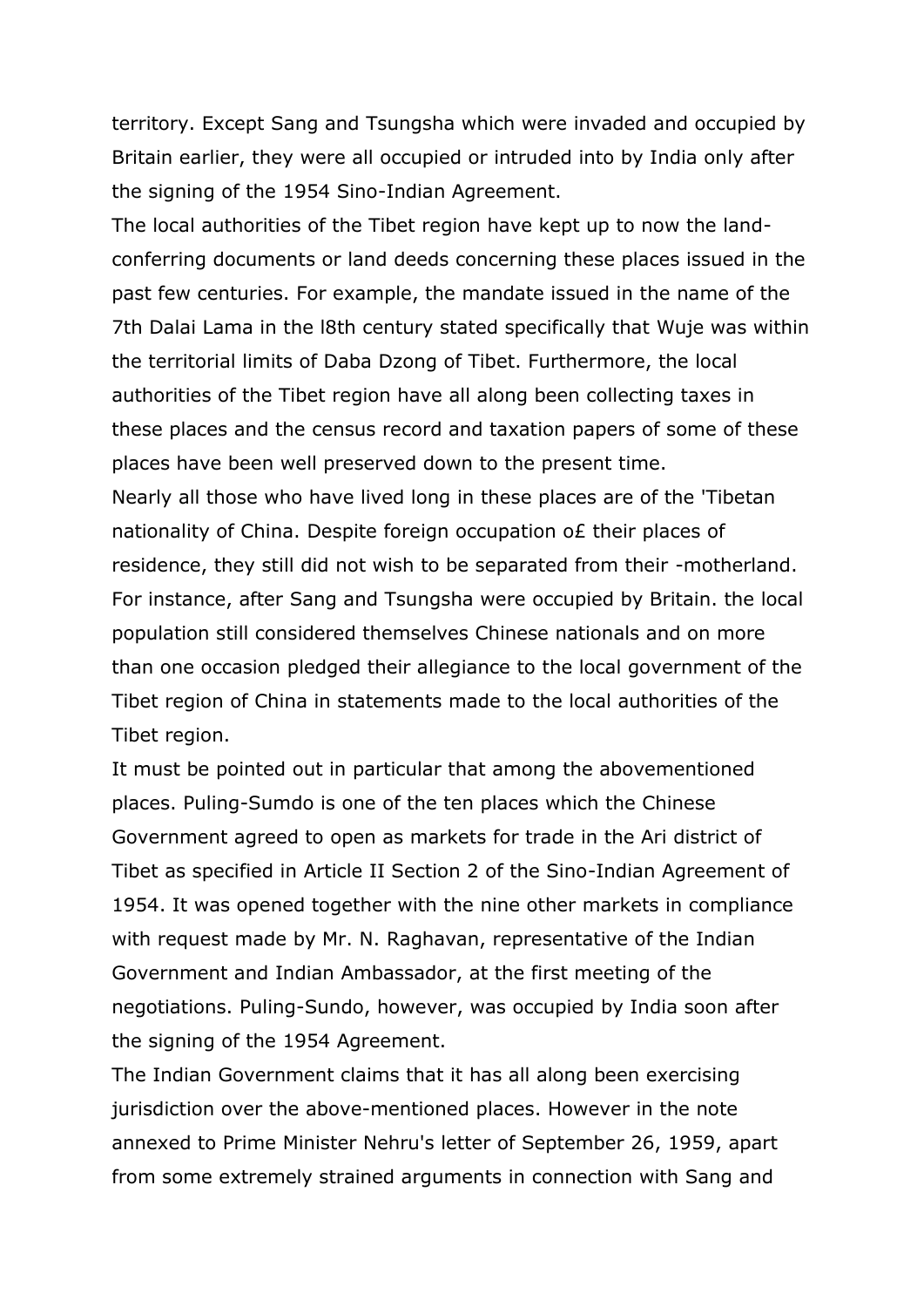Tsungsha, there are no concrete facts whatever to show that jurisdiction has always been exercised over the seven other places.

The principle of watershed put forward by the Indian Government cannot be applied here either, as it does not conform with the jurisdiction actually exercised by each side.

The maps published by the two sides also show that it is China, not India, which has abided by the traditional customary line. The delineations of this sector of the boundary on past Chinese maps, though leaving a few very small pieces of Chinese territory outside of the Chinese boundary, on the whole reflected the correct traditional customary line. On the other hand, no boundary line was drawn for this sector on official Indian maps even as late as 1950, and only the words "Boundary Undefined" were marked.

(3) Concerning the eastern sector. The area between the so-called McMahon Line and the boundary line at the southern foot of the Himalayas as shown on Chinese maps has always belonged to China, and was until recently still under Chinese jurisdiction. This is proved by a mass of facts.

As early as the middle of the seventeenth century, the local government of the Tibet region of China had begun to exercise jurisdiction over this area comprising Monyul, Loyul and Lower Tsayul. Take the Monyul area for example. In the middle of the seventeenth century, when the fifth Dalai Lama unified Tibet, he sent his disciple Mera Lama and tribal chief Namka Drukda, Dinpon of Tsona, to the Monyul area to establish their rule there. By the beginning of the eighteenth century, the local government of the Tibet region had unified the whole of Monyul and divided the area gradually into 32 "tso" (a few named "din"). At Tawang, the capital of Monyul, an administrative committee known as "Tawang Shidrel" and a non-permanent administrative conference of a higher level known as "Tawang Drudrel" were set up to direct the affairs of the whole area. The local government of the Tibet region used always to appoint the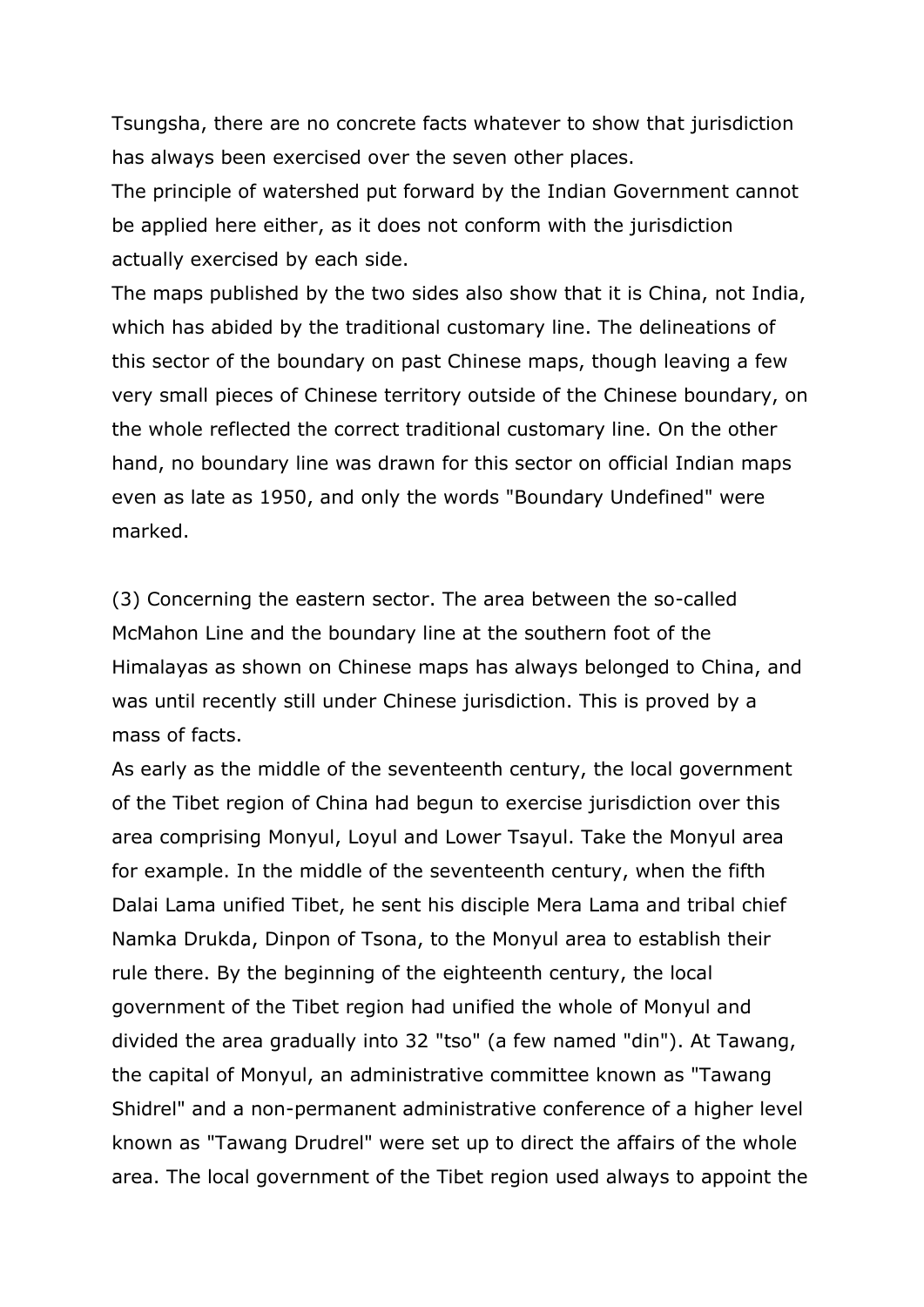officials of the administrative organs at various levels in Monyul, collect taxes (mainly grain tax, twice a year) and exercise judicial authority in all parts of the area. Monyul was included in every census conducted in Tibet in the past and was not treated as an exceptional case. The religious, economic and cultural life of the local people, the Monbas has been deeply influenced by the Tibetan nationality; they believe in Lamaism, can speak the Tibetan language, and used Tibetan currency. It is from the Monyul area that the 6th Dalai Lama, Tsanyun Gyaltso, hailed, and his house there received for all generations the mandates conferred by successive regimes of the Tibet region.

In addition, it must be pointed out that even after the so-called McMahon Line was defined and made public, the local government of the Tibet region continued to exercise extensively and for a long period of time its jurisdiction over this area. For instance, the Tibetan administrative institutions in Monyul had been almost kept intact until 1951. In Loyul and Lower Tsayul, up to 1946, the administrative organs of "tso" and "din" were maintained quite extensively, and the people continued to pay taxes and render *corvee* to the Lhasa authorities.

Therefore, the allegations of the Indian Government that "the Tibetan authorities have not exercised, jurisdiction at any time in this area," that the local "tribes have not been afflicted in the slightest degree by any Tibetan influence, cultural, political or other," and so on are incredible. The Indian Government claims that it has always exercised jurisdiction over this area. However, in Prime Minister Nehru's own words, Indian administration had "gradually moved up'' to this area; the tribes had generally been left "more or less to look after themselves" until around 1914; and British political officers only visited these areas." And what did the British officers who had visited this area say? The Captain Bailey referred to by Prime Minister Nehru in his letter of' September 26, 1959, who was specially sent by the British Indian Government in 1913 to southeastern Tibet to conduct illegal exploration and survey for the purpose of defining the so-called McMahon Line, described the jurisdiction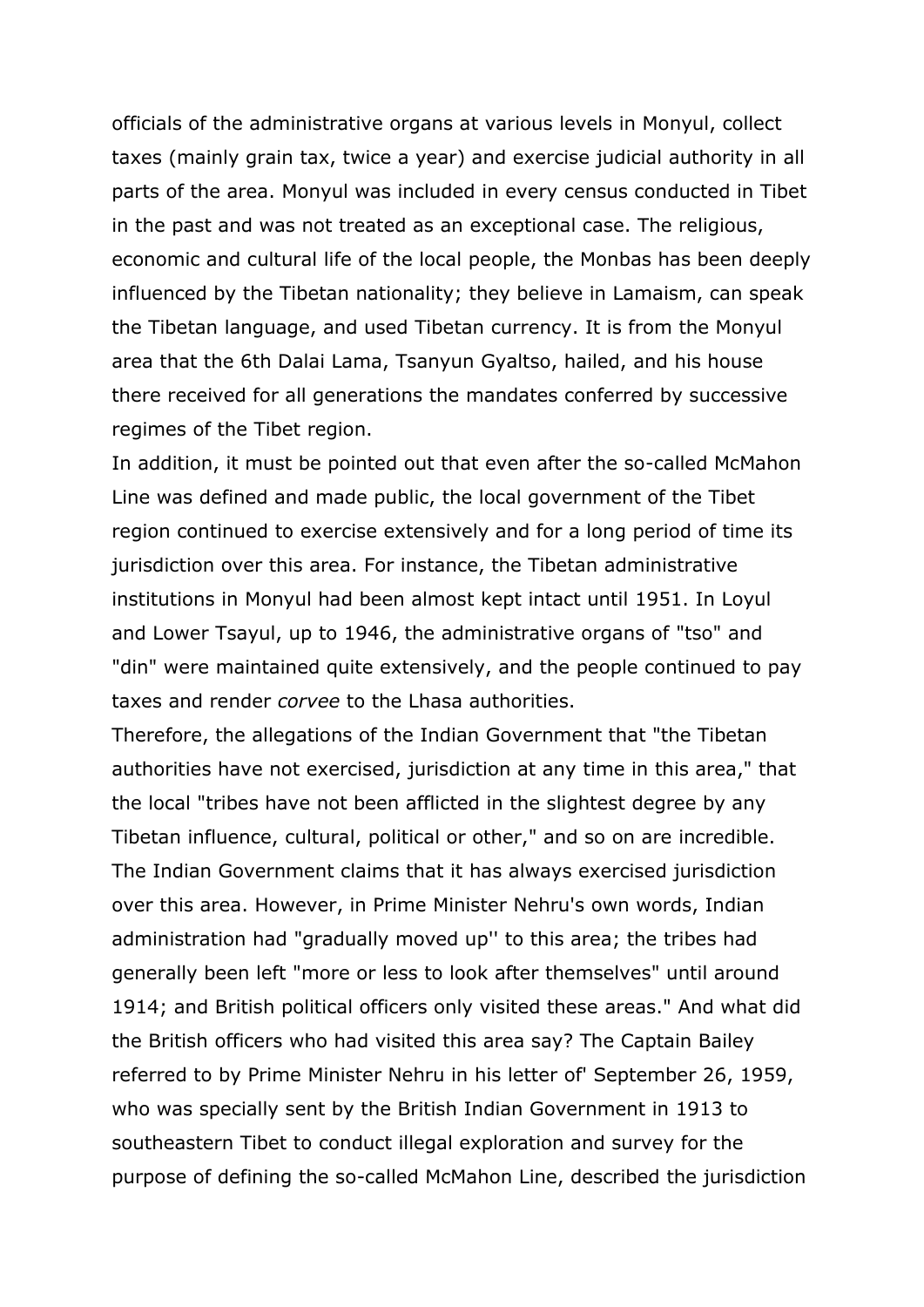of the Tibet local government over the Monyul area at the time in his book "No Passport To Tibet" published in 1957; he further stated in his letter to the *London Times* published on September 7 this year that "When we reached Tawang (i.e. capital of Monyul), we found a purely Tibetan administration in force." Even Christoph Von Fuhrer-Haimendorf, then Special Officer of the Indian External Affairs Department in Subansiri, who was sent by the Indian Assam authorities in 1944, that is thirty years after the so-called McMahon Line was defined, to explore this area, also testified in his book "Himalayan Barbary" published in 1955 that the frontier in this area was undefined and unsurveyed, and remained unadministered by the Indian authorities. It can thus be seen how untenable are the assertions that the area has belonged to India for tens and hundreds of years, that the current boundary has always been the historical boundary, etc., etc.

The Indian Government says that the British concluded a number of agreements with some of the local tribes between 1844 and 1888 and that these agreements are evidence of Indian jurisdiction. However, the 1853 agreement with the Monbas cited by Prime Minister Nehru, begins with the statement by the Monbas: "We….being deputed by the Daba Rajas to carry letters of friendship to the Agent, Governor-General, North-East Frontier, desiring that the former friendly relations which existed between the Government of India and our Lhasa Government...should be again resumed..." This passage proves exactly and indisputably that the Monbas belong to Tibet, not India, and that it was under the premise of recognizing them as belonging to Tibet that the Indian Government concluded the agreement with them. The Daba Rajas referred, to here the Regent of the local government of the Tibet region. As to the agreements with the Abors and the Akas cited, it can also be seen clearly from their texts that the areas of those tribes were not British territory. Some of the agreements even stated explicitly that British territory "extends to the foot of the hills (i.e., southern food of the Himalayas)." And these peoples were not British subjects.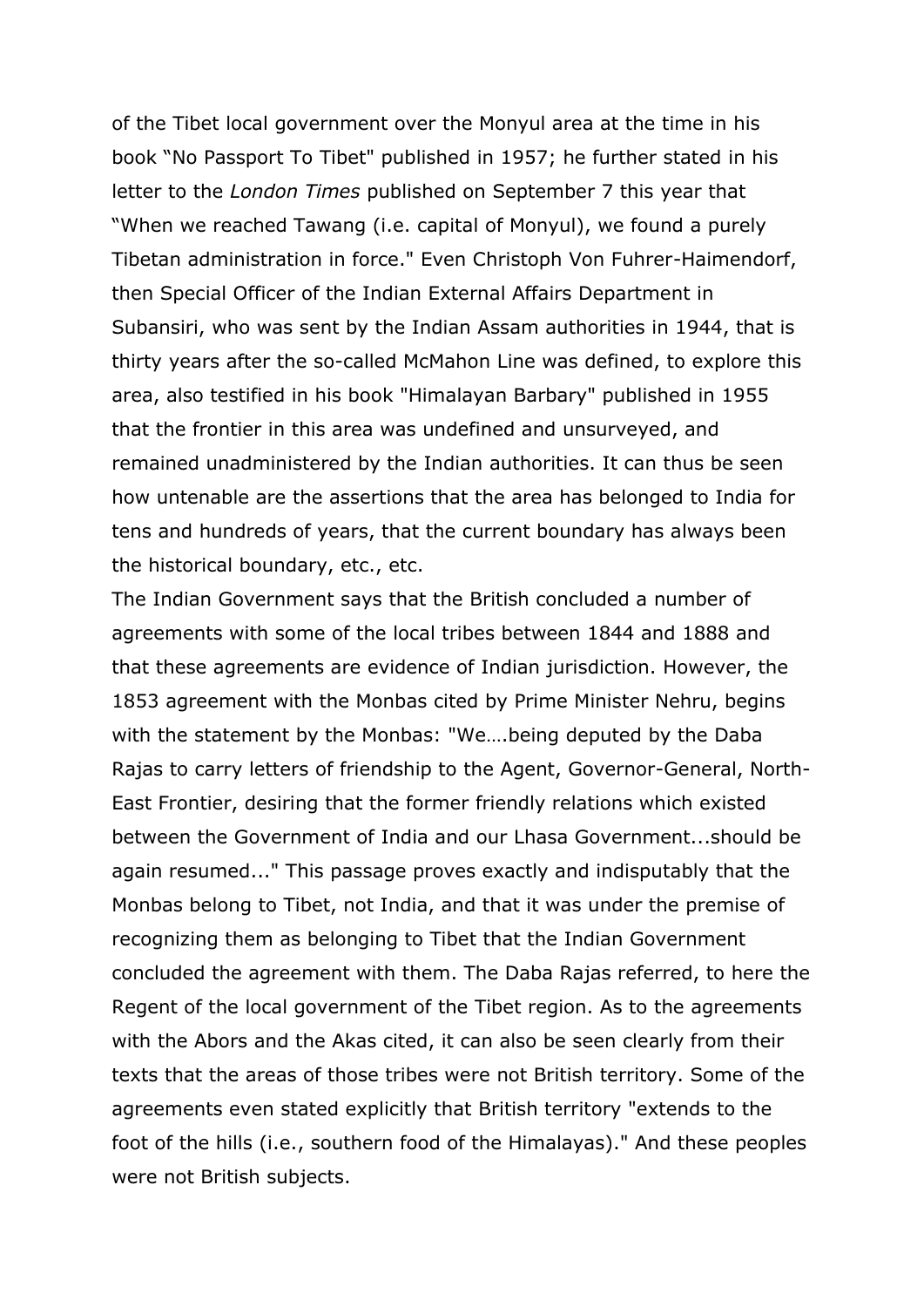It can be seen from the above historical data provided by the Chinese and Indian sides respectively that this area always belonged to China, not to Britain or India.

This conclusion is further confirmed forcefully by the authoritative maps published in the two countries. The maps published i China as a rule include this area in Chinese territory, that is, marking the boundary line along the true traditional boundary at the southern foot of the Himalayas. According to material now available to the Chinese Government, the same delineation was followed on the official maps published by the Survey of India up to and including the 1938 edition. After 1938 and up to 1952, the Survey of India changed its delineation by marking the boundary in accordance with the so-called McMahon Line, but still using marking in undemarcated boundary. Since 1954, it has again changed the demarcated boundary into demarcated boundary. By these successive changes, it shifted from its original position of recognizing the area as Chinese territory to that of claiming this area as India's lawful territory at all times. Nevertheless, the delineation on current Indian maps has not been accepted internationally. As stated above, the atlas edited by John Bartholomew, cartographer to the King of Britain, and published in 1958 still considered it a dispute area while the delineation on the map "India 1945'', attached Prime Minister Nehru's book "The Discovery Of India," was still the same as that on Chinese maps.

In the face of these authoritative facts, the Atlas of the Chinese Empire published in London in 1906 by the China Inland Mission, a British church organization, to which the Indian Government referred, is obviously without significance.

It can be seen from what has been said in the above that the Chinese Government's view of the 'traditional ' customary line is based on objective facts and confirmed by a mass of factual data in all its sectors, western, middle and eastern. On the other hand the boundary line marked on Indian maps, with the exception of the middle sector which for the most part conforms to reality, does not represent at all the traditional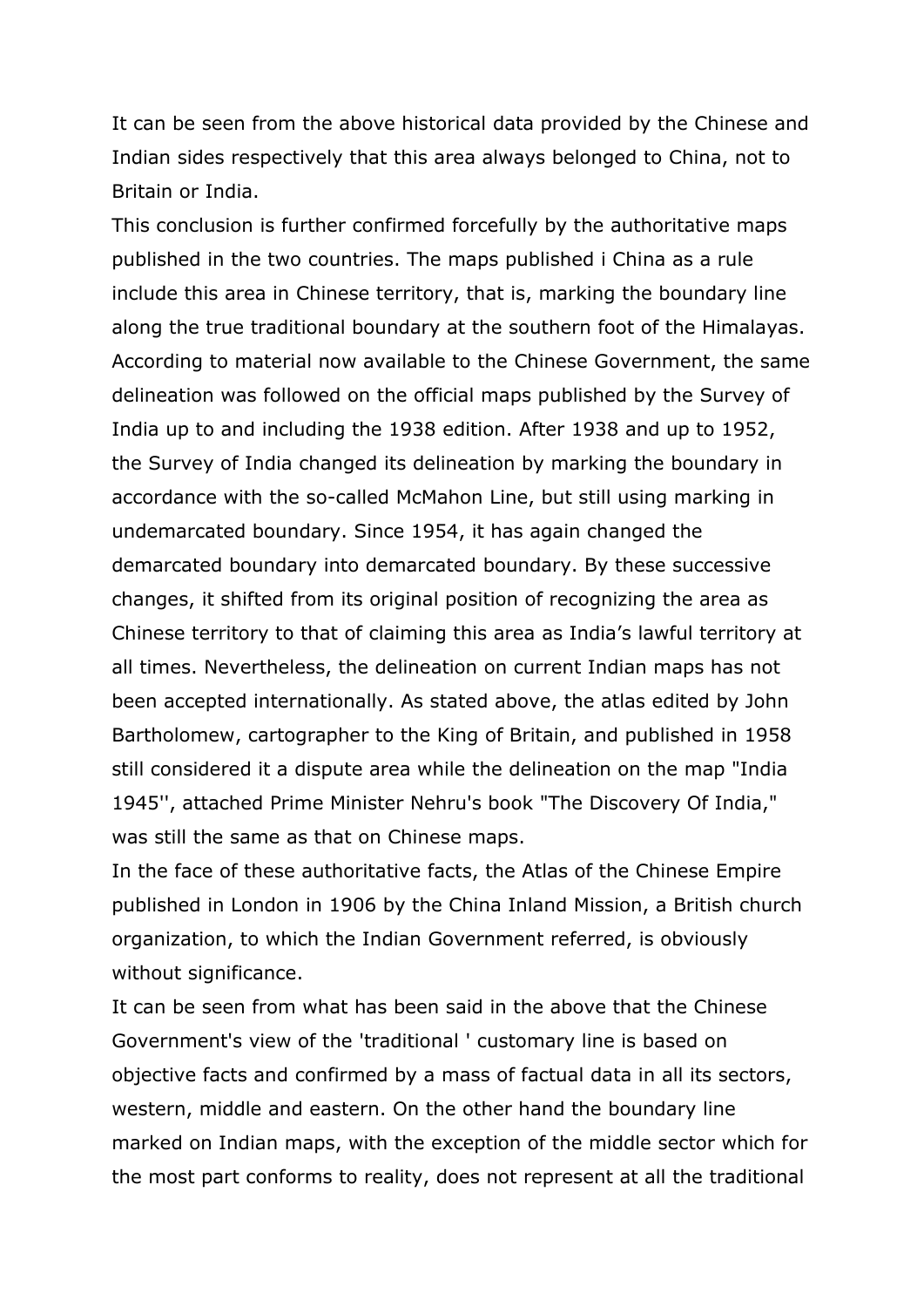customary line. The eastern and western sectors of this boundary line, it can in particular be seen beyond any shadow of doubt, are the product of the British policy of aggression and expansion in modern history. It should not have been necessary to discuss the British poi of aggression and expansion in modern history as the history of India itself, the history of India's adjacent countries which had only been a part of British India or its dependency, the history of China and, in particular, the history of China's Tibet region bordering adjoining India, all bear witness to this policy. While embarking on armed aggression against Tibet and conspiring to cause Tibet to break away from China, Britain also nibbled at the frontiers of Tibet both on the maps and in deed, which resulted in this boundary line that was later inherited by India and is marked on current Indian maps. Of course, the great Indian people, who treasure peace, can in no way be held responsible for all the acts of aggression committed by Britain with India as its base. It is however, surprising that the Indian Government should claim the boundary line ·which Britain unlawfully created through aggression against Tibet and which even includes areas to which British authority had not extended as the traditional customary boundary line, while perversely describing the true traditional customary boundary line pointed out by the Chinese Government on the basis of objective facts as laying claim to large tracts of Indian territory. How would the Indian Government feel, if it were in the position of the Chinese Government. If this assertion is maintained, the inevitable conclusion to be derived would be that the British colonialists were most fair-minded while oppressed China was full of undisguised ambitions; that the powerful British imperialism was, for the past one hundred years and more, invariably upholding the traditional Sino-Indian boundary while the weak China was ceaselessly encroaching upon British territory! The Chinese Government believes that no one would accept this conclusion.

**\*\*\***

**Question III**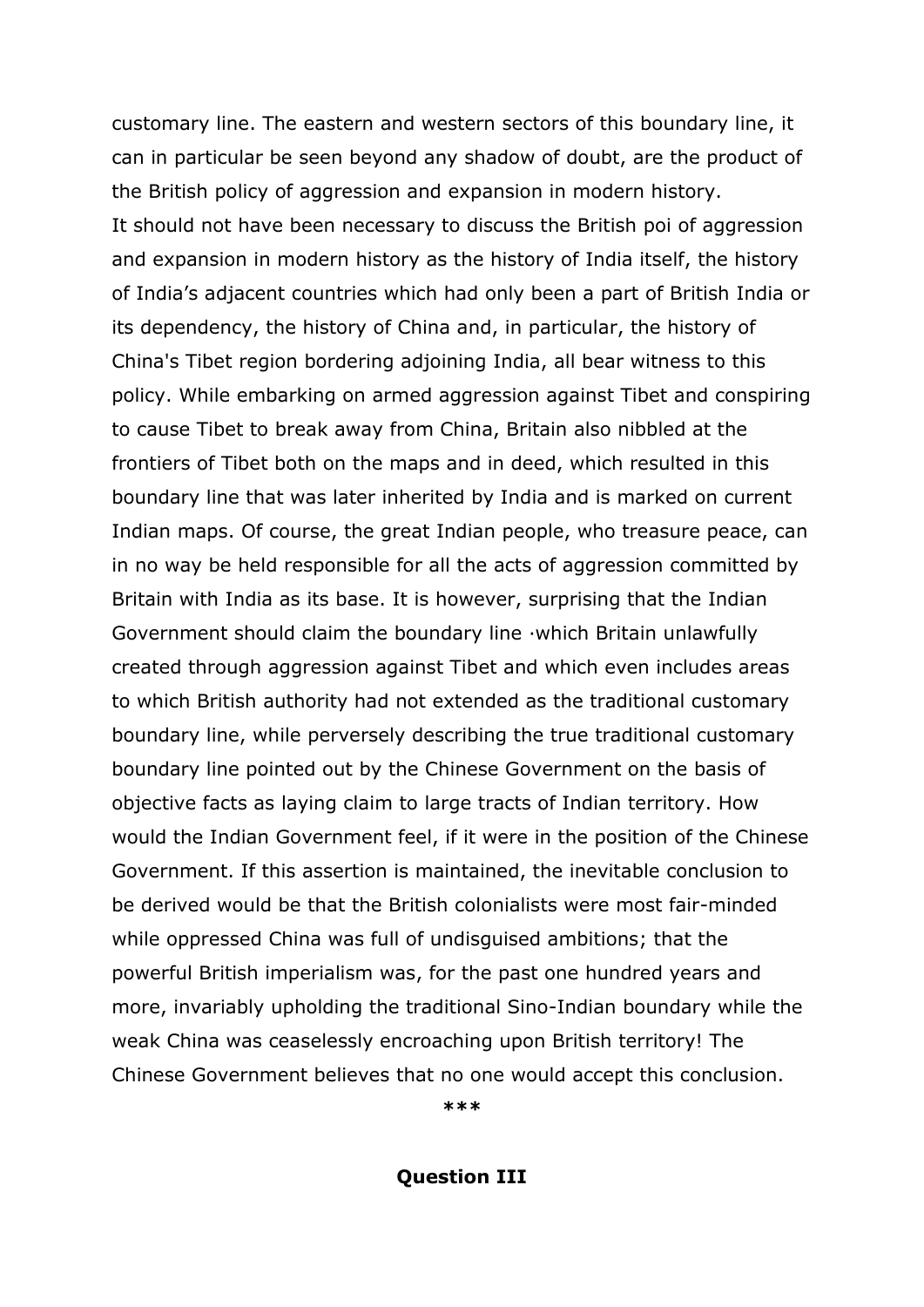# **What is the Proper Way To Settle The Sino-Indian Boundary Dispute?**

The Chinese Government, starting from the above-mentioned facts that the Sino-Indian boundary has never been formerly delimited and that there is difference of conception between the two sides regarding the boundary, has consistently held that an overall settlement of the boundary question between the two countries should be sought by the Chinese and Indian sides, taking into account the historical background and present actual situation, in accordance with the Five Principles and through friendly consultations: that pending this, as a provisional measure, the two sides should maintain the status quo of the border, and not seek to change it by unilateral action, let alone by force; and that as to some of the disputes partial and provisional agreements could be reached through negotiations.

The Indian Government disagrees with the Chinese Government's statement that the boundary has not been delimited and an over-all settlement of the question should be sought through negotiations and only acknowledges that certain minor, partial adjustments could be made. Yet the Indian Government agrees that the two sides should maintain the status quo of the border, avoid the use of force and settle the disputes through negotiations. Thus although there are differences between the two sides, the tranquility of the border and the friendship of the two countries could have been ensured. Contrary to the expectations of the Chinese Government, the Indian Government has time and again asserted that the Chinese Government had previously agreed that the boundary had been delimited and accepted the Indian Government's claim regarding the boundary and that the Chinese Government changed its stand only recently. At the same time, the Indian Government has also made incorrect interpretations of the status quo of the border, repeatedly violated the *status quo* in actual deeds and even resorted to force, thus creating tension on the border. In these circumstances, the Indian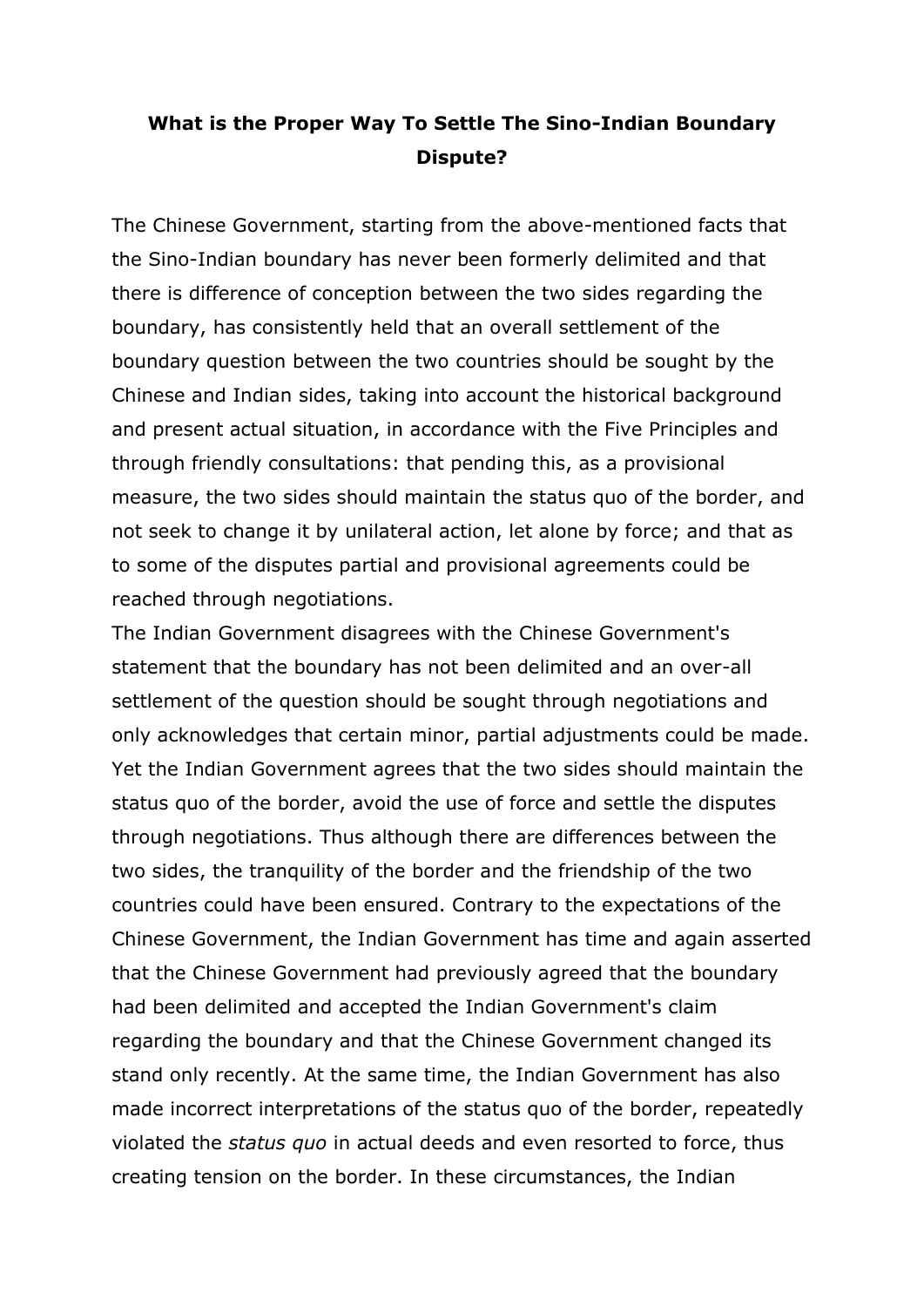Government has perversely changed that the Chinese Government should be held responsible for all this and said that China harboured ambitions of "aggression'' and "expansion." The above-mentioned attitude of the Indian Government has made the boundary question all the more difficult and complicated.

Therefore, the Chinese Government deems it necessary to clarify the following points:

1. Whether the Chinese Government has ever agreed that the boundary was delimited and accepted the Indian Government's claim regarding the boundary and changed its stand afterwards.

The Indian Government has referred to the Sino-Indian Agreement of 1954, holding that this Agreement has dealt with all the outstanding issues between India and the Tibet region, and that therefore the boundary question should be considered settled.

As a matter of fact, the Sino-Indian Agreement of 1954 is an agreement on trade and intercourse between the Tibet region of China and India and has nothing to do with the boundary question and no provision concerning the boundary can be found in any article of the Agreement. It may be recalled that at that time, the question which the two countries were most concerned about and which called for urgent solution was the establishment of normal relations between India and the Tibet region of China on a new basis. During the negotiations, neither side asked to discuss the boundary question; this was intended to avoid affecting the settlement of the most urgent question at the time. Both sides were clear on this point. At the very beginning of the negotiations, Premier Chou Enlai made it clear to the Indian Government Delegation that the task of the negotiations was "to settle those outstanding questions between the two countries which are ripe for settlement." Afterwards, at the fourth meeting held on January 8, 1954 the two sides jointly defined the task of the negotiations as settling those outstanding questions between the two countries which were ripe for settlement in accordance with the Five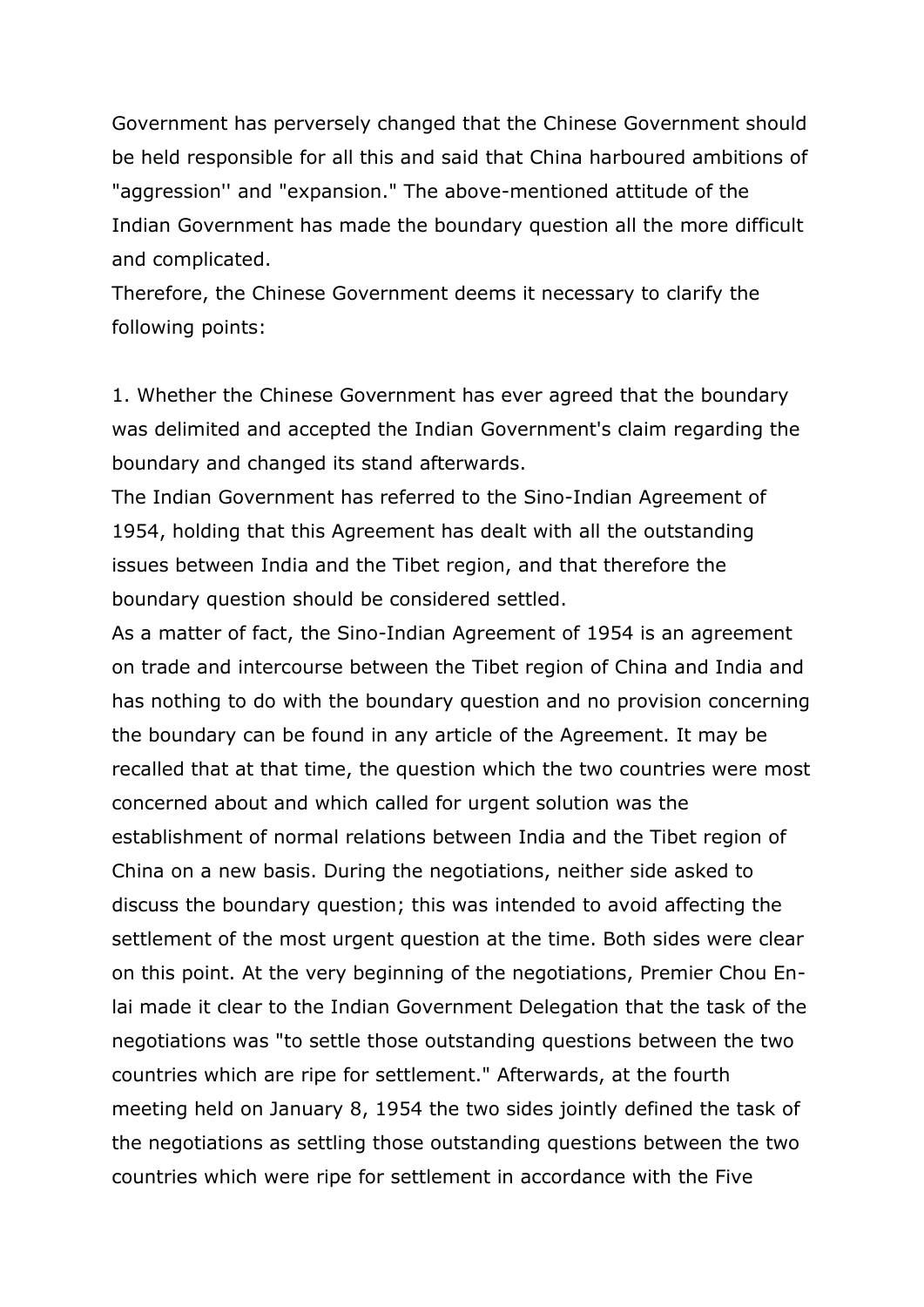Principles of peaceful co-existence. On April 23 of the same year, the Chinese representative further pointed out that the negotiations would not touch on the boundary question. The Indian representative agreed to this view of the Chinese side. There was, therefore, no fact whatever to show that the Chinese Government agreed to the Indian Government's conception of the boundary or that it would not bring up the boundary question for discussion afterwards.

The Indian Government has also referred to the talks between the two Prime Ministers in Peking in October 1954, expressing the view that Premier Chou En-lai's remarks about Chinese maps implied that the Chinese Government would revise its maps in accordance with Indian maps, that is to say, the Chinese Government had accepted the Indian Government's claim regarding the boundary.

The fact is that at that time Prime Minister Nehru took exception to the delineation of the Sino-Indian boundary line on Chinese maps and therefore Premier Chou En-lai explained that the delineation of the boundary on Chinese maps followed that of the old maps and that it would not be fitting for the Chinese Government, on its own, to change the delineation of the boundary before conducting surveys and consulting with the countries concerned. In particular, Premier Chou En-lai pointed out at the time that China has undelimited boundaries with India and some other southwestern neighbouring countries. Prime Minister Nehru said, however, that he considered that no boundary question existed between China and India. It can be seen from this conversation that there was an obvious difference of views between the two sides regarding the boundary, and that Premier Chou En-lai clearly expressed his disagreement to any unilateral revision of maps.

The-Indian Government has also referred to the talks between The two Prime Ministers held in India at the end of 1956, considering that Premier Chou En-lai's remarks made at the time about the so-called McMahon Line implied that the Chinese Government recognized this line.

In fact, when Premier Chou En-lai referred to the so-called McMahon Line,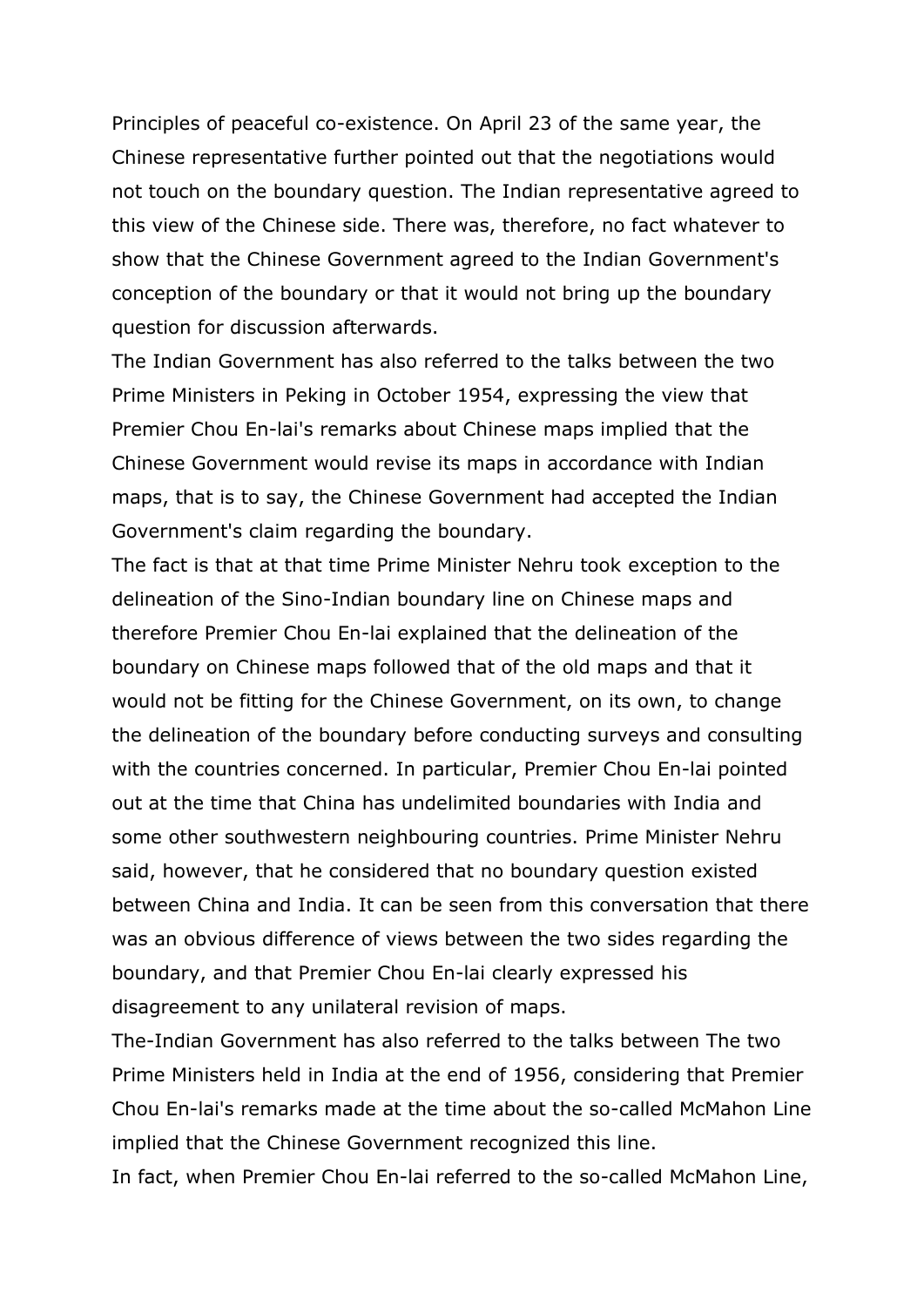he said that it was illegal and had never been recognized by the Chinese Government. He explained at the same time that despite this, in order to ensure the tranquility of the border and out of consideration for the friendship of the two countries, Chinese military and administrative personnel would strictly refrain from crossing this line and expressed the hope that a proper way to settle the eastern sector of the boundary might be found at a later date. This statement of Premier Chou En-lai can by no means be interpreted as recognition of this line by the Chinese Government.

It can thus be seen that the Chinese Government has been consistent in its attitude that the boundary has not been delimited and is yet to be settled through negotiations between the two countries. The Indian Government's implication that the Chinese Government has changed its original stand does not accord with the facts.

(2) Whether the Chinese Government scrupulously respects the *status quo* of the border.

It is a principle agreed upon by both sides that pending an over-all settlement of the Sino-Indian boundary question, the status quo of the border should be maintained.

The Chinese Government has faithfully abided by this principle in the ten years since liberation, Chinese military and administrative personnel have been under orders not to go beyond the areas which have always been under Chinese jurisdiction, and even not to cross the so-called McMahon Line in the eastern sector.

The Indian Government's interpretation of the status quo of the border, however, is based not on the actual scope of jurisdiction of two sides, but on the unilaterally fixed boundary line shown on maps that includes large areas where Indian jurisdiction has reached. Thus armed Indian personnel have repeatedly violated the *status quo* of the border and, step by step, extended the scope of its occupation by encroaching on Parigas, Chuva, Chuje, Shipki Pass, Puling-Sumdo, Sangcha and Lapthal, and intruded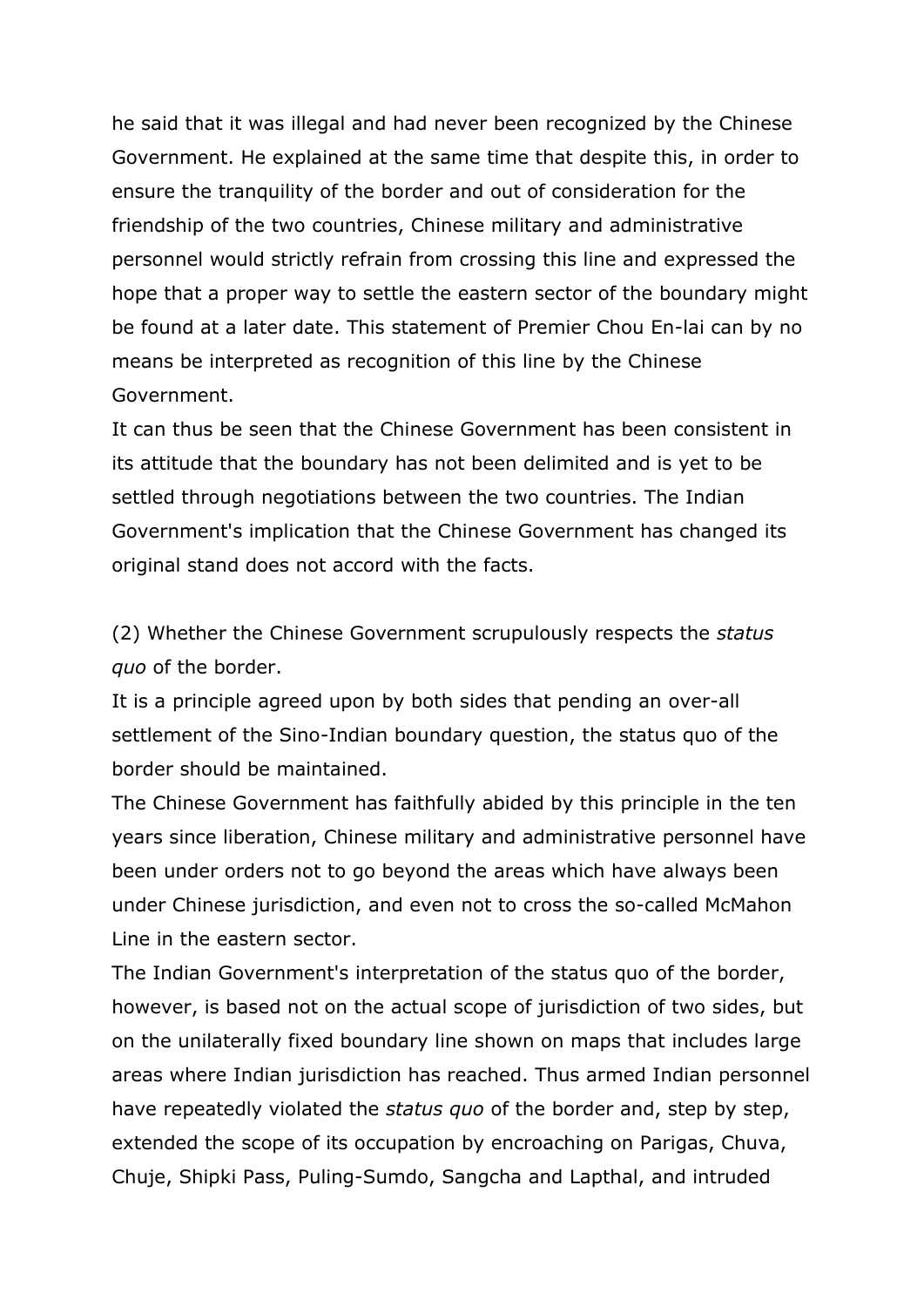into Aksai Chin, Lake Pangong, Kongka Pass and Wuje. But the Indian Government describes all these actions as maintenance of the status quo. In the eastern sector, after the outbreak of the rebellion in Tibet in March this year, armed Indian personnel even overstepped the so-called McMahon Line at one time occupied Longju and Tamaden, and is now still in occupation of Khinzemane, all of which are situated north of that Line. Although the Indian side has occupied Puling Sumdo, one of the Chinese markets specified in the 1954 Agreement and once occupied Tamaden which India itself admits to be Chinese territory, yet the Indian Government has all along denied having violated the status quo of the border. Moreover, basing itself on the boundary line shown on its 'own maps, the Indian Government accused China of violating the status quo of the border. To this the Chinese Government cannot agree.

(3) Whether the Chinese Government has earnestly avoided using force. Recently, two armed clashes which neither side wished to see occurred in the Migyitun area and the Kongka Pass area. This was extremely unfortunate. But it is not China that should be held responsible for them. The Migyitun area incident of August 25 was caused by the action of the armed Indian personnel who had invaded and occupied Longju in advancing further to the southern vicinity of Migyitun and attacking a Chinese patrol. Armed Chinese personnel never attacked the outpost established illegally by India at Longju on the contrary, it was the armed Indian personnel from the Longju outpost who opened fire on an even larger scale on the following day but the Chinese troops stationed at Migyitun never returned from -The allegation that Chinese troops drove armed Indian personnel out .of their outpost at Longju by superior force is not true. Armed Chinese personnel entered Longju only on September 1, that the sixth day counting from August 27 when the armed Indian personnel withdrew.

The case of the Kongka Pass incident of October 21 is even more obvious. On the day after three armed Indian personnel were detained on their intrusion into Chinese territory more than 60 armed Indian personnel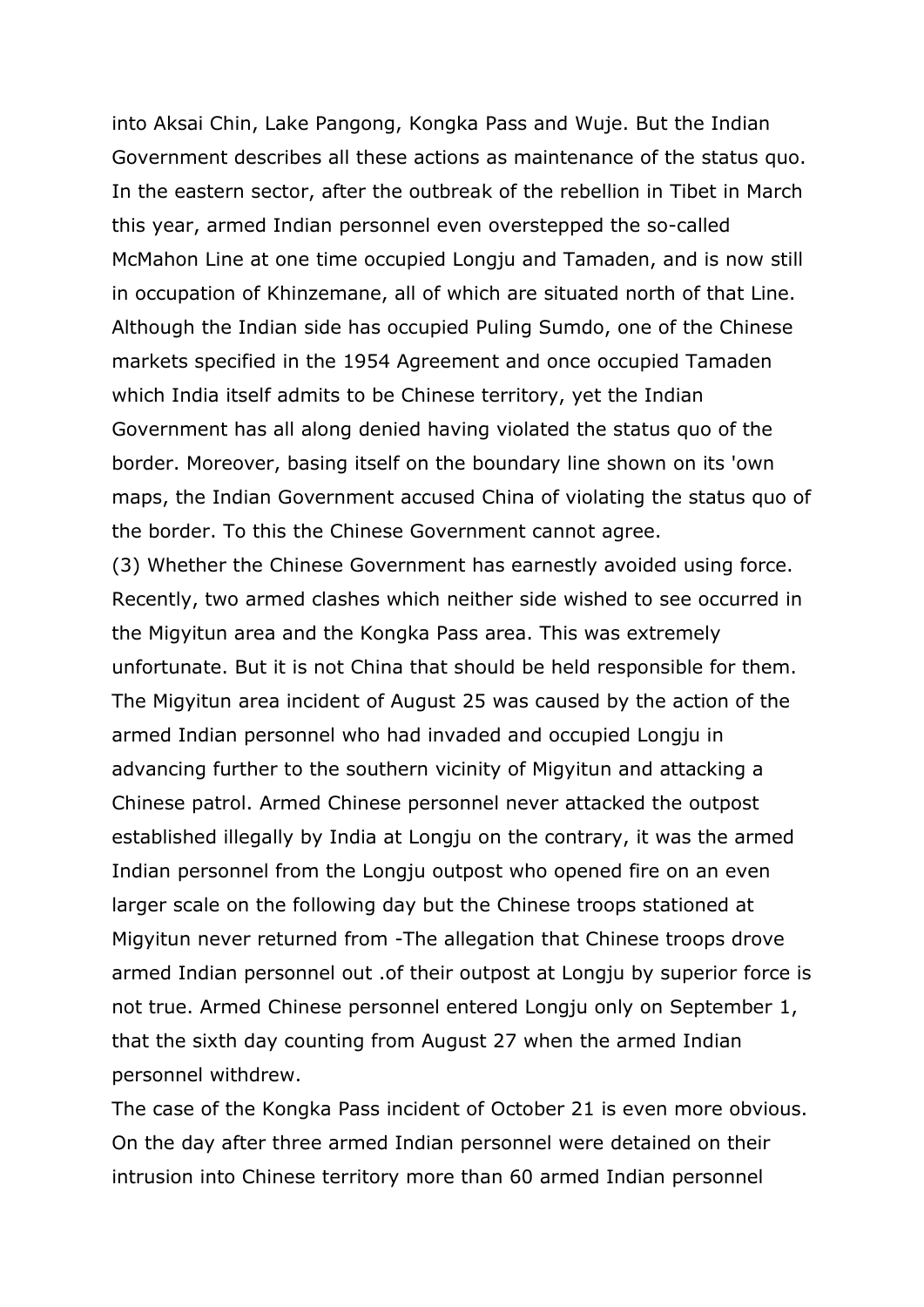carrying light and heavy machine guns and other weapons intruded further into Chinese territory, and launched an armed attack on a Chinese patrol numbering 14 only and carrying light arms alone. Both before and after the Indian party opened fire the Chinese patrol gave repeated warnings not to shoot. The Chinese deputy squad leader, Wu Ching-Kuo, waved his hands to the Indian personnel and called on them not to shoot, but this esteemed comrade was the first man to be hit and killed. Only after this was the Chinese patrol forced to return fire.

That China has consistently refused to use force is further out by the following facts:

(a) When a situation of the armed forces of the two sides facing each other first appeared on the Chinese territory of Wuje in 1955, the Chinese Government took the initiative in proposing that neither side should station troops in Wuje pending a settlement through negotiations. (b) With regard to Chinese territories of Parigas, Chuva, Chuje, Shipki Pass, Sang, Tsungsha, Puling-Sumdo,Sangcha, Lapthal and Khinzemane, which have been occupied by the Indian side, the Chinese Government has never tried compelling the armed Indian personnel to withdraw by force of arms. Even in regard to such an area as Tamaden which e Indian Government itself admits to be Chinese territory, the Chinese Government also patiently waited for the Indian troops to withdraw of their own accord and did not resort to force.

(c) With regard to armed Indian personnel who intruded into the garrison areas of Chinese frontier outposts, the Chinese frontier guard units first of all invariably advised them to leave Chinese territory and it was only when they refused to listen to such advice were they disarmed and afterwards sent out of Chinese territory together with their arms. (d) All the Chinese frontier guards are under strict orders absolutely to

refrain from using their arms unless they are already subjected to armed attack.

(e) After the occurrence of the unfortunate Kongka Pass incident, the Chinese Government immediately ordered its troops guarding the Sino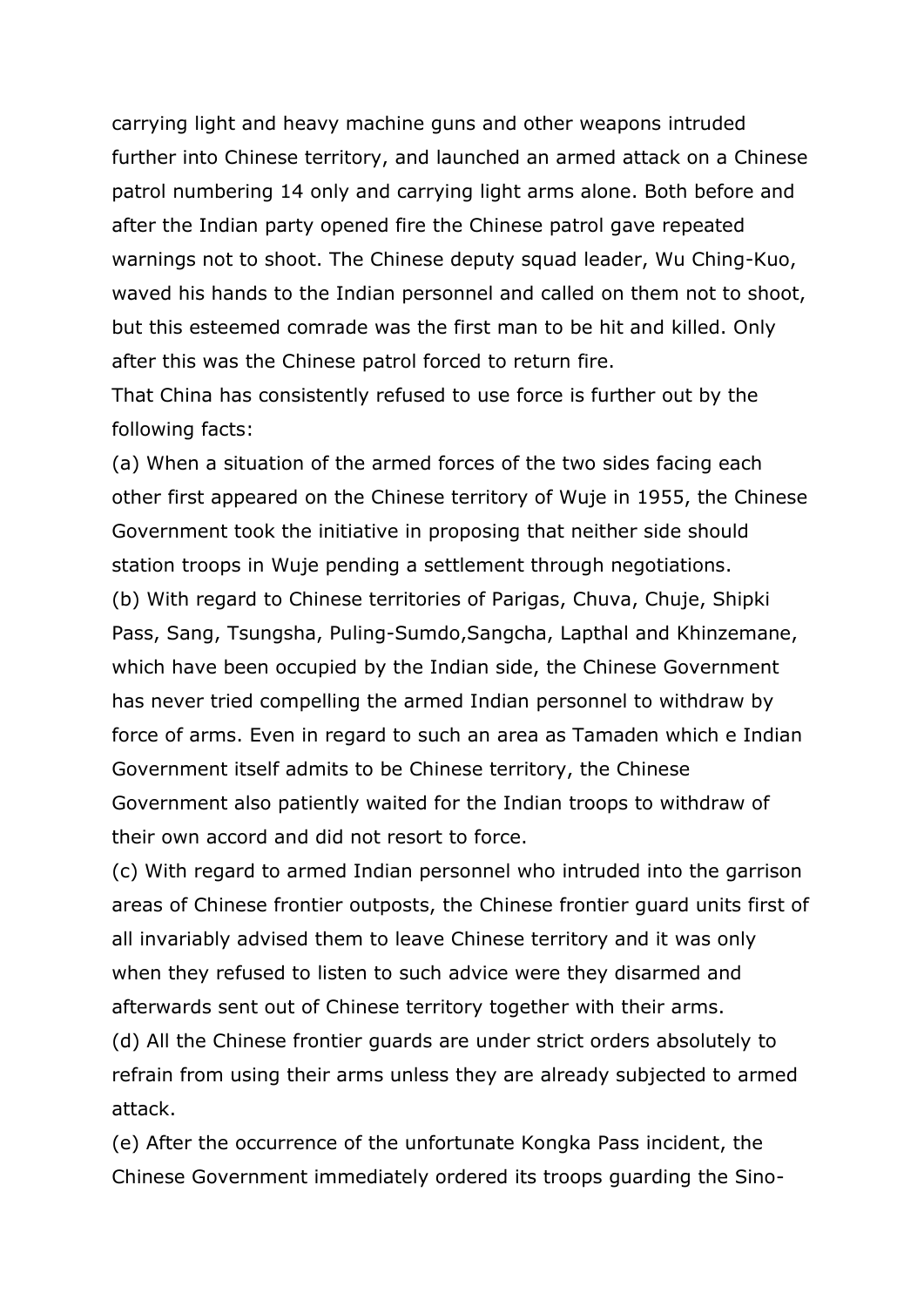Indian border to stop patrolling the entire border.

(f) In order completely and effectively to prevent any border clashes, the Chinese Government has recently proposed time and again that the armed personnel of the two sides on the border respectively withdraw 20 kilometers or some other appropriate distance.

The above-mentioned facts prove that the Chinese Government. has adopted all possible measures to maintain the tranquility of the border and to prevent the use of force and the occurrence of armed dashes. After the Kongka Pass incident, the Indian Government also instructed its frontier guards to stop patrolling and indicated to the Chinese Government that in any event neither side should resort to force except as a last resort in self-defence. This is undoubtedly worthy of welcome. Prior to the occurrence of these two clashes, however, the Indian Government in its note dated August 11 this year had informed the Chinese Government to the effect that Indian frontier guards had instructions "to resist trespassers and to use minimum force necessary for this purpose if warning given by them remains unheeded." The Indian Government's note also stated that "if any Chinese troops are still within Indian territory, they should be immediately withdrawn as otherwise this may lead to avoidable clash." Even after the occurrence of the first clash the Indian frontier guards, according to the note sent by the Indian Government to China on August 27, 1959, still had instructions to "use force on the trespassers if necessary." It must be pointed out that since there are divergences both between the two countries conception of the boundary and between their maps, and since the Indian Government regards large tracts of Chinese territory which have always been under Chinese jurisdiction as Indian territory, Chinese military and administrative personnel stationed on the soil of their own country would inevitably be called "trespassers'' by the Indian side. In this way, Indian subordinates in carrying out these instructions, could use force more or less freely according to their own judgment. Obviously, it cannot be said that the occurrence of the two unfortunate border incidents was unrelated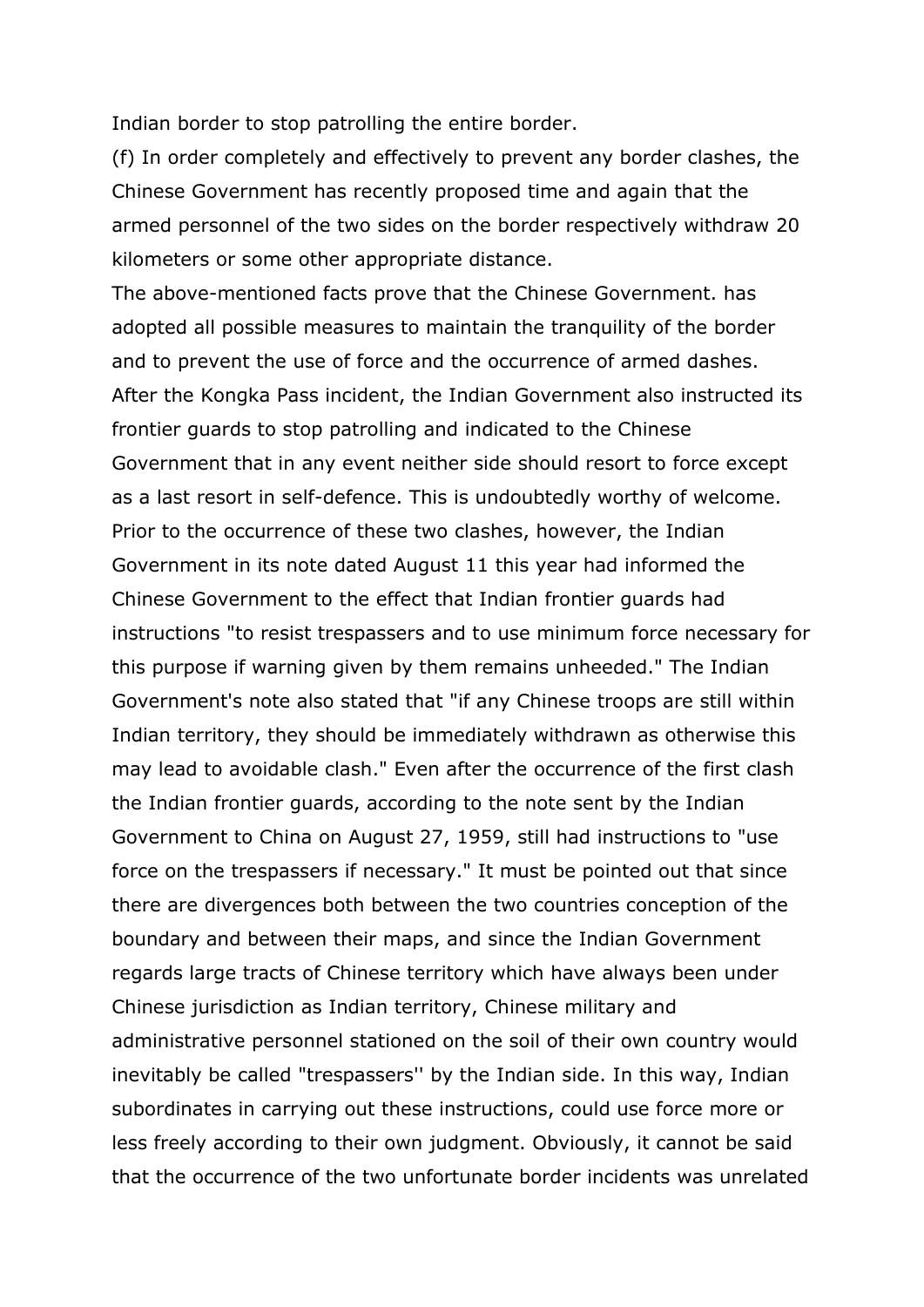to such instructions.

(4) Whether China wants to engage in "aggression" and "expansion." Centering around the Sino-Indian boundary question, there has recently appeared in India a great deal of anti-Chinese pronouncements, which in cold war language slander China as "imperialism," "expanding into India" and "committing aggression.'' The Chinese people cannot but feel deep regret at such malicious attacks against China, which simply fly in the face of facts.

The Chinese Government has noted that there is at present in India a rather prevalent observation that China has now grown strong and, like certain Chinese rulers in history or modern imperialists would seek expansion abroad. Apart from those who are obviously hostile to China, the great majority of those who spread this observation probably do so because they lack an accurate understanding of New China. In these circumstances, the Chinese Government deems it useful to explain China's stand once more to the Government and people of India. Although the Chinese people have begun to score some achievements, China is still very backward economically and culturally and it will still take the Chinese people decades or even over a hundred years of arduous efforts to overcome such backwardness. But at no time in future will China become a threat to its neighbouring countries, just as China does not believe that India, after it has grown strong as China fervently hopes, would become a threat to China To say that the growth of China's population and industry would: constitute a threat to its neighbours is utterly incomprehensible to the Chinese people. China's social system is a socialist one under which political and economic powers are in the hands of the working people and the people and Government of socialist China have not, nor can they have, nor should they have, any intention of threatening others. Moreover, the following facts must be taken note of: Firstly, although China's population has increased at a higher rate since liberation, yet the average annual rate of increase is only two percent,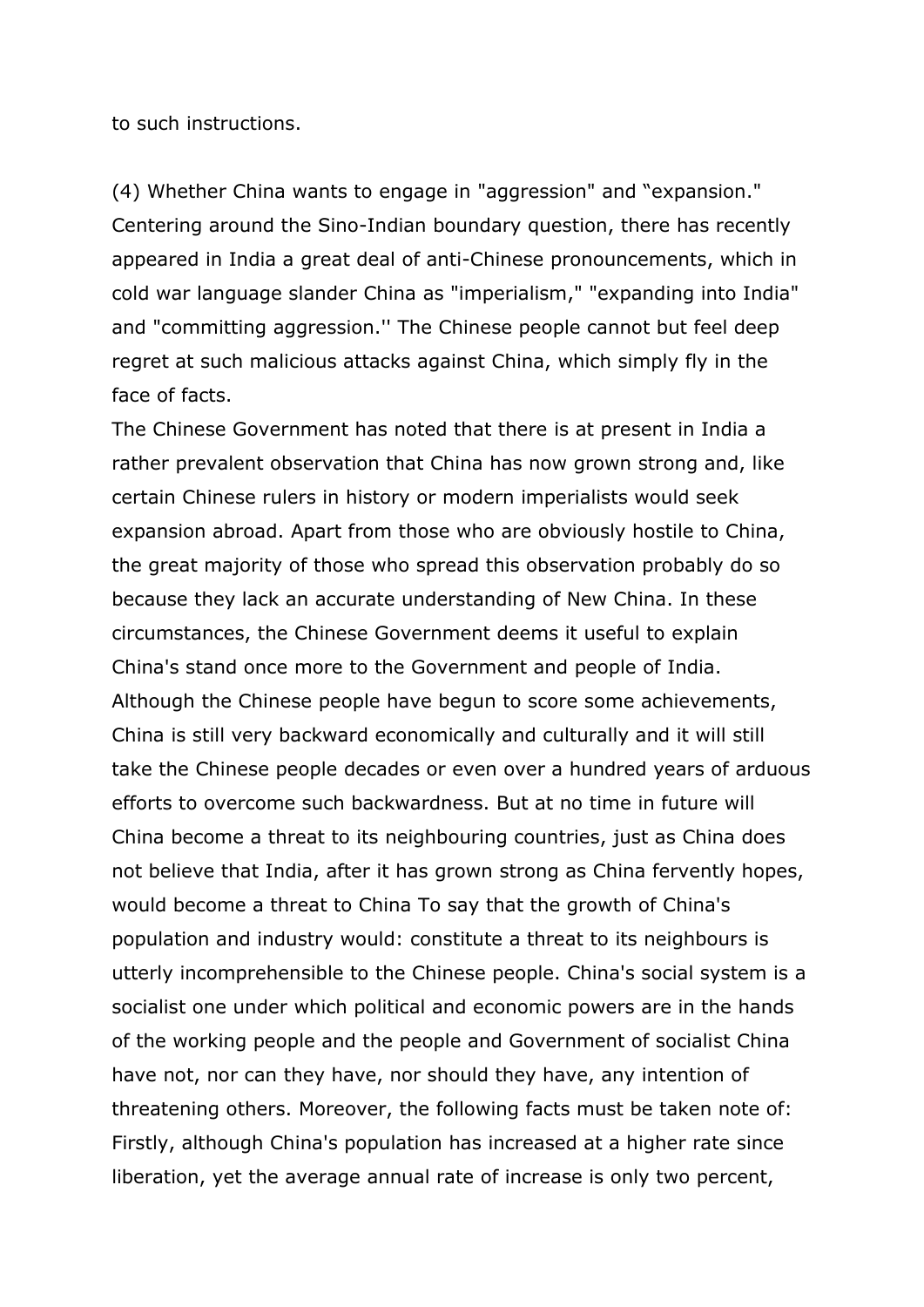while the average annual rate of increase in China's grain output has reached 9-8 per cent, the highest annual rate of increase being 35 per cent. In the future, the per unit area grain output and agricultural labour productivity in China will still be greatly raised. Apart from that, China has a vast territory, more; than half of which is sparsely populated and will take great efforts to develop. Therefore the Chinese people absolutely do not need to seize the territory of other countries to feed themselves. Secondly, although China's industry has undergone some development, it 'still its natural resources and has a huge domestic market; its industry neither needs to grab raw materials from abroad nor needs to dump its products in foreign countries. Thirdly, the development of China's industry and agriculture has led to a shortage, not surplus, of labour power in China. Therefore, China has no surplus population to send abroad. In order to attain their great goals in peaceful construction, the Chinese people are in urgent need of a long-term peaceful international environment. Therefore, in conducting its foreign relations the Chinese Government has consistently pursued a policy of peace and is desirous of living in friendship with all countries, big and small, on the basis of the Five Principles. With regard to the outstanding issues between China and other countries, the Chinese Government has consistently stood for their fair and reasonable settlement by peaceful methods without resorting to force. It is not only impossible, improper and unnecessary for China to commit aggression against its neighbours, rather it is its earnest hope that they would all grow prosperous and strong rapidly. Because only thus can we altogether more effectively prevent imperialist war and aggression and maintain peace in this area; only thus can we better meet each other's needs and help each other in construction work.

So far as the question of boundary is concerned, China absolutely does not want one inch of another country's territory. There are undelimited boundaries between China and many of its neighbouring countries, but China has never taken, and will never take, advantage of this situation to make any changes in the actually existing state of affairs on the borders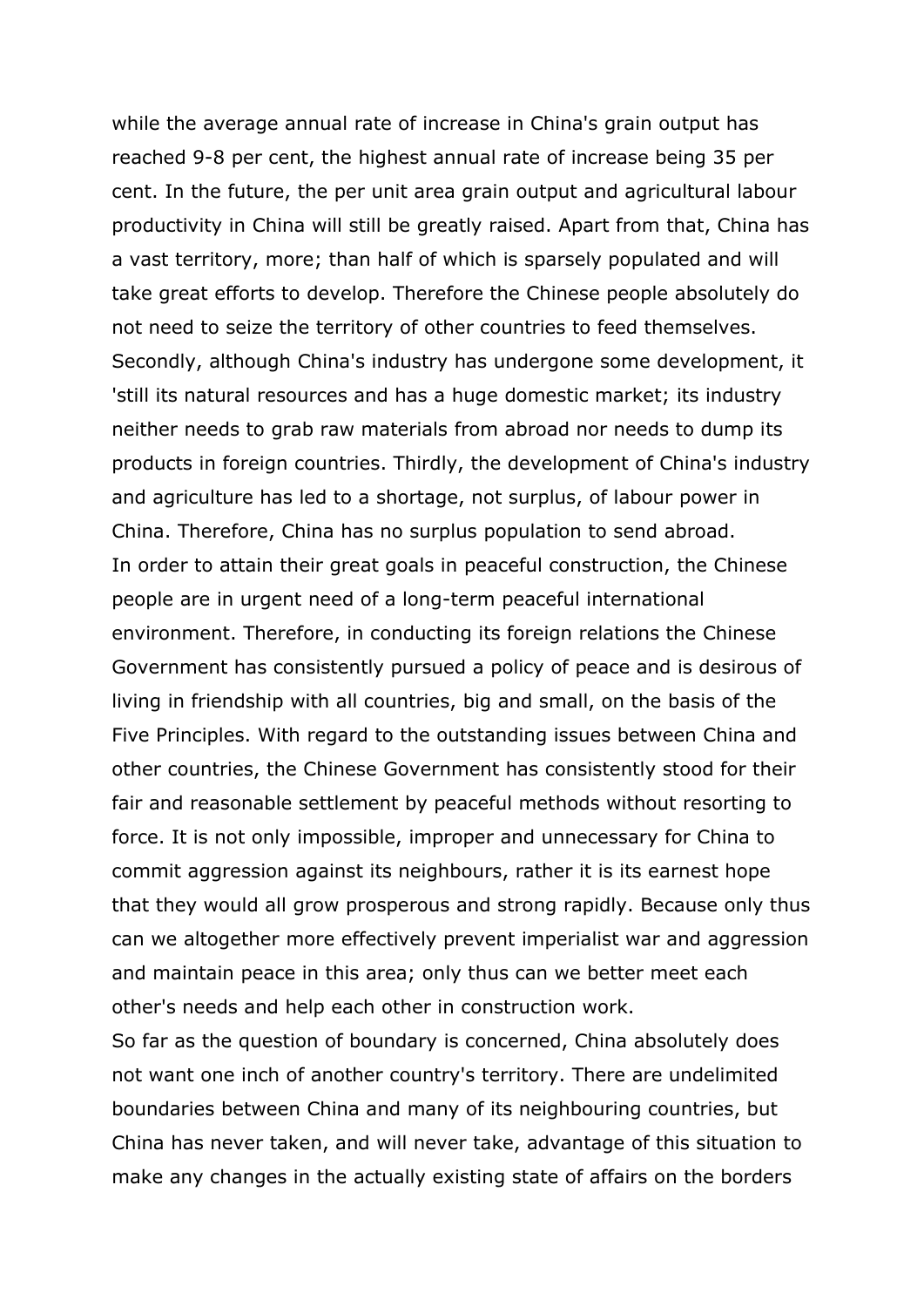by unilateral action. Whether or not the boundary has been delimited, China is always prepared to work in close cooperation with its neighbours for the creation of the most peaceful, secure and friendly border zones so that there will be no mutual misgivings or clashes over the border questions.

With regard to Bhutan and Sikkim, some explanation may be given in passing. China has no other intentions than that of living with them in friendship without committing aggression against each other. Concerning the boundary between China and Bhutan, there is only a certain discrepancy between the delineation on the maps of the two sides in the sector south of the so-called McMahon Line. But it has always been tranquil along the border between the two countries. The boundary between China and Sikkim has long been formally delimited and there is neither any discrepancy between the maps nor any disputes in practice. All allegations that China wants to encroach on Bhutan and Sikkim, just like the allegations that China wants to commit aggression against India and other southwestern neighbouring countries, are sheer nonsense. The basic stand of the Chinese Government towards its neibhbours has long been defined time and again and there should have been no need to deal with it at length. It is, however, unfortunate that recently, particularly since the putting down of the rebellion of the reactionary serfowners in the Tibet region of China, India has in various ways distorted and attacked the Chinese attitude. In the interest of friendship of the two countries, the Chinese Government does not wish to answer attack with attack, but would rather assume that the Indian Government really has some misunderstandings about China's intentions. It may be that, for certain reason, the campaign against China would still continue. Even if unfortunately that should be the case, the Chinese Government absolutely refuses to think that the misunderstandings about China of those who harbour no ill-will would likewise continue for long. Because, if China were really committing aggression against and posing. threat to India or any other country, ten thousand denials would not alter the fact; if it is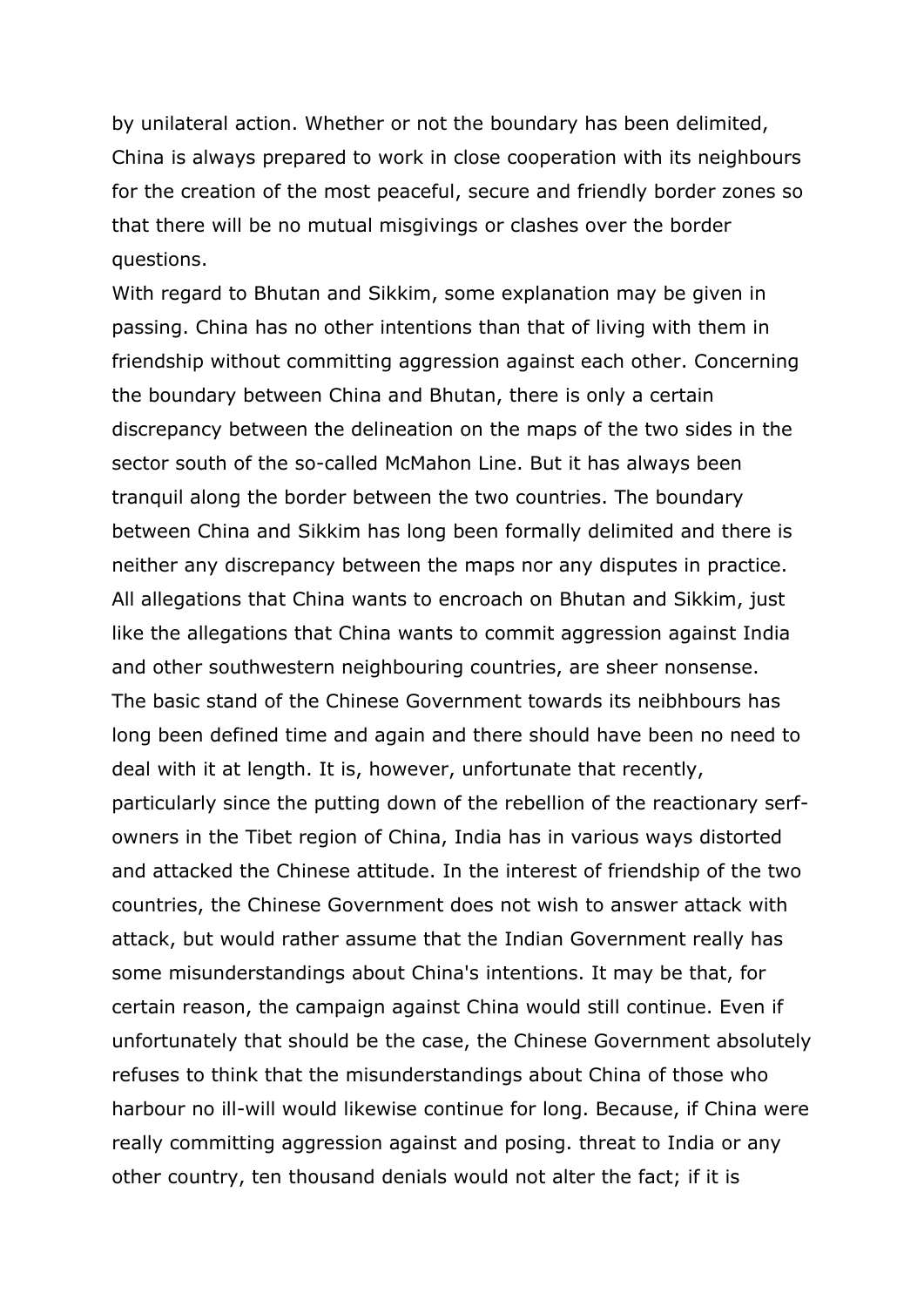otherwise, although ten thousand propaganda machines. tell the whole world about China's "aggression" and "threat," they will only discredit the propagandists themselves. "The strength of a horse is known by the distance travelled, and the heart of a man is seen with the passage of time." China's peaceful and friendly attitude toward India will stand the test of time. The Chinese Government is convinced that, though the truth of a matter may be hidden for a while, it is impossible to hide it up for long.

## (5) Where lies the key to the settlement of the Sino-Indian boundary question?

There exist important differences between the Governments of China and India in their stand on the boundary question and there is still tension between the two countries on the border. But the Chinese Government has never had any doubt that the tension will eventually pass away and a reasonable settlement of the boundary question will be reached through friendly consultations.

The confidence of the Chinese Government is based on the following: There is friendship of thousands of years' duration but no irreconcilable conflict between the two countries; both sides urgently need to devote themselves to long-term peaceful construction at home and are willing to work for the defence of world peace; and it is uncalled-for as well as unthinkable to go on arguing like this without end. On the boundary question, both sides have indicated their willingness to maintain the status quo of the order and to settle the boundary dispute by peaceful means. This shows that a basis exists for China and India to live together in friendship and that the boundary question could be settled in a reasonable way. Besides, looking at it the other way round, there is no alternative. It is impossible for the two sides to change the geographical reality of their being neighbours or to break off all contacts along the lengthy boundary line. It is particularly impossible to entertain the absurd idea that our two great friendly neighbours with a combined population of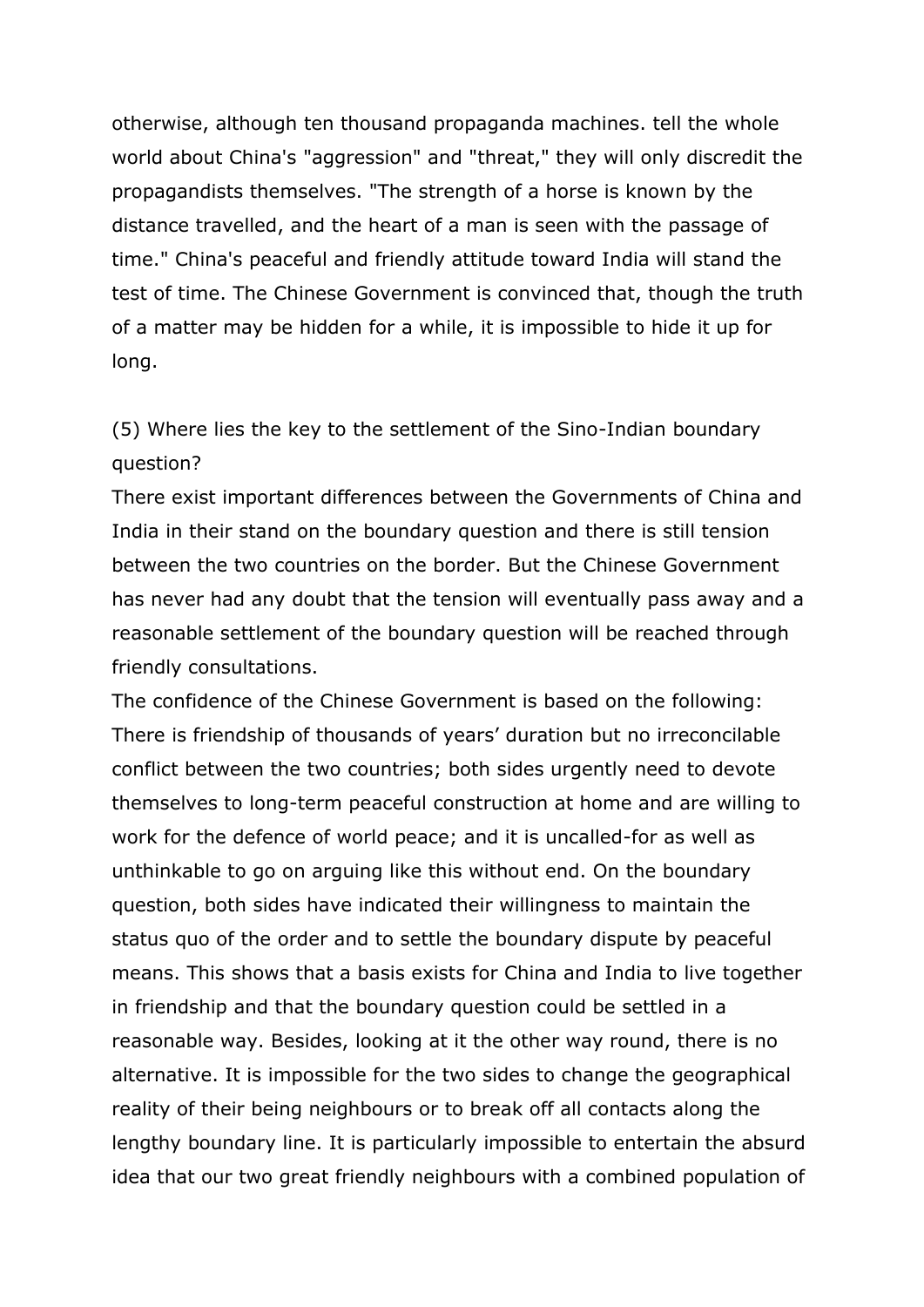more than one thousand million might start a war over such temporary and local disputes. Therefore, a friendly settlement of the boundary disputes by peaceful means is the only logical answer. What are the key questions which demand an urgent solution right now? The Chinese Government has the honour to present the following opinions to the Indian Government:

(a) The Chinese Government is of the opinion that no matter what views the two sides may hold about any specific matter concerning the boundary, there should no longer be any difference of opinion about the most basic fact known to the whole world, that is the entire boundary between the two countries has indeed never been delimited, and is therefore yet to be settled through negotiations, Recognition of this simple fact should not create any difficulties for either side, because it would neither impair the present interests of either side, nor in any way prevent both sides from making their own claims at the boundary negotiations. Once agreement is reached on this point it could be said that the way has been opened to the settlement of the boundary question. Although up to now each side has persisted in its own views on the concrete disputes concerning the different sectors of the boundary, provided both sides attach importance to the fundamental interest of friendship of the two countries and adopt an unprejudiced attitude and one of mutual understanding and accommodation, it would not be difficult to settle these disputes. If India's opinions prove to be more reasonable and more in the interest of friendship of the two countries, they should be accepted by China; if China's opinions prove to be more reasonable and more in the interest of friendship of the two countries, they should be accepted by India. It is the hope of the Chinese Government that the forthcoming meeting between the Prime Ministers of the two countries will first of all reach agreement on some principles on the boundary question so as to provide guidance and basis for the future discussion and the working out of a solution by the two sides.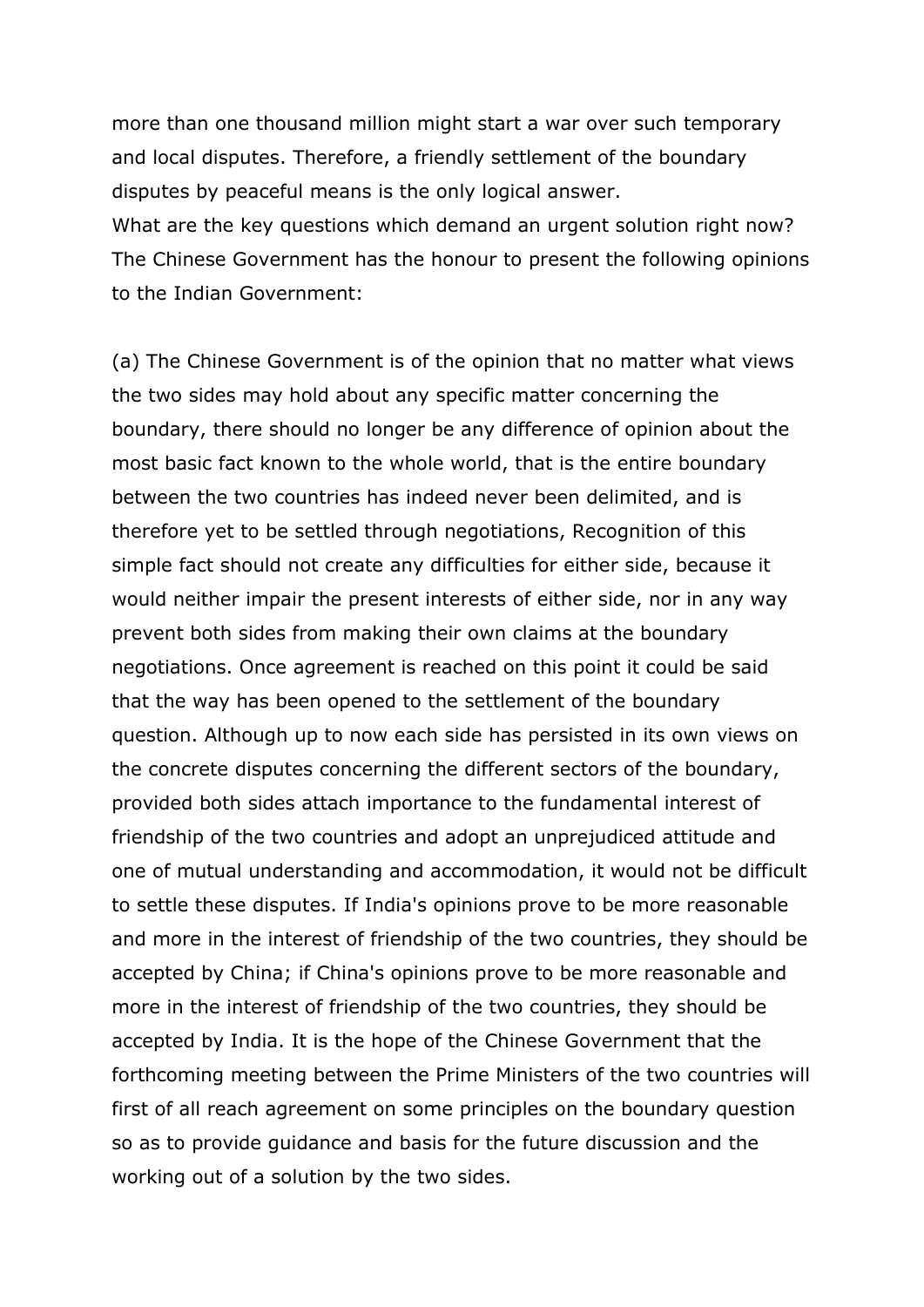(b) Pending the formal delimitation of the boundary, the status quo of the border between the two countries must be effectively maintained and the tranquility of the border ensured. For this purpose, the Chinese Government proposes that the armed forces of the two sides along the border respectively withdraw 20 kilometers or some other distance considered appropriate by the two sides, and that, as a step preliminary to this basic measure, the armed personnel of both sides stop patrolling along the entire border:

The Chinese Government believes that if agreement can be reached on the two points mentioned above, the situation on the Sino-Indian border will undergo an immediate change and the dark clouds hanging over the relations between the two countries will quickly vanish.

The Chinese Government earnestly hopes that the views it has set forth here at great length on the past, present, and future of the Sino-Indian boundary question would receive the most good-willed understanding of the Indian Government, thereby helping to bring about a settlement of this question satisfactory to both the sides and a turn for the better in the relations between the two countries. Although some arguing cannot be helped in order to make reply to unfair charges, the intention and aim of the Chinese Government is not to argue, but to bring arguing to an end. China and India are two great countries each with its great past and future. Guided by the great ideal of the Five Principles peaceful coexistence, the two countries have over the past few years joined hands and cooperated closely in defence of world peace. Today, history again issues a call to the peoples of the two countries asking them to make still greater contributions internationally to the cause of peace and human progress, while accomplishing tremendous changes at home. The task falling on the shoulders of the Chinese and Indian peoples of the present generation is both arduous and glorious. The Chinese Government wishes to reiterate here its ardent desire that the two countries stop quarrelling, quickly bring about a reasonable settlement of the boundary question, and on this basis consolidate and develop the great friendship of the two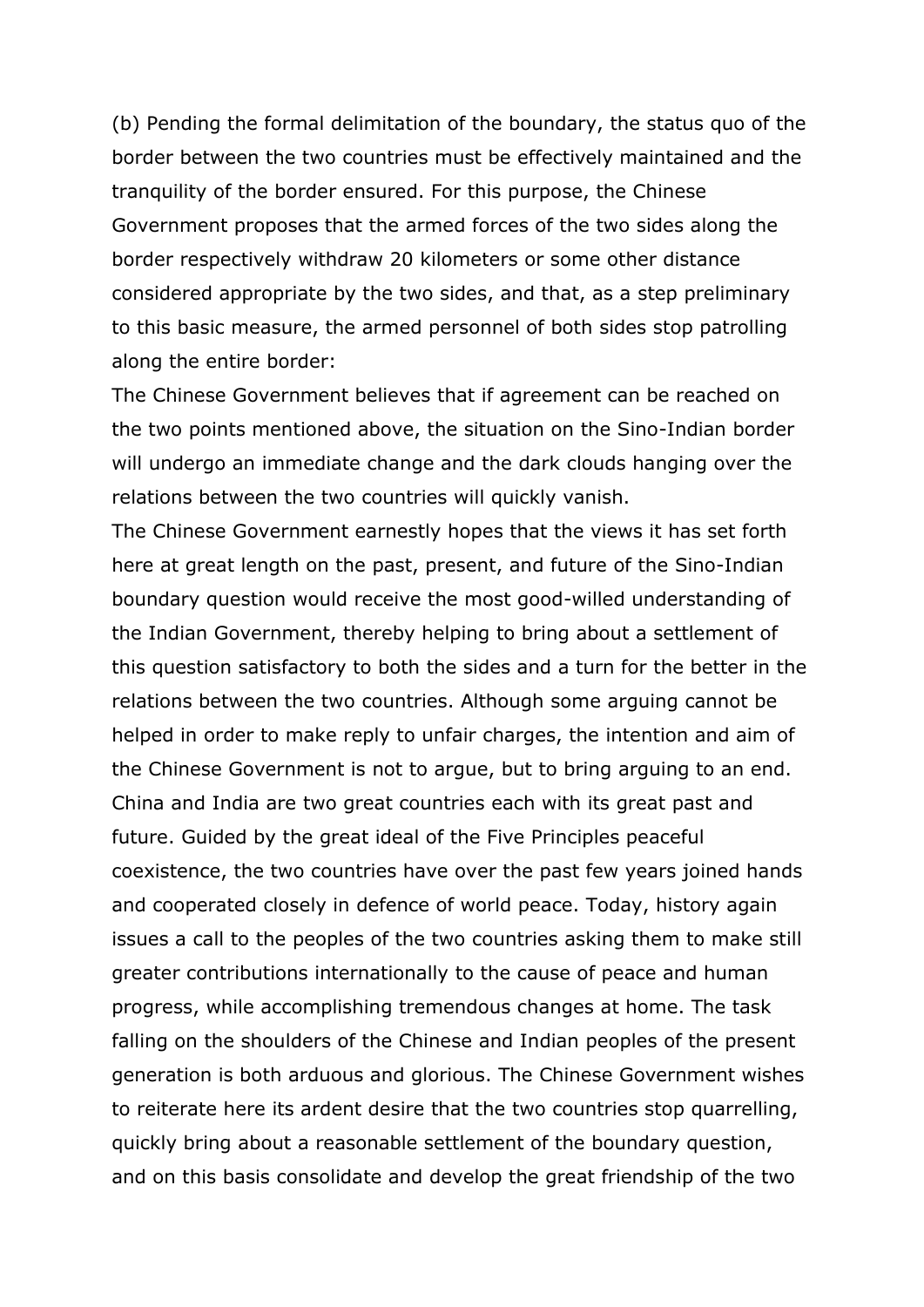peoples in their common cause.

The Ministry of Foreign Affairs of the People's Republic of China avails itself of this opportunity to renew to the Embassy of the Republic of India in China the assurances of its highest consideration.

**\*\*\***

## **Letter from the Prime Minister of India to the Prime Minister of China, 5 February, 1960**

New Delhi, February 5, 1960

My Dear Prime Minister,

My Government is sending you separately, through our Ambassador in Peking, a reply to the note of the Chinese Government which was handed to the Indian Embassy on the 26th December 1959.

I confess that I do not particularly like this long distance correspondence which consists of a reaffirmation of our respective views, and yet there is no escape from this when questions of far-reaching importance are raised between Governments and statements made which cannot be accepted. You were good enough to suggest that we should meet to discuss these matters and, so far as we are concerned, i; has been our consistent policy to welcome such meetings and informal approaches which sometimes lead to helpful results. But I found that the respective viewpoints of our two Governments, in regard to the matters under discussion, were so wide apart and opposed to each other that there was little ground left for useful talks. I suggested in my letter of November 16, 1959, certain preliminary steps which would have eased the situation and facilitated further discussions. Unfortunately you have not found yourself able to accept those proposals. I still hope that you will reconsider your decision in this matter.

In the latest note from the Government of the People's Republic of China,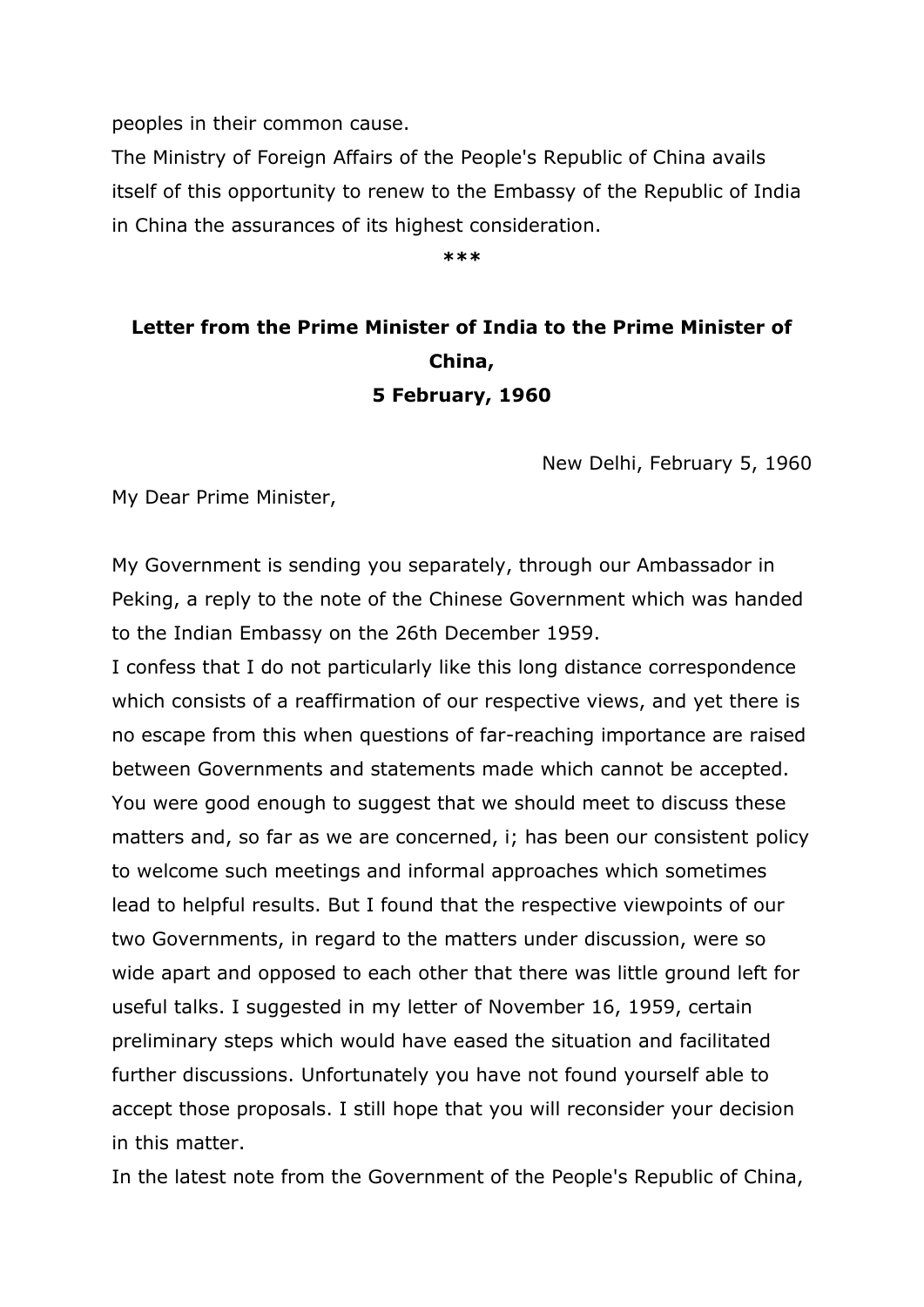emphasis has been laid on our entire boundary never having been delimited. That is a statement which appears to us to be wholly incorrect, and we cannot accept it. On that basis there can be no negotiations. It has pained me deeply that the relation between India and China which have in the past been so friendly and which we had endeavoured so much to strengthen, should have deteriorated rapidly and led to bitterness and resentment. That is a tragedy for both our countries as well as for the larger issues in the world. For my part, I have endeavoured and shall continue to endeavour to find a way to a peaceful settlement and for a restoration of friendly relations. But for the moment, I do not see any common ground between our respective viewpoints.

Nevertheless I think that we should make every effort to explore avenues which might lead to a peaceful settlement. Although any negotiations on the basis you have suggested are not possible, still - I think it might be helpful for us to meet. I am afraid it is not possible for me to leave India during the next few months. The budget session of our Parliament is beginning on February 8 and this will require my presence here. I would, however, be glad if you could take the trouble to come to Delhi for this purpose at a time convenient to you and us. You will be our honoured guest when you come here. I would suggest that some time in the second half of March might be fixed for this meeting, if it is convenient to you. With kind regards,

> Yours sincerely, JAWAHARLAL NEHRU

His Excellency Mr. Chou En-lai, Prime Minister of the People's Republic of China, Peking.

**\*\*\***

## **Note of the Government of India to the Chinese Government, 12 February 1960**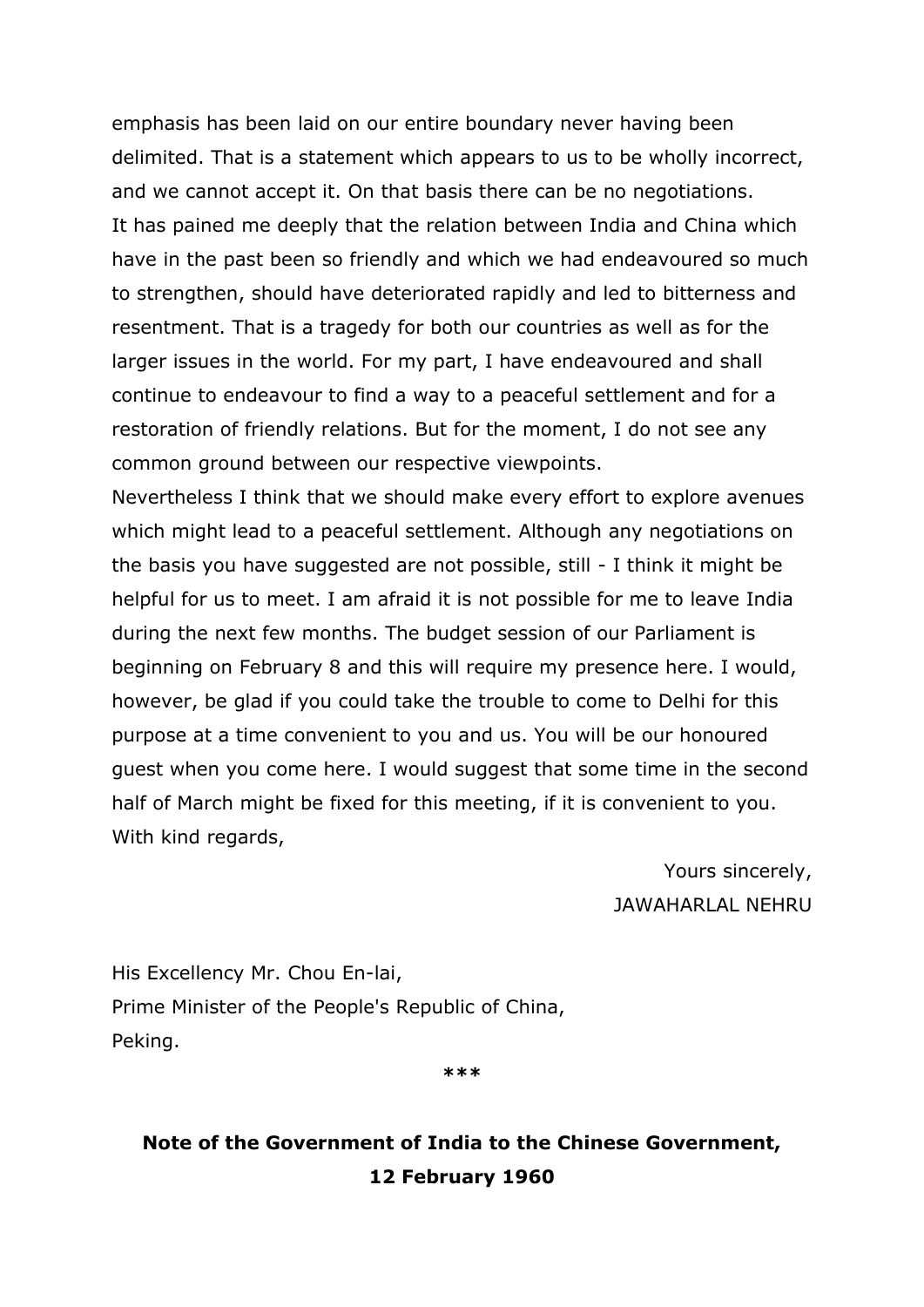The Embassy of India presents its compliments to the Ministry of Foreign Affairs of the People's Republic of China and has the honour to refer to the Chinese Government's Note handed on the 26th December, 1959, to the Embassy of India in Peking. In reply, the Embassy has been directed by the Government of India to state as follows:

2. The Government of India regret that the Chinese Government have not fully considered the various points raised in the Prime Minister of India's letter of September 26, 1959 to the Chinese Premier and in the Note handed by the Ministry of External Affairs to the Embassy of the People's Republic of China on November 4, 1959. The Government of China have merely reiterated their claims to vast areas of Indian territory and ignored the facts mentioned in the letter. It was the earnest hope of the Government of India that a proper appreciation of the Facts and historical data presented by them in support of their stand regarding the boundary would pave the way for an amicable settlement by narrowing down the issues for discussion. The Government of India have to state with regret, however, that the Government of China in their Note not only do not accept incontrovertible facts but disregard major frontier Agreements by untenable interpretation of their terms or by questioning their validity. Such an approach can hardly lead to an understanding which both countries desire:

3. The Government of China contend that the Sino-Indian boundary has not been formally delimited and in support of that contention allege that the boundary has not been determined by treaties and agreements. The Government of India cannot accept this contention. The Sino-Indian boundary, based on custom and tradition, follows natural features, and for the major part this customary and traditional boundary is also confirmed by treaty and agreement. This boundary throughout has been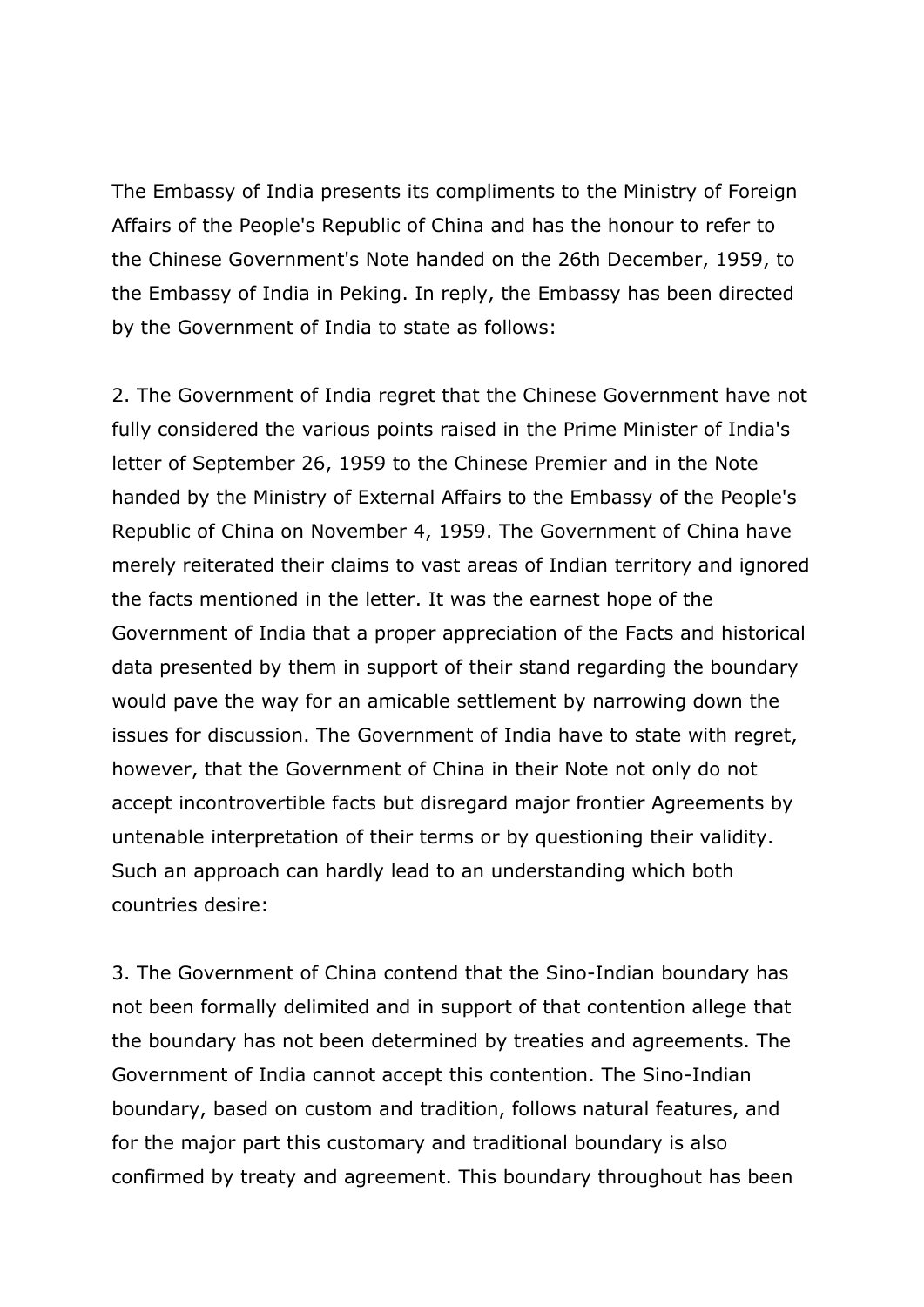fixed and well-known for centuries. According to international usage and practice a customary boundary which follows well-known and unchanging natural features like main watersheds stands defined and does not require further or formal definition. It is significant that until recently no Chinese Government ever challenged it, or protested against the exercise of the sovereign jurisdiction of India up to this traditional boundary. In view of all these facts, the Government of India cannot agree that negotiations have to be conducted to reach new agreements for fresh determination of the Sino-Indian boundary.

4. The Government of China have stated that the present controversy has arisen because "the Sino-Indian boundary has never been delimited, Britain left behind in this respect a heritage of certain disputes and moreover the Indian Government has made a series of unacceptable charges against China". The Government of India cannot accept either the assertions or the imputations contained in this statement. In fact the present controversy regarding the boundary and the tension on the border have arisen because the Chinese Government laid claims to extensive areas of Indian territory for the first time on September 8, 1959, and intruded into Indian territory, both before and afterwards, in furtherance of their claims. The Government of India are particularly surprised and shocked by this attitude and action of a neighbour whose friendship they have always cherished. Despite these unwelcome developments, the Government and the people of India have shown the utmost restraint. They have always been willing to explore the possibilities of a peaceful settlement. But an amicable settlement cannot be reached on the basis that a new agreement has to be negotiated to determine afresh the entire Sino-Indian boundary. Such a basis for negotiations would ignore past history, custom, tradition and international agreements and is therefore entirely unacceptable to the Government of India. The Government of India wish to state again that they are prepared to discuss specific disputes in regard to the location of particular places on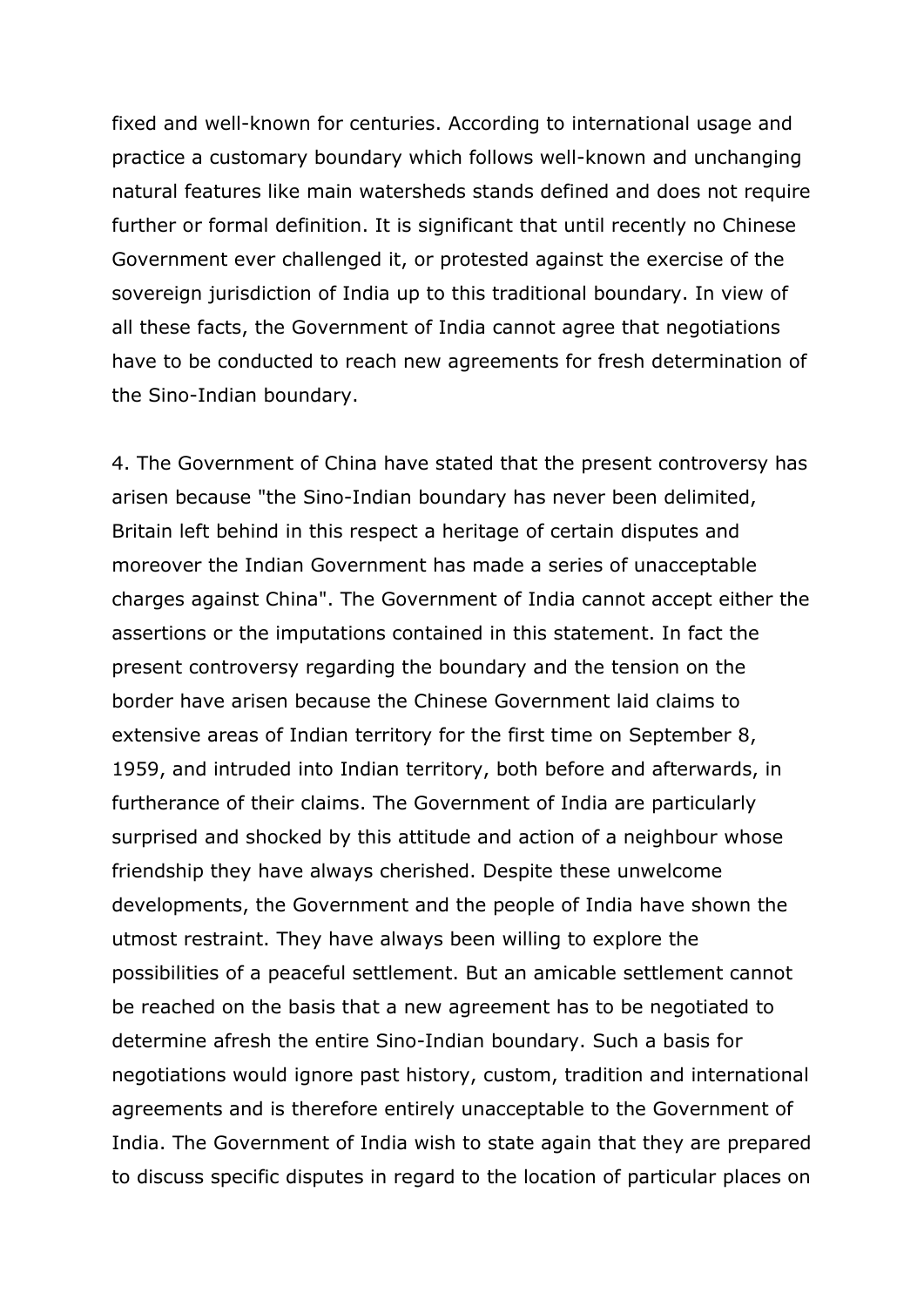the boundary, and to make minor frontier rectifications by agreement, where they may be considered necessary.

5. The following paragraphs give in brief the basic data in regard to the international boundary. They also deal with the arguments advanced by the Chinese Government in their Note of December 26, 1959.

6. Taking the Ladakh sector first, it is wrong to say, as the Chinese Government have done, that according to the Government of India the boundary of Ladakh was fixed by the Treaty of 1842. In fact the boundaries of Ladakh were fixed and well recognised from the 17<sup>th</sup> century onwards. The 1842 Treaty did not fix the boundary but merely confirmed it. That this traditional boundary lay where Indian maps are showing it is confirmed by those who visited this area in the 19th century. The Government of China have quoted unofficial maps published by Hayward in 1870 and Robert Shaw in 1871, as well as r an article by Hayward, to prove their contention that the traditional eastern boundary of Ladakh lay where the Chinese maps are now showing it. Hayward, however; surveyed only the western extremity of Aksai Chin, and Shaw's route lay even further westwards. Their opinions, therefore, are not authoritative for eastern Aksai Chin. The latter area was surveyed by Johnson in 1865 and visited by the second Yarkand Mission in 1873. It is their reports, therefore, that are authoritative in regard to the eastern boundary of Ladakh, and their maps and accounts substantiate the traditional Indian alignment.

7. The Chinese Government assert that the 1842 Treaty was between Tibet and Kashmir whereas about 80 per cent of the area now claimed by them is part of Sinkiang. The Government of India surprised at this contention. Prime Minister Nehru has already dealt with this point in his letter of September 26. The Treaty itself makes it clear that China was a party to it. The following quotation from the Treaty is relevant: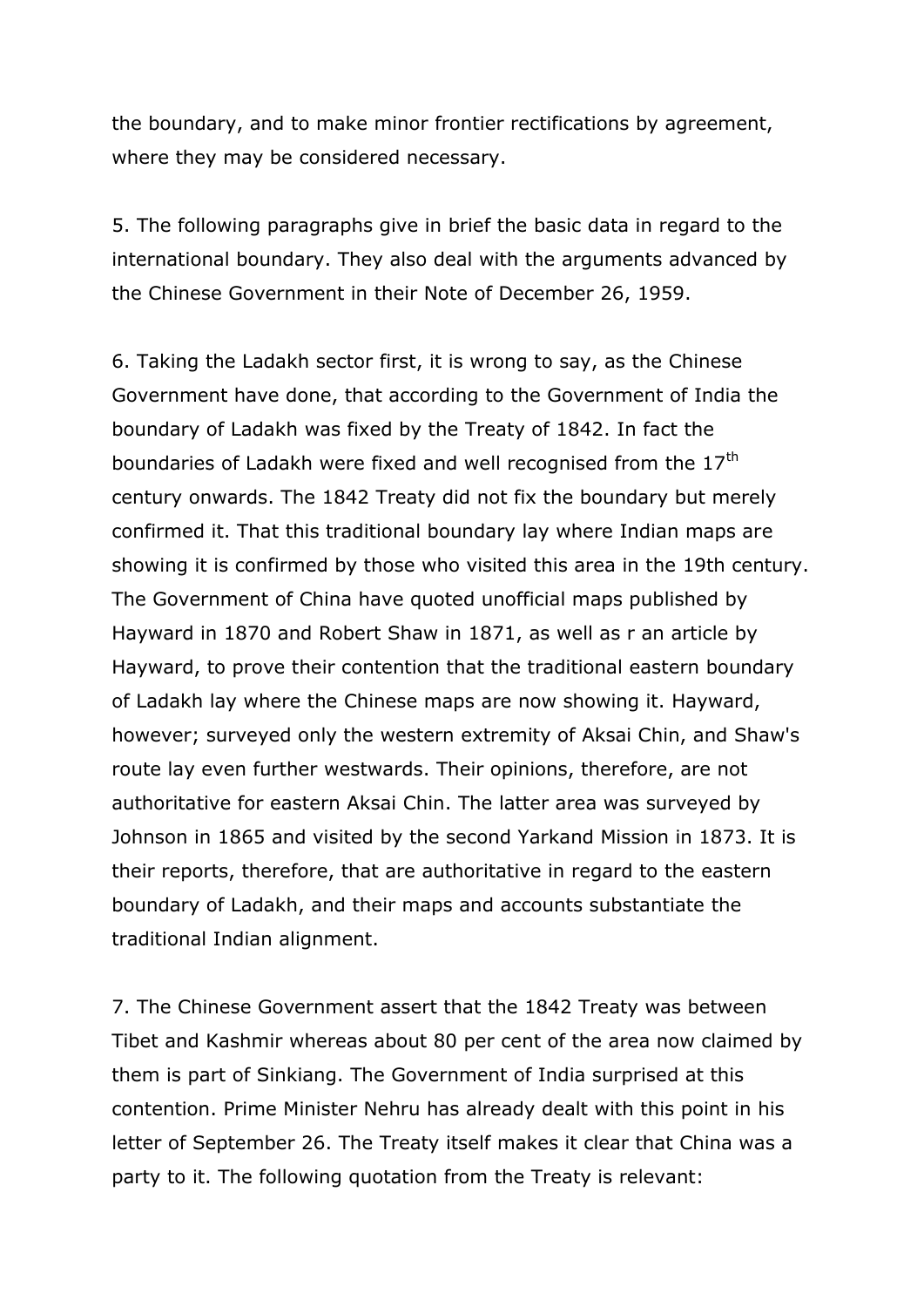"Now that in the presence of God, the ill-feeling created by the war which had intervened, has been fully removed from the hearts, and no complaints now remain (on either side) there will never be on any account in future, till the world lasts, any deviation even by the hair's breadth and any breach in the alliance, friendship and unity between the King of the world Siri Khalsaji Sahib and Siri Maharaj Sahib Raja-i-Rajagan (Raja of Rajas) Raja Sahib Bahadur, and the Khagan (Emperor) of China and the Lama Guru Sahib of Lhasa. We shall remain in possession of the limits of the boundaries of Ladakh and the neighbourhood subordinate to it, in accordance with the old custom, and there shall be no transgression and no interference (in the country) beyond the old established frontiers. We shall hold to our own respective frontiers."

In fact, the treaty was concluded to terminate a war in which Tibet had appealed to China for assistance against Kashmir. The statement in the Chinese note that 80 per cent of the area was part of Sinkiang in 1842 is unfounded. Even Chinese maps of the 18th and 19th centuries show clearly that Sinkiang never extended south of the Kuen Lun mountains.

8. The Chinese Government state that nothing came of the proposal in 1899 "to delimit the boundary". This again shows a failure to take into account the facts as stated in the Prime Minister of India's letter of September 26, 1959. It was clearly stated in that letter that the proposal made in 1899 by the British referred not to the eastern frontier of Ladakh with Tibet but to the northern frontier of Ladakh with Sinkiang. That proposal stated explicitly; that the northern boundary ran along the Kuen Lun range to a point east of 80 degrees east longitude, where it met the eastern boundary of Ladakh. This showed beyond doubt that the whole of the Aksai Chin area lay in Indian territory, and the Government of China did not object to this definition of the boundary. If nothing came of the proposal of 1899, it was not because the Chinese Government declined to recognise the boundary according to the traditional alignment shown on Indian maps, but because even then they did not seem to consider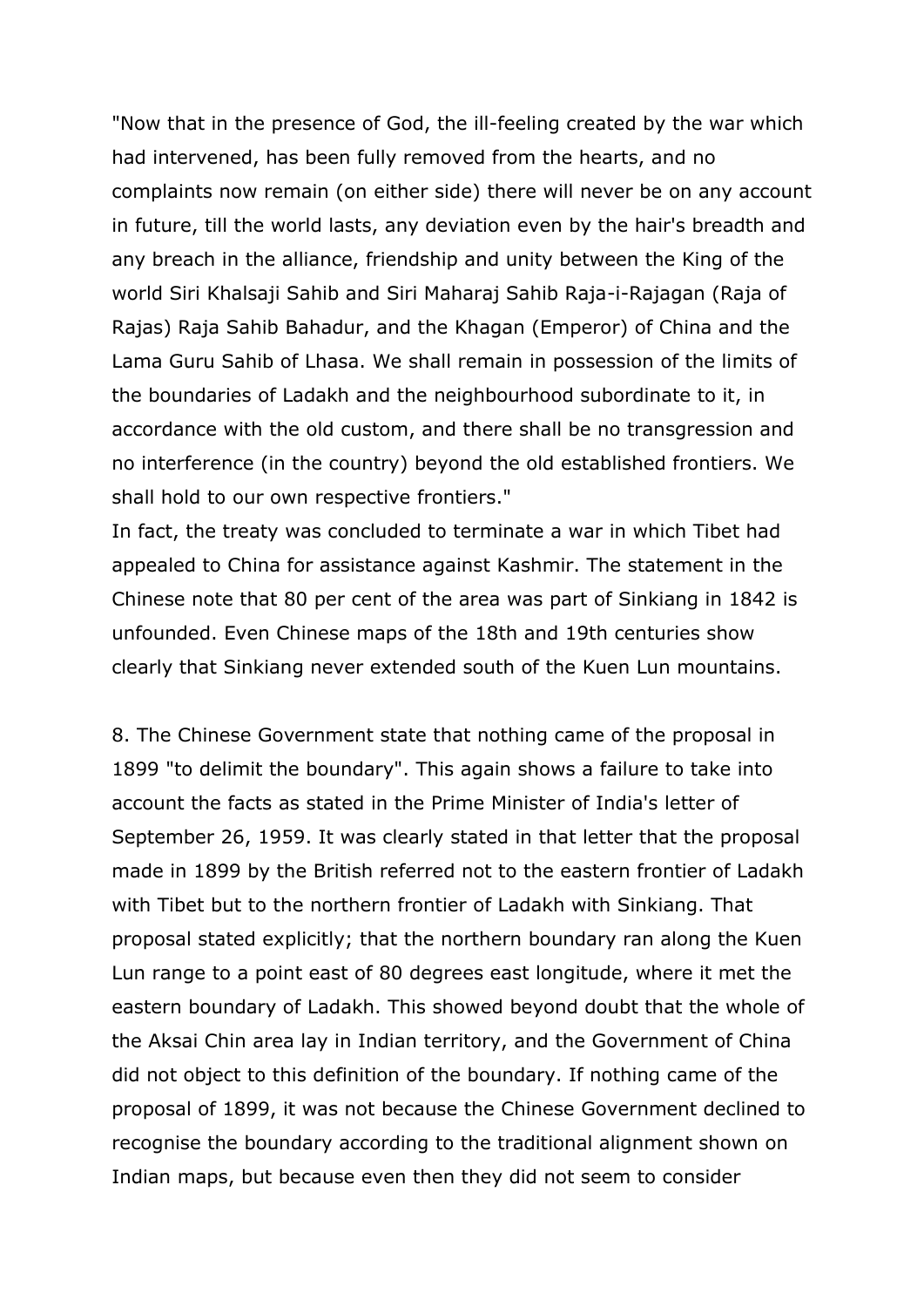necessary any formal definition of the well-known boundary in this area.

9. The Government of India never contended that the boundary had been explicitly defined in 1842 or 1899. Indeed formal definition or demarcation is not necessary for recognition of a boundary so long as it is fixed by custom and tradition and is well-known. The Chinese Government state that there is much indisputable evidence to show that this sector of the Sino-Indian boundary was not delimited. In fact the evidence that they have brought forward shows only that the boundary was not demarcated on the ground. The proposals of the then British Indian Government between 1921 and 1927 were merely for the determination of the ownership of a few pasture grounds in one particular area. There was no dispute about the main alignment, let alone a demand for its determination. The letter of Sir Arthur Lothian in The Times of December 11, 1959 has been quoted in this context. But this letter referred to an effort to secure delimitation "on the ground"- i.e., demarcation. The map published by the Survey of India in 1950 showed this boundary as "undefined", to indicate that this sector had never been described in detail from point to point or demarcated on the ground. The statement of the Prime Minister in the Lok Sabha on the 28th August, 1959, that the boundary had not been marked, indicated merely that it had not been marked on the ground.

10. The Chinese Government contend that, except for the Demchok (Parigas) area, which according to them has been "occupied" by India in recent years, the rest of the area in Ladakh, claimed by China, has always belonged to her and has been under her effective control. These contentions are wholly baseless. That the Demchok area has for centuries been a part of Ladakh is proved by the treaty between Ladakh and Tibet signed in, and by the accounts of travellers who visited the area thereafter. As for the rest of the area, it is wrong to state that the major part of it was under the jurisdiction of Sinkiang. As already mentioned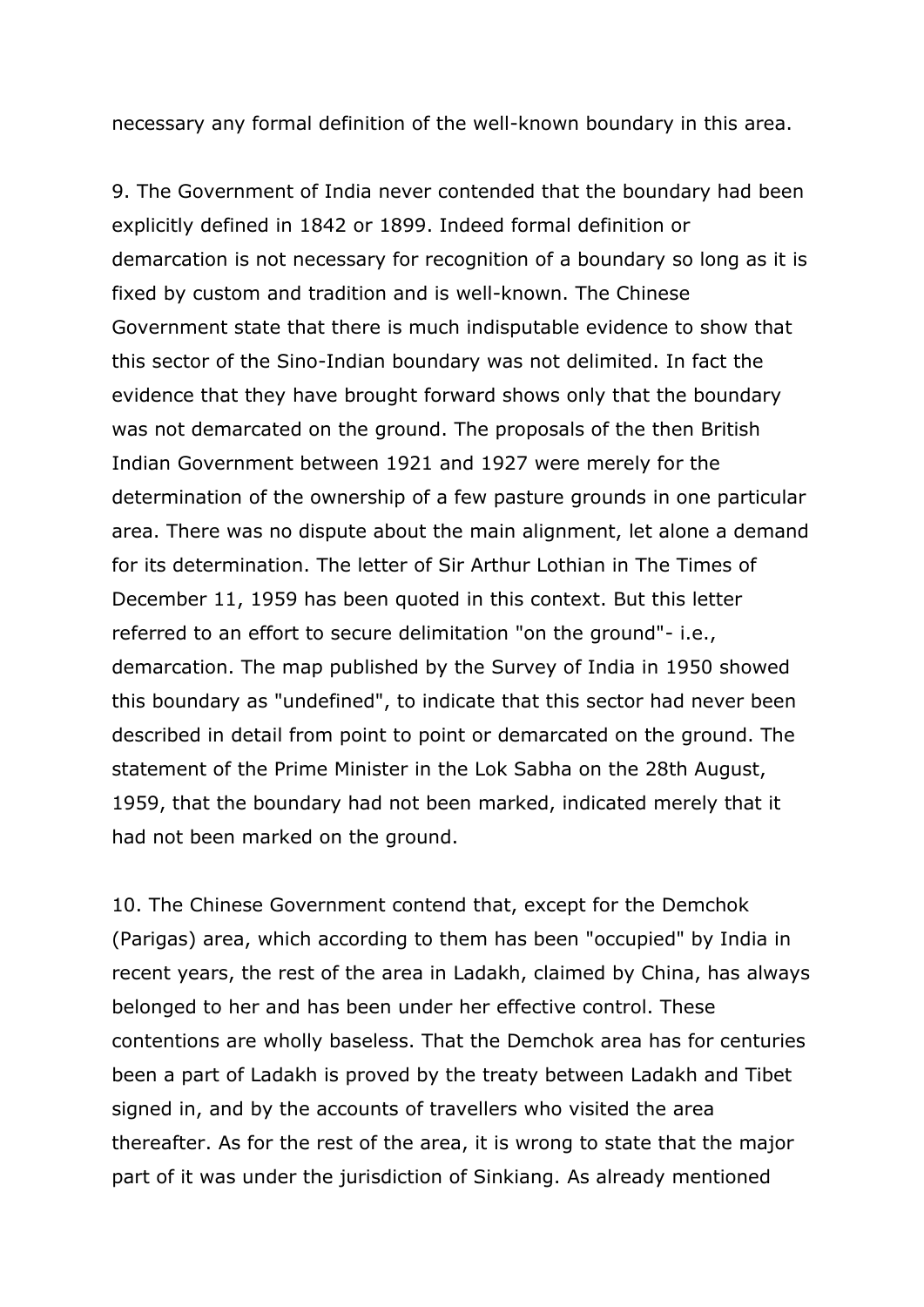above, Chinese maps of the 18th and 19th centuries make clear that Sinkiang never extended south of the Kuen Lun mountains. So, no part of this area could over have been a part of Sinkiang. Nor was any portion of this territory a part of Rudok Dzong of Tibet. Moorcroft who visited this area in 1820, stated that Pamgong Lake divided the district of Rudok from the principality of Ladakh. This in effect conforms with the traditional alignment as shown on Indian maps rather than that shown on Chinese maps. Strachey, who visited this area as a Boundary Commissioner in 1847, gave a more specific alignment, which is essentially in consonance with the alignment on Indian maps.

11. It is most regrettable that the Chinese Government should have claimed, without bringing forward any evidence in support, that their people have utilized this area for pasturage and salt-mining. In fact, the pastures and salt-mines referred to have always been the preserve of Ladakhi villagers who have regularly visited these areas; and these villagers never came across any Chinese trespassers. It is incorrect to say that since 1750 the Chinese Government has established check-posts to exercise jurisdiction over and patrol this area: There were never any Chinese outposts south of the Kuen Lun mountains. Throughout the twentieth cent officials of the Kashmir Government and Indian traders and hunting parties moved freely in this area and they did not come across .any evidence of the exercise of jurisdiction by the Chinese in that area. During these years a detailed geological survey of the whole area was carried out by the Governments of Kashmir and of India. It is only in recent years that Chinese personnel have intruded into this territory; and the Government of India are astonished that the Chinese Government use this intrusion as the basis for their claim. The statement that Indian personnel came into this territory only thrice, and that too in recent times-in September 1958, in July 1959 and in October 1959 is unwarranted by facts. Indian personnel have patrolled this area regularly. Only on the three occasions mentioned by the Chinese Government did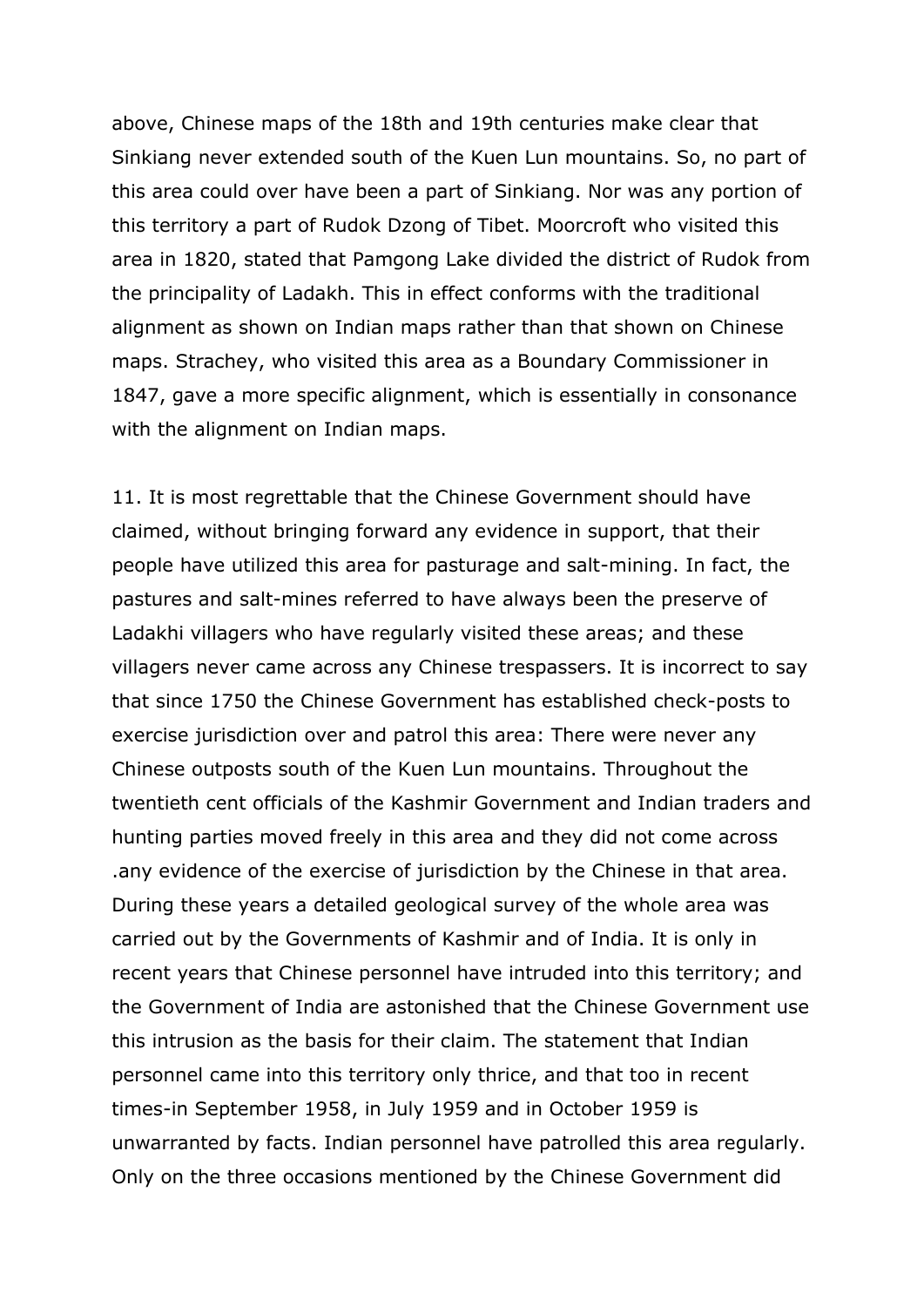they come across Chinese troops.

12. It is strange that the Chinese Government should have brought forward an argument based on philology and advanced a claim on the fact that names such as Aksai Chin and Karakash are of Uighur origin. It is not necessary to treat this argument seriously. The Government of India will content themselves with drawing attention to the fact that centuries ago Indian influence swept deep into China, and there are place names in Tibet and Sinkiang of Sanskrit or Prakrit origin. The name Khotan itself is derived from the Sanskrit word Kustana. Again, the present name of the Ari district of Tibet is an abbreviation of the Sanskrit term Nari in Nari (Ngari) Khorsum, a name by which Western Tibet is known.

13. The Chinese Government have stated in their latest not that the delineation of the boundaries of Ladakh in Chinese maps for the past 200 years have in the main been consistent. This is certainly true of the Chinese maps published up to the twenties of the present century, but these maps consistently showed a boundary which was more or less in consonance with the traditional alignment as shown on Indian maps. It is only on Chinese maps published since the late twenties that different alignments have been shown. The broad trend in the recent Chinese maps has been to push the alignment deeper into Indian territory.

14. It is extraordinary that the Chinese Government should not be aware of their own official maps such as the one drawn in 1893, and that they should brush aside The New Atlas and Commercial Gazetteer of China, as the publication of a private agency. It was in fact based on authoritative official surveys as stated in the introduction. However, the Government of India would like to draw the attention of the Government of China to the Postal Map of China published in 1917 by the Chinese Government. This map shows the whole northern boundary of India more or less according to the traditional Indian alignment.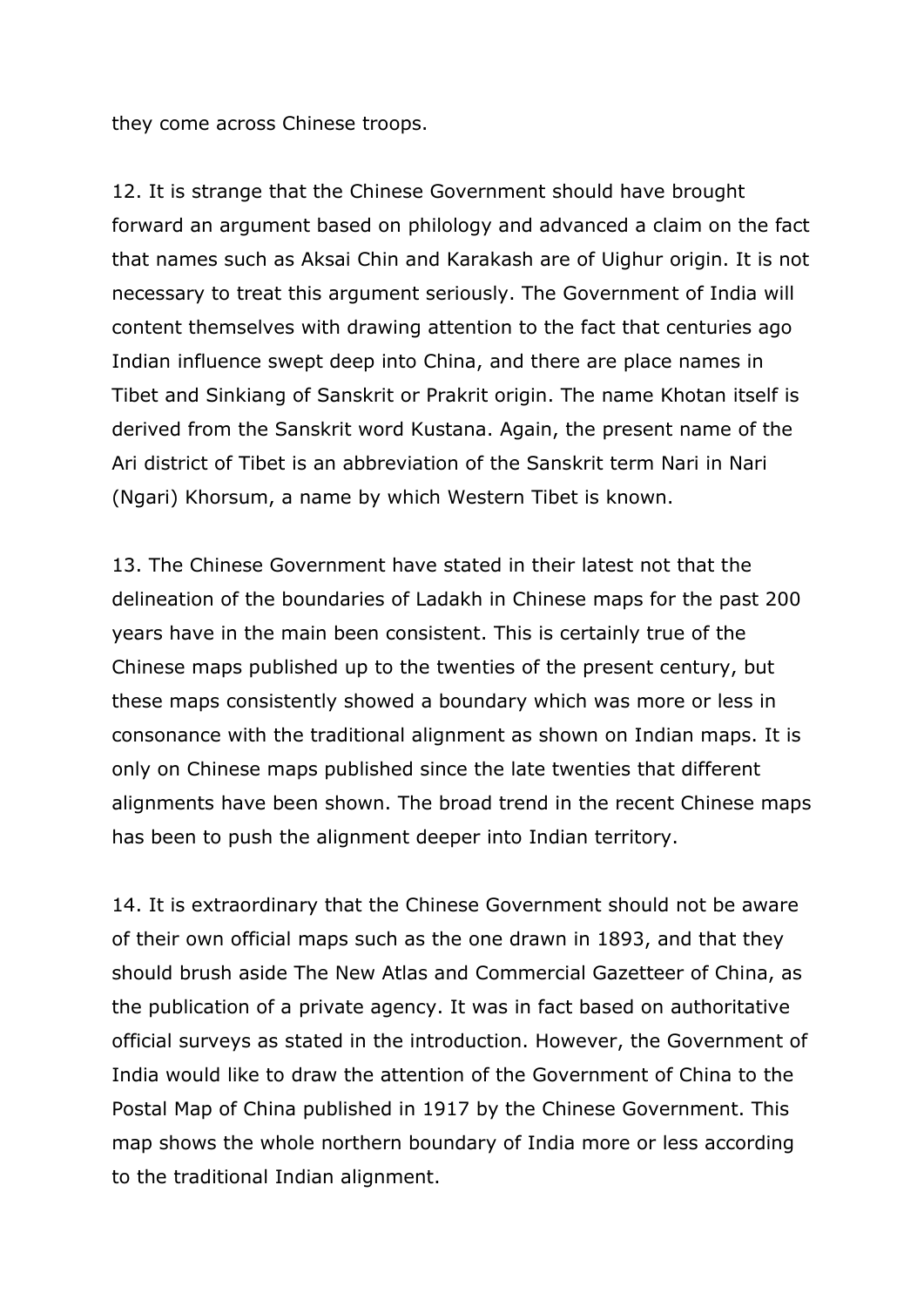15. The Government of China attach little importance to the fact that the alignment shown on Indian maps runs along the main watershed. They seem unaware that traditional boundaries in mountainous areas tend to follow the main watershed rather than any other natural feature. This is because a watershed is the best of all possible k natural boundaries. It is liable to no change and is readily recognisable. Where there are a series of mountain ranges, it is the watershed range rather than any other that becomes the traditional boundary, because the peoples on both sides tend to settle up to the sources of rivers but not beyond. That the alignment of the northern s boundary of India throughout follows the major watershed supports the fact that this became the boundary through custom and tradition. The argument of the Chinese Government that the watershed boundary of Ladakh is vitiated by the fact that a river breaks through it is untenable. There is hardly any major watershed in the world, however high and continuous, which is not pierced by some river; but that does not make it any less of a watershed. Equally untenable is the other argument that the alignment shown on Chinese maps is supported by the fact that the area now claimed by the Chinese Government is easily approached from the Chinese side and not from the Indian side. Accessibility is not a criterion for determining the alignment of boundaries.

16. The Government of India are glad to note the acceptance by the Government of. China that the alignment of the boundary as shown on Indian maps between the Punjab, Himachal Pradesh and Uttar Pradesh in India and the Tibet region "conforms to reality". This alignment conforms to the watershed principle and Chinese maps have also shown this alignment for the greater part of its length. The Government of India, however, reject the claim of the Chinese Government in certain areas in this sector- the Spiti area, Shipki pass, Nilang-Jadhang, Barahoti, Sangchamalla and Lapthal. The Prime Minister of India in his letter of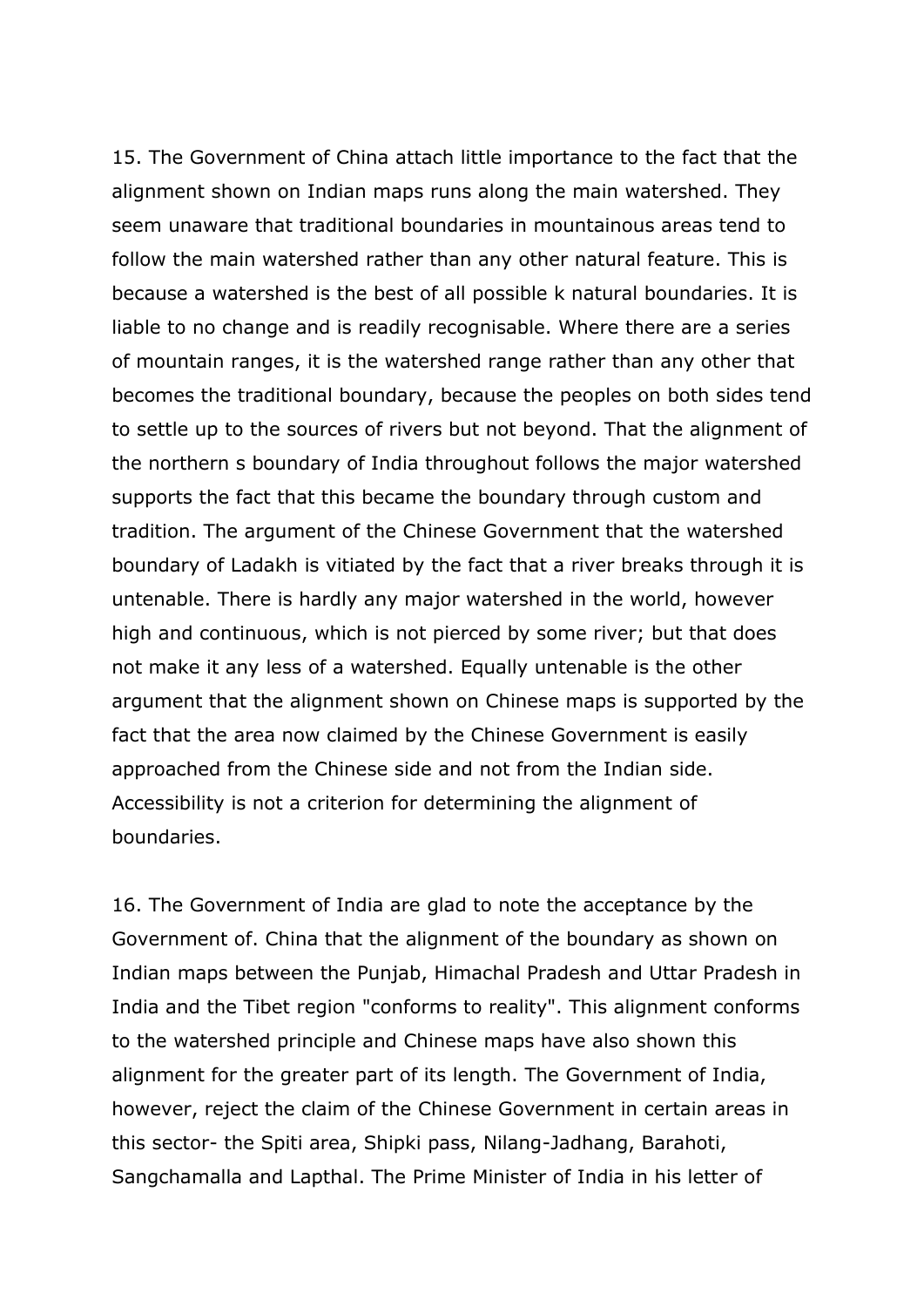September 26, 1959 has given sufficient data to show that these territories have always been part of India. The Chinese Government have ignored these precise data' and have merely repeated their claim. In the circumstances the Government of India consider it unnecessary .to repeat their earlier statements.

17. The Government of China have also accused the Government of India of having occupied Puling-Sumdo, one of the markets for trade in the Ari district of Tibet, specified in the 1954 Agreement. The Government of India repudiate this allegation. They are not, and never have been, in occupation of this place. The Chinese Government are confusing this trade mart with a locality in the Nilang-Jadhang area in India called Pulamsumda. This latter place in India, however, has never been a trade mart. The co-ordinates of Puling-Sumdo (also known as Poling) are 31° 19' north and 79° 27' east, and these co-ordinates were communicated by Mr. Kaul with his letter of March 26, 1954 to Mr. Chen Chia Kang. The co-ordinates of Pulamsumda are 31° 18' north and 79° 8' east. During the negotiations leading to the 1954 Agreement it was Puling-Sumdo (Poling) which was mentioned since it was a traditional trade mart. It was then made clear to the Chinese delegation that Puling-Sumdo and Poling were different names for the same place. There was no occasion to refer to Pulamsumda (31° 18' north and 79° 8' east) and no reference was in fact made to it either in the discussions or in the subsequent Agreement. There should, therefore, be no room for misunderstanding.

18. The Chinese Government contend that the Tibetan authorities are in possession of land deeds and census and taxation papers concerning these areas which they are claiming, and give as an example a document of the eighteenth century concerning Barahoti. The Government of India are somewhat surprised to know of this. During the prolonged discussions on Barahoti which took place in New Delhi, in 1958 between the Chinese and Indian delegations, the Chinese delegation did not refer to the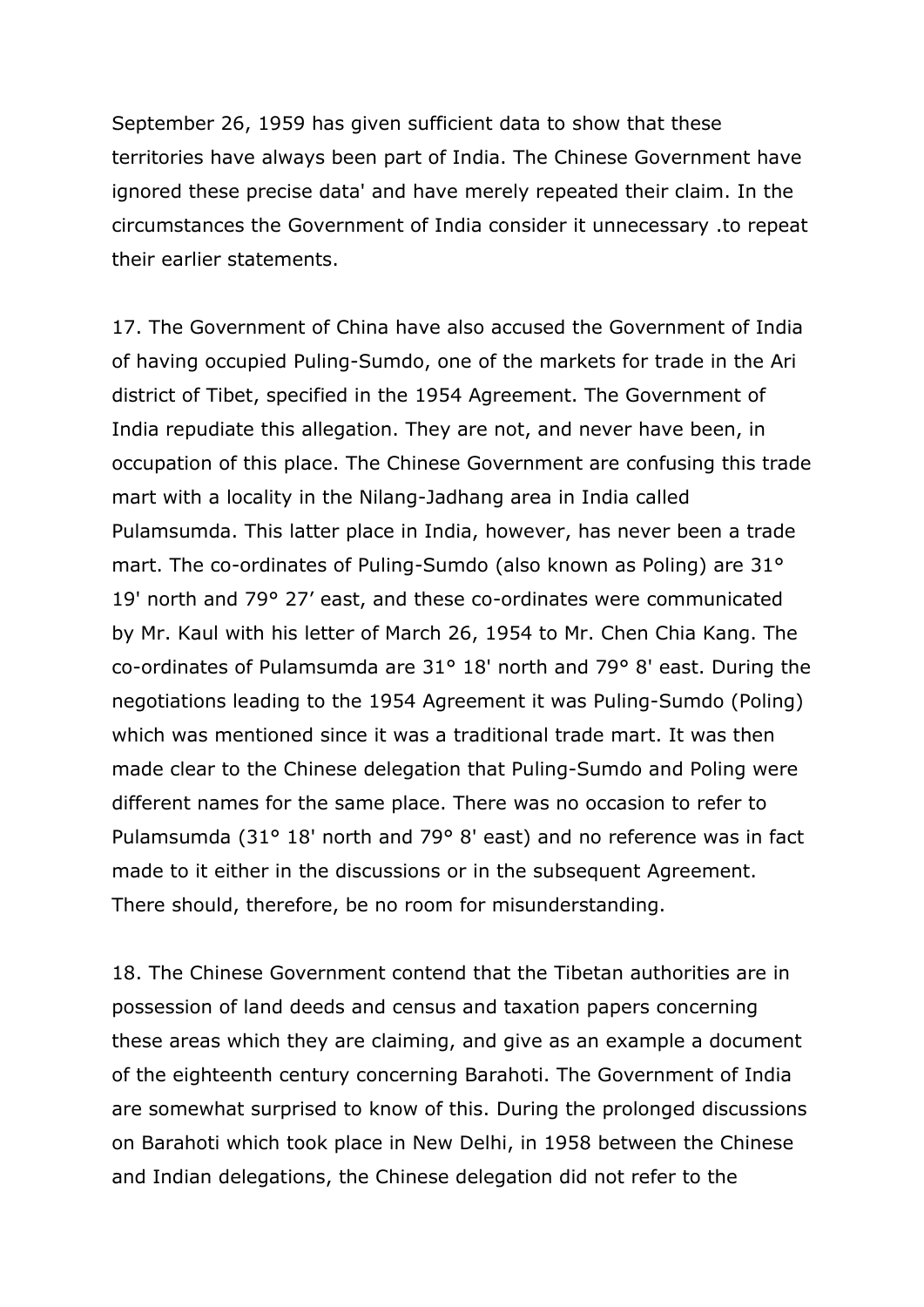existence of such documents. It will be recalled that the Indian delegation stated at the time that they had revenue records and other evidence in their favour.

19. The Government of India cannot accept the contention of the Chinese Government that these areas belong to China because their inhabitants are of Tibetan origin. Indeed, such arguments based on ethnic affinities had been rebutted by Premier Chou En-lai himself as early as July 1957. Addressing the Fourth Session of the National People's Congress at Peking on July 9, 1957, Premier Chou En-lai said: "The boundary question has a direct bearing on the interests of the nationalities living in compact communities on the Sino-Burmese borders. Therefore in tackling this question we must specially take into account the interests of these nationalities. We know that the boundary line between two countries is often found dividing into two parts a nationality living in compact communities on the borders. This is the result of historical development. On the various sections of the defined boundary between China and Burma I and on the border between China and other countries we find people of the same nationality living on both sides of the boundary line. So, when we solve the question of the undefined boundary line between China and Burma, we must realise before-hand that it will be hard to avoid separating the nationalities concerned by the boundary line. India is a State in which people of different races and creeds enjoy common citizenship. There are thousands of Indian citizens of Tibetan origin. The study of the Tibetan language is encouraged by the Government of India. These Indians of Tibetan origin have always been loyal citizens of India.

20. The Government of India cannot accept that the Agreement signed in 1954 between India and China had no bearing on the question of the boundary between the two countries. It is true that during the negotiations neither side asked to discuss the boundary question. The Indian delegation did not raise it because, so far as the Government of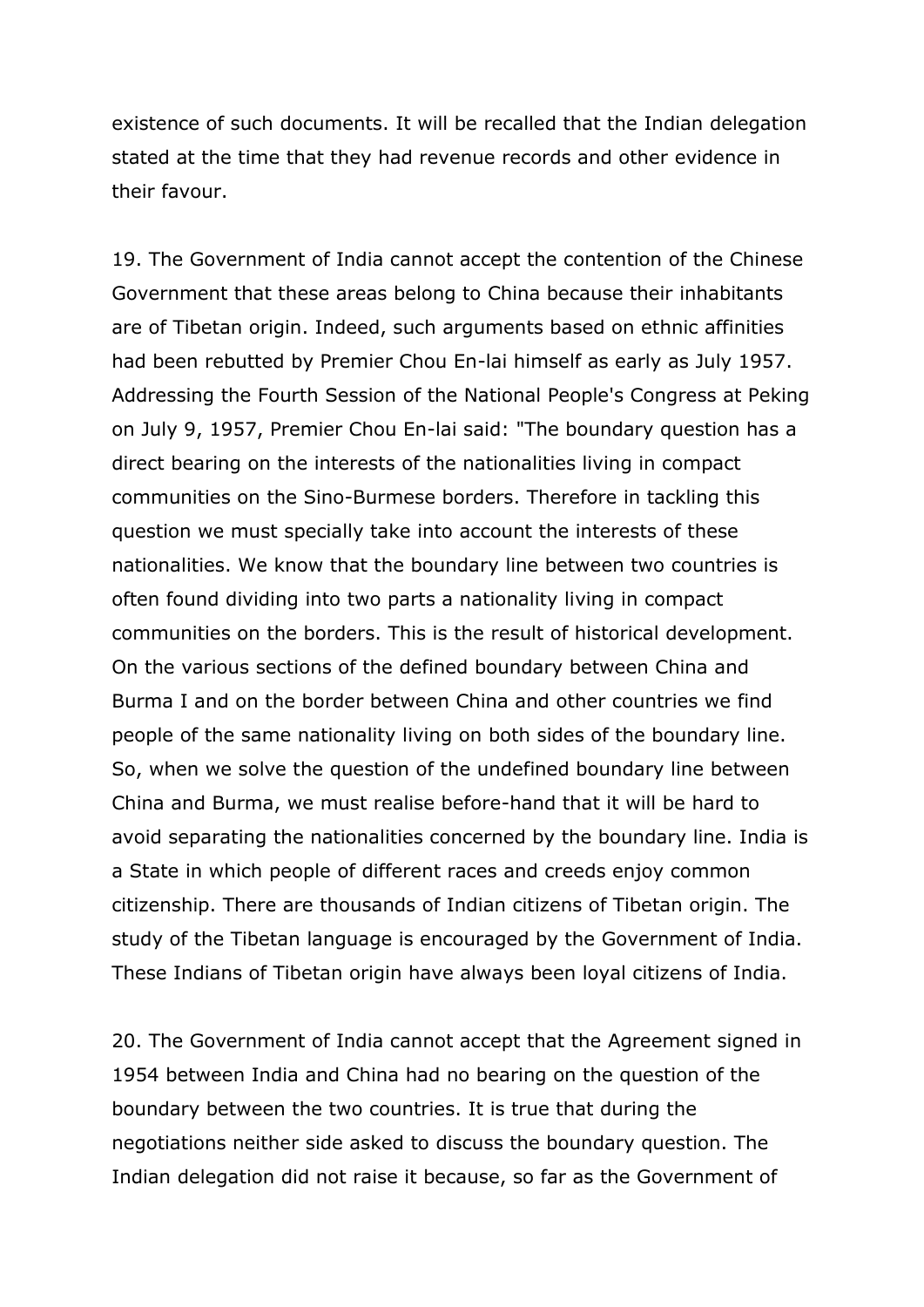India were concerned, the boundary was well-known and beyond dispute, and there could be no question regarding it. Not only was the boundary shown on official Indian maps, but Indian authorities had been exercising administrative control over all areas up to the international border shown on Indian maps. If the Chinese Government were at all serious about their claim to any of these areas, it would be expected that they would at least refer to their claims, if not discuss them. It is true that Premier Chou En-lai at the first meeting said that the relations between China and India were becoming closer every day and that from among the outstanding questions the two sides could settle questions which were ripe for settlement. The Indian Ambassador then pointed out that there were only small questions pending between India and China but he wished to see nothing big or small remaining outstanding between the two countries. Premier Chou En-lai replied that two large countries like India and China with a long common frontier were: bound to have some questions but all questions could be settled smoothly. In the context in which Premier Chou En-lai made this statement, it could hardly be inferred that he had in mind Chinese claims to vast tracts of territory which were shown as parts of India in Indian maps and were under Indian administration. At the meeting of January 8, 1954 the Vice-Foreign Minister of China stated that the negotiations between China and India were to settle, in accordance with the Five Principles, those pending questions that were ripe for settlement. The Indian side accepted the principles as the basis for discussions. In his speech on April 29, 1954 after the signing of' the Agreement, the leader of the Indian Delegation stated, "we have gone through fully questions that existed between our two countries in this (Tibetan) region", thus indicating that in the Indian view no dispute or question was left over. The Indian Delegation throughout took the line that all questions at issue between the two countries were being considered and, once the settlement was concluded, no question remained. In view of this the Chinese statement that Ambassador Raghavan agreed, in what is stated to be an informal talk, that the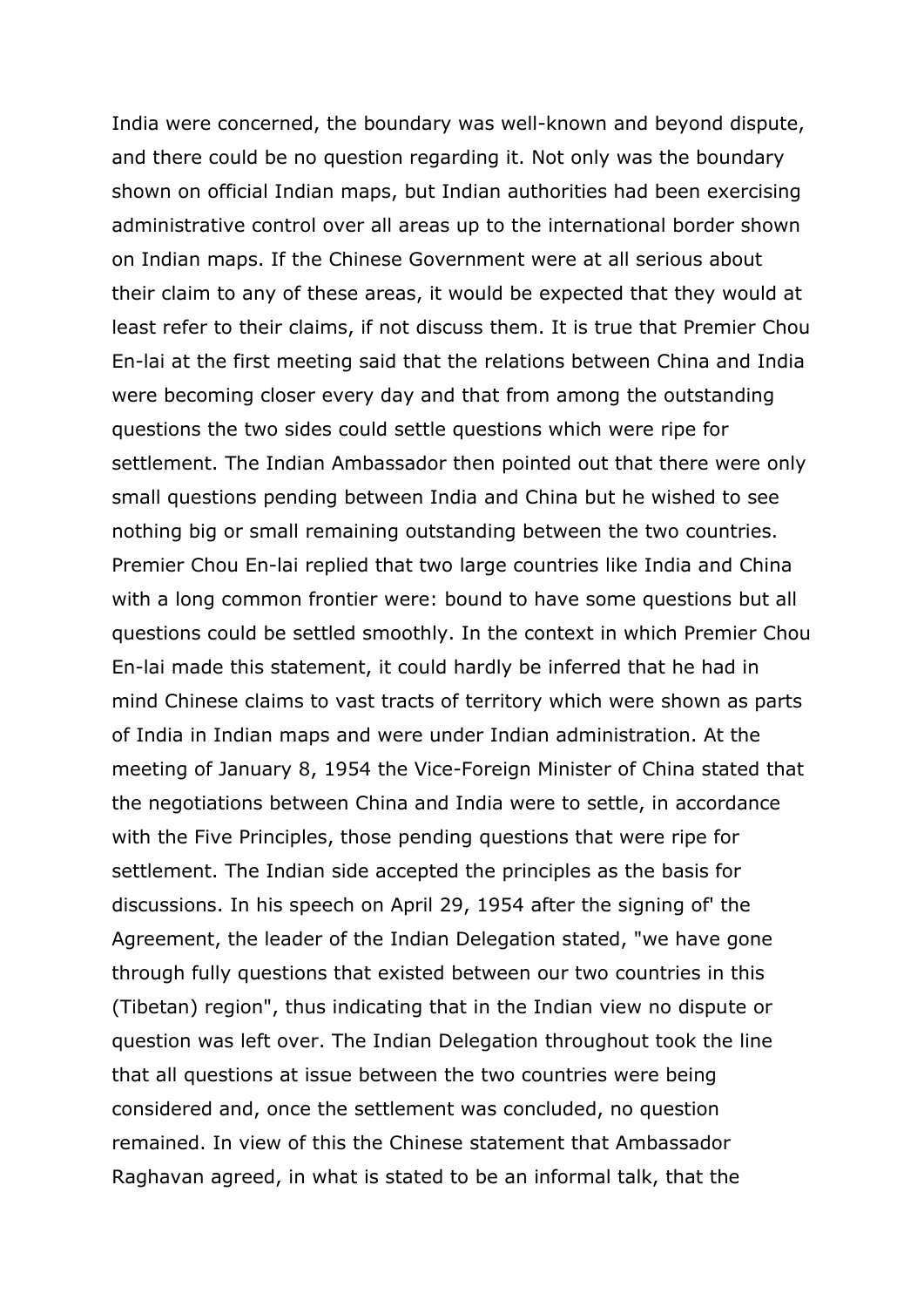boundary question would not be discussed, is surprising.

21. In these circumstances the Government of India can only express their surprise at the contention of the Chinese Government' that the question of the boundary between the two countries was not touched at all during the discussions leading to the 1954 Agreement. When Article 4, which specifies six passes in this area, was being discussed, the Chinese delegation brought forward a draft which stated that the Chinese Government "agrees to open" the passes. In other words, it was claimed that these passes belonged to China. This was contested by the Indian representative Mr. Kaul, who stated that they were Indian passes. It cannot, therefore, be asserted that the question of the ownership of these passes was not raised at all. The text as finally agreed upon was: "Traders and pilgrims of both countries may travel by the following passes and route". This could only be interpreted to mean that the use of these passes does not involve ownership because they are border passes.

22. The Chinese Government have also contended on a priori grounds that the boundary question could not have been discussed in 1954 because at that time "the question which the two countries were ' most concerned about and winch called for urgent solution was the establishment of normal relations between India and the Tibet Region of China on a new basis . But surely normal relations between India and Tibet region of China could not have been established if the Chinese Government had in mind at that time claims to large areas of Indian territory contiguous to the Tibet Region. The Government of China were then fully aware of the alignment of the international boundary as shown on official Indian maps. They must also have been aware of the authoritative declaration made in 1950 by the Prime Minister of India on the subject of India's frontiers. Besides, the Government of China were aware that the Constitution of the Republic of India, adopted after lengthy discussions in open sessions of the Constituent Assembly, made specific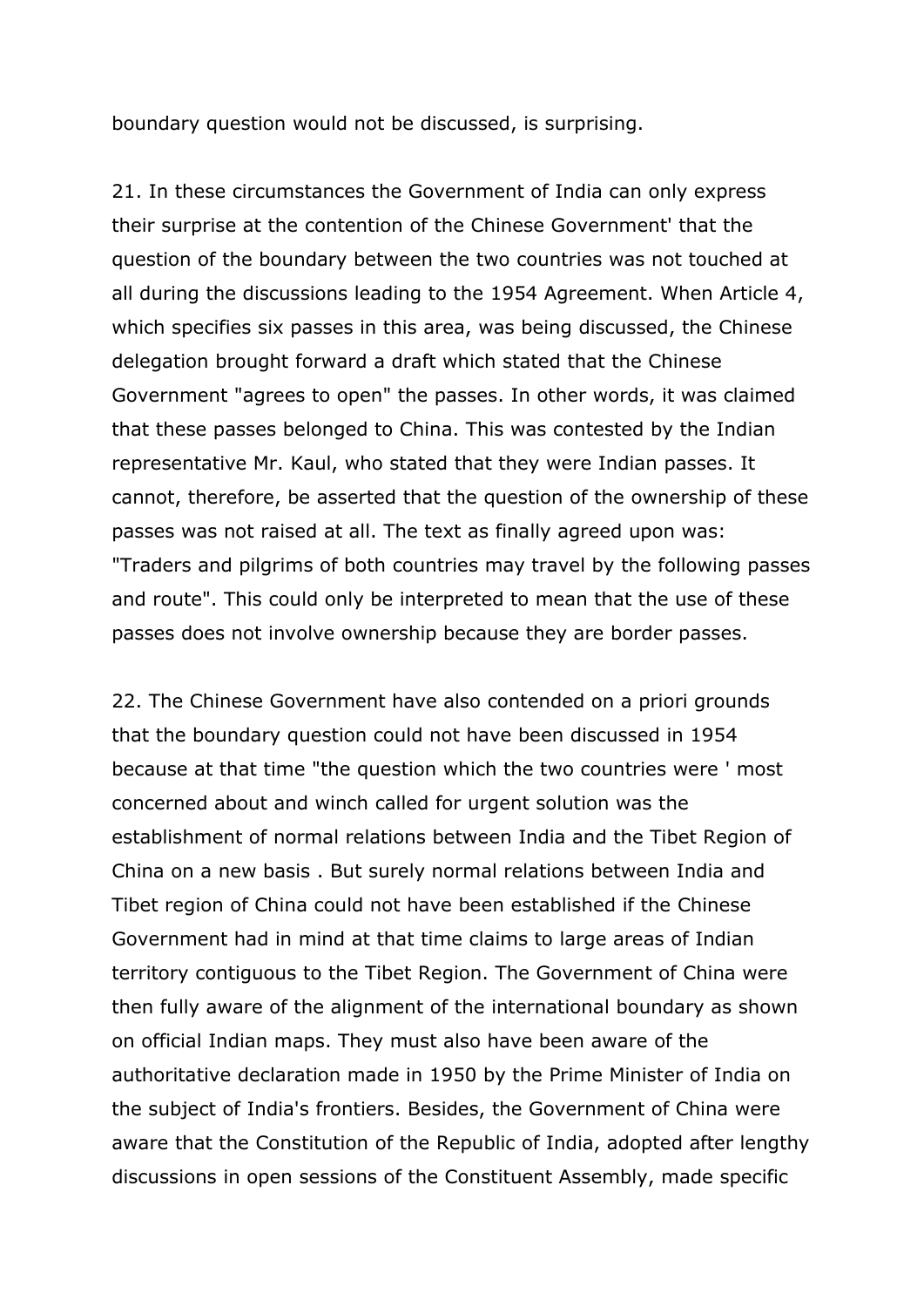mention in its Sixth Schedule of the Tribal areas of Assam and the North East Frontier Agency, which the Chinese Government now seek to claim as Chinese territory. In the 1954 Agreement the Chinese Government affirmed their respect for the territorial integrity of India. In the circumstances mentioned above they could not have done so if they intended to raise a demand subsequently for large areas of Indian territory. Further, in discussions with the Prime Minister of India in 1954 and 1956-57, the Prime Minister of China did not give any indication whatsoever that his Government had large territorial claims, but, on the contrary, gave the impression that the revision of the maps was essentially a procedural issue, which would be made in due course. The conclusion is obvious that the Chinese Government have changed their position since 1954.

23. The Government of India cannot accept the contention that the area south of the traditional boundary east of Bhutan has always belonged to China and was until recently under Chinese jurisdiction. The territory was under the Varman, the Salastambha and the Pala dynasties till the 8th century, when they came under the pressure of the Ahoms, a branch of the Shan tribe. Finally, in the 13th century, an Ahom ruler gained control over the whole kingdom and gave the name Ahom, now softened to Assam, to the country. The Ahom rulers held sway in this area for nearly six centuries till they were finally displaced by the British authority in India in 1826. During the last years of Ahom rule control over the tribal peoples in the north weakened, but authority was re-established by the then Government of India over a period of years. At no time, however, was the sovereignty over these areas lost by the rulers of Assam or acquired by the Tibetans. The tribal areas south of the traditional' watershed boundary have always been part of India.

24. In the 19th century the Government of British India asserted their authority over the tribes who acknowledged the right of that Government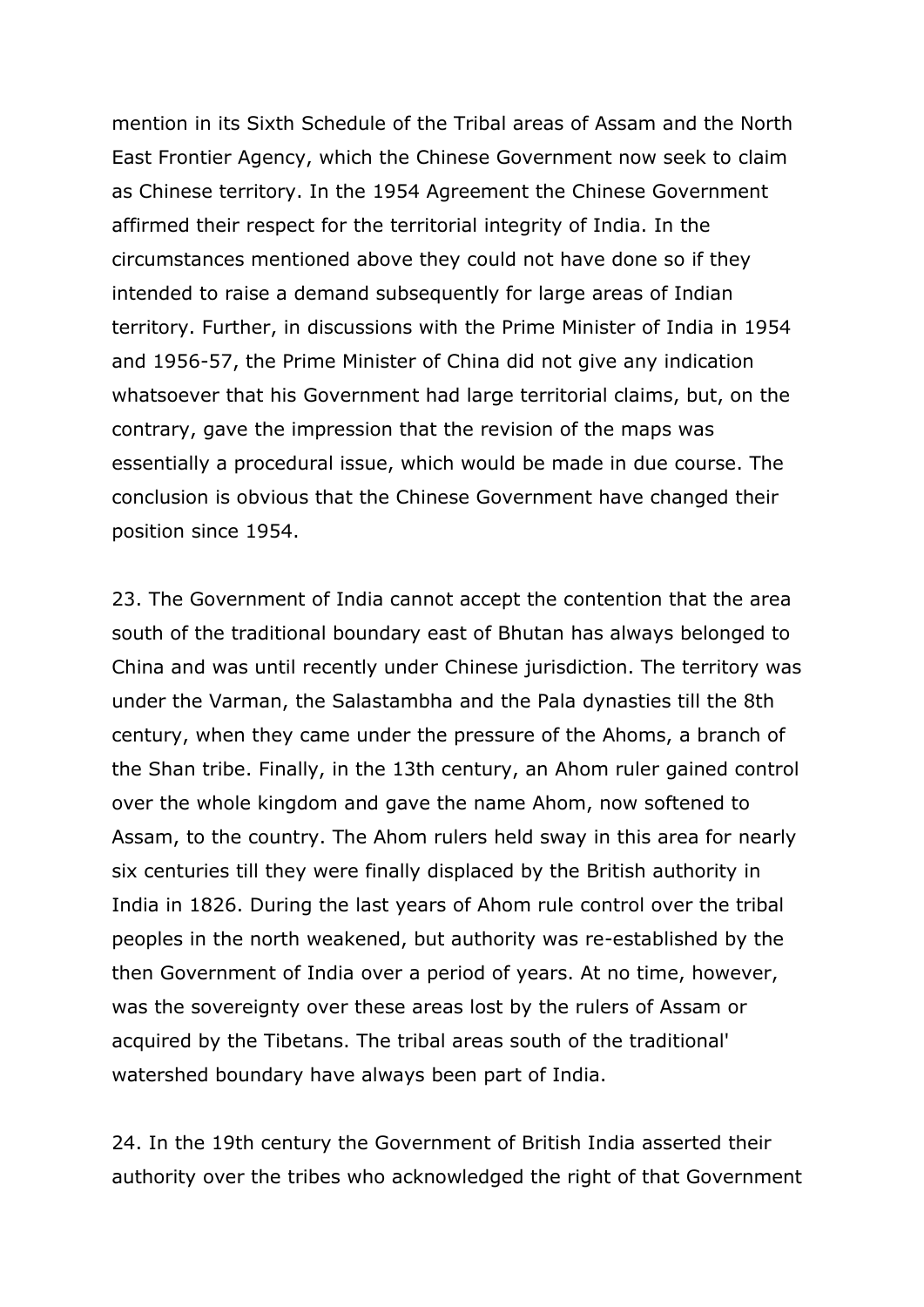to maintain law and order in their areas. References to the territory of the British in the agreements concluded by the British Indian Government with the tribes meant merely that such territory was then under the direct administration of the British Government in India, as distinct from the tribal areas where they only exercised loose control. But at no time did these tribesmen cease to be under the central authority of the British Indian rulers.

25. The only evidence that the Chinese Government have brought forward to support their claim to jurisdiction over this area is with reference to Tawang and the Walong area. But Tawang and Walong form only a tiny fraction of the large area now claimed by the Chinese Government, and the evidence brought forward in regard to these two localities has no relevance to the rest of the area. Even with regard to Tawang and Walong the arguments of the Chinese Government are untenable. Tawang was never a part of Tibet. The local administration of Tawang was in the hands of a Raja, who was assisted by Chhoryens, or headmen of groups of villagers and Kachungs or village headmen. The only functions which the Lama hierarchy exercised in this area was ecclesiastical. In Tawang there is a large Tibetan monastery, whose Abbot and monks collected religious dues from the local inhabitants, who are Lamaists. Collection of such dues could not and did not confer any territorial sovereignty on the Tibetan authorities in respect of Tawang. This view is also supported by the statement made by the Chinese plenipotentiary at the Simla Conference in 1914. Ivan Chen stated on the 7th March 1914 that "what is paid to the Tibetans is not in the shape of revenue, in the ordinary sense of the word, but merely contributions to the monasteries. It is rather charity than a tax". And on 13th June 1914 Sun Pao-Chi, the Chinese Minister for Foreign Affairs, informed the British Minister in Peking that "the Tibetans affected to think that they had rights over all places inhabited by Lamaists, but this was not so. The Lamas might have ecclesiastical authority but this did not necessarily mean that, these places belonged to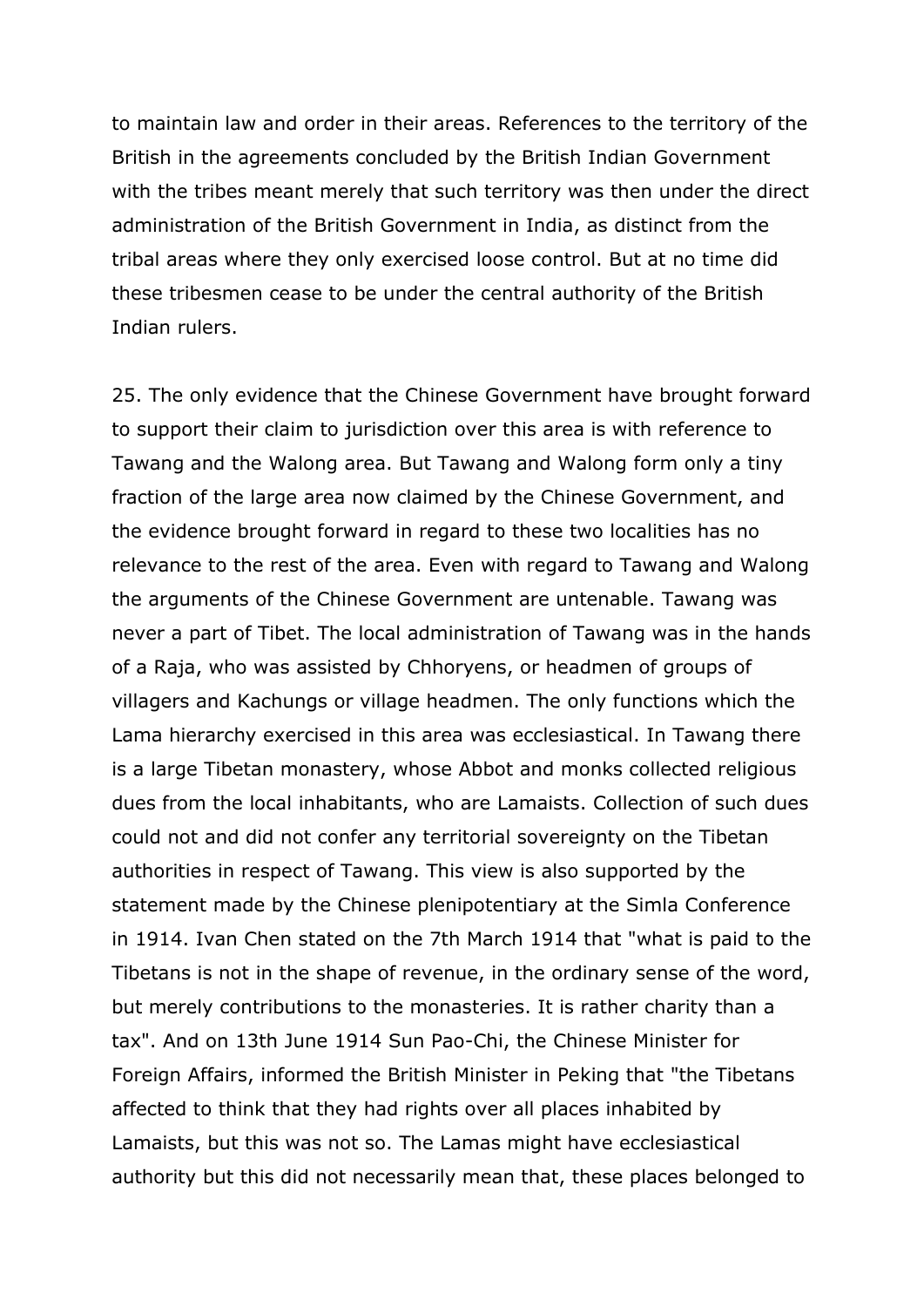Tibet".

26. Again, certain Tibetan families owned private estates south of the traditional boundary and collected rents. These rents cannot be regarded as Government taxes. It is possible that these rents were paid even after 1914, for the agreement between the Indian and the Tibetan representatives on the boundary safeguarded the rights of private estates.

27. The Chinese Government have quoted the agreement signed in 1853 between the British Indian authorities and the Monbas, and claimed that the Indian Government by this agreement recognised the Monbas as belonging to Tibet. Had this been so, it would be expected that the British Indian Government would have signed the agreement direct with Tibet. The Tibetan Government were, during these years, negotiating on their own, as is shown by their treaty with Nepal signed in 1856. In fact the agreement of 1853 concerned one specific instance in which a Tibetan was involved, and the local Rajas appeared to be acting on this particular occasion for the Tibetan Government. Indeed, nine years earlier, in 1844, these Rajas accepted British authority in India by a written agreement. The key sentence of the 1844 Agreement reads as follows: "We also pledge ourselves to act upto any orders we may get from the British authorities."

28. The Walong area in the lower Lohit valley, which the Chinese Government refer to as Lower Tsayul, consists of a few villages inhabited by Mishmis and refugee Tibetans. The presence of the latter does not prove that this area belonged to Tibet. These refugees resisted the attempts of the Tibetan authorities to collect taxes.

29. It is incorrect to state that the authoritative maps published in India and China showed the boundary in this sector according to the alignment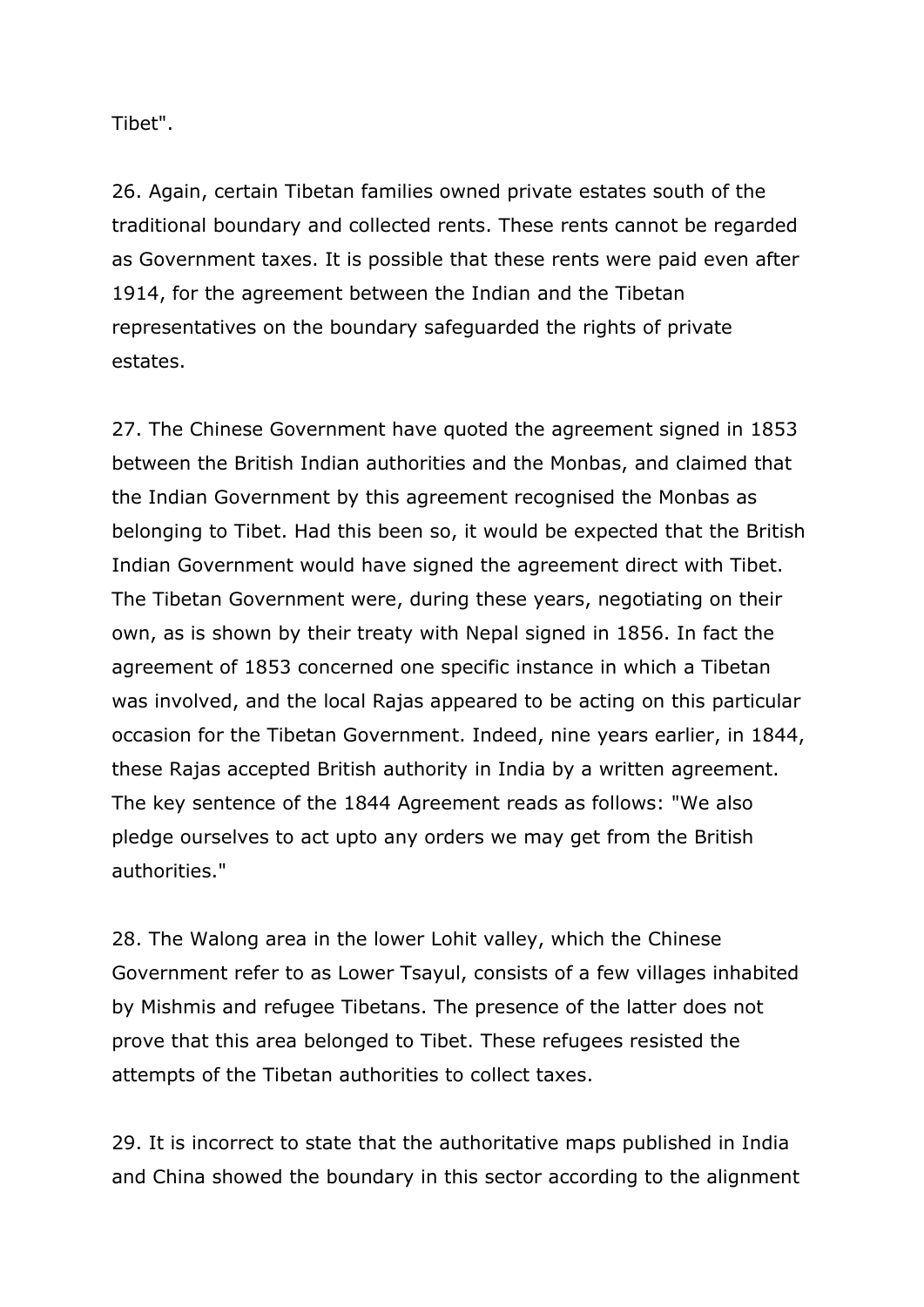now being shown on Chinese maps. As already stated, the Postal Map of China published in 1917 showed the boundary in consonance with the Indian alignment as shown in Indian maps. In November 1925 the University of Peking published a map showing the Frontiers of China at a time when China had expanded most that is in the days of the Ching dynasty before 1911. Even then the frontier east of Bhutan was shown approximately along the present alignment. . As for official Indian maps, the Government of India have already drawn the attention of the Chinese Government to the Map of India published by the Survey of India in 1895, which showed the tribal area by a light orange colour wash. From 1938 to 1952 the Survey of India showed this boundary by an undemarcated symbol, because in fact the boundary had not been demarcated on the ground. As, however, the traditional boundary lay along a major watershed, the Government of India decided in 1954 that no demarcation on the ground was necessary. The undemarcated symbol was, therefore, omitted in subsequent maps.

30. The Government of China have mentioned in this connection the Map of India (1945) included in the third English edition of the Book *The Discovery of India* by Mr. Nehru. The particular map was a sketch map inserted by the publisher, and the author could not be held responsible for its inaccuracy. Nor should any adverse conclusion be drawn from it, so far as the Government of India are concerned.

31. The Government of India regret that the Chinese Government should persist in questioning the validity of the Agreement reached in 1914 between India and Tibet confirming the traditional boundary east of Bhutan. This was not the first time that Tibet conducted negotiations and concluded treaties, in her own right, with foreign states. On several occasions before 1914 Tibet had conducted negotiations and concluded treaties with other states. For example, Tibet concluded a treaty with Nepal in 1856 and another with Great Britain in 1904. These treaties were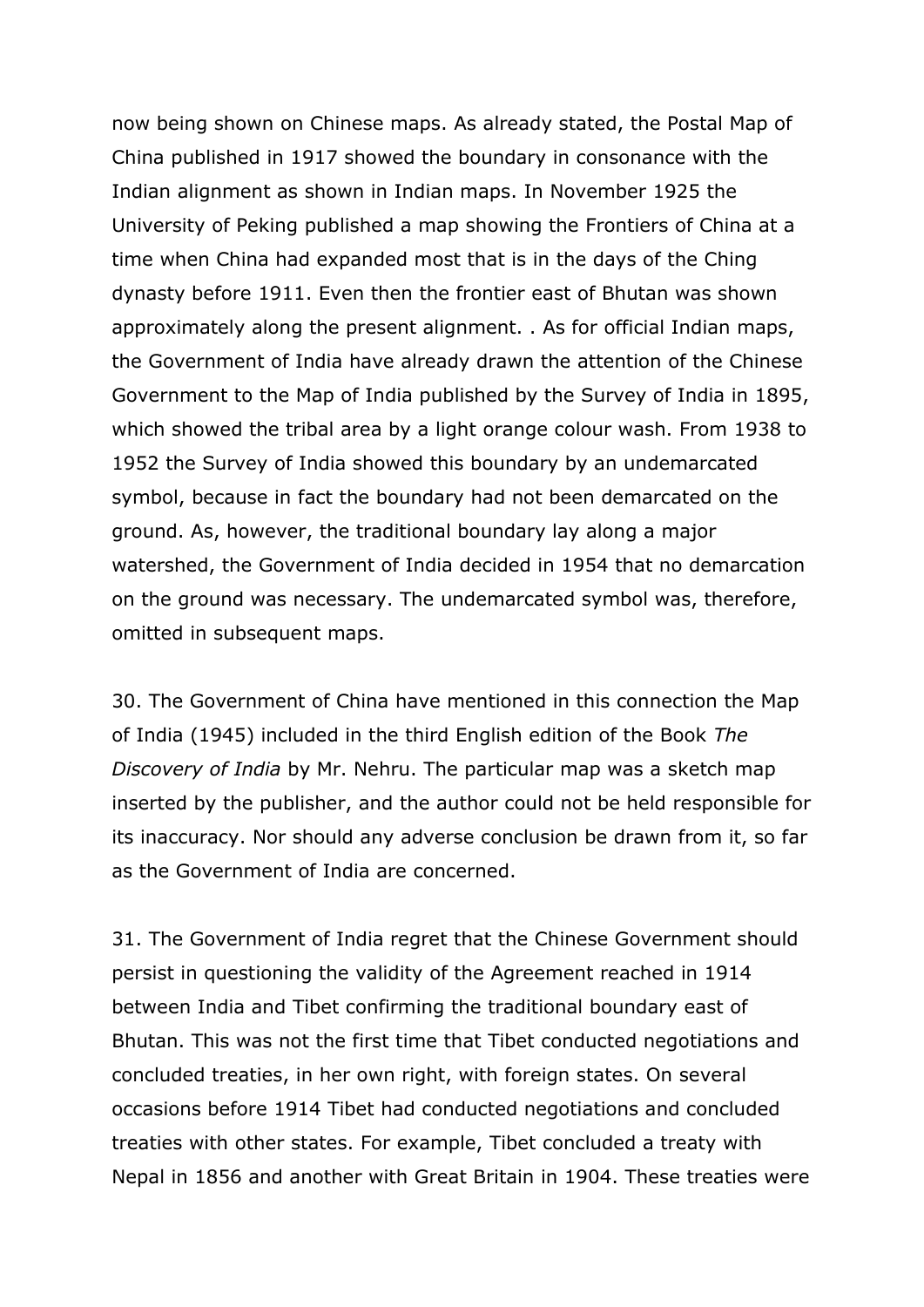never objected to by China and were fully operative. At the Simla Conference, the Tibetan and Chinese plenipotentiaries met on an equal footing. This position was explicitly and unequivocally accepted by the Chinese Government. The three Plenipotentiaries exchanged copies of their credentials at the first session of the Conference on October 13, 1913. The credentials of the Tibetan representative issued by the Dalai Lama made it clear that Tibet was an equal party at the Conference, with the right "to decide all matters that may be beneficial to Tibet", and the Chinese representative accepted the credentials of the Tibetan representative as being in order. The credentials of the British Indian representative, which were also accepted by the Chinese representative, confirmed that all the three representatives were of equal status, and that the Conference was meeting "to regulate the relations between the several Governments".

32. It is not true to say that the Agreement of March 1914 between India and Tibet about the Indo-Tibetan boundary was secret. It was an Agreement between the authorised representatives of the two parties, reached after full discussion, and approved by the Government of Tibet. There was, therefore, nothing clandestine about it. Moreover, the Indo-Tibetan boundary was delineated on the map appended to the Tripartite Convention, which was also signed by the Chinese representative on April 27, 1914. The 1914 boundary Agreement was published in the 1929 edition of Aitchison's Treaties, *Engagements and Sanads*, the previous edition having been published as early as 1909. The Chinese Government never protested against this Agreement. In fact, long before this Agreement the Government of British India had asserted their authority over these tribal areas, concluded Agreements with the tribes and created two Frontier Tracts comprising the entire territory. These facts were all well-known and neither the Tibetan nor the Chinese Government ever challenged the British Indian authority.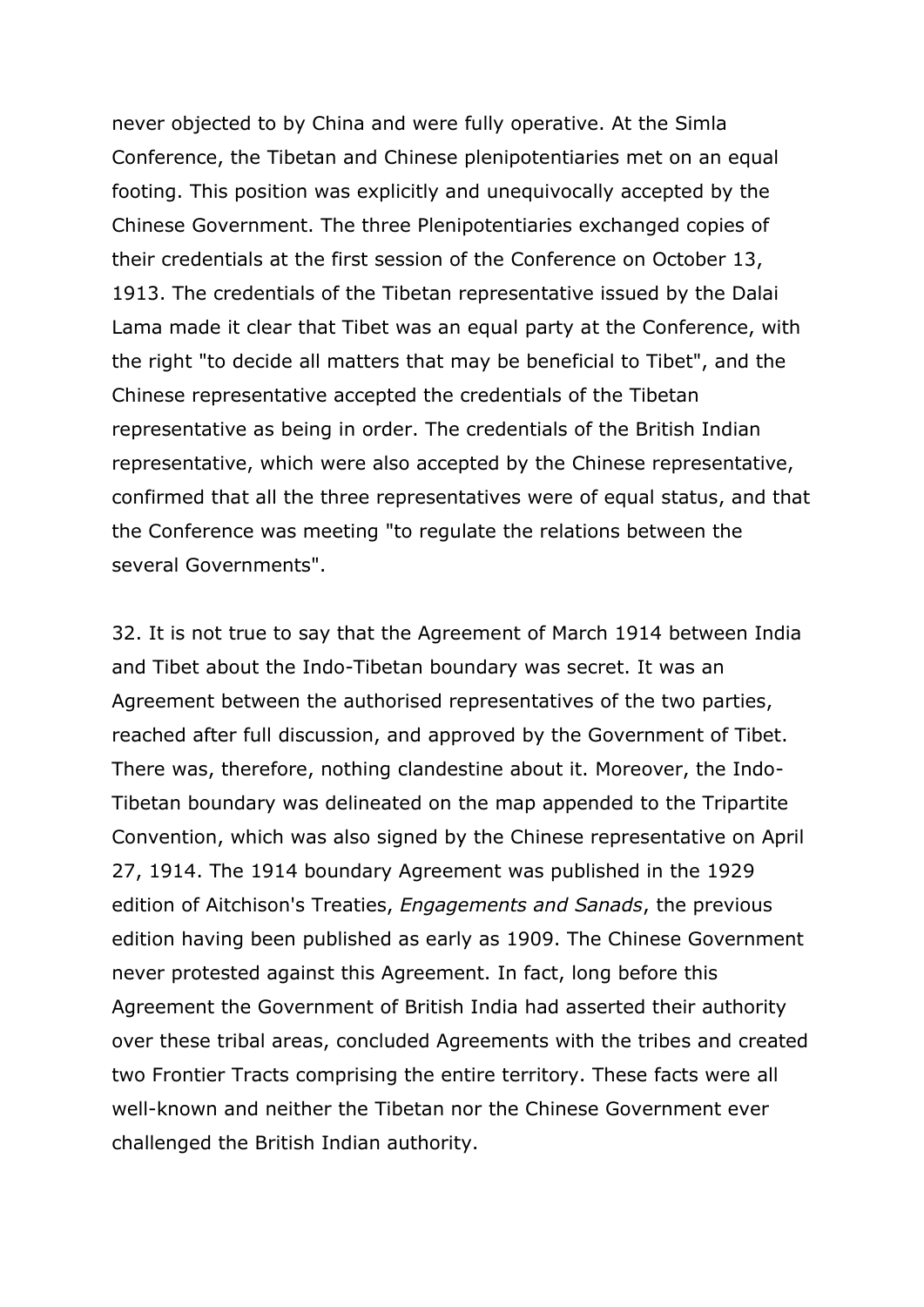33. The Government of India cannot accept the contention of the Government of China that the Simla Conference only discussed the boundaries between Tibet and China and between Outer Tibet and Inner Tibet. It is also incorrect to say that the red line on the Convention Map which was signed by the Chinese representative represented only the boundary between Tibet and the rest of China, and that it was never stated that part of this red line was the boundary between China and India. The argument that the McMahon Line sector of the red line on the Convention Map represented the boundary between Tibet and China is fantastic. Article 9 of the Convention, initialed by British Indian, Chinese and Tibetan penitentiaries, dealt with the boundaries of Tibet and the map attached to the Convention clearly showed Tibet's boundary, with India. It is this boundary line which is known as the McMahon Line. The *Postal Map* of China published by the Chinese Government in 1917 showed this line as the boundary between India and Tibet, and marked the territory south of the line as India. By no stretch of imagination can it be contended now that any Chinese territory then lay south of the McMahon Line. The contention that the red line represents the boundary between Tibet and China is contradicted by the Chinese Government's own statement that jurisdiction had been exercised in the area south of the line by the Tibetan authorities and not by the Chinese Government.

34. It is strange that the Chinese Government should now seek to rely on the Anglo-Russian Convention of 1907, and argue that 1914 Agreement was invalid as Britain was precluded by the 1907 Convention from having direct negotiations with Tibet. As China was not a party to the Convention between Britain and Russia, she cannot invoke that Treaty in support of her contention. In fact, throughout the negotiations, the Russian Government were kept fully informed of the progress of the negotiations. A copy of the Agreement including the map was given to the Russian Government who raised no objection to the negotiations and the subsequent Agreement.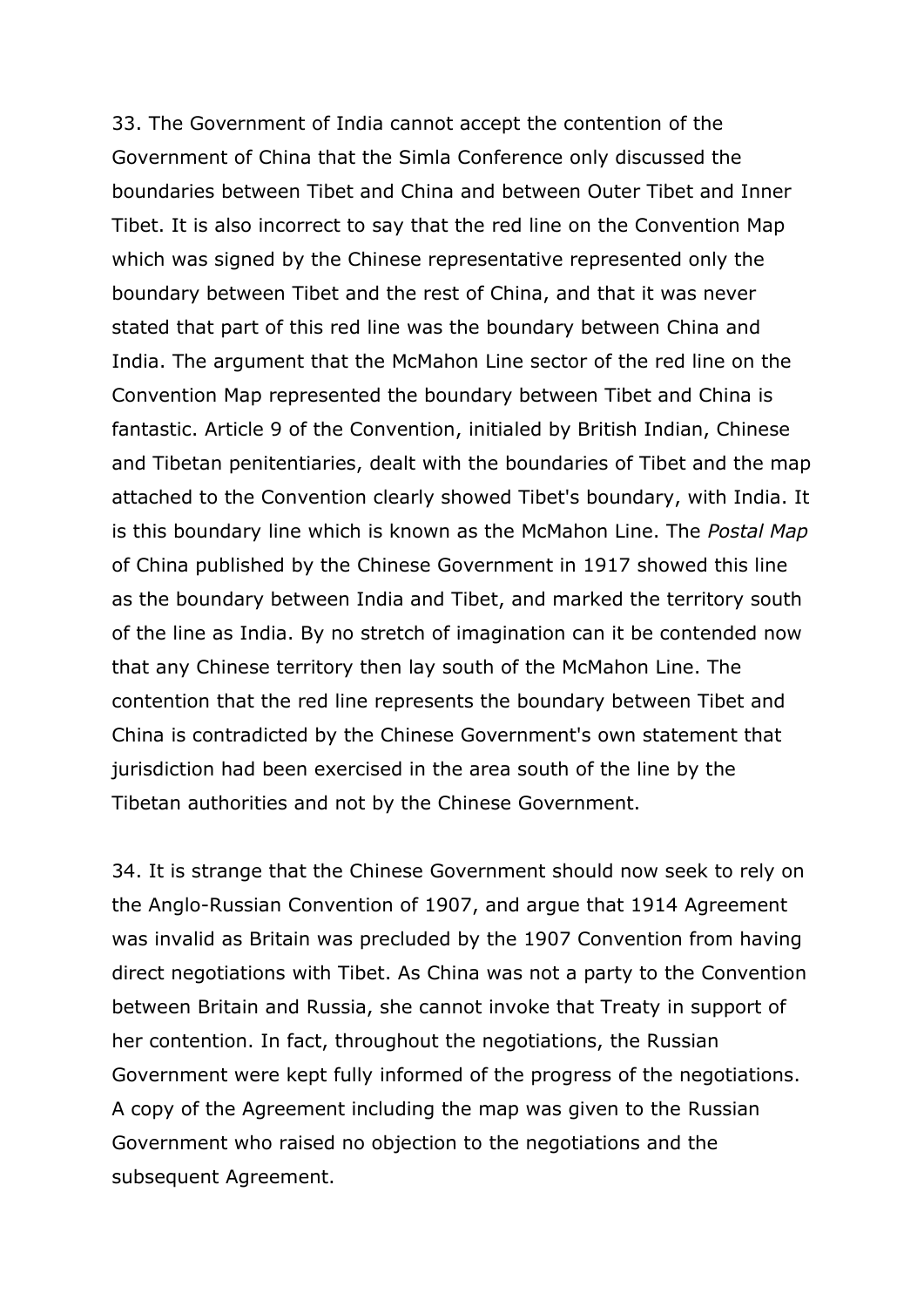35. The Chinese note refers to four protests made in 1946-47 by the Chinese Government. It may be stated that these protests related to acts of British Indian administration in a small area of the North-East Frontier Agency in 1943. The Government of India then replied that "the only activities in which the Government of India have been engaged in the area in question have been entirely restricted to the Indian side of the boundary between India and Tibet, which has been accepted for over 30 years". The protest of the Kuomintang Government of November 1949 merely stated that China had not signed the Simla Convention. No reply was sent to the protest as soon afterwards, in December 1949, the Government of India recognised the People's Government of China. A few months later, in August 1950, the Government of India mentioned in a note to the Government of China that the recognised frontier between Tibet and India should remain inviolate. The same year the Prime Minister of India declared publicly that India stood by the McMahon Line. There could, therefore, be no doubt about Government of India's position in regard to the international boundary.

36. The Tibetans never protested against the Indo-Tibetan boundary as agreed upon in 1914. On more than one occasion, they acknowledged its existence and affirmed that they had no wish to dispute its validity. When the McMahon Line was verbally re-affirmed by the British Indian Representative in 1936 and 1938, the Tibetan Government replied that they were fully aware of the terms of the 1914 Agreement. It is the Government of India which protested in 1943 against illegal penetration by the Tibetans into Indian territory. Similar protests were made by the Indian Government whenever the Tibetans sought to take advantage of Indian preoccupations in order to levy illegal dues in Indian territory. When the Government of India protested, the Tibetans withdrew. As for the fantastic Tibetan claims put forward in 1947, Prime Minister Nehru's letter of September 26, 1959 has adequately dealt with them.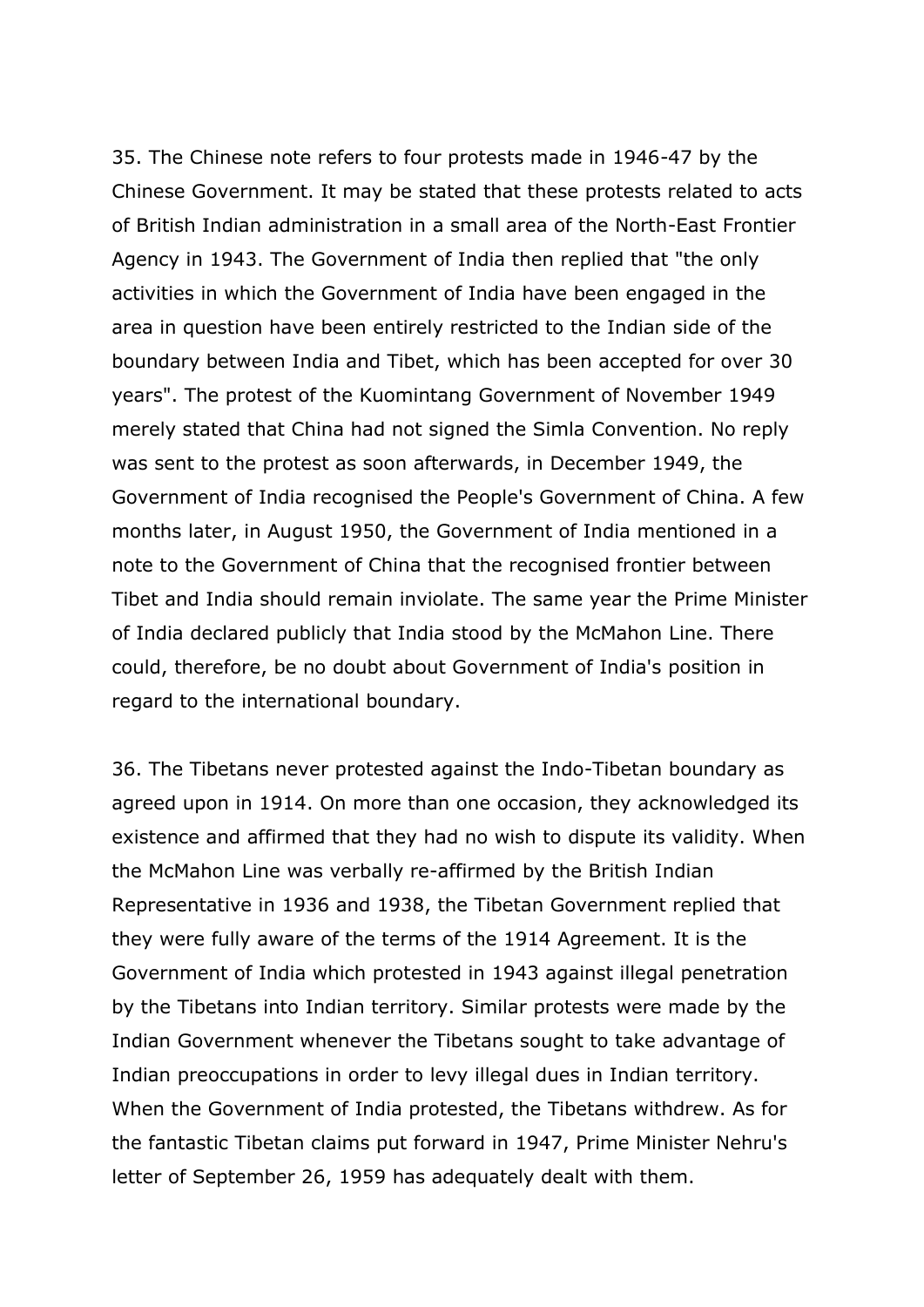37. The Chinese Government are aware of the special treaty relations which the Government of India have with Bhutan and Sikkim. In view of this the Government of India welcome the explanations: given in the Chinese note relating to the boundaries between Sikkim and Bhutan on the one hand and Tibet on the other. The note states ''that the boundary between Sikkim and the Tibet region of China has long been formally delimited, and that there is neither any discrepancy on the maps nor any dispute in practice. The Government of India would like to add that this boundary has also been demarcated on the ground. As for Bhutan, its northern boundary is traditional and" well-known. Adjoining it on the east is the North-East Frontier Agency of India, whose boundary with Tibet is both traditional and delineated by agreement. It is not, therefore, possible for any Tibetan territory to lie south of the McMahon Line. The Government of India note with satisfaction that the Chinese Government have not repeated their map claims to any part of northern Bhutan. In view of the responsibility of the Government of India for the defence and maintenance of the integrity of Bhutan and Sikkim, the Government of India welcome the assurance of the Government of China that they will not encroach on the territory of Sikkim and Bhutan.

38. The foregoing paragraphs have set out in brief the points of substance regarding the Sino-Indian boundary question The Government of India can only express their regret that the Chinese Government should have repeated their earlier versions of the incidents at Longju and at, Kongka Pass in the Chang Chenmo valley. The true facts regarding these incidents have already been communicated to the Chinese Government in the earlier Indian notes, and the various points raised in these notes still remain unanswered. It is only necessary to point out that if in fact the Chinese personnel entered Longju 5 days after the withdrawal of the Indian personnel, the Indian casualties cannot be explained. Similarly, the detailed account of Shri Karam Singh, which was handed to the Chinese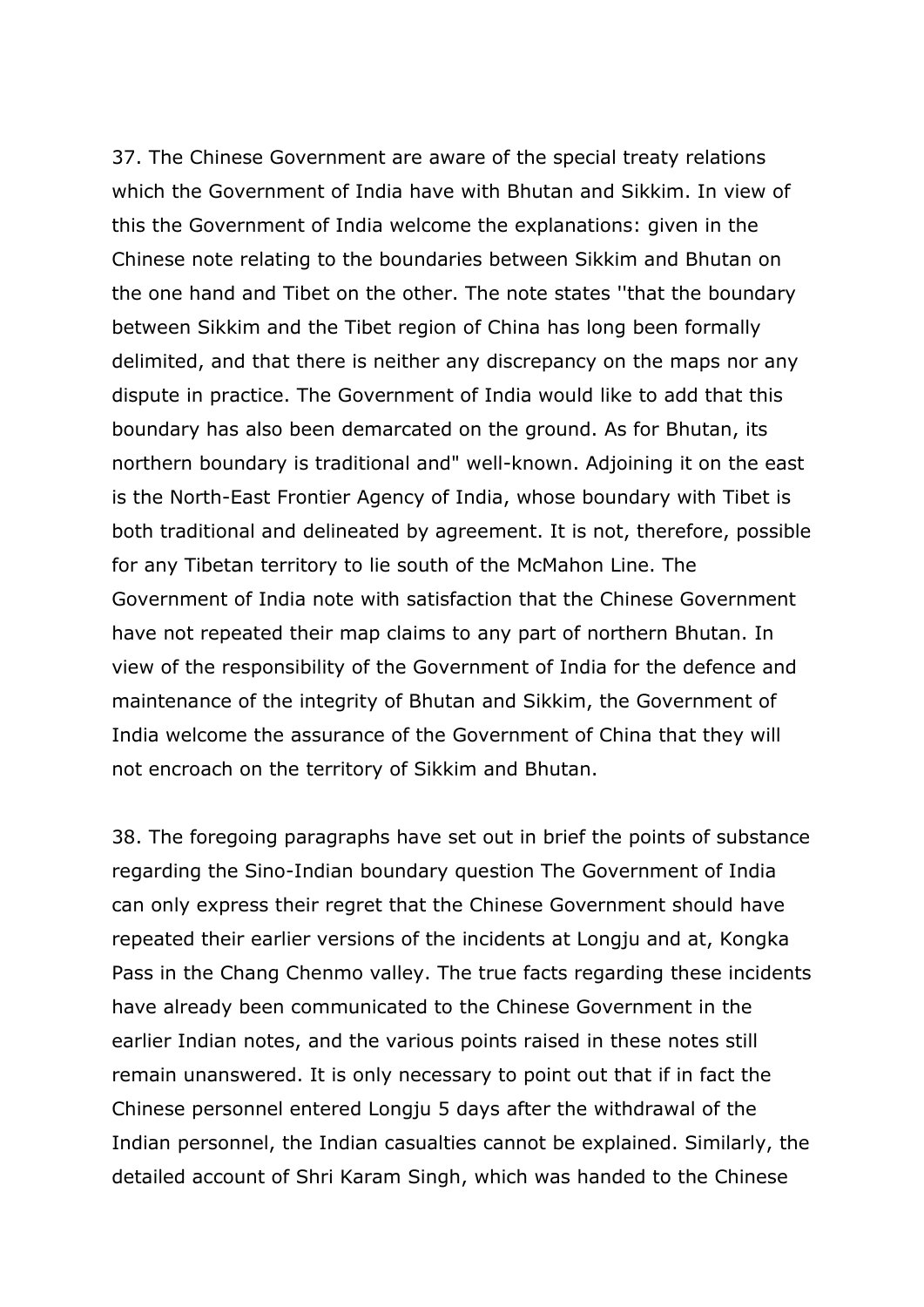Embassy in Delhi on November 24, 1959 disproves the Chinese Government's version of the incident at Kongka Pass. The Government of India have to state once more that these unfortunate incidents, involving severe casualties among Indian personnel, would not have occurred, if the Chinese troops had not intruded into Indian territory and taken offensive action against Indian police personnel engaged on routine patrol duty on Indian soil.

39. The Government of India share the sentiments of friendship expressed by the Chinese Government. Even before they attained independence, the people of India demonstrated in ample measure their friendship for the Chinese people. Since the achievement of independence by India this feeling of friendship has found expression in many concrete ways. The surprise and disappointment of the Indian people have therefore been all the greater at the challenge to the historic frontier of India by the Government of China. Recent developments have deeply disturbed the minds of the Indian people and created a feeling of uneasiness over the long frontier which for centuries had remained tranquil. In the interest of the two countries and of peace of the world, active steps must therefore be taken to remove the causes of the present tension and to establish a firm foundation of friendship between the two countries:

40. An essential first step is for the two Governments to agree on an arrangement without delay, which would completely eliminate the risk of border clashes and facilitate a friendly settlement of the disputes. In their latest note the Chinese Government have repeated their earlier proposal that the armed forces of the two Governments should withdraw twenty kilometres or some other agreed distance from the border, and that the armed personnel of both sides should stop patrolling along the entire border. These suggestions have been discussed in detail in the Prime Minister of India's letter of November 16, 1959 to Premier Chou En-lai.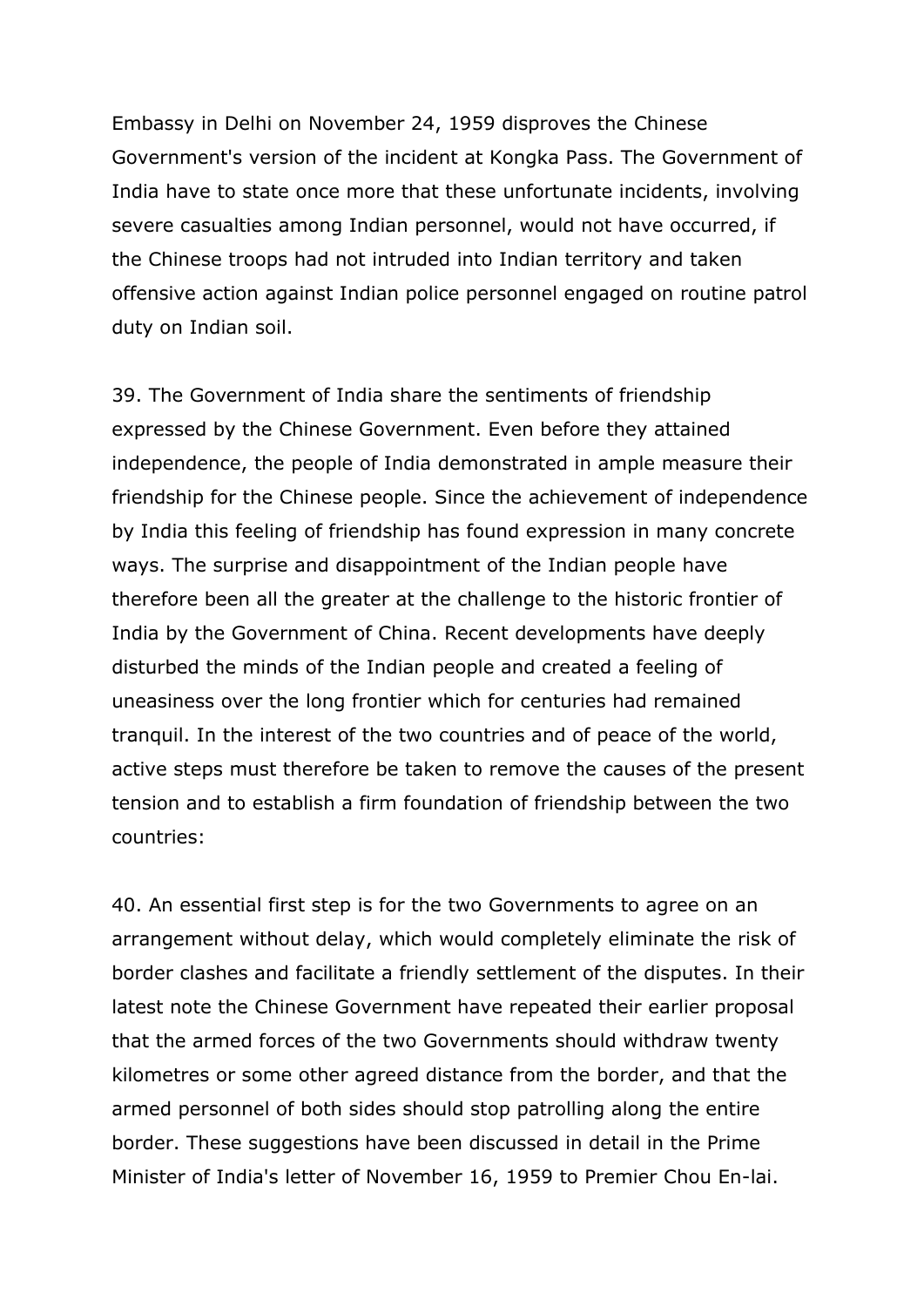The constructive proposals made by the Prime Minister of India in that letter are intended to secure the objective which both the Governments have in view. The Government of India would still hope that the Government of China would accept these proposals.

41. The Chinese Government have asked the Government of India to accept the position, as a preliminary to discussions, that "the entire boundary between the two countries has never been delimited and is therefore yet to be settled through negotiations". It is clearly impossible for the Government of India to accept this proposition which they consider unreasonable and against the facts of history, geography, custom, tradition and international agreements. The facts enumerated in the preceding paragraphs entirely disprove the Chinese Government's contention. The Government of India are anxious for a friendly settlement but they cannot possibly accept suggestions which gravely prejudice their basic position.

42. In his letter of November 16, 1959, to Premier Chou En-lai, the Prime Minister of India expressed his readiness to meet the premier at a suitable time and place, but suggested that the immediate efforts of the two Governments should be concentrated on reaching an interim understanding, which would help in easing the present tension and prevent the situation worsening. Although no further border incidents have taken place in recent weeks, the urgent need for an interim understanding is paramount. The basic causes of tension and resentment remain. The Government of India are yet unable to understand why during the last year or so the long border which had remained tranquil through the centuries should have become a source of tension and anxiety. If there are any deeper reasons for this, they are unaware of them. Apart, therefore, from the boundary question, it is important, in the interest of both China and India and of world peace in general, t'hat the two Governments should leave nothing undone, which could remove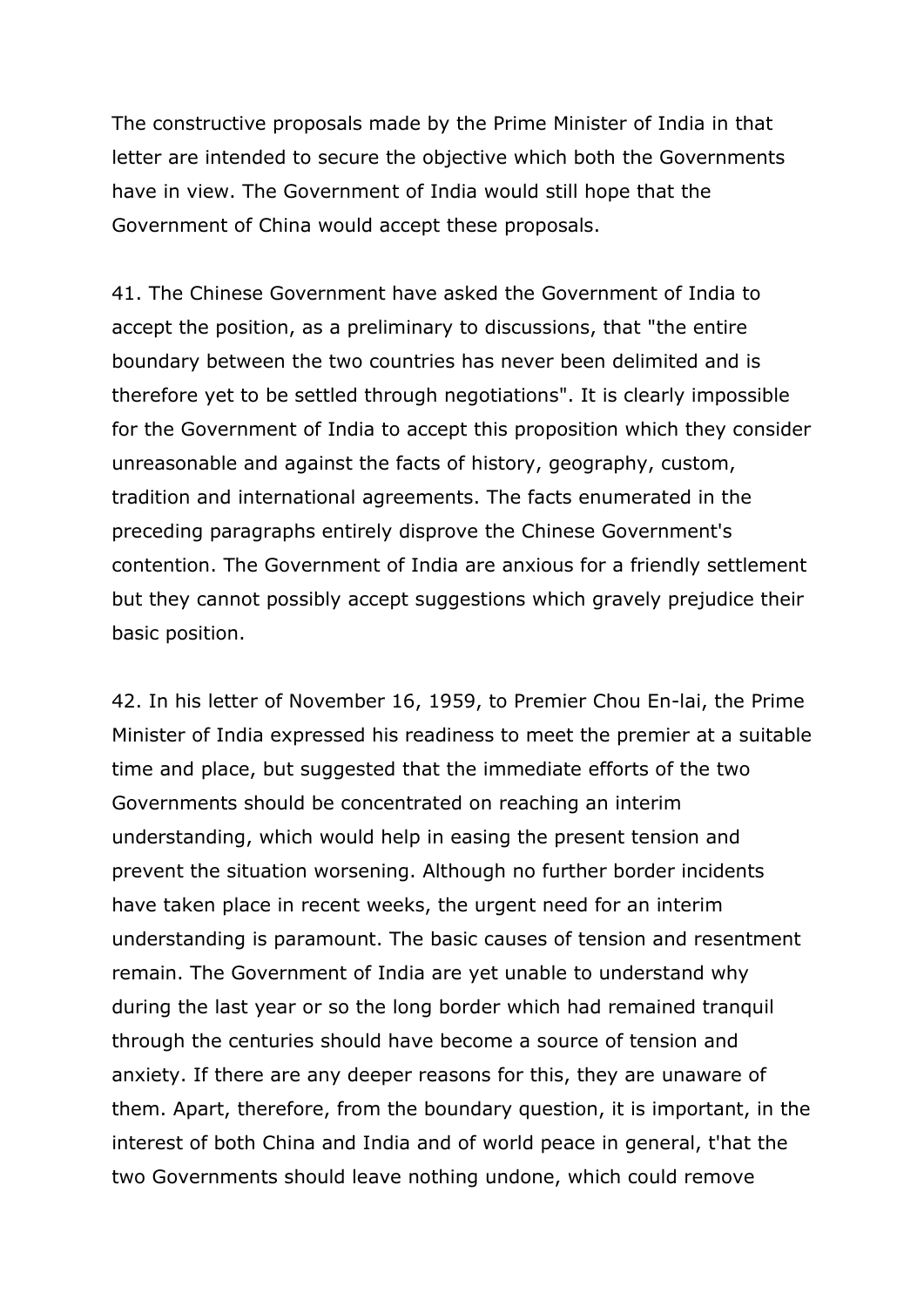misunderstanding and restore the traditional friendship and cordiality between the two countries on a firm basis.

The Embassy takes this opportunity of renewing to the Ministry of Foreign Affairs of the People's Republic of China the assurances of its highest consideration.

Peking, the 12th February, 1960.

The Ministry of Foreign Affairs, Government of the People's Republic of China, Peking.

**\*\*\***

# **Letter from the Prime Minister of China to the Prime Minister of India,**

#### **26 February 1960,**

Peking, February, 26, 1960

Dear Mr. Prime Minister,

I thank Your Excellency for your letter of February 5 1960, which was brought here on February 12 by Indian Ambassador to China, Mr. Parthasarathi. At the same time, the reply to the Note of December 26 1959, of the Ministry of Foreign Affairs of the People's Republic of China made by the Indian Embassy in China on the instructions of the Indian Government was also delivered by Mr. Parthasarathi to our Ministry of Foreign Affairs. The reply Note of the Indian Embassy will be answered by the Chinese Ministry of Foreign Affairs after studying it. You have in your letter agreed to the suggestion of the Chinese Government and myself for the holding of a meeting between the Premiers of China and India in the immediate future so as to explore avenues which may lead to a peaceful settlement of the boundary issue, and invited me to visit Delhi in the latter half of March. I express to you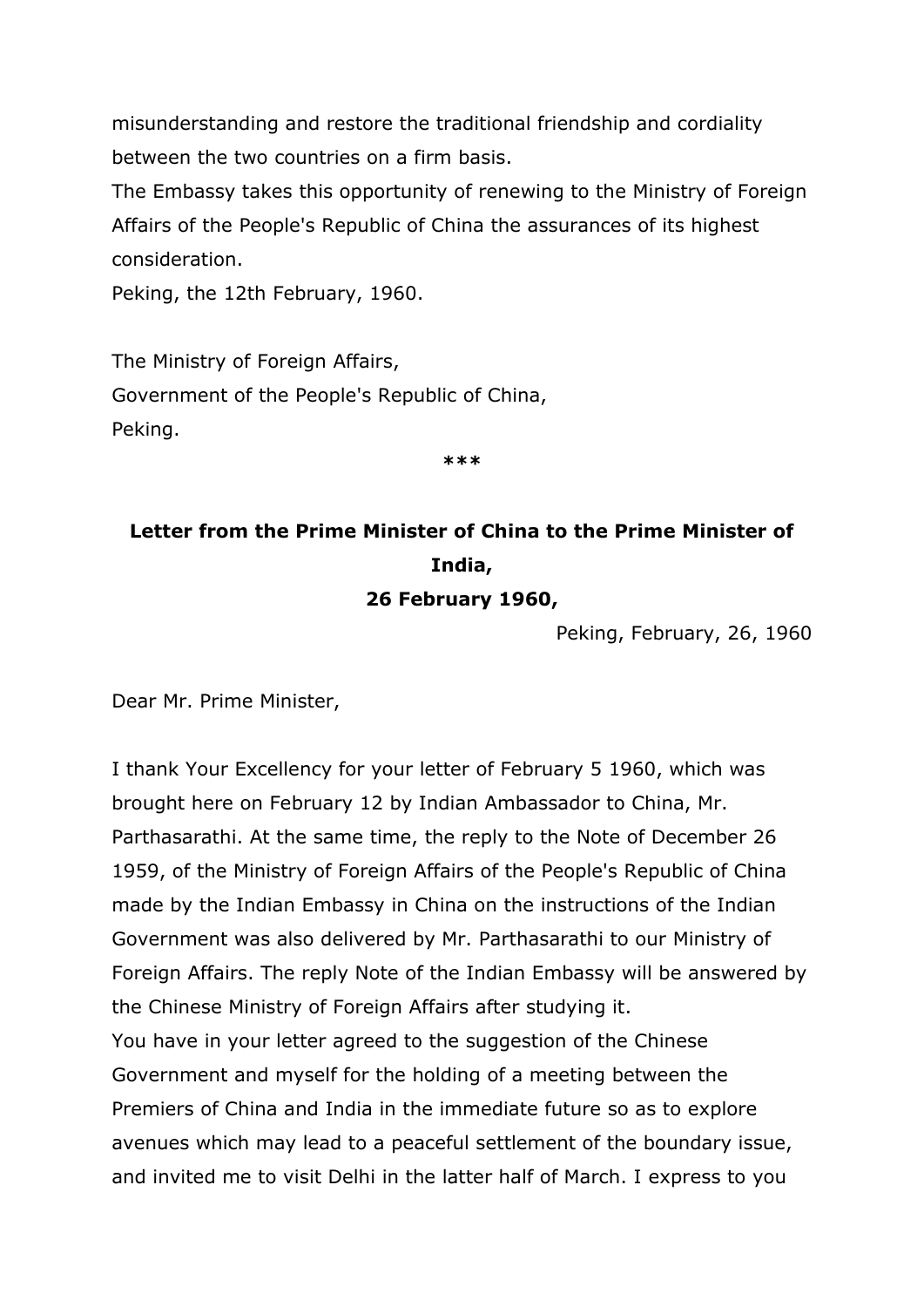my deep gratitude for your friendly invitation. The Chinese Government has consistently held that the friendship between the Chinese and Indian peoples is eternal, that it is necessary and entirely possible to settle the boundary issue between the two countries in a friendly and peaceful manner, and that the two countries must not waver in their common desire for a peaceful settlement of the boundary issue on account of temporary differences of opinion and certain unfortunate and unexpected incidents. The Chinese Government, therefore, takes a positive attitude towards the forthcoming meeting and has confidence in it. As to myself, needless to say, I am very glad of the opportunity of once again visiting the capital of great India, meeting the great Indian people fighting for the prosperity, strength and progress of their motherland and for world peace, and seeing you as well as other friends whose acquaintance I had the honour of making during my last visits. I particularly hope to see the dark clouds hovering between our two countries dispersed through our joint efforts, so that the long-standing friendly relations between the two countries may be consolidated and developed.

Owing to reasons in connection with State affairs, I shall come to your country in April. The specific date will be discussed and decided upon through diplomatic channels.

With kind regards,

CHOU EN-LAI

Premier of the State Council of the People's Republic of China.

**\*\*\***

**Note given by the Ministry of External Affairs, New Delhi to the Counsellor of China in India, 5 December 1959**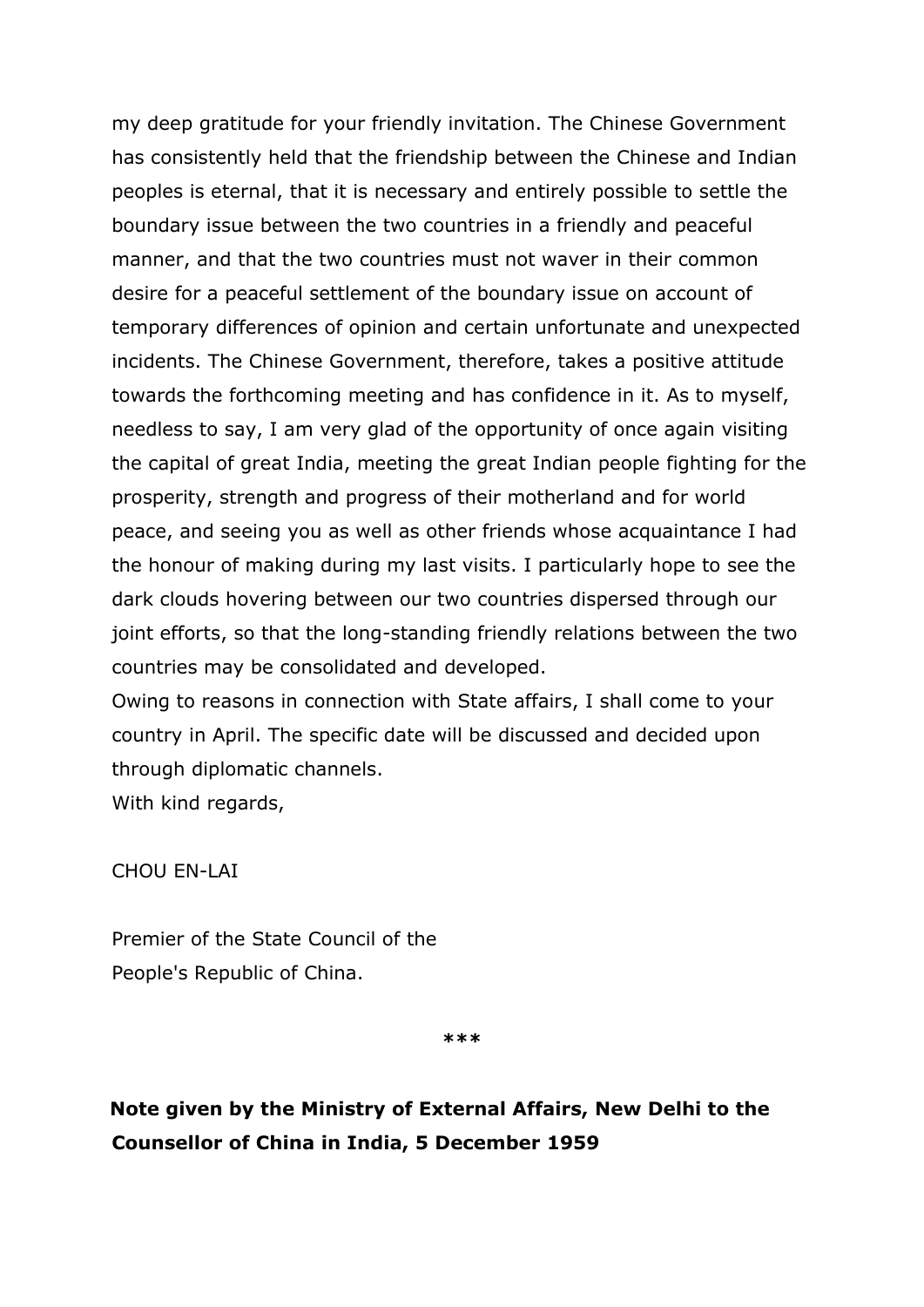The Ministry of External Affairs present their compliments to the Embassy of the People's Republic of China and have the honour to state that during the last two months a number of unidentified aircraft, coming from the direction of the Tibet region of China, have flown over Indian territory. A statement of these violations of the air space of India, giving the places, time and the position of the aircraft, is attached to this note.

2. The Government of India protest against these repeated violations of air space over Indian territory. They request that immediate steps be taken to prevent such violations in future. It will be appreciated if strict instruction is given to the Chinese aircraft to respect Indian territory.

The Ministry of External Affairs take the opportunity to renew to the Embassy of the People's Republic of China the assurances of their highest consideration.

|    | Date and time of flight |  | Area                                       | Approximate  |           |          |  |
|----|-------------------------|--|--------------------------------------------|--------------|-----------|----------|--|
|    |                         |  |                                            | latitude and |           |          |  |
|    |                         |  |                                            | Longitude    |           |          |  |
| 1  | 19/9/1959               |  | 2230 Hrs. MOKOKCHUNG                       |              | 26° 20' N | 94.32' E |  |
| 2  | 21/9/1959               |  | 2215 Hrs. ZUNHEBOTO                        |              | 26° 10' N | 94.35' E |  |
| B. | 22/9/1959               |  | 0730 Hrs. CHAMPANG (Tuensang               |              |           |          |  |
|    |                         |  | Distt.)                                    |              |           |          |  |
| 4  | 04/9/1959               |  | 0845 Hrs. AININI (Lohit Frontier           |              | 28° 45' N | 96.00'E  |  |
|    |                         |  | Division)                                  |              |           |          |  |
| 5  | 10/9/1959               |  | 0930 Hrs. TUTING (Siang Frontier 29° 00' N |              |           | 94.50'E  |  |
|    |                         |  | Division)                                  |              |           |          |  |
| 6  | 19/9/1959               |  | 2230 Hrs. ZERO (Subansiri                  |              | 27° 35' N | 93.30'E  |  |
|    |                         |  | <b>Frontier Division)</b>                  |              |           |          |  |

Statement showing details of recent violation of our air space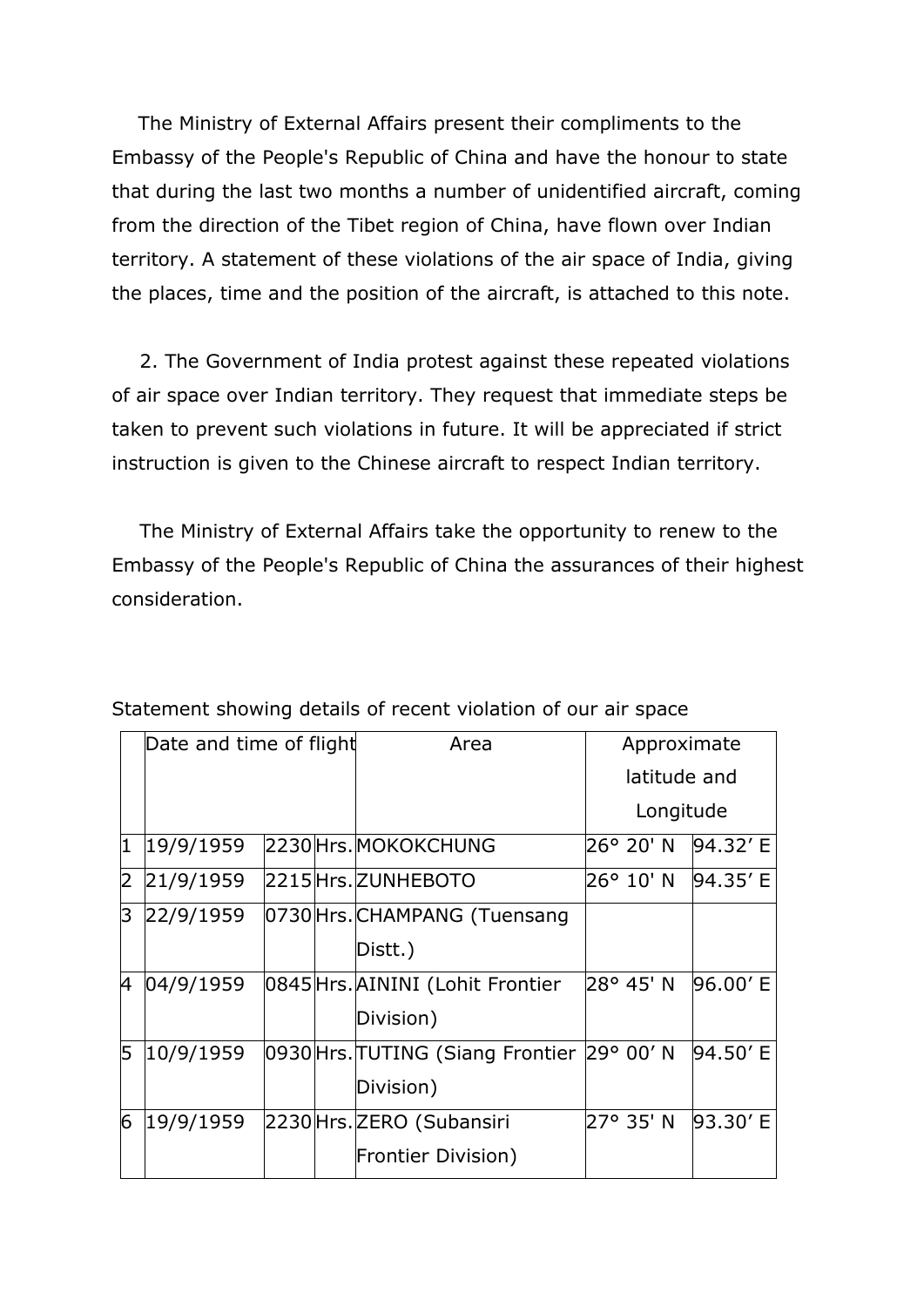| 7 | 19/9/1959                  |  | 2330 Hrs. LIMEKING (Do.)                                |     | 28° 20' N |  | 94.15'E   |
|---|----------------------------|--|---------------------------------------------------------|-----|-----------|--|-----------|
| 8 | 20/9/1959                  |  | $ 0130 $ Hrs. DOPORIJO (Do.)                            |     | 28° 00' N |  | 94.50'E   |
| 9 |                            |  | 17/10/1959 0910 Hrs. BUMLA (Kameng                      |     | 28° 40' N |  | 91.50'E   |
|   |                            |  | <b>Frontier Division)</b>                               |     |           |  |           |
|   |                            |  | 10 18/10 / 1959 0915 Hrs. TOWANG (                      | Do. | 28° 30' N |  | 91.50'E   |
|   | 11 18/10/1959              |  | CHUTANGMU (Do. 28° 40' N                                |     |           |  | 91.50' E  |
|   |                            |  | 12 19 / 10 / 1959 0720 Hrs. TOWANG                      | Do. | 28° 30' N |  | 91.50'E   |
|   |                            |  |                                                         | Do. | Do.       |  | <b>DO</b> |
|   | 1431/10/1959 0830 Hrs. LEH |  |                                                         |     | 34° 10' N |  | 77.40' E  |
|   | 1524/11/1959               |  | <b>ZERO</b>                                             |     | 27° 35' N |  | 93.50'E   |
|   |                            |  | 1623/11/1959 0912 Hrs. SEPIA (Kameng Frontier 27° 20' N |     |           |  | 93.50'E   |
|   |                            |  | Division)                                               |     |           |  |           |
|   |                            |  | 17 15 / 11 / 1959 2200 Hrs. HAYULIANG.                  |     | 28° 00' N |  | 96.30'E   |
|   |                            |  | 18 15 / 11 / 1959 0035 Hrs. WALONG                      |     | 28° 10' N |  | 97.00'E   |
|   |                            |  |                                                         |     |           |  |           |

## **Note given by the Ministry of Foreign Affairs of China to the Embassy of India in China, 21 December 1959**

The Ministry of Foreign Affairs of the People's Republic of China presents its compliments to the Indian Embassy in China and, with reference to the note delivered by the Indian Ministry of External Affairs to the Chinese Embassy in India on December 5, 1959 concerning the alleged intrusions into Indian air space by unidentified aircraft from the direction of the Tibet region of China, has the honour to reply as follows:

The Chinese Government has enjoined the authorities concerned to investigate into the matter on the basis of the date regarding time and place provided by the Indian Ministry of External Affairs in the annex to its note. It is satisfied that no flight of Chinese aircraft over Indian territory ever occurred at all. Therefore, the Chinese Government cannot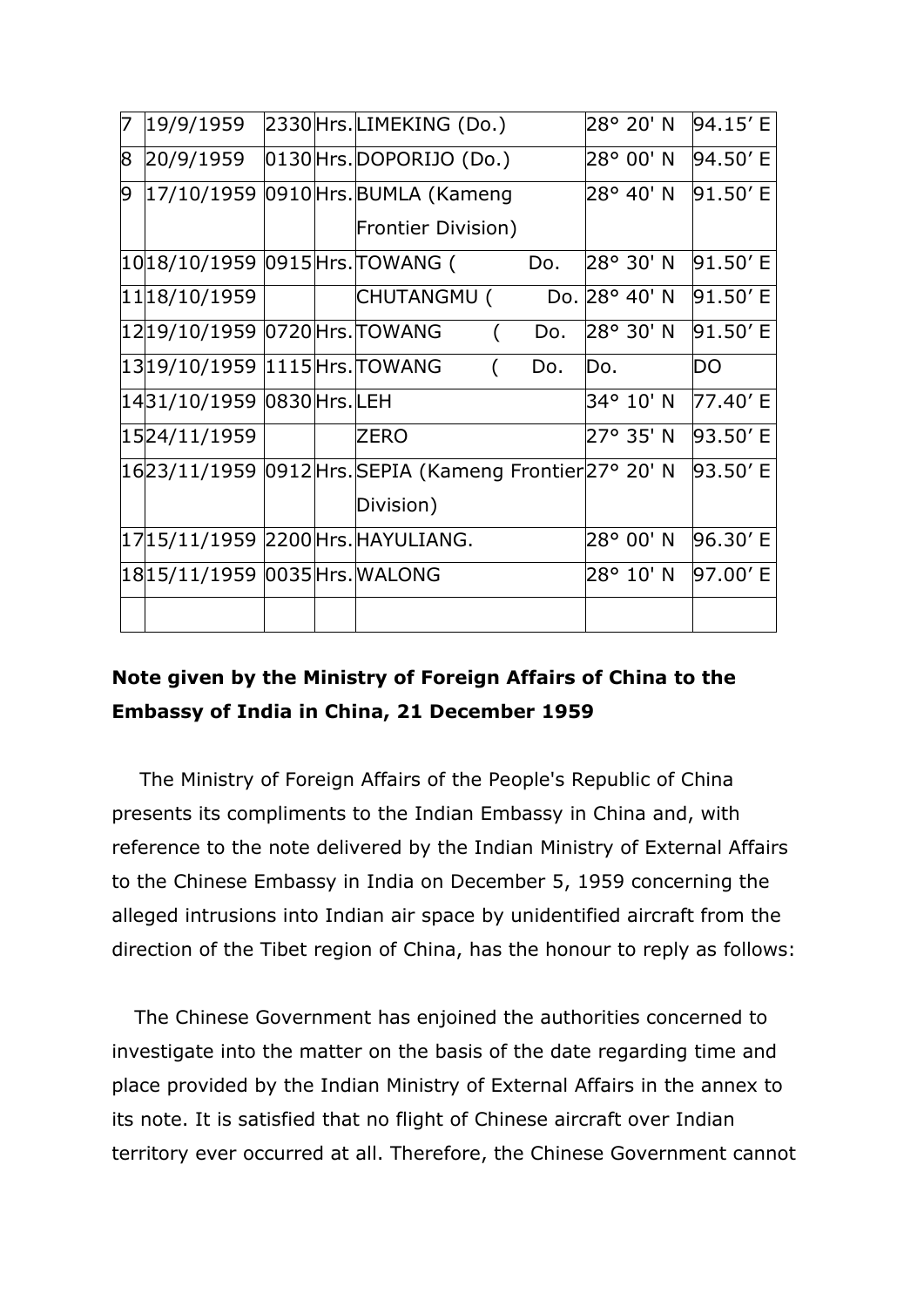accept the protest of the Indian Government. The Chinese Government expresses deep regret at the fact that the Indian Government rashly protested with the Chinese Government without ascertaining the facts.

The Chinese Government wishes to point out at the same time that intrusions by Indian aircraft into Chinese air space frequently occurred in recent months along the Sino-Indian boundary. Despite two previous protests by the Chinese Government, such provocative intrusions still did not stop. According to the reports of the Chinese frontier guards, in the past three months, Indian aircraft still kept intruding into the air space over the Tibet region of China, circling around and carrying out reconnaissance. The main facts are as follows:

1. At 13.25 hours on September 23, 1959 a double-engined Indian transport aircraft intruded into Chinese air space over Sama in the Tsayu area in south-eastern Tibet from the direction due south of Tsayu.

2. At 11.45 hours on October 11, 1959 an Indian aircraft intruded into Chinese air space over the Lake Pangong area in western Tibet.

3. At 12.00 hours on October 17, 1959 an Indian aircraft intruded into Chinese air space over the Lake Pangong area in western Tibet.

4. At 11.40 hours on October 18, 1959 a double-engined Indian aircraft intruded into Chinese air space over the area of Le and Hsiao in eastern Tibet from the direction of Kechilang pasture.

5. A double-engined Indian aircraft intruded into Chinese air space over the Le area in eastern Tibet at 09.10 hours on October 19, 1959 from Bang Pass, and over the Shatze area at 09·30 hours on the same day.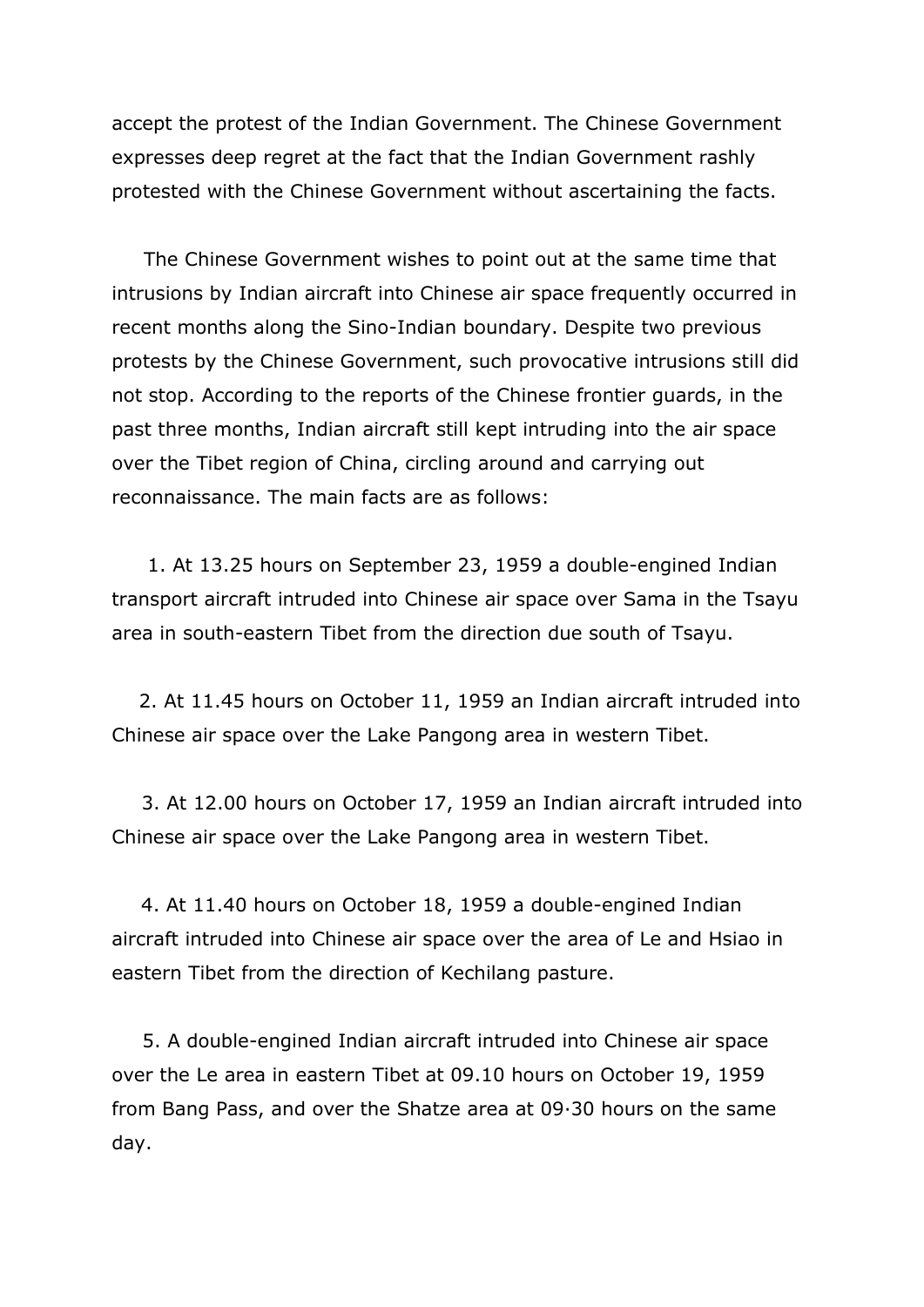6. At 12.00 hours on December 7, two Indian aircrafts intruded into Chinese air space over the area east of the Kongka Pass in Sinkiang.

The Chinese Government lodges a third protest with the Indian Government against these serious provocations of repeated violation of China's air space by Indian aircraft and demands that the Indian Government immediately adopt necessary measures to ensure against further violation of China's air space by Indian aircraft and to maintain the peace and tranquillity of the Sino-Indian border.

The Ministry of Foreign Affairs of the People's Republic of China avails itself of this opportunity to renew to the Indian Embassy in China the assurances of its highest consideration.

**\*\*\***

## **Note given by the Ministry of External Affairs, New Delhi, to the Embassy of China in India, 22 February 1960**

The Ministry of External Affairs present their compliments to the Embassy of China and with reference to the note delivered by the Chinese Ministry of Foreign Affairs to the Indian Embassy in China on the 21st December 1959 concerning the alleged intrusion into Chinese air space by Indian aircraft, have the honour to reply as follows:

The Government of India have caused careful enquiries to be made into the six alleged intrusions into Chinese air space by Indian aircraft. The enquiries show that allegations are entirely baseless. Indian aircraft have strict instructions not to fly over foreign territory without the prior permission of the foreign Governments concerned and these instructions are carefully observed. The Government of India cannot accept the protest of the Chinese Government, and express regret that they should have done so without ascertaining the full facts.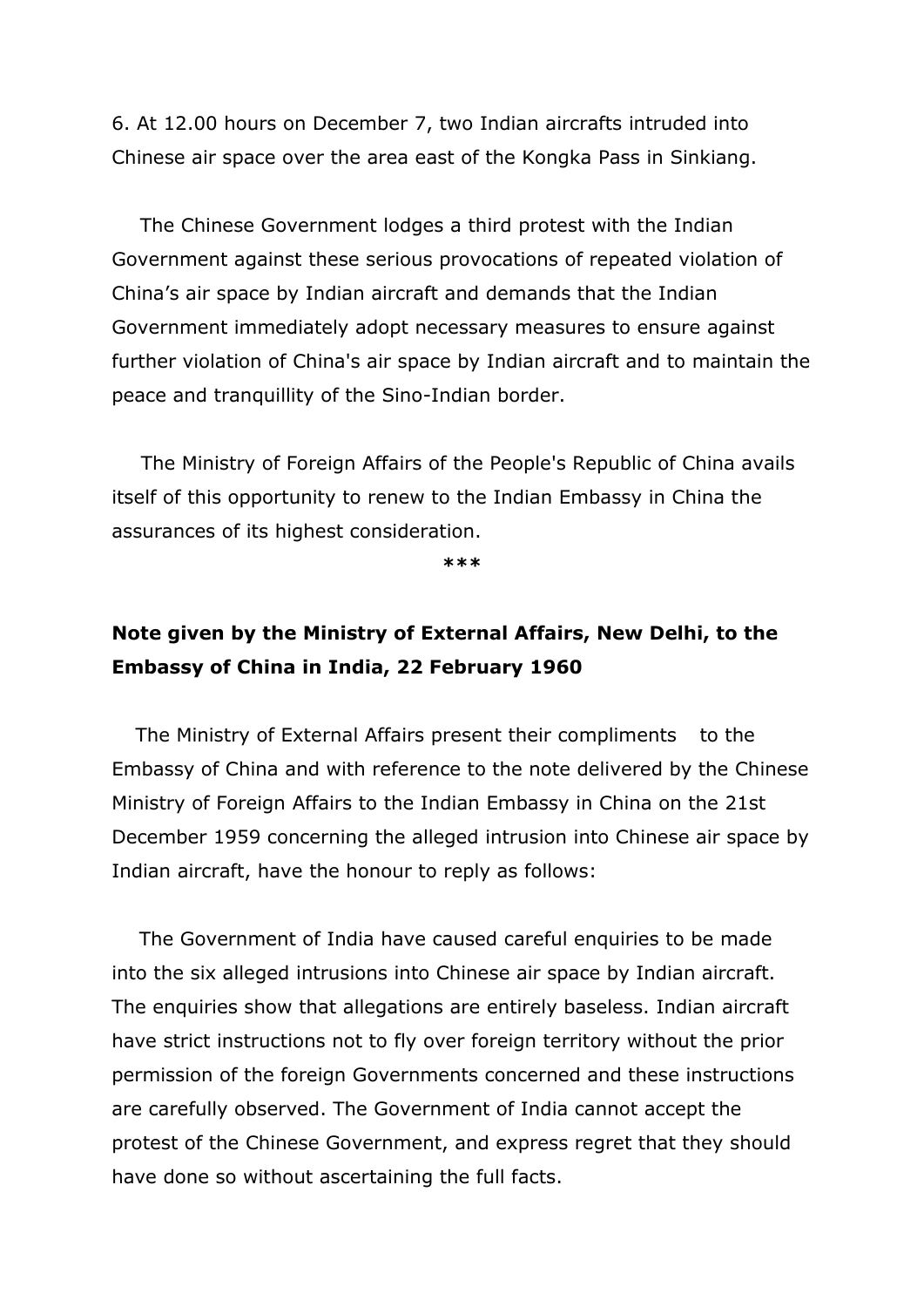The Ministry of External Affairs avail themselves of this opportunity to renew to the Embassy of China the assurances of their highest consideration.

**\*\*\***

## **Memorandum given by the Ministry of Foreign Affairs of China to the Embassy of India in China, 23 January 1960**

The Government of the People's Republic of China has received the memorandum of the Government of India of October 29, 1959 in reply to the Chinese Embassy in India concerning the Chinese Government's protest against the intrusion of Chinese territorial sea by few Indian Naval Ships. The Chinese Government cannot but deem with regret that the above-mentioned reply of the Government of India is unsatisfactory.

As pointed out by the Chinese Government in its memorandum September 7, 1959 there is south east of Hongkong an international navigational route for entry to and exit from Hongkong. It is known to all and has always been followed by ships of other countries. If Indian ships should have taken this route in approaching and leaving Hongkong the question of violation of China's sovereign rights over its territorial sea would not have arisen. However the I.N.S. Magar instead of taking the international route and in disregard of the repeated warnings of the Chinese coastal guard units twice sailed in Chinese territorial sea at will. This cannot but be deemed deliberate intrusion of China's territorial sea. When I.N.S. Magar left Hongkong for Singapore on September 16 although it no longer took the water way west of the Chiapeng and Tankan Islands of China as it had done on August 9 but sailed to the south east of them yet it still did not follow the international route but intruded into China's territorial sea. After leaving China's territorial sea for some time it again at 15:10 hours unlawfully intruded into China's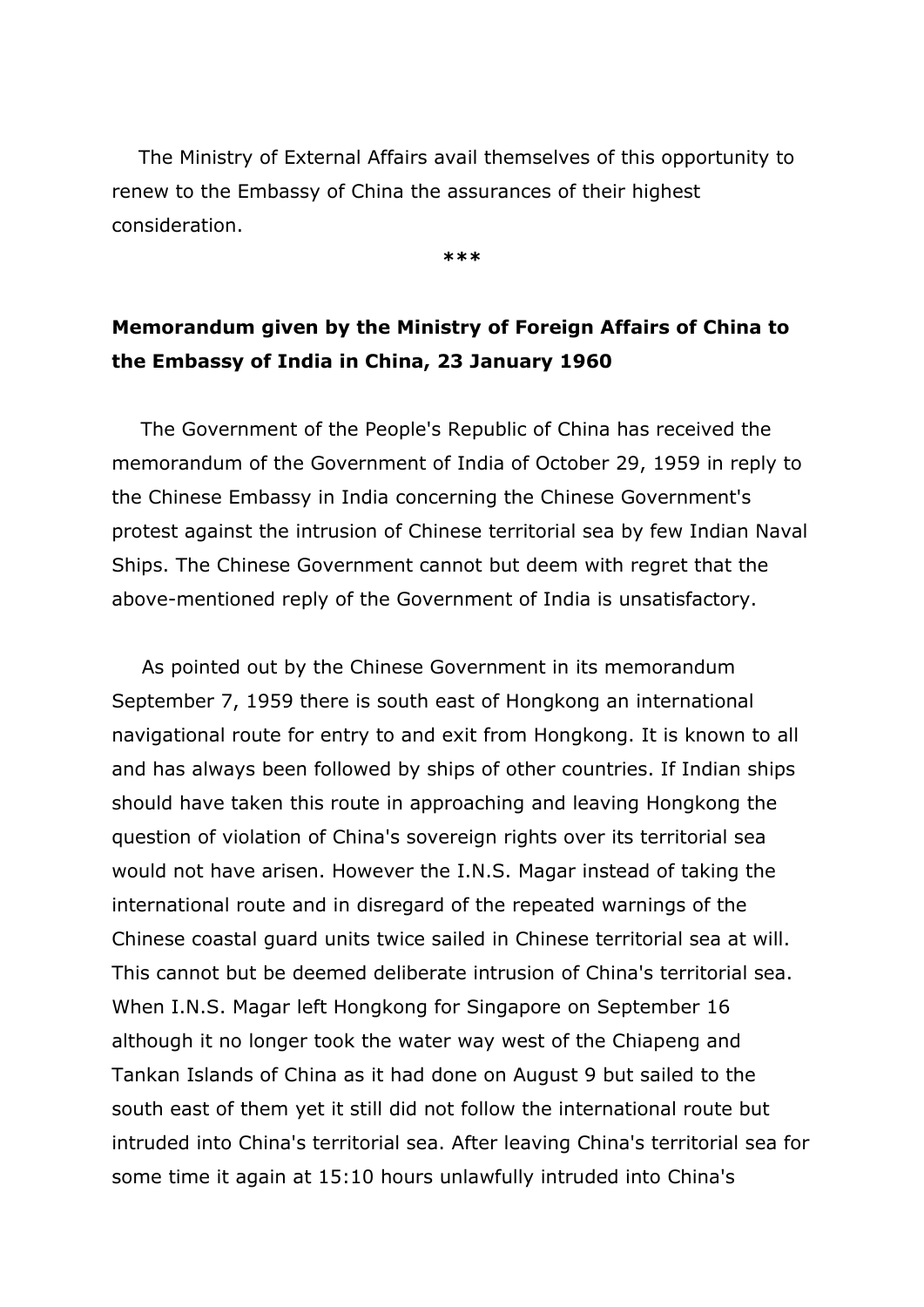territorial sea at the point 21 degrees 48 minutes 37 seconds N, 114 degrees 18 minutes 9 seconds E and sailed in the direction west-westsouth cutting as deep as 5.5 nautical miles into Chinese territorial sea. To shed its responsibility for the I.N.S.' wilful act of not following the international route but intruding repeatedly and arbitrarily into China's territorial sea the Government of India resorted to the pretext that ''No ship could leave Hongkong harbour without coming within 12 miles limit imposed by China". This allegation can only be interpreted to mean that the Government of India is deliberately evading the fact that the I.N.S. Magar repeatedly intruded into China's territorial sea and the Chinese Government absolutely cannot agree to this.

The Chinese Government would like to state once again that Indian ships in approaching and leaving Hongkong should take the customary international route which is now consistently followed by ships of other countries and should not intrude at will into China's territorial sea. The Chinese Government once again asks the Government of India to adopt effective measures ensuring against similar incidents in future.

**\*\*\***

## **Note given by the Ministry of External Affairs, New Delhi, to the Counsellor of China in India, 6 November 1959**

When His Excellency the Chinese Ambassador called at the Ministry yesterday, he informed the Foreign Secretary that there were demonstrations in front of the gates of the Chinese Embassy at least four times during the day, namely at 11.45 A.M., 12.50 P.M., 1.35 P.M. and 3.50 P.M. The Ambassador said that on all these occasions there were crowds outside the gates of the Embassy uttering objectionable slogans and on one occasion they burnt some documents. Further, at 3.50 P.M.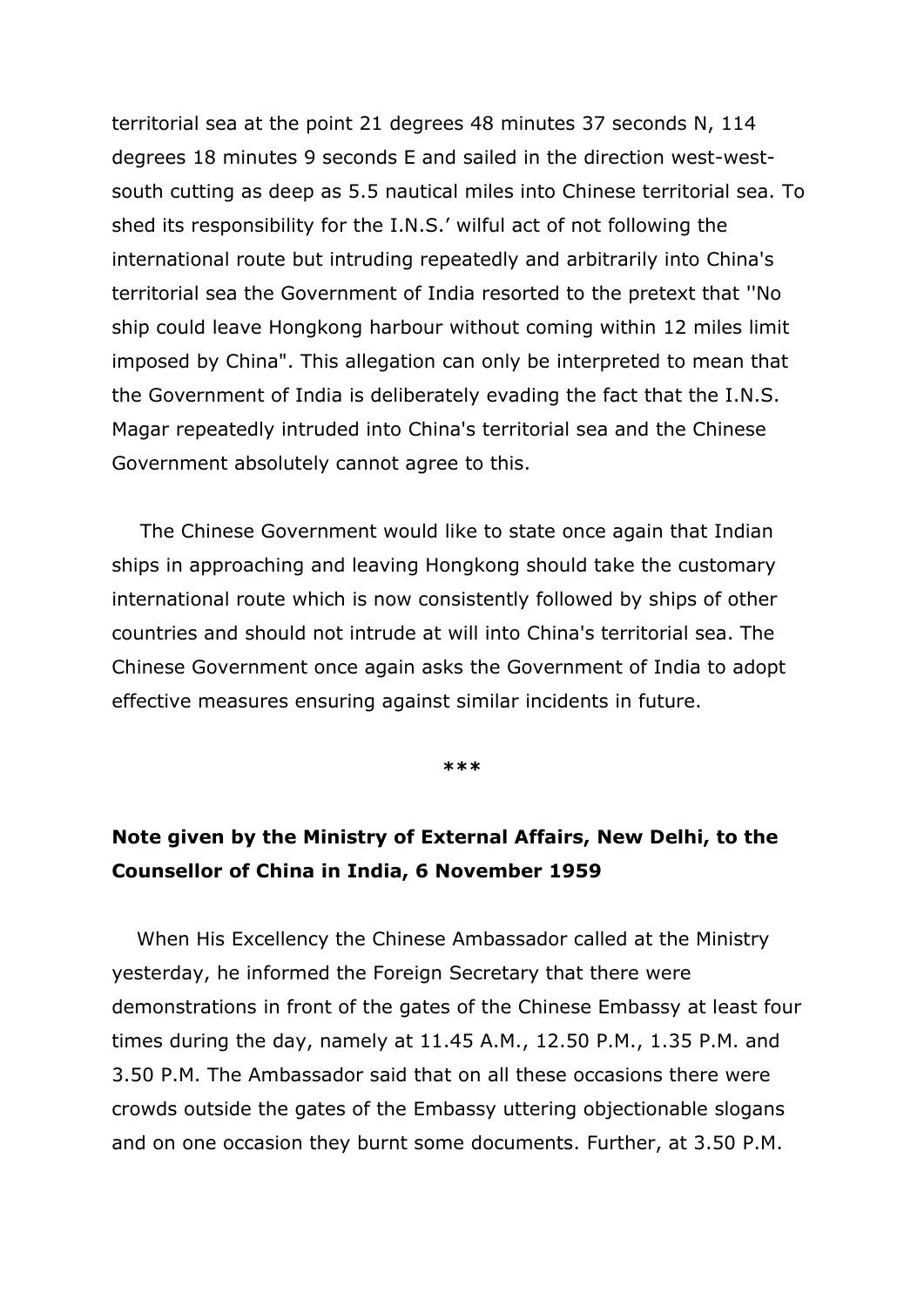the Ambassador himself could not leave his premises for the Ministry because of the demonstrations just outside his gates.

2. In accordance with the promise made by the Foreign Secretary, the Government of India immediately called for a report from the local officers. They are informed that throughout the day more than 200 police men accompanied by senior police officers and magistrates were present in the vicinity of the Embassy. At no time was any demonstration permitted in front or within 100 yards of the Embassy gates. In the circumstances, the Government of India cannot understand the basis of the Ambassador's complaint that persons were allowed to assemble just outside the gates of the Embassy obstructing passage through the gates or that the normal functions of the Embassy were affected.

3. As has been pointed out to the Chinese Embassy in the past, under the Indian law demonstrations cannot be prohibited so long as they are peaceful. The Government of India are well aware of the diplomatic usage and practice in accordance with which the Embassy of a foreign country is entitled to full courtesy and protection from the receiving government. They are satisfied that adequate steps were taken by the local authorities in Delhi to secure compliance with this usage and practice and that no demonstration was permitted within 100 yards of the Embassy. As the Chinese Embassy must be aware, there is great indignation in India over the recent incident in Ladakh, which has resulted in severe casualties to the Indian police reconnaissance party, and the Government of India would not be justified in preventing peaceful demonstrations intended to express popular feelings on the subject. They wish, however, to assure the Ambassador that no demonstration will be permitted in the immediate vicinity of the Embassy nor will any interference by outsiders in the work of the Embassy be tolerated.

**\*\*\***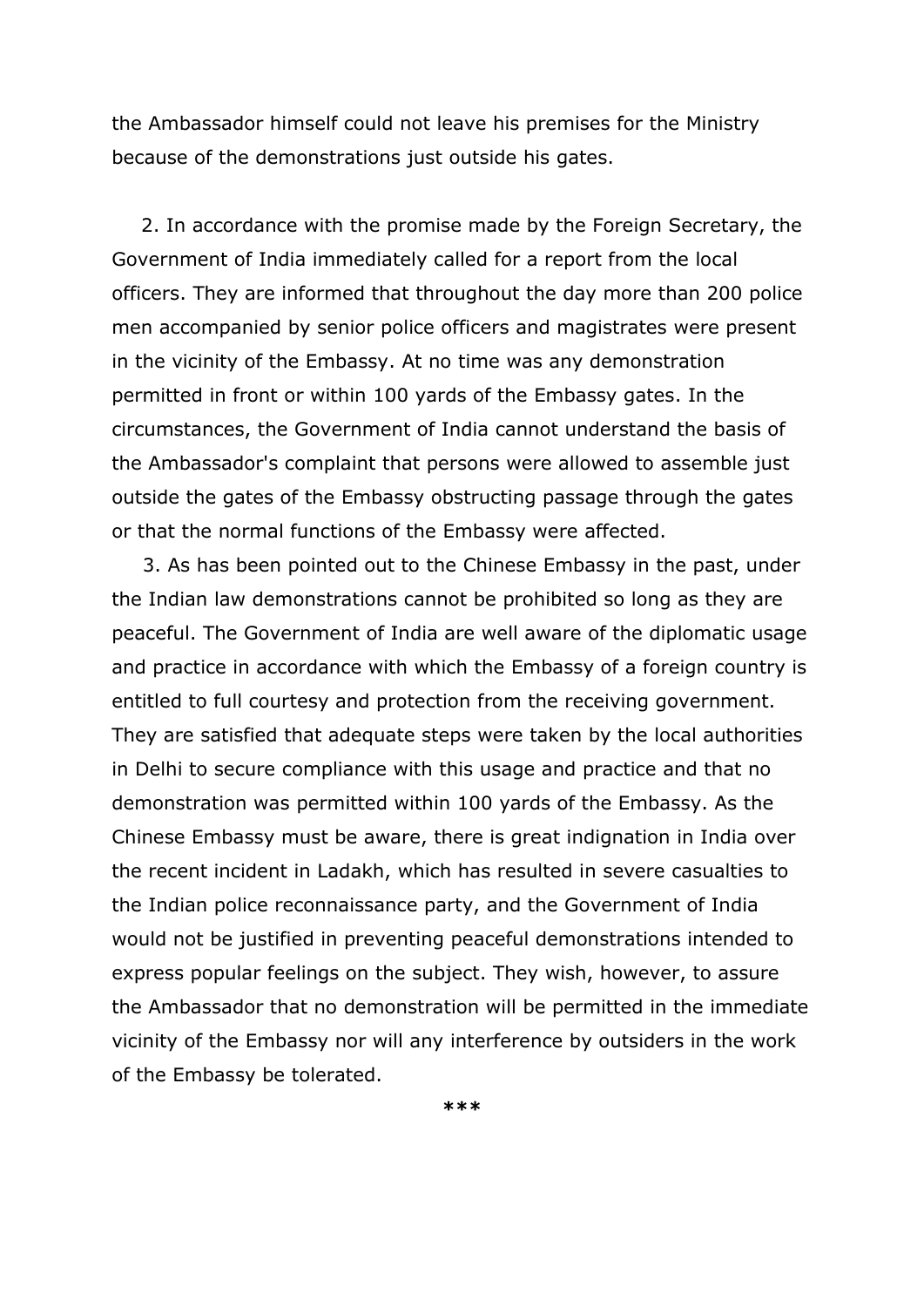#### **Memorandum given by the Counsellor of China in India to the Ministry of External Affairs, New Delhi, 16 November 1959**

On November 6, 1959, Mr. J.S· Mehta, Deputy Secretary to the Ministry of External Affairs of India, handed over an informal note to Mr. Yeh Cheng-chang, Counsellor of the Chinese Embassy, in reply to the serious protest lodged orally on November 4 by the Chinese Ambassador with the Foreign Secretary of India regarding the incident of Indians holding demonstrations on the same day in front of the Chinese Embassy. The Chinese Embassy considers that the reply of the Indian Government is not in conformity with the facts and is what the Embassy cannot agree. The actual situation is as follows: At 11.45 on the morning of November 4, about 200 Indians demonstrated in front of the Embassy. Some of these people held bamboo sticks and tree branches in their hands, shouting slogans insulting the People's Republic of China and its state leaders, and someone among them made a speech to incite anti-Chinese sentiments. The demonstrators shouted and clamoured loudly and made big noises, and at about 12.10 they burnt Chinese publications. At about 12.50 P.M. some 100 Indians demonstrated again in front of the Embassy. At 01·35 P.M., another Indian bringing with him about 30 small pupils came in front of the Embassy in demonstration. At about 03·50 P.M. when the Chinese Ambassador was to go by car to fulfil his appointment with the Foreign Secretary at the Ministry of External Affairs of India, some 100 Indians coming from the left side were shouting slogans in front of the gate of the Embassy, and the passage was blocked with the result that the Ambassador failed to leave the Embassy in time. (The Foreign Secretary was then informed of the delay by telephone.)

From all these facts, it can be clearly seen that the anti-Chinese demonstrations held by Indians in front of the Embassy on November 4 from the morning till the evening were carried out successively in an organised way. These activities took place either in front of or within 100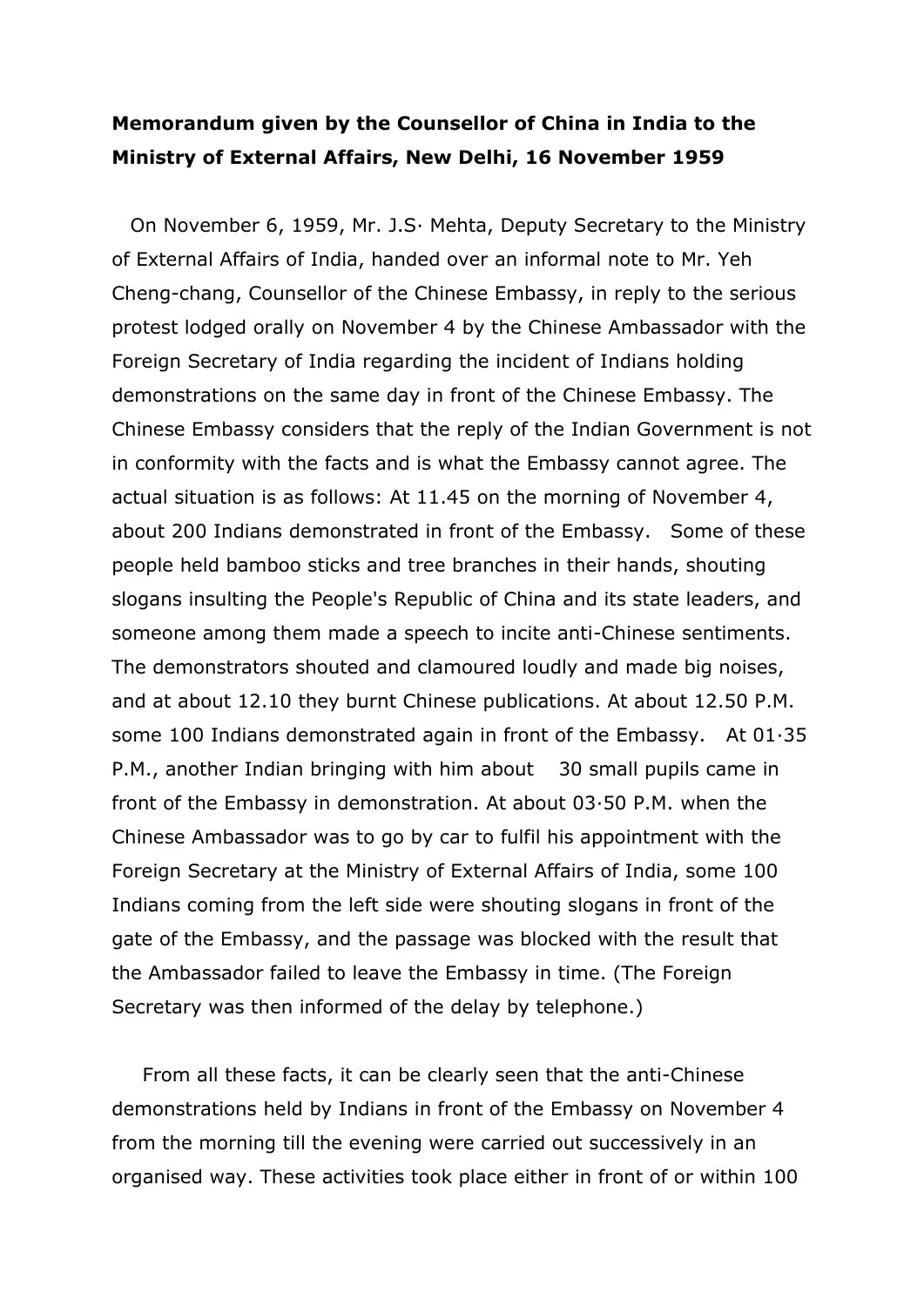yards from the gates of the Embassy. As the Ministry of External Affairs is aware, the Chinese Embassy is situated on the side of a main thoroughfare and there are pedestrians and vehicles passing through constantly every day. The almost day-long clamouring, confusion and the blocking of the traffic in front of the Embassy on November 4 are known to all in Delhi. This should by no means be denied. Such a situation has affected the normal functions as well as the tranquillity of the Embassy, for which the Indian Government cannot evade its responsibility.

As to the question of the so-called "public feelings'' referred to in the Ministry's note, the Embassy would like to point out that the Kongka Pass incident was entirely caused by the Indian armed personnel's intrusion into Chinese territory and their armed provocation against China's frontier guards and that the anti-Chinese demonstrations in India were apparently an outcome of deliberate instigation. The fact that not a few children of about 10 years of age were among the demonstrators on November 4 is a vivid proof.

It must be further mentioned that after the protest lodged by the Chinese Ambassador on November 4 with the Ministry of External Affairs of India regarding the aforesaid incident, there should have occurred an incident in which at approximately 5.00 P.M. on November 9, some 40 Indians openly burnt an effigy of Premier Chou En-lai of the State Council of the People's Republic of China in front of the Embassy. This is a gross insult to the state leader of the People's Republic of China. Regarding this, the Embassy hereby lodge a serious protest.

In view of the above, the Embassy holds that the aforesaid reply of the Indian Government is not only inconsistent with the facts but also exceedingly unsatisfactory. The Embassy must point out that at present such anti-Chinese demonstrations are still continuing in India, to which the Indian Government give serious attention.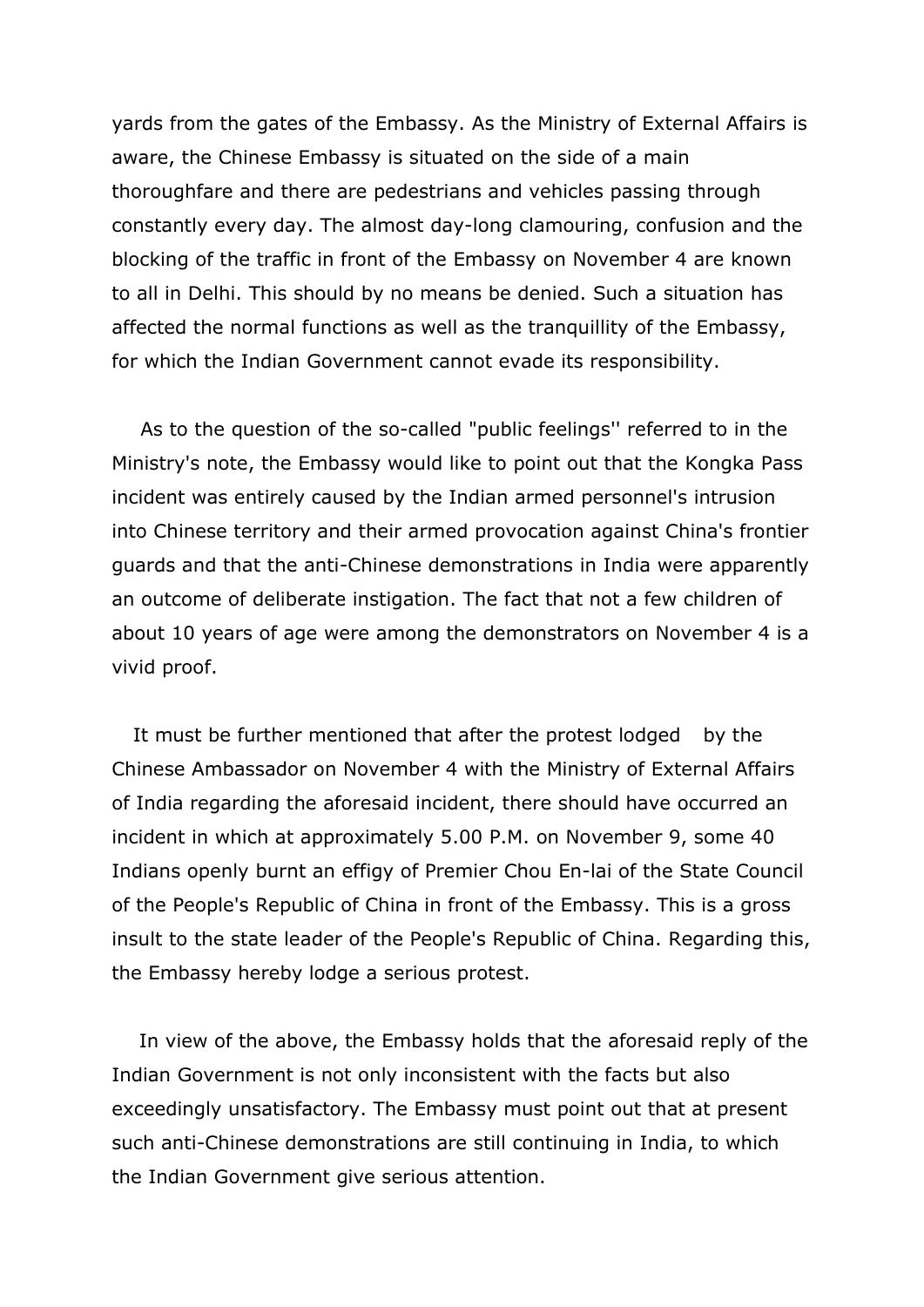## **Note given by the Counsellor of China in India to the Ministry of External Affairs, New Delhi, 27 November 1959**

The Embassy of the People's Republic of China in India presents its compliments to the Ministry of External Affairs of India and hereby lodges a serious protest with the Ministry against the grave incident in which a group of Indians made provocations and disturbance in front of the gates of the Chinese Embassy and openly insulted the Chinese People's leader and the head of the Chinese Government.

At 14.30 hours on November 17, 1959, more than 40 hooligans claiming to be members of the Indian ''Bolshevik" Party made provocations and disturbance in front of the gates of the Chinese Embassy. They shouted such slogans as "Chini Luteron Hay Hay", "Chou En-lai Murdabad", "Mao Tse-tung Hay Hay'' and made speeches wantonly slandering the People's Republic of China. What is most serious, they openly burnt on the spot two effigies of the Chinese People's leader Chairman Mao Tse-tung and the head of the Chinese Government Premier Chou En-lai, which were made of straw, and the Indian police present watched on with folded arms, without intervening at all. These troublemakers carried on their hulla-baloo and harassment and did not disperse till 15.50 hours.

Recently, some Indians who are hostile to the People's Republic of China and to Sino-Indian friendship continually made disturbance in front of the premises of the Chinese Embassy and Consulates in India. These activities not only have seriously affected the normal functioning and tranquillity of the Chinese Embassy and Consulates, but have been calculated to incite an anti-Chinese campaign and to damage Sino-Indian friendly relations. And the Chinese Embassy has, upon instructions, more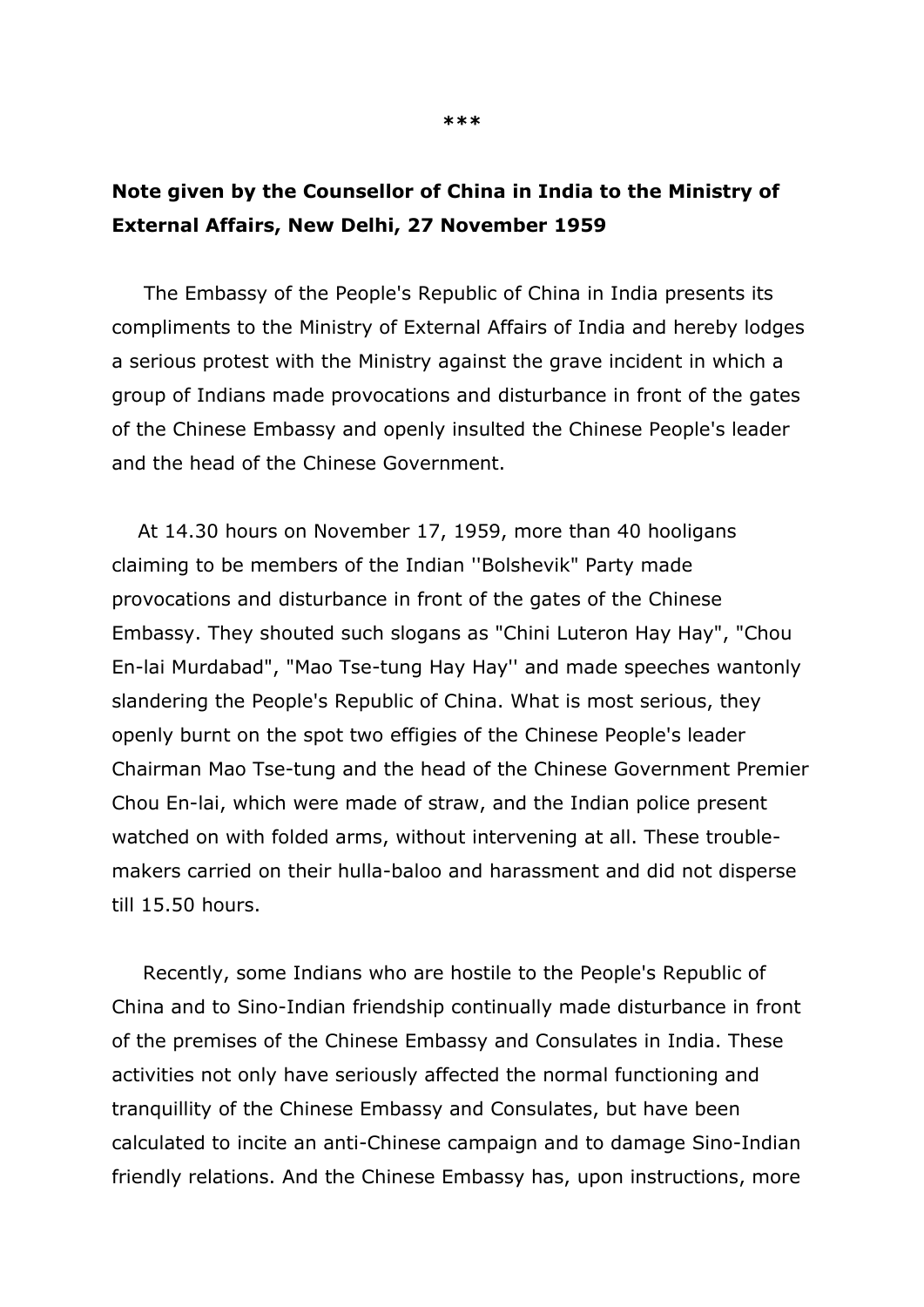than once protested against these with the Indian Ministry of External Affairs and asked the Indian Government to pay attention and take effective measures to stop them. The Chinese Government cannot but deeply regret that, up till now, these provocations, instead of being stopped, have grown more and more rampant, culminating in the extremely grave incident of burning the effigies of the Chinese People's leader Chairman Mao Tse-tung and the head of the Chinese Government Premier Chou En-lai in front of the gates of the Chinese Embassy on November 17. The Indian Government cannot shirk its due responsibility for this incident. The Chinese Government hereby lodges a serious protest with the Indian Government and asks it to deal with the matter speedily. give a satisfactory reply and take immediate effective measures to prevent the recurrence of similar incidents.

The Embassy of the People's Republic of China avails itself of this opportunity to renew to the Ministry of External Affairs the assurances of its highest consideration.

**\*\*\***

## **Note given by the Ministry of External Affairs, New Delhi, to the Counsellor of China in India, 5 December 1959**

The Ministry of External Affairs present their compliments to the Embassy of the People's Republic of China and with reference to the Embassy's memorandum dated November 16 and note dated November 27 regarding demonstrations near the Chinese Embassy, have the honour to state as follows:

2. As has been explained by the Ministry on several occasions in the past under the Constitution and laws of India, it is not possible to prohibit demonstrations so long as they remain peaceful. The Embassy must be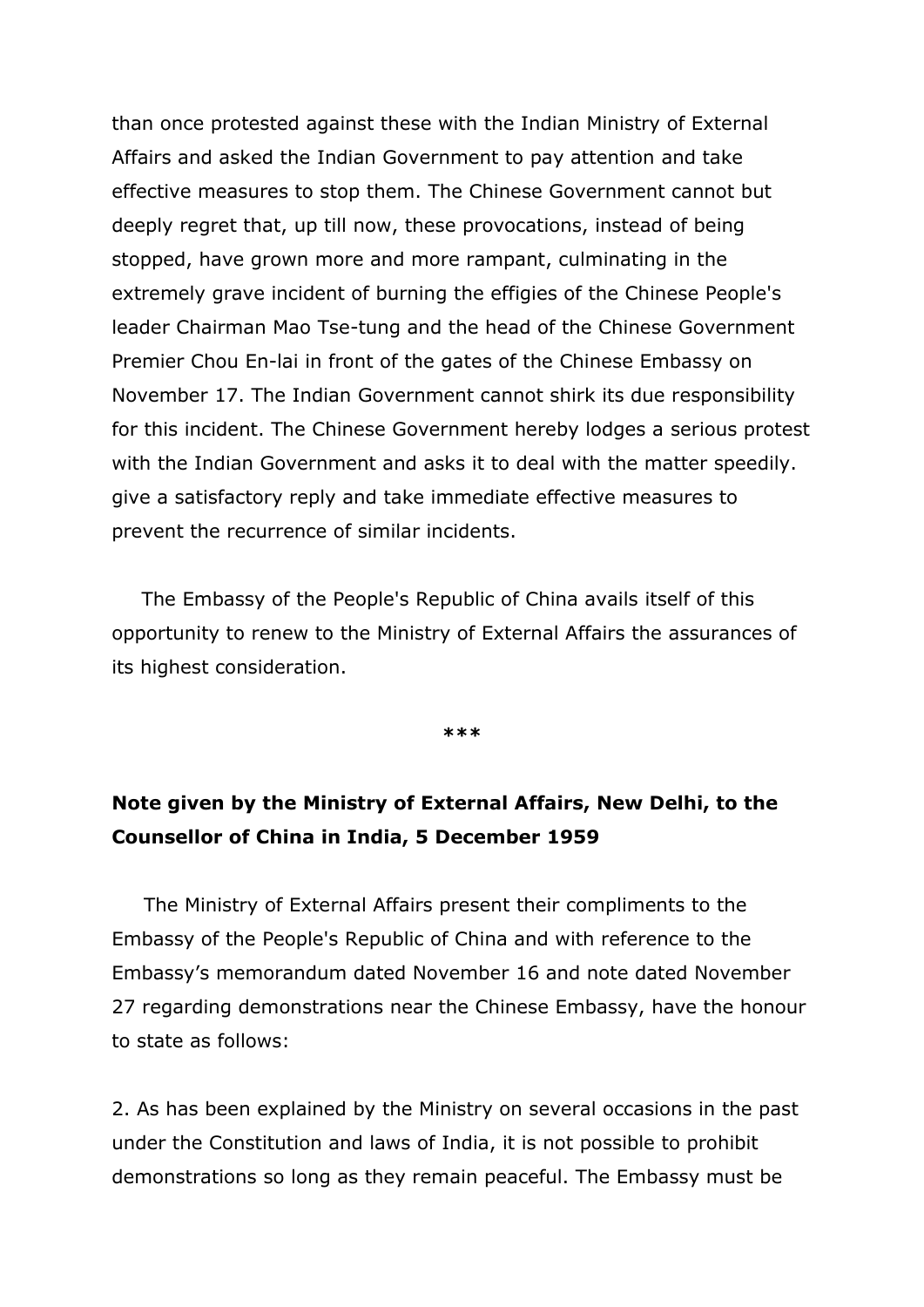aware that demonstrations in the country are not infrequent even against the Ministers of Government and many of these are organized by political parties. The Government of India are mindful of their obligation in regard to the protection of foreign missions in India. They have given strict instructions to the local authorities to ensure that no demonstration should be permitted within at least 100 yards of the main gates of the Chinese Embassy. Similar instruction has been issued in regard to protection to the Chinese Consulates and Trade Agency elsewhere in India. So far as the Chinese Embassy is concerned, a strong police force has always been deputed to enforce this instruction whenever information is received that a procession is proceeding towards the Embassy or that a procession or demonstration is planned. The Prime Minister of India has repeatedly condemned demonstrations against foreign embassies and consulates in India. In particular, he has expressed disapproval in public of the burning of effigies or shouting of slogans. The Government of India regret that a few people should have expressed their feelings in such an objectionable manner. They wish to assure the Embassy that they are determined to prevent such irresponsible demonstrations in front of the Chinese Embassy and other Chinese offices. The Government of India are not aware that the Embassy has, in any way, been prevented from carrying out its normal functions because of these demonstrations.

3. In regard to the reference to the incident in the Kongka Pass, which has been referred to in the note of the Embassy dated November 16, the Government of India repudiate the suggestion that the Indian personnel were responsible for it. As the Embassy is aware, this has been the subject of detailed notes exchanged between the Governments of India and China and the Ministry do not propose to deal with it in the present note.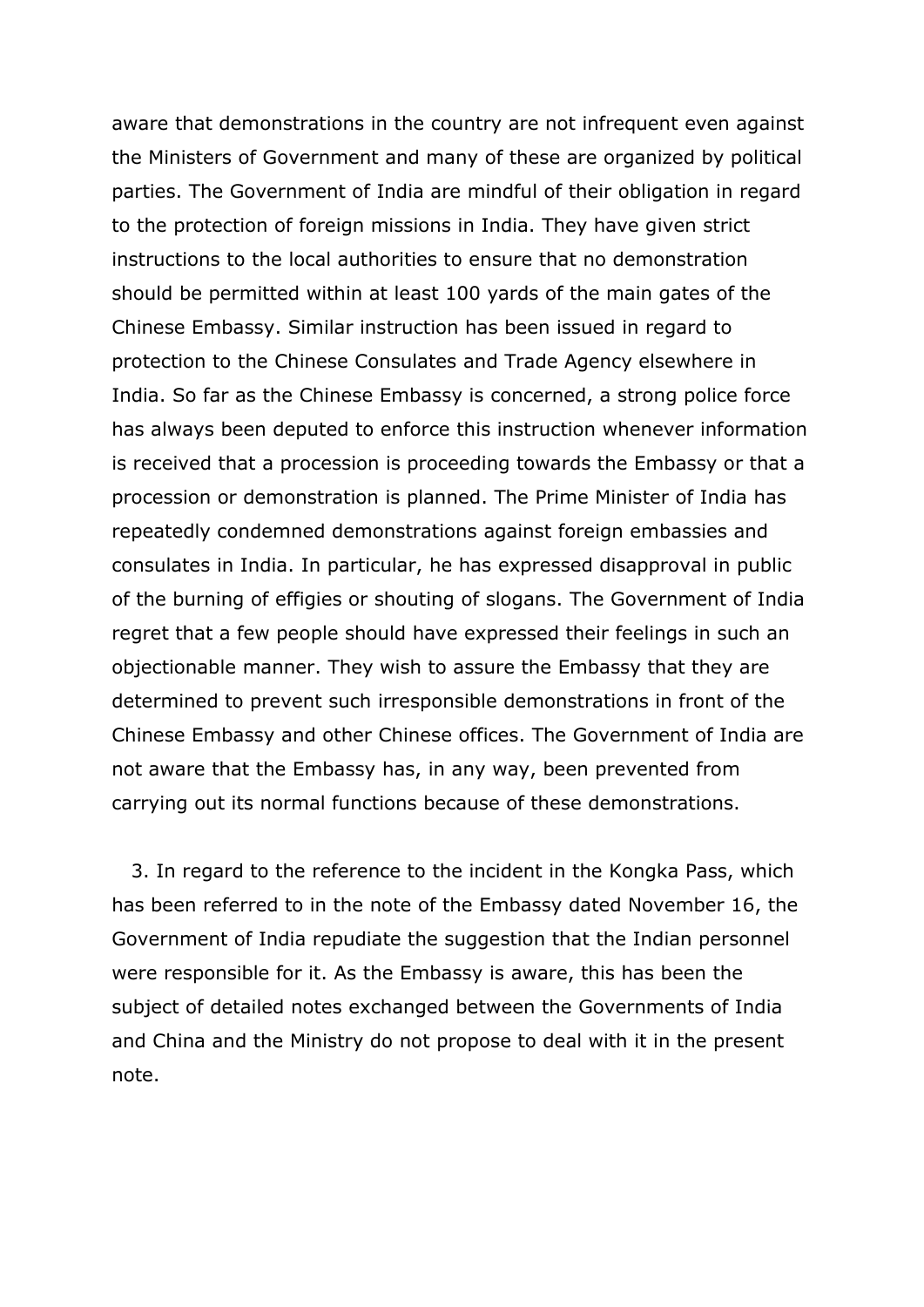The Ministry of External Affairs take this opportunity to renew to the Embassy of the People's Republic of China the assurances of their highest consideration.

**\*\*\***

## **Note given by the Chinese Embassy in India to the Ministry of External Affairs, New Delhi, 17 December 1959**

The Embassy of the People's Republic of China in India presents its compliments to the Ministry of External Affairs of the Republic of India and has the honour to state as follows:

In recent months, there have been successive errors in the telegrams delivered to the Chinese Embassy by the Indian Central Telegraph Office, among them the following being the serious cases :

(1) More than 20 errors and omissions were found in a telegram totalling about 300 words which was sent from the Chinese Trade Agency at Kalimpong to the Embassy on September 19, 1959.

(2) At 6 A.M. on October 28, 1959, the Embassy received a telegram from the Chinese Consulate General at Calcutta, which should have 180 words in all. But only less than 130 words were delivered to the Embassy by the Telegraph Office with 4 to 5 errors.

(3) On November 26, 1959, the Chinese Trade Agency at Kalimpong sent a telegram to the Embassy, which should have 213 words. But the Central Telegraph Office gave the Embassy only 154 words. After these apparent errors were found in the above-said telegrams, it was not until inquiries were made by the Embassy at the Indian Central Telegraph Office that the errors were corrected. However, the timely disposing of these telegrams by the Embassy was delayed.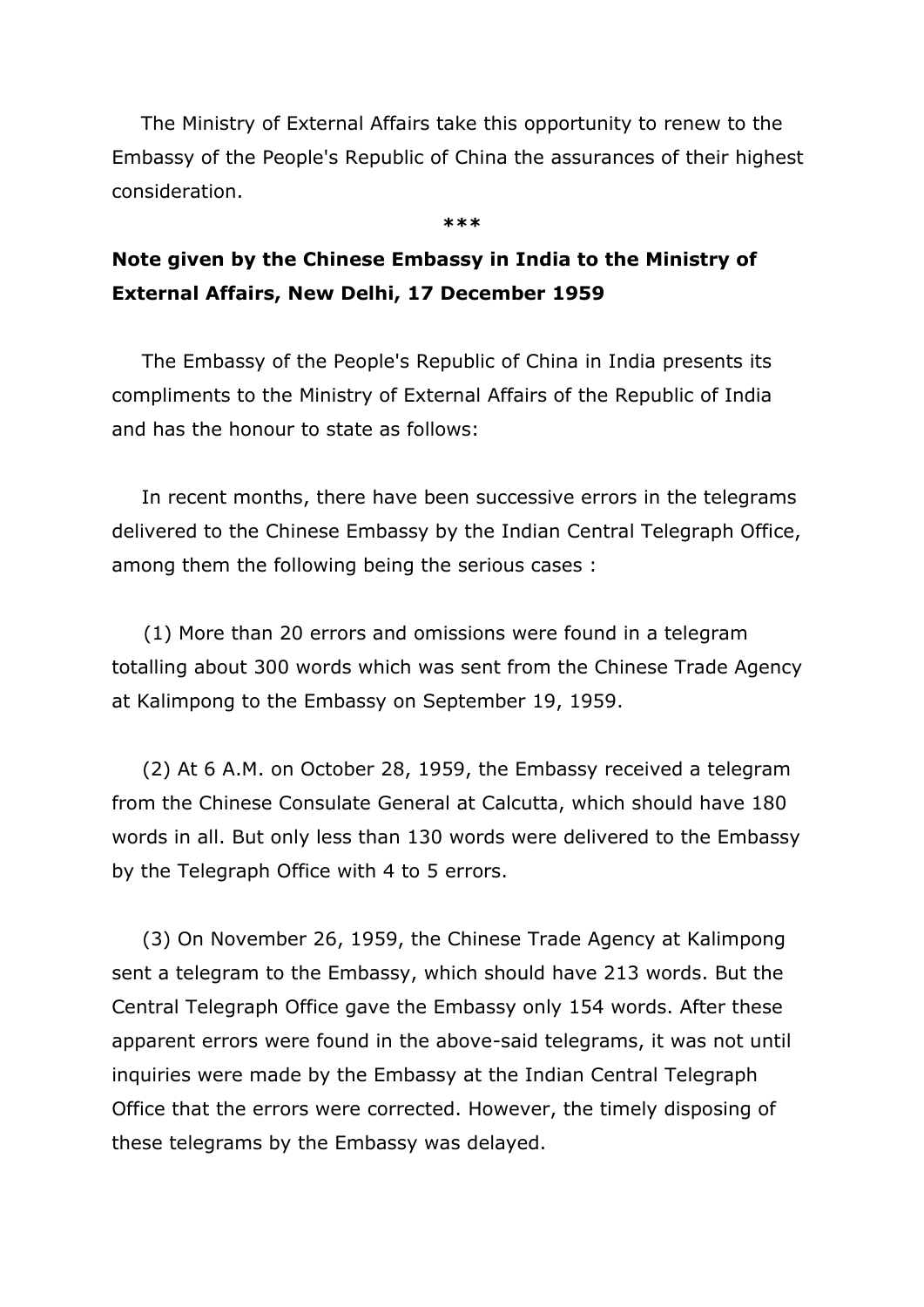The above-said successive errors of the Indian Central Telegraph Office have caused difficulties in the work of the Embassy, and affected the Embassy's normal contacts with other organs of China in India. The Embassy hereby requests the Government of India to pay attention to the above situation and prevent the recurrence of the errors mentioned above in the future.

The Embassy takes this opportunity to renew to the Ministry the assurances of its highest consideration.

**\*\*\***

## **Note given by the Counsellor of China in India to the Ministry of External Affairs, New Delhi, 29 October 1959**

The Embassy of the People's Republic of China in India presents its compliments to the Ministry of External Affairs of the Government of India and has the honour to state as follows:

On October 10, 1959, some 400 Chiang Kai-shek clique elements and Tibetan rebels openly held a meeting in the vicinity of Kalimpong to celebrate the so-called "national day of the Republic of China". At the place of the meeting they even hung the national flag of India side by side with the so-called national flag of the Chiang Kai-shek clique, and the photographs of President Prasad and Prime Minister Nehru with that of Chiang Kai-shek. Not only the Indian local authorities failed to forbid such activities, but a director of the C.I.D. of Kalimpong and a police officer attended the rally in person. As instructed by the Ministry of Foreign Affairs of China, the Embassy hereby lodges a protest against the Indian local officials' connivance at such acts hostile to the People's Republic of China and detrimental to the Sino-Indian friendly relations as well as against their attendance at the above-mentioned rally.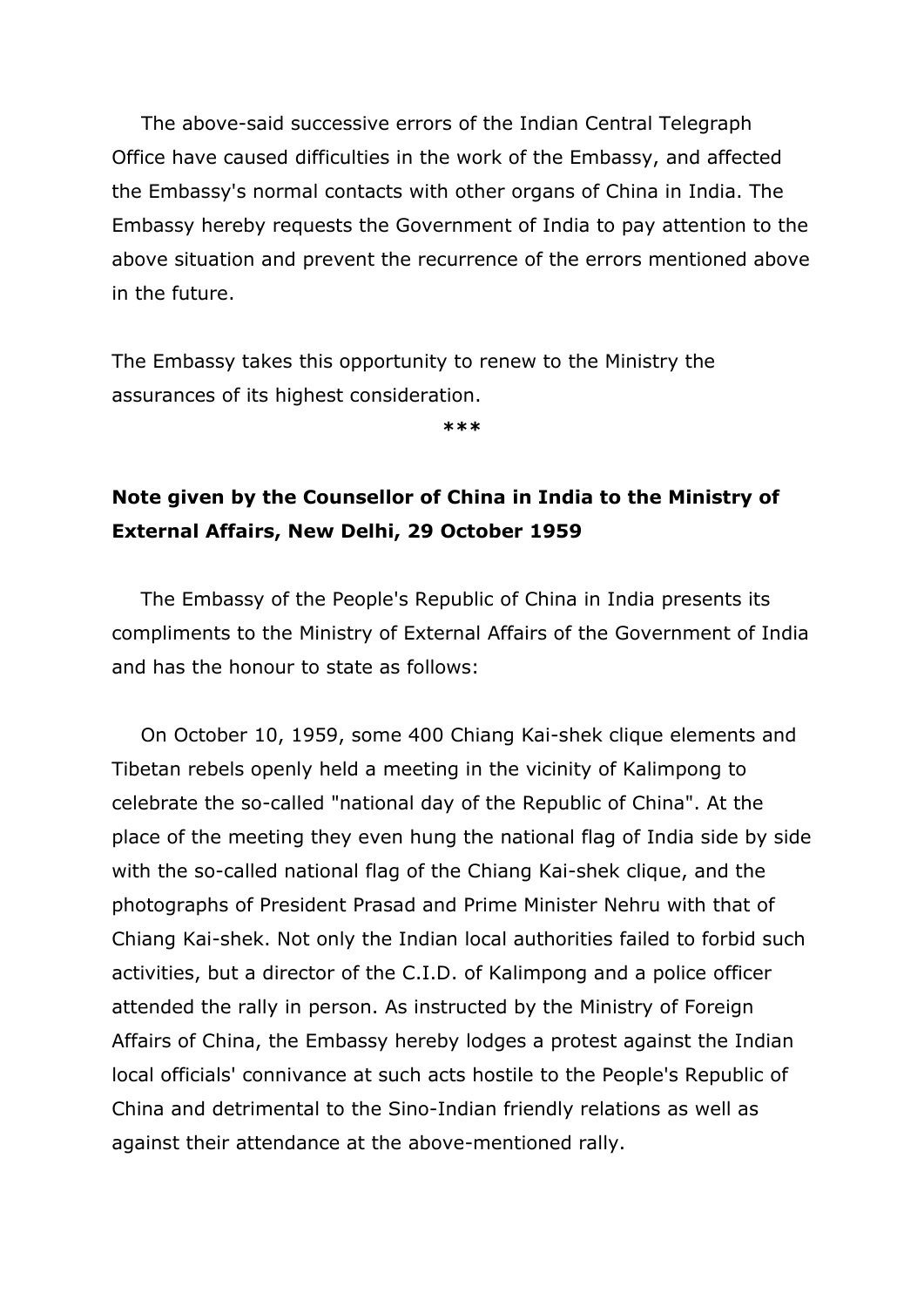It must be pointed out that in the first half of this year the "Chinese Journal of India" in Calcutta made venomous slanders and attacks against the head of state of China, and the Chiang Kai-shek clique elements openly hung the so-called national flag of the clique in the Meikwang School. The Consulate-General of China at Calcutta has in the Meikurang School. The Consulate-General of China at Calcutta has taken up the matter with the Government of West Bengal, demanding that the Indian local government stop such acts of directing hostility towards the People's Republic of China and of creating "two Chinas". While this just demand is not yet met with a reasonably reply, there appeared during August, in Kalimpong, Darjeeling and other places propaganda leaflets, "President Chiang's message to Tibetans", etc., printed and circulated in large quantities by the Taiwan Chiang Kai-shek clique to oppose the Chinese Government. On October 10, the Chiang Kai-shek clique elements in Calcutta also obtained permission to hold celebrations for the so-called "National day of the Republic of China". The occurrence of such a series of incidents shows that the Indian local authorities concerned are deliberately conniving at the Chiang Kai-shek clique elements to be engaged in activities against the People's Republic of China and carry out the plot of creating "two Chinas" on Indian soil. Such course of events is harmful to the normal development of the friendly relations between China and India.

In the hope of preserving and developing the friendly relations between China and India, the Embassy demands that the Ministry of External Affairs of India speedily take effective measures to prevent occurrence of similarly incidents in the future.

The Embassy takes this opportunity to renew to the Ministry the assurances of its highest consideration.

**\*\*\***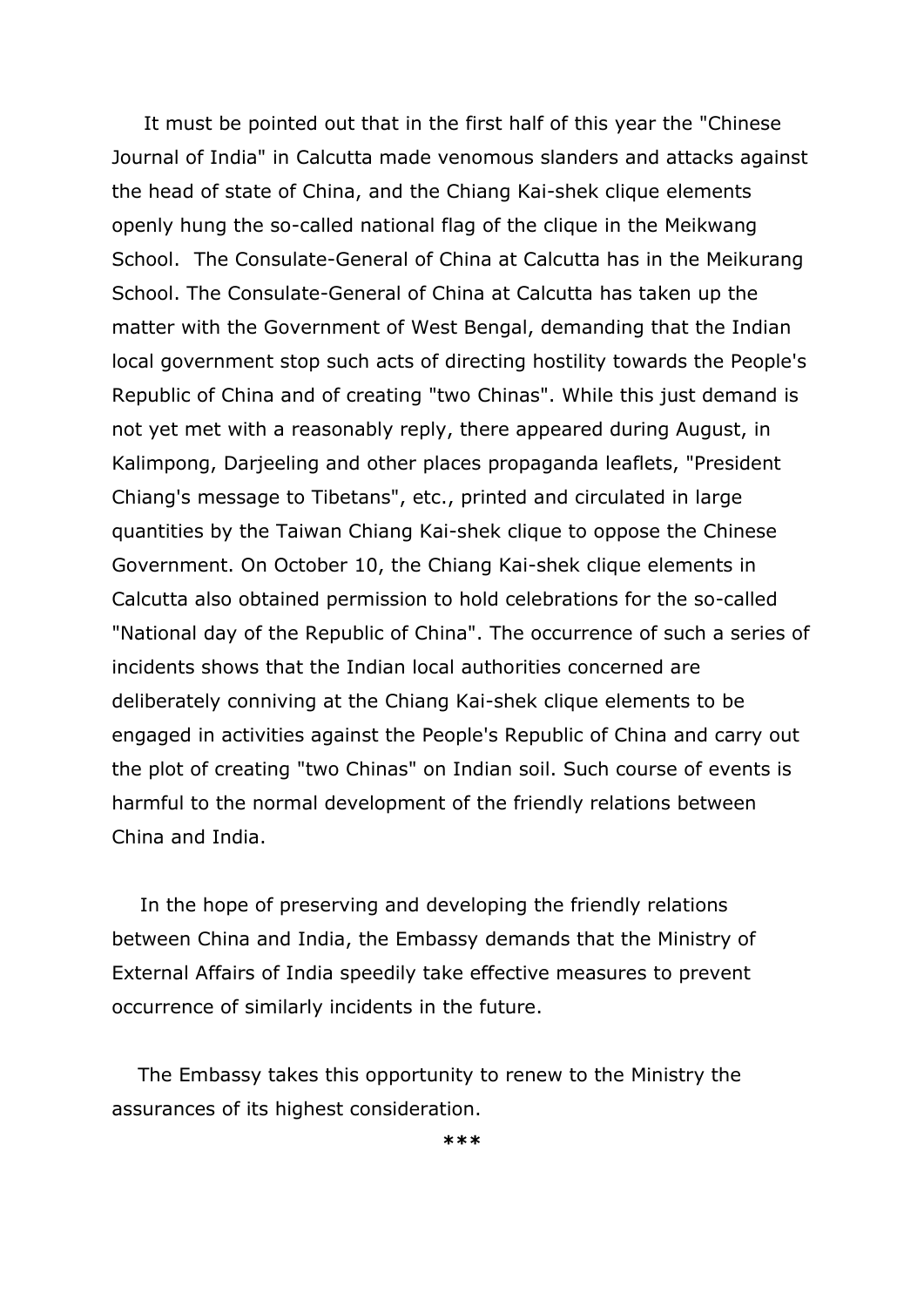#### **Note given by the Ministry of External Affairs, New Delhi, to the Counsellor of China in India, 5 December 1959**

The Ministry of External Affairs present their compliments to the Embassy of the People's Republic of China and has the honor to refer to their note of the  $29<sup>th</sup>$  October, 1959 and state as follows:

Investigations show that some of a meeting was held on the 10th October in which some foreign nationals participated. There was no prior indication that, the meeting was intended to express sympathy with the KMT regime, and as it was believed that the demonstration would be peaceful, the local authorities did not prohibit it. Instructions have, however, been issued to prevent any pro-Kuomintang meeting and demonstration in future. The Government of India will not hesitate to use the power recently taken by them to turn out of Kalimpong, any foreigner who indulges in objectionable activities. As the Chinese Embassy must be aware, the Government of India recognize the Chinese People's Republic. They do not recognise any other Government of China and will not permit any activities designed to promote idea of two Chinas.

This Ministry take the opportunity of extending assurances of its highest consideration.

**\*\*\***

## **Note given by the Embassy of India in China to the Ministry of Foreign Affairs of China, 29 October 1959**

The Embassy of India presents its compliments to the Ministry of Foreign Affairs of the People's Republic of China and has the honour to report the following incidents:-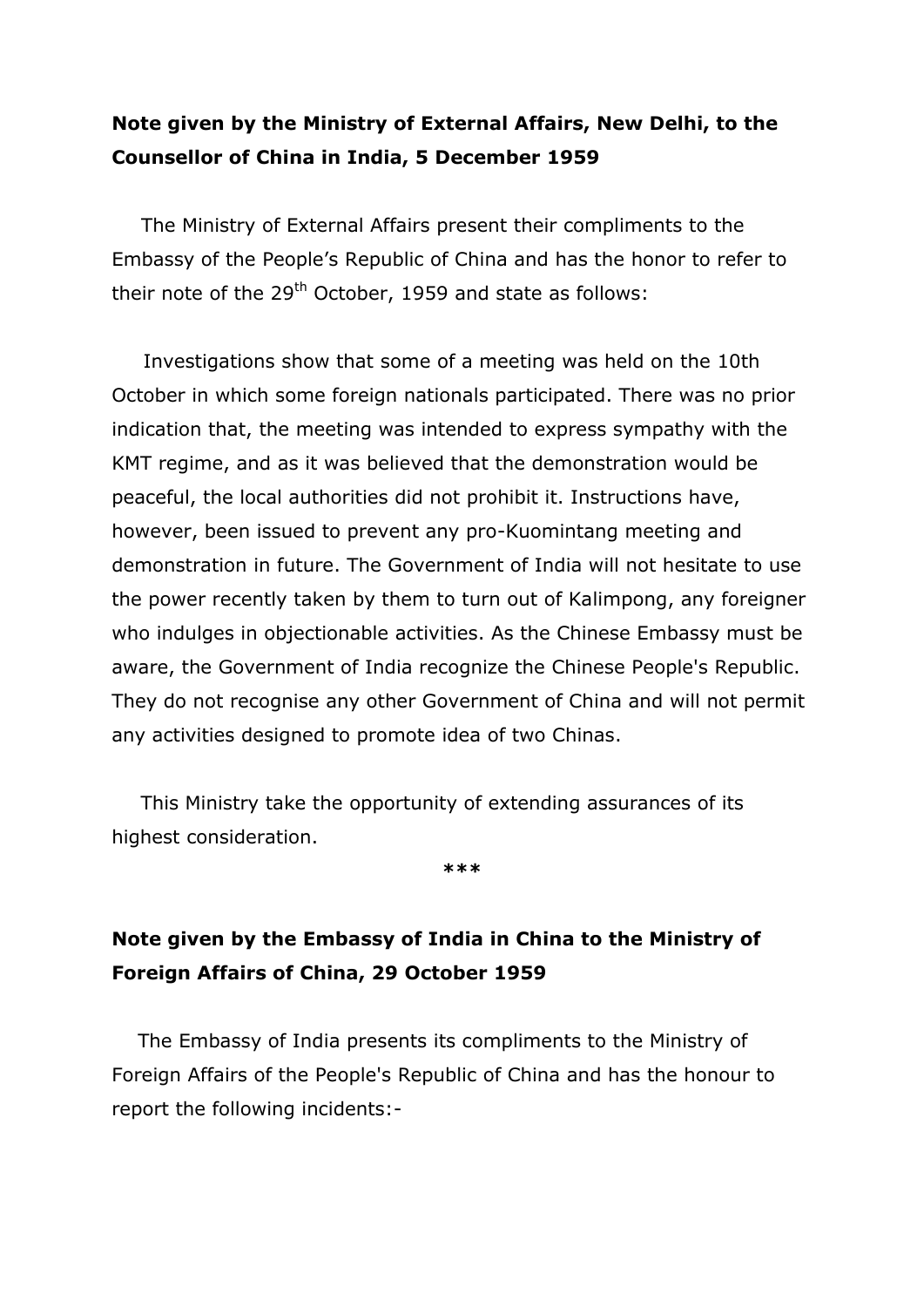At about 3 P.M. on 27th October, 1959, the maid-servant in the house at No. 14 Chun Shu Hutting occupied by a member of the staff of the Embassy, Mr. O. P. Puri, rang up to say that the ex-landlord of the house had unauthorisedly entered it and adopted a threatening attitude towards the female inmates. On receipt of this news Mr. Puri rushed back to his house and found the ex-landlord seated in his drawing room harshly abusing Mrs. O. P. Puri and Mrs. R. K. Sharma, the wife of another member of the staff who was visiting. When Mr. Puri entered the house the ex-landlord spoke disparagingly of the Indian people and the Government of India. The ladies who were taken by fright had locked themselves in the bedroom. On Mr. Puri's return to the house the ladies came out crying. Mr. Puri begged the ex-landlord to leave the house. The landlord insisted that as the house was his property he was free to enter it any time he wished.

On the night of 26th October, the landlord had caused some misunderstanding. The house has two separate parts occupied by Mr. Puri and the landlord respectively. On the night in question Mr. Puri had locked his door and gone out to a party leaving his wife at home to attend to their sick child. He left the main entrance to the house unlocked in order to be able to get back to his quarters without disturbing anybody. He informed the landlord that he was doing so. The landlord, however, locked the main entrance making it difficult for Mr. Puri to re-enter his house. Mrs. Puri had to force the lock of their apartment in order to open the outer door to let her husband in.

The Embassy of India regrets these incidents and the offensive behaviour of the ex-landlord Mr. Ling Tien-Hsing. The Embassy hopes that action as may be deemed necessary will be taken by the Government of the People's Republic of China to prevent a recurrence of this kind of harassment and ill-treatment of members of the Embassy.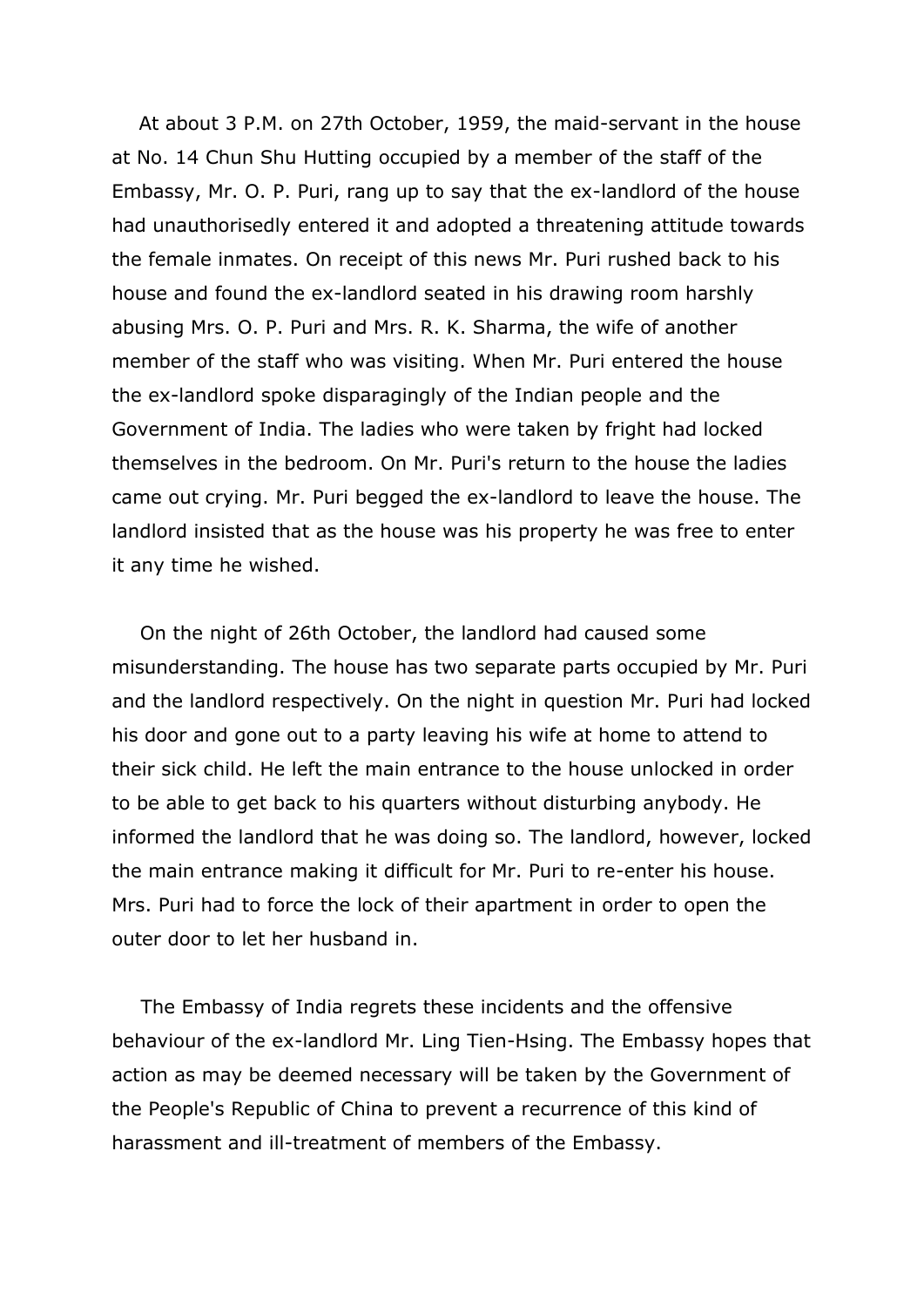The Embassy of India avails itself of this opportunity to renew to the Ministry of Foreign Affairs of the People's Republic of China the assurances of its highest consideration.

**\*\*\***

## **Note given by the Ministry of External Affairs, New Delhi, to the Embassy of China in India, 6 November 1959**

The Government of India wish to draw attention to the following incidents, which have recently been reported by the Indian representatives in Tibet:

(i) Kesong Tsering, who is the gardener attached to the dispensary of the Indian Trade Agency in Yatung, was arrested by the Chinese authorities on the 22nd October, 1959, Kesong Tsering is an Indian protected person and his arrest without any reason is open to serious objection. The Indian Trade Agency in Yatung took up the matter with the local Foreign Bureau and sought permission under the terms of the 1954 Agreement to meet him. In reply the Trade Agency was informed that Kesong Tsering is a Chinese national. This is completely contradictory to the facts.

Kesong hails from Sikkim and even though he has been in the employment of the Indian Trade Agency, he continues to own property in Lachan. His father and his relations are similarly residing in Sikkim. There are no grounds on which Kesong Tsering can be regarded as a Chinese national. In fact the name of Kesong Tsering was included in the list of the Indian nationals furnished to the Foreign Bureau in May this year and no objection was raised that Kesong Tsering was a Chinese national. The Government of India strongly protest against the arbitrary detention of an Indian protected persons and the denial of the rights of access to him by the Trade Agent in accordance with the international usage. The 1954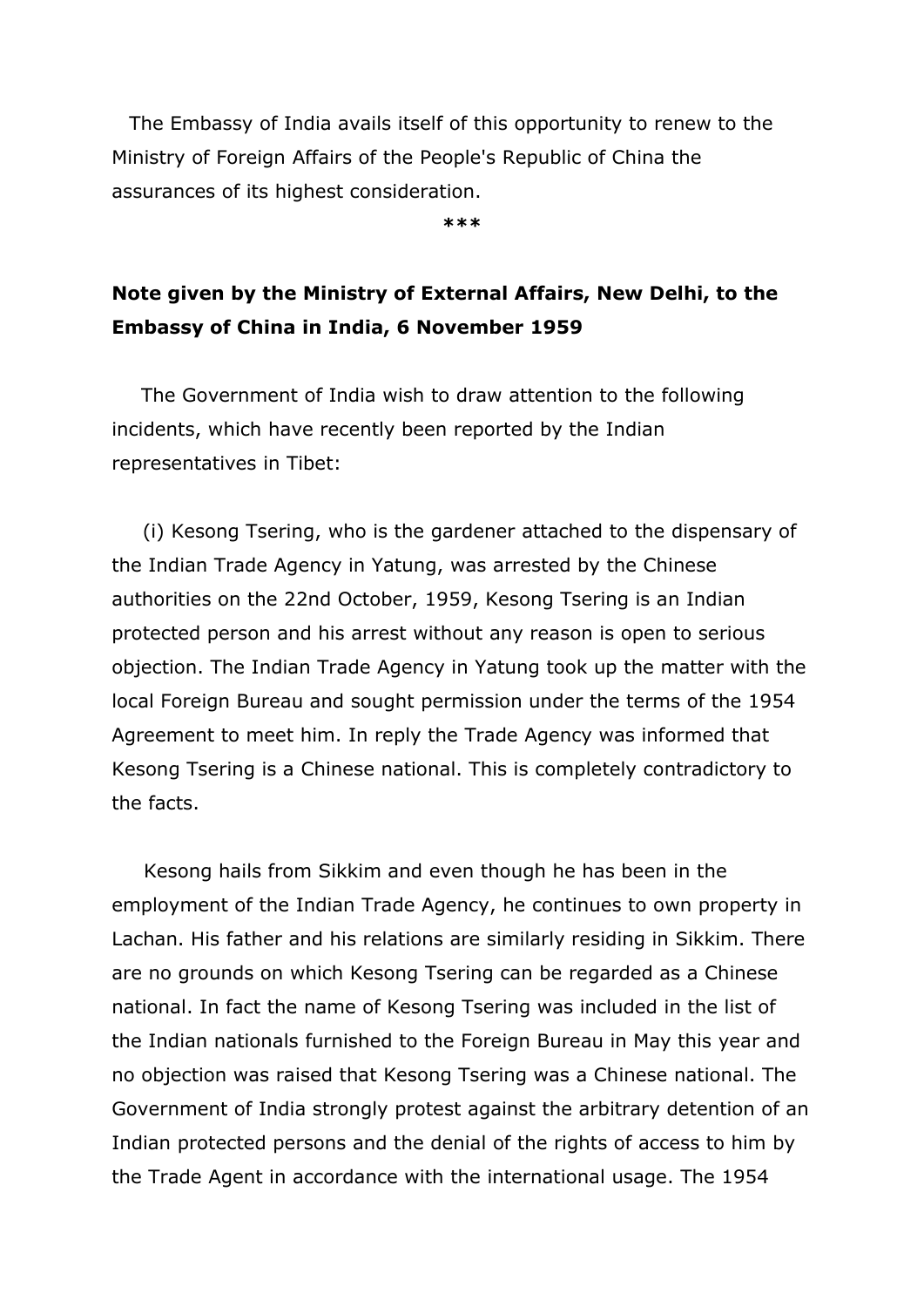Agreement provides for Indian representatives meeting Indian nationals even if they may have been taken into custody for justifiable reason. In this case no justification has yet been provided. The Government of India urge that instructions should be issued for Kesong Tsering release immediately.

(ii) Dawa Thondup, retired head-clerk of the Indian Trade Agency, Gyantse who had been residing in Yatung as a small trader, requested permission some time ago to send his family to India. Dawa Thondup is an Indian national holding an Indian Trader's certificate. It is true that his wife was born in Tibet, but by virtue of her marriage, she is fully entitled to Indian nationality. Indeed, one of his sons has been in India for sometime and Dawa Thondup now desires to send his eldest son for study and the rest of the family back to India. The matter has been taken up by the Indian Trade Agency, Yatung, to seek permission for the family of an Indian national to return to India. It may also be pointed out that the mother of Dawa Thondup's wife was also an Indian national and thus, according to the Tibetan custom by which the nationality of the daughters is derived from their mothers, the claim of Dawa Thondup's wife to Indian nationality is well grounded.

The general question of nationality of Indian nationals in Tibet bas already been explained in the Government of India's note of the 24th September, 1959. The Chinese Government have recognised in principle in the Sino-Nepalese Agreement that person's resident in the Tibet region born of mixed parentage are entitled to exercise the option to choose one of the two nationalities. In the circumstances, the Government of India see no justification for placing restrictions on the return of Dawa Thondup's family to India.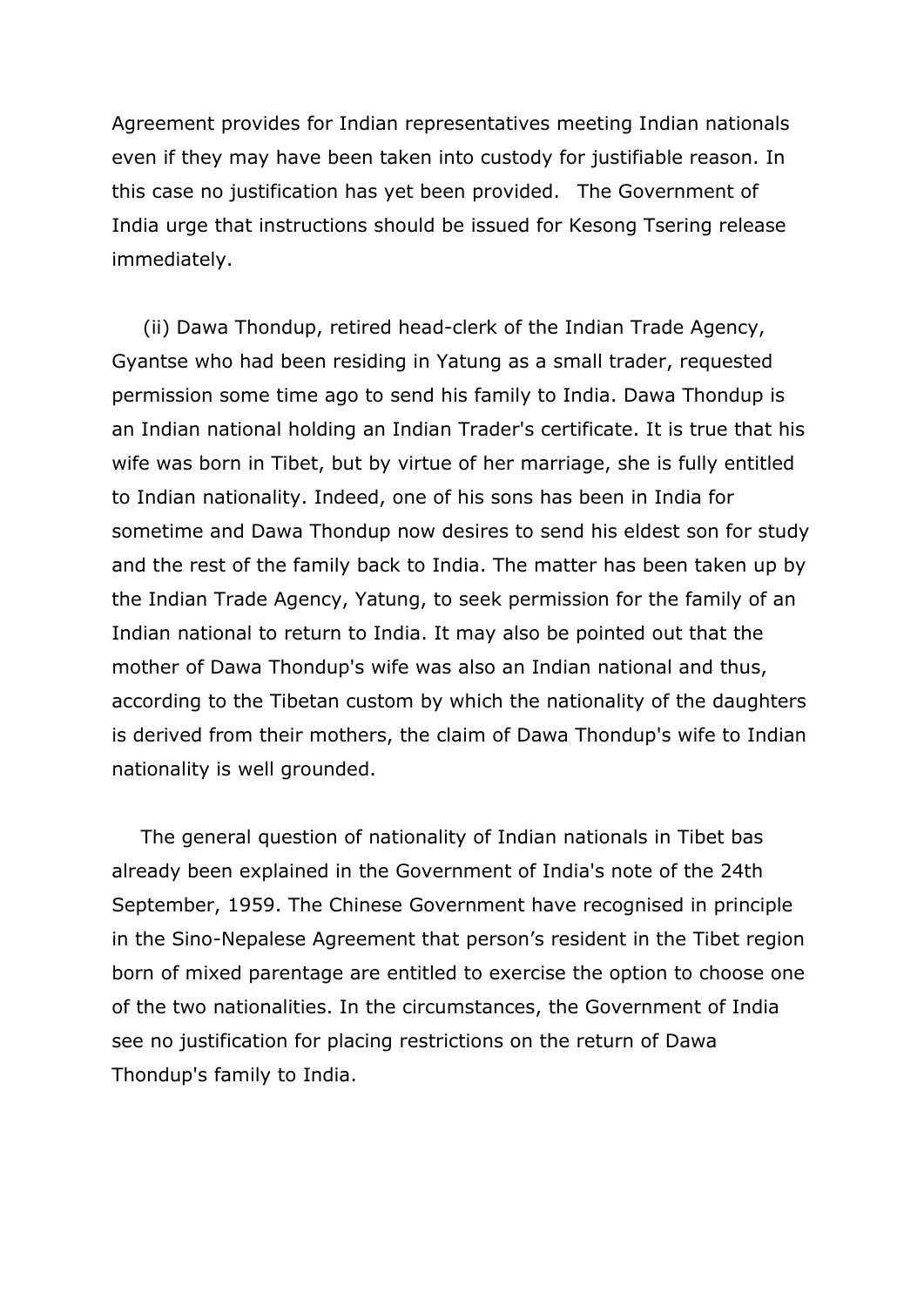The Government of India request that immediate instructions be issued for the release of Kesong Tsering and for necessary permission to Dawa Thondup's family to leave for India.

**\*\*\***

## **Letter given by the Consulate General of India in Lhasa to the Bureau of Foreign Affairs in Lhasa, 21 December 1959**

The Consulate General of India in Lhasa pays its compliments to the Bureau of Foreign Affairs in Tibet and has the honour to invite attention to the meeting that took place between Mr. Chiang Su-Min, Vice Director of the Foreign Bureau and Mr. P. N. Kaul Consul General for India in Lhasa, wherein at the end Mr. Chiang narrated certain events that had taken place at Gyantse during the month of November. The Consulate General has in the meantime received instructions to lodge protest in regard to the incidents facts of which are reported to be as follows:

On 23rd November, a group of women entered the premises of Indian Trade Agency at Gyantse and searched the house of woman attendant. They were asked to leave by Mrs. Kapoor, the wife of the Trade Agent Mr. Kapoor was then away in India. Similar intrusion took place on 22nd November and intruders were warned not to enter the premises. On 24th November, a group of 11 persons apparently under the influence of alcoholic drink, again entered the Agency premises and took out some articles from the premises. It was repeatedly explained to this crowd that they had no authority to enter the premises of a foreign Trade Agency without permission. When questioned, the crowd stated that they had been sent by the local Chinese authorities in the town. Thereupon Mrs. Kapoor and the Head Assistant of the Trade Agency went to report the incident to the Military Headquarters in Gyantse town. Only after waiting for some time was it possible for them to see and convey the narrative of the incidents to Mr. Mooyuting.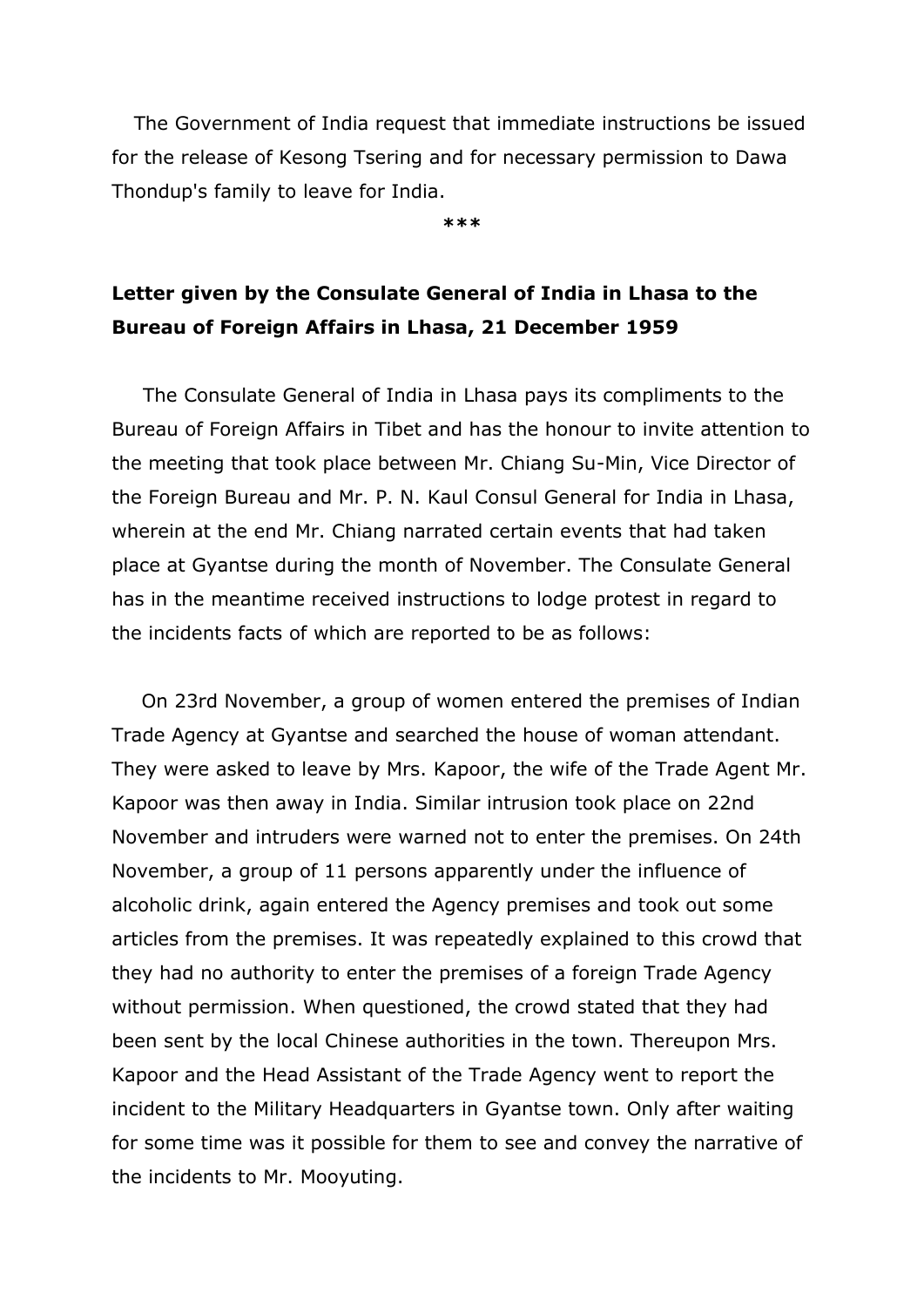The Government of India take serious objection to repeated and apparently deliberate violations of the Agency premises by a crowd of persons. Whatever demand had to be made on the female attendant, the entry into Agency premises is clearly contrary to international usage and terms of 1954 Agreement between the two countries which enjoins mutual respect for the rights of the Trade Agencies. It is requested that the matter be investigated and action taken against the persons responsible for violation of Agency premises. Clear instructions may also be issued to ensure that no violation of Trade Agency premises should occur in the future.

The Consulate General of India takes this opportunity to renew to the Bureau of Foreign Affairs its assurances of highest consideration.

**\*\*\***

## **Memorandum given by the Ministry of Foreign Affairs of China to the Embassy of India in China, 22 December 1959**

The Ministry of Foreign Affairs of the People's Republic of China has received the memorandum presented by the Embassy of the Republic of India in China on October 30, 1959, and hereby replies to it as follows:

Regarding the question of the non-diplomatic personnel of the Indian Embassy in China acting as temporary diplomatic couriers, in order the easier to explain the situation, the Ministry would like to refer back to the related documents exchanged and verbal agreement reached on this question between the Chinese Ministry of Foreign Affairs and the Indian Embassy in China in 1953.

The Chinese Ministry of Foreign Affairs issued on January 28, 1953 a note to the diplomatic missions in China (including the Indian Embassy in China) stating that in the case of non-diplomatic personnel of the missions in China wishing to act as temporary diplomatic couriers, the mission concerned could produce a "certificate for temporary diplomatic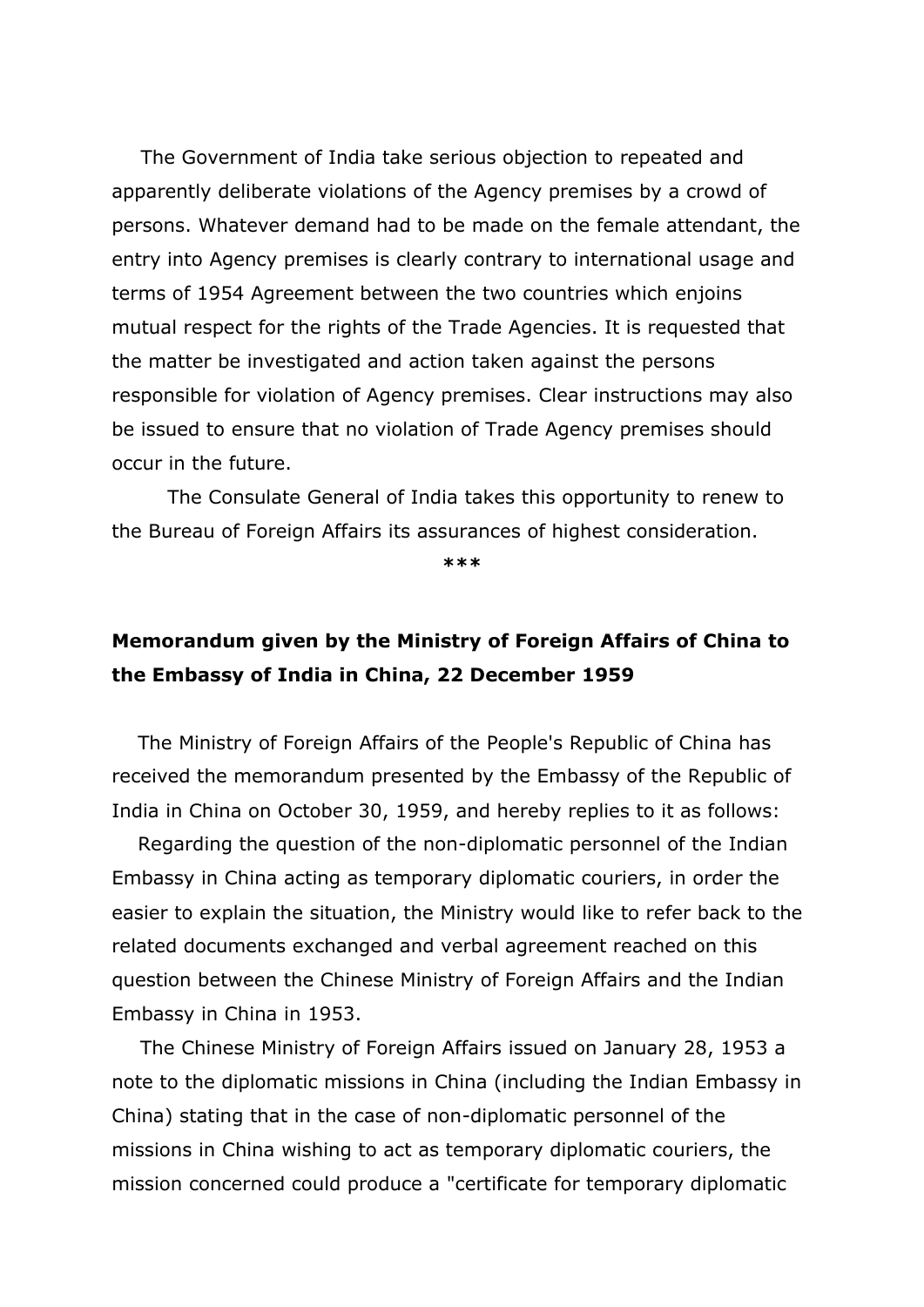courier", and that when the "certificate for temporary diplomatic courier" has been endorsed with visas by the Chinese Ministry of Foreign Affairs, the diplomatic mail bags carried by the personnel concerned will be exempted from examination.

On February 20 and April 17, 1953 Mr. A. H. Safrani, First Secretary of the Indian Embassy in China, and Mr. R. Goburdhun, Counsellor of the Indian Embassy in China, respectively expressed the hope to Mr. Chin Lichen, Director of the Visa Department of the Chinese Ministry of Foreign Affairs, that the Chinese Government would agree to the non- diplomatic personnel of the Indian Embassy holding diplomatic passports and to issue them diplomatic visas when they act as temporary diplomatic couriers, because while they would not encounter problems in China for holding certificates for temporary diplomatic couriers, they would often be harassed by the Hongkong check-post for this, as they have to pass Hongkong both ways.

Taking into account those special difficulties mentioned by the India Government, and in line with the spirit of Sino-Indian friendship and cooperation, the Chinese Government made an exception in agreeing that non- diplomatic personnel of the Indian Embassy in China, while acting as temporary diplomatic couriers, may hold diplomatic passports and the Chinese Government will issue them diplomatic visas. However, in order to avoid the holding by these personnel of two identity papers concurrently and make them observe the regulations of the Chinese Government, the Chinese Government specifically made the point that, when non-diplomatic personnel acting as temporary diplomatic couriers hold diplomatic passports, the non-diplomatic passports originally held by them should be handed over to the Chinese Ministry of Foreign Affairs for the cancellation of the visas on them issued by the Chinese Government, and that, when their duty as temporary diplomatic couriers has terminated and they again become ordinary staff members, their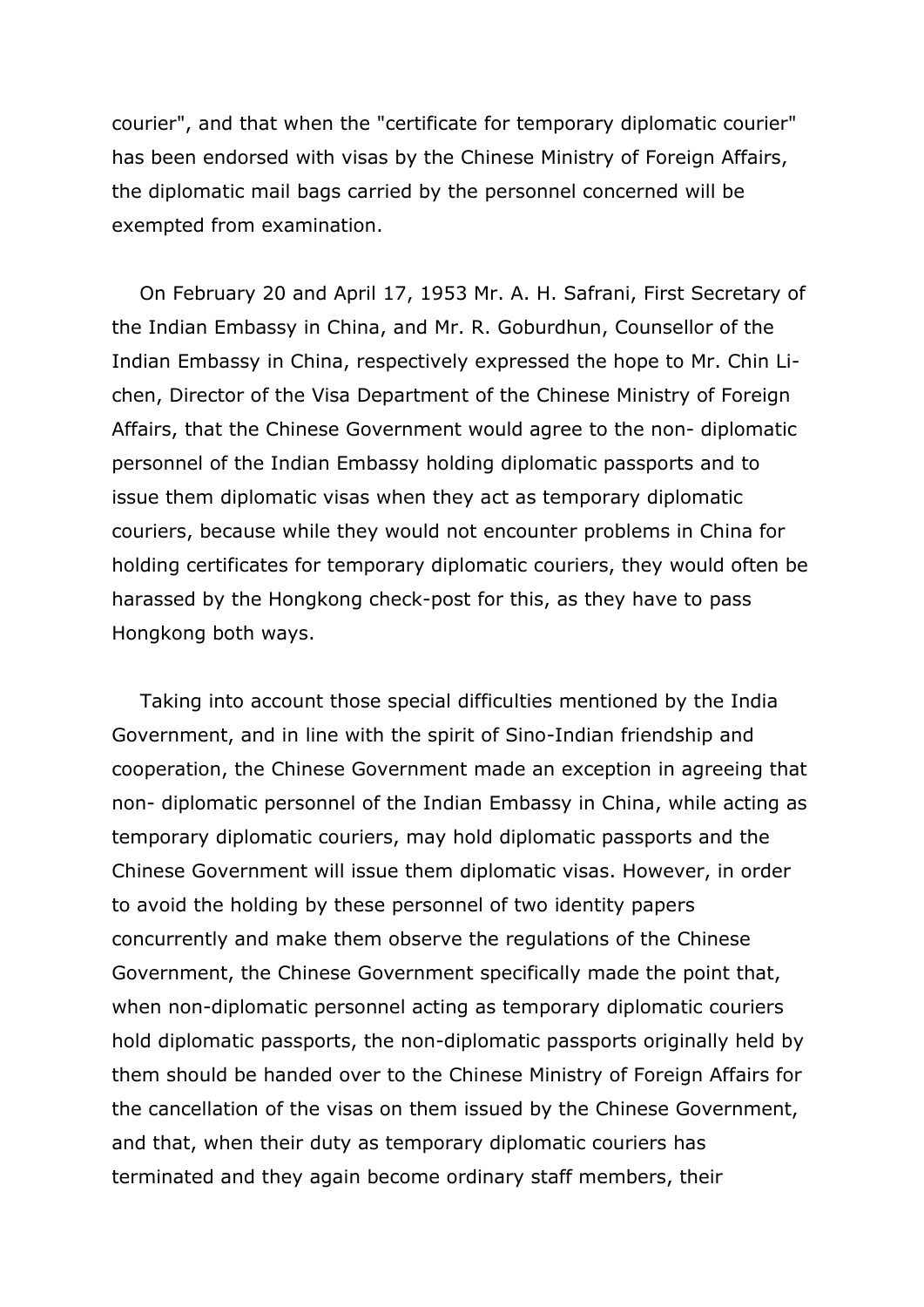diplomatic passports should be handed over to the Chinese Ministry of Foreign Affairs for the cancellation of the visas on them issued by the Chinese Government. This measure was notified to M. R. Goburdhun, Counsellor of the Indian Embassy in China, on September 10, 1953 by Mr. Chin Li-chen, Director of the Visa Department of the Chinese Ministry of Foreign Affairs, and Mr. Goburdhun thereupon expressed full agreement. It is regrettable that the Indian Embassy in China has never acted in accordance with the verbal agreement already reached, and especially, the holding of diplomatic passports by non- diplomatic personnel acting as temporary diplomatic couriers was extended to staff members of the Indian Consulate-General in Shanghai, and lately even staff members of the Indian Consulate General in Lhasa also held diplomatic passports and acted as temporary diplomatic couriers. Nevertheless, basing itself on Sino-Indian friendship, the Chinese Government for the time being did not take exception to the above-mentioned way followed by the Indian Government, which was inconsistent with the agreement between the two sides. In order to facilitate in future the issuance of visas for couriers, the Chinese Ministry of Foreign Affairs, in its memorandum of August 21, 1959 to the Indian Embassy in China, requested the Embassy to furnish the Ministry with a name list of those staff members who often would act as temporary couriers. However, the Indian Government has up to now failed to adopt a co-operative attitude in respect of this normal and entirely reasonable request, and even advanced various pretexts in its memorandum of October 30, 1959 to the Chinese Ministry of Foreign Affairs for refusing to furnish the name-list. It should be pointed out that as early as in 1954 the Indian Government asked the Chinese Government for name-list of couriers and the Chinese Government, in a spirit of co-operation, has in the past years been furnishing the Indian Government with such name-lists. It is hoped that the Indian Government will also co-operate by speedily furnishing the Chinese Government with a name-list.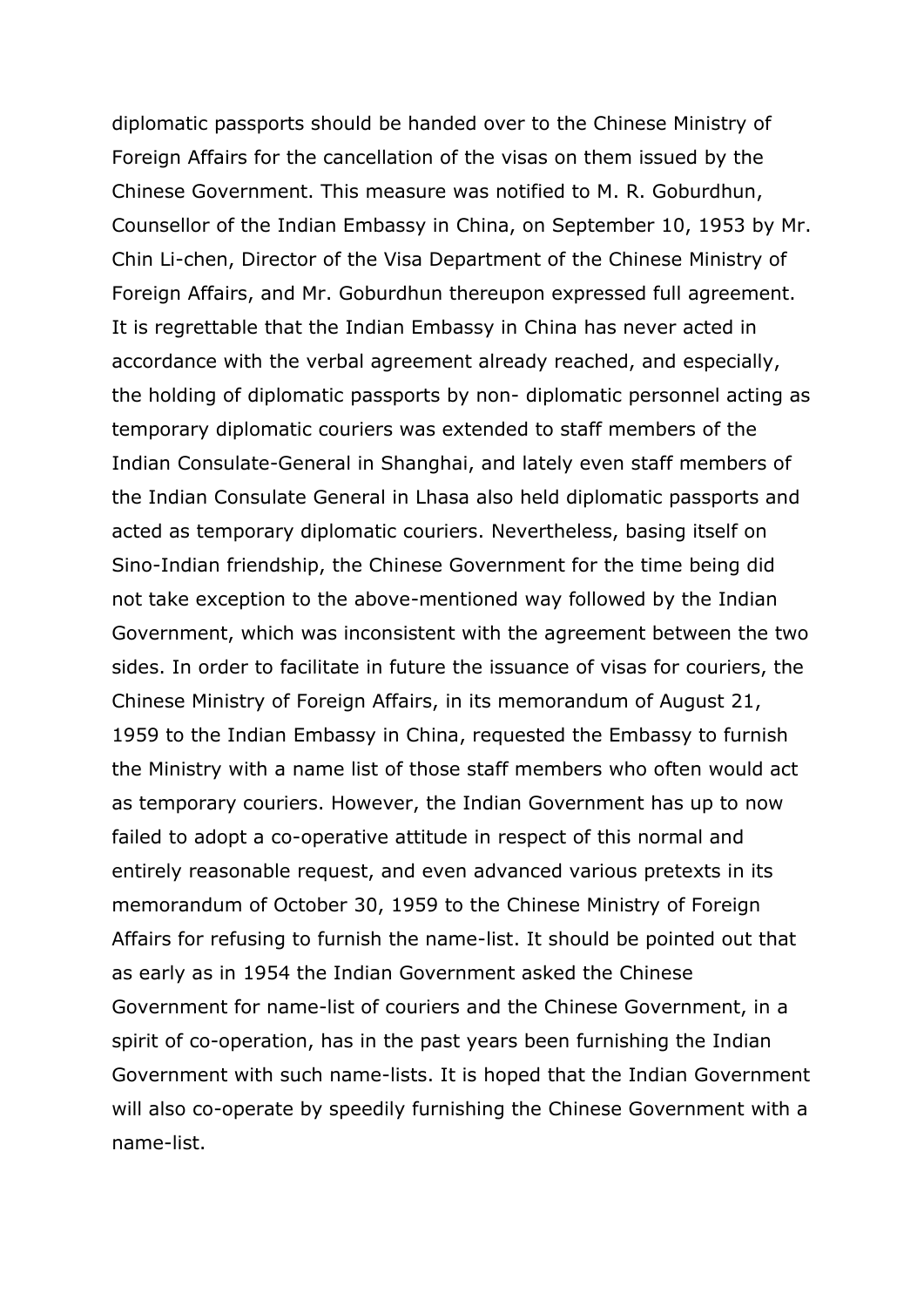Regarding the question of the holding of diplomatic passports by nondiplomatic personnel of the Indian Consulate-General in Lhasa acting as temporary diplomatic couriers, as the Chinese Ministry of Foreign Affairs pointed out in its memorandum of August 21, 1959 to the Indian Government, because the Tibet region of China and India are contiguous and couriers can come and go direct and do not have to pass Hongkong, the staff members of the Indian Consulate-General in Lhasa acting as temporary couriers will not be subjected to harassment by the Hongkong check- post, as described by the Indian side on February 20 and April 17, 1953, and therefore naturally do not need to hold diplomatic passports, but should in compliance with the Chinese Government's requirement hold certificates of temporary diplomatic couriers. The Chinese Government would like to point out that the diplomatic mail bags carried by temporary diplomatic couriers holding certificates of temporary diplomatic couriers have always enjoyed due protection and immunities within Chinese territory, and no mishap has even occured. The Indian Government in its memorandum of October 30, 1959 described the reasonable request made by the Chinese Government in its memorandum of August 21, 1959 as in any way objecting to non-diplomatic personnel being chosen for couriers duties. This is an untruthful assertion and is inconsistent with the facts.

It is worth pointing out that since the beginning of this year there have been not a few cases of procrastination and delay in the issuance of visas for India by the Indian side to Chinese couriers. These unjustifiable delays cannot be regarded as in conformity with the immunities and facilities usually due to couriers in international practice.

Nevertheless, the Chinese Government has always taken an attitude of friendly co-operation with the Indian Government on the courier question, and has never had any intention of giving rise to unnecessary argumentation on the courier question. The Chinese Government would like to see the Indian Government take the same attitude, furnish name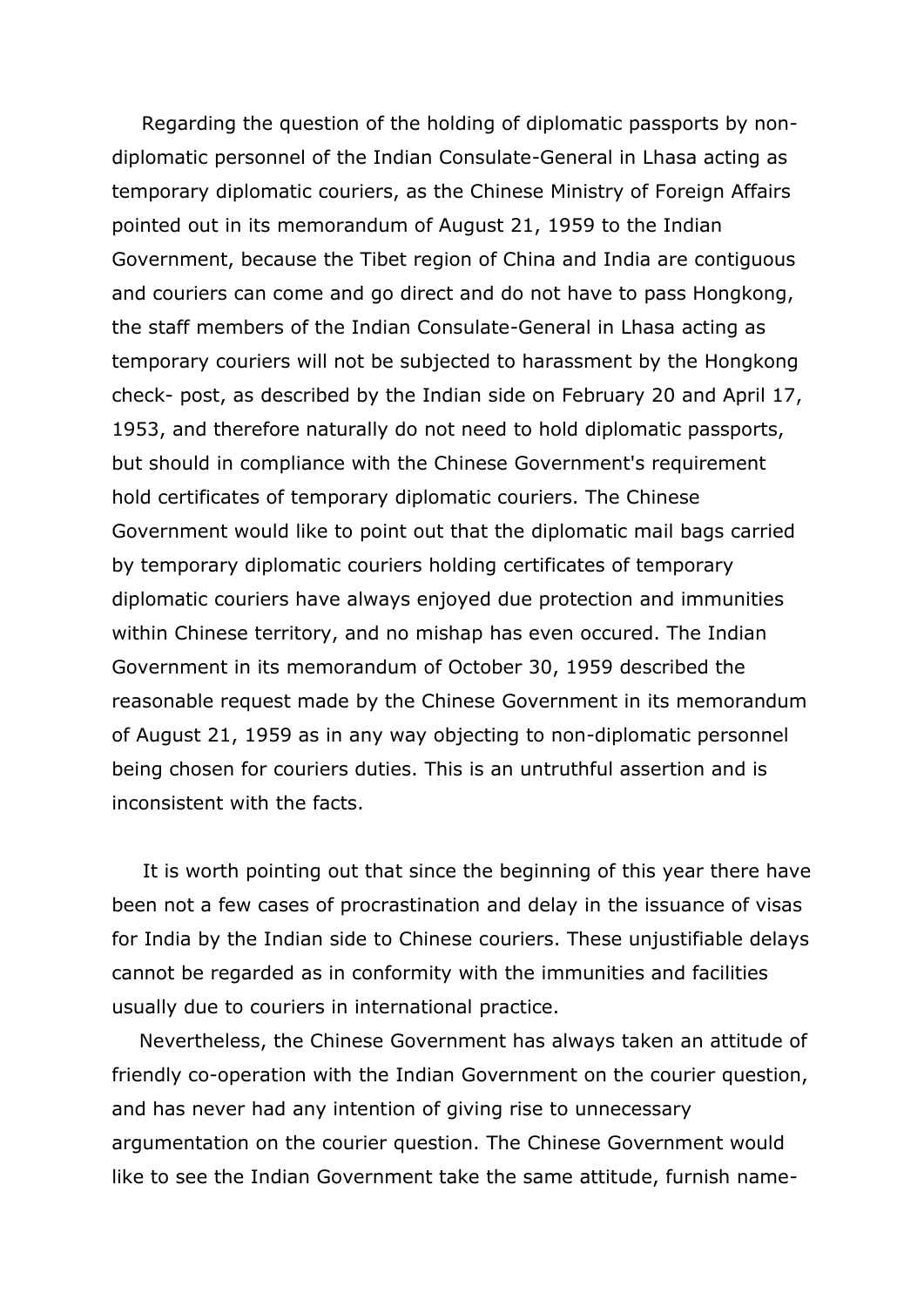lists of the personnel who will act as temporary diplomatic couriers and, in compliance with the requirement of the Chinese side, issue certificates of temporary couriers to those staff members of the Indian Consulate-General in Lhasa who act as temporary diplomatic couriers. so that their diplomatic mail bags may be exempted from inspection.

**\*\*\***

## **Note given by the Ministry of Foreign Affairs of China to the Embassy of India in China, 31 December 1959**

According to the principle of the Government of the People's Republic of China in dealing with the question of nationality, a person born of a Chinese parent, father or mother, is a Chinese (except otherwise provided by treaty or agreement). Kesong Tsering's mother and Basang Chulma's father are Chinese. Therefore according to the above said principle Kesong Tsering and Basang Chulma are Chinese. Kesong Tsering was arrested on account of offence against the law and was meted due punishment corresponding with his guilt by the local authorities. This is entirely a matter of China's internal affairs. Yet the Indian Trade Agency in Yatung asked to "meet" him and the Government of India further unreasonably asked for his "immediate release" and even expressed "strong protest" etc. The Chinese Government is greatly surprised at this. These acts of the Government of India cannot but be conceived as an intervention in the Chinese Government's internal affairs and are incompatible with the five principles of peaceful co-existence jointly initiated by China and India as well with the friendly relations between our two countries. The Chinese Government expresses its deep regret at this and categorically rejects the protest of the Government of India.

2. On 22nd October 1959 Kesong Tsering who was in the employment of the Indian Trade Agency in Yatung was arrested by the local authorities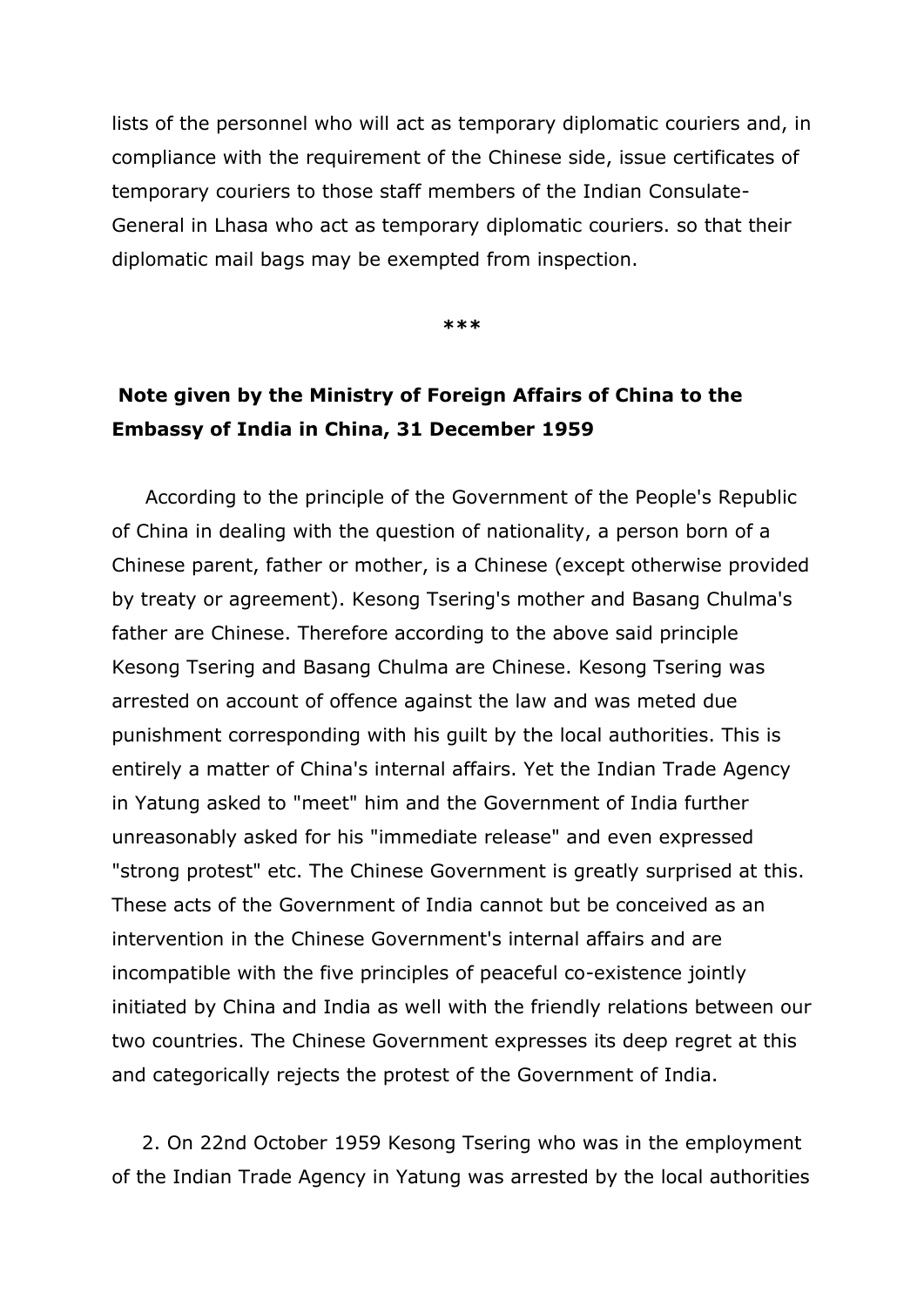for felling trees without permission. After being arrested Kesong Tsering admitted his offence, accepted the reprimand and expressed his willingness to amend. He was released by the local authorities on 7th November 1959. According to Kesong Tsering's confession it was at the instigation of Pappachan a staff member of the Indian Trade Agency in Yatung, that he felled trees without permission and that the objective of this theft was to set up electric poles in the compound of the Trade Agency. It should be pointed out that this act of Pappachan was very much out of keeping with his normal official duties in China's Tibetan region as a staff member of the Indian Trade Agency. Regarding Pappachan's instigation of other people to steal trees the Yatung office of the Bureau of Foreign Affairs in Tibet already took up the matter with the Indian Trade Agency in Yatung, asked the Indian side to deal suitably with him and expressed the hope that no similar cases will occur in the future.

3. Reference Indian national Dawa Thondup's request for permission for his family of Chinese nationality to leave China, according to the regulations of the Chinese Government, a Chinese national should go through necessary exit formalities before he goes abroad. On this question Dawa Thandup not only failed to cooperate with the local authorities; on the contrary India unreasonably prevented his family from fulfilling the formalities for going abroad, refused to observe decrees and regulations of the Chinese Government and brazenly filled the name of his family who are of Chinese nationality in his Indian trader's certificate in an attempt to change their nationality surreptitiously and sneak them out of China. This was an offence against the law for which the Chinese authorities gave Dawa Thondup a severe reprimand. As to exit of Basang Chulma the local authorities in regard for the union of the whole family expressed consent once again on 10th November 1959 for them to leave China and gave them facilities by allowing them to go through the exit formalities locally.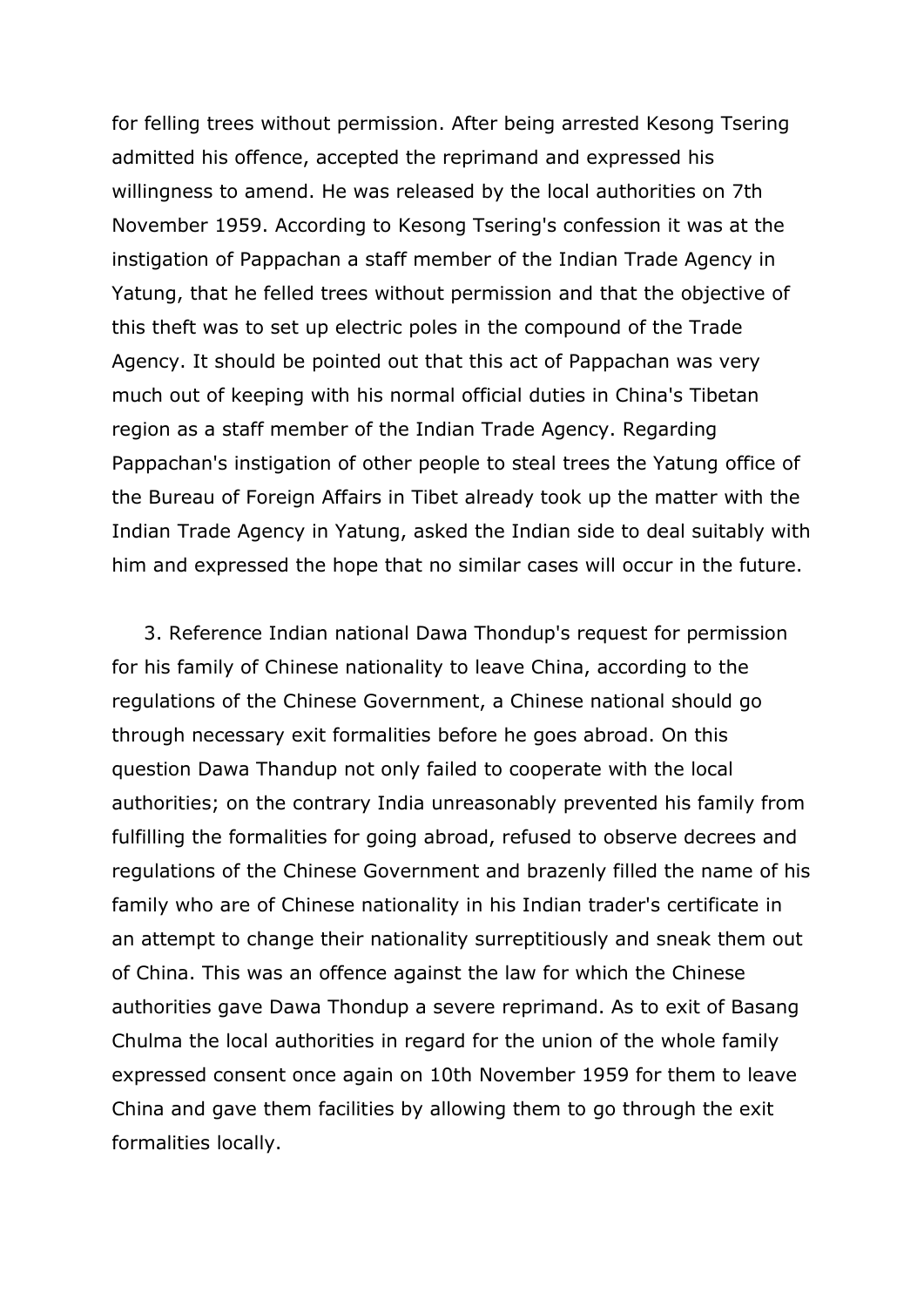## **Note given by the Ministry of Foreign Affairs of China to the Embassy of India in China, 31 December 1959**

Regarding question of nationality of the Indians and Ladakhi Lamas residing in the Tibetan region of China and the Kajis in the Tibetan region of China which has been raised by the Government of India on several occasions the Ministry would like to set forth the Chinese Government's views as follows:

1. Concerning the nationality of the Indians and Ladakhi Lamas residing in the Tibetan region of China:

The Chinese Government would like to reiterate that it has never had the intention of regarding Indian residents who are of Indian origin and the Ladakhi Lamas as Chinese. The local authorities have all along regarded them as having Indian nationality provided that they hold valid certificates of their Indian nationality. It should be pointed out that uptil now many among the above-mentioned persons still hold no legal certificates of nationality and so their nationality cannot be identified. Five years have passed since conclusion of the 1954 Sino-Indian Agreement on Trade and intercourse between the Tibetan region of China and India yet the Government of India have still failed to deal with the matter of the certificates which its nationals must hold in accordance with the provisions of the Agreement. This is an abnormal situation which it is hoped will be rectified speedily.

2. Concerning the nationality of the Kajis in the Tibetan region of China:

As pointed out by the Ministry of Foreign Affairs of China in its note to the Government of India, dated 18 September 1959 the ancestors of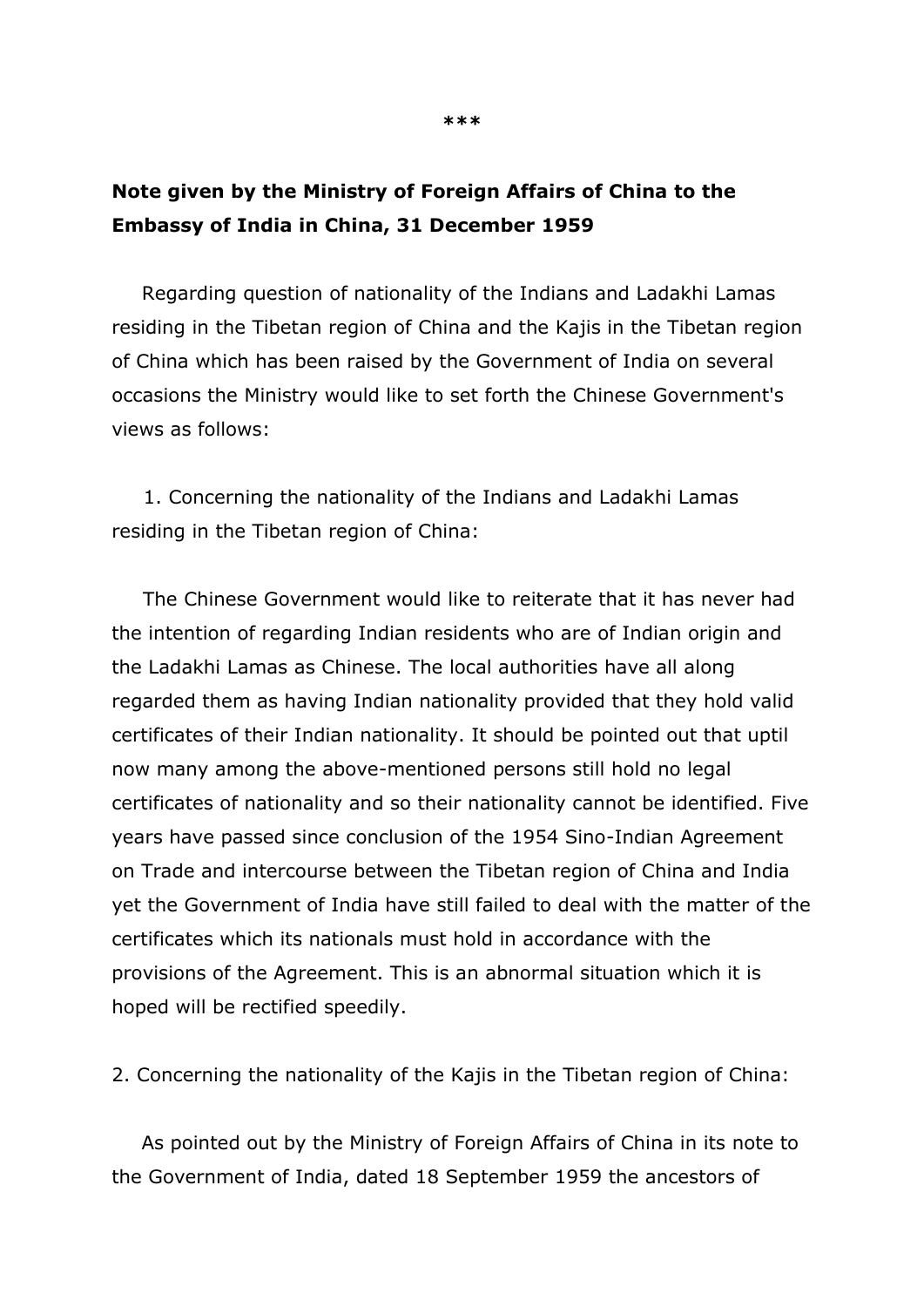these persons moved to and settled in Tibet as early as several centuries back and they have become long since part of the Tibetans of China. There are adequate proofs to show that they have always been treated as the Tibetans of China by the local Governments of the Tibetan region of China. Since 1951 most of them have been abroad with either Chinese passports or certificates for Chinese citizens going abroad and transit or exit visas were issued by the Indian Consul General in Lhasa on all the Chinese passports. Neither the Government of India nor the persons concerned ever complained about their status and treatment as Chinese nationals or asked that they renounced Chinese nationality. As Chinese they are naturally entitled to the rights and bear the obligations due to Chinese citizens. It is therefore entirely proper that they now continue taking part in various social activities and enjoy the right to education. The Chinese Government cannot agree to the fact that Government of India should lodge a so-called "strong protest" against this matter which is purely within the scope of China's internal affairs.

Even though according to the Indian Laws people can apply for and acquire Indian nationality the Government of India cannot ignore China's principle governing the handling of the question of nationality. It is universally acknowledged that according to international law and practice, if, in dealing with a question of nationality there should arise any clash between the laws of two countries it must be dealt with in accordance with the law of the country in which the person concerned resided, before the two countries have come to an agreement through consultations.

The Chinese Government absolutely cannot agree to the view expressed in Government of India's note and the practice of Mr. S. C. Chibber formerly Indian Consul General in Lhasa which would force persons of Chinese nationality living in China to unilaterally accept the Indian law.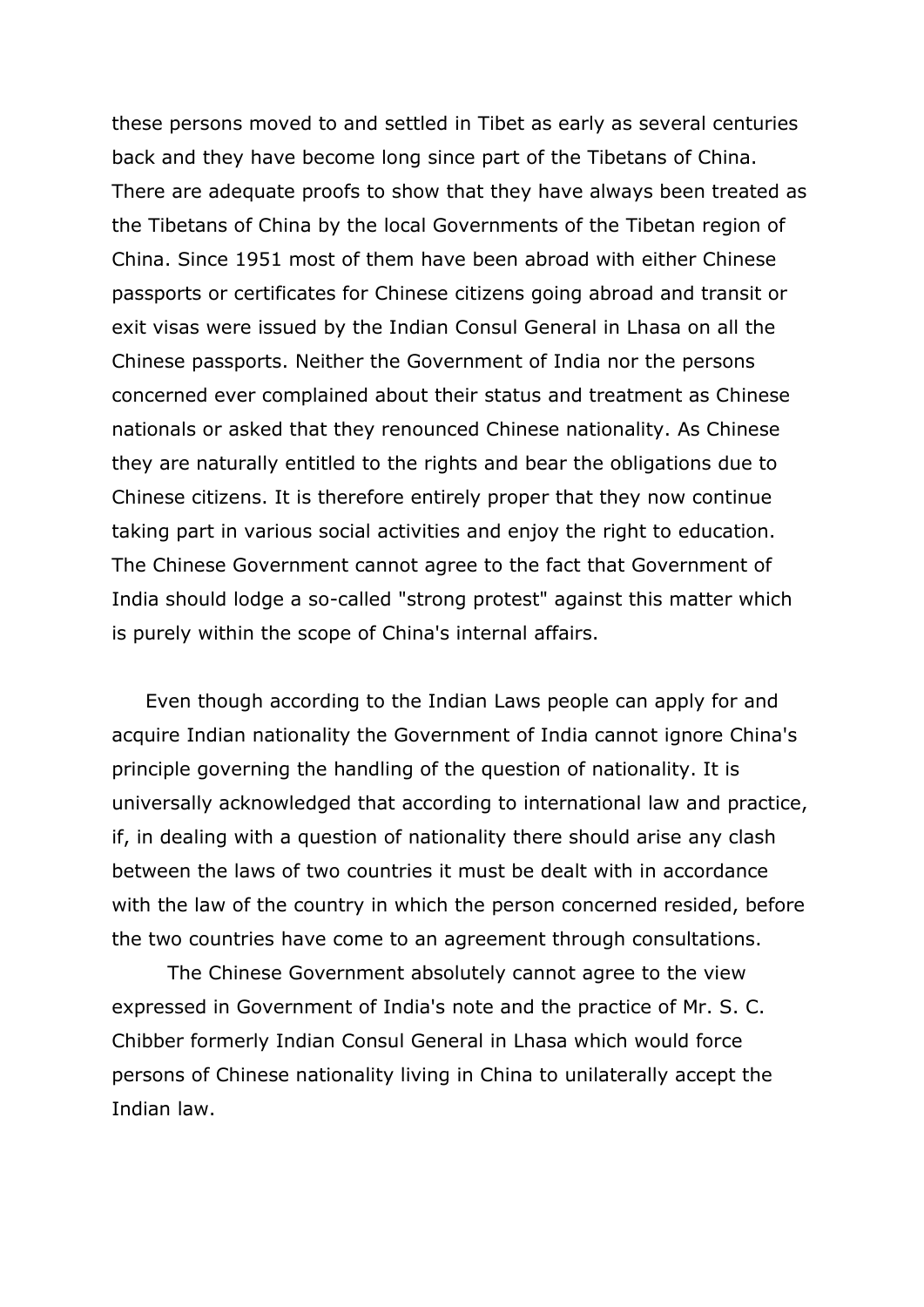Nevertheless the Chinese Government in line with its stand to settle the question of nationality through friendly consultations and respecting the desires of the persons concerned themselves in regard to their nationality is willing to settle the question of nationality of the Kajis in the Tibetan region in a sympathetic and reasonable manner. The Chinese Government therefore hold that those of them who desire of their own will to acquire Indian nationality must go through the legal procedure of renouncing Chinese nationality in accordance with the regulations of the authorities of the Tibetan region of China before they can choose Indian nationality. As to those who do not go through the procedure of renouncing Chinese nationality they no doubt remain Chinese and will continue to enjoy the treatment due to Chinese.

3. The Chinese Government has never forced any foreign national (including Indian nationals) residing in the Tibetan region of China to stay in Tibet and prevented him from going back to his country. It is a fact known to all that foreign nationals in the Tibetan region or any other part of China who desire to return to their country are always given permission by the local authorities to do so when they personally applied to the competent local Departments provided they are not involved in any outstanding civil or criminal case or other disputes. In the recent period alone the authorities concerned in the Tibetan region have given permission for more than 120 Ladakhi Lamas to leave China, assisted them in overcoming their difficulties and even subsidised them with travel expenses. This spirit of sympathy, reasonableness and humanitarianism is apparent to all. However the Government of India repeatedly stressed that the local authorities of the Tibetan region of China placed various difficulties in the return of Indian nationals to their country. This does not conform to the fact and the Chinese Government cannot but express its deep regret at this.

**\*\*\***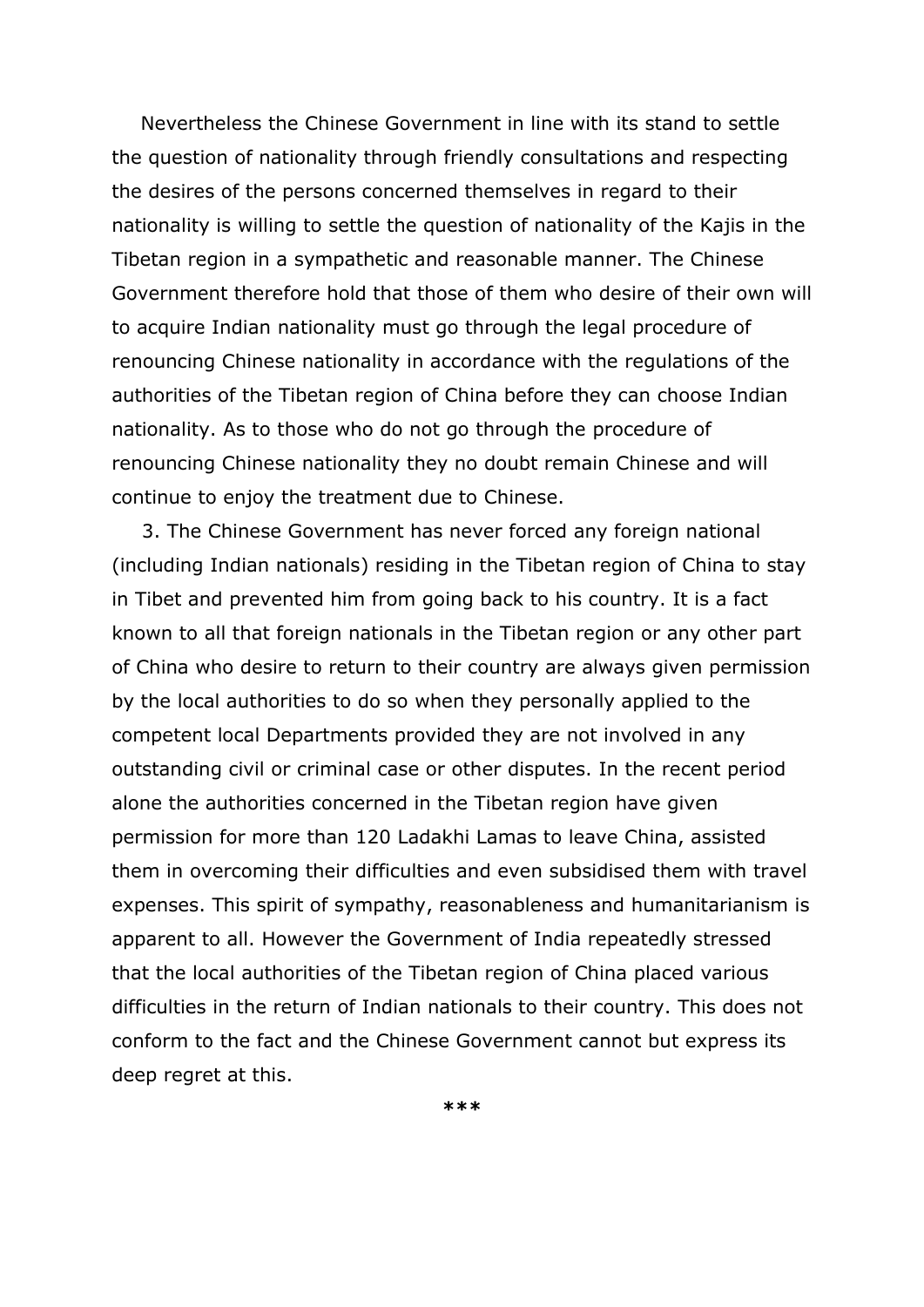#### **Note given by the Bureau of Foreign Affairs in Lhasa to the Consulate General of India in Lhasa, 25 January 1960**

The Bureau of Foreign Affairs in Tibet pays its compliments to the Consulate General of India in Lhasa and has the honour to have received the letter of the Consulate General, dated 21st December 1959. According to the information got by the Bureau of Foreign Affairs the course of the matter was to be as follows :

On 20th November 1959 there was a local resident entrusted by the wife of Nisho, a resident there to fetch from Chomo the woman attendant of Indian Trade Agency at Gyantse the articles which she borrowed from Nisho; Chomo promised to return these articles later on. During their talks Mrs. Kapoor, the wife of the Trade Agent suddenly came and slung abuses at that resident. In view of her daring manner and unreasonableness that resident returned without disputation with her. Four days later Chomo still did not return the articles borrowed. On 24th November as requested by the wife of Nisho, 8 peasants went to fetch from Chomo the articles she borrowed. While reaching the outside of Chomo's living quarters these peasants asked gardener there to tell Chomo to send out the articles borrowed but Chomo threw out the borrowed mattress and other articles from her room to the court for peasants to take. Though it is an extremely discourteous behaviour but the five peasants still took back the articles. At that time Mrs. Kapoor once again came and slung abuses at the peasants; the latter held that it is not beneficial to the matter to dispute with a madam with strong emotions and daring manners. The peasants returned at once from the spot. At about 3.00 p.m. on 24th November 1959 under the circumstances of no previous engagement Mrs. Kapoor suddenly arrived at the Military Control Commission of Gyantse and requested meeting Mr. Yin or Mr. Moo. Though this behaviour ran counter to the usual way yet Mr. Moo immediately received her. Mr. Moo expressed that the situation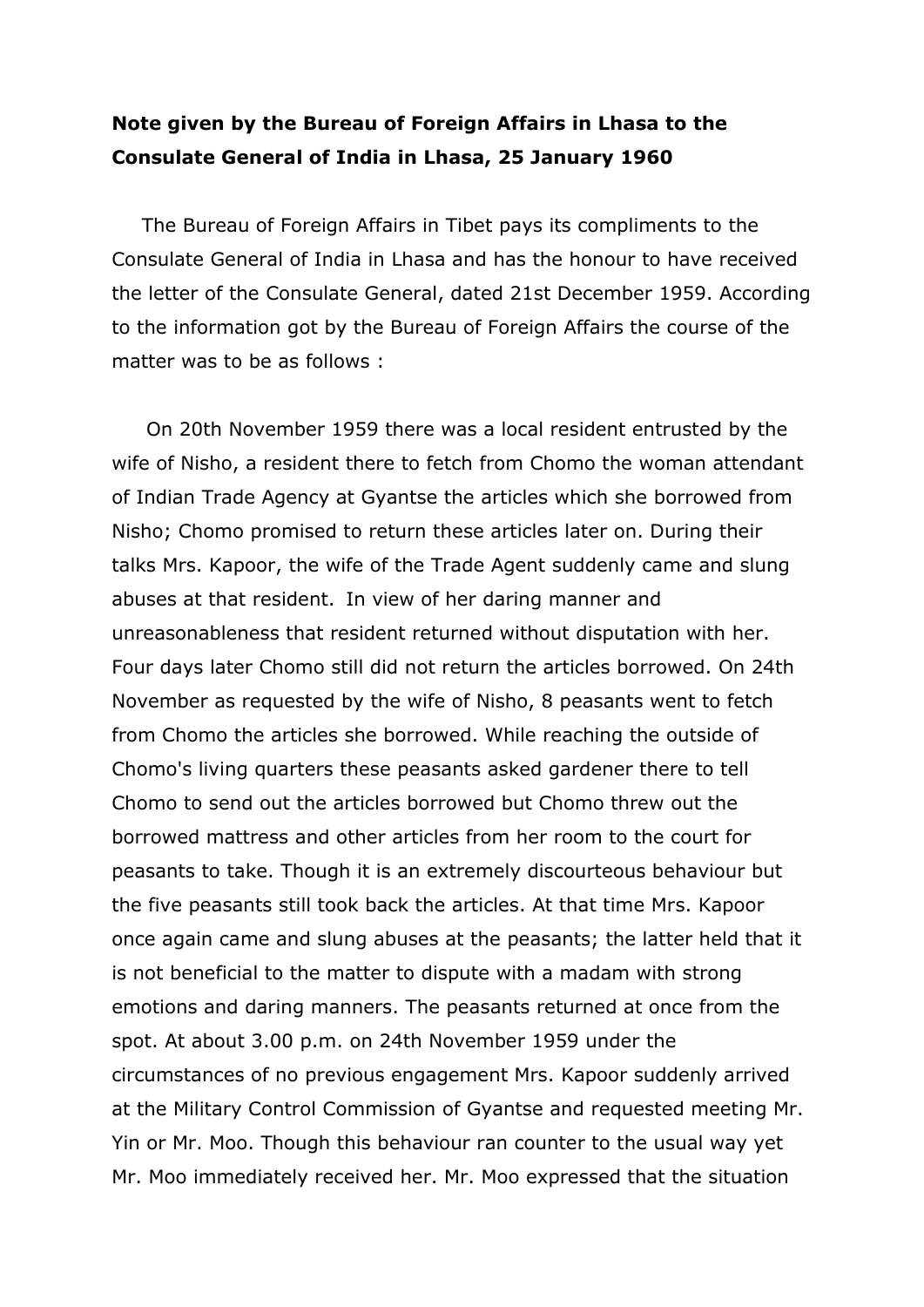she described would be investigated. Later on 8th December 1959 Mr. Chiang Su-Min, Vice-Director for the Bureau of Foreign Affairs in Tibet informed Consul General Mr. Kaul the result after investigation.

According to the above-mentioned situation it appears that the peasants entrusted by the wife of Nisho to fetch from Chomo the articles she borrowed were entirely reasonable and also the attitude of the peasants was very fine. Neither had they ever entered anyone's living quarters nor made the so-called "search". The contention stated in the letter from the Consulate General is not fair, also is not in keeping with the facts. The Bureau of Foreign Affairs in Tibet refuses to accept the protest lodged by the Consulate General of India. Simultaneously the Bureau of Foreign Affairs in Tibet regrettably noted that Mrs. Kapoor not only did not rein up her attendant's rough behaviour but also did not edify Chomo to return the articles borrowed earlier. On the contrary discourteous abuse been slung at the peasants once and again. It was an unfriendly attitude towards the peasants; obviously was also extremely not in line with the status of a madam Trade Agent. The Bureau of Foreign Affairs hope that no similar unhappy matter should reoccur in the future.

The Bureau of Foreign Affairs in Tibet take this opportunity to renew to the Consulate General of India in Lhasa its assurances of highest consideration.

Note given by the Ministry of Foreign Affairs of China to the Embassy of India in China, 27 January 1960

The Ministry of Foreign Affairs of the People's Republic of China presents its compliments to the Indian Embassy and has the honour to acknowledge receipt of the note handed over by Mr. J. S. Mehta, Deputy Secretary of the Ministry of External Affairs of India, to Counsellor Yeh Cheng-chang of the Chinese Embassy in India on October 26, 1959 on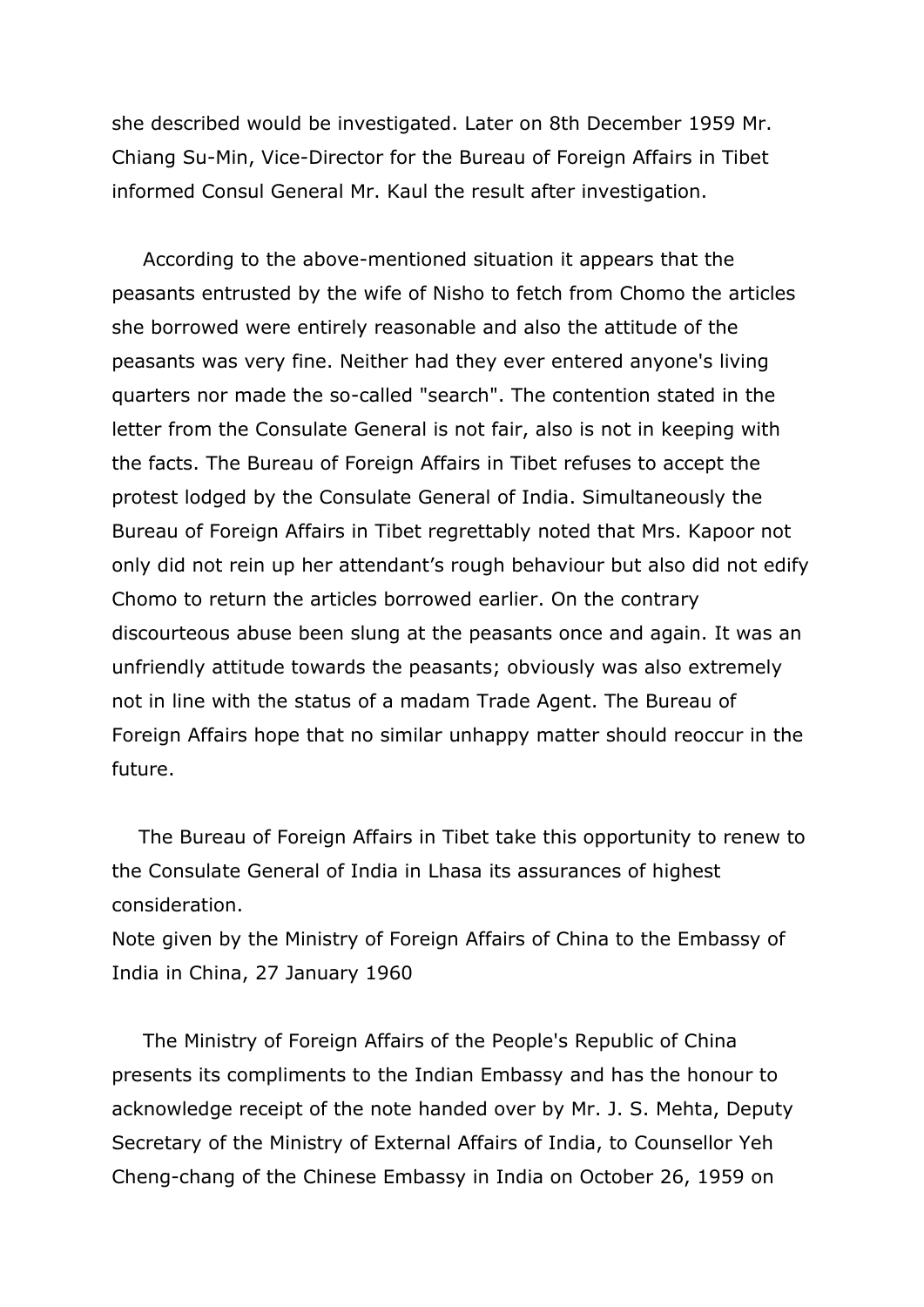various questions concerning the Indian Trade Agency at Gyantse. The Chinese Government, in its note of September 11, 1959, already made reply to the points set forth in this note of the Indian Government. Basing itself on facts, it has repeatedly and patiently made clear to the Indian side that the local authorities of China's Tibet region, consistently adhering to the spirit of Sino-Indian friendship and in accordance with the 1954 Sino- Indian Agreement and the Notes exchanged, have given active assistance to the Indian Trade Agency at Gyantse in its reconstruction. It is regrettable that the Indian Trade Agency at Gyantse should lack a spirit of friendly co-operation with the active assistance of the local authorities, so that the questions which could have been settled long ago are procrastinated and remain outstanding up to now.

1. Regarding the extent of the land which the Indian Trade Agency at Gyantse asked to lease.

Paragraph 4 of the Notes exchanged on the occasion of the conclusion of the 1954 Sino-Indian Agreement clearly provides that "The Government of China agrees that all buildings within the compound walls of the Trade Agencies of the Government of India at Yatung and Gyantse in Tibet Region of China may be retained by the Government of India. The Government of India may continue to lease the land within its Agency compound walls from the Chinese side." The Indian Government, however, in disregard of the agreement and on the pretext of the obsolete lease concluded at the time of the former British colonial government, repeatedly asked to lease large pieces of land outside of the compound walls. This is obviously unacceptable to the Chinese Government. According to the old lease, the area covered by the lease would have included a part of the Nienchu River at that place. This unreasonable demand made by the Indian Government is not only in violation of the Notes exchanged about the 1954 Sino-Indian Agreement, but also inconsistent with the principle of sovereignty in international law.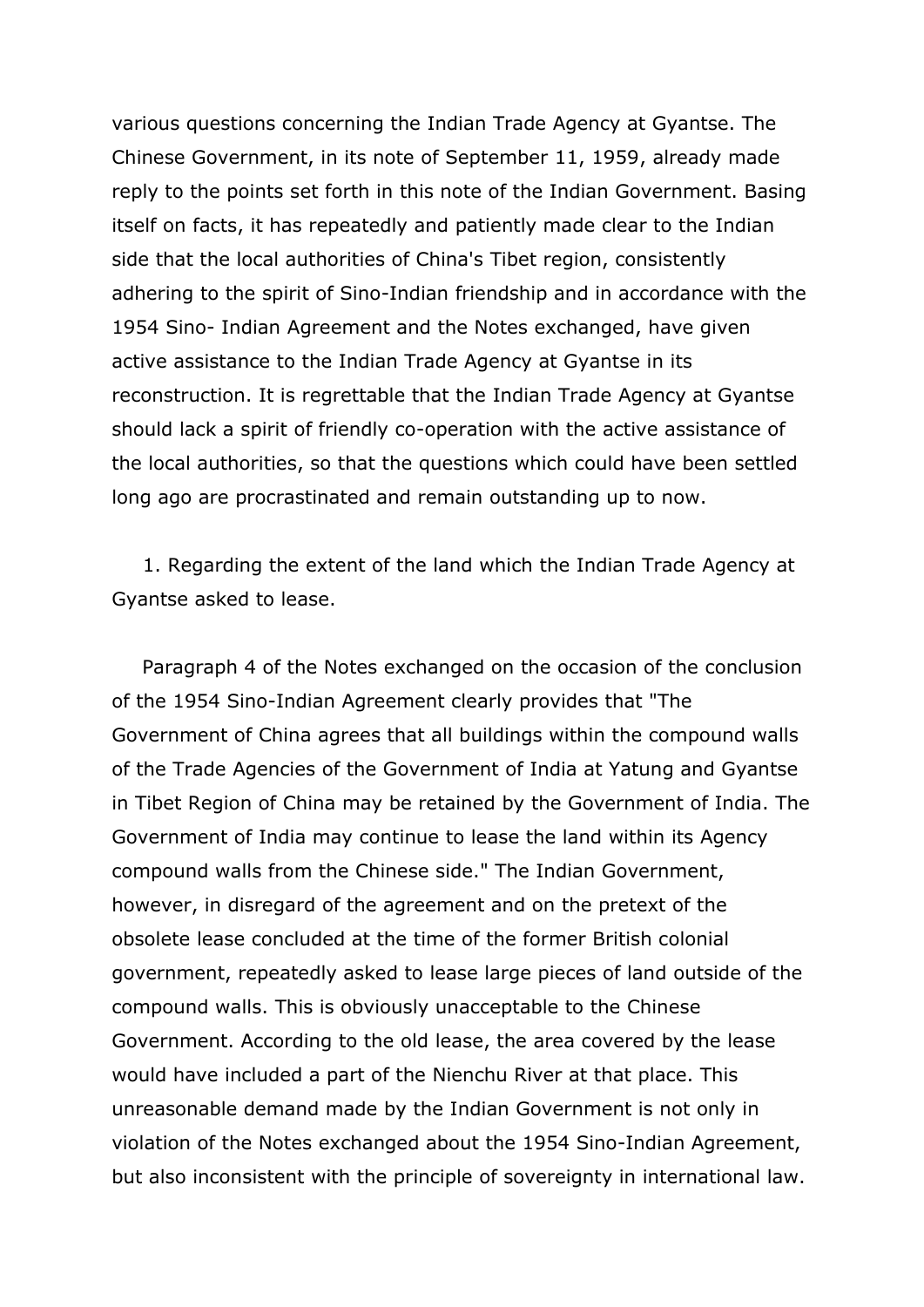The Chinese Government has noticed that the Indian Government, in its note of October 26, 1959, indicated that it would no longer lease land along the river, and has informed the Tibet local authorities about this. As to the Indian Government's request to lease lands north and northeast of the site, the local authorities of China's Tibet region would define a reasonable extent for the lease as permitted by local conditions and taking into consideration the actual needs of the Indian Trade Agency at Gyantse. The Chinese Government hopes that the Indian Government would instruct the Indian Trade Agency at Gyantse to take a cooperative attitude towards the Chinese local authorities and quickly submit a plan for the consultation and conclusion of the lease so as to settle as soon as possible this question which could have been solved long ago.

2. Regarding the building of spurs.

Since the site to be leased by the Indian Trade Agency at Gyantse will be moved northward, the question of building spurs no longer exists. However, as the Indian Ministry of External Affairs, in its note, has given an account inconsistent with the facts, it is necessary to set forth the truth of the facts.

In 1958, the Indian Trade Agency at Gyantse planned to build spurs in the local public river. According to this plan, the spurs would seriously endanger the bridge and highway further down-stream; and the local authorities, naturally could not agree to this. On March 29, 1959 the Indian Consulate-General in Lhasa handed over a so-called revised plan to the Tibet Foreign Bureau, and explained that this plan only called for the building of a protective wall along the land formerly leased, but no longer that of spurs in the river. In line with its consistent spirit of friendly assistance, the Chinese local authorities in Tibet agreed that the Indian side could build a protective wall along the river-bank provided that it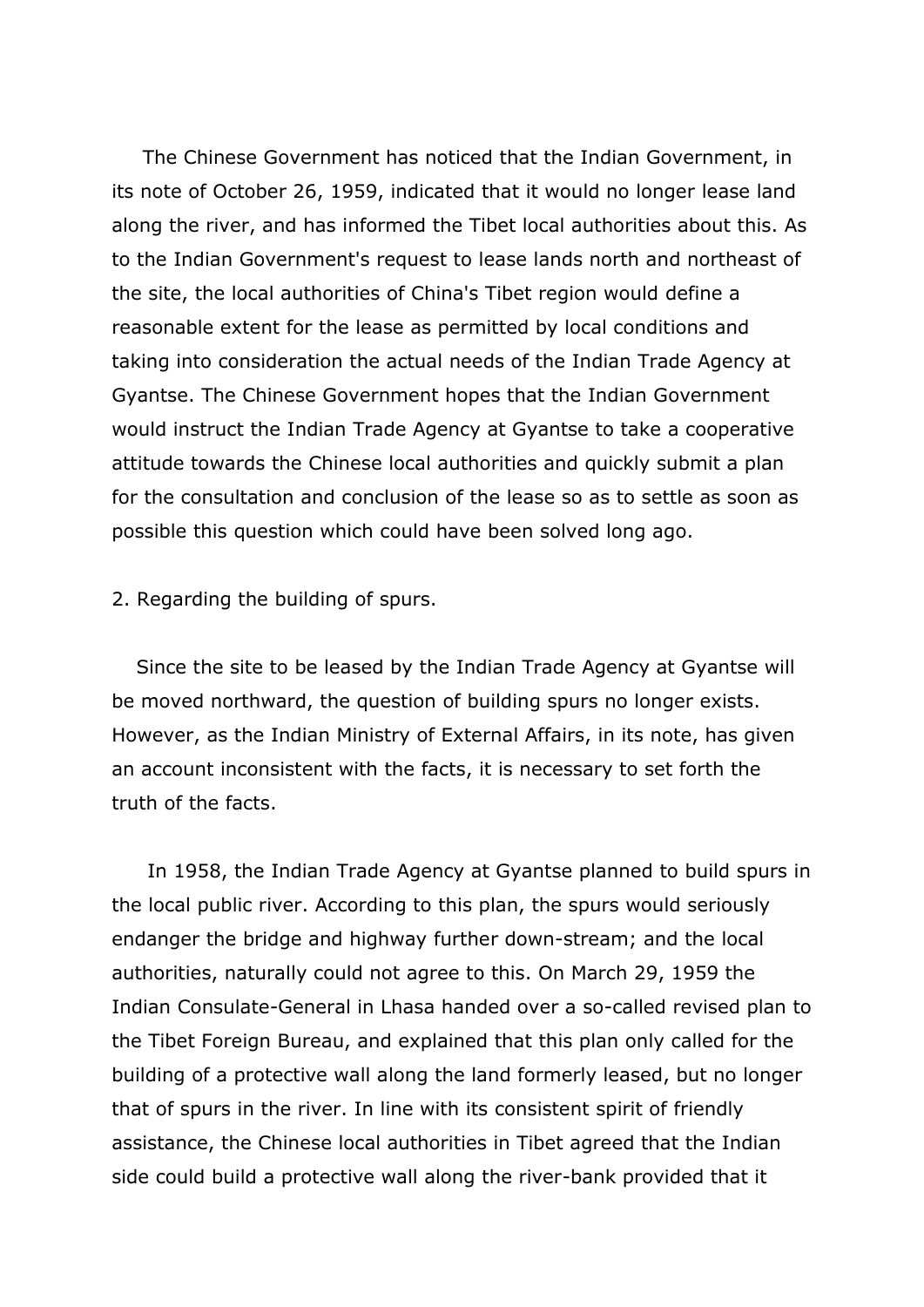would not endanger the bridge and highway and that the plan is examined and approved by the competent local organs at Gyantse. But strangely, the blueprints later handed over by the Indian Trade Agency to the authorities concerned at Gyantse still envisaged the building of spurs in the river. When this was discovered by the authorities concerned at Gyantse, they further notified the Indian Trade Agency at Gyantse that it might not build spurs in the river. As many as seven such notifications were made in succession. However, the Indian Trade Agency at Gyantse paid no heed to the notifications of the local authorities, peremptorily started the construction work, and built a great number of spurs in the river, seriously endangering the bridge and highway further down-stream of the Nienchu River, and causing the erosion of land of the southern bank. Such an action of peremptorily building a great number of illegal works in a public river of the host country, disregarding the security of local public installations, paying no heed to the repeated notifications of the local authorities, and failing to act on the expressed intention of the Indian Consulate- General in Lhasa to revise its original plan, is indeed extraordinary. The Indian Government, instead of stopping this action of the Indian Trade Agency at Gyantse, supported it and in many ways argued for it in its note. The Chinese Government expresses its extreme regret at this.

#### 3. Transport and supplies.

Regarding the question of transport and supplies ,serving the reconstruction of the Indian Trade Agency at Gyantse, the Chinese local authorities have all along rendered active assistance in spite of great material difficulties locally. The Indian Government has obviously had some misunderstandings on this matter so that it should have described the consistent active assistance given by the local authorities as deliberate creation of difficulties. The Chinese Government absolutely cannot agree with such an unwarranted charge.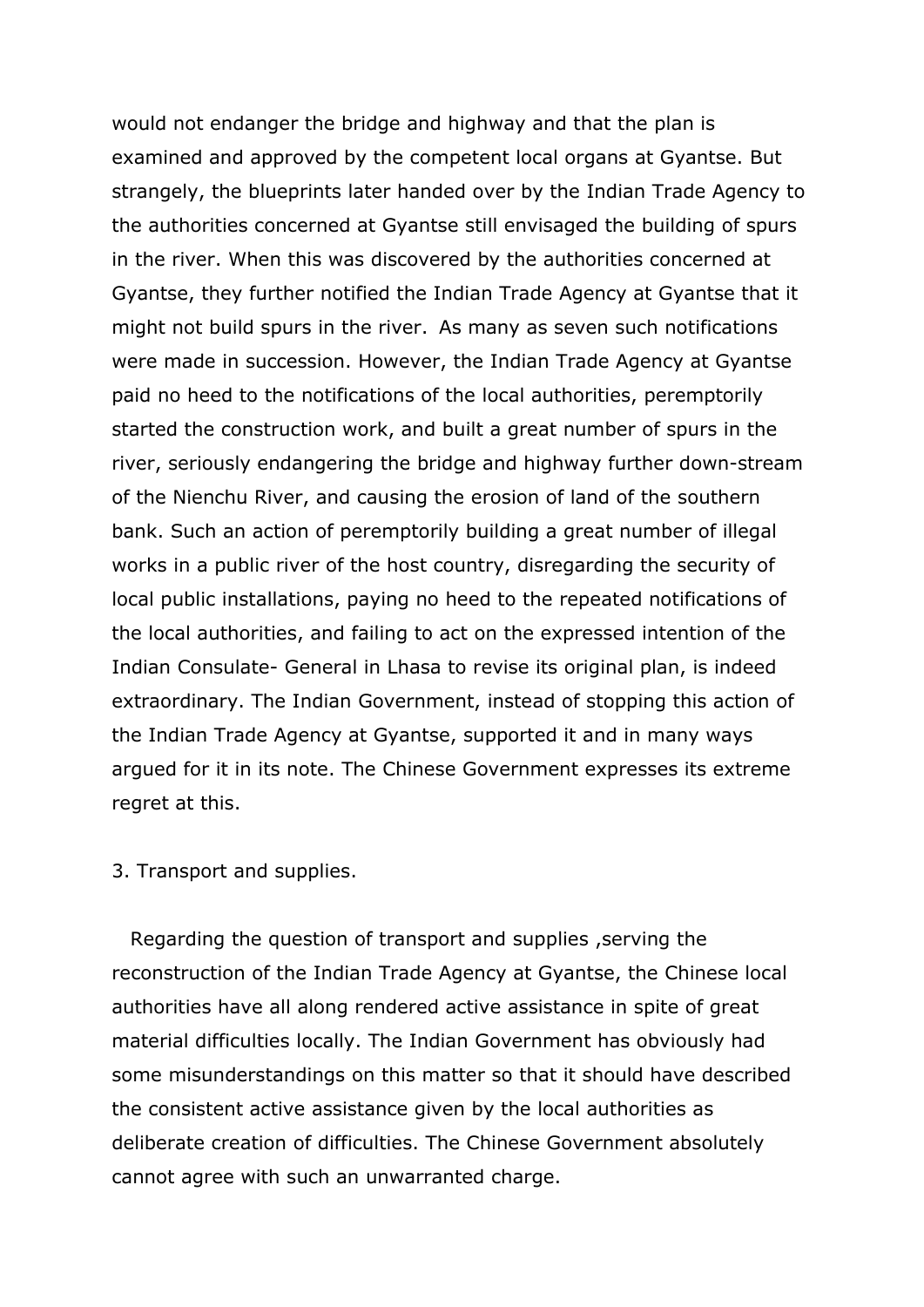The Chinese Government has noted that the Indian Government no longer persists in its request for the import of trucks for its Trade Agency. The Chinese Government believes that if only the Indian Trade Agency at Gyantse consults with the local authorities in a friendly and cooperative manner, reasonable requests made in connection with the reconstruction of the buildings of the Trade Agency undoubtedly will be reasonably satisfied.

4. Regarding the detention of the driver.

The Indian Government stated in its note of July 25, 1959 that, "Recently the local driver who had been in the service of the Agency for a long time was questioned and detained by the authorities," etc. This was a distortion of the facts. The fact was that the original driver long hired by the Agency died in the spring of 1959 and the Agency then hired another local driver who had not obtained a formal driving license. The local authorities repeatedly notified the driver that he must obtain a formal driving license before he could drive. However, the Indian Trade Agency insisted on the driver driving at will without license. It was only when its repeated notifications were ignored that the local authorities could not but detain that driver. It is perfectly clear that the Chinese local authorities had full right to take action against the driver who violated the regulations. However, the Indian Government said in its note of October 26 that, "No mention was made by the Foreign Bureau that the driver should not drive the car pending the issue of fresh license." Such an allegation is obviously unreasonable.

In its note of September 11, 1959, the Chinese Ministry of Foreign Affairs made clear to the Indian Government that the local authorities had not detained the car of the Agency. Nor had the local authorities prevented personnel of the Agency from taking away the car. The Indian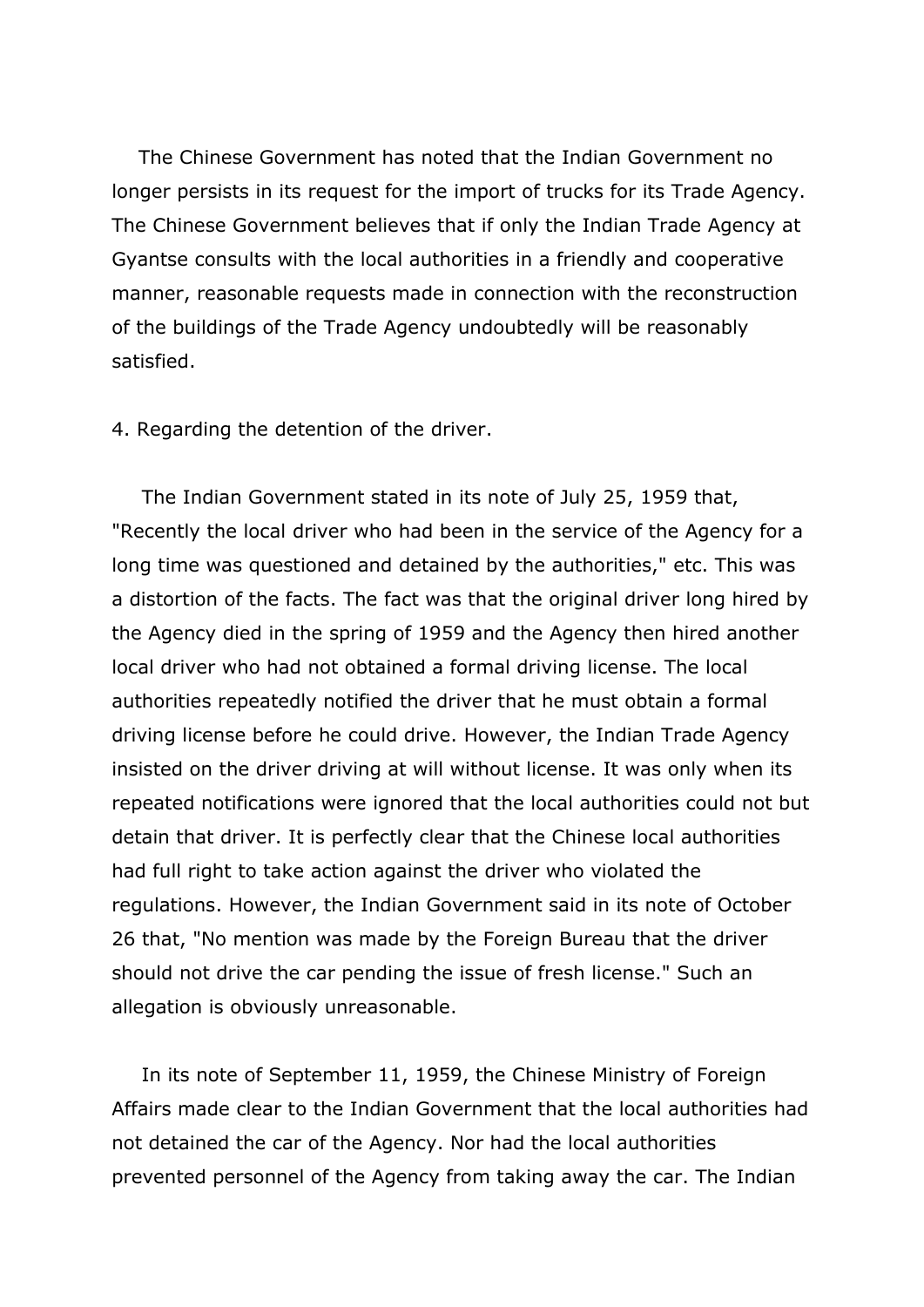Government's assertion in its note that "In fact the sentry did not allow him to take the car away" is inconsistent with the facts. The Chinese Government firmly rejects the protest made by the Indian Government on this matter.

5. Regarding the practice of the People's Liberation Army units and the temporary accommodation of the Indian Trade Agency at Gyantse.

The Chinese Government, in its note of September 11, 1959, has given definite and clear replies to the Indian Government regarding these two questions. The Chinese Government hopes that the Indian Government will no more intervene unreasonably with the regular practice conducted by the Chinese troops on their own camp ground. As to the temporary accommodation of the Indian Trade Agency at Gyantse, the local authorities have exerted their utmost efforts and already properly settled the question by arranging more than ten premises.

6. Conclusion.

To sum up, the Chinese local authorities have all along given active assistance to the Indian Trade Agency at Gyantse in its reconstruction work, and yet the latter has repeatedly made impracticable demands, and on many occasions failed to observe the regulations of the Chinese local authorities and even adopted various methods which impaired the Chinese people's interests. It is regrettable that the accounts of the facts given by the Indian Government in its past notes are one-sided, and its arguments untenable. Therefore, its charges against the Chinese Government are also groundless.

Nevertheless, the Chinese Government, persisting in its desire of upholding Sino-Indian friendly relations and scrupulously adhering to the 1954 Sino-Indian Agreement and the Notes exchanged, will instruct the local authorities to continue to assist the Indian Trade Agency at Gyantse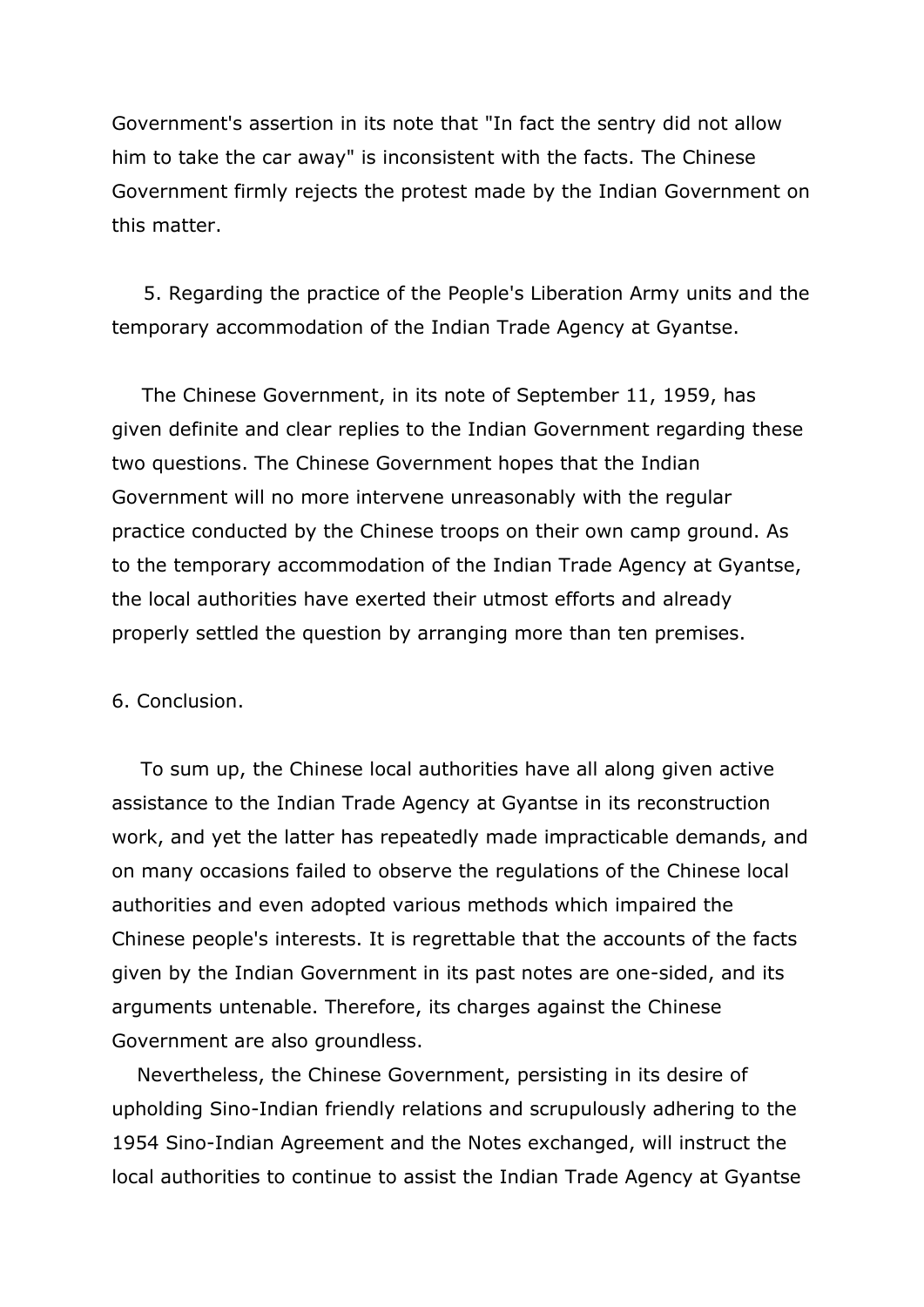and to satisfy so far as possible the reasonable demands made by the Indian Trade Agency at Gyantse in connection with its reconstruction work. It is hoped that the Indian Government will, in the same spirit, instruct the Indian Trade Agency at Gyantse to cooperate with the Chinese local authorities so that concrete questions may be settled smoothly.

The Ministry of Foreign Affairs of the People's Republic of China avails itself of this opportunity to express to the Indian Embassy the assurance's of its highest consideration.

**\*\*\***

## **Note given by the Embassy of India in Peking to the Ministry of Foreign Affairs of China, 2 February 1960**

The Embassy of India in China presents its compliments to the Diplomatic Personnel Service Association of the Ministry of Foreign Affairs and has the honour to state that the taps and water tanks at 36, Shun Chen Chieh, rented by this Embassy, are in need of immediate repairs. This has been repeatedly reported to the Housing Bureau.

2. The Housing Bureau informed the Embassy a few days ago that unless the house was properly heated, there was danger of water freezing and the pipes bursting. It was pointed out to them that all arrangements for heating existed at 36, Shun Chen Chieh and there was an immediate need for a servant to attend to the boiler. The D.P.S.A. was requested to recommend a person for the job. No person had been recommended for the work. In the circumstances, the Embassy was not in a position to accept any responsibility because it was not free to engage servants on its own.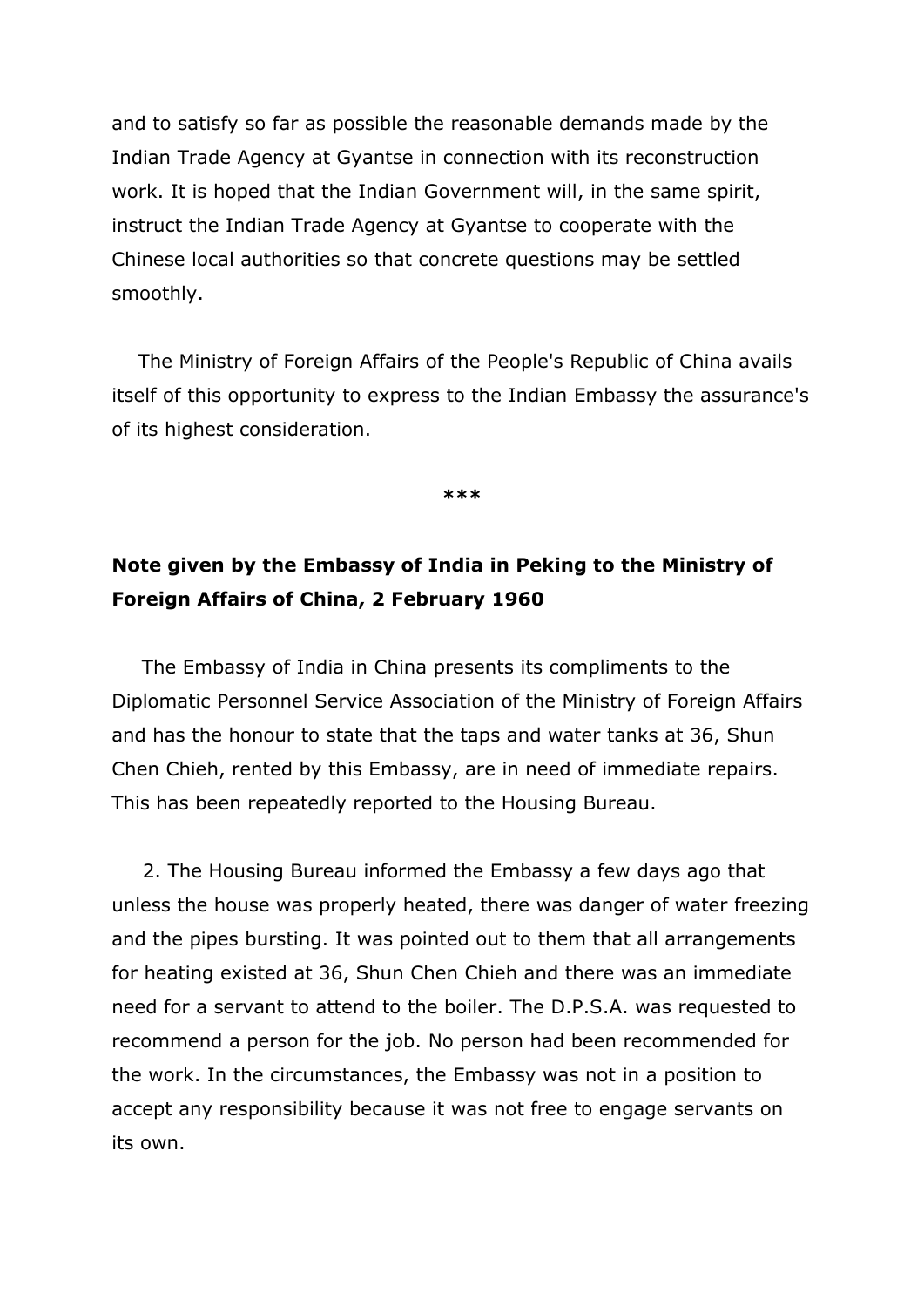3. The Press Attache, who is staying at the above residence has not yet been given a satisfactory cook. In the absence of servants, it is not possible to heat the house properly, even if fuel is supplied.

4. The Embassy of India requests that the Press Attache may kindly be given immediately the servants that the Embassy has asked for. The Embassy has rented the house for its use on payment of rent. The Embassy cannot accept responsibility for extensive repairs to the house. And as for any damage that may be caused to the installations from lack of adequate heating, the Embassy regrets it can accept no responsibility as the officer residing in the building was not given the servants necessary to fully operate the heating system.

The Embassy avails itself of this opportunity to renew to the Diplomatic Personnel Service Association the assurances of its highest consideration.

**\*\*\***

### **Note given by the Ministry of External Affairs, New Delhi, to the Embassy of China in India, 19 February 1960**

The Ministry of External Affairs presents its compliments to the Embassy of the People's Republic of China and has the honour to invite attention to its note of the 26th October 1959 in regard to the Indian Trade Agency in Gyantse. The Government of India have now seen the Chinese note presented on the 27th January 1960 to the Counsellor of the Indian Embassy in Peking on the subject. The Government of India will communicate their detailed comments on the various points raised in the note as early as possible. Meantime, they wish to draw the attention of the Chinese Government to the continued difficulty of accommodation of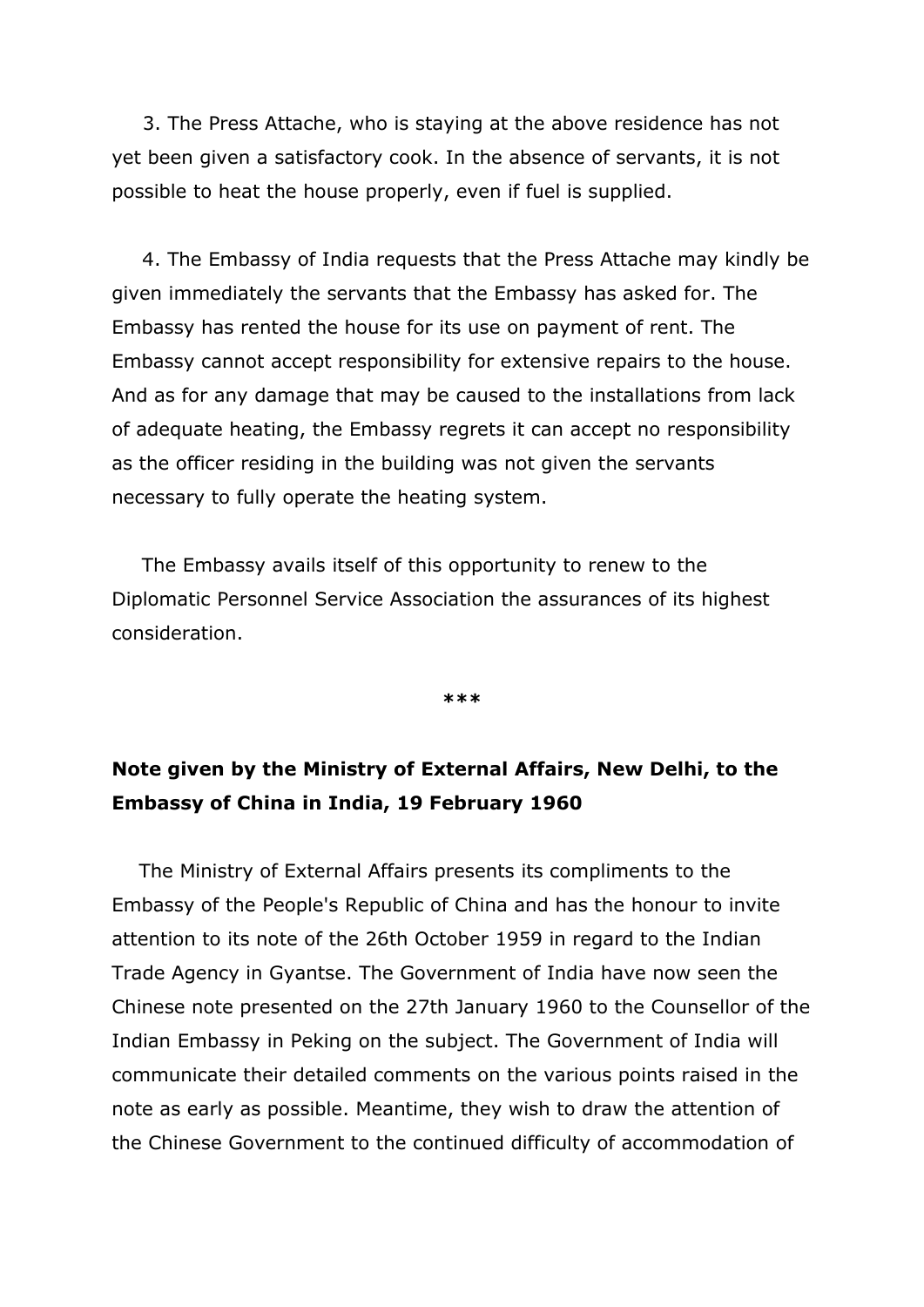the Indian Trade Agency in Gyantse and delay in the reconstruction of the Agency premises.

A brief history regarding the difficulties of accommodation has already been given in the previous notes on the subject. The Government of India would invite the attention of the Chinese Government to paras 4 and 5 of the note of 26th October, 1959. The Government of India have throughout maintained that the lease concluded in 1943 for the property, on which the Indian Trade Agency was situated, remains valid, regardless of the internal changes in the Tibet region of China. They have also consistently affirmed that an area approximately equal to that specified in the original lease was required to reconstruct the various Trade Agency buildings. The Government of India cannot now accept the contention that it is necessary to negotiate afresh "the reasonable extent of the site required for the needs of the Trade Agency".

As stated above, the Government of India's contention in regard to the actual area of the Trade Agency in Gyantse is supported by the terms of the lease for the property concluded in 1943 between the representatives of the then Government of India, the Tibetan authorities and the owners of the land. Article I of the lease defines the area of the property as measuring 29·13 acres and refers specifically to the description of the property in the Agreement signed in 1908 between Great Britain (then representing the Government of India), the Tibetan Delegate, and also the Central Government of China. The 1908 Agreement, it will be recalled, was concluded between the three parties to amend the Trade Regulations which were agreed upon in 1893. It may be noted that the Central Chinese Government was a party to the 1893 Regulations: the two Chinese Commissioners namely, Ho Chang-Jung and James H. Hart signed on behalf of the Chinese Government. Similarly, the Special Commissioner Chang Yin Tang signed the Agreement of 1908 on behalf of the Chinese Emperor. It is also clear that the Government of the People's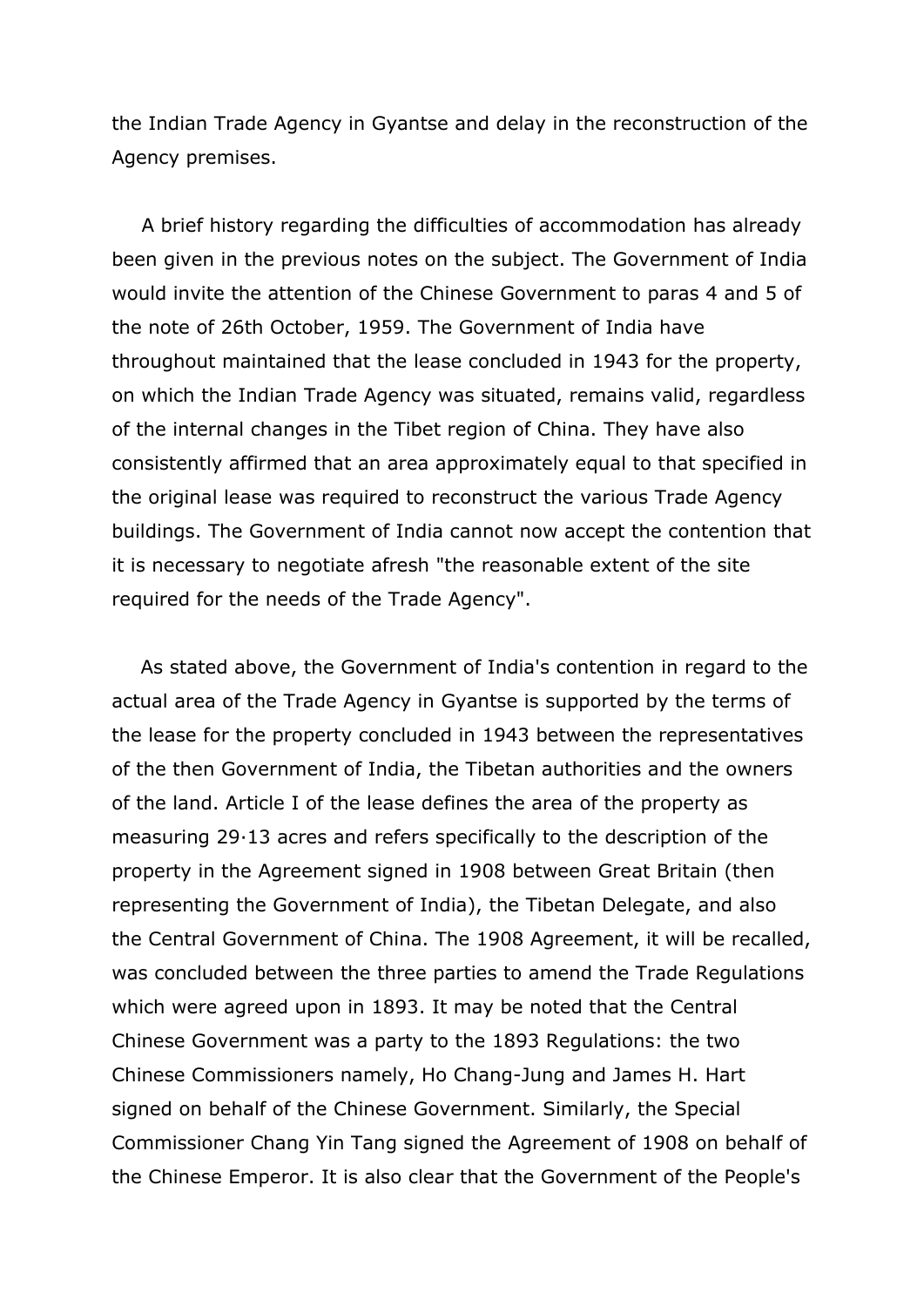Republic of China accepted the continuing validity of the lease and the area specified in it. It is surprising that, on the one hand, the Chinese Government implicitly agreed, in paragraph 4 of the notes attached to the 1954 Agreement, to the continuation of the arrangements made under the lease of 1943 and on the other hand, they call it now an 'obsolete lease'. Certainly the words 'retained' and 'continue to lease' in this paragraph do not convey the existence of a legal vacuum concerning relations between the two parties in this regard before 1954.

As pointed out in earlier notes, the lease of 1943 is obviously endorsed by paragraph 4 of the notes attached to the 1954 Agreement regarding the Trade and Intercourse with the Tibet Region of China. The statement that "the Government of India may continue to lease the land within the Agency compound walls" should be read in the spirit of the agreement and in the context of the immediately preceding sentence in the notes. The fact is that there were no compound walls right along the perimeter of the Trade Agency either in Yatung or in Gyantse; and therefore the phrase 'compound walls' only signifies the boundary of the areas in question. The record of the proceedings makes it abundantly clear that under the provisions of the agreement, the Government of India would continue to remain in possession of the land occupied by its agencies prior to the conclusion of the 1954 Agreement. That the interpretation placed by the Government of India is correct and had been accepted by the Chinese authorities is clearly borne out by the fact that even after the conclusion of the 1954 Agreement India remained in possession of the entire area in Gyantse. The Trade Agency was obliged to leave the premises temporarily because of the unprecedented floods which washed away the buildings on this property in 1954. It may be added that on the authority of the same paragraphs in the 1954 Agreement the Government of India continue in possession of the original area of the Trade Agency in Yatung even up to this day and, in fact, the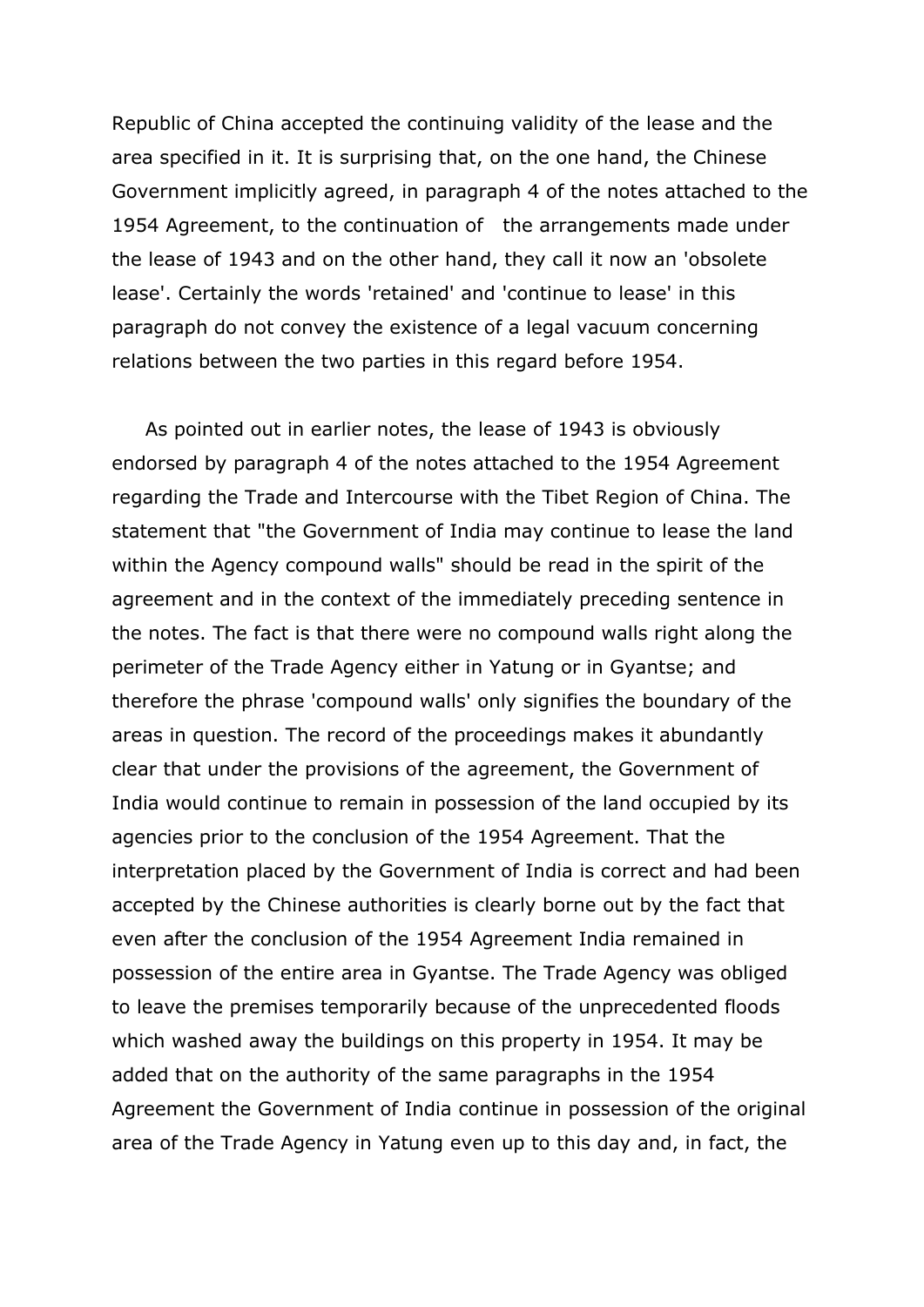position has been recognised afresh by the Chinese Government in the lease agreement for the Yatung Agency concluded as recently as 1958.

The Government of India are therefore, greatly surprised by the suggestion now put forward that the Chinese Government dispute India's right to continue to occupy and rebuild on the area remaining out of the original Agency compound. In November 1959 the Indian Trade Agent in Gyantse held discussions with the Local Foreign Bureau to finalise the exchange of land on the river side and to facilitate commencement of the reconstruction of the premises. In the meeting between Mr. Moo Uyu-Ting, Director of the Foreign Bureau in Gyantse, and the Indian Trade Agent on the 7th and the 14th November, Director Moo, on behalf of the Chinese Government, put forward for the first time the suggestion that the Government of India would be entitled merely to an area of land enclosed within the quadrangular compound near the tennis court and the main building of the previous Agency building. The area thus suggested would be approximately one fourth of an acre only. There could be little doubt in the mind of the local authorities that it would be quite impossible to build the office of the Trade Agency, the residential premises for the Agent and his staff in an area approximating to 1200 square yards only. The contention of the Chinese authorities is, therefore, not merely indefensible on the basis of previous agreements but is manifestly absurd.

Of the total area of 29·13 acres originally occupied by the Indian Trade Agency nearly a third has been eroded by the river and only about 19·13 acres remain. The Government of India are reconciled to the loss of the area along the river embankment and do not contend that its boundary limit should include any part of the river stream even though it originally lay within the leasehold. In fact, the Government of India have throughout tried to take an accommodating and reasonable attitude with a view to reaching an agreement and facilitating the reconstruction of the Agency premises as soon as possible. Even though the Government of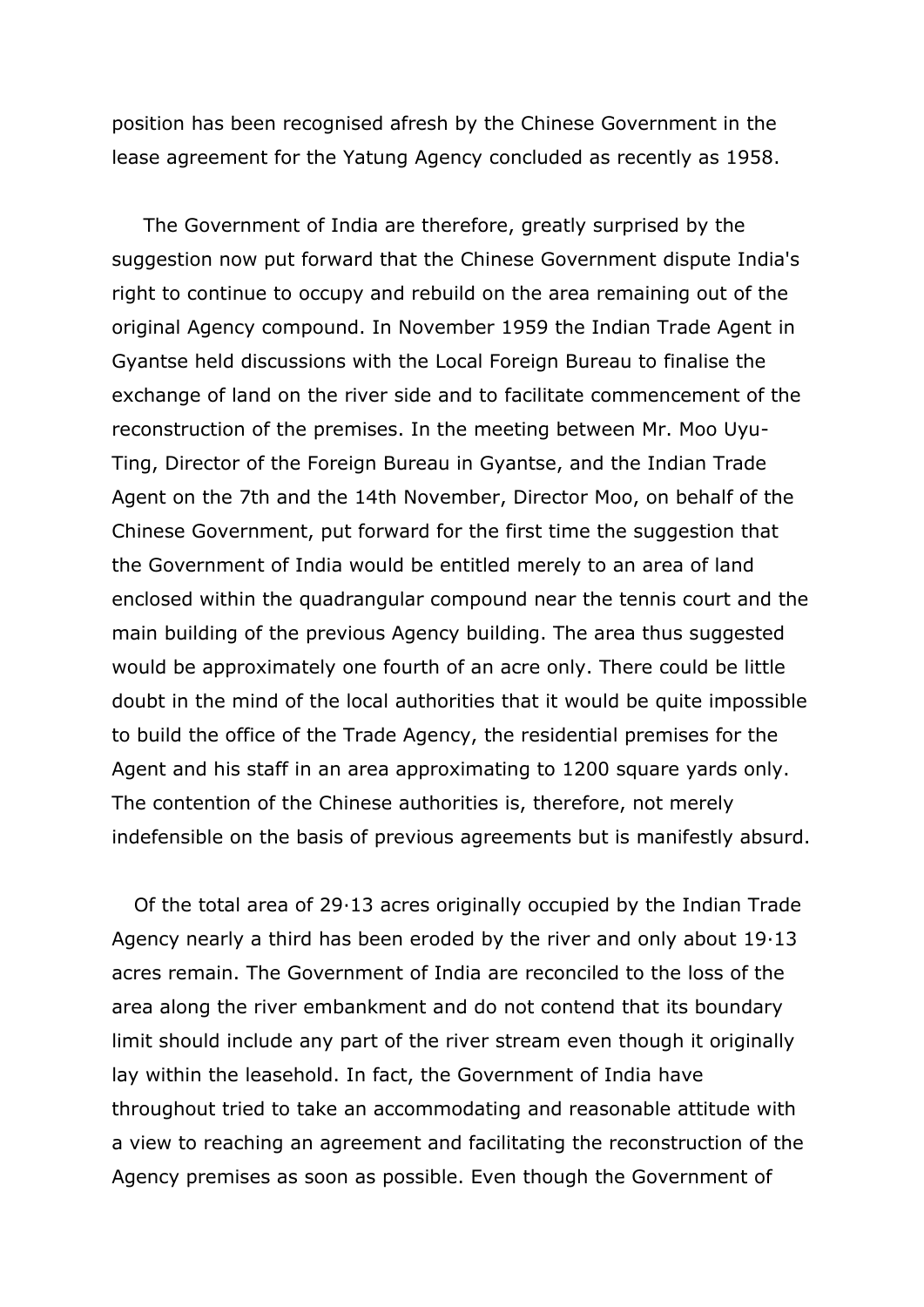India are fully convinced of the continuing validity up to 1971 of the lease agreement of 1943, in the spirit of accommodation they agreed to conclude a new lease. But, throughout the protracted discussions on the subject, the Government of India made it repeatedly clear that they not only have the right to the continued occupation of their entire leasehold area but they also wish to retain occupation of the area which now remains, after a portion has been washed away by the river. In fact, both the Chinese Government in Peking as well as the local authorities in Lhasa had agreed in principle to the leasing by the Government of India of the entire remaining area and even some extra land, to construct the protective works and also to start construction of the building, without the formal execution of a new lease deed. This was confirmed in letters exchanged at Lhasa in May 1958 and discussion held in Peking in June 1958. It was with a view to by-pass the question of protective works and their management, which apparently presented difficulties from the Chinese side, that the Government of India offered to surrender the site along the river embankment but at the same time it was stipulated as a condition to this arrangement that Agency must be guaranteed the right to draw water for the Agency requirements and that an area equal to and in lieu of the land so surrendered and contiguous to the Agency property on the north and north-eastern side of the Agency site is made available by the local authorities. The Government of India are prepared to make this adjustment but are unwilling to enter upon fresh negotiations on the question of the extent of the area required for the Agency premises.

The foregoing paragraph would show that the Government of India have throughout taken a fully co-operative attitude. They firmly reject the assertion in the latest note of the Chinese Government that the Indian attitude has in any way been unreasonable or difficult. Indeed, it is the local Chinese authorities which have persistently delayed and obstructed, on one pretext or another, the reconstruction of the Indian Trade Agency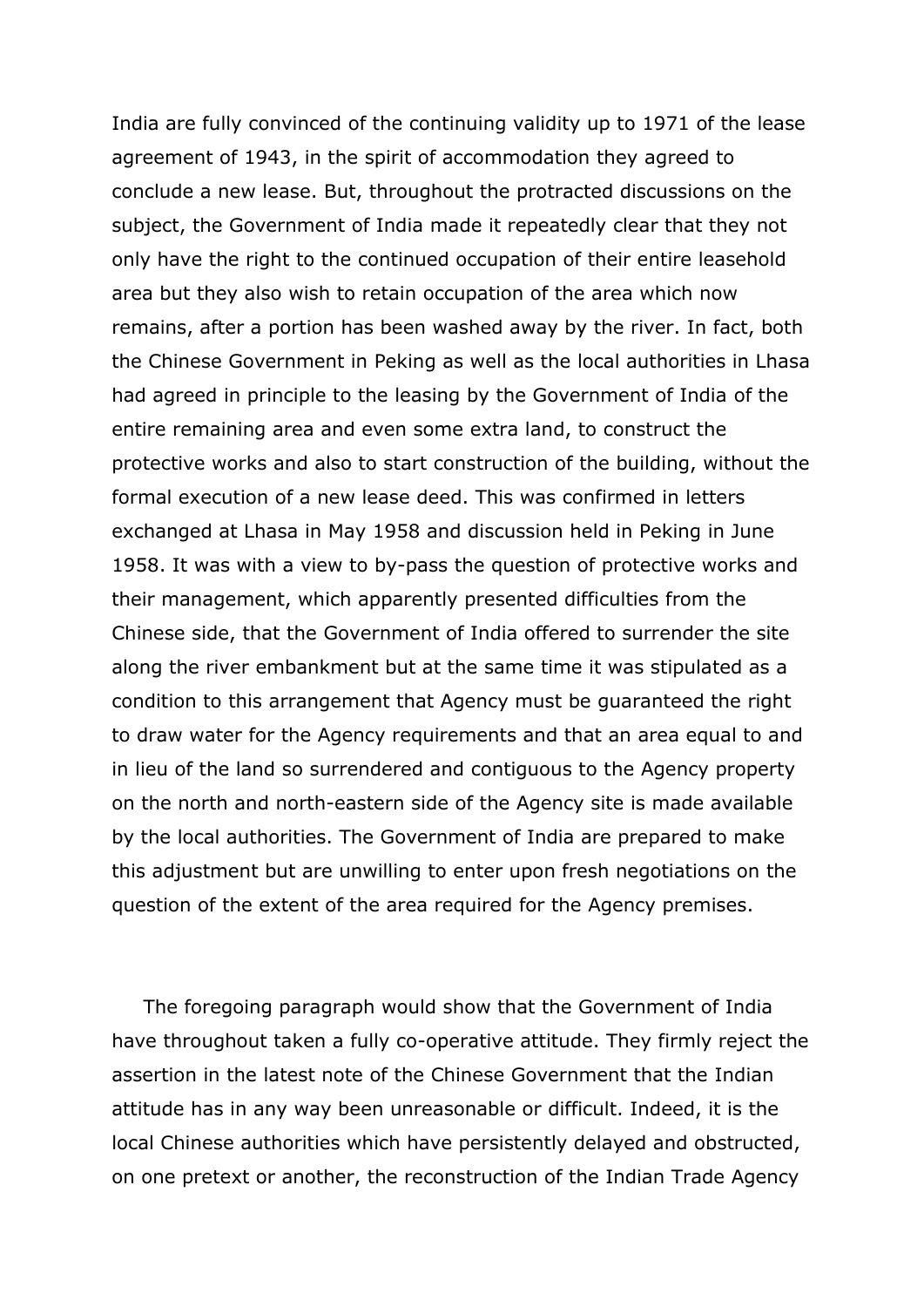in Gyantse. The Embassy must be aware that the question of Gyantse property has been taken up by the Government of India at different times and at different levels. For three years the Government of India have been trying to secure the necessary facilities and co-operation to rebuild its Agency, and engineers have been waiting at Gyantse to start the construction work. It has been pointed out repeatedly that in the difficult climatic condition of Tibet, the Trade Agent and the staff suffer serious inconvenience in the absence of proper office and residential accommodation. At no time in the past on the long discussions on this subject, was any reservation made by the local authorities about the area of the land for the Agency and the Government of India can only conclude from the unreasonable attitude now taken by the Chinese Government that they are not anxious to give facilities for the proper functioning of the Indian Trade Agency in Gyantse. The Government of India protest against this attitude. They firmly reject the interpretation which is sought to be placed on the Agreement and are of the view that the present attitude amounts to a clear violation of the 1954 Agreement. It is paradoxical that the principle of sovereignty under International Law, in the exercise of which states enter into treaty relations, is invoked, in the note of the Chinese Government, to justify their unwillingness to fulfill in good faith the solemn international obligation thus freely assumed under such treaties.

The Government of India would again urge that immediate steps should be taken for the conclusion of the lease for the establishment of the Indian Trade Agency in Gyantse providing for an area of at least 19.13 acres largely on the original site. The Government of India would not be prepared to surrender the site. If however, lease agreement is not concluded in the near future on this basis and no satisfactory arrangements are reached without delay, the Government of India would have to consider closing the Agency establishment altogether.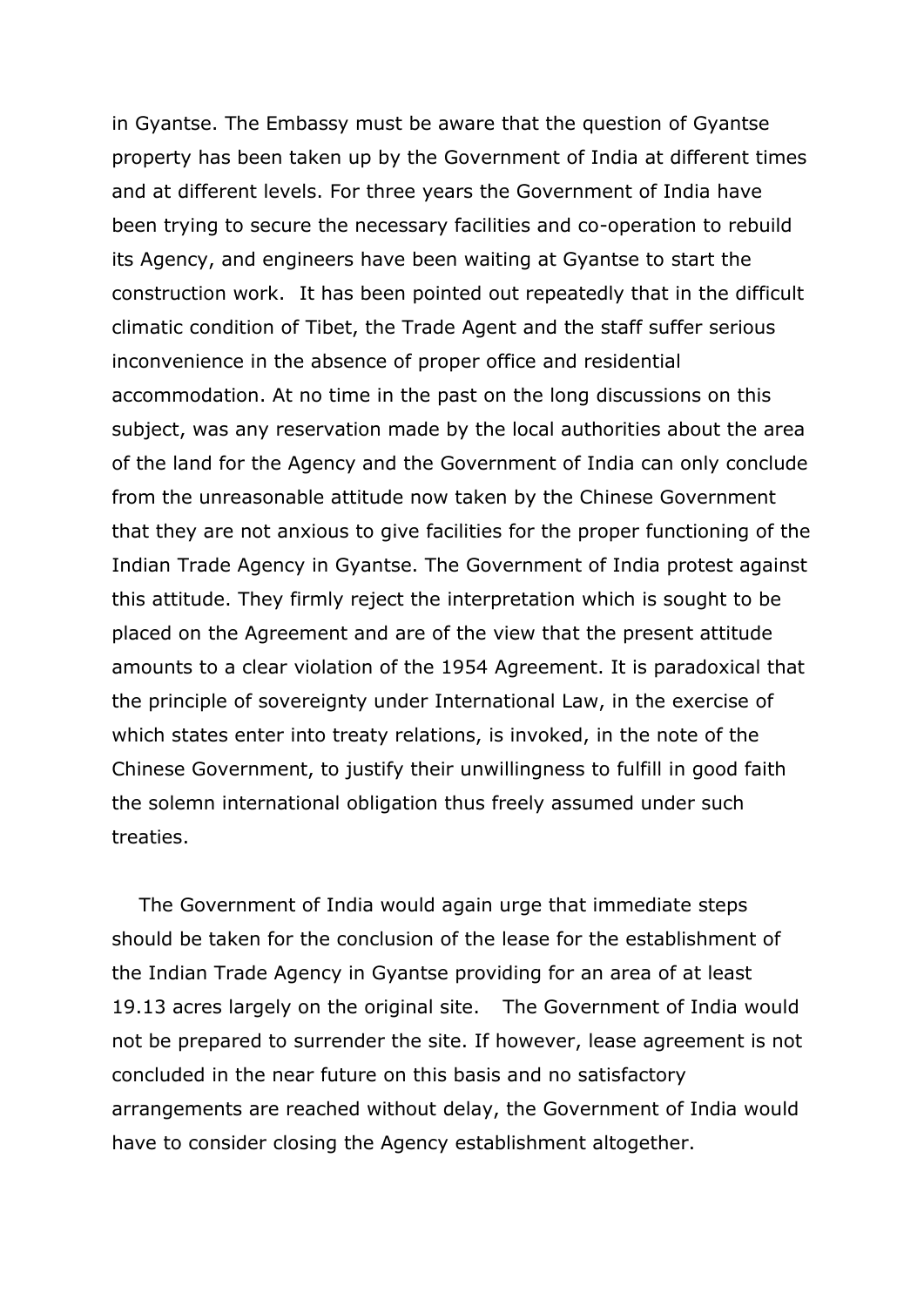The Ministry avails itself of this opportunity to renew to the Embassy of the People's Republic of China the assurances of its highest consideration.

**\*\*\***

## **Note given by the Ministry of Foreign Affairs of China to the Embassy of India in China, 27 February 1960**

The Ministry of Foreign Affairs of the People's Republic of China presents its compliments to the Indian Embassy in China and has the honour to acknowledge receipt of the note on questions concerning the Indian Trade Agency in Yatung handed over by Mr. J. S. Mehta, Deputy Secretary of the Indian Ministry of External Affairs, to Counsellor Yeh Cheng-chang of the Chinese Embassy in India on October 26, 1959, and the note regarding the trip of the Indian Trade Agent in Gartok to the western area of China's Tibet delivered by the Indian Embassy in China to the Chinese Ministry of Foreign Affairs on August 29, 1959. Regarding many of the questions raised in the above-mentioned notes, the Ministry of Foreign Affairs, in its note of September 11, 1959 to the Indian Embassy in China already made clear the truth of the facts in a friendly and sincere manner. The Indian Government, however, has again brought up these questions and laid blame on the Chinese Government. This is obviously not conducive to the development of Sino-Indian friendly relations. The Chinese Government, out of the desire to safeguard the traditional friendship between China and India, would like to make further replies as follows:-

1. Questions concerning the Indian Trade Agency in Yatung:

(1) The local authorities of China's Tibet region have never obstructed the Indian Trade Agency in Yatung in its repair work such as whitewashing of buildings, fixing of windows and painting of doors and window frames; they have also duly given permission to the plans for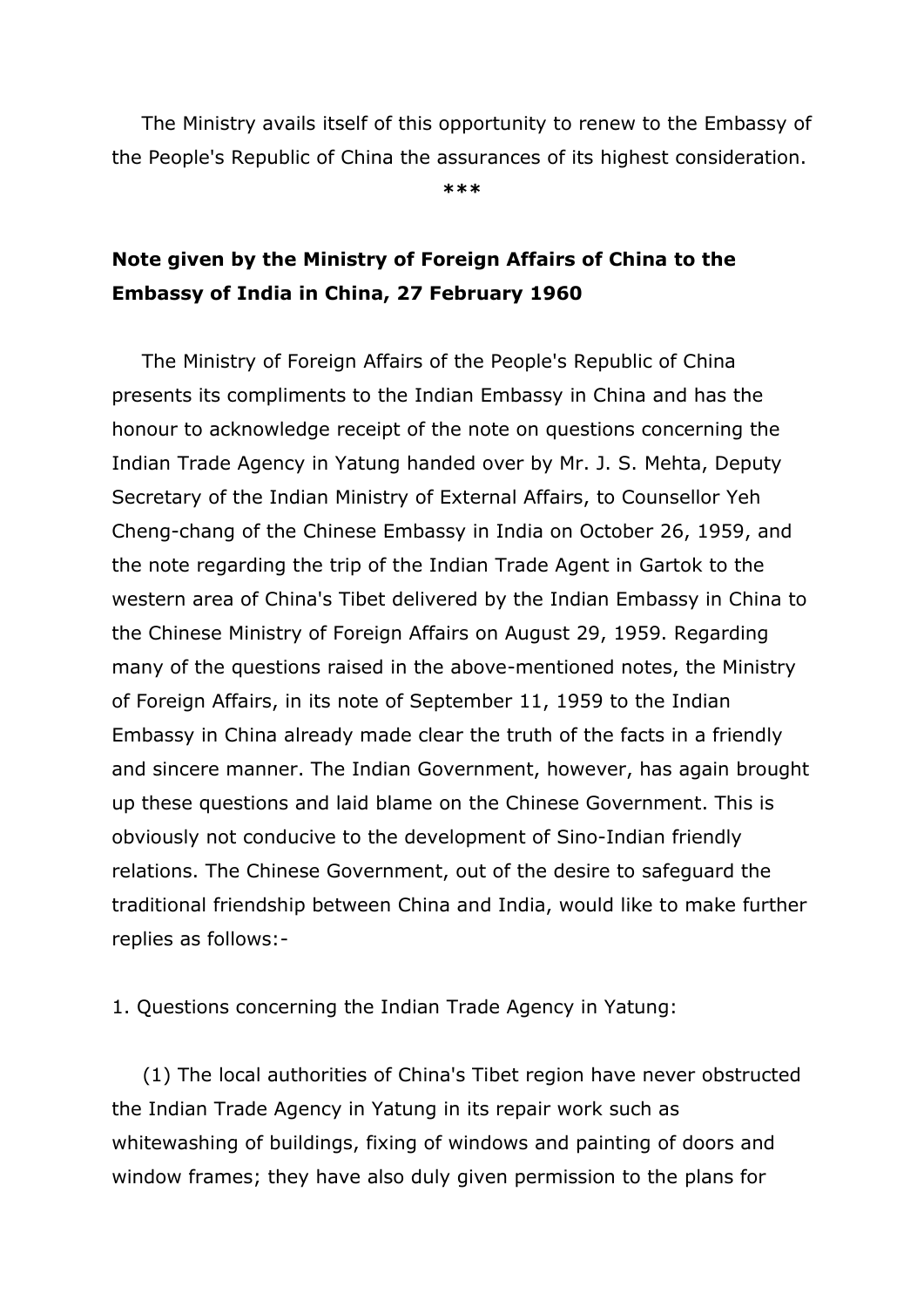renovations or construction on its premises submitted by the Agency in accordance with the lease contract. This is sufficient to show the friendly and cooperative attitude of the local authorities of China's Tibet region towards the Agency. What should be pointed out is that the Trade Agency, in carrying out certain of its renovation or construction projects, did not always abide by the provisions of the lease contract. The local authorities of China's Tibet region will remain willing in the future to render assistance to the Trade Agency with regard to its reasonable requests in this respect; but it is also hoped that the Indian Trade Agency would likewise adopt a cooperative attitude and observe the relevant provisions of the lease contract.

(2) With regard to the request of the local authorities of China's Tibet region that the Indian school in the premises of the Indian Trade Agency in Yatung should not enrol Chinese pupils, the Indian Government said in its note that this request "seems extraordinary", and that it indicates "some unaccountable distrust of the elementary school maintained by the Indian Trade Agency at Yatung." The Chinese Government is amazed by these assertions. It is stipulated by the local authorities of China's Tibet region that Chinese children must receive Chinese education. The Indian Trade Agency should respect China's internal measures.

(3) The Chinese Government notes with satisfaction that the doctor and clinic specially serving the Indian Trade Agency will abide by the wish of the local authorities and will no longer take in Chinese patients in the future.

(4) The Indian Government, on the excuse of the verbal notification of Chinese laws and regulations by the local authorities of China's Tibet region, asserted that "it is not possible for the Indian posts in Tibet to know what local regulations they are expected to observe." The Chinese Government is astonished by such a statement. According to international practice, all relevant regulations of a country notified by its government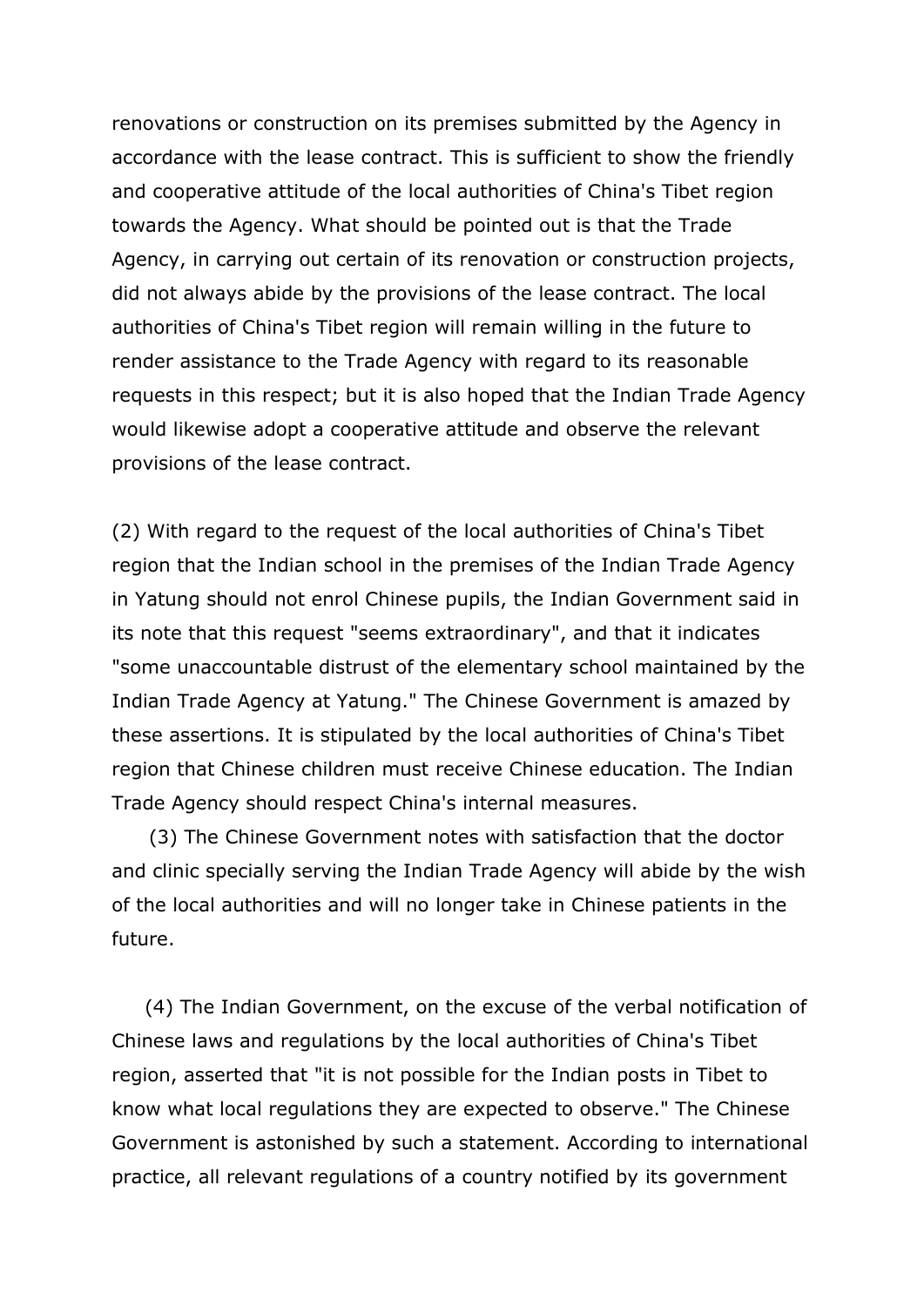to foreign representative organs either verbally or in written form should be regarded as valid. The ignoring of regulations of the local authorities of China's Tibet region as shown by Indian organs in Tibet is rarely seen in international practice.

2. Regarding so-called restrictions on the movement of personnel of the Indian organs in Tibet:

(1) In its note of September 11, 1959, the Chinese Government has made clear that the local authorities of China's Tibet region have always given adequate facilities so far as possible to the personnel of the Indian organs in Tibet in their normal functioning, and have never imposed any restrictions on it. It is well known that for a considerable period before and after the Tibetan upper-class reactionary clique launched armed rebellion, the rebel bandits carried out harassment in various parts of Tibet. It was very necessary for the local authorities of China's Tibet region to adopt some protective measures for a period of time to protect the smooth functioning of the Indian organs in Tibet and to ensure the safety of the Indian officials. In fact, along with progress in the suppression of the rebellion, some of the protective measures have been gradually lifted. The Chinese Government is of the belief that, should the Indian organs in Tibet and Indian officials adopt a cooperative attitude, such well-intentioned measures on the part of the local authorities will have the full understanding of the Indian Government.

(2) The local authorities of China's Tibet have no objection to the Indian Trade Agency inviting local people to attend cinema shows. It must be pointed out, however, that the contents of some of the films shown by the Indian Trade Agency are obviously unwelcome. To draw large numbers of Chinese inhabitants to see these films is most inappropriate and hence also not in the interests of the normal development of friendly relations between the two countries.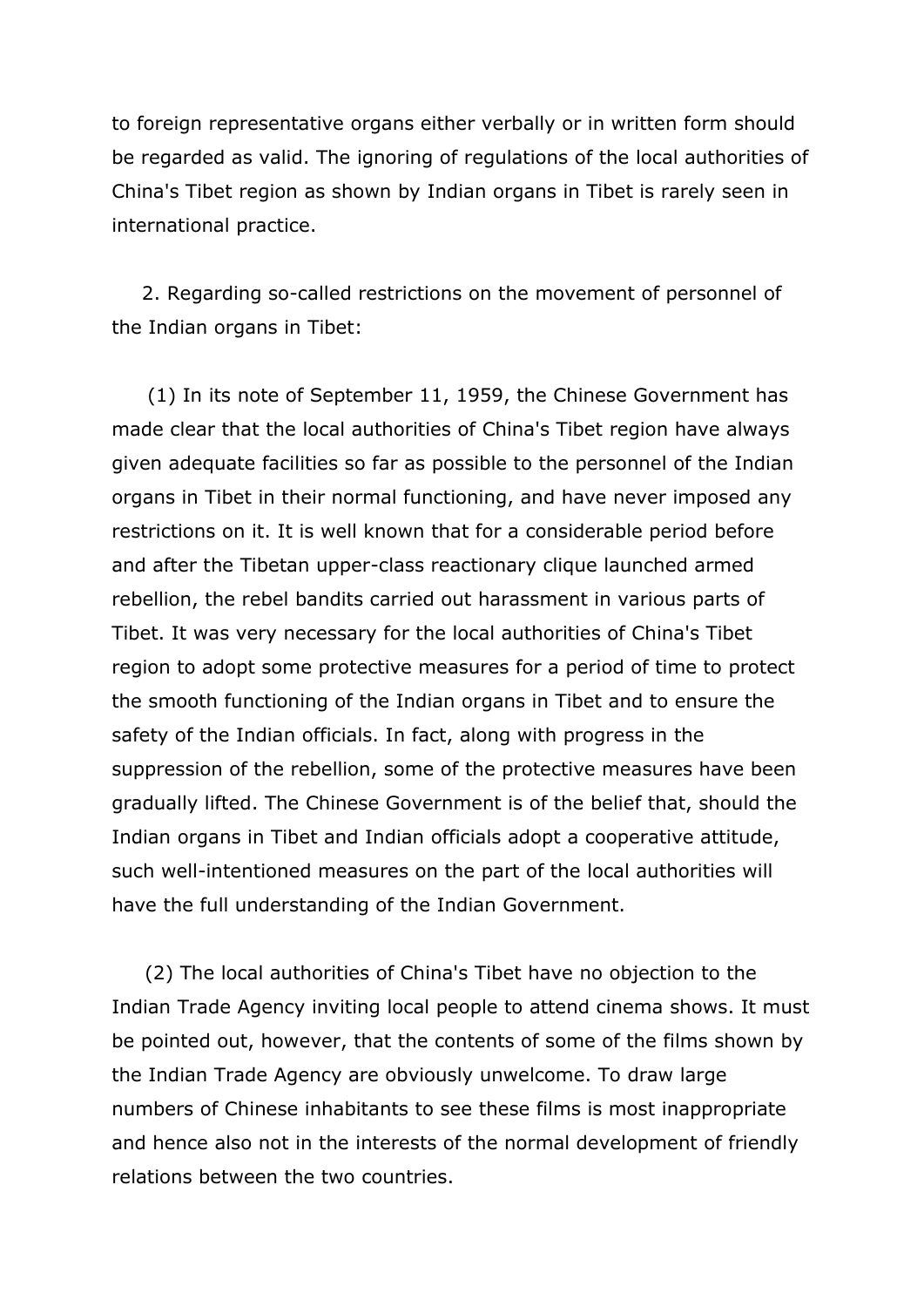3. Regarding the trip of the Indian Trade Agent in Gartok to western Tibet:

(1) The local authorities of China's Tibet region have consistently, in accordance with the Sino-Indian Agreement of 1954, given assistance to the Indian Trade Agent in Gartok in his annual trip to western Tibet for the performance of his duties. They will continue to do so in the future. Since the Indian Embassy in China last year asked for the provision of a mobile radio station and security protection for the Trade Agent, the Chinese Government taking into account the situation in Tibet at the time, made the timely suggestion that the Trade Agent change his route and enter Chinese territory and proceed to Pulan Dzong through the Lipulek Pass, so that this assistance could be rendered to him. This suggestion was entirely reasonable.

When the Indian Trade Agent arrived at Pulan Dzong on July 30, 1959, Chinese troops were mopping up remnant rebels in western Tibet. In order to ensure his security, the local authorities of China's Tibet region suggested to him that he ride in a car instead of using animal transportation, and also that he proceed to Gargunsa instead of Gartok for the time being. Moreover, as August is a rainy season in western Tibet, the road was impassable for motor traffic. It is understandable that under such exceptional circumstances the Indian Trade Agent should have been obliged to remain in Pulan Dzong for some time. In connection with this question, the Chinese Government has repeatedly enumerated the facts to make clear the good-willed attitude of the local authorities of China's Tibet region towards the Indian Trade Agent. However, the Indian Government has ceaselessly made complaints. The Chinese Government cannot understand this.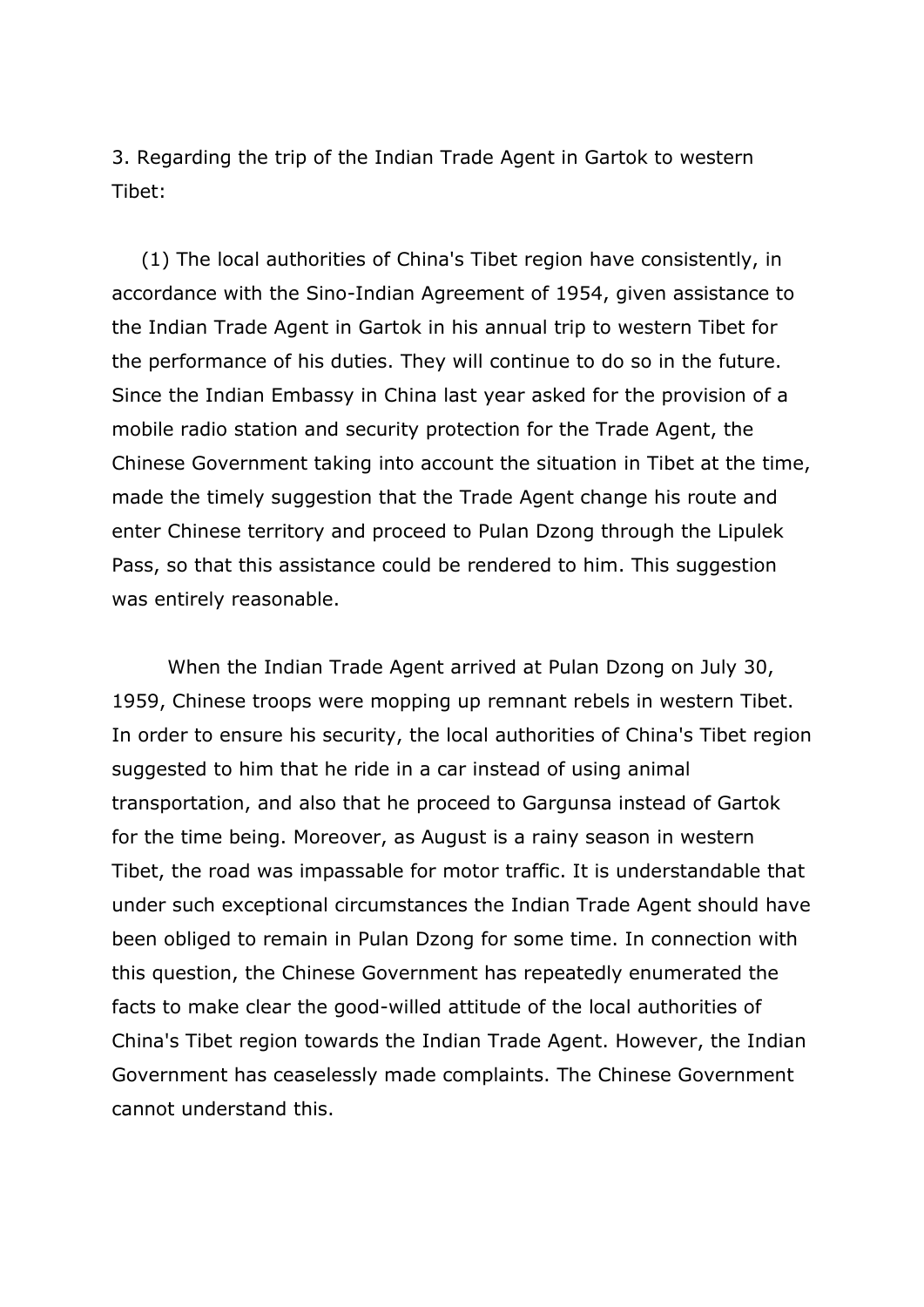(2) Regarding the payment of rents by the Indian Trade Agency in Gartok, although, in accordance with the notes exchanged in 1957, it can also be made in Rupees through commercial banks in India, it is clear that when paying rents to the local authorities within Chinese territory, the Trade Agency should abide by Chinese regulations governing foreign exchange and pay in JMP. There is no room for argument on this question.

#### 4. Regarding couriers and communication:

(1) The Chinese Government has noted that the Indian Government has agreed to start using Indians as couriers. As far the various arguments made by the Indian Government in its note for the out-moded and unreasonable Chinese Tibetan messenger system, they are all untenable. This system is an old one left over by history, which does not conform to normal diplomatic relations and is totally inconsistent with the spirit of the Sino-Indian Agreement of 1954. The Chinese Government has from 1955 asked again and again that the Indian organs in Tibet stop using such messengers, and repeatedly indicated its willingness to assist the Indian organs in Tibet in the transmission of mailbags. However, the Indian side has not only adopted over a long period of time an attitude of not cooperating, but even labelled the Chinese Government's legal act of abolishing the Chinese Tibetan messenger system in faithful implementation of the Sino- Indian Agreement of 1954 as an "arbitrary action." The Chinese Government expresses deep regret at this.

(2) The Indian Government alleged in its note that the Chinese local postal authorities, while handling the Indian Government's mailbags, had opened these bags. The local authorities of China's Tibet region long ago explained to the Indian consulate-General in Lhasa that last year, when the post office of the former local authorities of Lhasa was taken over, it was discovered that one of the two mailbags destined to the Indian Consulate-General was torn. The Tibet local authorities could by no means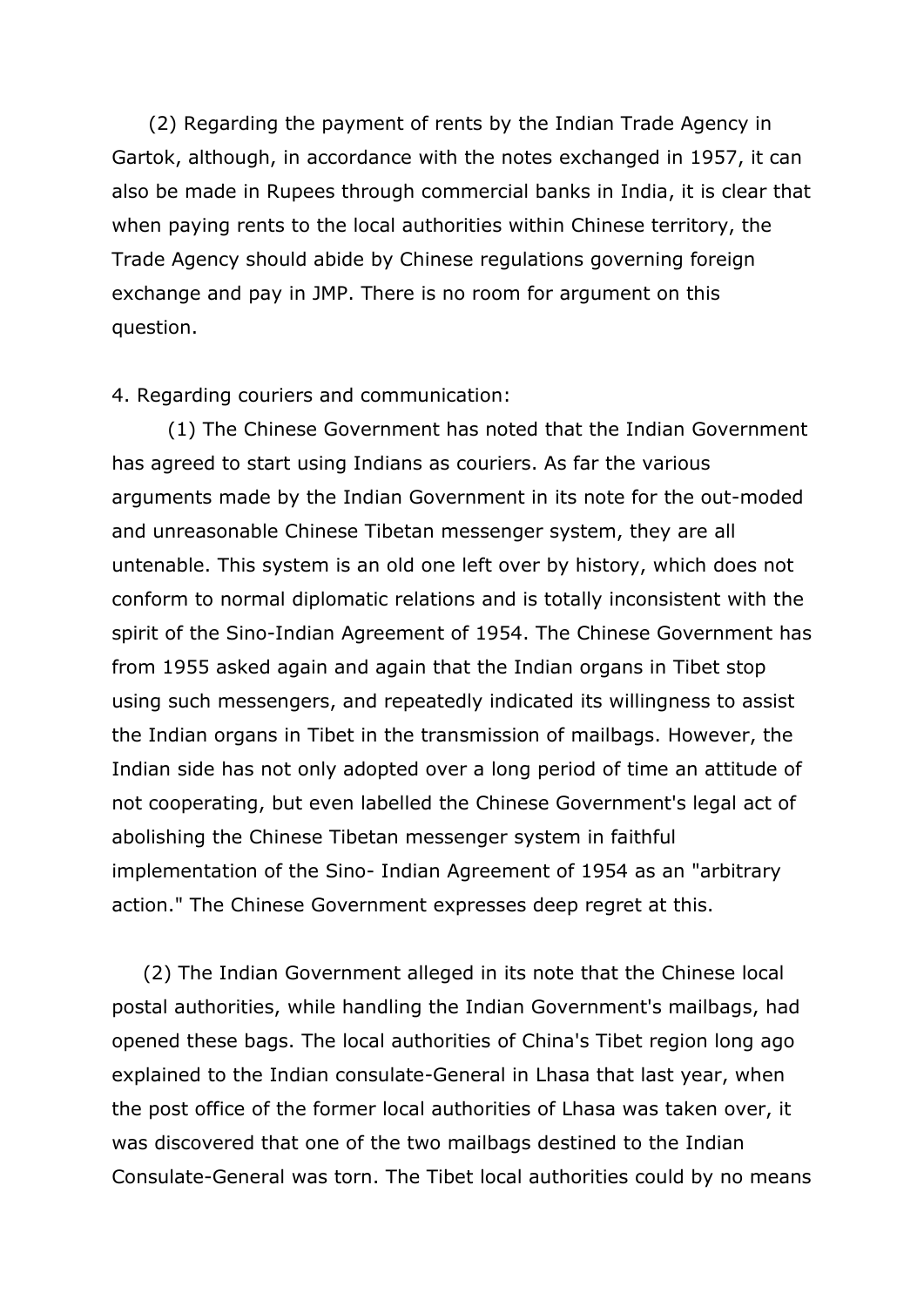be held responsible for this. As for delays in transmitting mailbags and food, it was difficult to avoid in April last year under the concrete conditions prevailing at that time in Tibet. But the situation has long since Improved.

(3) As no formal agreement has yet been reached in the negotiations between the Chinese and Indian sides on the mutual establishment of radio stations on an equal and reciprocal basis, it therefore goes without saying that the radio stations now in the Indian organs in Tibet have not been recognized by the Chinese Government. This was clearly pointed out by Deputy Director Li Chen of the Asian Department of the Ministry of Foreign Affairs in January 1958 in his talk with Counsellor Singh of the Embassy. Any assertion that the radio stations set up by the Indian organs in Tibet have obtained the permission of the Chinese Government is obviously inconsistent with the actual fact.

Apart from the above, clear replies were made by the Chinese Government in its note of September 11 to the questions of the delay of Indian courier Shri Bhupindra Singh in Yatung and so-called deprivation of the Indian Government of facilities of communication with the Indian posts in Tibet, which were raised in the Indian notes. As a matter of fact, the Chinese local post and telegraphic offices have never refused to accept the mailbags and telegrams of the Indian organs in Tibet and have always rendered assistance in their transmission.

Summarizing the above facts, it can be seen that the Chinese Government and the Tibet local authorities have all along treasured friendly relations between China and India and faithfully carried out the Sino-Indian Agreement of 1954. Many of the questions raised in the Indian Government's notes have already been settled with the assistance of the Chinese local authorities; as to the remaining questions, so long as the principles of mutual respect for territorial integrity and sovereignty, non-interference in each other's internal affairs and equality and mutual benefit are adhered to, most of them can also be settled through on-the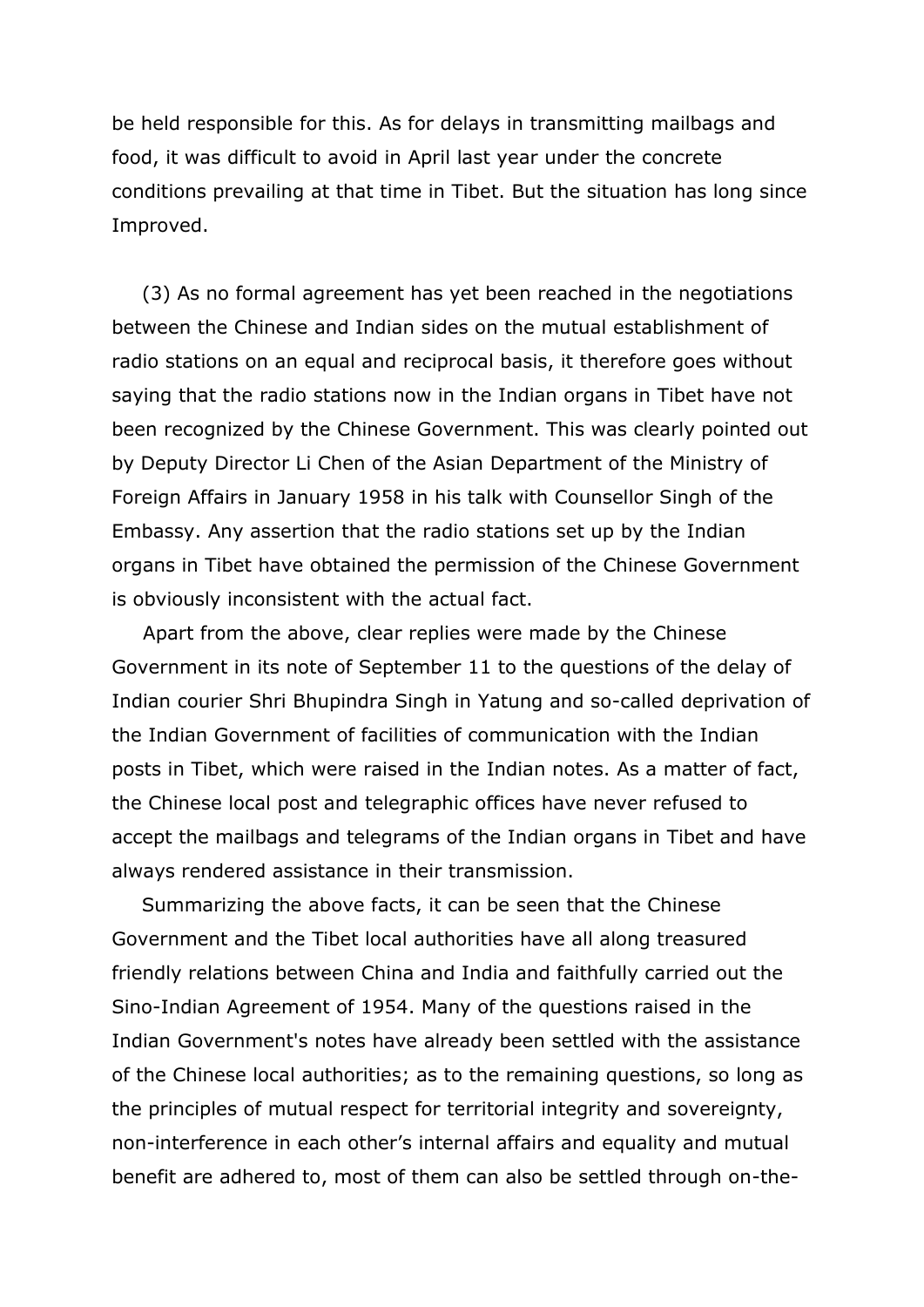spot friendly consultations made by the Indian organs in Tibet with the local authorities of China's Tibet region. The Chinese Government considers that endless disputes over these questions not only would not help settle the actual questions, but would leave behind an unpleasant effect on friendly relations between China and India. So far as the Chinese Government is concerned, it will continue to enjoin the Tibet local authorities to give the Indian organs in Tibet various facilities that are possible and necessary in the latter's normal functioning in line with the Sino-Indian Agreement and friendship between the two countries. It is true that in the course of putting down the rebellion and instituting reforms in Tibet, there have arisen individual, temporary difficulties. This is unavoidable and is also fully understandable. The Chinese Government believes that, with the gradual restoration of normal order in the Tibet region, these difficulties will be eliminated step by step. The Chinese Government, however, must urge the Indian Government to instruct the Indian organs in Tibet likewise to abide strictly by the Five Principles and the Sino-Indian Agreement of 1954 and show full understanding and cooperation with the local authorities of China's Tibet region in their goodwilled measures and assistance.

The Ministry of Foreign Affairs avails itself of this opportunity to renew to the Embassy of India the assurance of its highest consideration.

**\*\*\***

### **Note given by the Embassy of China in India to the Ministry of External Affairs, New Delhi, 18 December 1959**

The Embassy of the People's Republic of China in India presents its compliments to the Ministry of External Affairs, of India and, regarding the unwarranted imposition of restrictions by the local authorities of Darjeeling on the normal functions of the Chinese Trade Agency at Kalimpong while conniving at the forcible intrusion by Americans into the compound of the Chinese Trade Agency, lodges a protest as follows: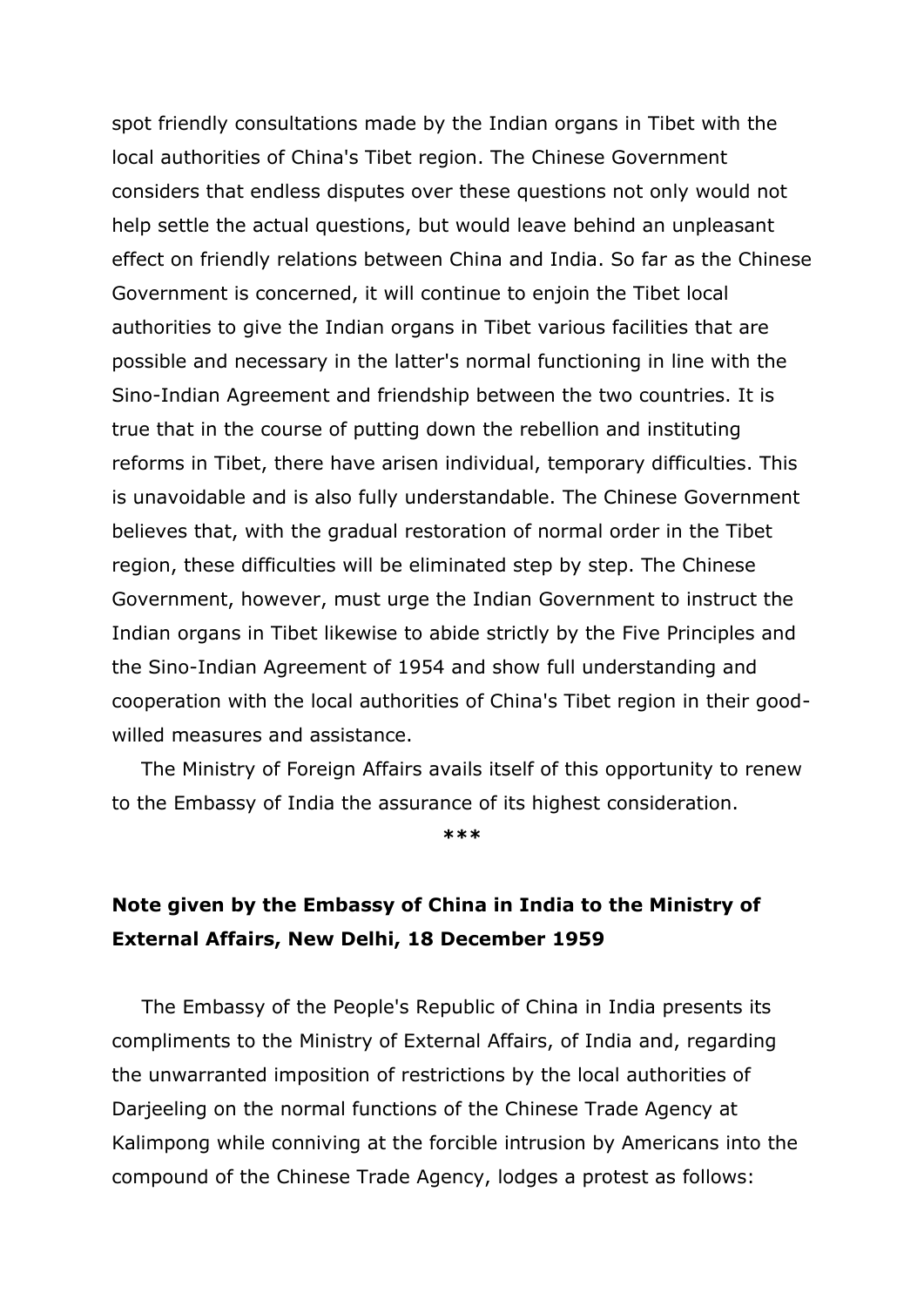As reported by the Chinese Trade Agency at Kalimpong, on November 27, 1959, Mr. A. B. Choudhury, Superintendent of police, Darjeeling District, and Mr. Nima Namchu, Deputy Superintendent, suddenly informed the Trade Agency that, for the purpose of avoiding unexpected incidents, they would send policemen to the Trade Agency to provide protection as from November 28. At 8.30 on the morning of November 28, 1959 Mr. Namchu, the Deputy Superintendent, together with the personnel of the Foreigners' Registration Office, brought a group of armed soldiers to the gate of the Chinese Trade Agency and started posting them. Since then, fixed armed sentry guards were posted respectively at the front gate and the back entrance of the Trade Agency, and these armed soldiers were directed by plain-clothed persons of unknown identity who were stationed there all the time. These soldiers and unidentified plain-clothed persons obstructed and interrogated all the staff of the Trade Agency entering or coming out, either by car or on foot, of the Agency. Chinese nationals entering or leaving the Trade Agency were compelled to register their names, numbers of their Foreigner's Registration certificates, time of entering and leaving the Agency etc., and after that they were summoned to the Foreigners' Registration Office at Kalimpong for detailed questioning. The Chinese nationals were told that the Registration Office disliked their going to the Trade Agency, and that, should they go again, they must inform the Office in advance and submit the record of their conversations after their visit. Some Chinese nationals were prevented from entry into the Trade Agency without any reason. Even those Chinese nationals and Nepalese nationals who went to supply the Trade Agency with daily necessities or to work at the Agency also met with obstructions. When Chinese nationals stopped out of the Trade Agency after a film show given by the Agency for their entertainment, they were warned that they should go to the Foreigners' Registration Office for questioning.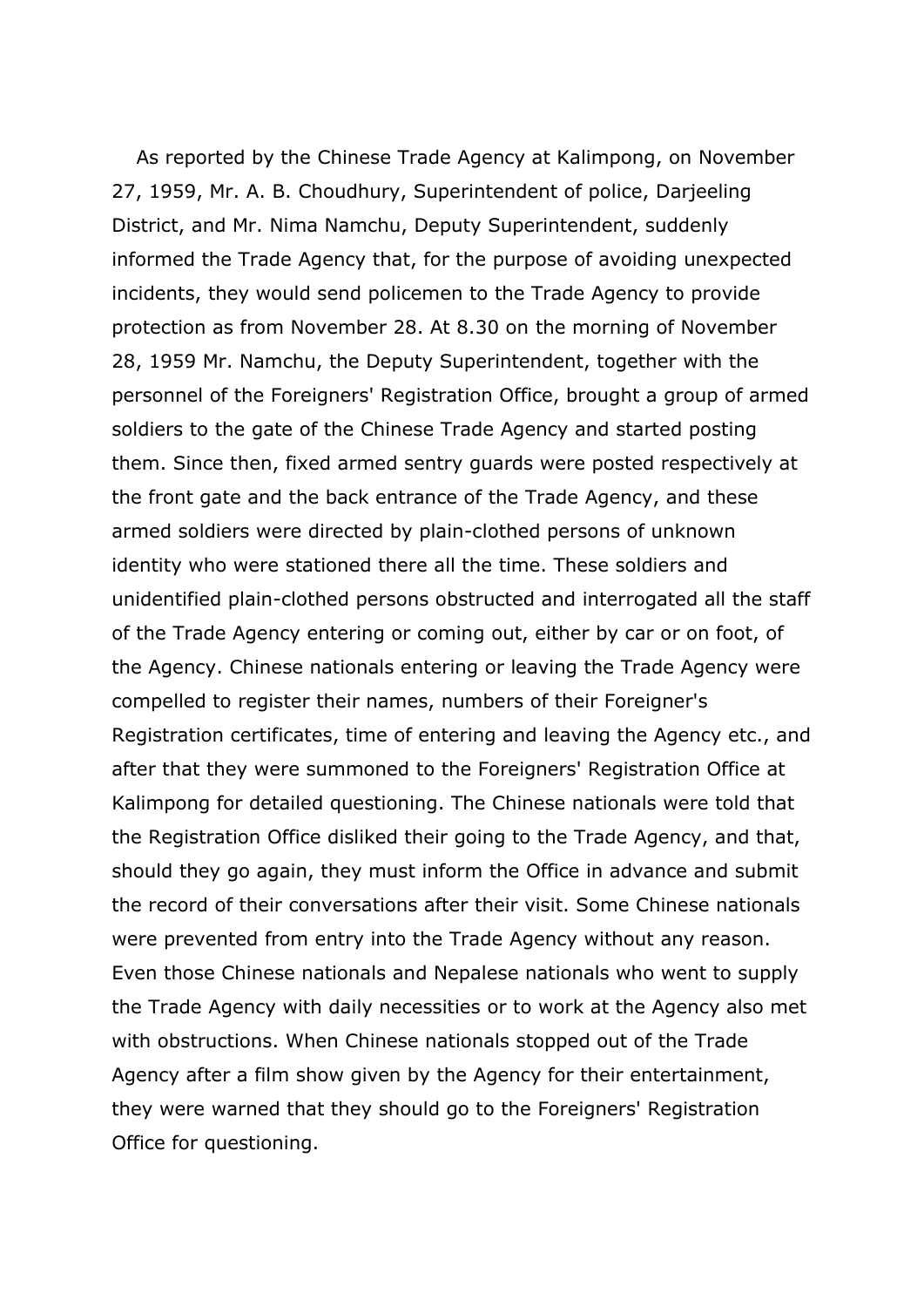It is surprising that, while the staff of the Chinese Trade Agency and the Chinese nationals were harassed without any justification as they entered or came out of the Trade Agency, the Indian soldiers and the unidentified plain-clothed persons twice connived at the intrusion of Americans into the compound of the Trade Agency. At 4.30 P.M., December 3, four Americans including Frederic Rheinstin of the U.S. National Broadcasting Co., and its Far East Bureau Chief, Cecil Brown, with the connivance of the Indian soldiers and the unidentified plainclothed person, arbitrarily intruded into the compound of the Trade Agency, in disregard of the objection of the personnel of the Agency, and forcibly took moving pictures and photographs there. At 12-30 P.M., December 4, Rheinstin and Brown intruded once again into the compound of the Agency.

The Chinese Embassy considers that the situation stated above is extremely serious. The above-mentioned line of action taken by the Darjeeling local authorities of India against the Chinese Trade Agency at Kalimpong has by far exceeded the scope of providing protection for a foreign official organ, and is apparently in contravention of international usage. The unwarranted harassment carried out by the local authorities against the staff of the Trade Agency and the Chinese nationals entering or coming out of the Chinese Trade Agency is in reality intended to restrict the normal functions of the Agency and to oppose the Chinese nationals making contacts with the Agency. It may be pointed out that, under the present circumstances of military control, the guards sent by the Tibet local authorities of China for the security of the Indian Consulate-General at Lhasa, have placed no restrictions on the normal functions of the Consulate-General. However, viewed from the very fact that, in disregard of the objection of the personnel of the Agency, the Indian soldiers on guard at the Chinese Trade Agency even twice connived at the intrusion of Americans into the compound of the Agency, it cannot but make one suspect what India is actually aimed at in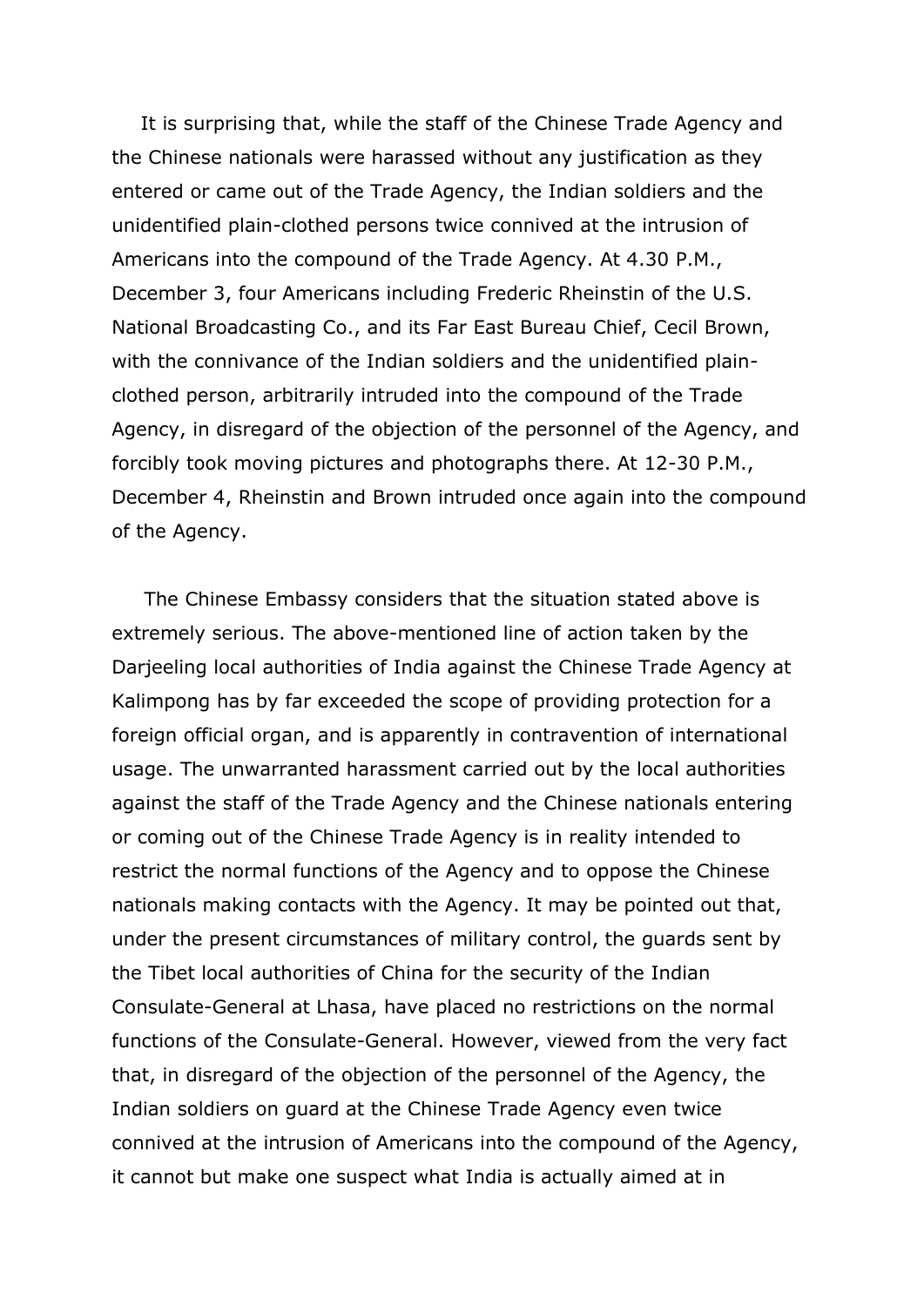adopting such a measure. The unjustified restrictions imposed by the Darjeeling local authorities against the Chinese Trade Agency have seriously affected the carrying on of the normal functions of the Agency. Meanwhile, taking it into consideration that not long ago the local authorities have attempted to acquire without any justification the plots of land which are being used by the Chinese Trade Agency, one also has reason to suspect whether or not it is the intention of the Indian side to put to suspension the functions of the Chinese Trade Agency, or simply to make it impossible for the organ to continue to exist at all. Regarding this, the Chinese Embassy is instructed to lodge a serious protest with the Indian Government, and demand that the Indian Government instruct the Darjeeling local authorities immediately to do away with the unwarranted restrictions against the Chinese Trade Agency, and inquire into the case in which the Indian soldiers on guard at the Trade Agency connived at the intrusions of the Americans into the compound of the Agency.

The Embassy avails itself of the opportunity to renew to the Ministry the assurances or its highest consideration.

**\*\*\***

## **Note given by the Embassy of China in India to the Ministry of External Affairs, New Delhi, 15 January 1960**

The Embassy of the People's Republic of China in India sent a note to the Ministry of External Affairs of India on December 18, 1959, lodging a protest against the unwarranted imposition of restrictions by the Darjeeling local authorities on the normal functions of the Chinese Trade Agency at Kalimpong while conniving at the forcible intrusion by Americans into the compound of the Chinese Trade Agency. Since then, however, the local authorities of Darjeeling have continued to carry on all sorts of harassments and place various restrictions on the Chinese Trade Agency in Kalimpong, and they even went so far as to obstruct the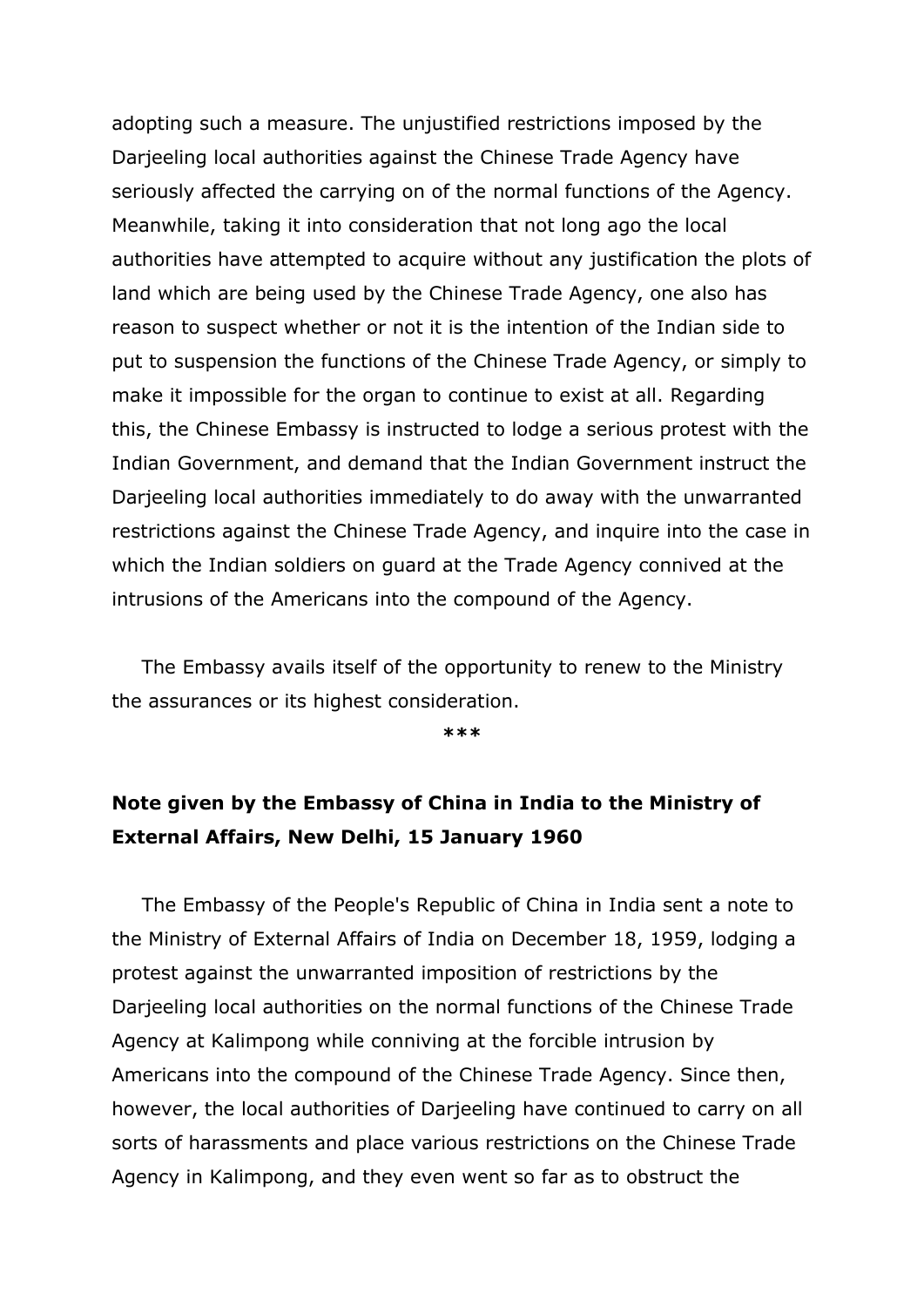delivery of telegrams to the Trade Agency and prevent Mr. Lee Chih-ken, the Deputy Trade Agent, and his wife from entering the Trade Agency. For instance, a telegram from the Embassy dated December 28, 1959 reached Kalimpong at 18·07 hours, December 29, but it was not received by the Trade Agency until 8.30 in the morning of December 30. The Trade Agency was told by the local telegraph office that a messenger had been sent to deliver the above-said telegram to the Trade Agency at 19·30 December 29, but failed to enter the Trade Agency because he was prevented by the sentry guard at the gate, and for this reason the time of the delivery was delayed. At about 12 o'clock, December 29, 1959, when another telegram was sent to the Trade Agency by the telegraph office, the delivery was also obstructed. The messenger said that the guard at the gate of the Trade Agency had told him that he was not allowed to enter without a "pass". On December 27, 1959, Mr. Lee Chih-ken, the Deputy Trade Agent of the Chinese Trade Agency at Kalimpong, and his wife were once prevented from entry when they came back to the Trade Agency from outside. It must be pointed out that the various harassments and obstructions to which the Chinese Trade Agency was subjected have put the functions of the Trade Agency to suspension. The Embassy requests that the Indian Government pay serious attention to this and immediately stop such improper measures against the Chinese Trade Agency at Kalimpong.

**\*\*\***

## **Note given by the Ministry of External Affairs, New Delhi, to the Embassy of China in India, 6 February 1960**

The Ministry of External Affairs present their compliments to the Embassy of China in India and with reference to the Embassy's note No. M/450/59 have the honour to state as follows: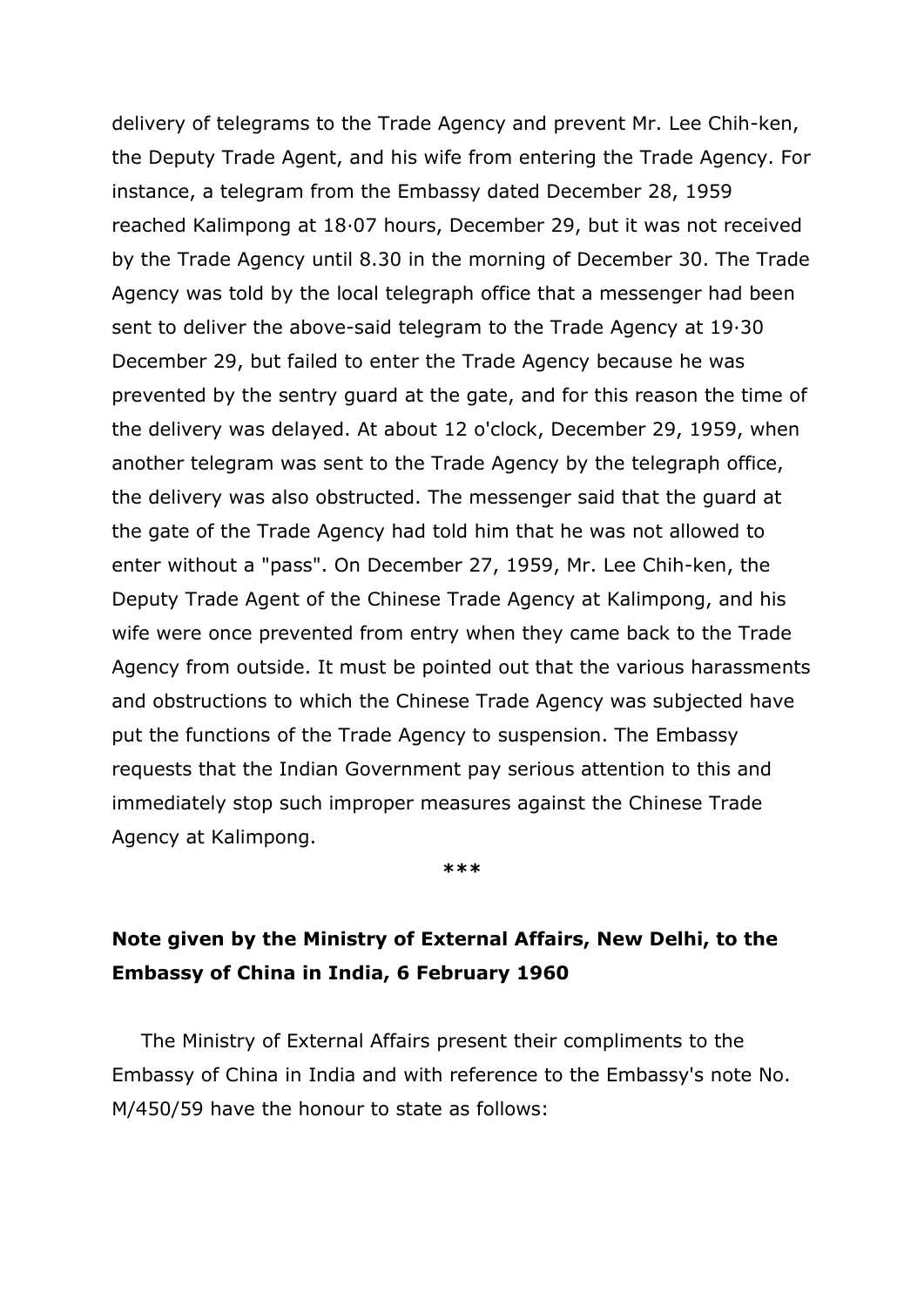As the Embassy is doubtless aware, the Government of India are responsible for the protection of foreign Missions in India and their staff. In pursuance of this general responsibility, and having particular regard to recent developments which have roused popular feelings in the Darjeeling area, the Superintendent of Police Darjeeling, and his Deputy informed the Chinese Trade Agent at Kalimpong on the 27th November 1959 that it had become necessary to post a protective police guard outside his office. On the following morning police guards took up their positions at the two entrances to the office of the Chinese Trade Agent. In order to provide an adequate measure of safety, the police guards were obliged to question, as is customary in such circumstances, all those who desired to enter the premises and to allow only those who satisfied them as to their bona fides and identity. Many persons belonging to different communities and certainly all Chinese nationals were thus permitted to enter the Agency compound after preliminary questioning. The staff of the Trade Agency should be able to enter the premises freely on production of their identity cards. The Government of India reject as baseless the suggestion that these precautionary measures constitute an interference in the conduct of the legitimate business of the Chinese Trade Agent.

2. With regard to interrogation of Chinese nationals, it is a fact that the Foreigners Registration Office at Kalimpong interrogates Chinese nationals as well as other foreigners as a part of its normal functions. The Chinese Embassy must be aware that Chinese nationals, like other foreigners, are required to comply with the provisions of the Foreigners Registration Act and the rules there-under, and to provide to the Police authorities information concerning their residence, business, movement etc. Foreigners' registration has been in force in India for well over ten years.

3. As regards the alleged intrusion of two Americans into the Agency compound, the facts are that on the 3rd December 1959, two United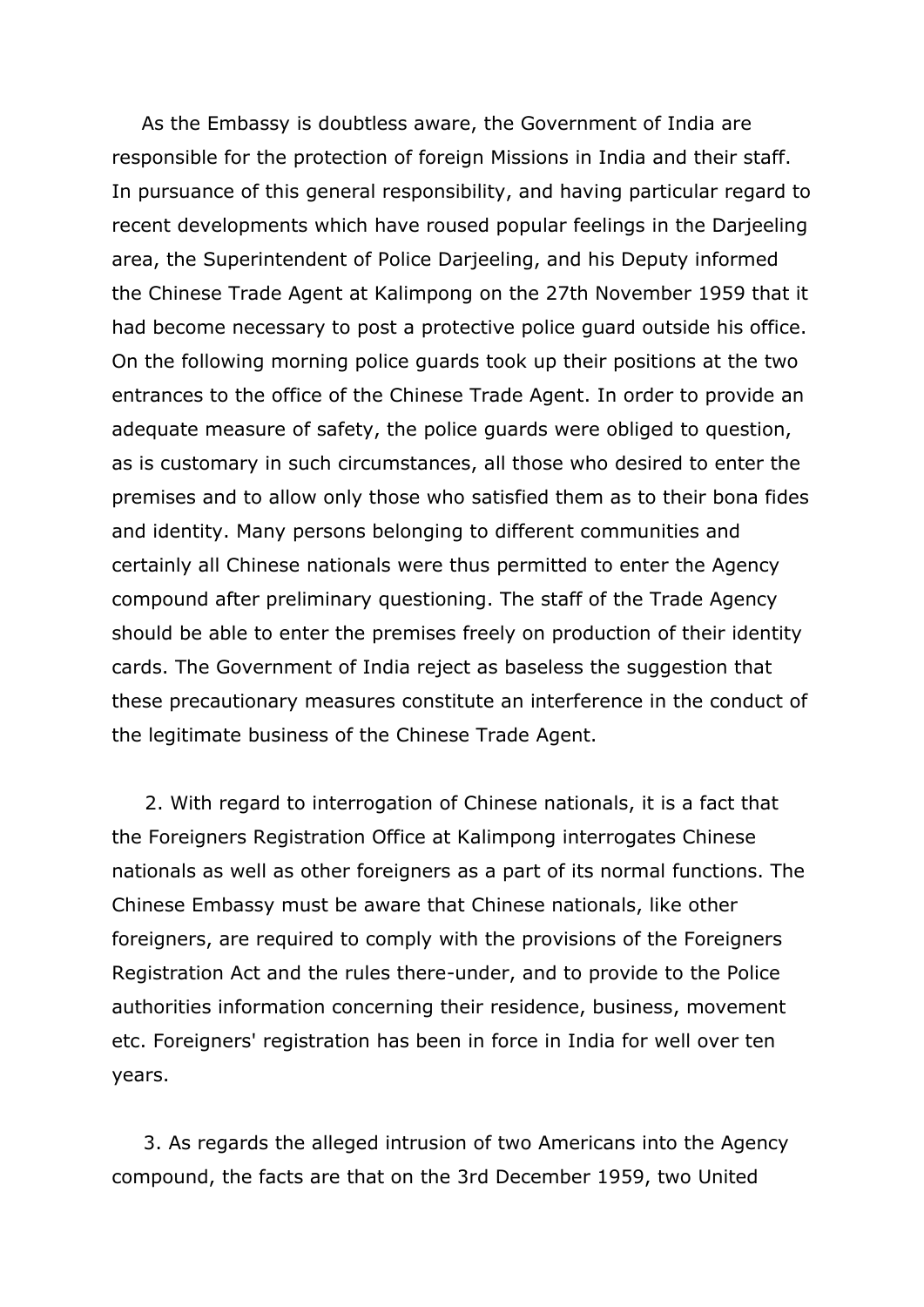States citizens, Mr. Cecil Brown and Mr. Fredrick Rhenstein, and two Germans Mr. Amon and Mr. Lingburger, went to the Chinese Trade Agency with the intention of seeking an interview with the Agent. The police guards at the gate after ascertaining their identity and purpose let them in as the authority to grant or refuse interviews vested not with the Police but with the Chinese Trade Agent himself. Subsequently, when it became known that the interview would not be granted, the persons in question withdrew from the Agency peacefully. The Government of India feel bound to point out that the account given by the Embassy is far removed from the facts of the case and that the protest in the Embassy's note is clearly unwarranted.

4. The Government of India are obliged once again to draw attention to the sharp contrast between the treatment accorded to their representatives stationed in Lhasa. Yatung and Gyantse and the courtesy and facilities extended to the Chinese Missions in India. The crippling restrictions on the movement of the Indian Trade Agent at Yatung, the confinement of the Indian Trade Agent at Gyantse to a radius of two miles from his office and the denial to Indian citizens of free access to their Consul-General at Lhasa are illustrative of the general attitude of the local Chinese authorities to the Indian representatives stationed in the Tibet region of China.

5. The Ministry take this opportunity to renew to the Embassy the assurances of their highest consideration.

**\*\*\***

### **Note given by the Embassy of China in India to the Ministry of External Affairs, New Delhi, 6 February 1960**

The Embassy of the People's Republic of China in India has more than once requested that the Indian Government pay attention to the unwarranted imposition of restrictions by the local authorities on the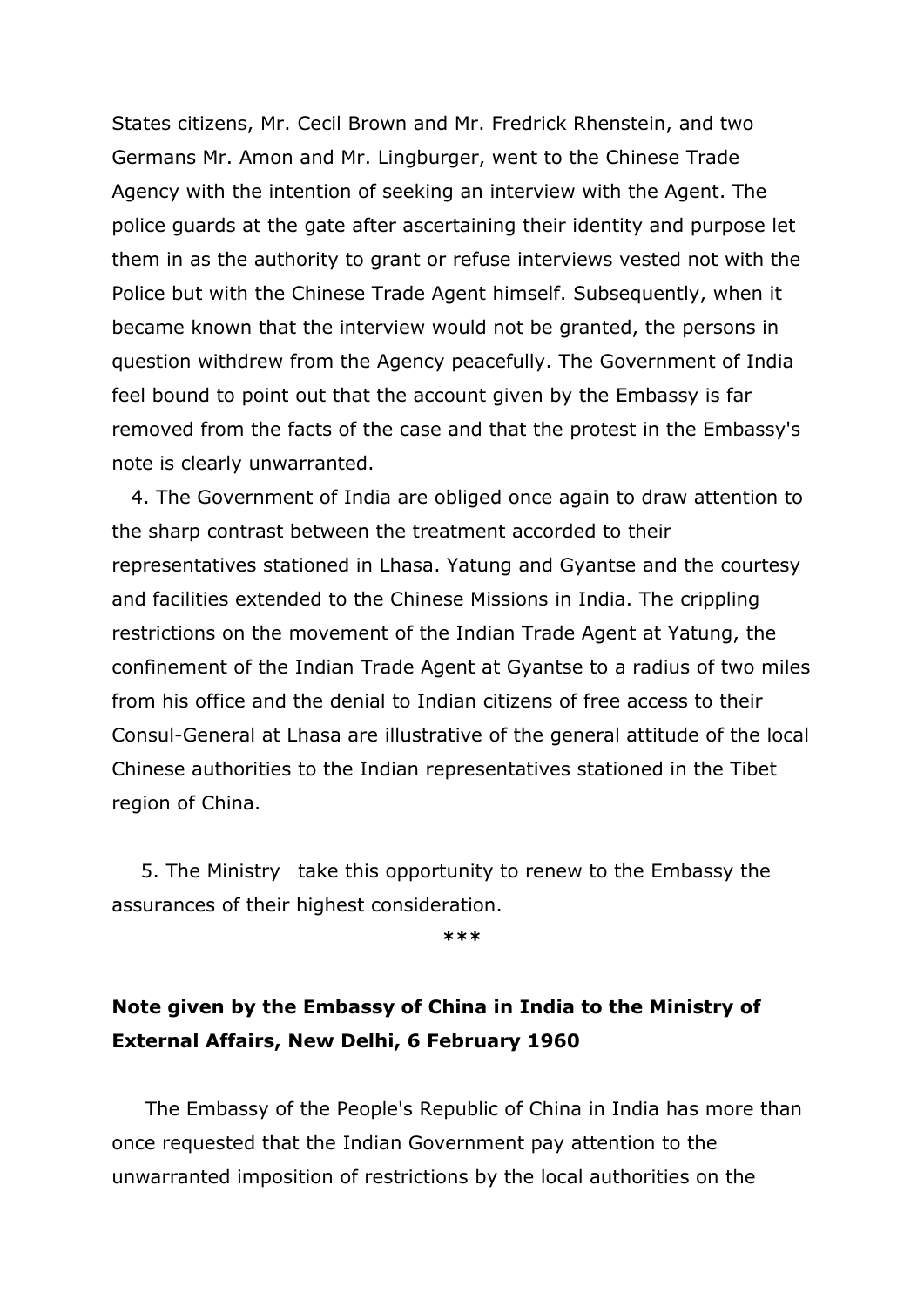Chinese Trade Agency at Kalimpong. It is regrettable, however, that the abnormal treatment to which the Trade Agency has been subjected is not even slightly changed, and incidents of various unwarranted harassments have continued to occur. At 8-30 A.M. of January 19, 1960, an overseas Chinese trader, who used to supply the Trade Agency with bean curd regularly, was stopped by the Indian sentry guard at the back entrance of the Trade Agency, and that armed soldier even raised his rifle to threaten him into leaving the place. When the personnel of the Trade Agency came out to receive him on hearing the noise, three furious soldiers were still trying to prevent the trader from entering the Agency, saying that they had orders not to allow visitors to enter through the back entrance. Later, a plain-clothed man also confirmed that the orders had been issued by Mr. A. B. Choudhury, Superintendent of Police, Darjeeling District, India. At 10 A.M. on the same day, Mr. P. T. Maitra from the Darjeeling police office went to the Chinese Trade Agency, saying that what had happened in the morning was caused by "misunderstanding" and he denied the existence of the above said orders, made apologies ratio the Agency on behalf of the Indian personnel involved and ensured against recurrence of similar incidents in the future. Yet, in fact, the various obstructions and harassments to which the Chinese Trade Agency was subjected has been not in the least reduced.

The Embassy hereby informs the Ministry of the above-mentioned incidents, and would like to point out that the very fact that the Indian Darjeeling police office made apologies to the Chinese Trade Agency is a proof of the gravity of the incident. The Embassy would like to request once again that the Indian Government pay serious attention to the various harassments and unwarranted restrictions to which the Chinese Trade Agency at Kalimpong has been subjected and hopes that the Indian Government will make an early reply to its note of December 18, 1959 and memorandum of January 15, 1960.

**\*\*\***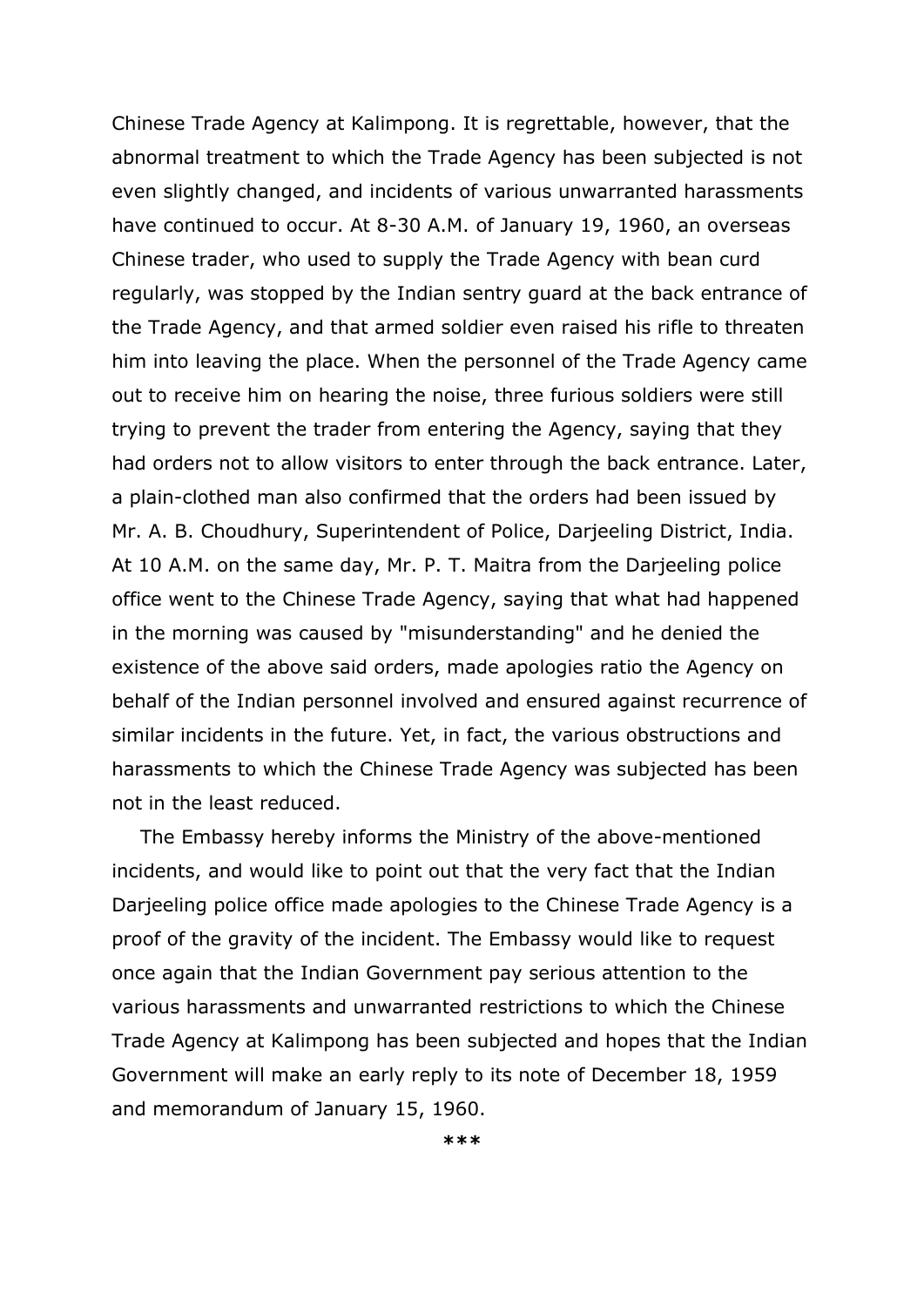#### **Note given by the Embassy of China in India to the Ministry of External Affairs, New Delhi, 27 October 1959**

The Embassy of the People's Republic of China in India presents its compliments to the Ministry of External Affairs of Indian, With reference to the attempt of the Darjeeling local authorities of India to acquire without any justification the land being by the Chinese Trade Agency at Kalimpong, has the honour to state as follows:

According to the report which the Embassy has received, at 2 o'clock on the afternoon of October 5, 1959, a person claiming to be from an office of land acquisition of Darjeeling entered without prior notice the compound of the Chinese Trade Agency at Kalimpong and, disregard of the advice and prevention of the officials of the Agency, forcibly pasted up a notification of acquisition of land which was signed by the Deputy Commissioner of Darjeeling. According to the notification the land of the Trade Agency (plot Nos. 468A, 468/469A, 468/727, 468Aj718 and 470/475) was to be subject to acquisition, and the Governor of West Bengal had authorised some officials with their servants and workmen to enter upon and survey the land and do other acts on it. The Embassy and the Trade Agency cannot but feel greatly surprised at this sudden and unscrupulous act taken by the Indian local authorities.

The Ministry must be aware that since its establishment in March 1955, the Chinese Trade Agency at Kalimpong has been all along using the land referred to in the notification and land No. 468/692 (extension together with the buildings on them. Furthermore, as early as several years back, the Agency came into agreement with the owner of the above-mentioned property of buildings and land, R. Omo, regarding the transfer of the buildings and land to the Agency. On August 1, 1957, R. Omo wrote to inform the Sub-Divisional Officer of Kalimpong of the discussions which she had had with the Agency regarding the transfer, and formally filed an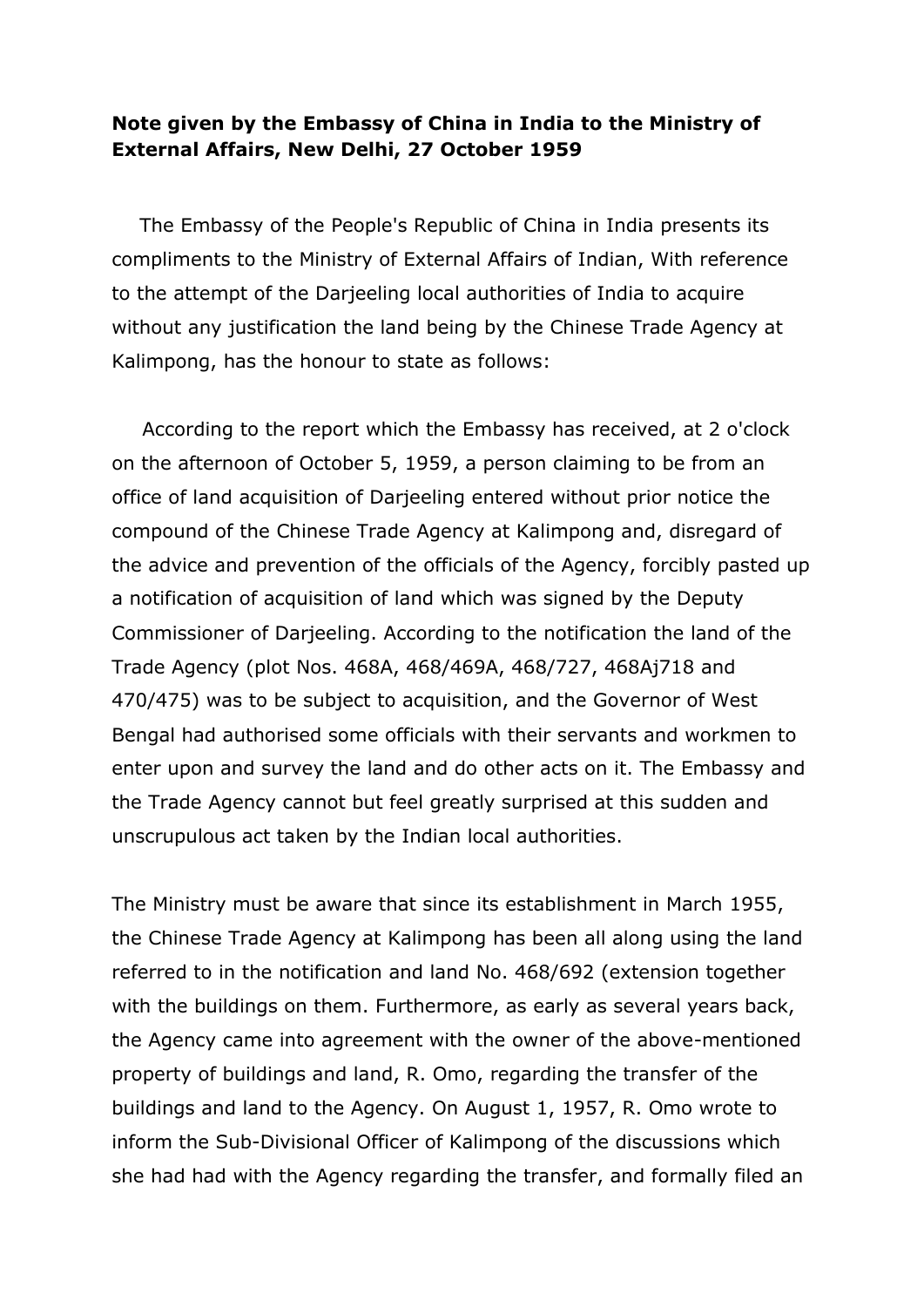application for necessary permission of the transfer. Meanwhile the Embassy would like to mention that, besides the buildings and land mentioned above, the Agency also uses the land, Touzi Nos. 955 and 1086 and the godown thereon. It has also been agreed with the owner, Jigmie Panda, that this property of buildings and land be transferred to the Agency, and Jigmie Panda wrote on August 5, 1957 to the Deputy Collector of Darjeeling applying for the permission of the transfer. After the filing of applications by R. Omo and Jigmie Panda respectively with the local authorities concerned, Mr. Lee Chih-kan, Deputy Trade Agent of China at Kalimpong also wrote on October 17, 1957 to the Deputy Commissioner of Darjeeling, inquiring about the position of how these applications were being dealt with. Although in his reply of October 28 1957, the Deputy Commissioner of Darjeeling stated that the matter was receiving consideration and that he would duly inform Deputy Trade Agent Lee Chih-kan of the result of the consideration, yet no further reply whatsoever has been received up to the present. It must be pointed out that the matter of the intended transfer to the Agency of the abovementioned two properties of buildings and land has been undertaken completely in accordance with normal procedures, and that no objection has ever been raised by the Darjeeling local authorities. However, since then two long years have passed and the approval of the two applications for the transfer of the above-mentioned properties of buildings and land is still being awaited. This cannot but make one suspect that it was caused by the deliberate delay and shelving by the Darjeeling local authorities. It is extremely surprising that, in disregard of the fact that the abovementioned two properties of buildings and land have all along been used by the Agency, and that the applications for the transfer of the properties have been made long ago and are still valid, the Darjeeling local authorities should have now issued, all of a sudden, a public notice to acquire the land on which the Agency is located.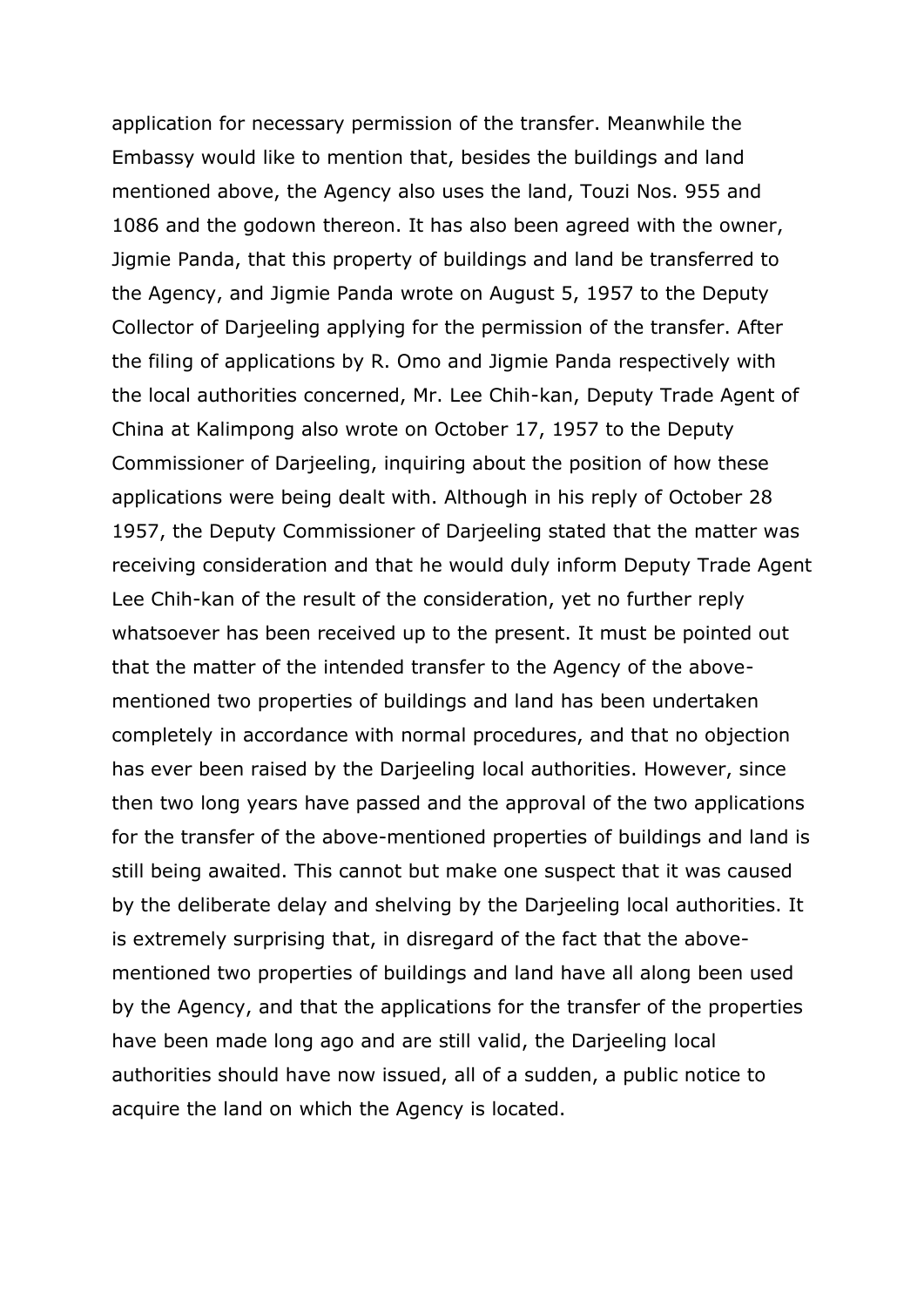The Chinese Trade Agency at Kalimpong has been established in accordance with the provisions of the Agreement between China and India on Trade and Intercourse between Tibet Region of China and India signed in 1954 and on a reciprocal basis. The notes exchanged between the Governments of the two countries have further provided that the Governments of both sides agree to render assistance to each other's Trade Agencies in respect of housing and the use of land. As the Ministry is aware, the Tibet local authorities of China have all along been giving necessary facilities and assistance in regard to the question of house and land of the Indian Trade Agencies in Tibet. At the beginning of 1958, the Indian Trade Agency at Yatung completed the procedures of renewing the lease of land, and the Tibet local authorities of China are assisting the Indian Trade Agencies at Gyantse and Gartok in completing the procedures of leasing land and have also rendered them assistance in their work of construction. It is regrettable that the Darjeeling local authorities not only have failed to give necessary facilities to the Chinese Trade Agency at Kalimpong in the transfer to the Agency of the buildings and land which the Agency has all along been using, but on the contrary, have attempted to use pretext to acquire the main part of the land of the Agency. Obviously it is intended to create difficulties for the Agency. The Embassy cannot but regard this as unfriendly and not in conformity with the provisions of the notes exchanged in 1954.

It must be further pointed out that the person of the office of land acquisition of Darjeeling, without obtaining the consent of the staff of the Chinese Trade Agency at Kalimpong, should have arbitrarily entered the compound of the Agency and forcibly pasted up a notification there. This is apparently an unscrupulous act in contravention of international usage that foreign official organs be protected.

The Embassy holds that the fact mentioned above is very serious. In order that the Chinese Trade Agency at Kalimpong may exercise its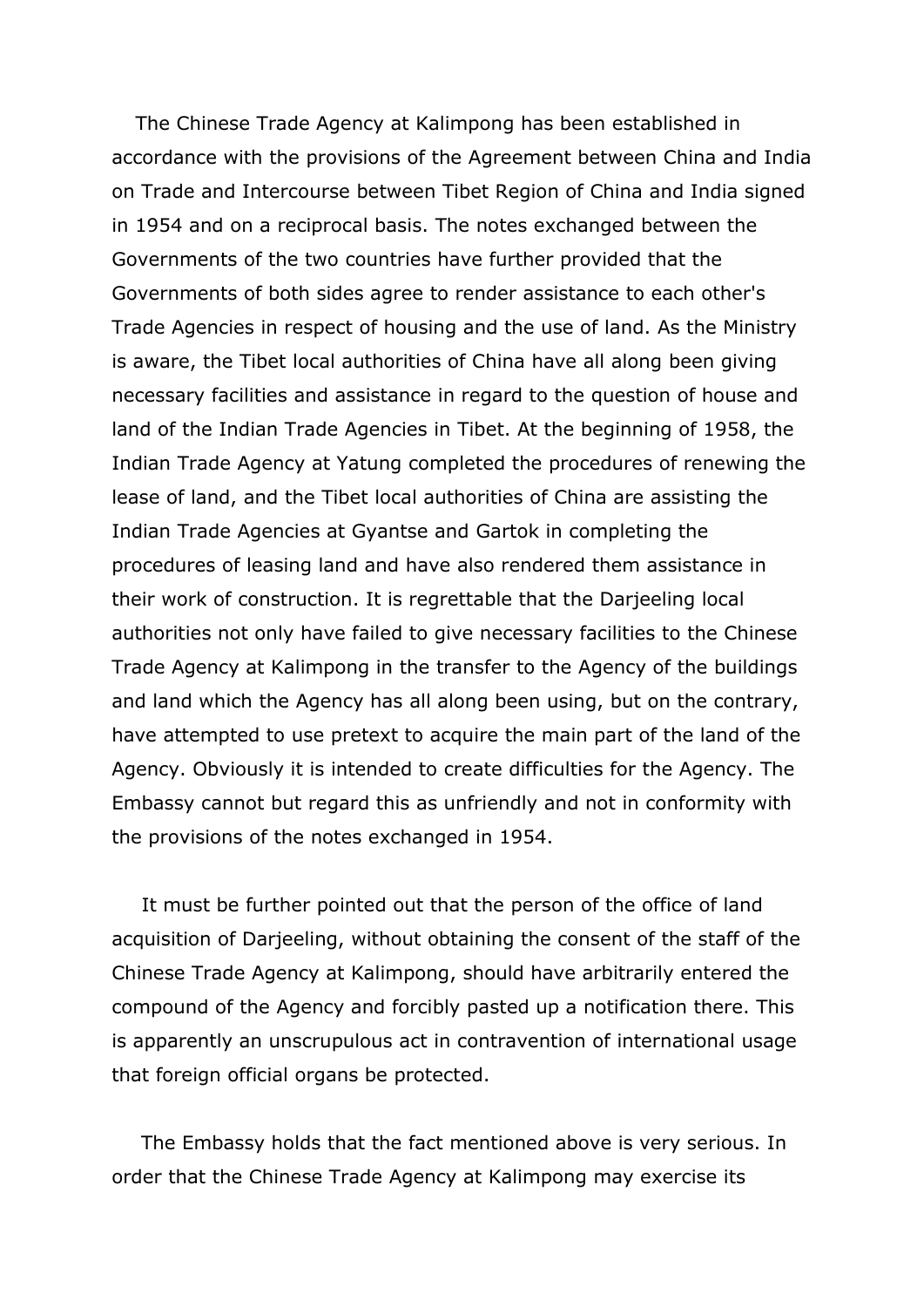functions normally, the Embassy hereby demands that Ministry immediately take effective measures to enjoin the Darjeeling local authorities to withdraw the attempted acquisition of the land of the Agency, render assistance in completing at an early date the procedure regarding the transfer of the two properties of buildings and land to the Agency, and ensure in the future against recurrence of any incident of violating the privileges that the Agency should be protected.

The Embassy takes this opportunity to renew to the Ministry the assurances of its highest consideration.

**\*\*\***

## **Note given by the Ministry of External Affairs, New Delhi, to the Embassy of China in India, 16 November 1959**

The Ministry of External Affairs present their compliments to the Embassy of People's Republic of China in India and with reference to their note of the 27th October 1959 regarding the premises occupied by the Chinese Trade Agency in Kalimpong have the honour to state as follows:

The house at present occupied by the Chinese Trade Agency in Kalimpong is required urgently for use by the West Bengal Government for an important educational institution in the area. In order, however, not to inconvenience the Trade Agency, Government have agreed not to take possession of the property for the time being. Transfer of the property by sale or permanent lease by the owner will, however, not be permissible.

The Ministry of External Affairs take this opportunity to renew to the Embassy of People's Republic of China the assurances of their highest consideration.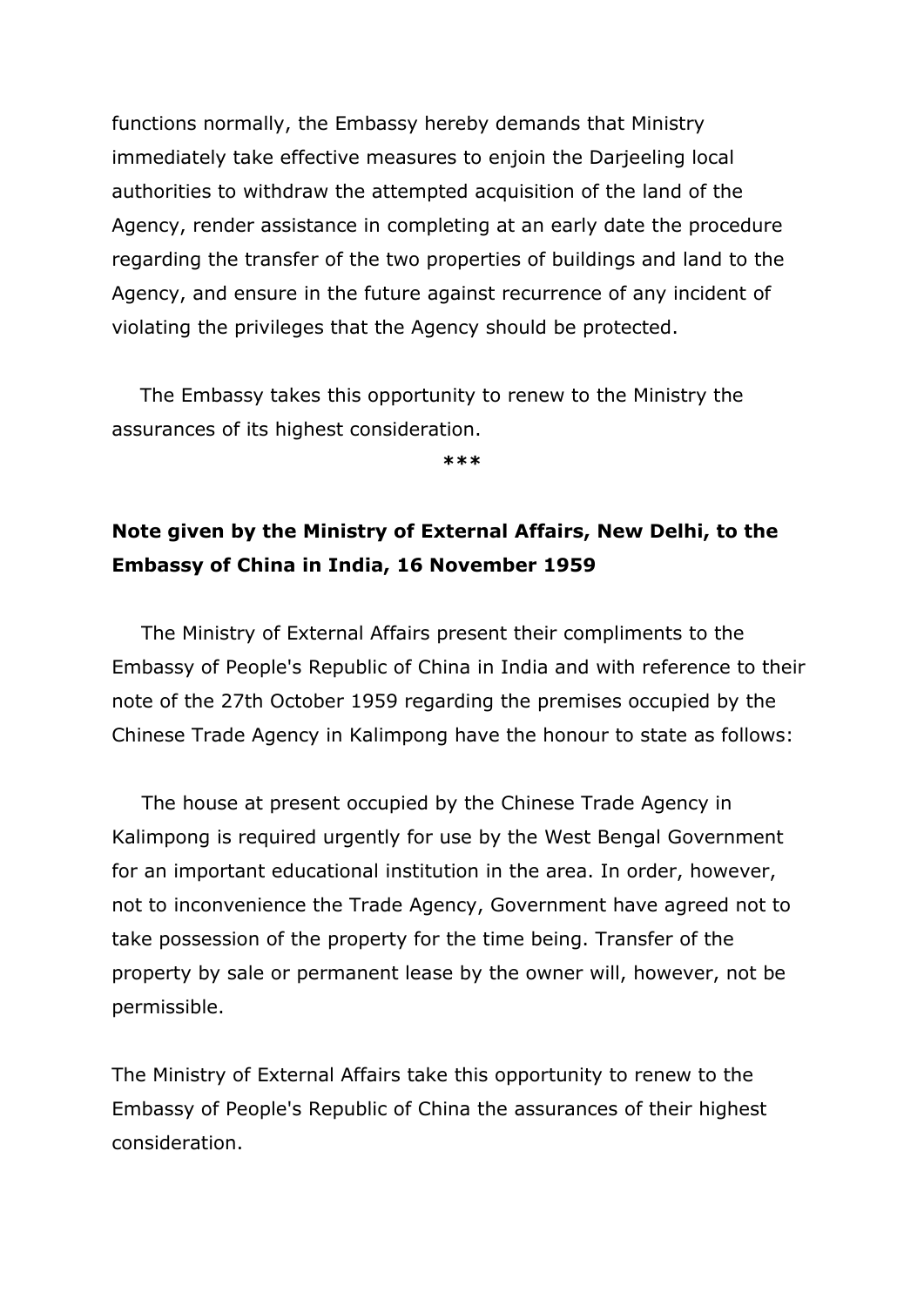#### **Note given by the Embassy of China in India to the Ministry of External Affairs, New Delhi, 15 January 1960**

The Embassy of the People's Republic of China in India presents its compliments to the Ministry of External Affairs of India and, with reference to the Ministry's note dated November 16, 1959 regarding the acquisition of the land being used by the Chinese Trade Agency at Kalimpong, has the honour to state as follows:

With regard to the attempt of the Darjeeling local authorities of India to acquire without any justification the land being used by the Chinese Trade Agency at Kalimpong, the Embassy would like to reiterate to the Ministry that it is clearly laid down in the notes exchanged in 1954 pertaining to the Agreement between China and India on Trade and Intercourse between the Tibet Region of China and India that the two Governments agree to render assistance to each other's Trade Agencies in the use of land and in housing. The Embassy, therefore, still requests that the Government of India, in line with the above-mentioned provisions, withdraw the acquisition of the land being used by the Chinese Trade Agency and kindly give facilities so that the two properties of buildings and land concerned may be transferred to the Chinese Trade Agency at Kalimpong at an early date. The Embassy would also like to point out that, even well after the Ministry of External Affairs of India informed the Embassy in a note on November 16, 1959 that possession of the said property would not be taken for the time being, the land acquisition staff of the office of the Darjeeling Deputy Commissioner, India, accompanied by the Director of the Foreigners' Registration Office, Kalimpong, should have been to the Chinese Trade Agency at Kalimpong on December 7, 1959, and requested for taking measurements both inside and outside the building for its acquisition. The Embassy cannot but express regret at this,

**\*\*\***